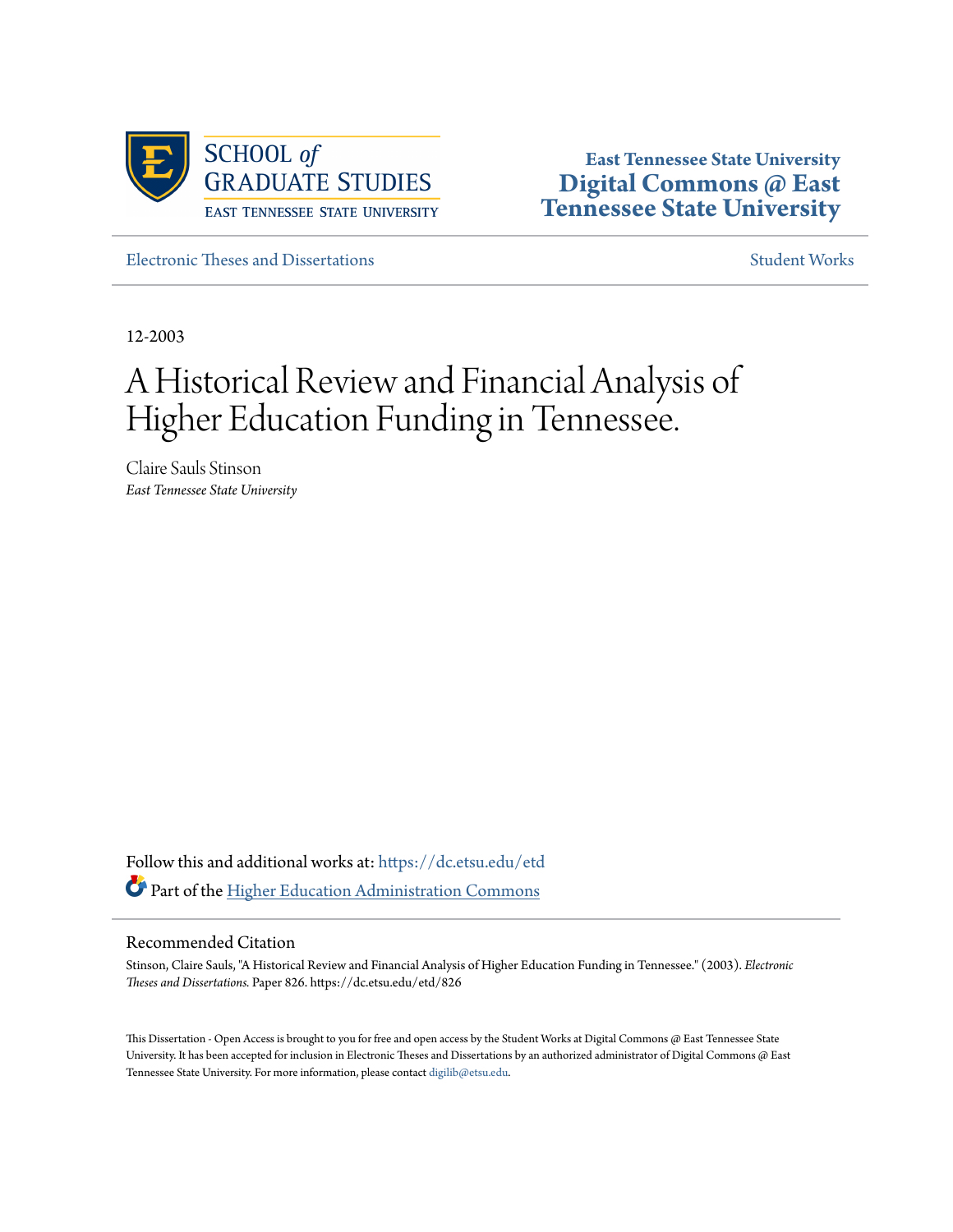A Historical Review and Financial Analysis of Higher Education Funding in Tennessee

A dissertation presented to the faculty of the Department of Educational Leadership and Policy Analysis East Tennessee State University

> In partial fulfillment of the requirements for the degree Doctor of Education in Higher Education Administration

> > by Claire Stinson December 2003

Dr. Terrence Tollefson, Chair Dr. Louise MacKay Dr. Martha Pointer Dr. Russell West

Keywords: Higher Education Funding, Funding Formula, Performance Funding, Funding History, Finance, Higher Education History, Tennessee Higher Education History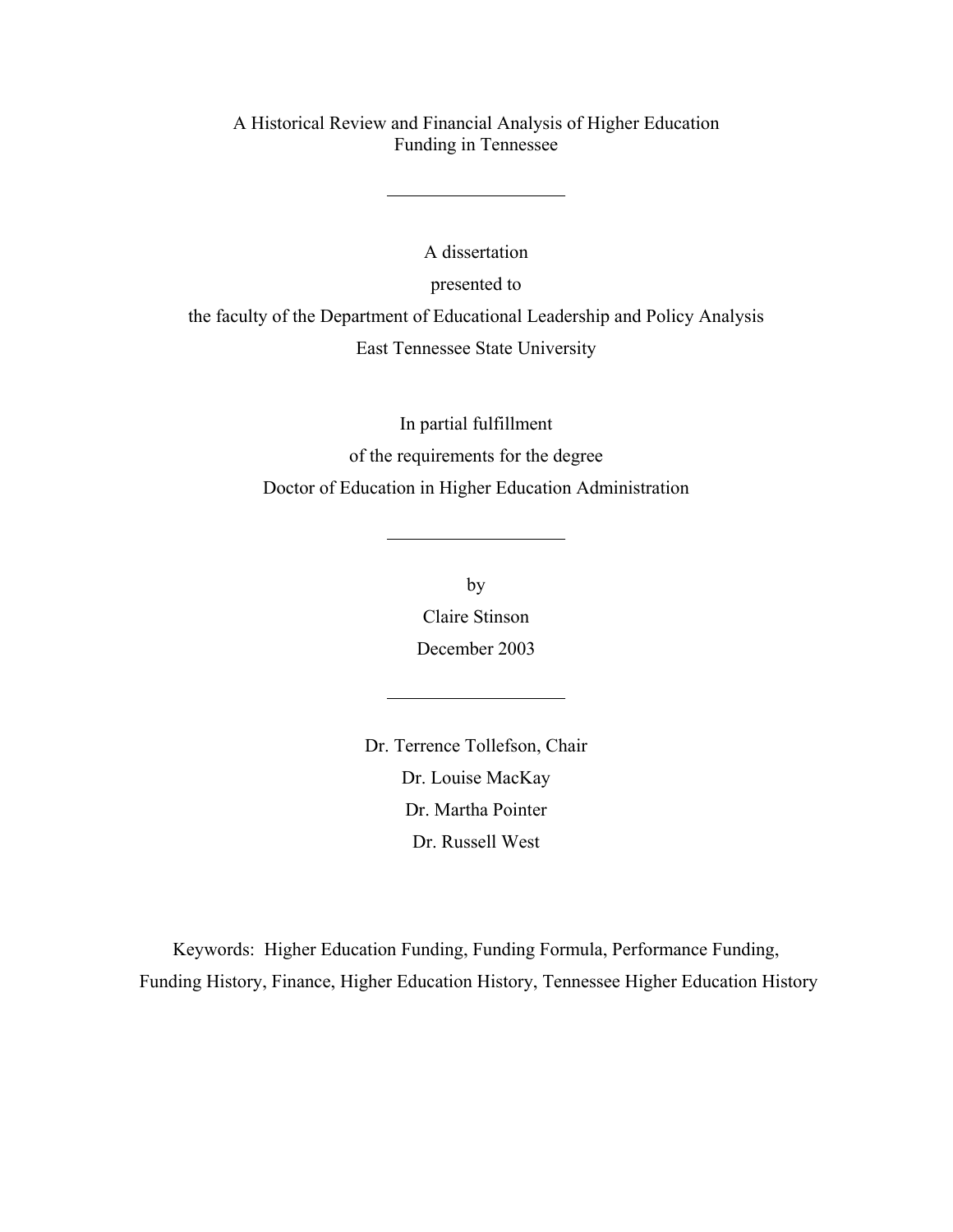### ABSTRACT

## A Historical Review and Financial Analysis of Higher Education

Funding in Tennessee

by

Claire Stinson

This was a study of the development of an objective funding method for public higher education institutions in Tennessee. The review covers the history of higher education funding from the early 1800s through the beginning of the twenty-first century with emphasis on the early 1960s through the year 2000. The study describes and analyzes the efforts made in Tennessee to provide adequate and equitable funding to public higher education institutions.

Minutes of meetings of the Tennessee Higher Education Commission, reports on studies commissioned by state officials, accountability reports prepared by the Tennessee Higher Education Commission, the Tennessee Board of Regents, and the University of Tennessee, and official budget-related documents and annual financial reports of the colleges and universities were examined for this study. Fifteen personal interviews were conducted with individuals identified on the basis of their longevity in Tennessee higher education and/or the timeframe of their service and because they represented a cross-section of state officials, officials of governing boards, and university and community college officials. A financial analysis of state appropriations, revenues, and expenditures is included for 1993 through 2002.

This study found that Tennessee's formula contains most of the elements that have been brought forward in the literature over the years as indications of a *good* formula, and it addresses several of the disadvantages of formula funding. The funding formula has moved Tennessee higher education institutions closer to "equitable and fair" funding among the institutions since its application in the early 1970s. A provision for performance funding and implementation of Centers of Excellence and Centers of Emphasis programs addressed quality issues relative to funding. However, use of a formula has not solved the problem of insufficient funding. The complexity of college and university financial reporting has contributed to misunderstandings and distrust between higher education and state officials.

This study combines lessons from the past with recommendations for future modifications to the funding formula used by Tennessee's higher education institutions.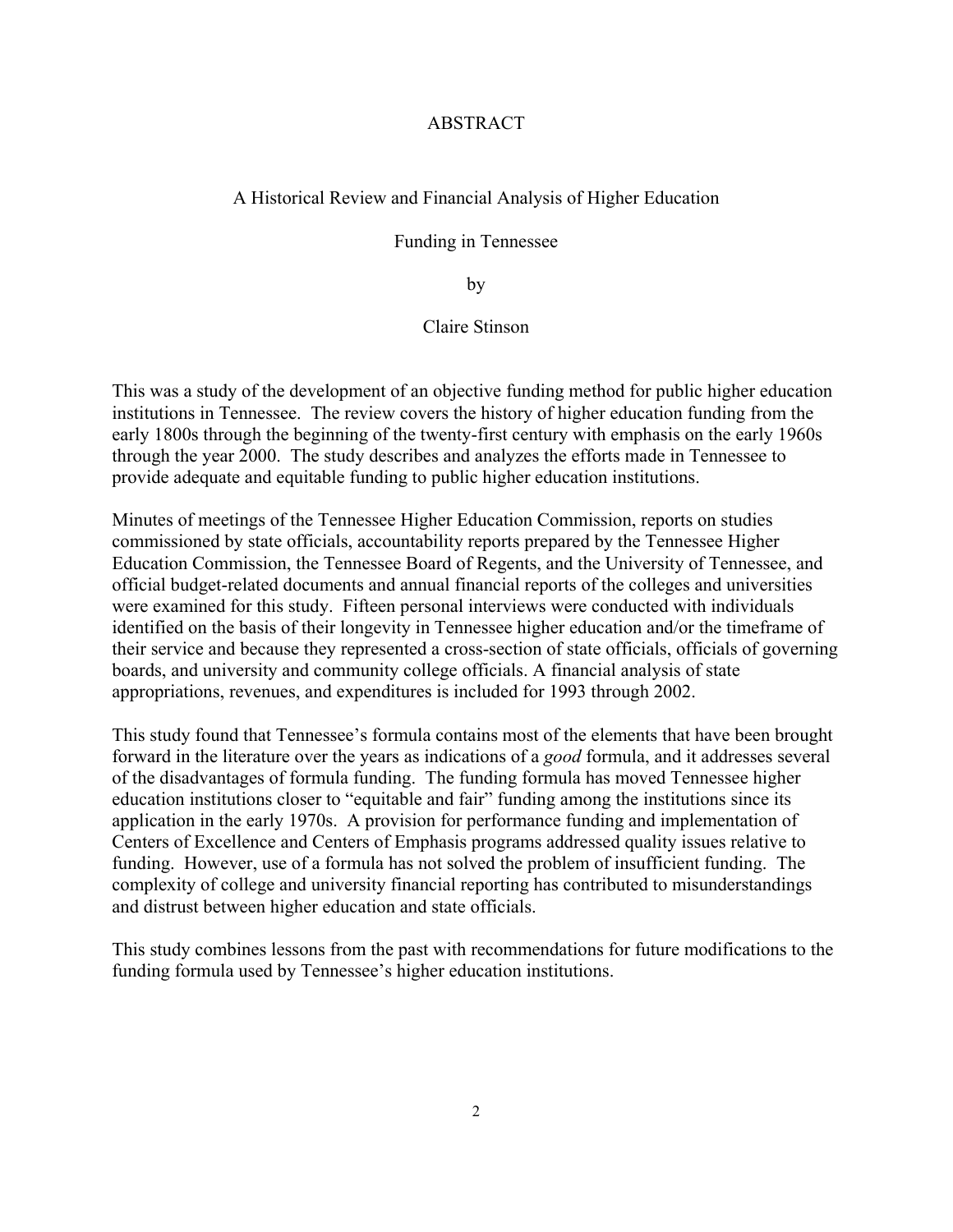# DEDICATION

To my daughter Heather who spent the first 20 years of her life watching me struggle to balance family life, work, and education. Thank you, Heather, for all of your encouragement and for being my cheering section as I brought this study to conclusion.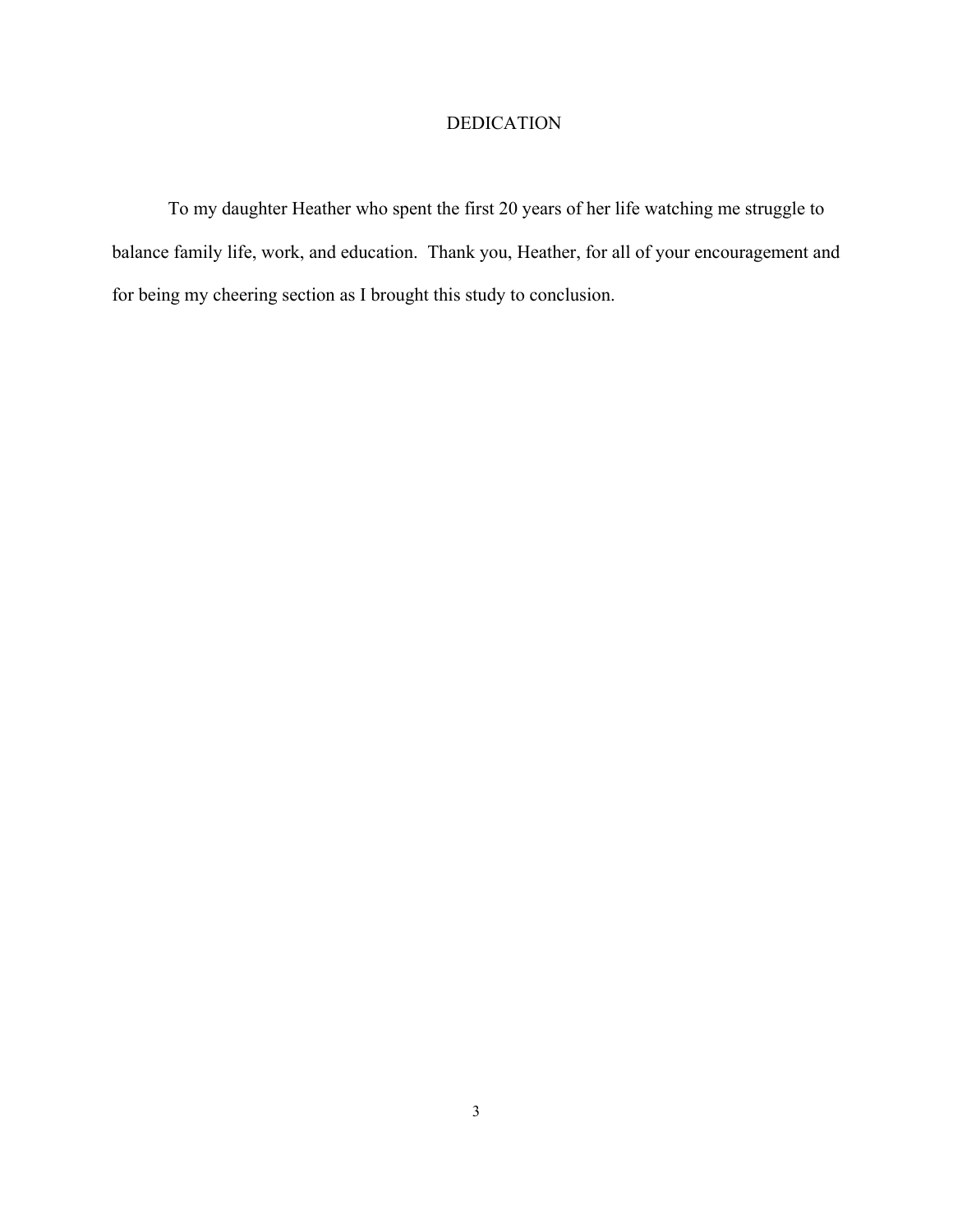#### ACKNOWLEDGMENTS

This study could not have been completed without the support and assistance of numerous individuals. The THEC staff provided access to files and documents that were essential to the success of this study. TBR and THEC staff provided space for me to work. The chief financial officer for THEC, Jim Vaden, made the initial contact with several of the individuals whom I wanted to interview but had never met. Two special friends and colleagues from TBR, Renee Stewart and Rita Richardson, provided lodging during my numerous trips from the northeast corner of the state to the southwest gathering information for the study. Members of my dissertation committee provided support, encouragement, and invaluable advise for this study. The chair of my committee, Dr. Terrence Tollefson, provided guidance and suggestions that improved the study and kept me focused. The individuals whom I interviewed gave their valuable time to share their knowledge and insights. Carole Shaw, Interim Vice President for Academic and Student Affairs at Northeast State, served as my peer debriefer. Dr. David Collins, Vice President for Business and Finance at ETSU, served as auditor for the study. Mitzi Gibson, my secretary, kept the office organized and kept me focused on essential business especially during the most intense stage of putting this study together. My friends and colleagues at Northeast State listened to my stories and inquired about my progress. To each of you – my sincerest thanks.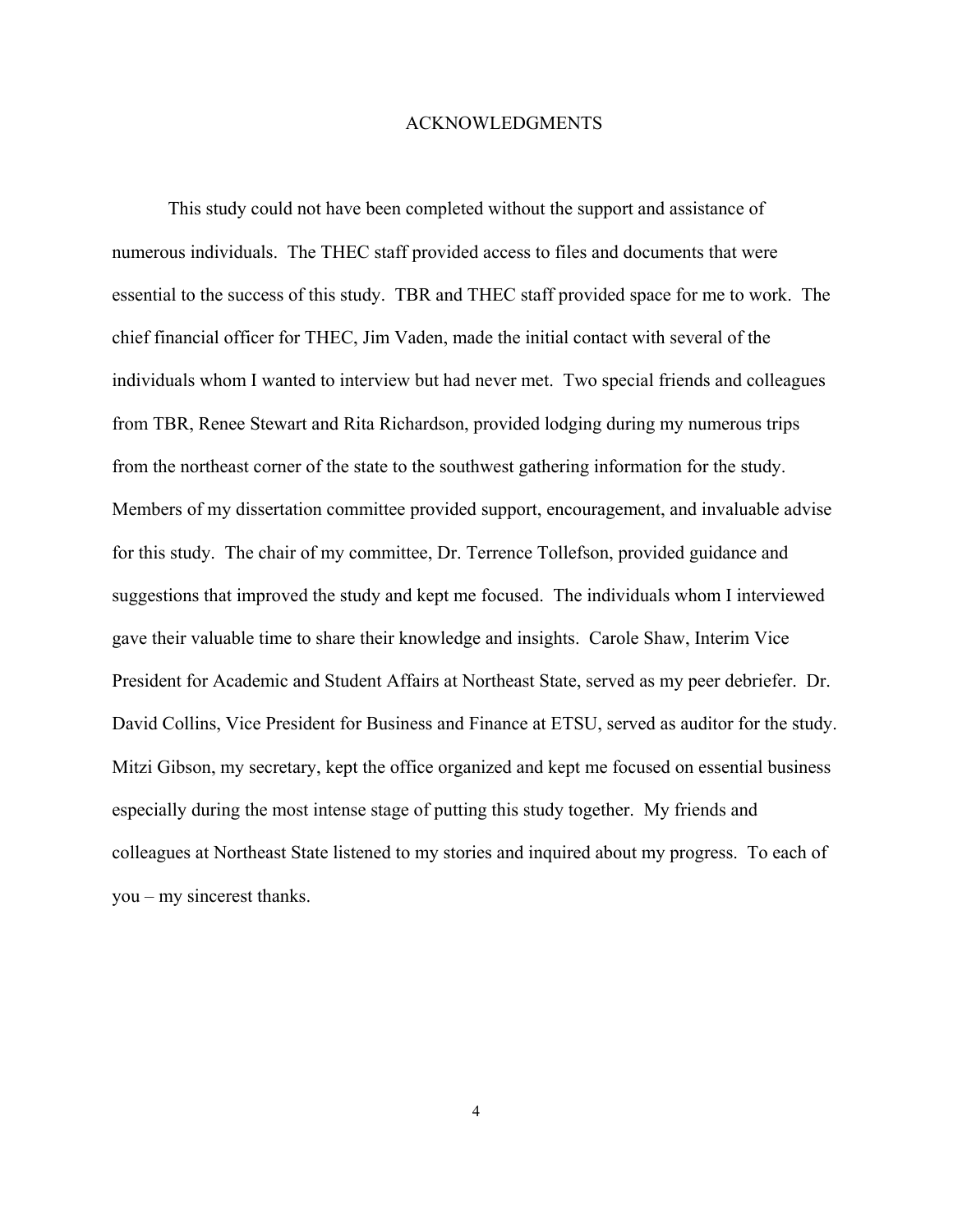# **CONTENTS**

# Page

# Chapter

|  | 14 |
|--|----|
|  | 16 |
|  | 17 |
|  | 19 |
|  | 20 |
|  | 21 |
|  | 23 |
|  | 23 |
|  | 23 |
|  | 26 |
|  | 29 |
|  | 30 |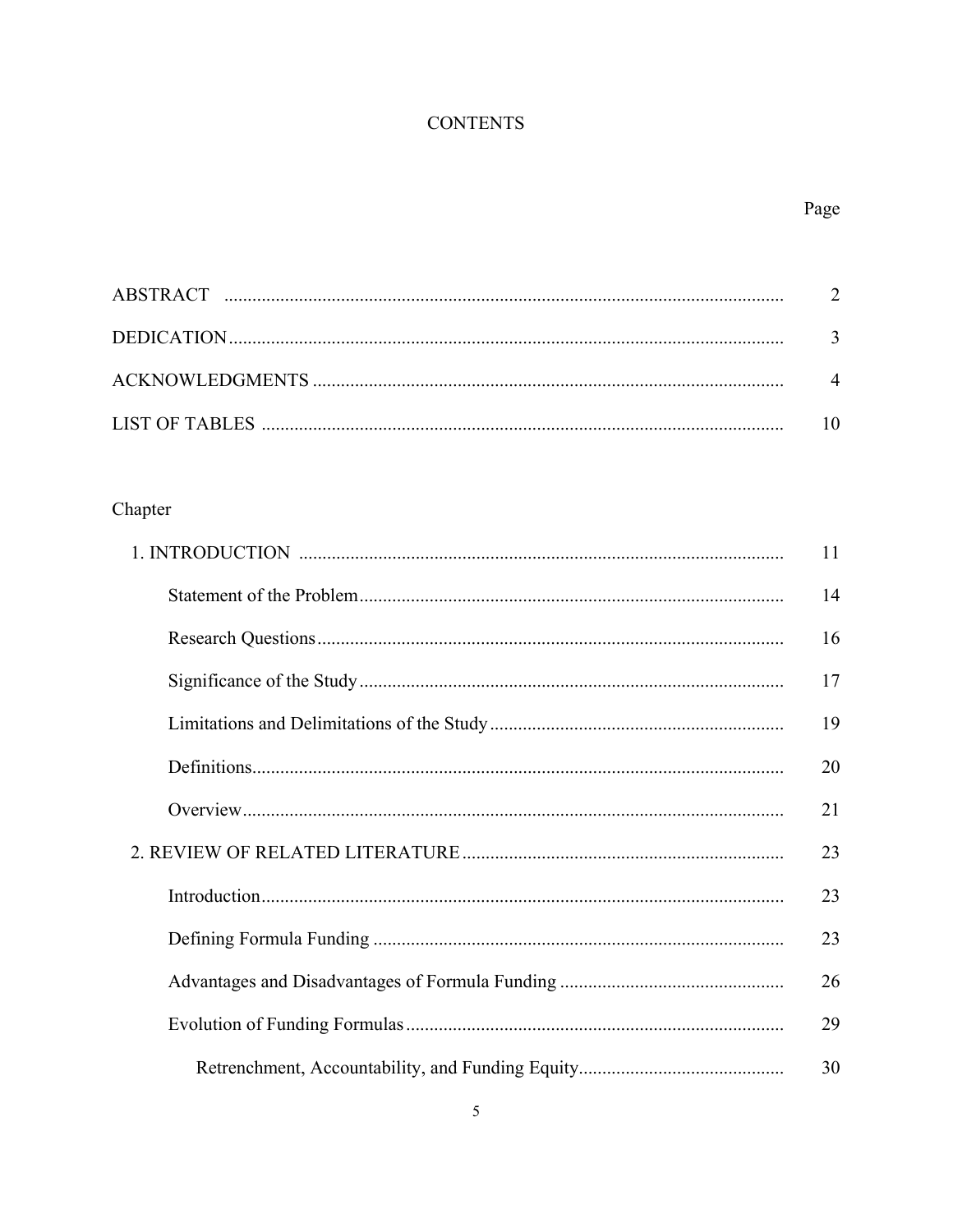|                                                                                      | 32 |
|--------------------------------------------------------------------------------------|----|
|                                                                                      | 35 |
|                                                                                      | 36 |
|                                                                                      | 41 |
|                                                                                      | 48 |
|                                                                                      | 52 |
|                                                                                      | 52 |
|                                                                                      | 52 |
|                                                                                      | 58 |
|                                                                                      | 60 |
| 4. HISTORICAL REVIEW AND FINANCIAL ANALYSIS OF HIGHER EDUCATION                      |    |
|                                                                                      | 63 |
|                                                                                      | 63 |
|                                                                                      | 64 |
|                                                                                      | 65 |
|                                                                                      | 67 |
| A Growing Industry – State Support in the First Half of the 20 <sup>th</sup> Century | 69 |
|                                                                                      | 72 |
|                                                                                      | 74 |
|                                                                                      | 75 |
|                                                                                      | 75 |
|                                                                                      | 79 |
|                                                                                      | 81 |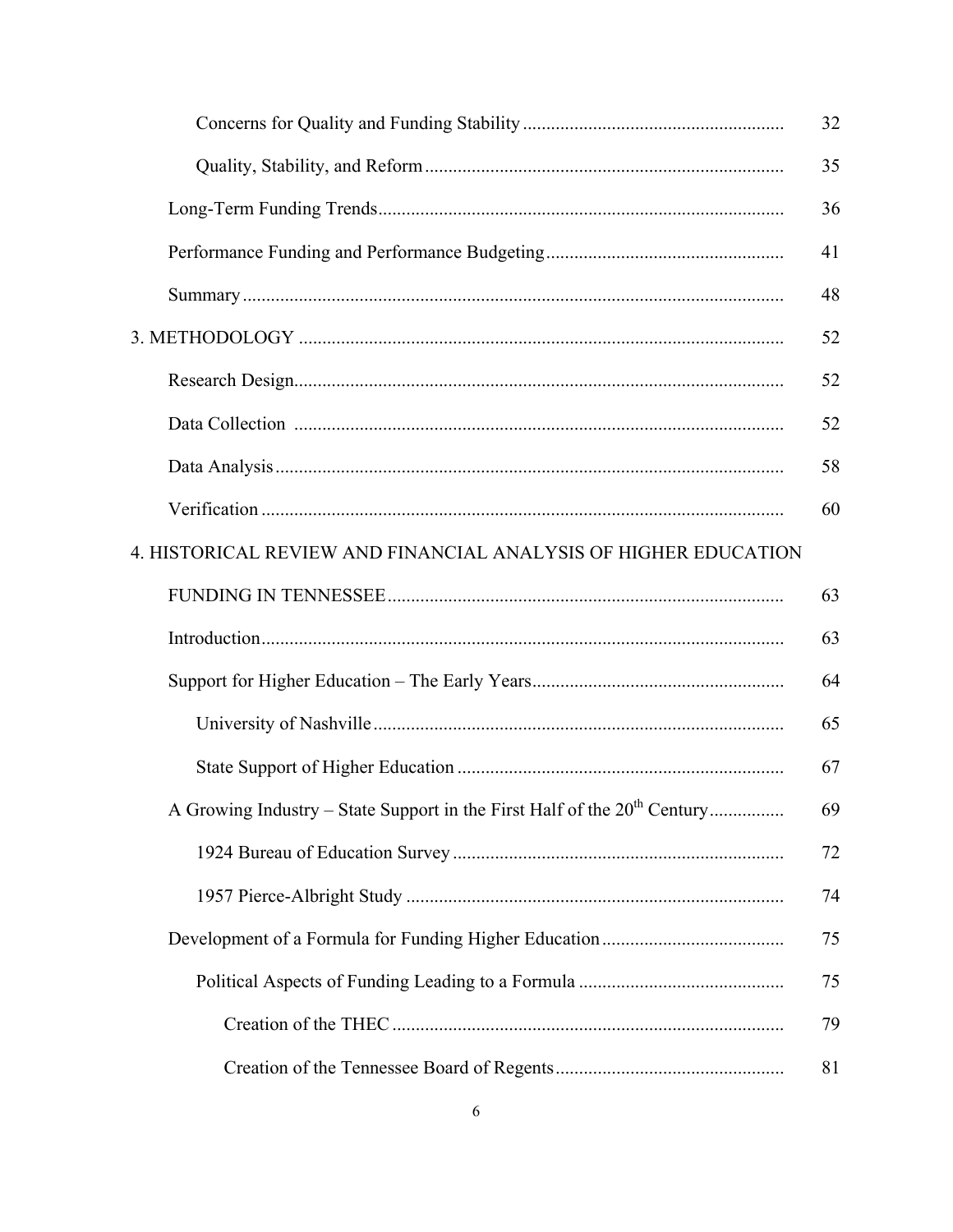|                                                                     | 82  |
|---------------------------------------------------------------------|-----|
|                                                                     | 82  |
|                                                                     | 83  |
|                                                                     | 84  |
|                                                                     | 86  |
|                                                                     | 86  |
|                                                                     | 87  |
|                                                                     | 89  |
|                                                                     | 93  |
|                                                                     | 94  |
|                                                                     | 94  |
|                                                                     | 95  |
|                                                                     |     |
|                                                                     | 98  |
|                                                                     | 103 |
|                                                                     | 104 |
| Marginal Costs, SREB Adjustment, and Enrollment Range Adjustment to |     |
|                                                                     | 105 |
|                                                                     | 110 |
|                                                                     | 112 |
|                                                                     | 115 |
|                                                                     | 119 |
|                                                                     | 122 |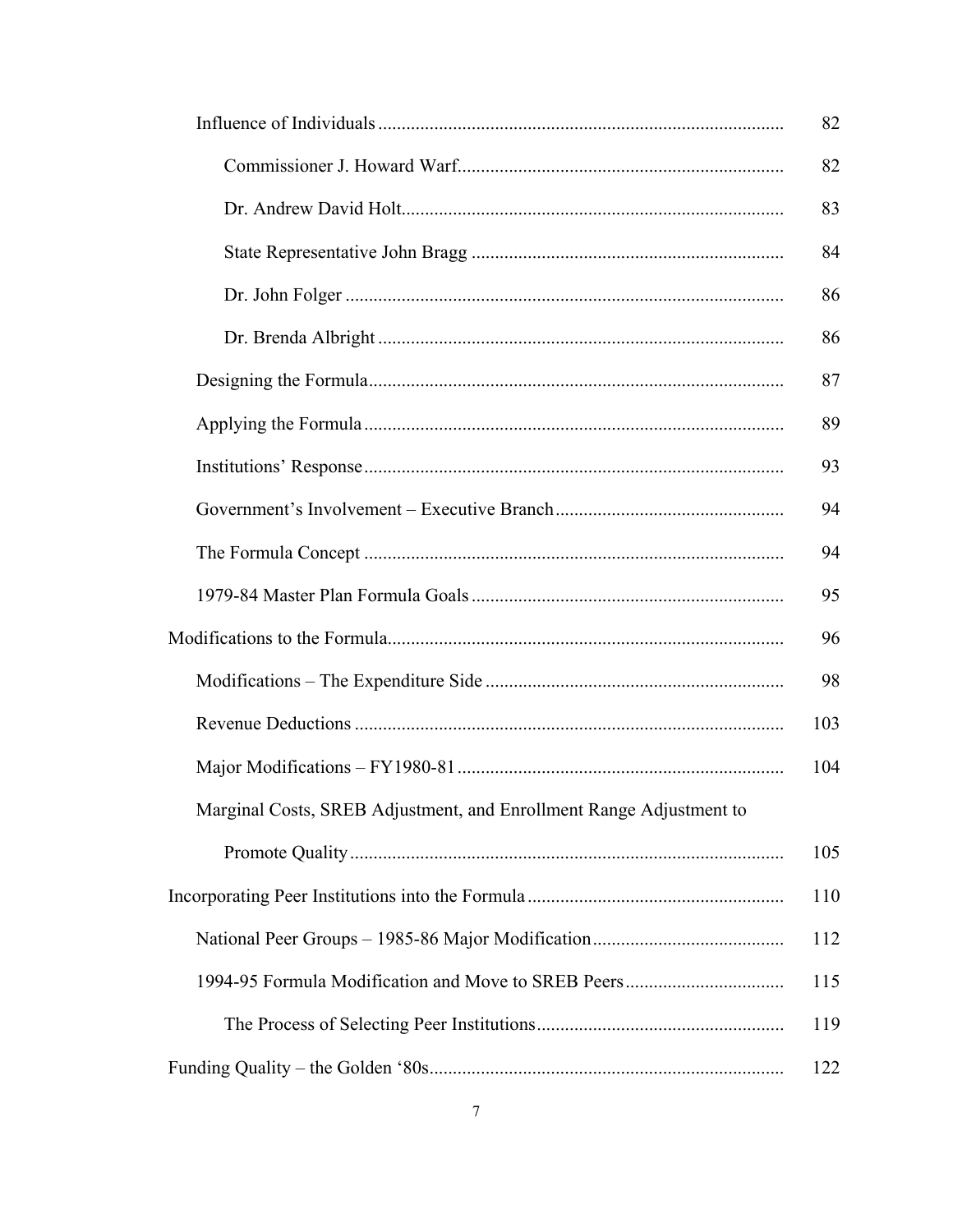|                                                                  | 124 |
|------------------------------------------------------------------|-----|
|                                                                  | 124 |
|                                                                  | 128 |
|                                                                  | 129 |
|                                                                  | 130 |
|                                                                  | 147 |
|                                                                  | 147 |
|                                                                  | 147 |
|                                                                  | 148 |
|                                                                  | 150 |
|                                                                  | 153 |
|                                                                  | 153 |
|                                                                  | 155 |
|                                                                  | 156 |
|                                                                  | 158 |
|                                                                  | 159 |
| 5. ANALYSES, CONCLUSIONS, AND RECOMMENDATIONS                    | 161 |
|                                                                  | 161 |
|                                                                  | 161 |
|                                                                  | 162 |
| Changes to the Formula and the Introduction of Peer Institutions | 163 |
|                                                                  | 164 |
|                                                                  | 165 |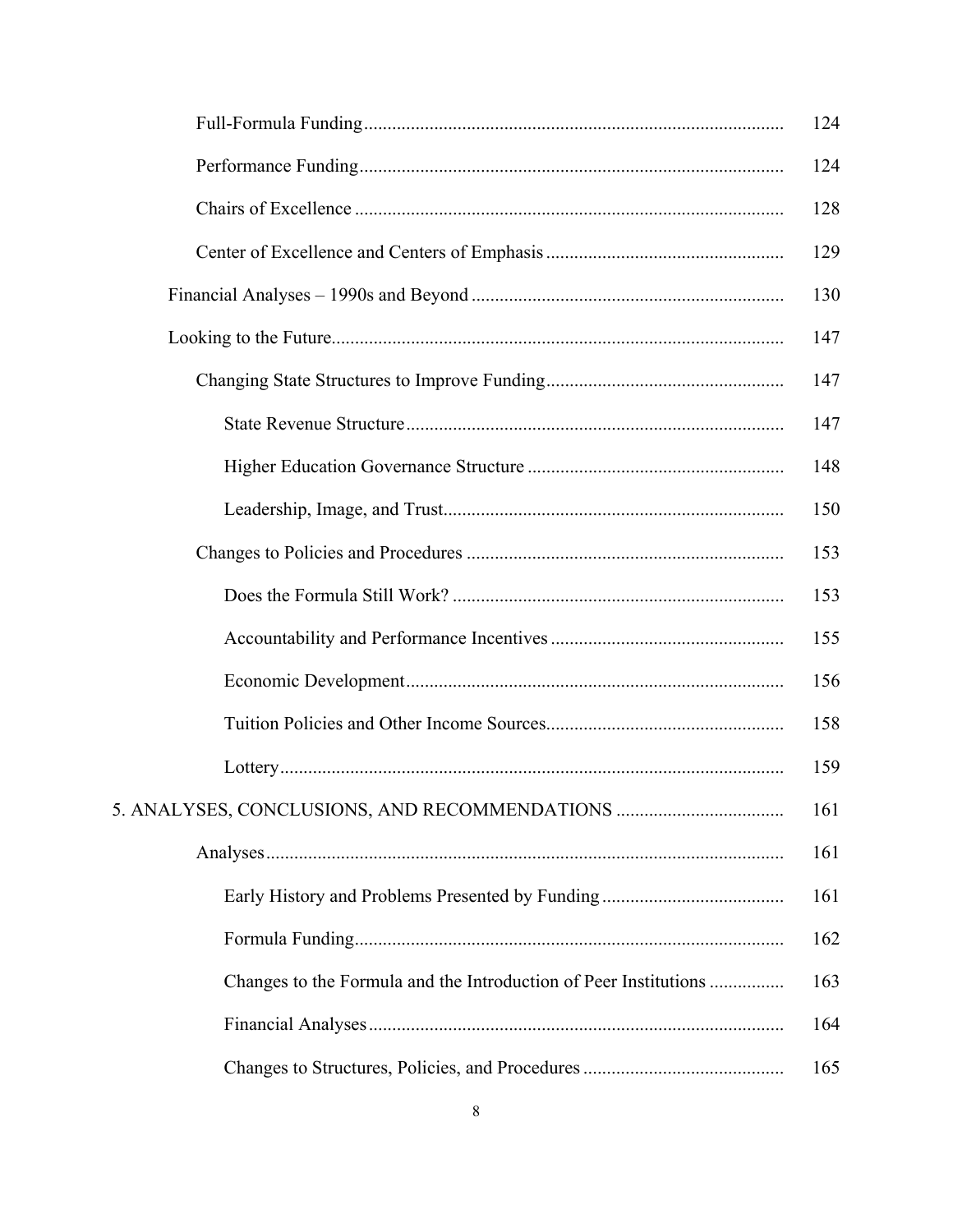|             | 167 |
|-------------|-----|
|             | 172 |
|             | 172 |
|             | 173 |
|             | 174 |
|             | 174 |
|             | 175 |
|             | 177 |
|             | 183 |
|             | 183 |
|             | 185 |
|             | 187 |
| <b>VITA</b> | 190 |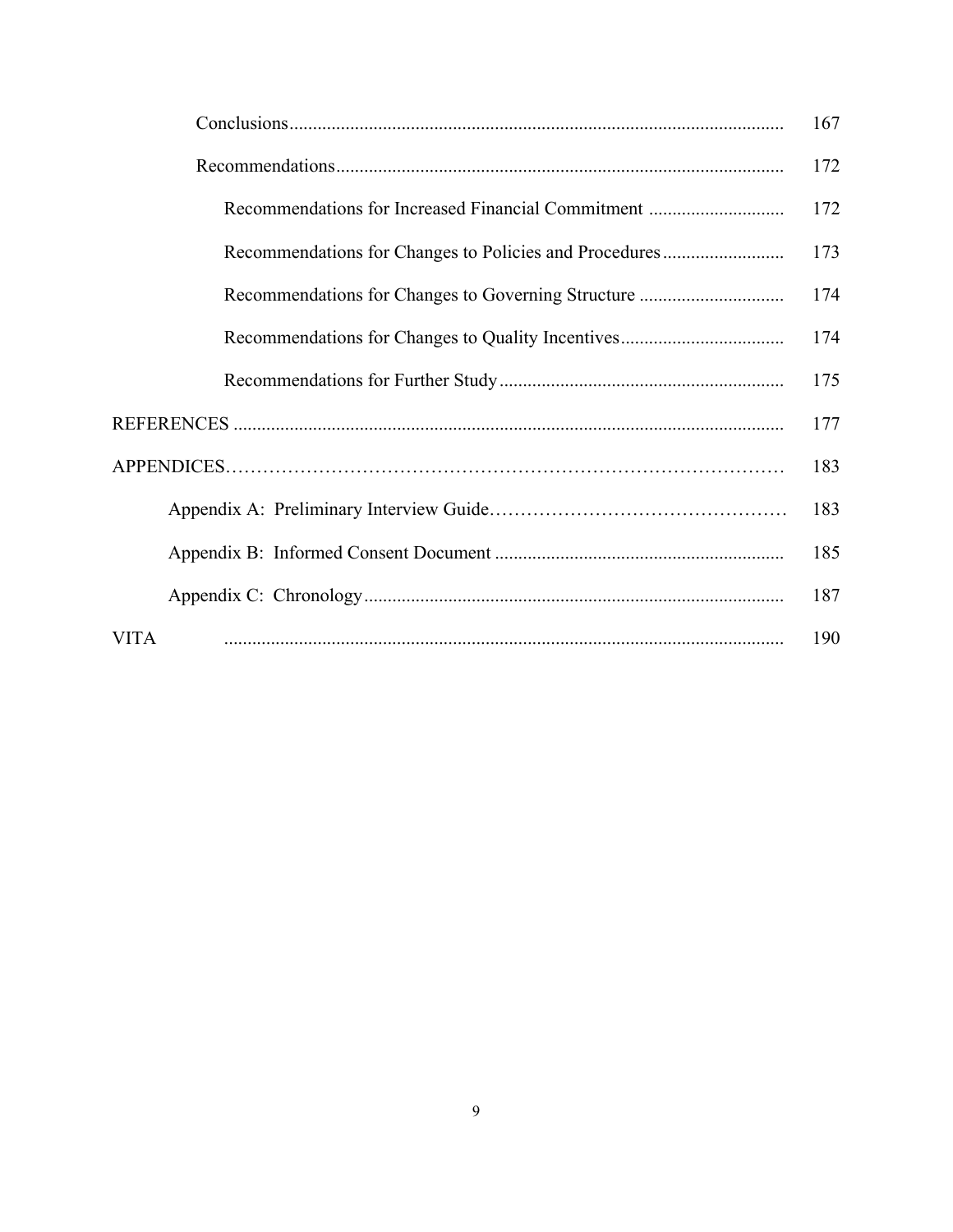# LIST OF TABLES

| Table |                                                                            | Page |
|-------|----------------------------------------------------------------------------|------|
| 1.    |                                                                            | 46   |
| 2.    |                                                                            | 48   |
| 3.    | THEC Recommendation as a Percentage of Actual State Appropriation          | 132  |
| 4.    | THEC Recommendations for TBR Compared to Actual State Appropriations for   |      |
|       |                                                                            | 134  |
| 5.    | THEC Recommendations for TBR Compared to Governors' Recommendations        |      |
|       |                                                                            | 135  |
| 6.    | Actual State Appropriations for TBR Compared to Governors' Recommendations |      |
|       |                                                                            | 137  |
| 7.    | THEC Recommendations for UT Compared to Actual State Appropriations for    |      |
|       |                                                                            | 139  |
| 8.    | THEC Recommendations for UT Compared to Governors' Recommendations         |      |
|       |                                                                            | 140  |
| 9.    | Actual State Appropriations for UT Compared to Governors' Recommendations  |      |
|       |                                                                            | 141  |
| 10.   |                                                                            | 142  |
| 11.   |                                                                            | 143  |
| 12.   |                                                                            | 144  |
| 13.   |                                                                            | 146  |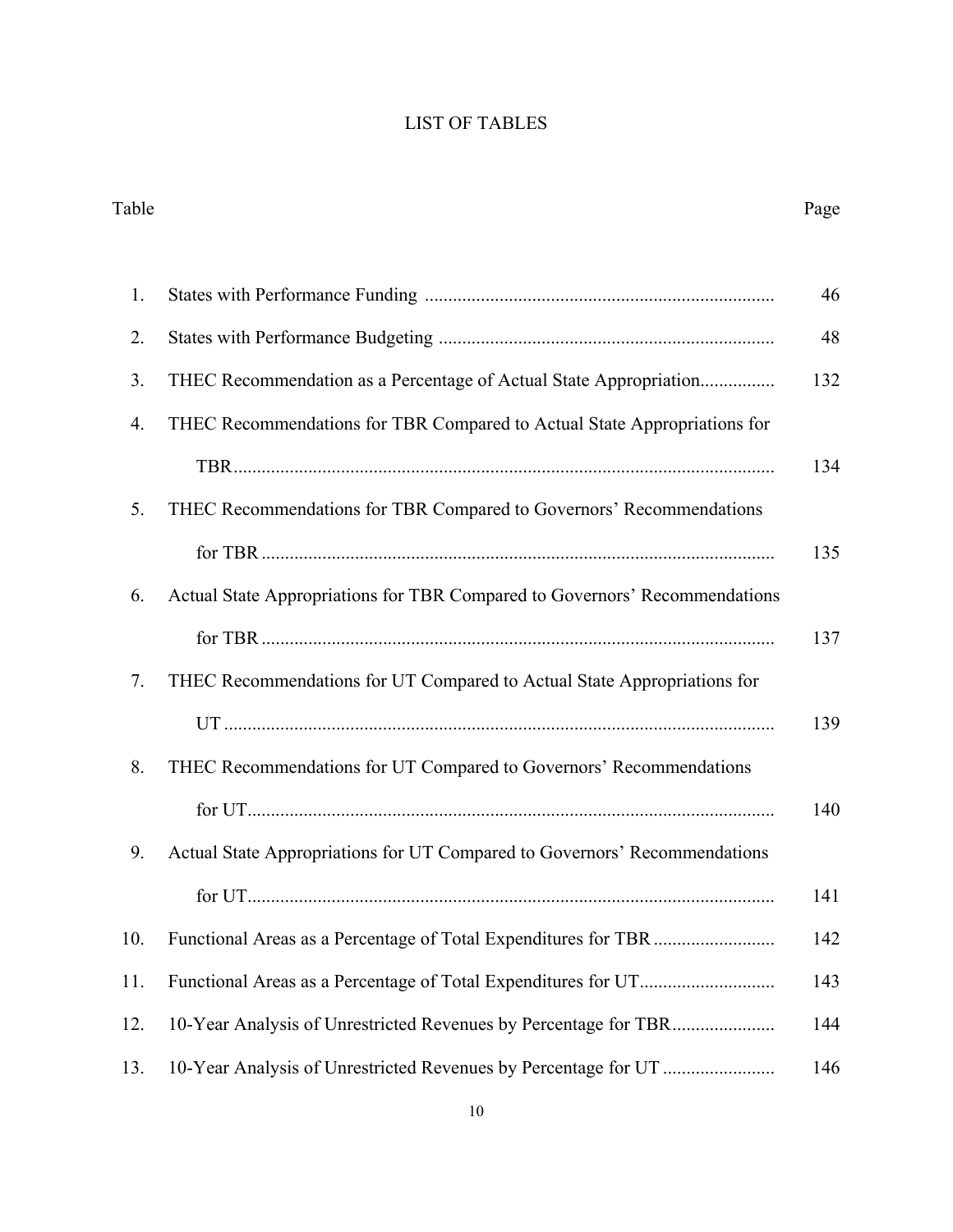#### CHAPTER 1

# **INTRODUCTION**

In his book, *Higher Education in Tennessee*, Merriam (1893) asked the question, "If the State has done little for higher education, whence have come the funds for the maintenance of colleges and universities?" (p.17). His answer, "…chiefly from private purses through the various Christian denominations" ( p.17). Merriam observed that probably more than half of the wealth invested in Tennessee colleges had come from other states. Vanderbilt University supplied a prime example with its large endowments from the Southern Methodists.

According to Merriam, by 1893 there were only three prominent colleges in the history of Tennessee that were not denominational: the University of Tennessee, West Tennessee College, and the University of Nashville. Funding had been a major problem for these nonsectarian universities. Sources of funds included proceeds from the sale of land acquired through land grants, private donations, student tuition, and monies borrowed on the security of individual trustees. Other creative schemes for raising money had been devised. Merriam (1893) noted that in its early days as Davidson Academy, the University of Nashville had operated a ferry as "…a source of income and of much annoyance" (p.21). In 1826, the University of Nashville requested, and was granted by the state, permission to raise \$200,000 by means of a lottery.

Dependent upon student tuition and private donations for a major portion of their funding, the nonsectarian universities faced competition from the numerous sectarian and local colleges that had sprung up across the state. According to Merriam (1893), competition from the "pseudo colleges" (p.18) forced real colleges to lower their conditions for admissions and retain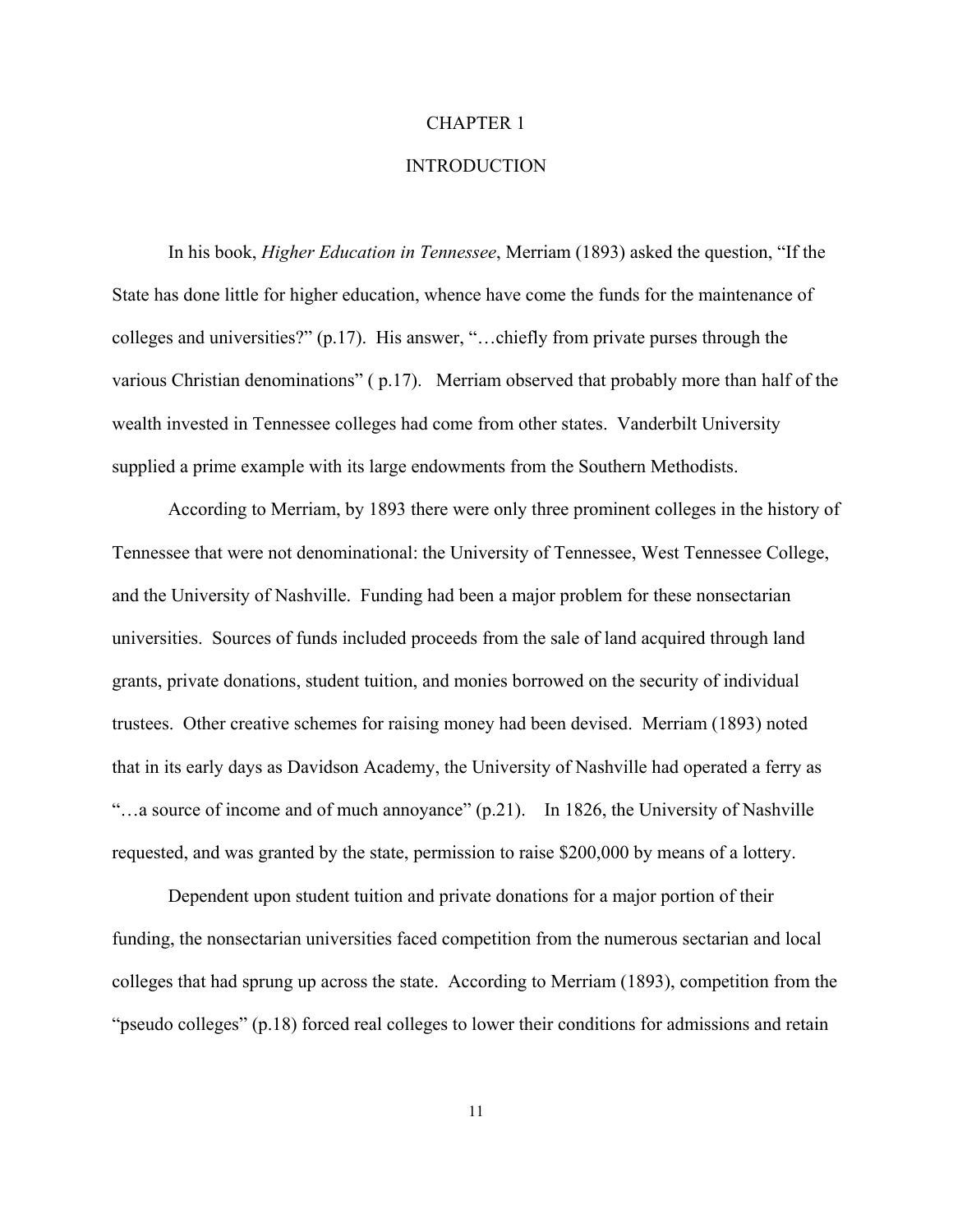preparatory departments in order to retain students. This occurred to the detriment of

scholarship. Merriam (1893) stated,

 Of the making of colleges there is no end. The curse of higher education in Tennessee is the multiplicity of so-called "colleges" and "universities." Nearly every cross-roads hamlet has, not its academy or its high school, but its "college." Many of the schools that style themselves colleges do not possess the ghost of a college equipment, either material or intellectual. Aspiring to do what they can not do at all they do poorly what they might do well. Their pupils, deluded into the belief that they have "been to college," know of nothing better and hence aim at nothing better. (p.18)

Merriam (1893) stated that "...one or two colleges ...had the courage to abolish their preparatory departments in the face of temporary loss of students" (p.18). Merriam (1893) did not name the colleges.

Loss of students was not the only problem the Tennessee colleges and universities faced because of insufficient funds. On September 14, 1850, the trustees of the University of Nashville suspended the operations of the university for a limited time. They established January 1, 1852, "…as a probable date of resumption" (Merriam, 1893, p.41). Among the reasons given was income insufficient to meet the expenses of the university. Additionally, faculty resignations and the death of other faculty members had left the University with insufficient faculty to teach classes.

The year was 1999. The document was *A Report of the Governor's Council on Excellence in Higher Education* (Governor's Council on Higher Education, 1999). Governor Don Sundquist had charged the Council with developing "…a practical plan for elevating the state's public colleges and universities into the nation's highest ranks" (Governor's Council on Higher Education, p.3). The challenge was monumental: citizens were undereducated and underskilled, only one third of minority students entering college graduated, scholarships were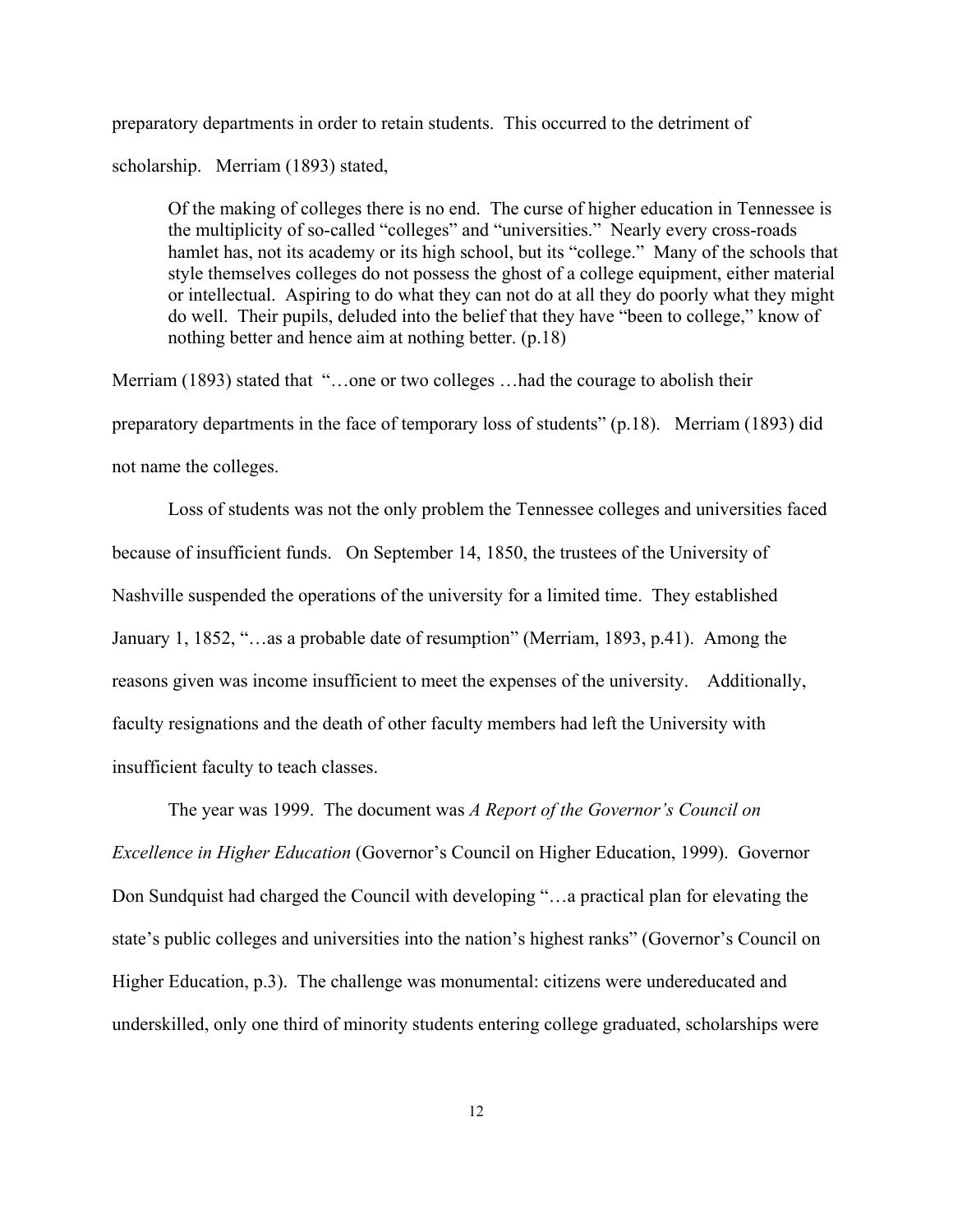needed for low-income students, none of Tennessee's colleges ranked among the nation's top 50 public and private research universities, and faculty salaries were low.

The current system of higher education in Tennessee is large, serving approximately 220,000 students; it is complex, having three major governing agencies; and it is costly, incurring annual expenditures of approximately \$2 billion. The Tennessee Board of Regents (TBR) has responsibility for six universities, 13 community colleges, and 26 postsecondary technology training centers. The University of Tennessee operates three undergraduate campuses plus graduate and professional preparation programs and specialized research institutes. The Tennessee Higher Education Commission (THEC) has the responsibility for coordinating activities of both the TBR and the University of Tennessee (UT) and representing these institutions to state government.

The Governor's Council on Excellence in Higher Education identified the governing structure as a major "impediment to excellence" (Governor's Council on Higher Education, 1999, p. 15). According to the Council, "It privileges geographic equity at the expense of focused excellence" (Governor's Council on Higher Education, p. 15). *Mission creep* had blurred the differences among the many institutions and between the two systems, and THEC, the coordinating board, "[was] insufficiently empowered statutorily and operationally" (Governor's Council on Higher Education, p. 16) to allocate resources among the systems, although it had been delegated this responsibility. The Council recognized that all blame could not be placed at the doorsteps of the institutions and their governing boards. According to the Council, "Tennessee has not made a sufficient financial commitment to public higher education" (Governor's Council on Higher Education, p.17). State appropriations per student were less in 1997-98 than in 1990-91 when measured in real dollars; and, when measured in purchasing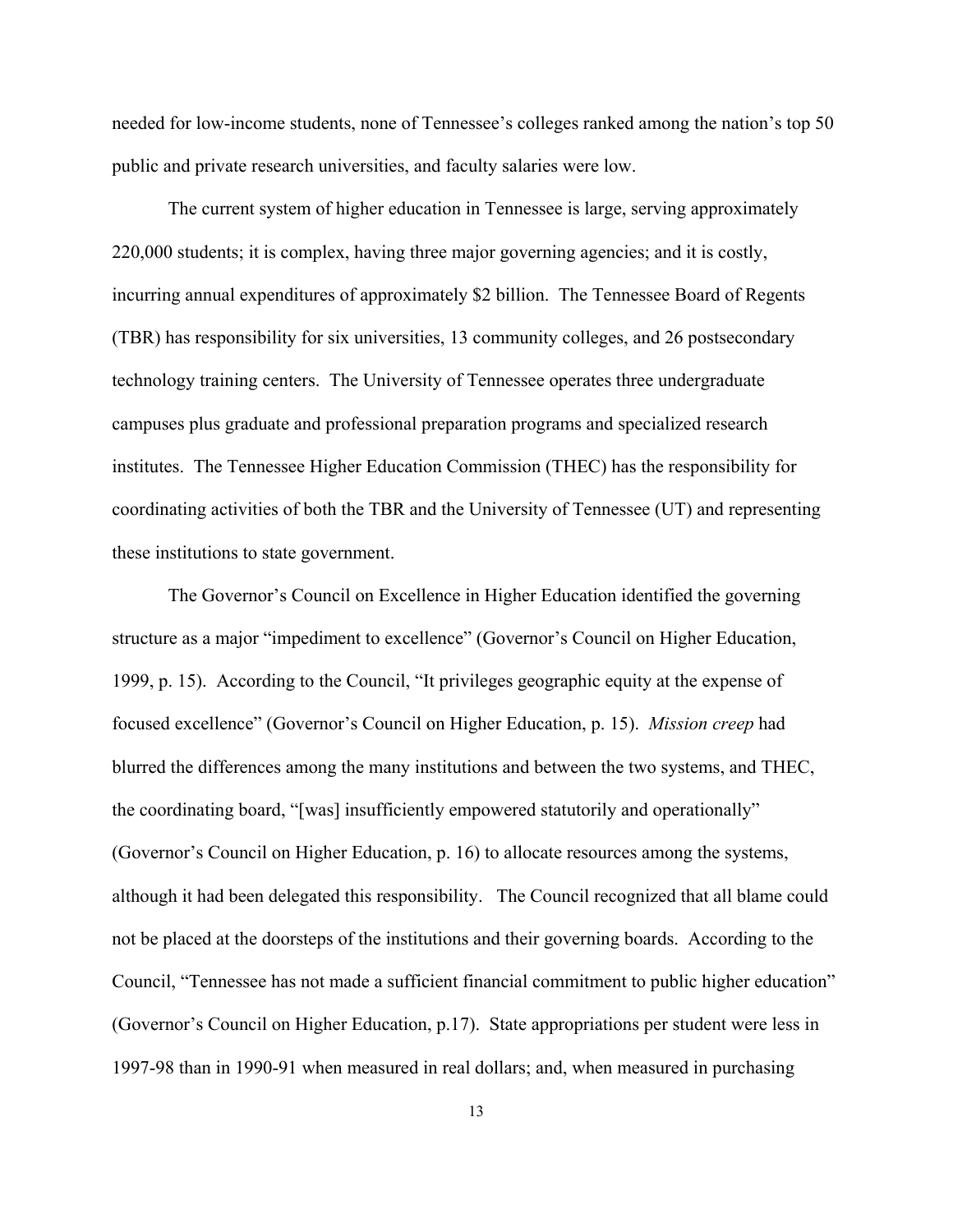power, state appropriations to higher education moved backwards between 1990-91 and 1997- 98.

#### Statement of the Problem

This study investigated the history of funding for colleges and universities in Tennessee. The study investigated factors within the state that have precipitated each revision as well as how the economic environment and national trends have impacted funding revisions. The study reviewed what had worked and what had not and why not. The funding formula for higher education in Tennessee has not had a major review since 1994. A funding component to reward performance was added to the budget formula in 1979 and has been reviewed at five-year intervals. Even with regular reviews, Commissioner C. Warren Neel asserted in his February 27, 2001, memo to the state legislature's Select Oversight Committee on Education that the performance funding measures were "too mechanical and too bureaucratic"…"nothing more to the rank and file of higher education than a series of 'hoops' to respond to the state."

Commissioner Neel noted, "The report, *Higher Education Performance Measures*, is very revealing. The lack of integrated planning with budgeting coupled with the assertion that performance funding is not tied to the achievement of goals are striking." Furthermore, Commissioner Neel asserted, "Taxpayers deserve to know how well their taxes are spent." THEC has been requested to "revisit performance funding" to a) develop outcome measures as opposed to rewarding past efforts and b) establish rewards for achievements, beginning with the chief executive officers' compensation, thus making them accountable first.

In April 2002, the executive director of the THEC requested that the president of the University of Tennessee and the chancellor of the TBR identify representatives from each system to serve on a funding formula advisory committee. This committee met for the first time in July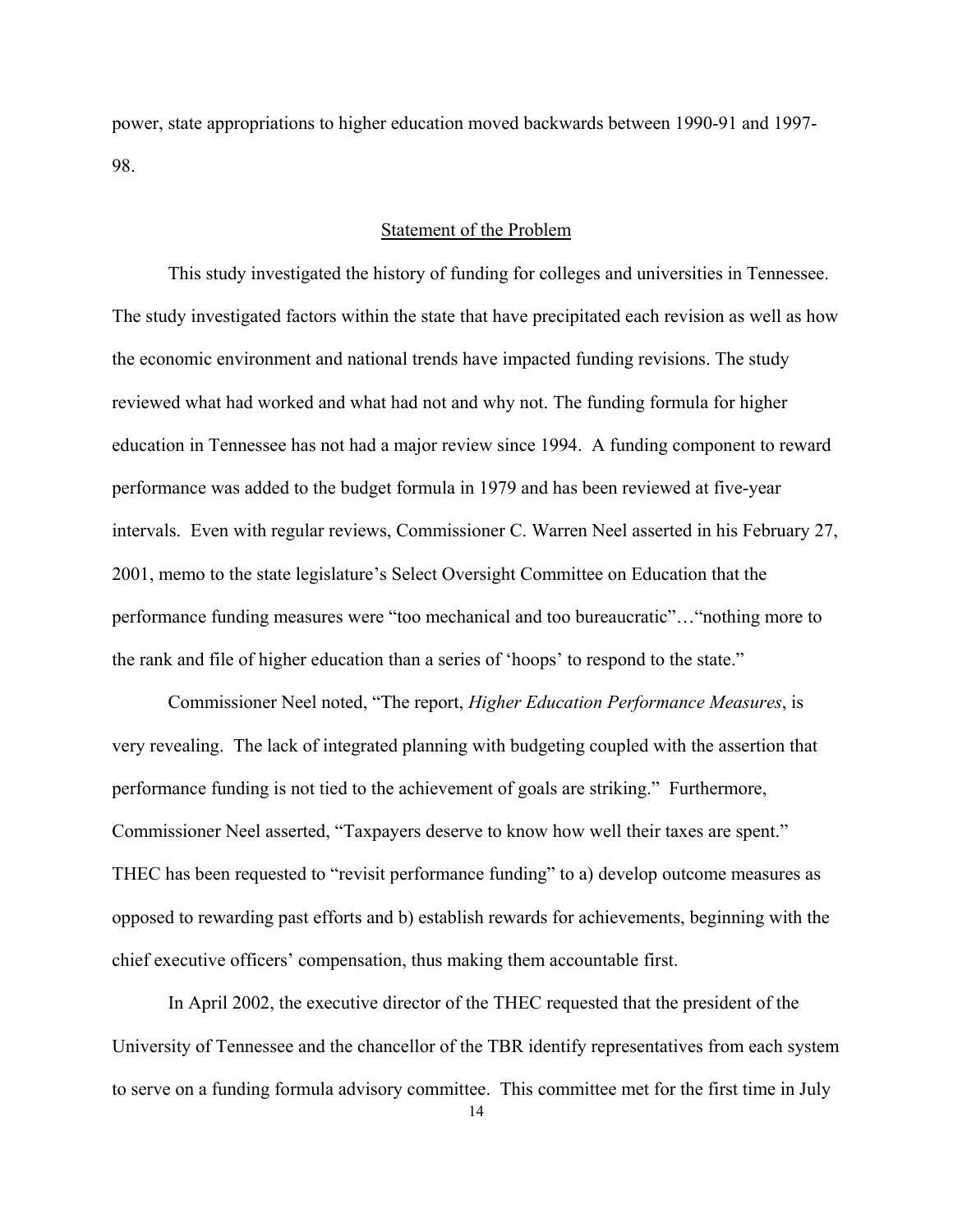2002. Minutes of that meeting reveal the following problems that were perceived with the present formula (Minutes, College and university formula review committee, July 30, 2002):

- 1. The current formula is too complex and difficult to be easily understood;
- 2. Legislators must be better informed and understand that the funding formula is estimating the total educational need but not defining an individual institution's budget. Institutional flexibility to budget and spend as needed to support the mission of the institution must be preserved;
- 3. The funding formula requirements are currently underfunded by \$111 million;
- 4. The Governmental Accounting Standards Board (GASB) is requiring changes in financial reporting and the ramifications of these changes must be reviewed in terms of the formula;
- 5. Higher education must move toward funding that provides incentives for improved student retention, graduation rates, and other performance and accountability standards and away from enrollment-driven funding;
- 6. Higher education must decide how to participate in the state's performance-based budgeting scheduled for implementation in fiscal year 2004; and
- 7. "Hold harmless" agreements in the past have distorted the distribution of available funds.

The focus of this study was to review and interpret the history of Tennessee higher education funding. Failures as well as successes are discussed because both are informative in designing a new method of higher education funding.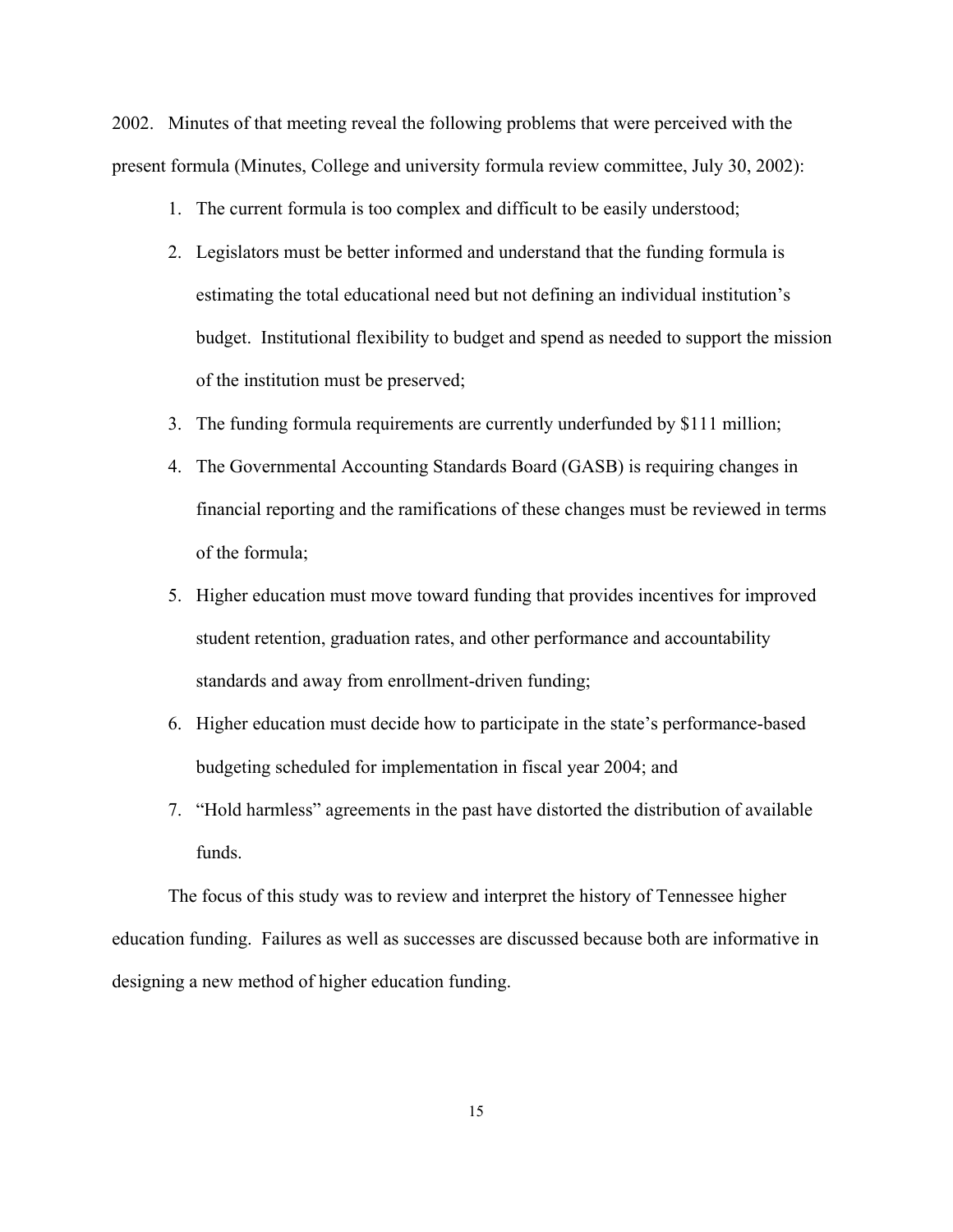#### Research Questions

The following questions served as a guide for this research:

Question 1. How were Tennessee colleges and universities funded during their early history, and what problems did funding present for the institutions?

Question 2. When did Tennessee implement a formula-funding mechanism, and what were the reasons behind this implementation?

Question 3. What changes have occurred in the funding formula, and what was the driving force behind each change?

Question 4. What were the reasons for using data from "peer institutions," and how were such peer institutions initially selected? What changes have occurred in the selection of peer institutions and why were the change(s) considered necessary? What additional changes are necessary?

Question 5. How do formula-identified resource requirements compare with recommendations made by the state executive branch and the actual funds appropriated by the legislative branch over the past 10 years?

Question 6. Have functional expenditure patterns varied over the past 10 years as funding has continued to slide to a lesser percentage of the total resources available to the institutions?

Question 7. Have revenue sources of the institutions varied over the past 10 years and, if so, in what ways?

Question 8. What changes should be made in state structures, policies, and procedures to improve the way the funding requirements for Tennessee's state colleges and universities are identified?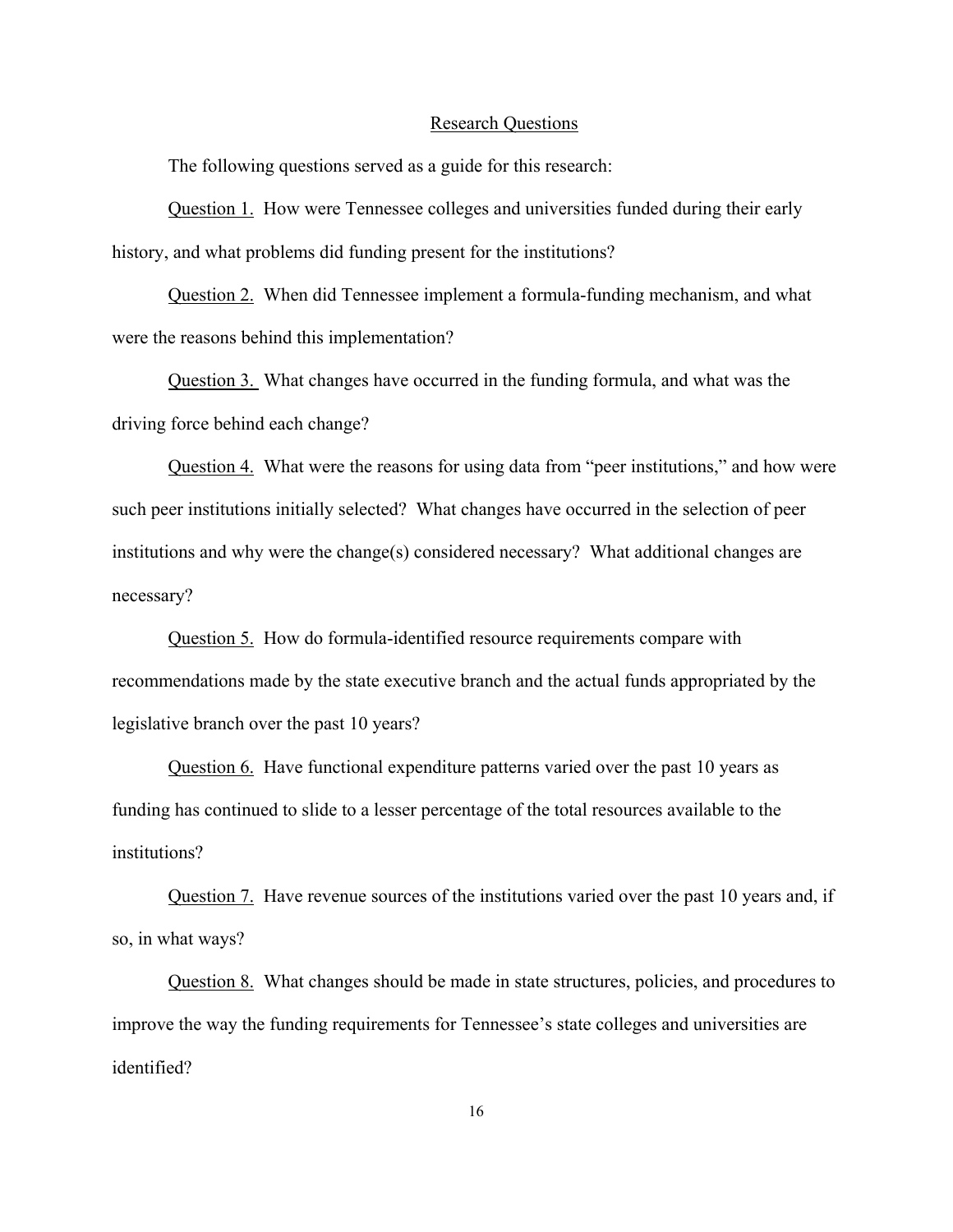#### Significance of the Study

From 1977 to 1997 the average price of attending college increased by 304% in the United States. Adjusting this for inflation, the real increase was 49%, compared with a median increase in family income of only 10% over the same time period (Pell grants… Nov. 27, 1998). This increase in tuition costs reflects the fact that state-supported institutions have been shifting costs to students to make up for the reduced state funding that occurred during the period of fiscal constraints. As students are forced to bear a larger portion of the cost of their education, they have begun to question how well the money colleges and universities do receive is being spent (Ruppert, 1995). In response to these complaints, many states have implemented performance budgeting and/or performance funding.

During the 1980s, colleges and universities were encouraged to design and implement their own programs for assessing institutional effectiveness (Ruppert, 1995). This assessment was mostly voluntary and internally focused, with little or no communication of results to external parties. There was no attempt to compare institutions, because it was believed that no single assessment model would fit every institution; and such a comparison would, therefore, be inappropriate (Neal, 1995). However, the tone changed in the early 1990s. The public policy makers' focus changed to emphasize productivity and efficiency, and earlier voluntary assessment initiatives were replaced with state-mandated systems for institutional reporting (Neal). By 1994, 9 states had adopted and 10 were considering adopting some type of system to link funding to performance (Burke, 1998). According to Neal, the ultimate questions concerning higher education accountability were: "How and to what degree are colleges and universities obligated to justify their existence? To whom must they report? Can higher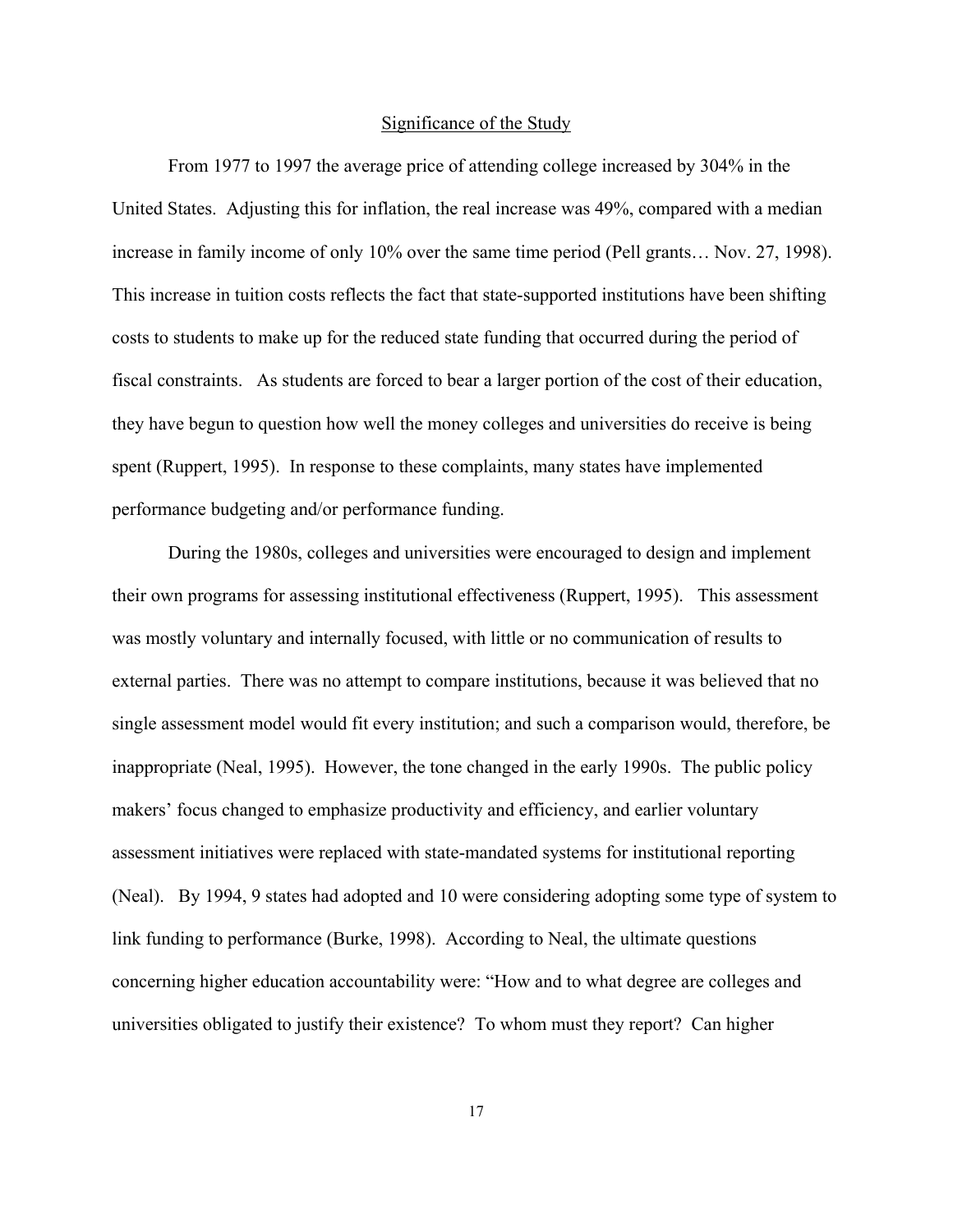education adequately explain itself in terms desired by its various supporters and detractors?" (p. 6).

Although performance funding was first implemented in Tennessee in 1979 as a means of improving the effectiveness and public perception of institutions of higher education (Bogue, 1980), the public's perception of higher education quality has not greatly improved (Collins, 1996). Other colleges have encountered similar problems when they attempted, either voluntarily or through state mandates, to implement effective measures of performance.

McKeown and Layzell (1994) observed that there was only one point that higher education funding experts agreed on – there was no perfect formula. Lassiter (1983) stated, "The search for an ideal formula might be likened to the pursuit of the Fountain of Youth – it has never been found, nor does it exist" (p. 10). Institutions of higher education began to use funding formulas more than 50 years ago. Since the initial implementation of formula funding, numerous articles have been written about funding methods, how funding formulas can be used, and what issues funding formulas should address.

However, as Jones noted in 1984,

…one senses an increasing lack of clarity regarding what formulas are designed to do, what their characteristics are, and how they are supposed to relate to state policy. Instead the focus has shifted to the mechanistic….There is little evidence in the literature of a fundamental reassessment of formulas…. (p.46)

In 1994, McKeown and Layzell stated,

Treatment of higher education funding formulas in the literature has been primarily descriptive or mechanical in nature, unlike the relatively sophisticated analyses of elementary-secondary education funding formulas in the education finance literature. (p.45)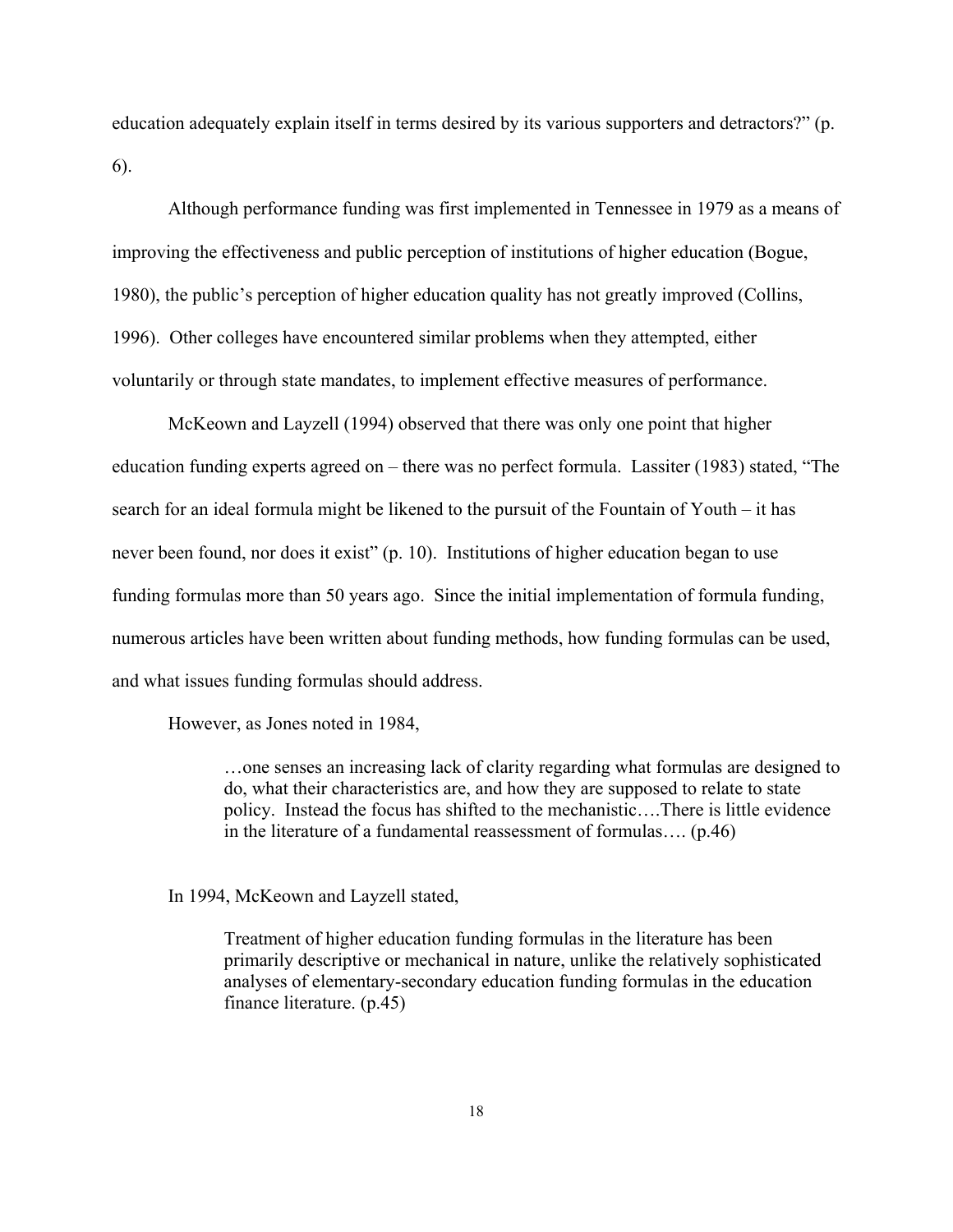McKeown had already noted in 1989 that "…issues of student and taxpayer equity are not addressed very often in the literature of higher education finance, and certainly are not driving forces in state funding formulas" (p.102).

Although an extensive literature review identified numerous articles on Tennessee higher education funding, a historical review with the purpose of combining the lessons learned from the past with recommendations for future modifications to the higher education funding methods used by Tennessee had not been attempted.

#### Limitations and Delimitations of the Study

This study focused on public higher education institutions in Tennessee. The 26 postsecondary technology training centers were not included in this study because their funding was not addressed in the early development stages of Tennessee's higher education funding formula. Other public institutions in the United States and other countries were excluded from this study. The results of this study may not be generalized to other states or nations.

This study is based upon qualitative methodology as defined by Merriam (1988). Risks and limitations regarding the researcher, the qualitative nature of the questions in the research instrument and variances created by the interview process are inherent in qualitative research. Even with these risks and limitations, "…research focused on discovery, insight, and understanding from the perspective of those being studied offers the greatest promise of making significant contributions to the knowledge base and practice of education" (Merriam, 1988, p.7). The researcher for this study was aware that her 23 years of experience in higher education finance and her current position as Vice President for Business Affairs at a Tennessee community college could potentially bias the findings of this study. She attempted to remove the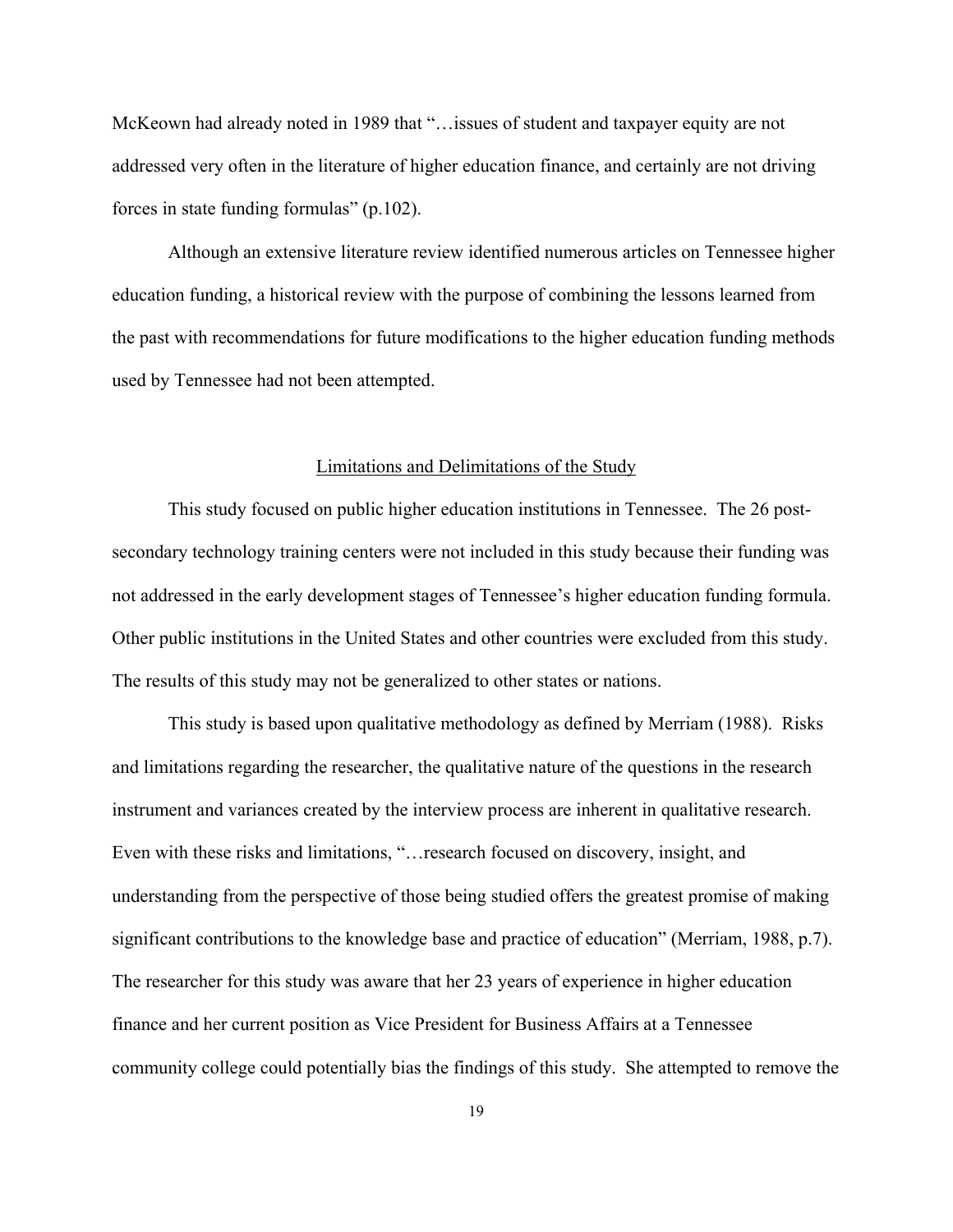risk that personal biases impacted the findings and recommendations by holding discussions with

a peer-debriefer, by supporting all conclusions with independent facts and data, and by using an

inquiry auditor to confirm the accuracy and adequacy of the research process.

### Definitions

- 1. The Tennessee Board of Regents (TBR): The TBR serves as the governing board for all institutions of public higher education in Tennessee, with the exception of the University of Tennessee (UT) system. The TBR system represents six universities, 13 two-year colleges, and 26 technology centers strategically located across the state (T.C.A. 49-8-101, 1972).
- 2. Southern Regional Education Board (SREB): Consists of 15 member states: Alabama, Arkansas, Florida, Georgia, Kentucky, Louisiana, Maryland, Mississippi, North Carolina, Oklahoma, South Carolina, Tennessee, Texas, Virginia, and West Virginia (Caruthers & Marks, 1994).
- 3. The Tennessee Higher Education Commission (THEC): The THEC serves as the coordinating board for all institutions of public higher education in Tennessee. The commission is responsible for recommending to the Legislature the operating budget requests, capital outlay requests, and academic program offerings for all of Tennessee higher education (T.C.A. 49-4201, 1967).
- 4. Funding Formula: "A mathematical basis for estimating budgetary requirements and/or allocating dollars to institutions of higher education using a set of rates, ratios, and/or percentages derived from cost studies and peer analyses" (McKeown & Layzell, 1994, p. 1).
- 5. Performance Funding: The use of outcome measures to determine monetary reward for institutions of higher education. "Performance funding ties specified state funding directly and tightly to the performance of public campuses on individual indictors" (Burke, Rosen, Minassians, & Lessard, 2000, p. 3).
- 6. Performance Budgeting: A budgeting method that "… allows governors, legislators, and coordinating or governing boards to consider campus achievement on performance indicators as *one factor* in determining campus allocations" (Burke, et al., 2000, p. 3). In performance budgeting, the link of resources to results is loose, discretionary, and uncertain (Burke et al., 2000).
- 7. Student Fees: Student fees, also referred to as tuition and fees in various publications, are charges to students enrolled in courses or class hours. These are enrollment fees based on the numbers of credit hours for which students enroll. Student fees also include other miscellaneous charges assessed in conjunction with registration, such as technology access fees, activity fees, and parking fees. Student fees do not include the cost of housing.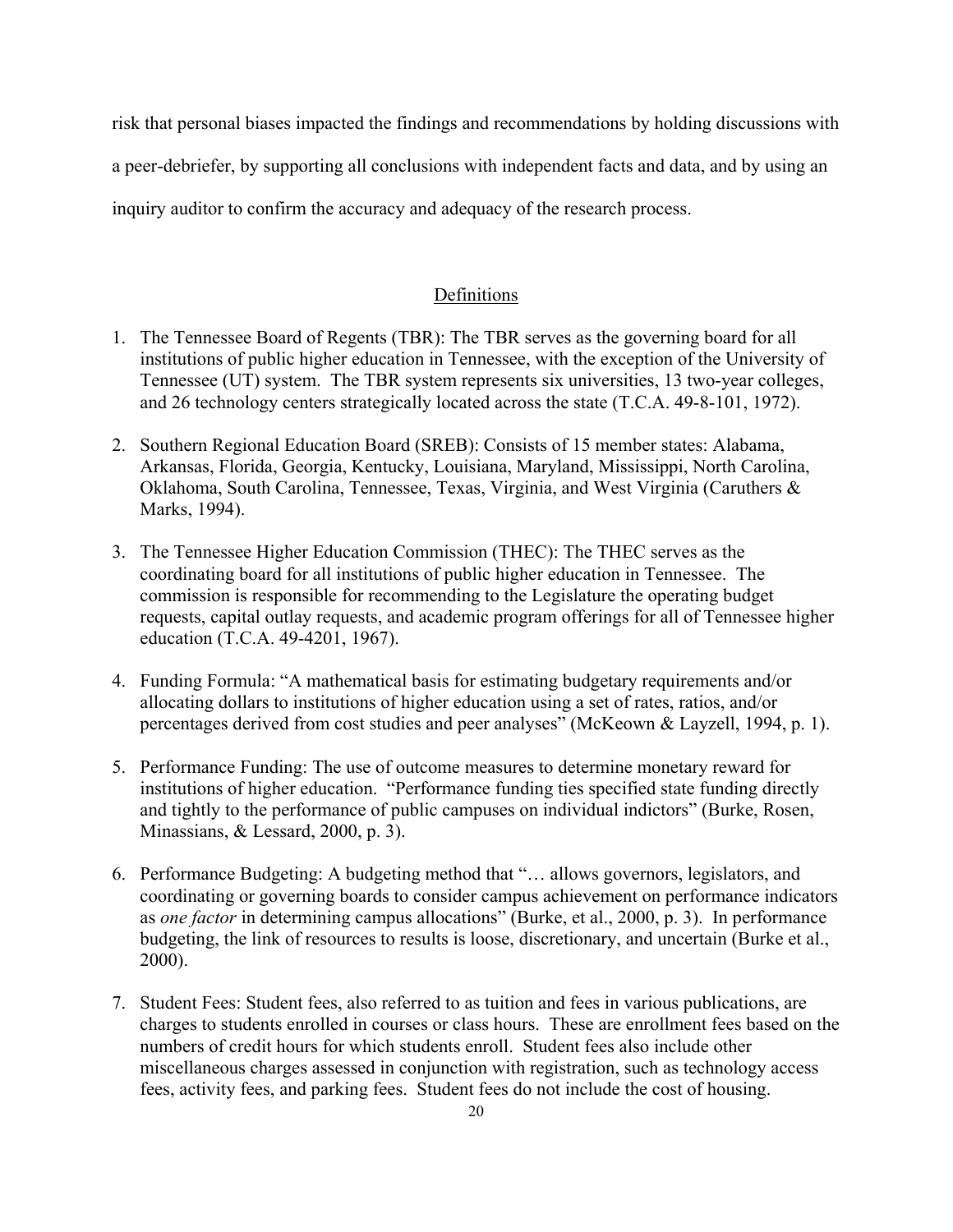#### **Overview**

The call for development of effective methods to link performance to funding for higher education has increased dramatically over the past decade, according to various researchers such as Burke (1998), Collins (1996), Gaither (1995), Neal (1995), and Ruppert (1995). As legislators and the general public demand higher levels of accountability, it is imperative that higher education leaders provide data on performance that are both understandable and relevant to their constituents. The following chapters discuss the historical development of higher education funding formulas and the problems associated with developing and communicating data using funding formulas.

Chapter 2 reviews the historical development of public funding for higher education institutions within the United States. It reviews the funding methods currently in use, addresses weaknesses that are common in funding formulas, and reviews the long-term trends predicted for formula use and development. Efforts to link performance to funding and the impact this has had on funding stability are reviewed.

Chapter 3 discusses the research design that was used to address the questions identified relative to the historical development of higher education funding in Tennessee. It also discusses the methodology used in qualitative research projects and the limitations on transferability that result from this method of research.

The fourth chapter discusses the analysis of data gathered using qualitative research methods. The analysis includes "thick descriptions" gleaned from interviews conducted with persons involved in the development of Tennessee's funding formula. Information obtained from the review of primary documents, such as minutes of meetings, annual reports to the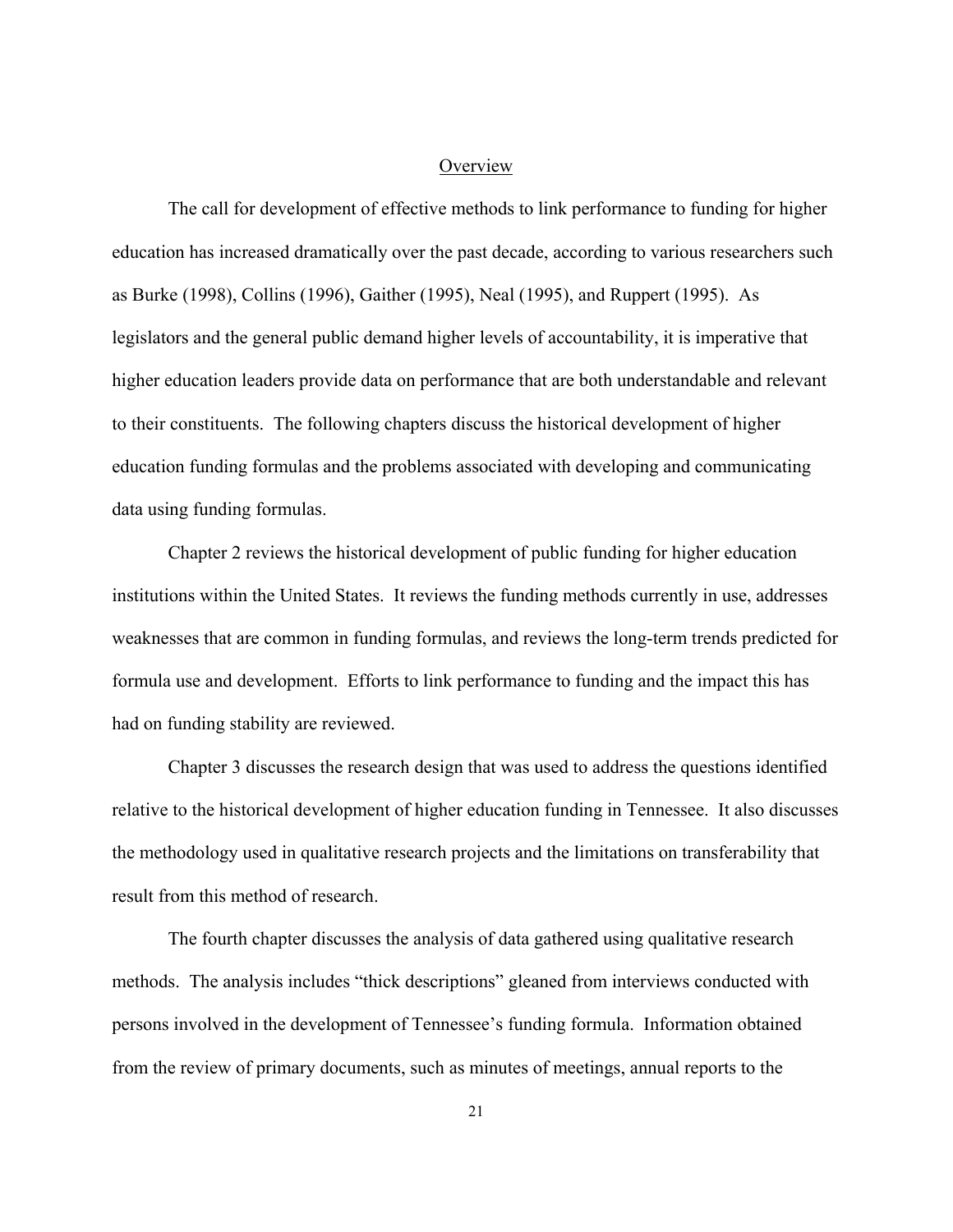governor on the status of higher education in the state, studies commissioned by the Tennessee General Assembly and other interested organizations, and memorandums and letters were used to supplement and verify data obtained through interviews. A limited quantitative analysis of expenditure and revenue trends is included.

Chapter 5 includes a summary of the qualitative analyses and draws conclusions regarding elements of funding for higher education institutions that have not worked in the past and should not be considered in Tennessee's revised funding formula. This chapter also suggests modifications to the funding formula to increase its future usefulness and acceptance. Recommendations for further research are included.

.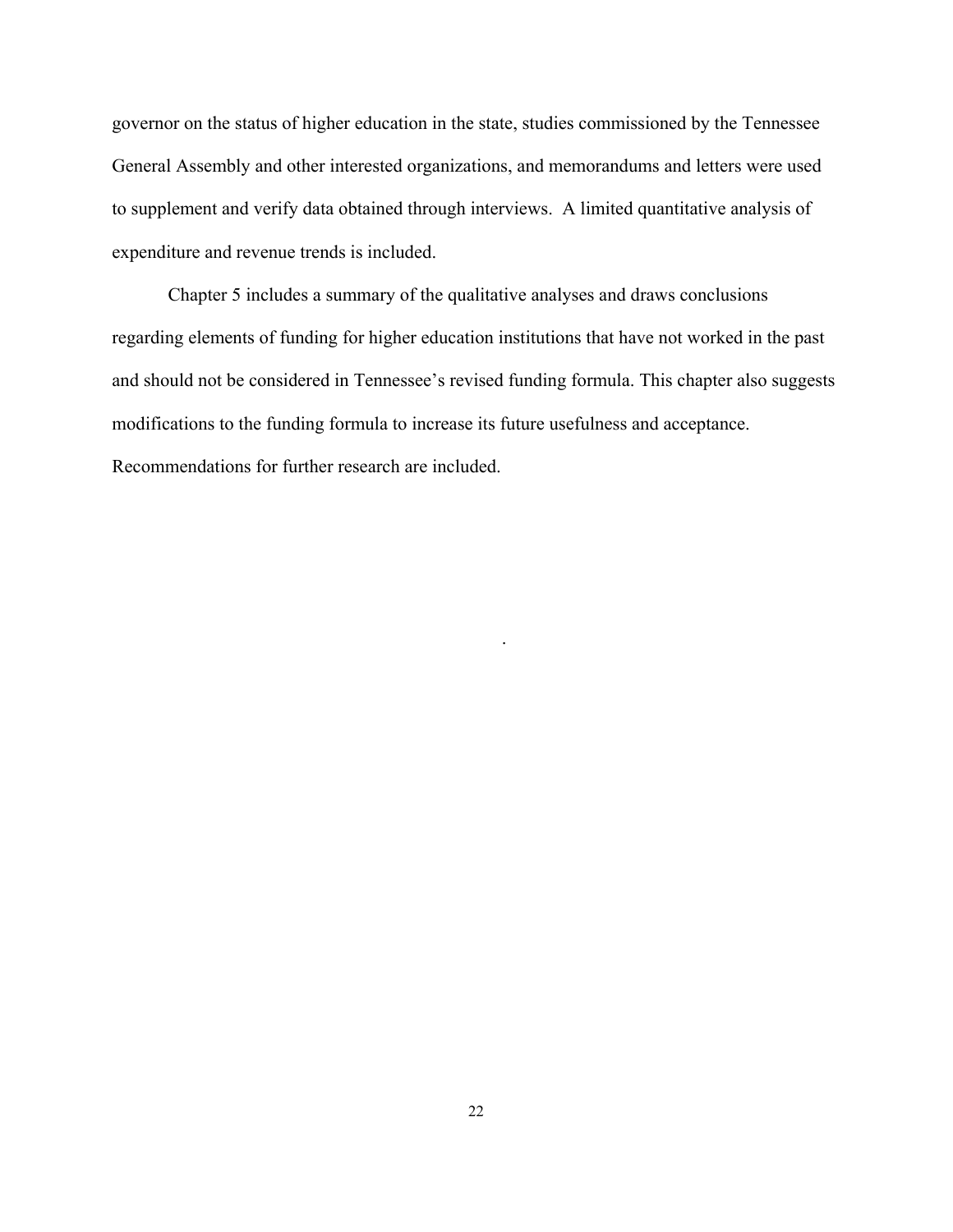#### CHAPTER 2

# REVIEW OF RELATED LITERATURE

#### Introduction

Funding of public higher education using a formula dates back to California's use of a faculty-staffing formula in the early 1950s (Moss & Gaither as cited in Noe, 1986). McKeown (1989) maintained that formula funding began in Texas in the 1940s, followed by California, Indiana, and Oklahoma in the use of formula techniques by 1950. Prior to the use of funding formulas, public higher education funding was a political process very much dependent upon the lobbying abilities of the presidents of the individual institutions and the political power of the legislators supporting the institutions (Noe). According to Moss and Gaither (as cited by Noe),

…the politics surrounding institutional funding was perhaps the greatest single factor contributing to a recent increase of formulas in higher education. Prior to formula funding, each public institution approached the state legislature and presented its request for funding. This subjective method fostered a great deal of power politics and intrigue, resulting in the capstone institutions faring much better than other state institutions. (p. 369)

Funding under this scenario was unpredictable and extremely competitive.

# Defining Formula Funding

According to McKeown and Layzell (1994), the first literature on funding formulas was

provided by James L. Miller at the University of Michigan in the early 1960s. Miller (as cited in

McKeown & Layzell, 1994) defined a funding formula as,

 [a]n objective procedure for estimating the future budgetary requirements of a college or university through the manipulation of objective data about future programs, and relationships between programs and costs, in such a way as to derive an estimate of future costs.  $(p.6)$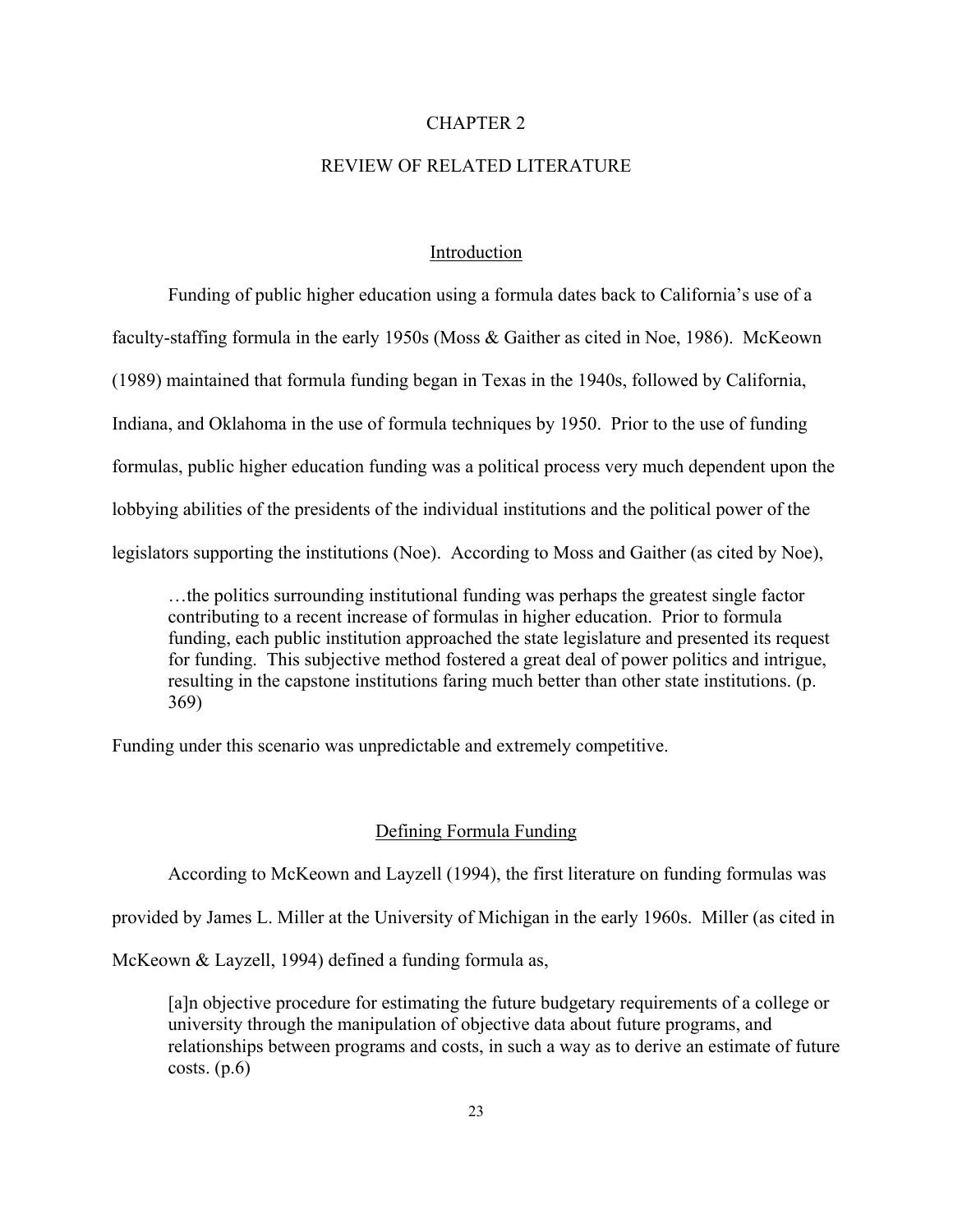Miller noted that the goal for adopting a formula was to achieve a sense of adequacy, stability, and predictability in institutional funding levels. Layzell and Caruthers (1995) observed that "funding formulas had evolved over time into complicated methods with multiple purposes and outcomes" ( p. 4). They stated "the terms 'funding formula' or 'guidelines' refer to a mathematical basis for allocating dollars to institutions of higher education using a set of rates, ratios, and/or percentages derived from cost studies and peer analyses" (p. 1). From their research, McKeown and Layzell (1994) observed that, "No two state funding formulas are exactly the same in structure" (p. 2). States vary from using few to using many formulas and from applying formulas to their entire higher education budgets to applying formulas to only parts of their budgets.

 McKeown and Layzell (1994) noted that, "What one state considers a formula or guideline may not be considered as such by another state or even individuals within the same state" (p. 326). While this makes identifying the number of states using formula funding for higher education difficult, it is apparent that formula funding continues to be popular. In his 1973 study, Gross (as cited in Lamb, 1986) found that 25 states were using such formulas, with an additional 11 states using some form of objective criteria for developing operating budget requests. In the fall of 1980, a study conducted by the Maryland State Board for Higher Education identified 29 states that used guidelines or formulas in the development of budget requests or the allocation of funding (Lamb). McKeown and Layzell noted that 36 states were using formula funding in 1984, while only 33 states responded that they were using a formula to fund higher education in 1988 and 1992. All but five of the 33 states identified in 1992 were from the southern/southeastern regions of the United States. Caruthers and Marks's 1994 study of SREB states revealed that in all 15 member states, "some party (state higher education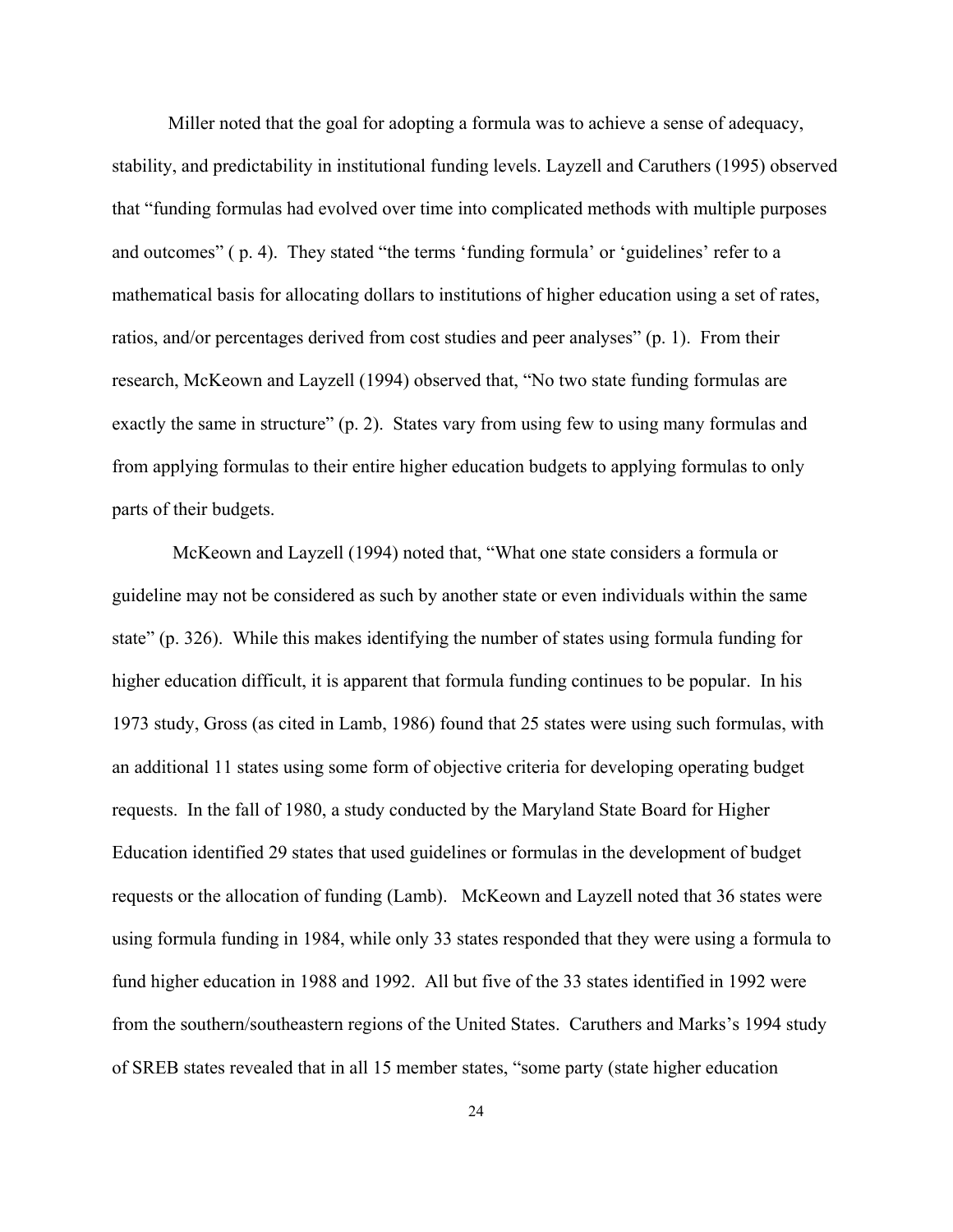agency, governor, or legislature) used a formula method at some phase of the budget

(request/review/recommend, appropriate, or allocate to institutions) for public two-year or four-

year colleges and universities" (p. 2).

In 1979, Gross (as cited in Noe, 1986) identified commonalties among states' budget

# formulas:

- 1. Budget formulas are complex. They can include nearly every major facet of a university. Most states limit formula calculations to determining the resource requirements of instruction, libraries, student services, physical plant operation and maintenance, and institutional support.
- 2. Budget formulas recognize few base factors. Most formulas restrict base factors to enrollment attributions, such as, student credit hours, square feet of building space, and acreage or grounds.
- 3. Budget formulas utilize one or more of three computational methods: (a) rate per base factor unit (RPBU); (b) a percentage of base factor (PBF); and (c) the base factor-position ratio with salary rates (BF-PR/SR).
- 4. Budget formulas are zero-based. The purpose of zero-based budgeting in higher education is to maximize the cost effectiveness of an institution by keeping resources as directly related as possible to valued program goals. Most budget formulas follow zero-based budgeting (ZBB) approaches, whereby the total appropriation request is developed anew each year using quantitative institutional base factors.
- 5. Budget formulas lack differentiation among institutions. Most formula states are content to fund alike similar programs at similar levels.
- 6. Budget formulas assume a linear relationship between base factors and resource requirements.
- 7. Formula budgeting is more prevalent than formula funding. Two methods of application for formula funding have been identified: (1) the unit approach, which arrives at the total estimated monetary needs of a particular functional area through one calculation, and (2) the itemized approach, which arrives at the total budget for a particular area through two or more separate calculations. (p. 372)

In the 1994 report, Caruthers and Marks noted the following:

 Non-mathematical but routinized decisions (for example, funding next year's utilities at the level of prior year actual expenditures), as well as various "rules" concerning how to apply the formula (e.g., which credit hours are counted, whether formula generated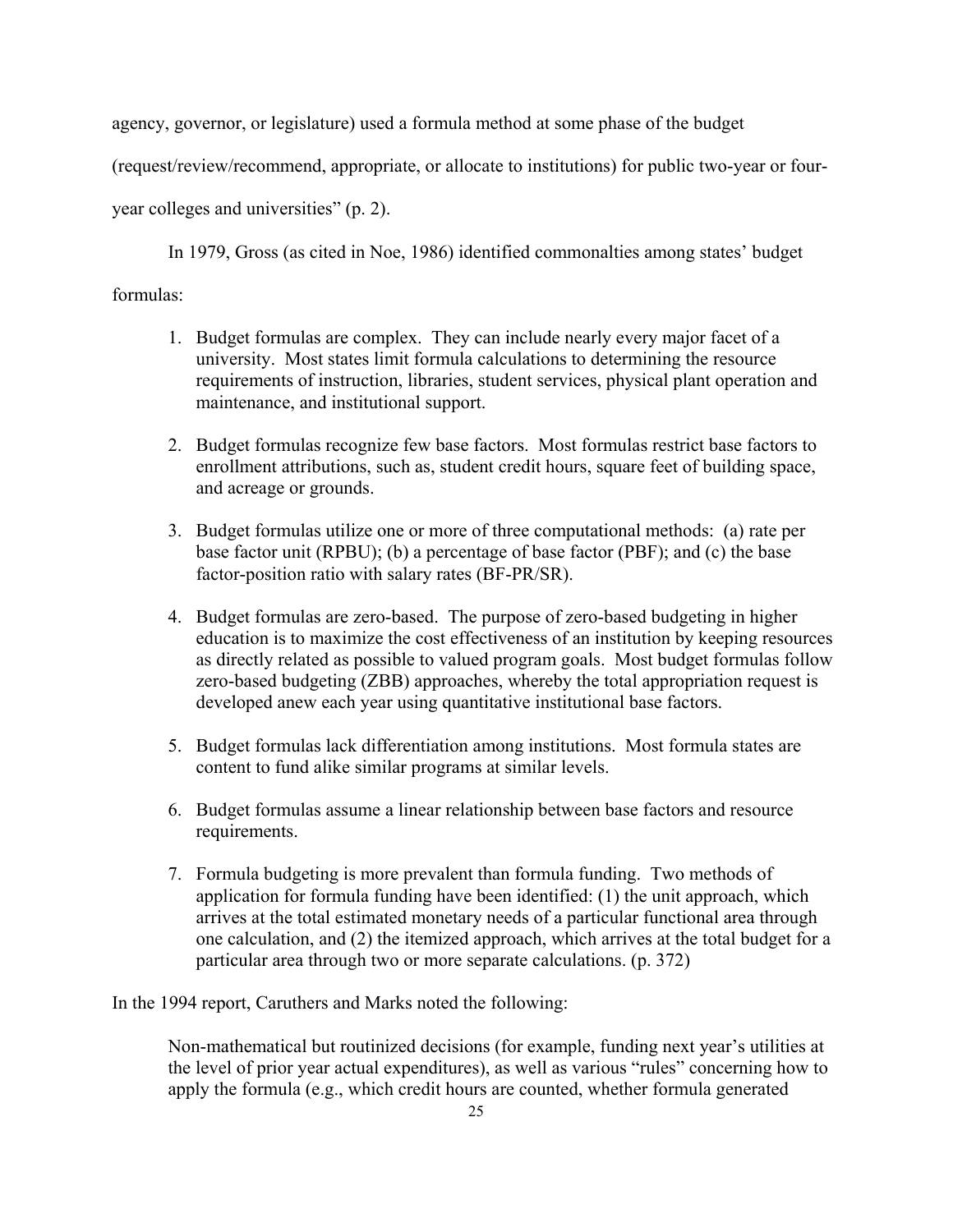funding can be less than prior year actual, or how to handle situations where the appropriation is inadequate to fund the request), are part of the funding method but are not considered part of a formula. (p. 1)

#### Advantages and Disadvantages of Formula Funding

A review of the literature showed that the perceived advantages of funding formulas have been numerous. For states considering formula funding, the following advantages were enumerated in Gross's 1973 study (as cited by Lamb, 1986):

- 1. Budget formulas can be developed to objectively estimate the funding needs for most of the functional budget areas of colleges and universities;
- 2. Budget formulas can reduce the bickering and open competition among institutions that occurs in the absence of a rational, objective means for allocating funds;
- 3. Budget formulas can potentially assure each institution of a base operating appropriation;
- 4. Budget formulas can provide state officials with a reasonably simple and understandable basis for analyzing higher education financial requirements;
- 5. Budget formulas represent a compromise between line-item budgeting and institutional fiscal autonomy. (p. 29)

In addition to the immediate appeal of objectivity, reduced competition for funding among institutions, and adequate and equitable funding, Lamb quoted Miller's 1964 study that cited the following advantages: (a) facilitation of analysis and information provision, (b) facilitation of inter-institutional comparisons, and (c) facilitation of the highlighting of important policy questions (p. 2). Additional advantages identified by Cross, Valley, and Associates (1974) included a move away from state control of institutional budgets toward more institutional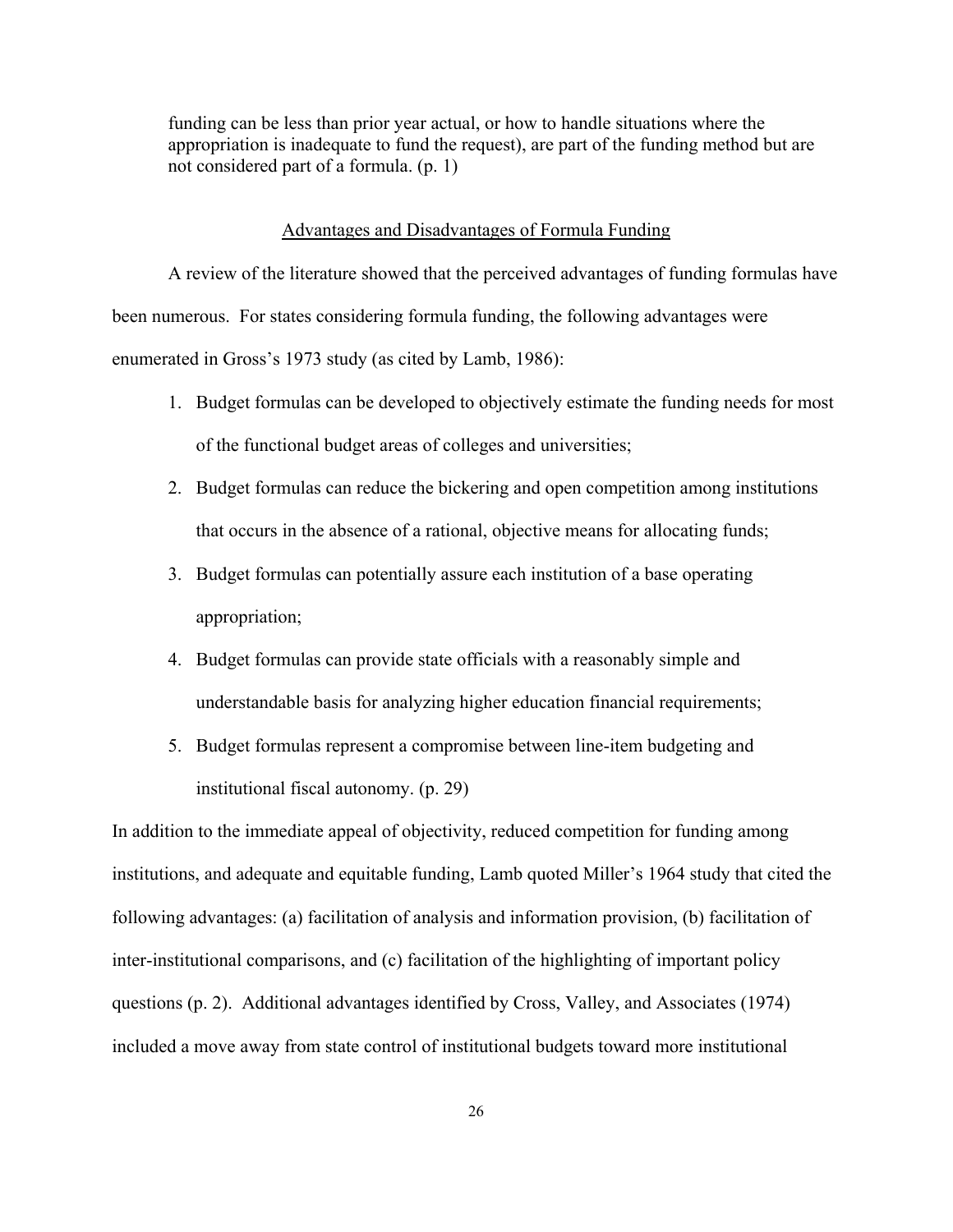autonomy. Cross et al., also emphasized that the early formulas were reasonably understandable for state officials providing the funding to higher education.

In his 1986 study, Noe stated that "...formula approach in funding appears to be the best available method developed to date…in the allocation of taxpayer's dollars" (p. 376). Noe noted that although formula funding was not perfect, it did provide equitable and adequate funding and objectivity by removing the political process from funding. A nationwide panel of educators, noted for their expertise in education finance, developed criteria for evaluating formulas (Gross, as cited in Lamb, 1986). Those criteria were (a) clear and comprehensible, (b) flexible, (c) not for detailed control, (d) recognized diverse financial needs, (e) equitable, (f) broad-based, (g) recognized varying instructional costs, and (h) objective.

In 1973, Gross (as cited in Lamb, 1986) identified the following disadvantages of formula funding:

- 1. Budget formulas do not recognize quality and this dilemma will continue until some means for quantifying and measuring quality is developed;
- 2. Budget formulas have a great potential for a "leveling" effect upon the quality of education if used solely on an equalization basis;
- 3. Budget formulas can restrict the operating budgets of institutions by requiring that all unrestricted revenues be deducted in arriving at state appropriations, by precluding the distribution of surplus state funds to higher education, and by using a base not adequate to predict requirements;
- 4. Budget formulas can perpetuate inadequate appropriations if the base and formula factors are not adjusted over time;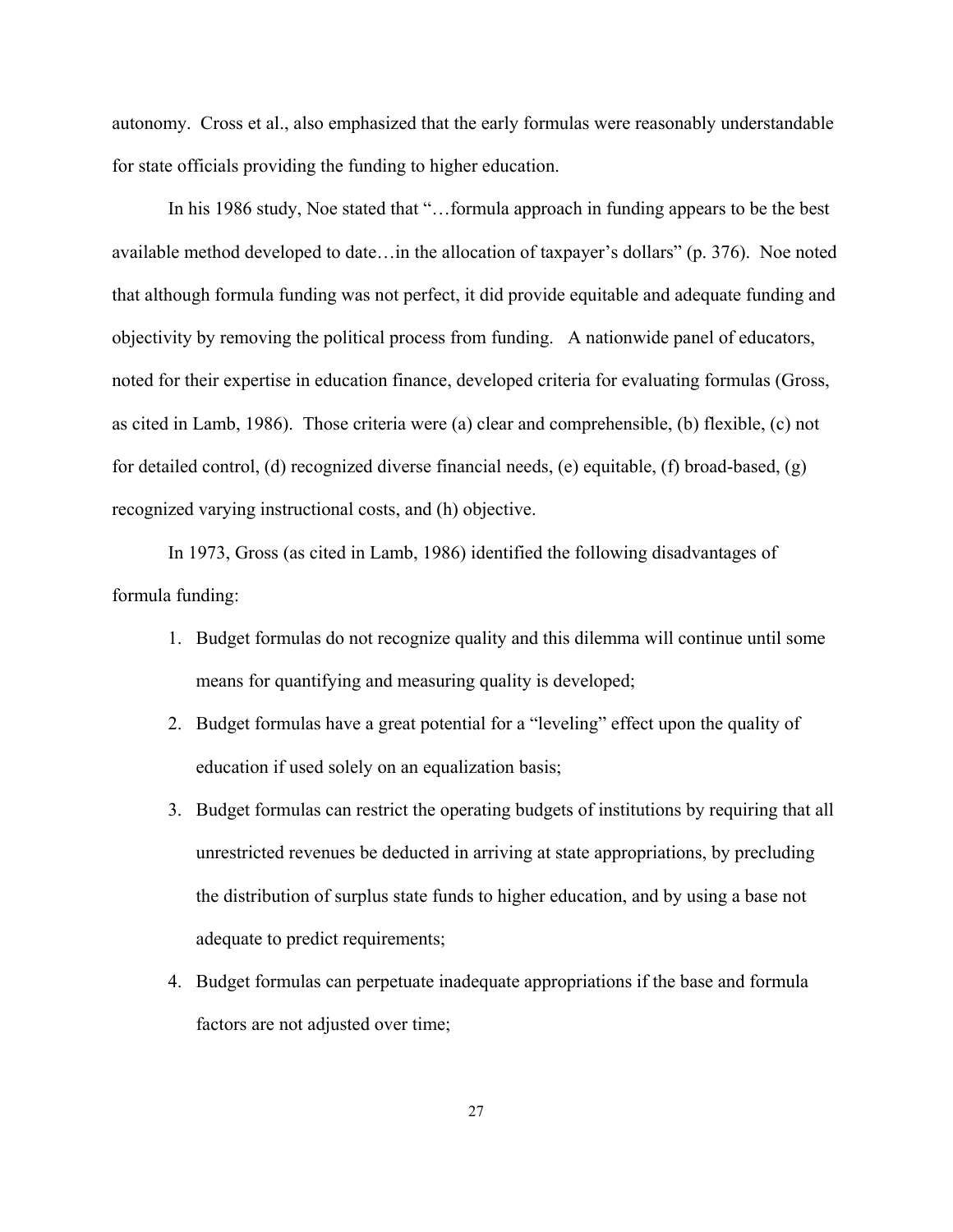5. Budget formulas, because of their reliance upon base and formula factors, historical costs, and arbitrary assumptions, can entice institutions to increase enrollments or otherwise manipulate data in order to maximize their income. (p.30)

Additional disadvantages have since been added to the list:

- 1. Formulas may reduce incentives for institutions to seek outside funding (McKeown, 1996);
- 2. Enrollment-driven formulas may be inadequate to meet the needs of changing client bases or new programs initiatives (Halstead, as cited in McKeown, 1996);
- 3. Formulas are only as accurate as the data on which they are based (McKeown, 1996);
- 4. Formulas cannot serve as substitutes for public policy decisions (Miller, as cited in McKeown, 1996); and
- 5. The linear nature of formulas may not account for sudden shifts in enrollments and costs (Boutwell, as cited in McKeown, 1996).

According to Noe (1986) the frequently cited criticism of formula funding is the "leveling" effect

it has on program quality. In response to this criticism of formula funding, Carter (as cited by

Noe), observed:

 If state institutions of higher education receive the same appropriations and tuition support per student, then they will all be placed in the same kind of financial circumstances, and each will become the pale shadow of all others. The fallacy in the reasoning is that it does not explain what differences in cost and support are desirable or necessary between institutions enrolling students in programs. Unless justifiable differences in expenditures and hence in needs can be explained and are acceptable as desirable public policy, then this criticism has little validity. (p. 373)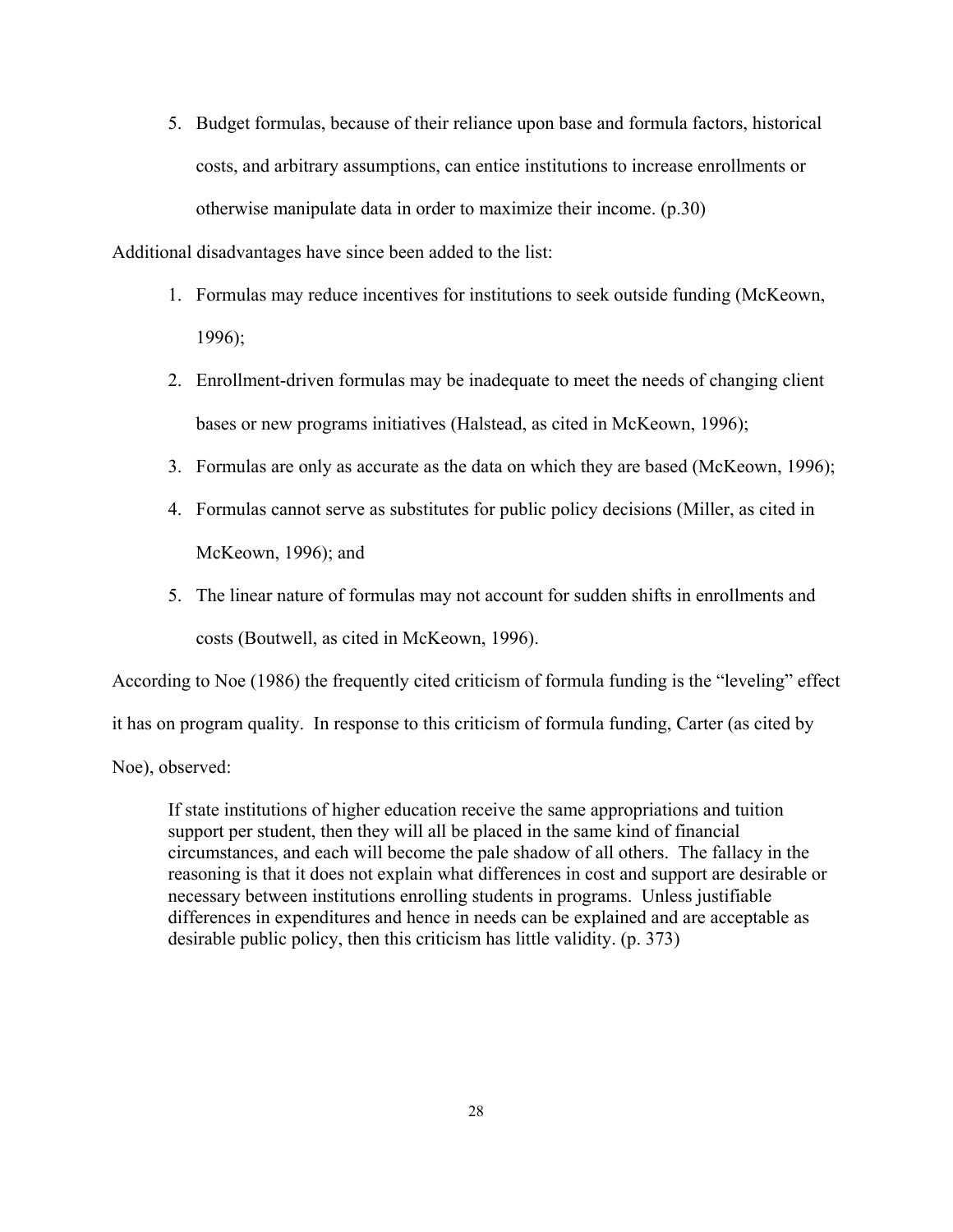#### Evolution of Funding Formulas

Funding formulas have evolved over the years to address both internal and external environmental factors faced by higher education institutions. According to McKeown (1989), the development of formulas by the various states had represented a political compromise among higher education institutions, the state agencies responsible for higher education, and state budget officials. Caruthers and Marks's (1993) study stated that funding methods, both formula and non-formula, had been designed to achieve different objectives. Funding methods have been designed to provide "adequate" funding, to distribute funds "equitably," or to provide "stability" from year to year. The evolution of formula development had been from a simple formula based on workload factors with no recognition of campus roles to multiple sets of formulas based on complex cost studies with recognition of differences among institutions.

Some states have adapted other states' formulas to their use to avoid the high cost and time required for conducting their own cost studies. Many states are using peer comparisons in their formulas to achieve equity within each state and also to approximate parity with similar institutions in other states (McKeown & Layzell, 1994). According to the 1993 SREB study (Caruthers & Marks), funding methods had come to rely on comparative data such as salary averages of peer institutions and quantitative elements such as student/faculty ratios to meet the objectives of adequacy, growth, and objectivity. Formulas had served a variety of uses, including making recommendations on funding to both the executive and legislative branches of state government, developing the higher education budget, allocating appropriations to the various institutions, and developing the individual institution's budget (Caruthers  $\&$  Marks, 1993; McKeown, 1989; Noe 1986).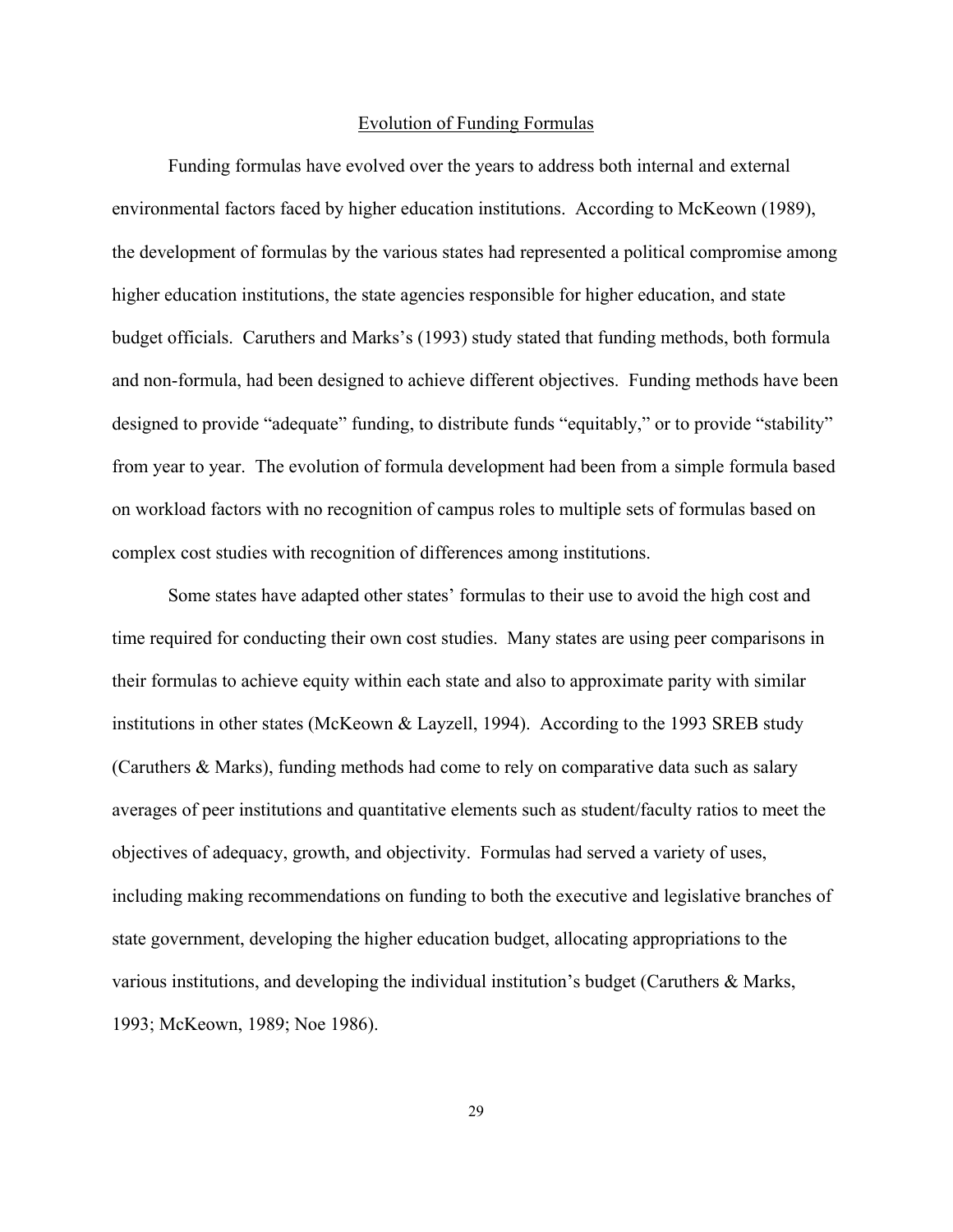Caruthers and Marks (1988) identified stages of higher education development by time periods, and they identified the mid-to-late 1960s as the "golden growth phase;" 1970s was a time for planning for retrenchment and accountability; while the 1980s brought a growing concern for improved quality, especially quality in undergraduate education. Concern for quality continued throughout the 1990s, but became commensurate with concerns for protecting base budgets as enrollments stabilized and/or started to decline. For the most part, the evolution of the objectives of funding methods has paralleled the stages of higher education development. Caruthers and Marks's SREB 1993 report identified the following funding stages: 1950s – Adequacy; 1960s – Growth; 1970s – Equity; 1980s – Stability/Quality; 1990s – Stability/Accountability/Reform. According to the SREB report, each decade's new objective became an additional rather than a replacement purpose relative to the funding process.

#### Retrenchment, Accountability, and Funding Equity

Early funding formulas were for the most part enrollment driven and were based on projected enrollments rather than current- or prior-year actual enrollments. By the 1970s, modifications to funding formulas were being recommended. This resulted from retrenchment and accountability standards identified by Caruthers and Marks in 1988 and the move beyond the growth objective of funding in the 1960s to an equity objective for the 1970s. Noe (1986) defined equity in terms of operations: (a) Appropriation support based upon program costs; (b) Appropriation support based upon work load; and (c) Appropriation support based upon a common definition of available income. (p. 368).

Millett (as cited in Noe, 1986) commented:

 As a matter of administrative and legislative practice, the determination of what constitutes equity in the provision of state government appropriation support is not so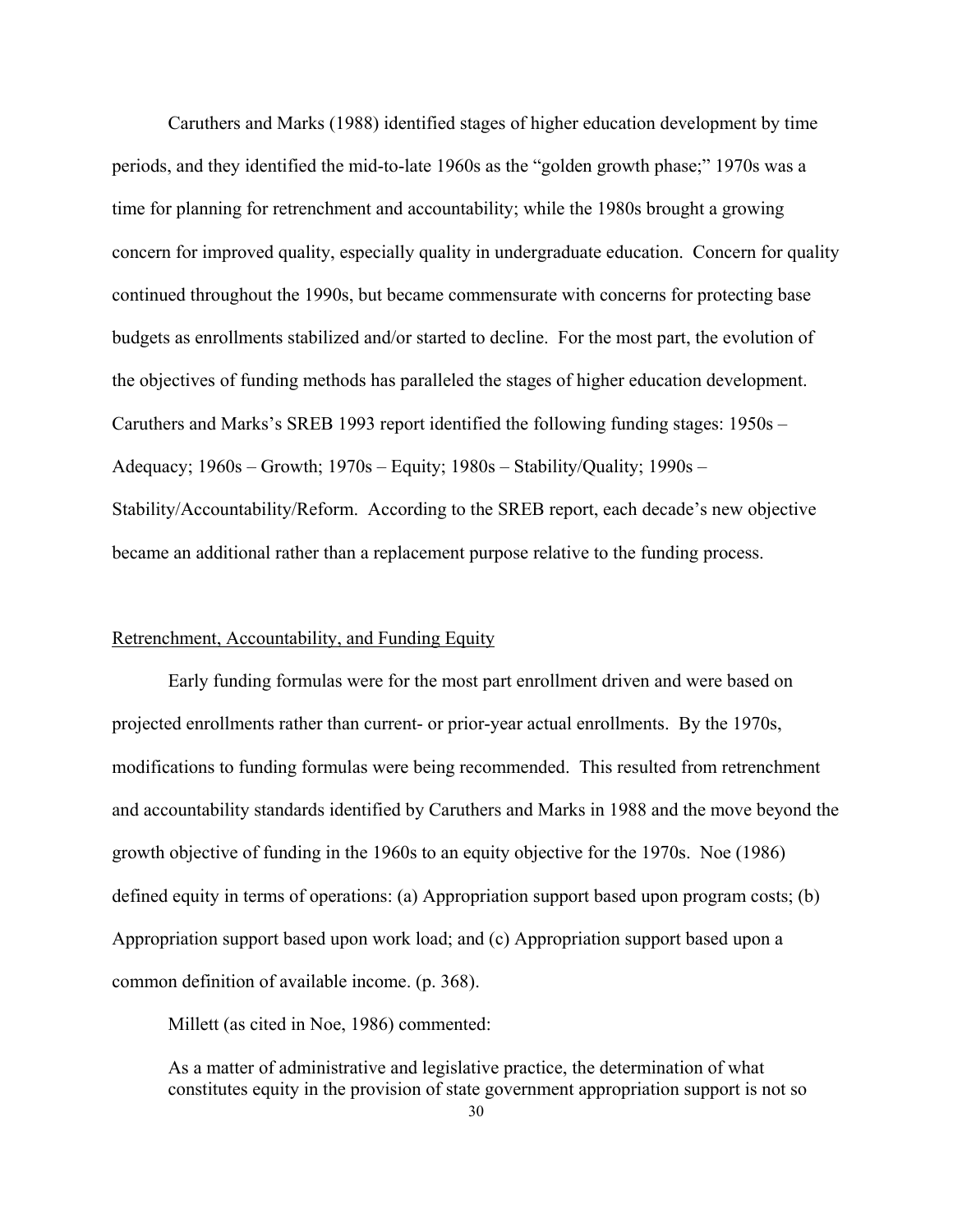simple. Institutions of higher education have many good reasons to offer why they need and could well use more income. In addition, public institutions have had a different history, one from another, and so they perceive their role and their income needs as being different. (p. 368)

In 1975, upon projecting enrollment, cost, and revenue trends for Michigan higher education through 1985, Agor concluded that Michigan's funding formula should be modified to incorporate funding by program and level of instruction, with emphasis given to funding particular programs and services rather than funding enrollments. Huff (as cited in Hashway  $\&$ Cain, 1992) discussed using differential funding to begin to address declining enrollments.

Meeth (1975) contended that in the current educational environment of fewer traditionalage full-time students, the use of formulas based on full-time equivalent (FTE) student hours worked against what formulas were designed to achieve. Meeth cited survey results that encouraged restructuring formulas and budgeting guidelines to take into account the special characteristics of nontraditional education. Included in the suggestions were student-faculty contact hours rather than the traditional credit-hour measurements to diminish the impact of increasing numbers of part-time students in nontraditional education programs versus full-time students in traditional programs. Other alternatives to the traditional credit-hour measurement included value-added achievement rates to measure the amount of learning and program budgeting that recognized the special features and purposes of different educational programs.

 McClintock (1980) discussed the shortcomings of using historical expenditure patterns as a funding basis. McClintock quoted William R. Dickson, Vice President for Professional Affairs of the Association of Physical Plant Administrators of Universities and Colleges (APPAUC), who expressed concern about the *inherent danger* of relying on budget formulas exclusively. The most glaring flaw cited was the perpetuation of inequities that occurred when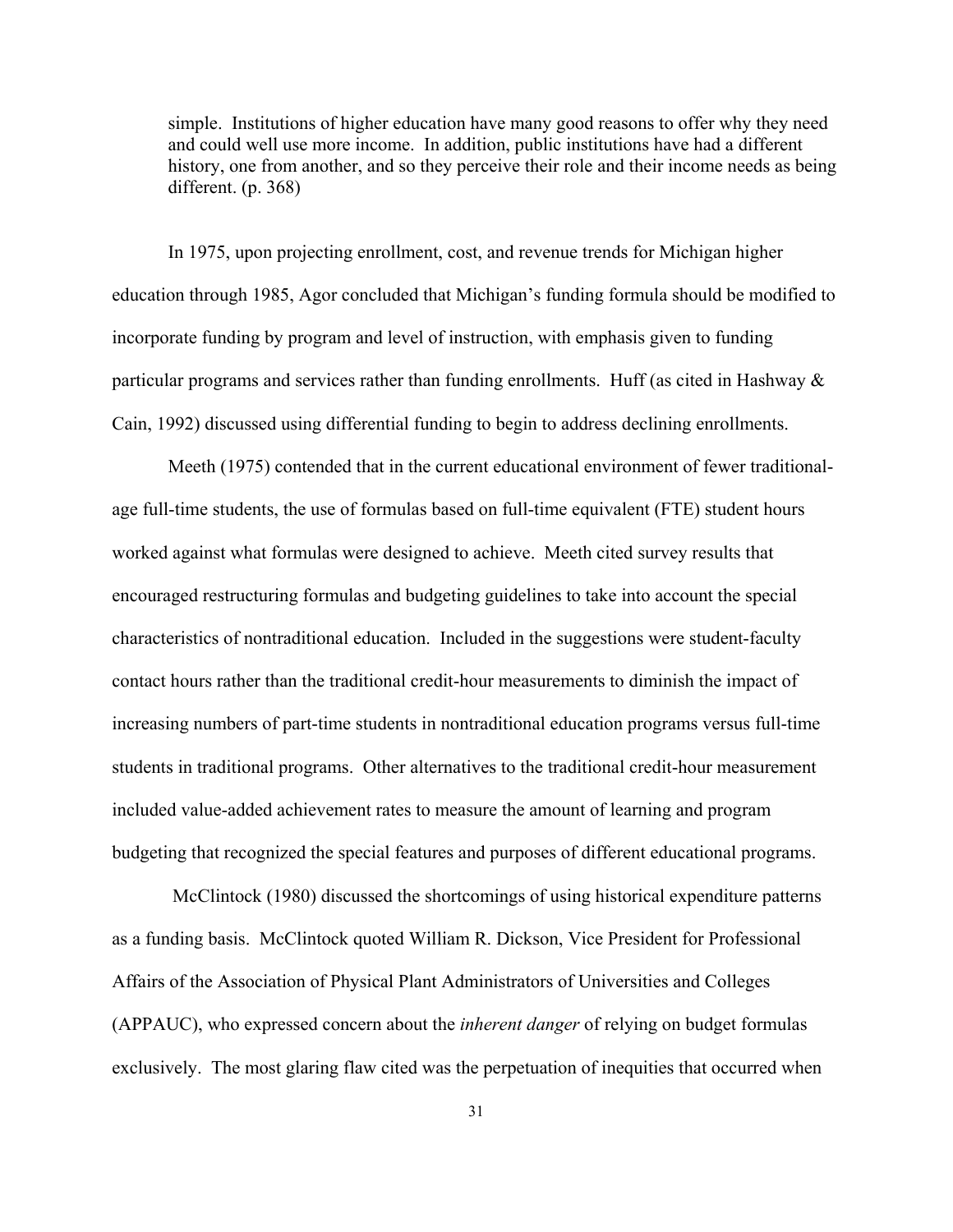historical expenditure patterns were used. Dickson stated, "A formula might be considered to be a good formula if it is simple, flexible, sensitive to changing conditions, is based on reasonable and adequate data, and does the job intended of it" (cited in McClintock, p. 2).

Dickson expressed concern that formulas ignored the human influence in funding distributions and the differences within and among institutions even within the same state system. Meisinger (as cited in Lamb, 1986) emphasized that budget formulas were not just objective, equitable, value-free instruments, but influenced and were influenced by organizational behavior. Meisinger predicted:

If enrollments decline rapidly on a statewide basis, or even differentially among institutions, it seems likely that budgetary formulas would become popular as instruments for budget generation and justification, for the same reasons that hold for their use in times of rapid budget growth. Budgetary formulas used on the downward side, however, will have to be grounded on different data bases than formulas used on the upward side…. With the tendency toward the managerial role at the state level, one would expect the manager's concern for program performance, unit costs, and budget totals to be manifest in the development of new formulas based on marginal cost differences. (p. 31)

#### Concerns for Quality and Funding Stability

The review of literature during the 1980s revealed an accelerated concern for deemphasizing the role enrollments played in funding formulas and an increasing emphasis on quality, especially in undergraduate education. The Sloan Foundation (as cited in Lamb, 1986) recommended a flat budget with per-student subsidies. Gross (1982) discussed variable and fixed costs. Lassiter (1983) recommended standardized workload measures and full disclosure of costs.

According to Ewell (1985), public colleges and universities must overcome "structural obstacles" (p. 5) before improvements in effectiveness, especially in undergraduate education, could be accomplished. Ewell identified the following structural obstacles: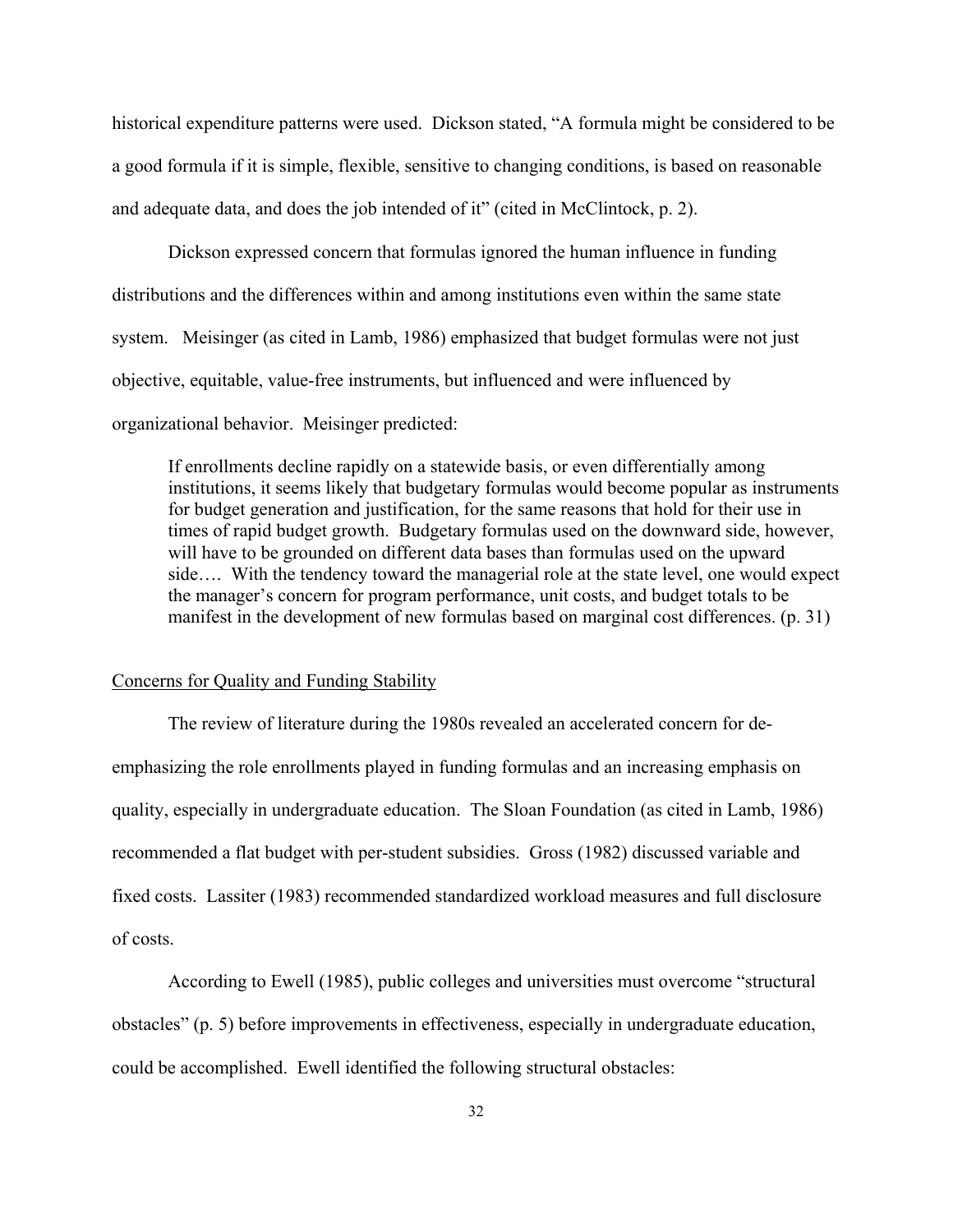- 1. Lack of Clear Priorities. Public colleges and universities are often bewilderingly multi-functional. Because of the stated desire to achieve everything, focused allocation of resources to key functions is difficult. The undergraduate teaching function tends to be particularly neglected in favor of activities with greater glamor [sic].
- 2. Fragmented Responsibilities. The strong departmental structures of most colleges and universities, and a division of labor between "academic" and "student service" functions, generally means that responsibility and accountability for student success and failure is badly divided. Student success is everybody's business but nobody's explicit responsibility.
- 3. Lack of Incentives for Improvement. Like the allocation of public funds to institutions themselves, most budgetary allocation within public colleges and universities proceeds on the basis of teaching volume rather than on the basis of demonstrated quality. As a result, few mechanisms exist for rewarding exemplary performance or for encouraging innovation.
- 4. Lack of Information About Effectiveness. Assessment of the actual learning outcomes produced by colleges and universities, while a growing activity on many campuses, is still seen as illegitimate by many faculty and as insufficiently precise by many others. More importantly, few mechanisms exist for introducing such information into the actual process of decision-making on campus. (p.5)

Ewell (1985) discussed some budget-based mechanisms that had the potential of

being catalysts for the needed changes:

- 1. Modifying Enrollment-Driven Formulas. This can be accomplished using a "peer group" comparison approach; developing formulas with a wide range of input factors; allocating funds through differential formulas to reinforce differences in assigned mission.
- 2. Performance Funding: This can be accomplished by attaching a small percent of total funding to performance criteria (e.g., Tennessee's Instructional Evaluation), promised demonstrable changes in student performance (e.g., Missouri's plan), providing support for actual degrees produced (e.g., New York's Bundy Funds), funding endowed chairs (Florida's matching program).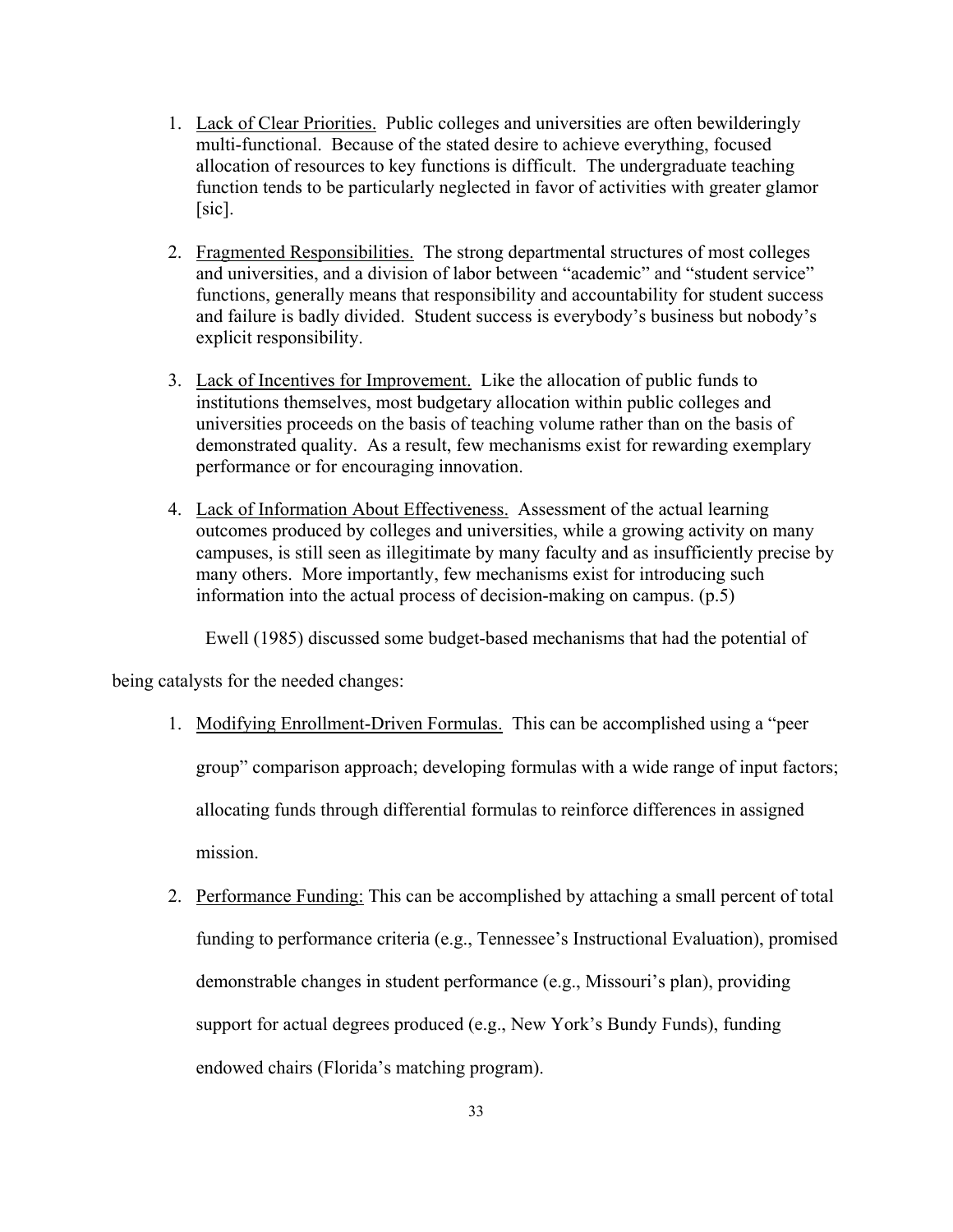3. Special-Purpose Funds. Funds are set aside to fund exemplary programs on a competitive basis.

Funding formulas were predicted to provide base funding to maintain fundamental operations and to reflect the demand for access while performance-based, set-asides, and grant programs would provide flexible incentives for innovation and qualitative improvements (Ewell, 1985).

Jones (as cited in Lamb, 1986), saw little difference between base factors in formula budgeting and incremental budgeting and expressed the concern that both lacked long-range planning and program accountability. Jones suggested that current formulas should be reformulated within a framework of carefully designed educational objectives. Jones suggested that buffering and/or decoupling, marginal costing, or the use of fixed and variable costs were three key approaches used to "…disengage funding levels from strict linear dependence on enrollments" (as cited in Lamb, p. 43).

Buffering and/or decoupling limits the responsiveness of the budget to enrollment changes (Jones, as cited in Lamb, 1986). Buffering can take many forms -- multiyear averaging, limits on allowable or recognized growth or decline, or a corridor or threshold for enrollment changes to occur before funding is affected. Decoupling removes as many linkages to enrollment as possible from the funding formula. Marginal costing techniques calculate the cost of adding or subtracting one student. Funding changes are less dramatic under this technique since economies of scale dictate that educating one additional student is less than the average cost of educating all students. Political considerations and accurate calculations have limited the usefulness of this technique. A fixed and variable costing method separates funding into two components. The *fixed* component is a result of the mission and commitment to excellence of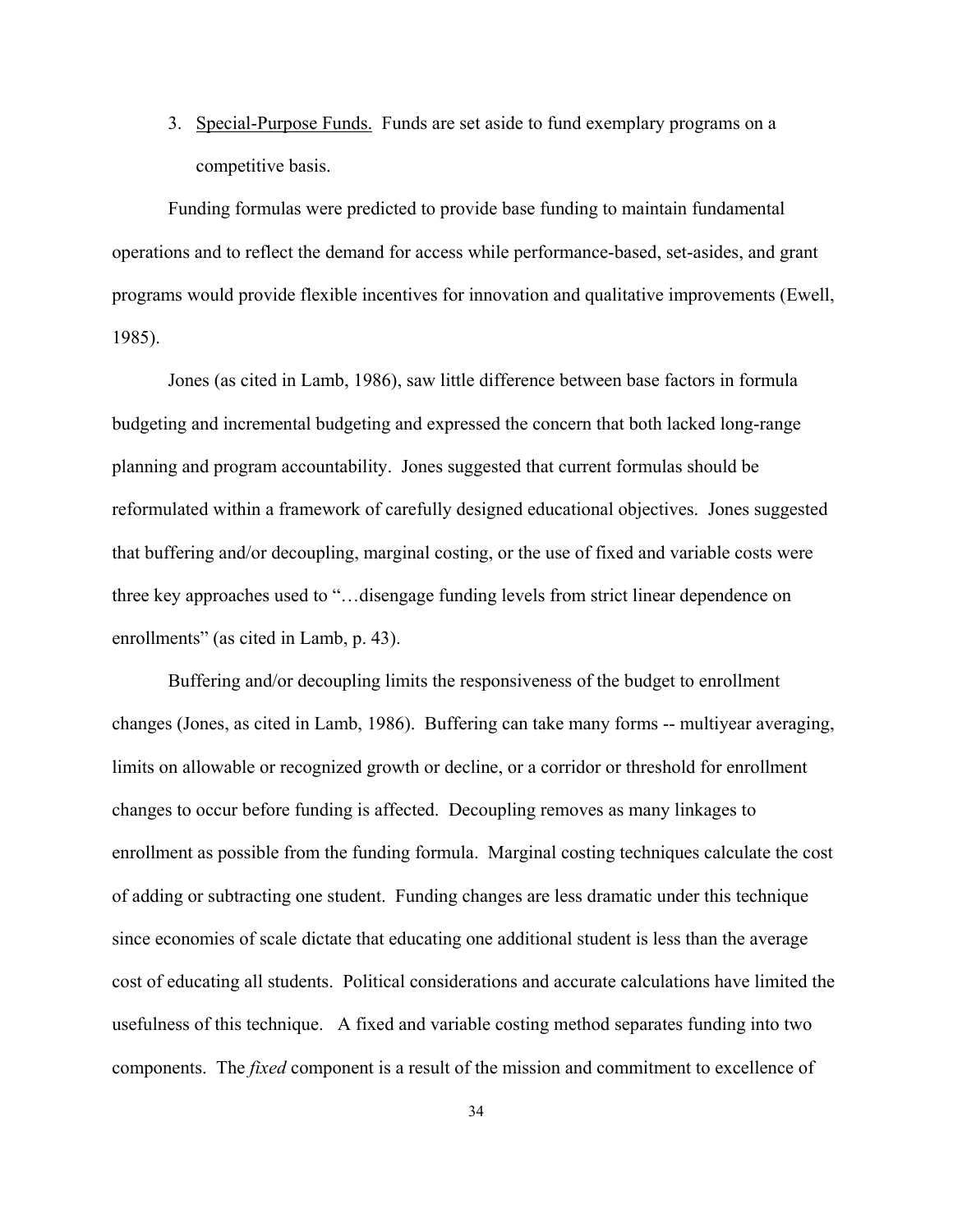the institution and must be funded regardless of enrollment level. Costs that rise and fall with the number of students are considered variable and can be funded using an enrollment-driven formula. Jones considered this the soundest method since it addresses institutional quality and viability within resource allocation.

#### Quality, Stability, and Reform

In 1989, McKeown discussed the move to lessen the impact of enrollment-driven budgeting. McKeown stated that current formulas did not take into consideration the clientele shift to older, part-time, non-traditional students who came to colleges less well prepared than had their full-time traditional counterparts, and suggested that formula funding failed to take into consideration the public perception of quality with the new clientele. To remedy these shortcoming, some states implemented differential budgeting – by academic disciplines, i.e., engineering versus education; levels of enrollments, i.e., freshman/sophomore versus junior/senior; and by types of institutions, i.e., community college versus university. McKeown (1989) also discussed adding quality factors to budgets. Incentives to improve quality included improved student performance, higher quality programs, lower student/faculty ratios, more efficient management, as well as initiatives to address state priorities and improve planning. McKeown (1989) acknowledged that while higher education was not a basic civil right, it was desirable for all who could benefit.

Caruthers and Marks (1988) stated that inflexible enrollment-driven formulas were barriers to quality. They discussed the trend toward funding with incentive grants that was occurring in SREB states. Incentive grants allow higher education institutions to retain their autonomy while they achieve greater diversity and quality among programs. Caruthers and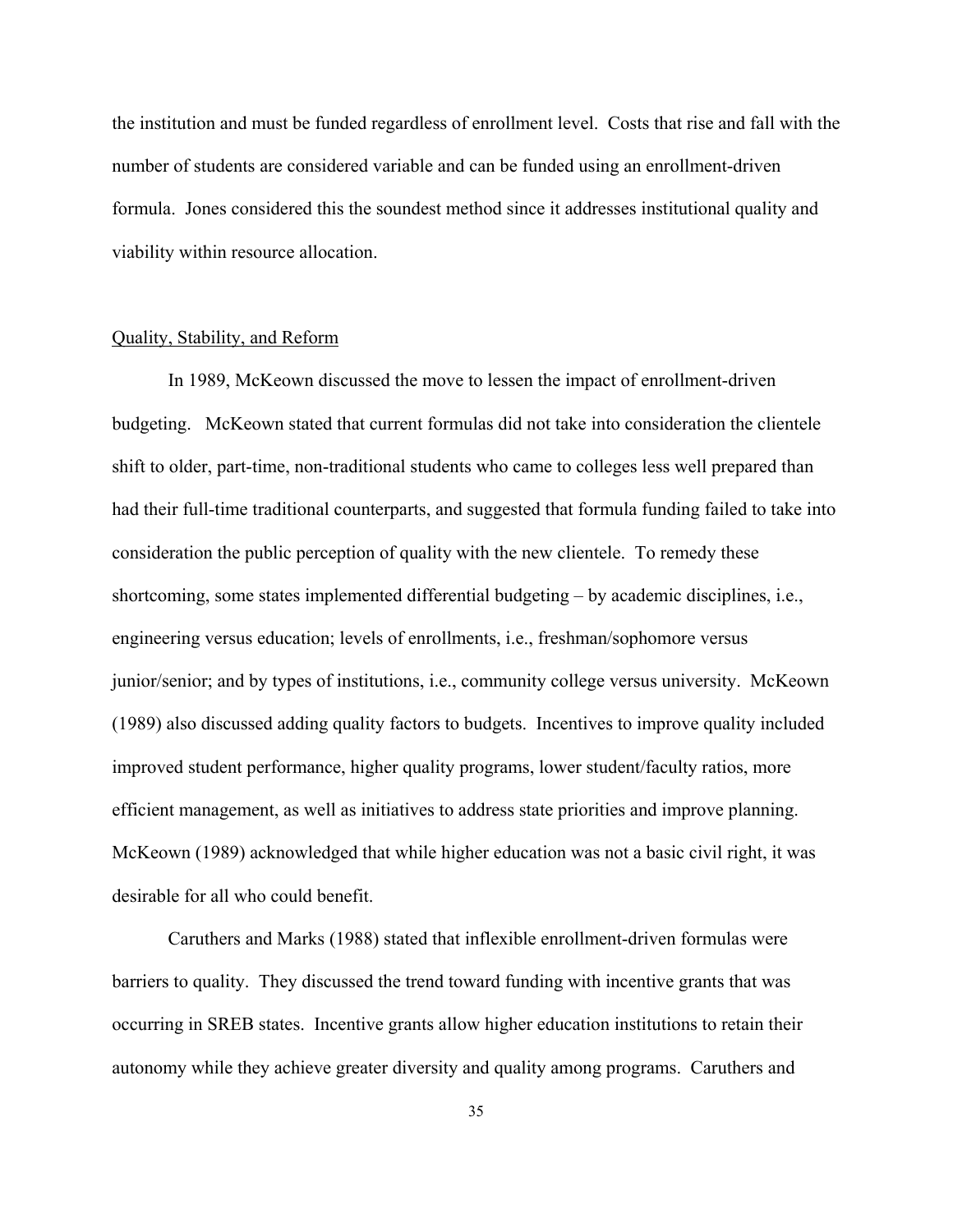Marks (1988) also called for higher entrance standards for colleges and universities. Their 1993 SREB study noted that quality concerns were being addressed through non-formula special initiatives such as endowed chairs, centers of excellence, and incentive funding.

Marcus (1995) wrote that state officials were becoming more dissatisfied with enrollment-driven formulas because they did not allow resources to be focused on statewide policy concerns. He found that state government leaders frequently had targeted higher education funds, especially toward programs that would help the state's economy or social harmony. He also noted that many states had become more *outcomes-oriented*, including graduation rates in their funding formulas, and more states are considering similar measures. Additionally, many institutions were calling for new funding mechanisms; mechanisms that allowed them to spend according to their own goals and priorities. In 1995 the enrollment-driven funding approach in use in many states caused institutions to increase their enrollments and expand their graduate programs, often lowering admissions standards to keep enrollments strong. Institutions with declining enrollments were attacking enrollment-driven formulas with the argument that they have fixed costs that must be met despite their lower enrollments.

#### Long-Term Funding Trends

Noe (1986) discussed several trends that were expected to impact higher education funding in the future:

- 1. Changing student body composition with a reduction in the traditional college-age, full-time student and an increase in the number of older part-time students;
- 2. Selective growth and retrenchment within and among institutions, which reflects not only the change in student-body composition, but also the changing curricular preferences of students;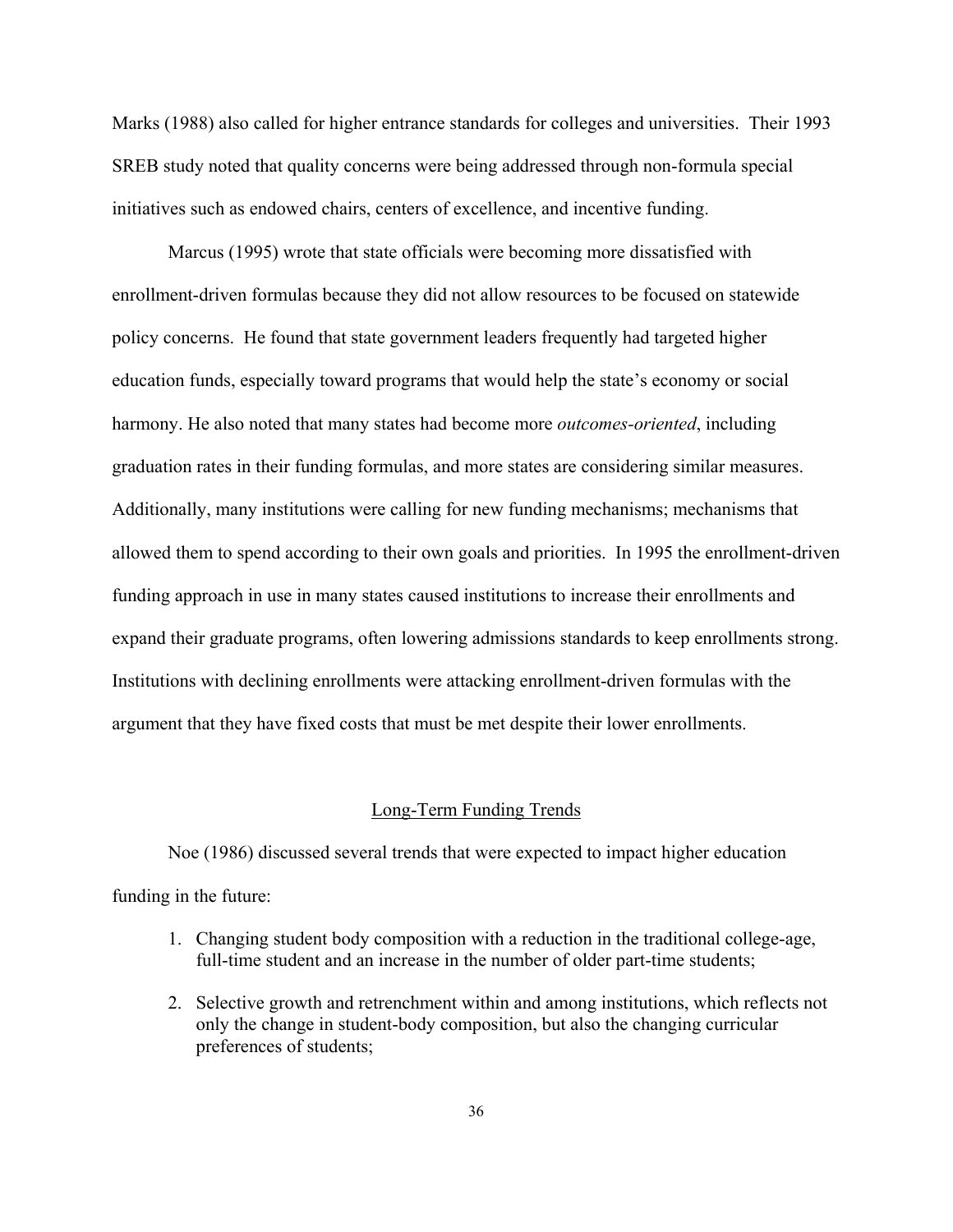- 3. Rising costs stemming from both inflation and the inability of colleges and universities to increase productivity sufficiently to offset increases in salaries and benefits;
- 4. Increasing government involvement neglected in the increased monitoring of all operations of higher education by both the legislative and executive branches of state governments as well as increasing federal legislation affecting higher education; and
- 5. Increasing competition with other state agencies for limited funds which, when combined with the perception of a declining economic value of a college education, may result in higher education becoming more of a discretionary item in state budgets and receiving a small proportion of new state dollars (p. 375).

In accordance with Noe's anticipated trends, Caruthers and Marks (1988) identified four

long-term trends in the use and development of formulas: (a) more detailed budget categories; (b) more budget control and monitoring of formula categories by state boards of higher education and legislative and/or executive budget staffs; (c) more non-formula components such as

incentive or special purpose grants, i.e., equipment grants, quality improvement incentives; (d)

less emphasis on enrollments in formulas in anticipation of enrollment declines. Layzell and

Caruthers identified these same four long-term trends in their review of performance funding in

1995.

Marcus (1995) noted that the overall appropriations to higher education in all 50 states had declined in fiscal year 1992 for the first time in the 40 years that data had been kept. Additionally, fiscal year 1993 saw an increase of less than the inflation rate. Marcus predicted that, "The prospects for return to the days of robust state appropriations for public colleges and universities seem dim" (p. 11). Many factors contribute to the bleak outlook: (a) state revenues and federal assistance are declining, (b) taxpayer revolts, demands for money for prisons, crimefighting, Medicaid, welfare, and K-12 education are impacting higher education funding; (c) higher education is usually the largest discretionary item in the state budget and, therefore, the easiest to cut; (d) higher education has an independent source of revenue – tuition and fees.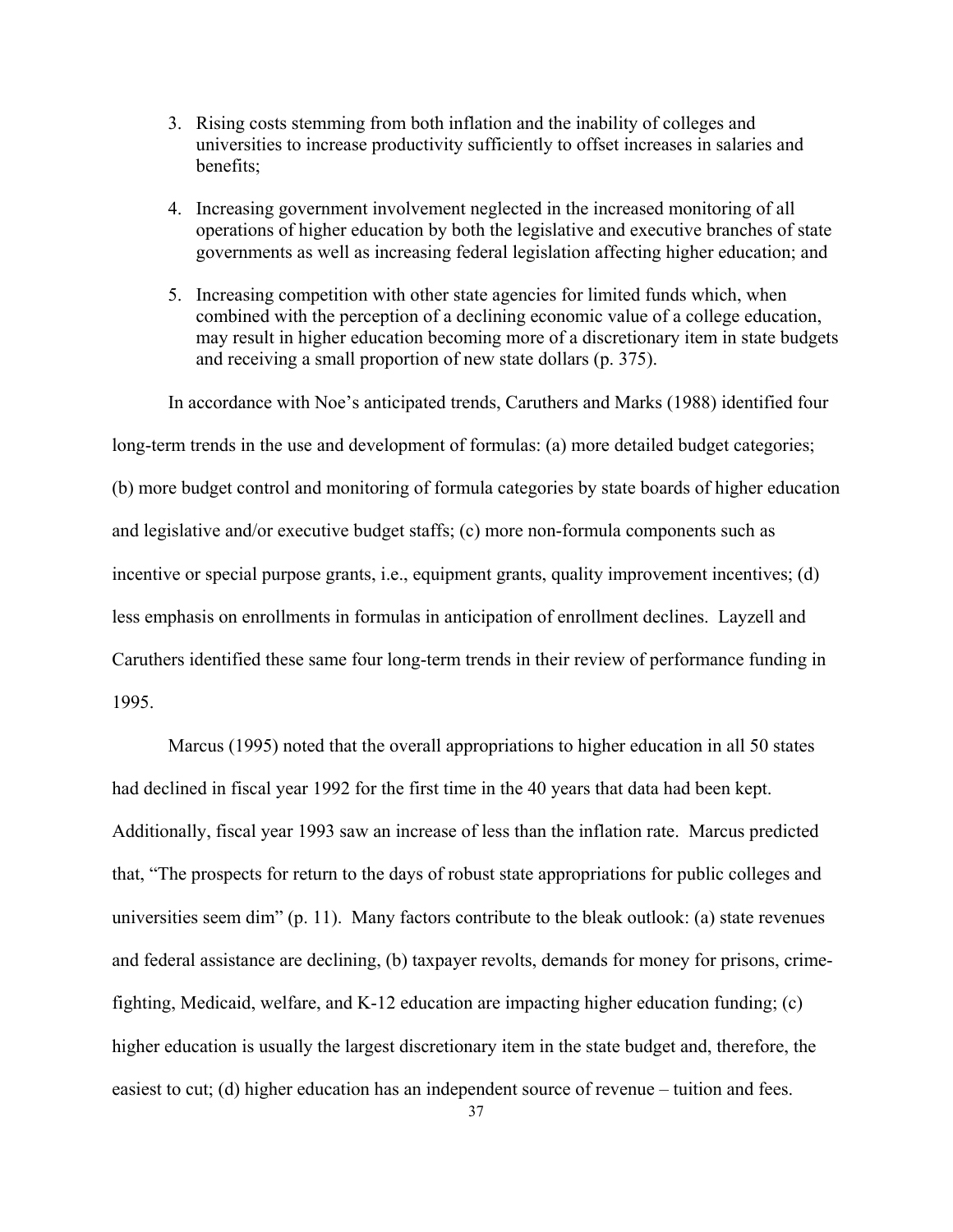In 1993, John Folger and Dennis Jones, on behalf of the Education Commission of the States, developed a state fiscal policy approach that sought to combine funding for institutions with funding for state priorities (as cited in Marcus, 1995). Folger and Jones proposed a threepart budget with a base component for continuing operations, a capital budget for buildings and equipment, and a special-purpose component of five to ten percent for either competitive grants or outcomes-based incentive funding. Although a few higher education analysts have endorsed the plan, states such as New Jersey and Ohio had already learned that "…political priorities change among state leaders" (Marcus, p. 12). Additionally, Marcus stated, "Institutions tend to detest special-purpose funds, however laudable the social priorities, if there is insufficient money to fund the efforts that campus faculty and administrators believe are important" (p. 12).

Special initiative funding is ultimately concerned with quality and outcomes but links funding with outcomes only indirectly (Layzell & Caruthers, 1995). Two early versions of special initiative funding occurred in Ohio (Selective Excellence Program) and New Jersey (Competitive and Challenge Grants). Ohio's program began in 1983 with five incentive-based programs attached to distinct goals – enhancing undergraduate education, attracting world-class faculty, developing centers of excellence, and stimulating research excellence. A sixth program was added in 1987 to reward excellence in liberal arts education. The Ohio program was partially eliminated in the early 1990s due to budget constraints (Layzell & Caruthers). New Jersey's Challenge Grant program was implemented in 1986 to encourage colleges and universities to develop focused missions and to improve programs in what the state considered high priority areas. The New Jersey program also was eliminated in the early 1990s due to budget problems (Layzell & Caruthers).

38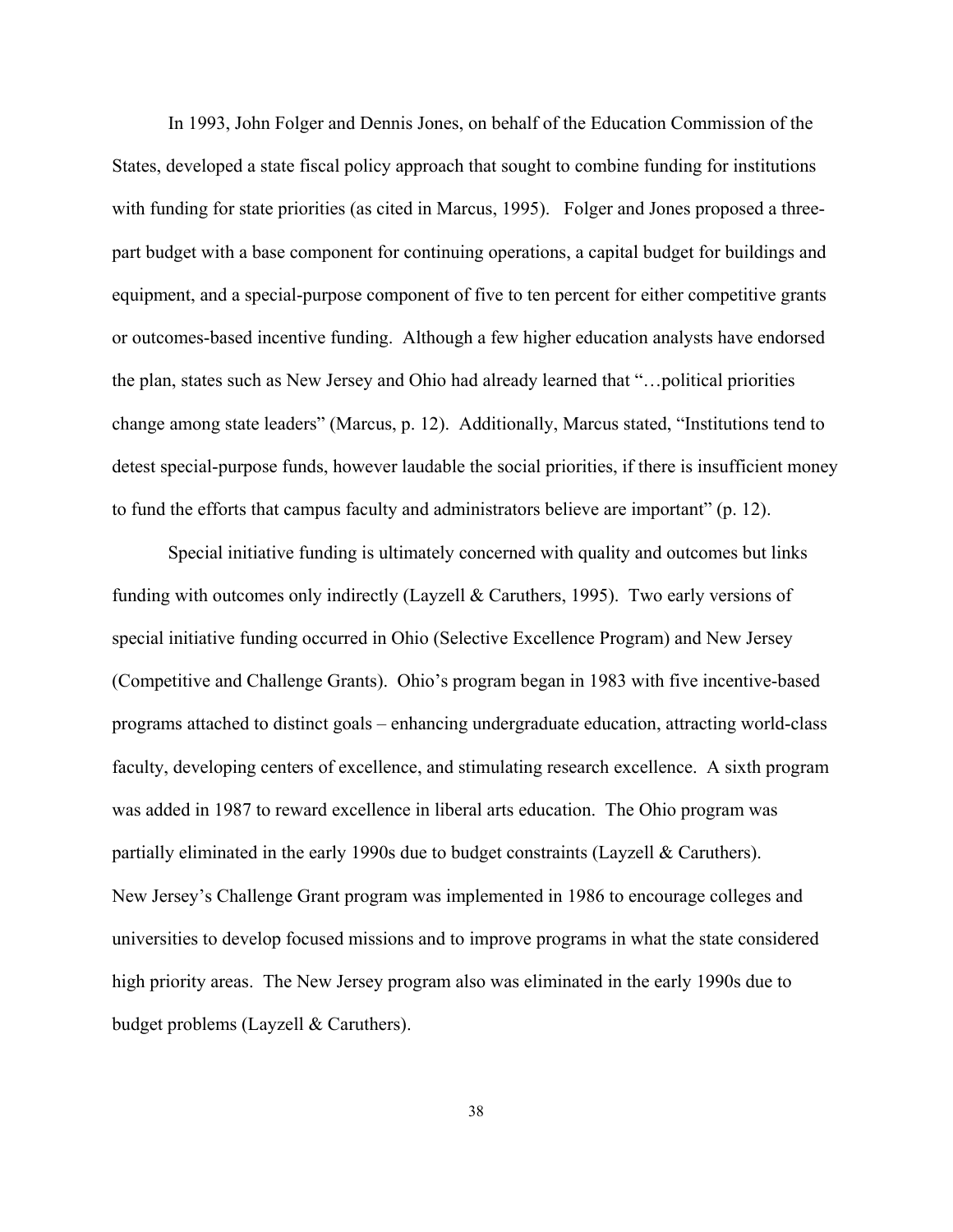Patricia Gumport, executive director of the National Center for Postsecondary Improvement (NCPI), and John D. Jennings (1999), a colleague, examined financial and enrollment data collected by the National Center for Education Statistics from 1975 through 1995. Their analysis focused on three questions:

- 1. Has revenue from private sources increased for public colleges and universities?
- 2. Has spending on instruction declined relative to spending on other functions in public higher education institutions?
- 3. Are public institutions' revenue and expenditure patterns similar to or different from those of private institutions? (p. 1)

The results of their study show that by 1995, institutional revenues (e.g., tuition, fees, and sales/services activities) had grown to represent from 19% to 28% of all revenues, second only to state sources. Increases in revenues from private sources (e.g., gifts, grants, and contracts) had ranged from three to five percent per year during the 20 years studied, although revenues from private sources had remained a small proportion of total revenue for public institutions -- from one to seven percent. Over the same 20-year period, revenues from local, state, and federal government declined as a percentage of total revenues. Revenues from state governments, while still the largest source of total revenue for public institutions (28% to 46%), represented the largest decline – an average of eight percent across all types of public institutions.

Expenditures for instruction also declined relative to other expenditures during the 20 year period studied by Gumport and Jennings (1999). However, according to their findings, spending on non-instructional activities that supported instruction (e.g., academic support, student services, and scholarships and fellowships) increased strongly for all types of public institutions during the same period.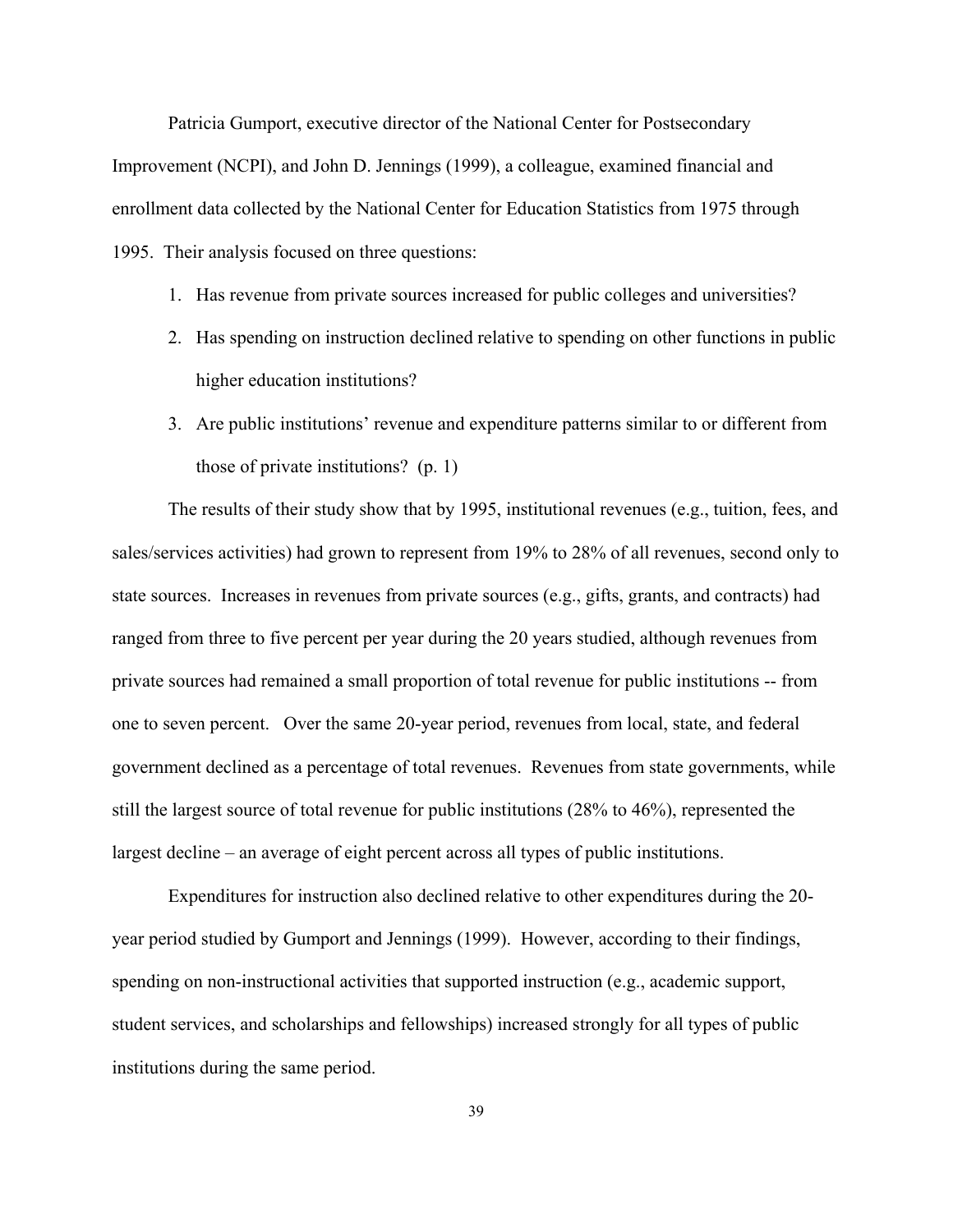The third question is relevant to the growing concerns over the *privatization* of public higher education. Gumport and Jennings (1999) found that, while public and private institutions were beginning to depend on a similar mix of revenue sources, private institutions had increased spending on instruction for all types of institutions over the 20-year period. Additionally, private institutions had spent considerably more on instructional services and infrastructure than had public institutions over the same period. Gumport and Jennings presumed this was to offset the low-cost advantage of public institutions – private institutions were offering *better-quality* education to justify higher tuition costs. Gumport and Jennings concluded:

The clear differences in expenditure patterns and the great difference in magnitude of the few revenue sources that show convergence do not signal that public and private institutions are becoming so alike that the diversity of higher education in the United State is imminently threatened. …However, these data do confirm a suspected pattern: public higher education has become state-assisted rather than state-supported. They also affirm the assumption that public colleges and universities have been obtaining a greater proportion of their revenue from non-state sources, as well as the speculation that they will continue efforts to cultivate new sources of revenue. (Public-private perspective section, para. 1).

Privatization schemes for pubic colleges and universities continued to be an item of discussion as state legislators gave a smaller share of tax dollars to public colleges in the early 2000s (Selingo, 2003). Colorado public institutions supported a proposal by their state legislature to give public higher education dollars directly to students to use like a voucher system. Three of the major research universities in South Carolina proposed breaking away from their higher education coordinating board to obtain flexibility to enter into public-private partnerships with private developers. The president of Wisconsin's university system suggested publicly that the state should turn its campuses over to an independent authority for operation. Privatization schemes on a smaller scale included breaking off discrete colleges, i.e., business and law schools, which could easily charge higher tuition rates (Selingo, 2003).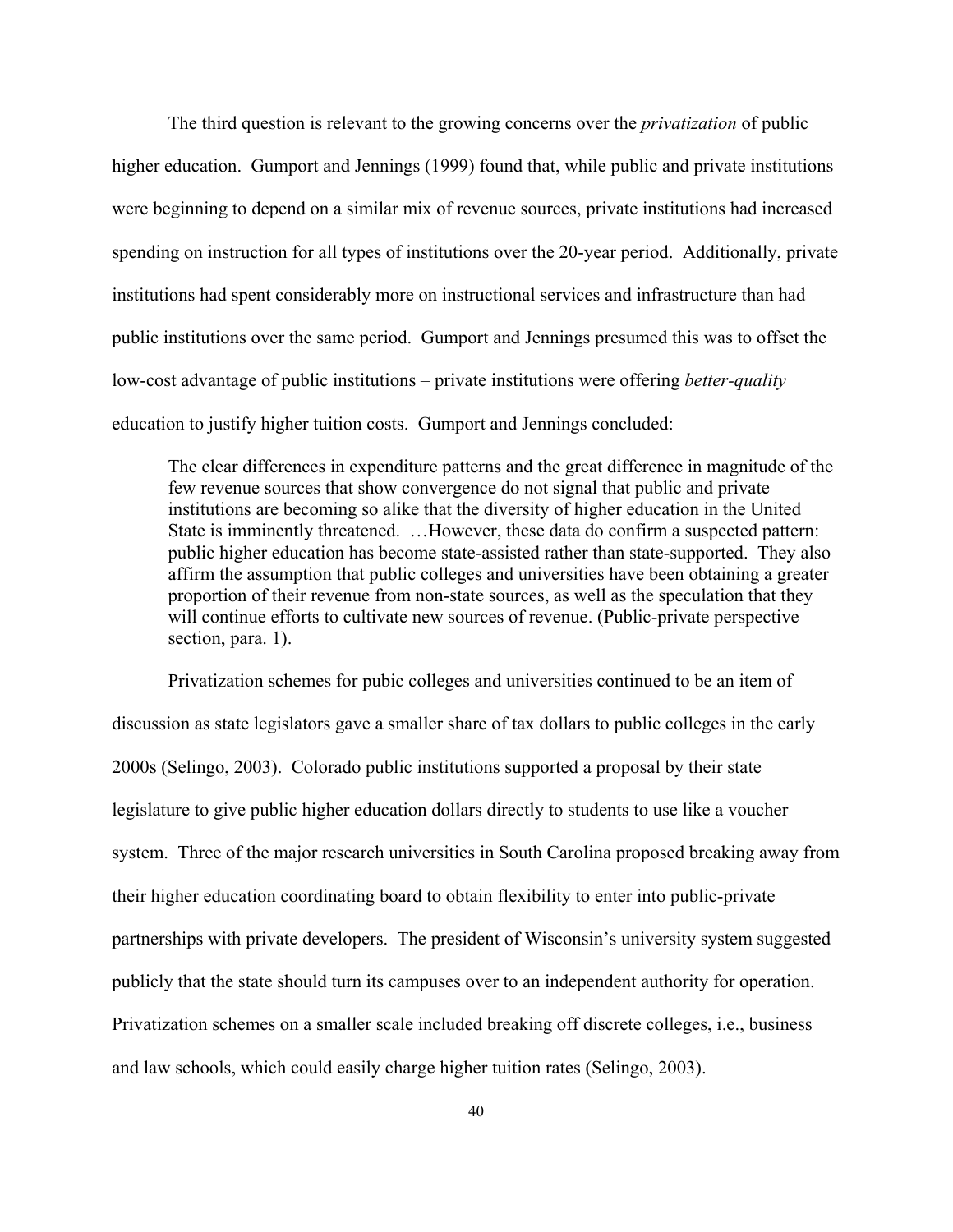Selingo (2003) stated that it was unclear where the privatization move would go in the future. While some governors and higher education leaders appeared to support the idea, others expressed concerns. Selingo quoted one higher education leader from Oregon as having stated, "The more we engage in the rhetoric of privatization, the easier we make it for lawmakers to walk away....It's outrageous that the state should become a minority partner in educating its undergraduates" (p. 7).

#### Performance Funding and Performance Budgeting

In the early 1990s, state legislators began to design outcomes assessments and performance funding programs to offset the incentives provided by enrollment-driven funding (Neal, 1995). According to Neal (1995), many of the early models of indicator systems were developed by state legislators and/or coordinating boards using designs implemented by other states without input from campus leaders within the respective states. This led to a *resist and react* response from many institutional leaders as they attempted to protect the autonomy of their institutions. Campus leaders in states where performance indicators had not been mandated began to approach policy makers offering to provide productivity and accountability measures in exchange for the flexibility of each institution or sector to design its own indicators.

Layzell and Caruthers (1995) stated that performance budgeting was in many ways a legacy of planning, programming, and budgeting system (PPBS) and zero-based budgeting (ZBB). Carter (as cited by Layzell & Caruthers) identified four characteristics of performance budgeting:

1. It presents the major purpose for which funds are allocated and sets measurable objectives;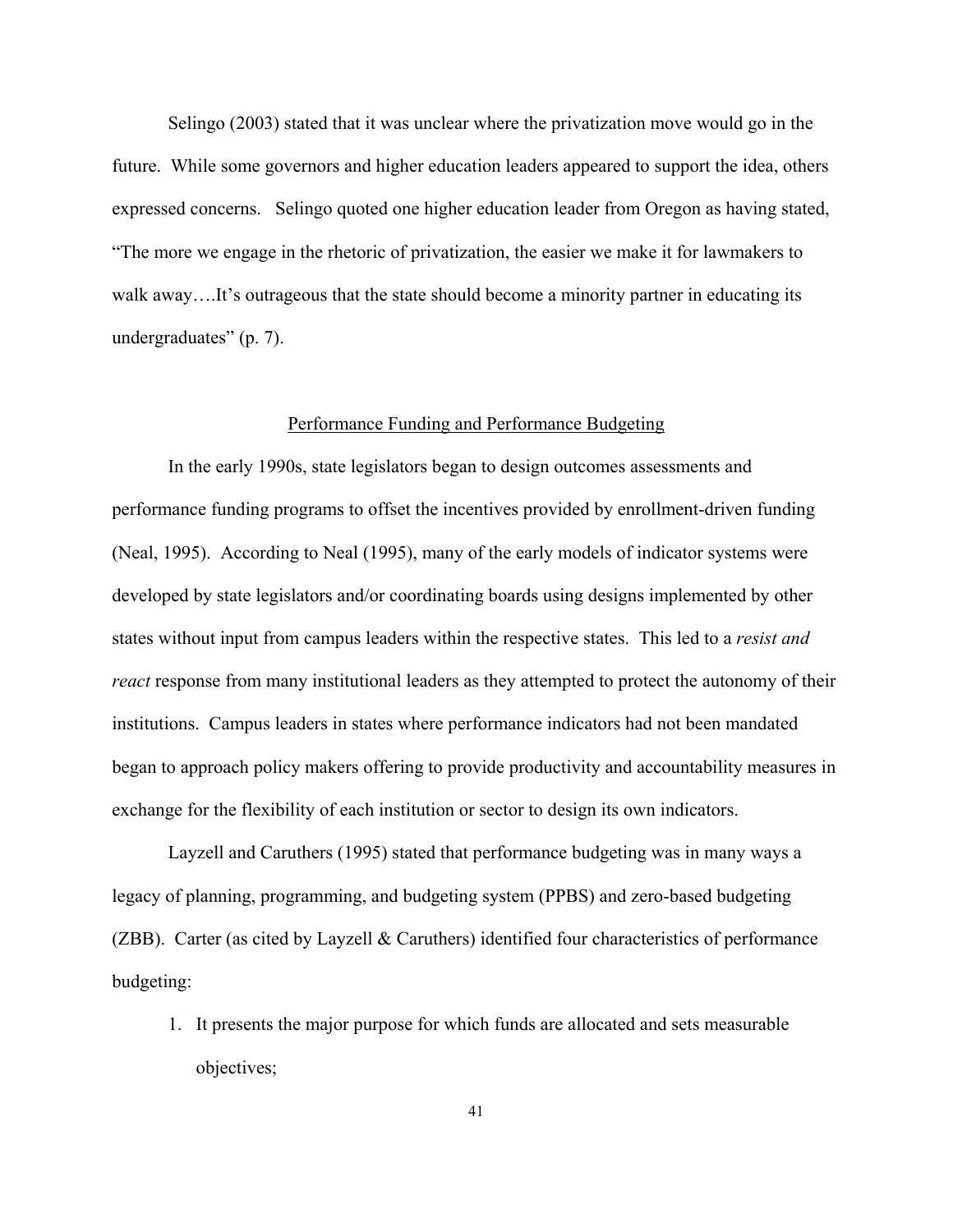- 2. It reports on past performance and uses common cost classifications that allow programs to be compared rather than focusing on line-item comparisons;
- 3. It offers management flexibility to reallocate money as needed, and to provide rewards for achievement or penalties for failure; and
- 4. It incorporates findings from periodic program evaluations that are supported by credible information that can be independently audited. (p. 4)

Performance funding programs are ultimately based on the concept of accountability and incorporate a direct tie between performance measures and funding allocations (Layzell & Caruthers, 1995). "'Accountability' refers to the responsibility of higher education to report on its failures and achievements to state government within a set of mutually agreed upon goals and objectives" (p. 5). State officials are going beyond the question of "Were the dollars appropriately spent?" to also asking, "What did we achieve with the dollars spent?"

Ewell and Jones (as cited in Layzell & Caruthers, 1995) noted four approaches used in measuring progress toward accountability:

- 1. Inputs, processes, outcomes: a "production" process model aimed at measuring the value added to departing students, perhaps through pre- and post-assessments;
- 2. Resource efficiency and effectiveness: an approach designed to measure the efficient usage of key resources such as faculty, space, and equipment using ratio analyses or similar techniques;
- 3. State need and return on investment: an approach built on the assumption that higher education is a strategic investment for states – it is designed to measure the fit between higher education and state needs (e.g., work force preparation);
- 4. "Customer" need and return on investment: an approach built on the notion of "consumerism" that is designed to measure the impact of higher education in meeting individual needs (e.g., retention and graduation rates, employability of graduates). (p. 6)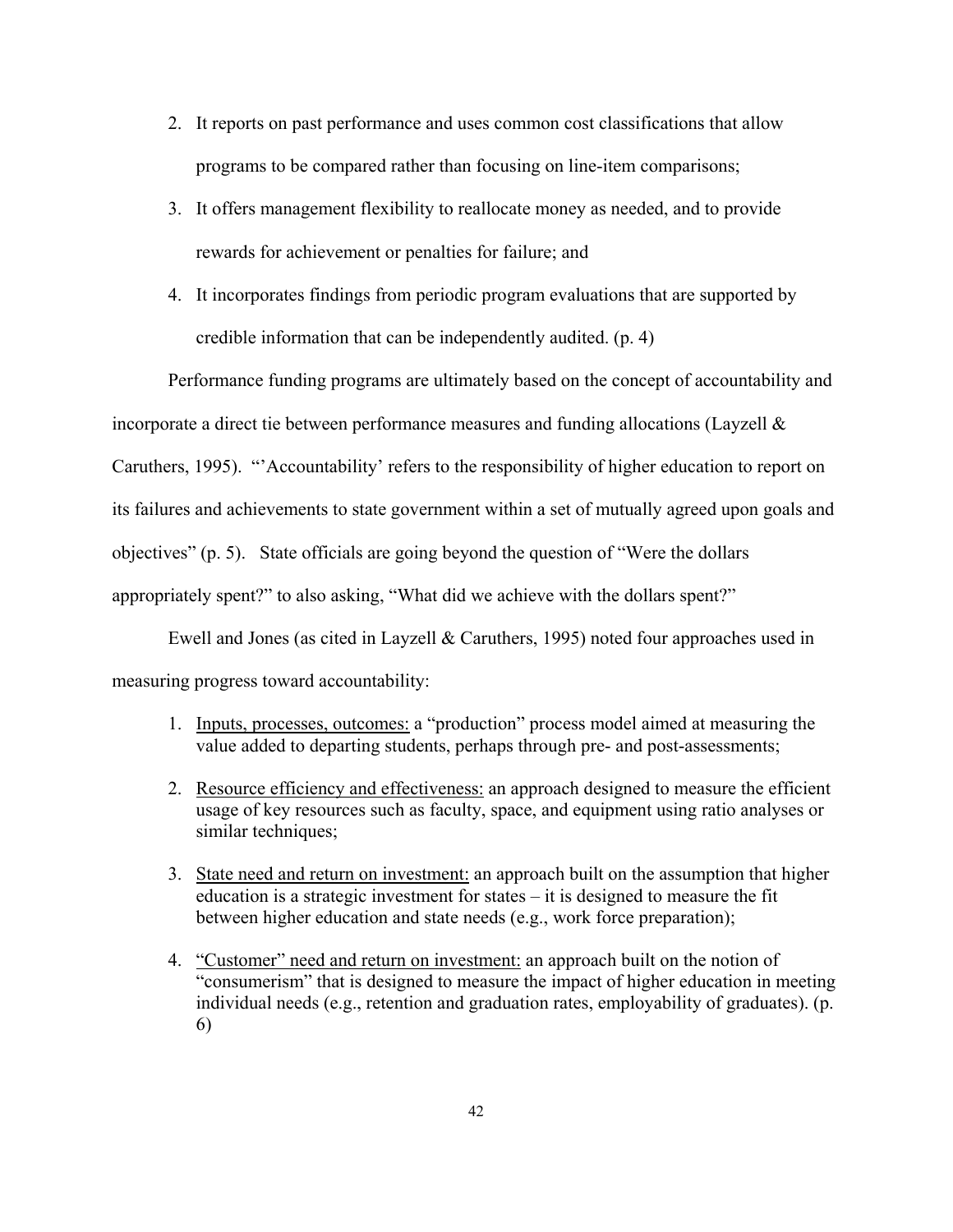Within properly designed performance funding programs, policy goals and objectives will drive performance indicators, and not the other way around, according to Layzell and Caruthers (1995).

Ashworth (as cited in Layzell & Caruthers, 1995) cautioned that a fully implemented performance budgeting program produced two fundamental problems for higher education:

 First, "uniform agreements on the values that would have to be cranked into a formula do not exist, and data are not available within reason or within tolerable costs to feed such a formula system (1994, p.11)." Secondly, it is conceivable that if all funding were distributed on a performance basis, that there could be significant redistribution of funds from year to year. This would adversely affect institution's ability to plan and execute, ultimately defeating the purpose of performance budgeting. (p. 7)

 Layzell and Caruthers acknowledged that if performance funding models were seen as too complex and burdensome, long-term acceptance would be questionable.

According to Burke (1998), most state legislators have found the balancing of statewide concerns with institutional diversity to be a fundamental problem in designing and implementing performance funding and/or performance budgeting. While performance funding/budgeting appeals to governors and legislators frustrated by what they see as public colleges' and universities' neglect of state and student needs and by the perceived lack of efficiency and effectiveness on public campuses, they recognize the problems inherent in performance funding. Burke identified the following as the more obvious problems created by performance funding and budgeting:

- 1. Budget uncertainty on all campuses and instability on some;
- 2. Linking funding with planning could be perceived as stressing financial over educational concerns;
- 3. Conflicts could exist between state accountability and institutional improvements;
- 4. Stressing statewide priorities could subvert the educational concerns of the campuses;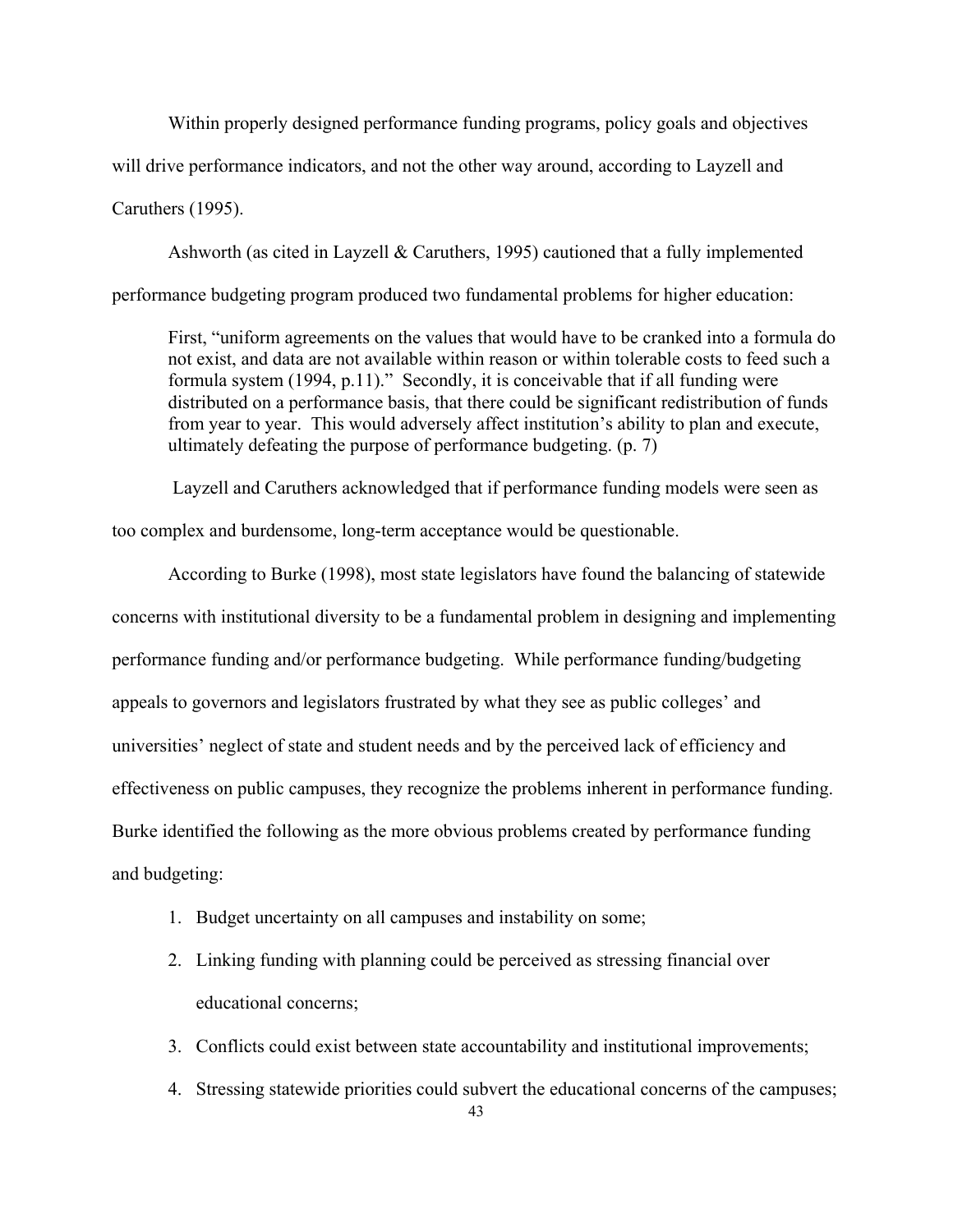- 5. Statewide goals and comparable standards could diminish campuses' diversity;
- 6. Inequities in funding could occur since resources received and students served differ dramatically among campuses;
- 7. Higher education has complex and multiple goals that defy easy measurement; and
- 8. Developing a system of indicators for defining, measuring, and evaluating quality in higher education.

Burke et al. (2000) stated that "performance funding and budgeting add institutional performance to the traditional considerations of current costs, student enrollments, and inflationary increases" (p. 2). These methods of funding allocate resources for achieved results rather than promised results common to other funding formulas. For most states, funds allocated using either performance funding or budgeting have represented marginal additions rather than replacements of current funding methods. However, Burke et al., noted, "This practice shifts somewhat the budget question from what states should do for their campuses toward what campuses do for their states and their students" (p. 3). The fourth annual survey conducted by Burke et al., showed both increasing popularity and continuing volatility in the use of performance funding and budgeting. However, the seventh annual survey conducted in 2003 after the economic downturn showed a decline in the use of both performance funding and performance budgeting (Burke & Minassians, 2003).

According to Burke et al. (2000), "In performance funding, the relationship between funding and performance is tight, automatic, and formulaic" (p. 3). Campuses receive a designated amount or percent of funding when they meet defined targets or improvement levels. Burke et al., acknowledged, "The volatility of performance funding confirms the previous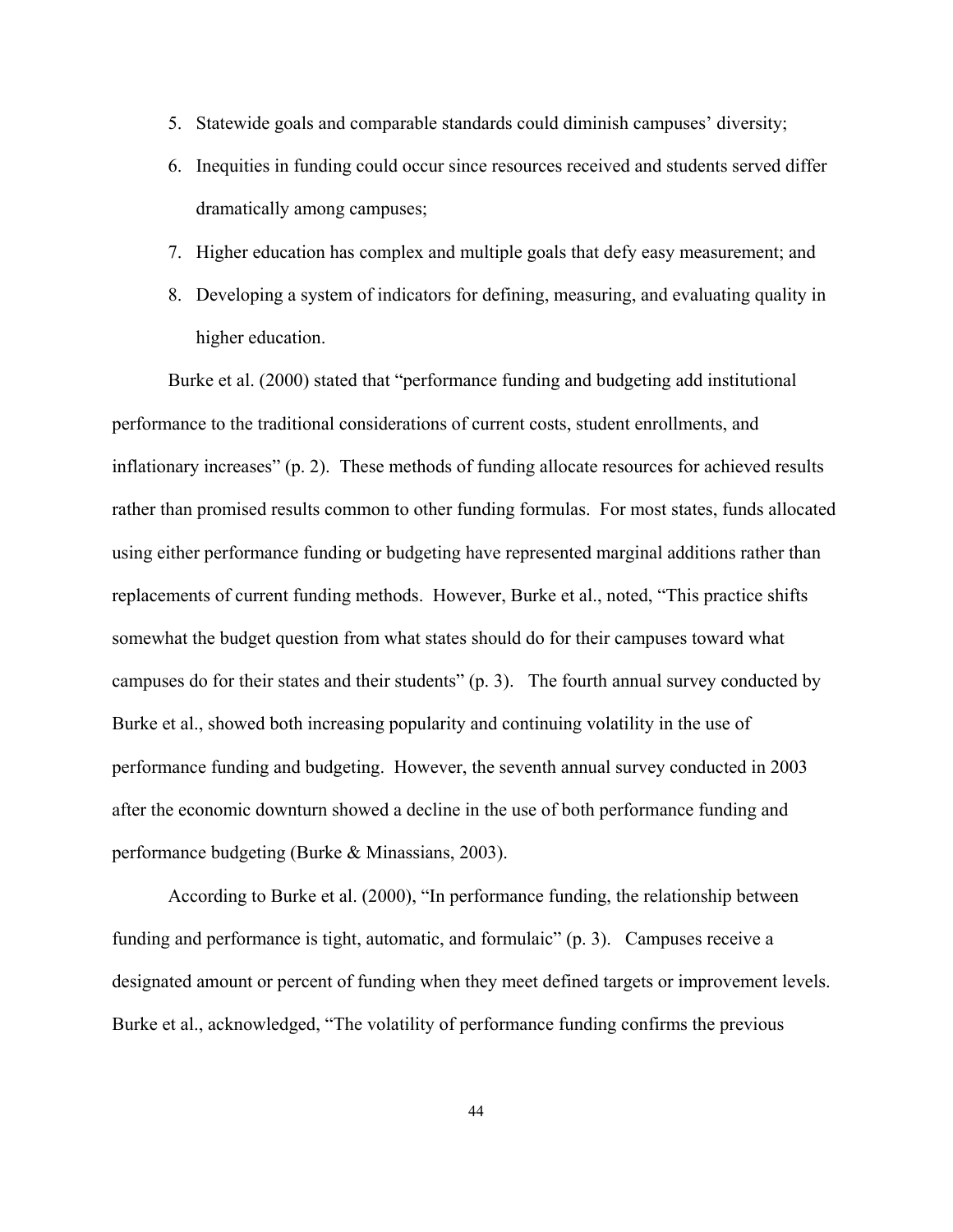conclusion that its desirability in theory is matched by its difficulty in practice. It is easier to adopt than to implement and easier to start than to sustain" (p. 3).

Many of the early performance funding programs contained rigid mandates that sought to radically reform higher education. Approximately 80% of the performance funding programs in place in 1997 were legislatively mandated, and, over one-half contained performance indicators prescribed by legislators. Later programs have fewer measures, and legislatively prescribed performance indicators are rare in the newer models. Additionally, new programs allow leadtime for program development and campus consultation before implementation (Burke et al., 2000).

Table 1 provides a listing of states that use performance funding and shows the changes that have occurred since the first survey in 1997.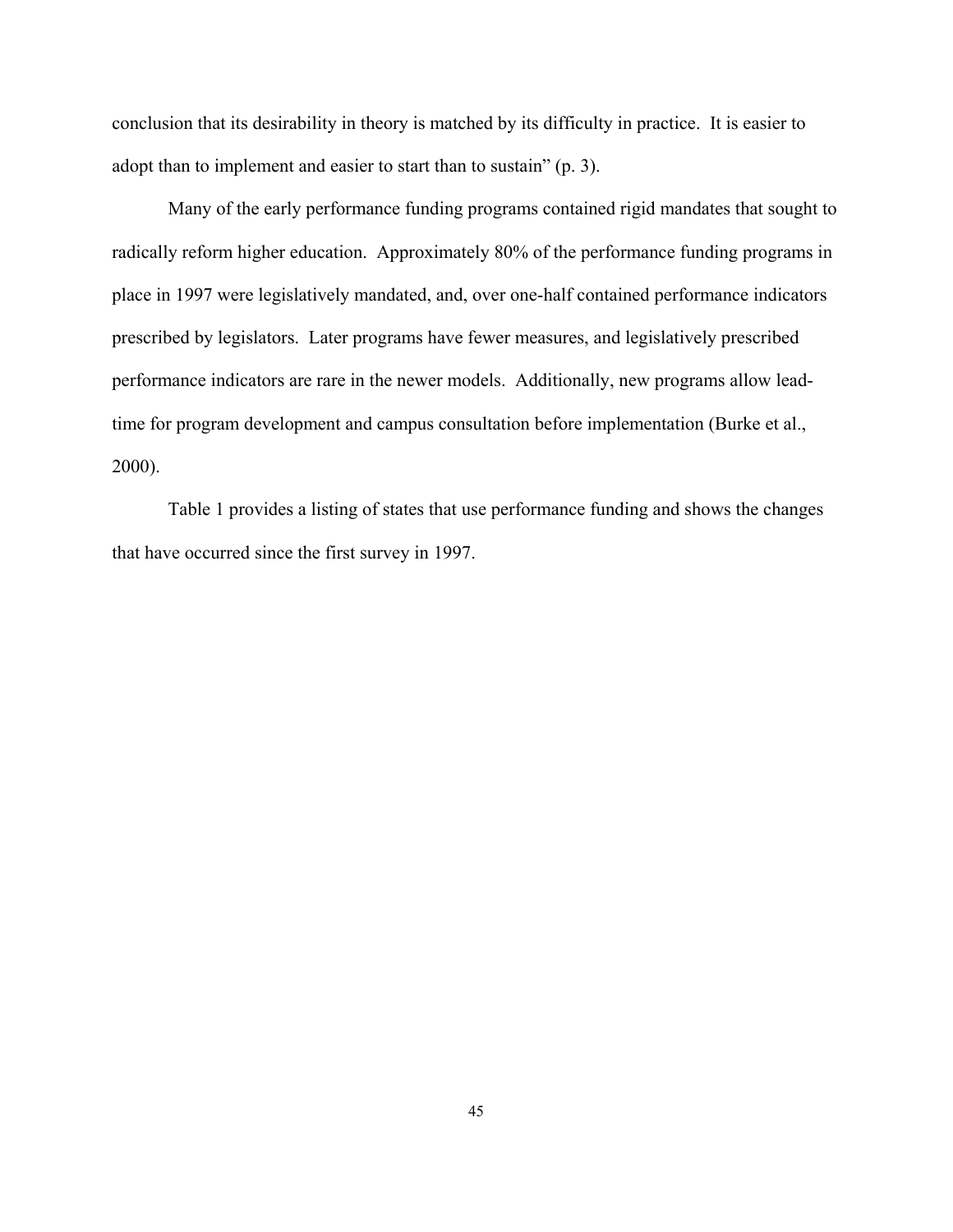| Table 1. States with Performance Funding    |                    |                                                                   |  |
|---------------------------------------------|--------------------|-------------------------------------------------------------------|--|
| <b>Surveys</b>                              | Number             | <b>State</b>                                                      |  |
|                                             | (Percentage)       |                                                                   |  |
| First                                       | 10 states $(20\%)$ | Colorado, Connecticut, Florida, Kentucky, Minnesota, Missouri,    |  |
| 1997                                        |                    | Ohio, South Carolina, Tennessee, Washington                       |  |
| Second                                      | 13 states $(26%)$  | Colorado, Connecticut, Florida, Illinois, Indiana, Louisiana,     |  |
| 1998                                        |                    | Missouri, Ohio, Oklahoma, South Carolina, South Dakota,           |  |
|                                             |                    | Tennessee, Washington                                             |  |
| Third                                       | 16 states $(32%)$  | California, Connecticut, Florida, Illinois, Kansas, Louisiana,    |  |
| 1999                                        |                    | Missouri, New Jersey, New York, Ohio, Oklahoma, South             |  |
|                                             |                    | Carolina, South Dakota, Tennessee, Texas, Virginia                |  |
| Fourth                                      | 17 states $(34%)$  | California *, Colorado, Connecticut, Florida, Illinois *, Kansas, |  |
| 2000                                        |                    | Louisiana, Missouri, New Jersey, New York **, Ohio, Oklahoma,     |  |
|                                             |                    | Pennsylvania, South Carolina, South Dakota, Tennessee, Texas      |  |
| Fifth                                       | 19 states (38%)    | Arkansas, California*, Colorado, Connecticut, Florida, Idaho,     |  |
| 2001                                        |                    | Illinois*, Kansas, Louisiana, Missouri, New Jersey, New York**,   |  |
|                                             |                    | Ohio, Oregon, Pennsylvania, South Carolina, South Dakota,         |  |
|                                             |                    | Tennessee, Texas                                                  |  |
| Sixth                                       | 18 states $(36%)$  | Colorado, Connecticut, Florida, Idaho, Illinois*, Kansas,         |  |
| 2002                                        |                    | Louisiana, Missouri, New Jersey, New York**, Ohio, Oklahoma,      |  |
|                                             |                    | Oregon, Pennsylvania, South Carolina, South Dakota, Tennessee,    |  |
|                                             |                    | Texas                                                             |  |
| Seventh                                     | 15 states $(30\%)$ | Colorado, Connecticut, Florida, Idaho, Kansas, Louisiana, New     |  |
| 2003                                        |                    | York**, Ohio, Oklahoma, Oregon, Pennsylvania, South Carolina,     |  |
|                                             |                    | South Dakota, Tennessee, Texas                                    |  |
| *<br>2-year colleges only                   |                    |                                                                   |  |
| ** State University of New York System only |                    |                                                                   |  |

Note: From *Performance Reporting: "Real" Accountability or Accountability "Lite" Seventh Annual Survey 2003,* by Burke & Minassians, p. 5. Copyright 2003 by The Nelson A. Rockefeller Institute of Government. Reprinted with permission.

Performance budgeting links funding indirectly and loosely to results. Additional

funding for improved performance depends solely on the judgment and discretion of state,

coordinating boards or system officials. Political advantages to policymakers may explain the

increasing popularity of performance budgeting. Burke et al. note that

State legislators may champion, in theory, altering campus budgets based on institutional performance, but they often oppose, in practice, programs that may result in budget losses to colleges and universities in their home districts. Performance budgeting offers a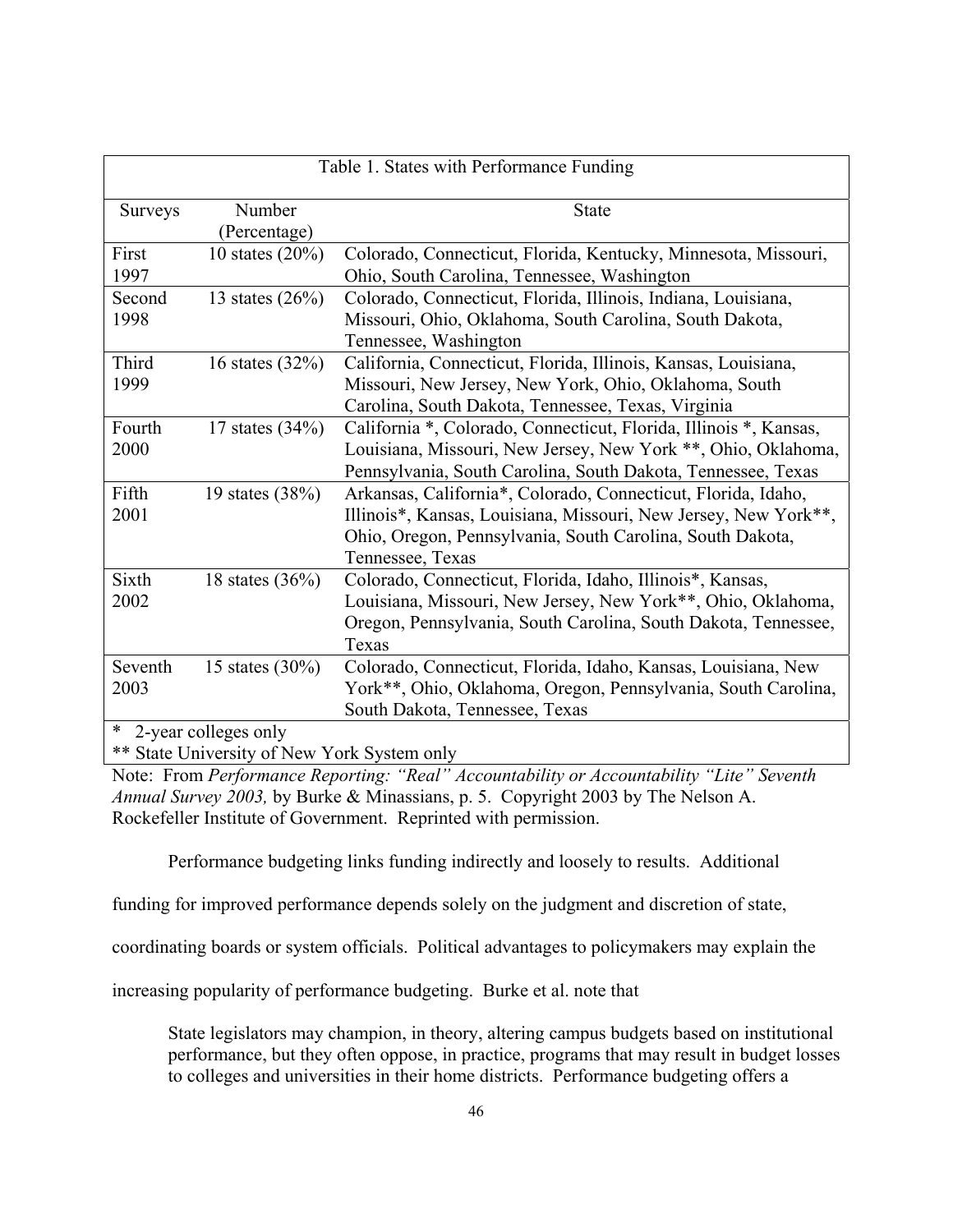political resolution of this troublesome dilemma. Policy makers can gain credit for considering performance in budgeting without provoking controversy by altering campus allocations. This program also retains a prized possession of legislators – control and discretion over state budgets. (p. 3)

Unlike other formula funding methods, performance budgeting is used most often for budget preparation and presentation but not for allocation to the individual campuses. Institutions in 75 % of the states with performance budgeting submitted performance reports as a part of the budget process. Discussion of these reports with executive officials occurred in twothirds of the states, and legislative committees received and discussed these reports in legislative budget hearings in two-thirds of the states. However, only approximately one half of executive budgets referred to the performance reports and only one fourth of the states reported on the performance of colleges and universities in their budget-related documents. In fact, a legislative staff member in Florida commented that the only obvious connection between funding and performance in that state was that the indicators and the allocations often appeared on the same page in the budget bill (Burke et al., 2000). Table 2 shows the changes that have occurred in states using performance budgeting since the first survey was conducted in 1997.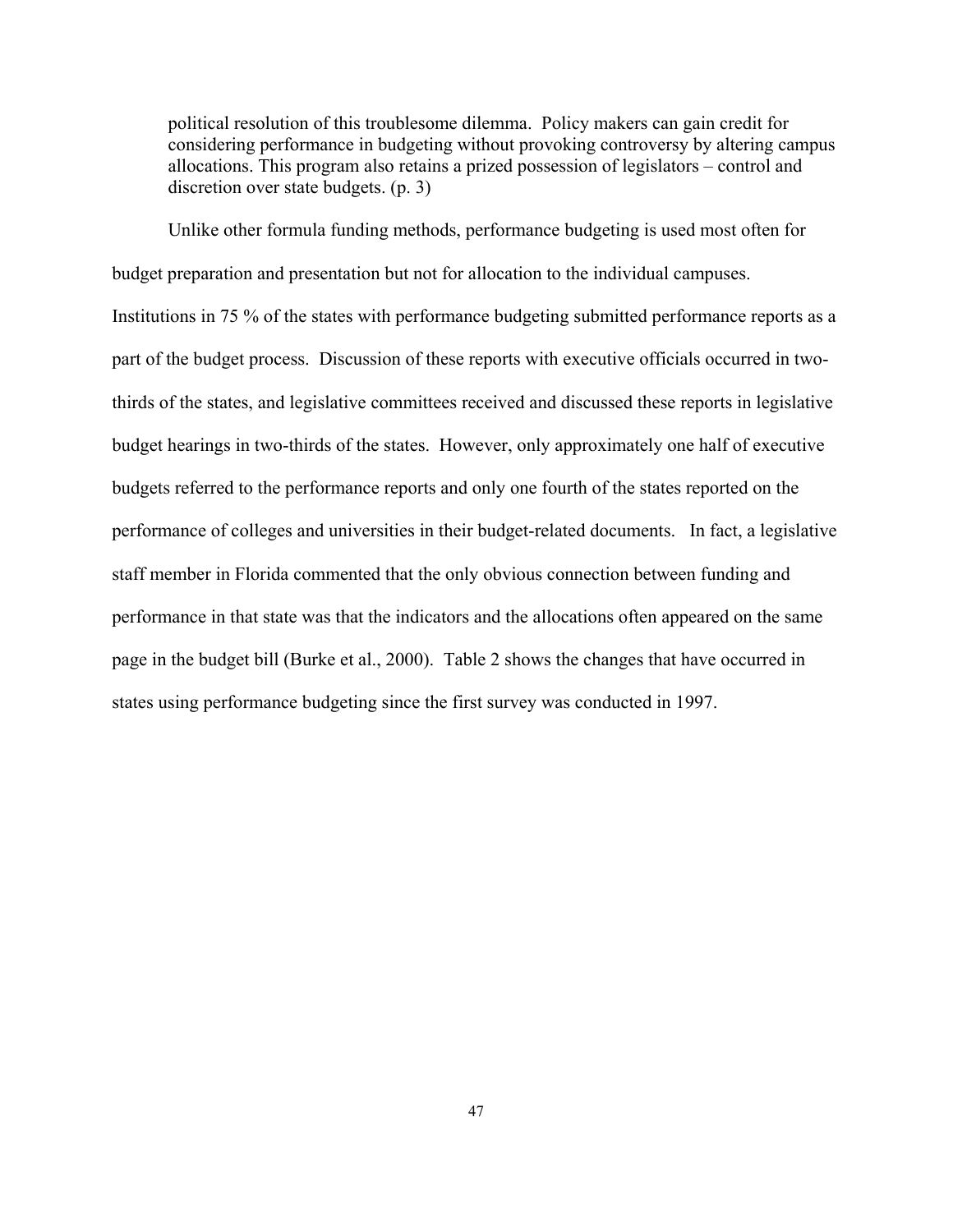| Table 2. States with Performance Budgeting |                   |                                                                  |
|--------------------------------------------|-------------------|------------------------------------------------------------------|
| <b>Surveys</b>                             | Number            | <b>State</b>                                                     |
|                                            | (Percentage)      |                                                                  |
| First                                      | 16 states (32%)   | Colorado, Florida, Georgia, Hawaii, Idaho, Illinois, Indiana,    |
| 1997                                       |                   | Iowa, Kansas, Mississippi, Nebraska, North Carolina, Oklahoma,   |
|                                            |                   | Rhode Island, Texas, West Virginia                               |
| Second                                     | 21 states $(42%)$ | Colorado, Florida, Georgia, Hawaii, Idaho, Illinois, Indiana,    |
| 1998                                       |                   | Iowa, Kansas, Louisiana, Maine, Mississippi, Nebraska, North     |
|                                            |                   | Carolina, Oklahoma, Oregon, Rhode Island, South Dakota, Texas,   |
|                                            |                   | Washington, West Virginia                                        |
| Third                                      | 23 states $(46%)$ | Connecticut, Florida, Georgia, Hawaii, Idaho, Illinois, Indiana, |
| 1999                                       |                   | Iowa, Kansas, Louisiana, Maine, Massachusetts, Michigan,         |
|                                            |                   | Nebraska, New Jersey, New Mexico, North Carolina, Oklahoma,      |
|                                            |                   | Oregon, Texas, Virginia, Washington, West Virginia               |
| Fourth                                     | 28 states $(56%)$ | Alabama, California, Connecticut, Florida, Georgia, Hawaii,      |
| 2000                                       |                   | Idaho, Illinois, Iowa, Kansas, Louisiana, Maine, Maryland,       |
|                                            |                   | Massachusetts, Michigan, Mississippi, Missouri, Nebraska,        |
|                                            |                   | Nevada, New Jersey, New Mexico, North Carolina, Oklahoma,        |
|                                            |                   | Oregon, Texas, Utah, Virginia, Wisconsin                         |
| Fifth                                      | 27 states $(54%)$ | Alabama, California, Connecticut, Florida, Georgia, Hawaii,      |
| 2001                                       |                   | Idaho, Illinois, Iowa, Kansas, Louisiana, Maine, Maryland,       |
|                                            |                   | Michigan, Mississippi, Missouri, Nebraska, Nevada, New           |
|                                            |                   | Mexico, North Carolina, Oklahoma, Oregon, Texas, Utah,           |
|                                            |                   | Virginia, Washington, Wisconsin                                  |
| Sixth                                      | 26 states $(52%)$ | Arkansas, California, Connecticut, Florida, Georgia, Hawaii,     |
| 2002                                       |                   | Idaho, Illinois, Iowa, Kansas, Louisiana, Maine, Maryland,       |
|                                            |                   | Michigan, Mississippi, Missouri, Nebraska, Nevada, New           |
|                                            |                   | Mexico, North Carolina, Oklahoma, Texas, Utah, Vermont,          |
|                                            |                   | Virginia, Wisconsin                                              |
| Seventh                                    | 21 states $(42%)$ | California, Connecticut, Florida, Georgia, Hawaii, Idaho, Iowa,  |
| 2003                                       |                   | Kansas, Louisiana, Maine, Maryland, Michigan, Minnesota,         |
|                                            |                   | Mississippi, Nebraska, Nevada, New Mexico, Oklahoma, Texas,      |
|                                            |                   | Utah, Wisconsin                                                  |

Note: From *Performance Reporting: "Real" Accountability or Accountability "Lite" Seventh Annual Survey 2003,* by Burke & Minassians, p. 8. Copyright 2003 by The Nelson A. Rockefeller Institute of Government. Reprinted with permission.

# **Summary**

Rising tuition cost, decreasing state resources, and greater demand for access to higher

education have caused an increased demand for accountability from higher education (Burke,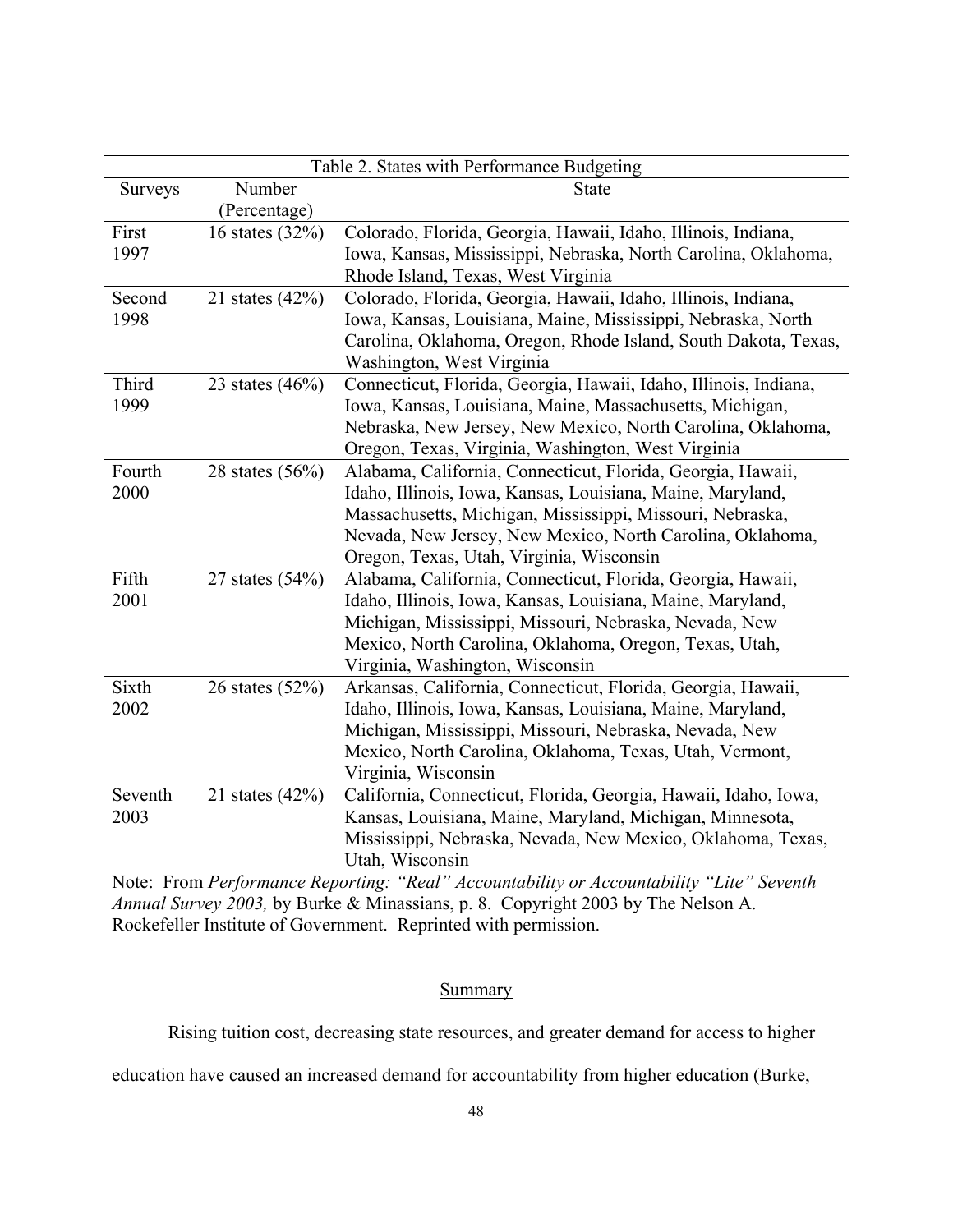1998; Ruppert, 1995). Higher education is America's thirteenth largest industry, with total costs in excess of \$120 billion annually (Ruppert). In the early 1990s, state legislators, faced with declining tax revenue and increasing costs for non-discretionary services such as corrections, healthcare, and welfare, were forced to attempt to achieve greater results with less money (Burke, 1998). Higher education, the largest discretionary item in state budgets, did not remain exempt from legislators' demands for greater accountability (Burke, 1998; Ruppert, 1995). A survey conducted in 2001 by the Center for the Study of Education Policy at Illinois State University reflected that higher education continued to be vulnerable to downturns in the economy and projected that zero growth or decline in state appropriations were strong possibilities for the near future (Schmidt, 2002).

In February 2003, Selingo predicted that the impact of the "ebb and flow of economic cycles" (p.1) would be different for higher education this time, even with the end of the fiscal squeeze. Selingo attributed this to several things including weak revenues and rising healthcare costs, but, most importantly, " lawmakers increasingly view higher education as a private good that should be supported more by students and donors, rather than as a public good that deserves state support" (p. 2). Selingo quoted Gordon K. Davies, senior adviser to the Education Commission on the States, as stating, "college leaders are fooling themselves if they think the end of this recession will be like all the others….What we're seeing is a systematic, careless withdrawal of concern and support for advanced education in this country at exactly the wrong time" (p. 3). Since 1980 funding provided to higher education by the states has dropped from 44% to 32 % of state budgets (Selingo).

Complaints concerning higher education have centered around undergraduate education and consisted of criticisms that colleges and universities were admitting too many underprepared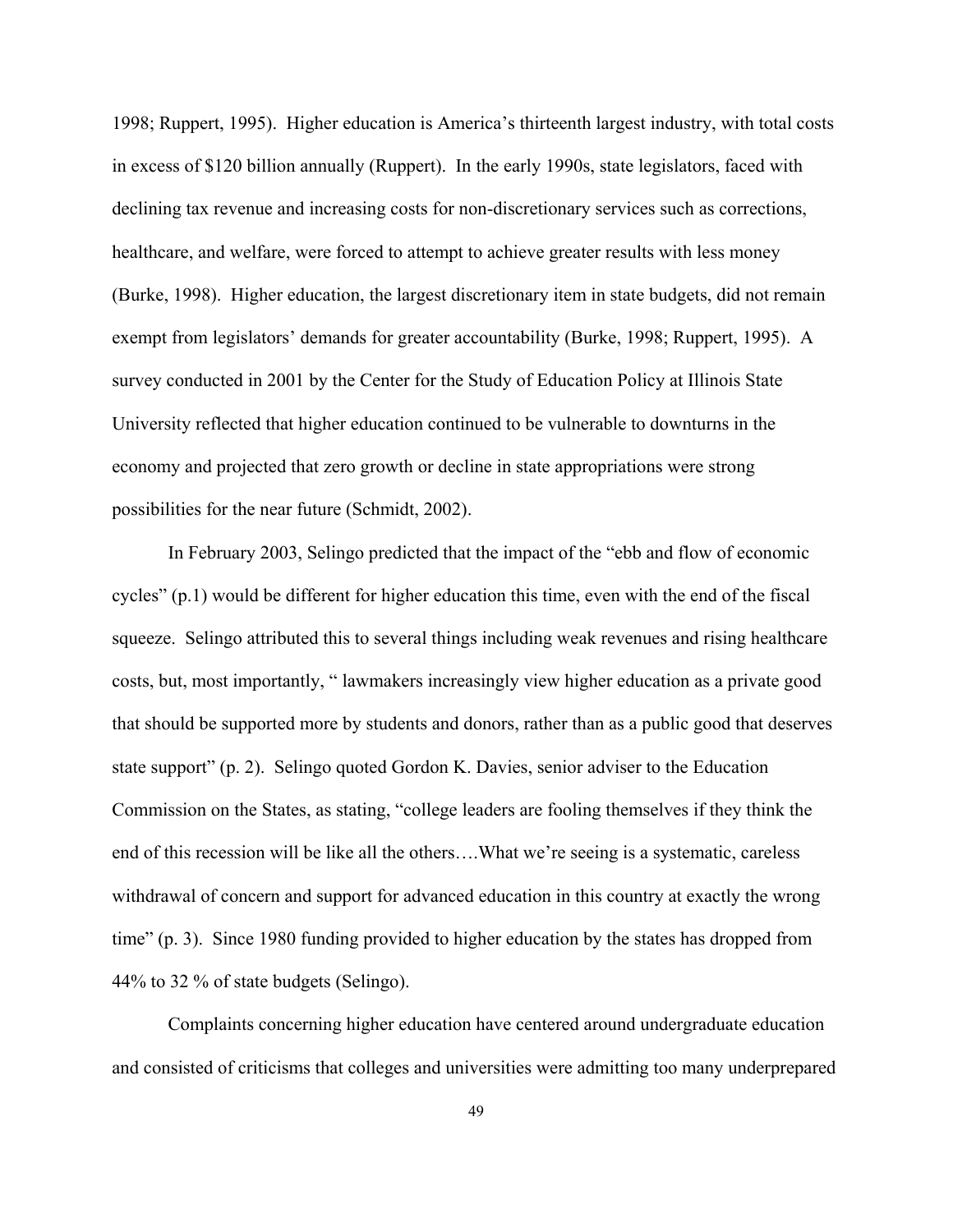students and graduating too few of those enrolled; students were allowed too long to complete degrees; many students were graduating without the knowledge and skills necessary for productive careers; colleges and universities were uninterested in job training and economic development; colleges and universities lacked priorities and productivity; and administrative and support costs were consuming too many resources (Burke, 1998). Accountability policies adopted by many states have required that higher education be more publicly accountable to a broader, primarily external constituency that includes students, employers, parents, and the general public (Burke et al., 2000). Several states have based portions of the funding provided to higher education on performance.

Performance funding and budgeting are not without proponents and critics, both of whom are wondering to what extent performance indicators are serving the purposes for which they were intended. According to Burke et al. (2000), "…Performance funding is becoming more flexible, collaborative, and diverse" (p. 12). On the other hand, performance budgeting is clarifying the link between funding and performance.

According to Burke et al. (2000), the final test for any funding mechanism – performance funding, performance budgeting, incentive grants, funding formula – will be its ability to improve the performance of public colleges and universities. "Institutional improvement is unlikely to occur until campuses consider performance in internal allocations to their departments and divisions, which are largely responsible for producing the desired results" (Burke et al., 2000, p. 14). Nevertheless, there is a tendency to expect funding formulas to offset in some way the effect of underfunding – it cannot be done (Darling, England, Lang,  $\&$  Lopers-Sweetman, 1989). "No formula can resolve the problem of seriously inadequate funding" (p. 562). The tension between supporting what exists and funding growth can only be addressed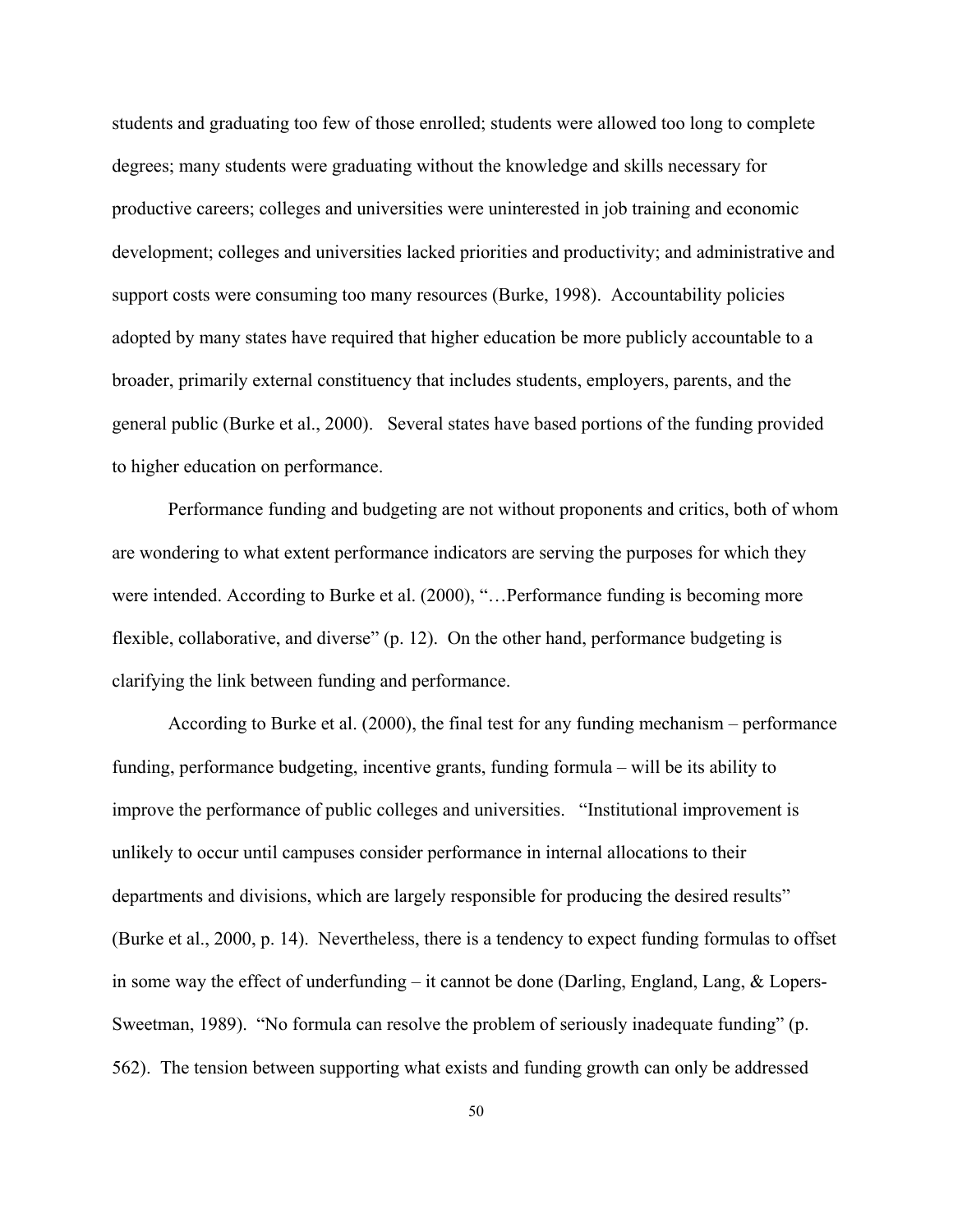through state policy. Once that policy question is answered, any number of funding formulas will be available to implement the policy.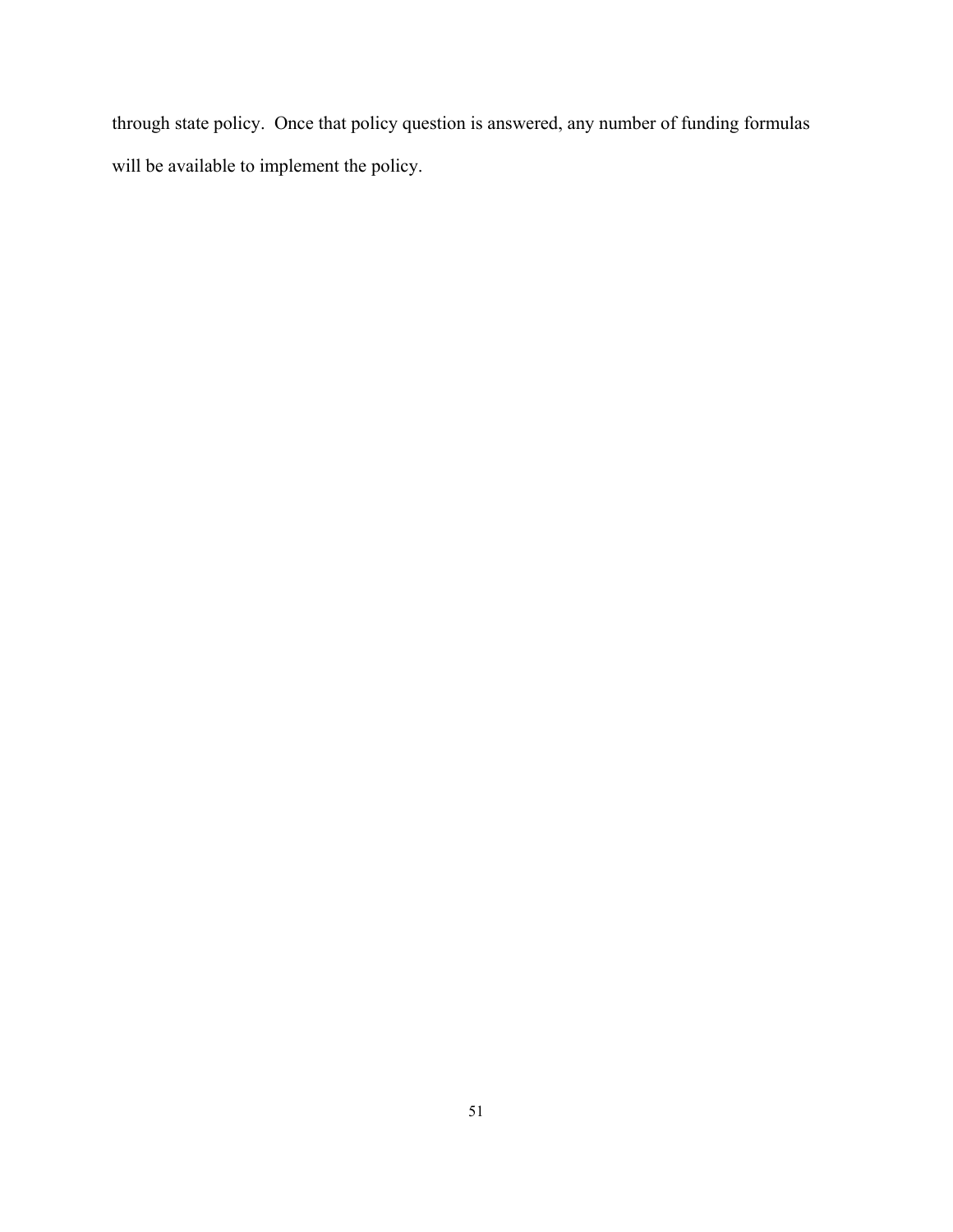## CHAPTER 3

## METHODOLOGY

This section contains a description of the research design, research participants, and procedures used in the collection and analysis of data for this study.

#### Research Design

This study was a historical review of funding methods and funding issues relative to public higher education institutions in Tennessee. According to Gall, Borg, and Gall (1996), "Historical research helps educators understand the present condition of education by shedding light on the past" (p. 643). This study attempted to shed light on current funding issues in Tennessee by reviewing the history of public higher education funding from its inception through the present.

#### Data Collection

The data collection methods for this research included the use of content analysis, personal interviews, and quantitative analysis of historical expenditure and revenue data. Content analysis involved the examination of various records and documents relevant to higher education funding. According to Lincoln and Guba (1985), there are numerous advantages to using documents and records as a source of information:

- 1. They are almost always *available*, on a low-cost or free basis.
- 2. They are a *stable* source of information, both in the sense that they may accurately reflect situations that occurred at some time in the past and that they can be analyzed and reanalyzed without undergoing changes in the interim.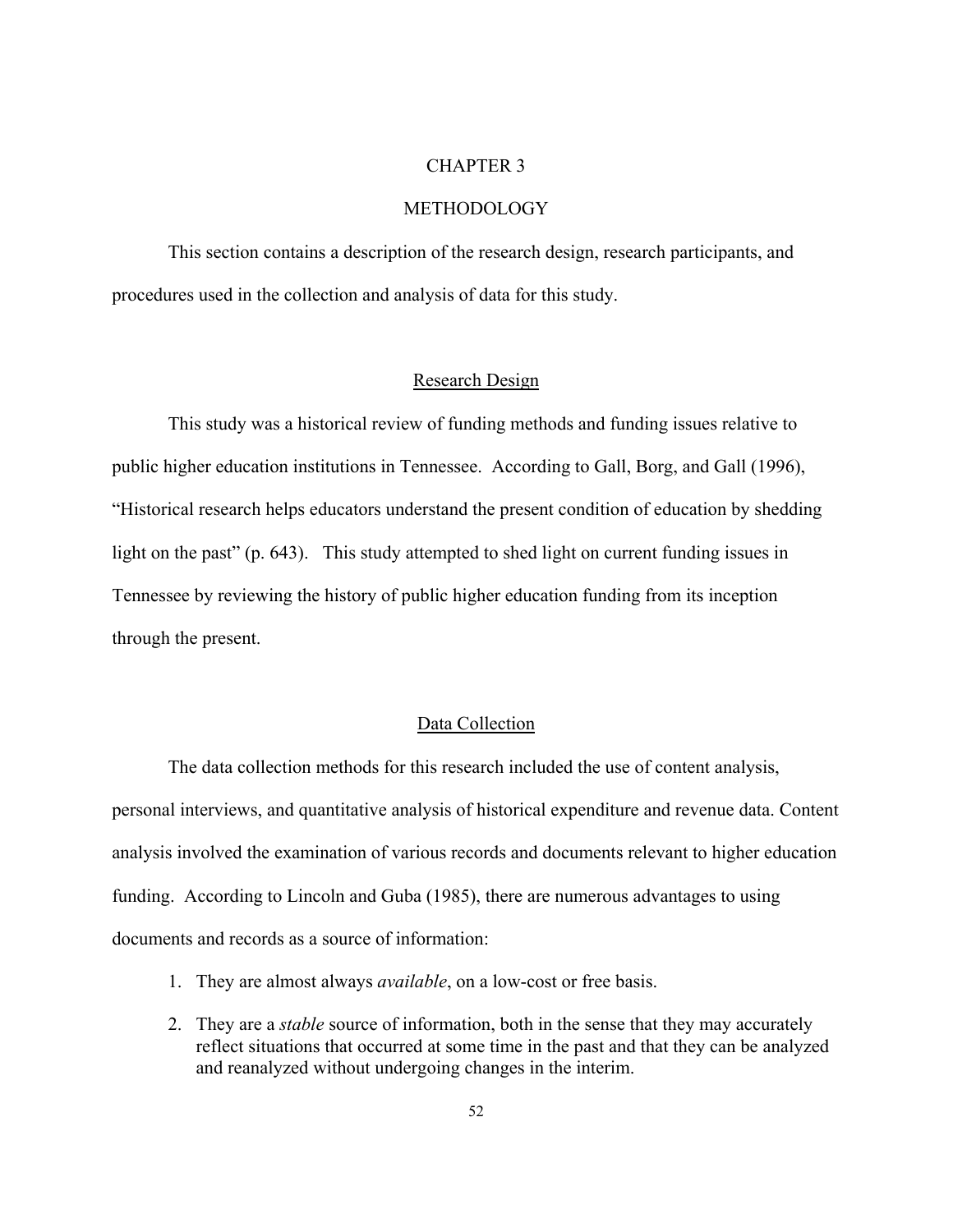- 3. They are a *rich* source of information, contextually relevant and grounded in the contexts they represent.
- 4. They are often *legally unassailable,* representing, especially in the case of records, formal statements that satisfy some accountability requirements.
- 5. They are, unlike human respondents, nonreactive. (p. 276)

Lincoln and Guba (1985) defined records to mean, "Any written or recorded statement prepared by or for an individual or organization for the purpose of *attesting to an event or providing an accounting"* (p. 277)*.* Records for purposes of this study included minutes of meetings of the Tennessee Higher Education Commission (THEC); annual reports on education provided by the Commissioner of Education; reports on studies commissioned by state officials; accountability reports prepared by the THEC, TBR and UT; official budget-related documents from colleges and universities, the THEC, the governor's budget staff and state legislators; and annual financial audit reports of the colleges and universities. Archival databases at the East Tennessee State University Library and at the Tennessee State Library were searched for relevant records and these were reviewed as they were identified. THEC's library provided many relevant records, studies, and accountability reports.

The term document includes any other written material that is not a record (Lincoln  $\&$ Guba, 1985). Documents that were reviewed for this research included: newspaper articles and editorials, memoranda and letters related to higher education funding, speeches made by individuals influential in higher education funding, case studies, and other articles written on Tennessee higher education funding. Other documents were reviewed as they were identified during the research process.

Primary sources were used whenever possible. Gall et al. (1996) defined primary source as "a record …that was generated by people who personally witnessed or participated in the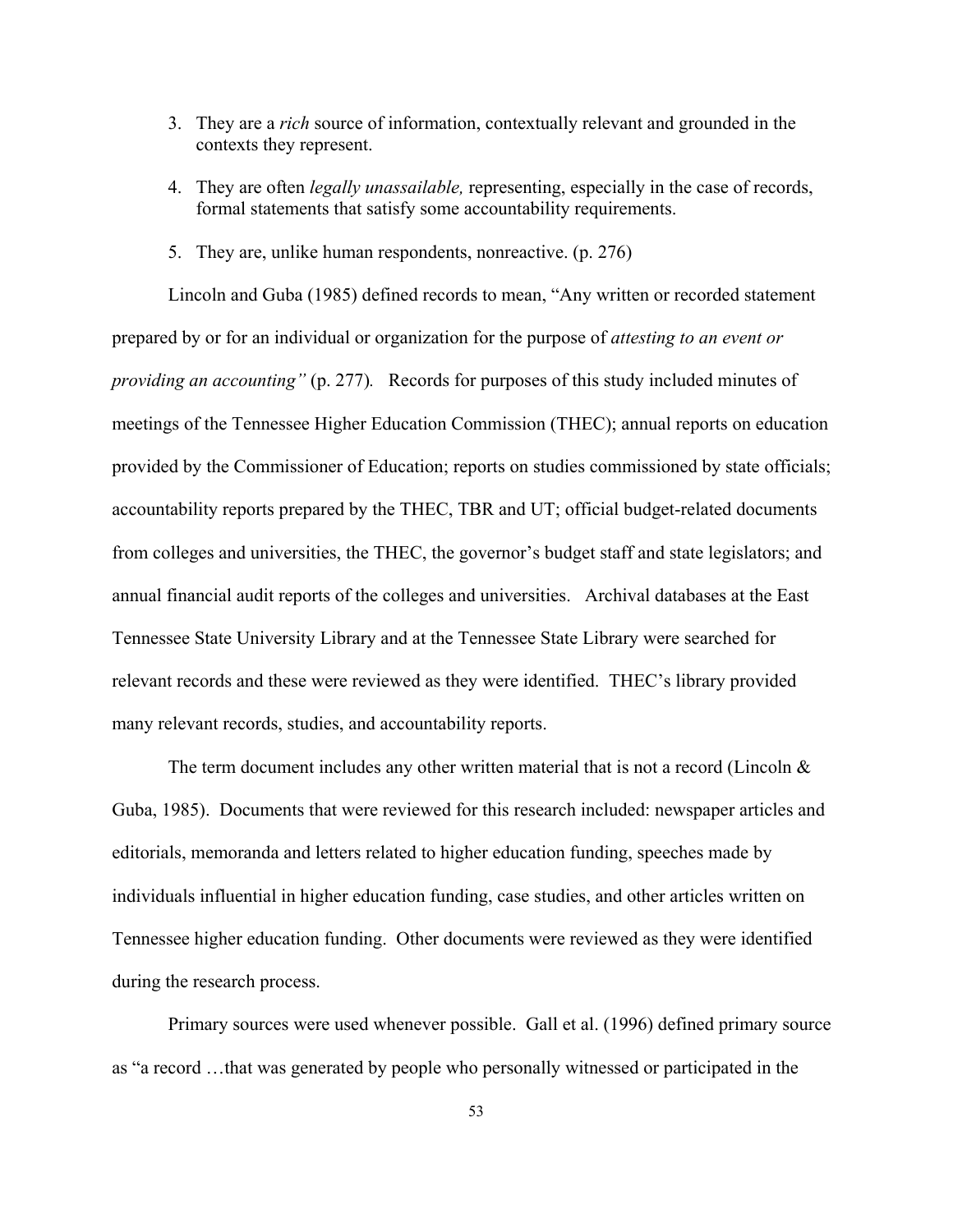historical events of interest" (p.653). According to Gall et al. "The four types of primary sources in historical research are (1) written documents or records, (2) quantitative records, (3) oral records, and (4) relics" (p. 653). These sources may be "…handwritten and typed material, published and unpublished material, material prepared for the public record and material intended only for private use" (p. 653).

Personal interviews were used as a research method. This method of data collection involves a face-to-face meeting between two people in which the respondent answers questions posed by the interviewer. According to Lincoln and Guba (1985), the purposes for doing an interview include,

…obtaining *here-and-now constructions* of persons, events, activities, organizations, feelings, motivations, claims, concerns, and other entities; *reconstructions* of such entities as experienced in the past; *projections* of such entities as they are expected to be experienced in the future; verification, emendation, and extension of information (constructions, reconstructions, or projections) obtained from other sources, human and nonhuman (triangulation). (p.268)

Using a technique called snowball sampling (also called chain sampling), informants were selected based on their influence upon and/or involvement in higher education funding in Tennessee. According to Patton (1990), the power of purposeful sampling, of which snowball sampling is one example, lies in locating information-rich key informants. The size of the sample was 15; however, Patton (as cited in Gall et al., 1996) suggested,

 …a researcher could study a specific set of experiences for a larger number of people (seeking breadth) or a more open range of experiences for a smaller number of people (seeking depth). In-depth information from a small number of people can be very valuable, especially if the cases are information-rich. Less depth from a larger number of people can be especially helpful in exploring a phenomenon and trying to document diversity or understand variation. (p. 236)

 The success of this study was determined not by size, but by selecting subjects who could provide crucial information relative to the history of funding. Each person interviewed was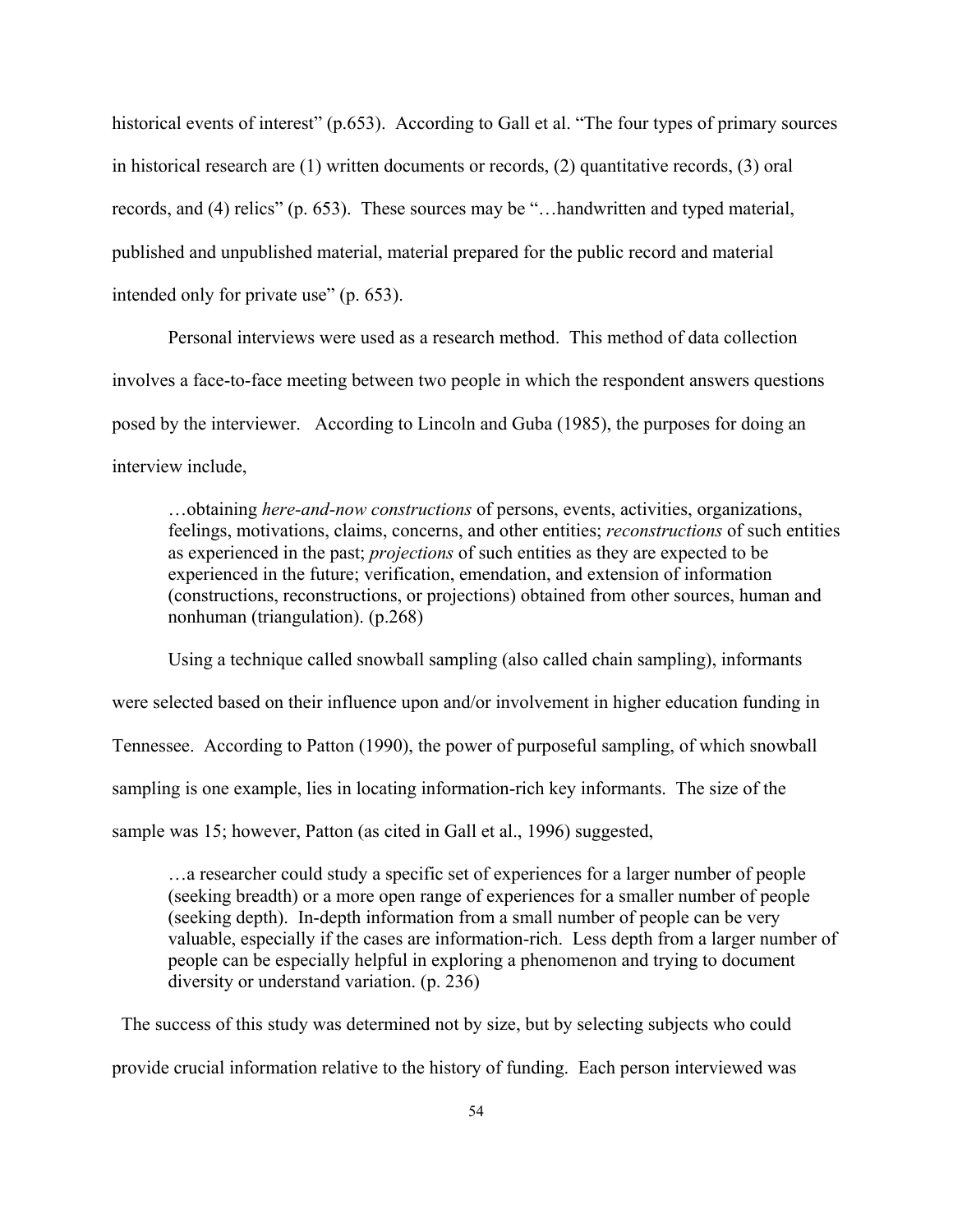asked to recommend others that might provide valuable information relative to the funding history of Tennessee colleges and universities.

Dr. Richard Rhoda, Executive Director of THEC, Mr. James Vaden, Chief Financial Officer for THEC, and Dr. Robert Adams, Vice Chancellor for Business and Finance at TBR, identified the following individuals as important informants for this study:

- 1. Dr. John Folger, former executive director of THEC. Dr. Folger came to Tennessee from Florida to start the THEC.
- 2. Dr. Wayne Brown, former Executive Director of THEC. Dr. Brown was the second executive director of the THEC, and he was executive director during the time the performance-funding project was implemented in 1979.
- 3. Dr. Roy Nicks, former Chancellor of TBR and President Emeritus of ETSU. Dr. Nicks is assisting THEC with the current formula review.
- 4. Dr. Charles Manning, current Chancellor of TBR.
- 5. Dr. Joe Johnson, President Emeritus of the University of Tennessee (currently Acting President of UT). Dr. Johnson is assisting THEC with the current formula review.
- 6. Dr. Ed Boling, President Emeritus of the University of Tennessee. Dr. Boling served as Commissioner of Finance and Administration for the State of Tennessee prior to joining the staff of UT.
- 7. Mr. Gerald Adams, Tennessee Deputy Commissioner of Finance and Administration.
- 8. Mr. Louis Donelson, former Commissioner of Finance and Administration under Governor Winfield Dunn and former Chair of the Tennessee Higher Education Commission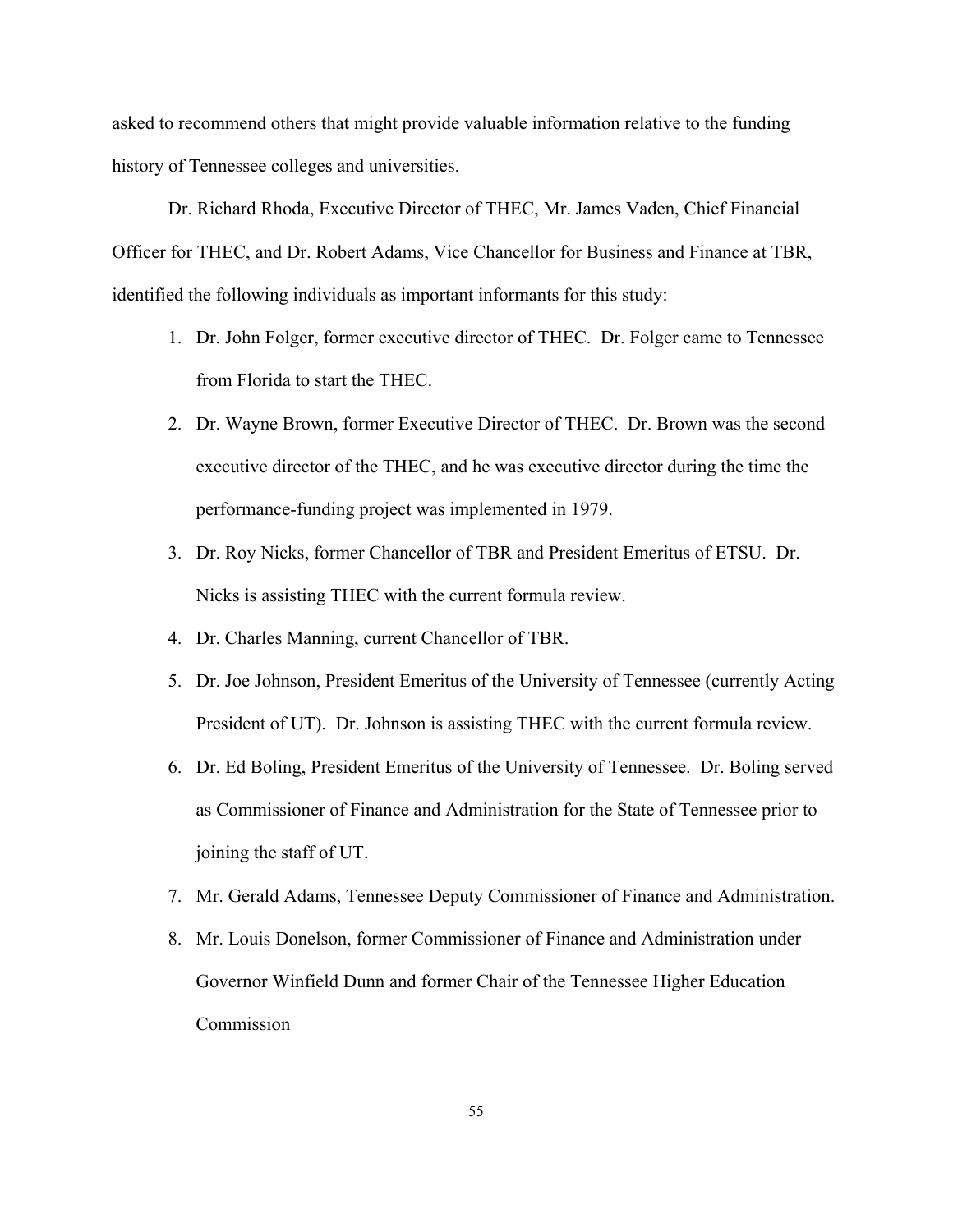- 9. Ms. Connie Hardin, Director, Office of Legislative Budget Analysis, Tennessee General Assembly.
- 10. Dr. Arliss Roaden, former Executive Director of THEC. Dr. Roaden was executive director during the time Chairs of Excellence and Centers of Excellence were implemented. Dr. Roaden also served as president of Tennessee Technological University prior to serving as executive director of THEC.
- 11. Dr. Brenda Albright, former Deputy Executive Director of THEC.
- 12. Dr. Gene Smith, retired Vice President for Finance and Administration at the University of Memphis. Dr. Smith also served as Interim President at Middle Tennessee State University during 2001.
- 13. Mr. Raymond Pipkin, retired Associate Vice President for Finance and Administration at the University of Memphis. Mr. Pipkin had done some research on the funding history in Tennessee.
- 14. Mr. Emerson H. Fly, retired Vice President and Treasurer at the University of Tennessee and Acting President at the University of Tennessee during 2001. Mr. Fly is current Acting Executive Vice President at UT.
- 15. Ms. Sylvia Davis, Vice President for Budget and Finance at the University of Tennessee. Ms. Davis is assisting THEC with the current formula review.
- 16. Dr. Hal R. Ramer, President Emeritus of Volunteer State Community College. Dr. Ramer served as assistant state education commissioner for higher education from 1963 to 1970.
- 17. Dr. Wade Powers, President Emeritus of Northeast State Technical Community College.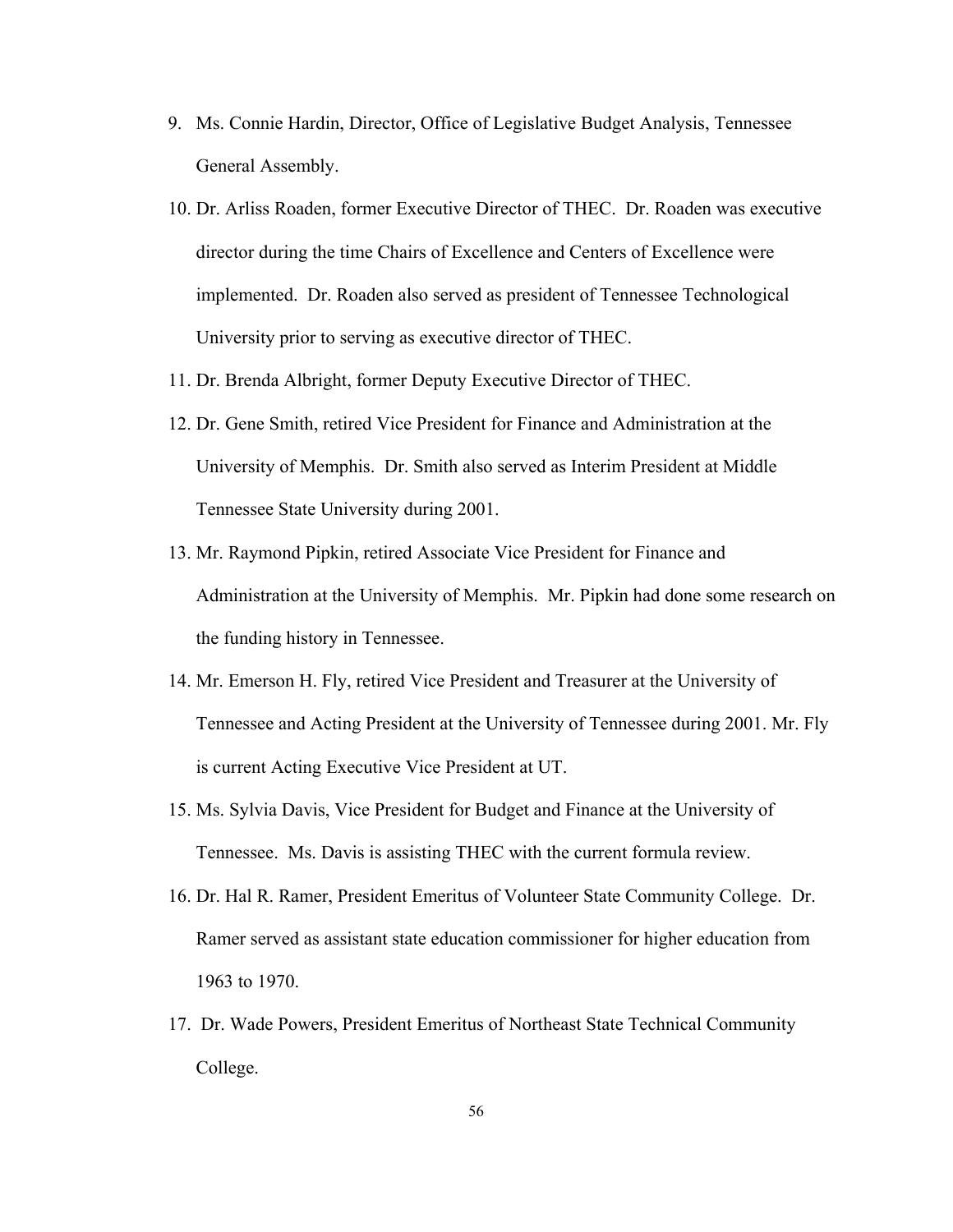Respondents were identified on the basis of their longevity in Tennessee higher education and/or the timeframe of their service and because they represent a cross-section of state officials, officials of governing boards, and university and community college officials. A personal interview was not conducted with Dr. Ed Boling; however, a copy of his doctoral dissertation on developing an objective method for funding higher education in Tennessee was obtained and reviewed for this study. Mr. Louis Donelson was out of the country and not available for an interview. A personal interview with Ms. Connie Hardin was not conducted; however, her comments during the formula review committee meetings were reviewed and incorporated into this study. A tape-recorded interview was not conducted with Mr. Raymond Pipkin; however, a telephone interview was conducted and Mr. Pipkin provided extensive typewritten data for the study.

The nature of this study allowed for identifying other knowledgeable respondents for the study. Based upon multiple recommendations from prior interviewees the following individuals were interviewed for the study:

- 1. Mr. John Bragg, former Tennessee Legislator and Chair of the House Ways and Means Committee.
- 2. Dr. Robert Adams, Vice Chancellor for Finance and Administration for TBR. Dr. Adams had worked as an auditor of higher education institutions in the Tennessee State Audit Division, as Vice President for Finance and Administration at APSU and as Chief Financial Officer for THEC prior to coming to TBR as vice chancellor.

3. Mr. O. W. Higley, Executive Director of Fiscal Affairs for THEC.

Several styles of interviewing have been recommended by qualitative researchers (Glesne & Peshkin, 1992; Lincoln & Guba, 1985; Patton & Sawicki, 1993; Marshall & Rossman, 1995).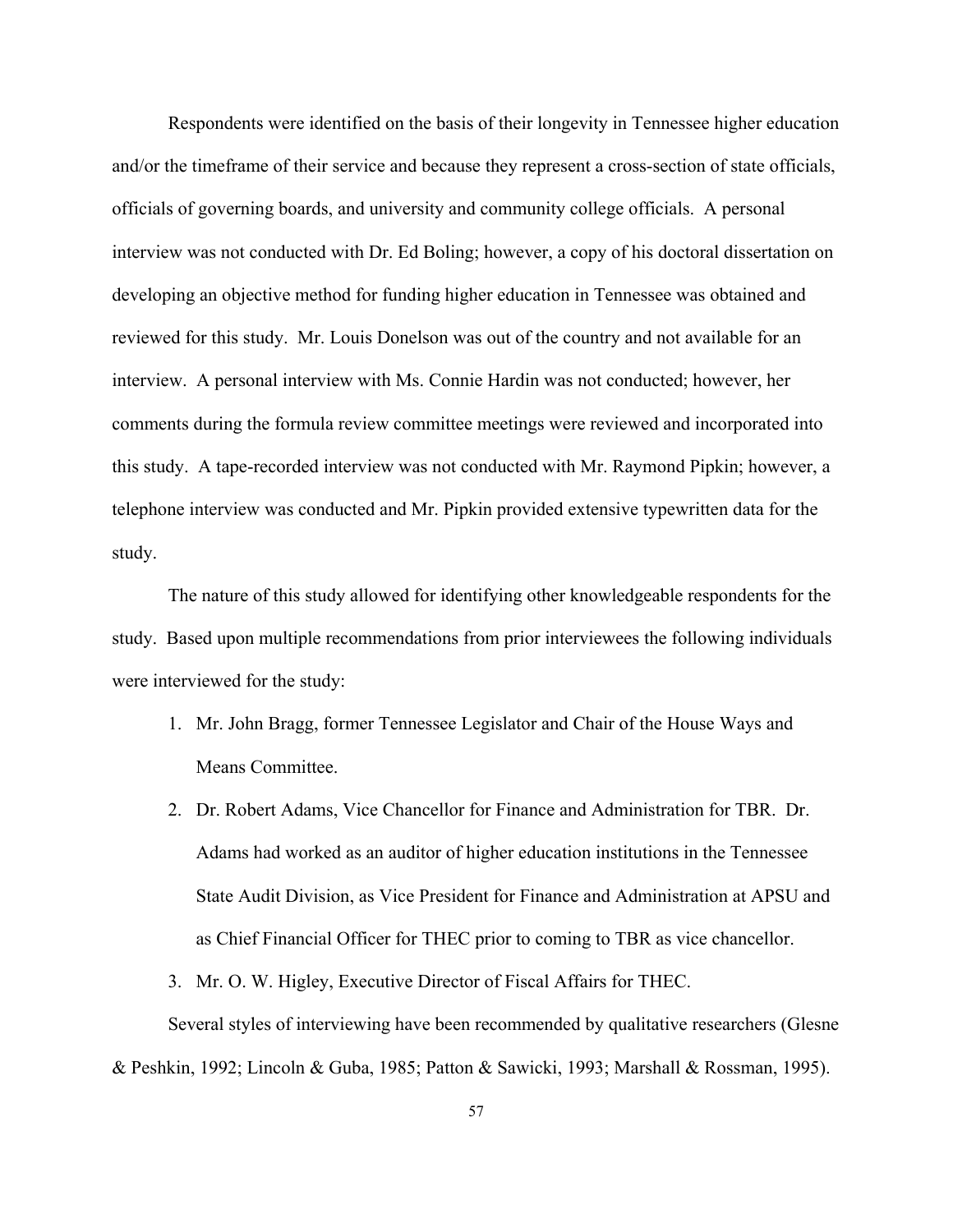An unstructured or *elite* interviewing approach was used in this study. This style of interview was recommend by Marshall and Rossman when the interviewee is influential, prominent and well informed in areas relevant to the research. According to Lincoln and Guba, "…the unstructured interview is the mode of choice when the interviewer *does not know what he or she doesn't know* and must therefore rely on the respondent to tell him or her" (p. 269).

An interview guide of broad issues was developed from the literature review conducted before the interviews took place, from content analysis of documents and records, and from the professional experiences of the researcher in the area of higher education funding. The interview guide was pilot tested with individuals knowledgeable of higher education funding in Tennessee, but persons not identified in the potential list of informants. Interview data were analyzed after each interview, and the interview guide was refined to follow-up on ideas gleaned from the respondents. This process continued until no significant new information was obtained.

#### Data Analysis

Questions 1 through 4 and question 8 were answered using interviews and by reviewing documents and records. Data obtained using these methods were analyzed by a procedure known as constant comparative method (Gall et al., 1995; Lincoln & Guba, 1985). The constant comparative method uses logic to generate meaning. Patterns, themes, and categories come from the data, rather than being imposed prior to data collection and analysis (Patton, 1990). All interviews with the exception of those noted above were tape recorded and transcribed. The transcribed interviews, interview notes, and data obtained from documents and records were organized into categories chronologically and thematically.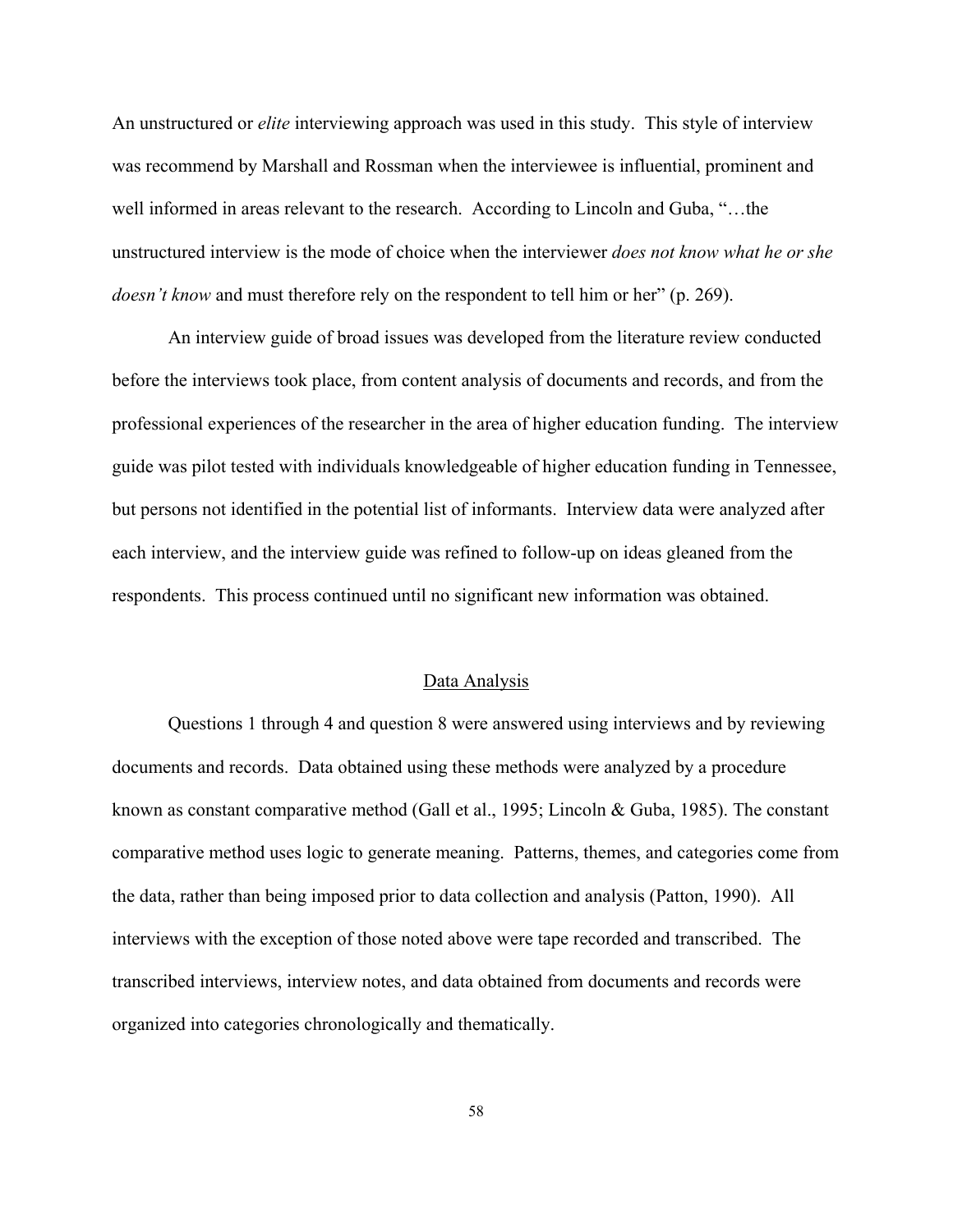The following questions were the focus of this study:

Question 1. How were Tennessee colleges and universities funded during their early history, and what problems did funding present for the institutions?

Question 2. When did Tennessee implement a formula-funding mechanism, and what were the reasons behind this implementation?

Question 3. What changes have occurred in the funding formula, and what was the driving force behind each change?

Question 4. What were the reasons for using data from peer institutions, and how were peer institutions initially selected? What changes have occurred in the selection of peer institutions and why were the change(s) considered necessary? What additional changes are necessary?

Question 5. How do formula-identified resource requirements compare with recommendations made by the state executive branch and actual funds appropriated by the legislative branch over the past 10 years?

Question 6. Have functional expenditure patterns varied over the past 10 years as funding has continued to slide to a lesser percentage of the total resources available to the institutions?

Question 7. Have revenue sources of the institutions varied over the past 10 years and, if so, in what ways?

Question 8. What changes should be made in state structures, policies, and procedures to improve the way the funding requirements for Tennessee's state colleges and universities are identified?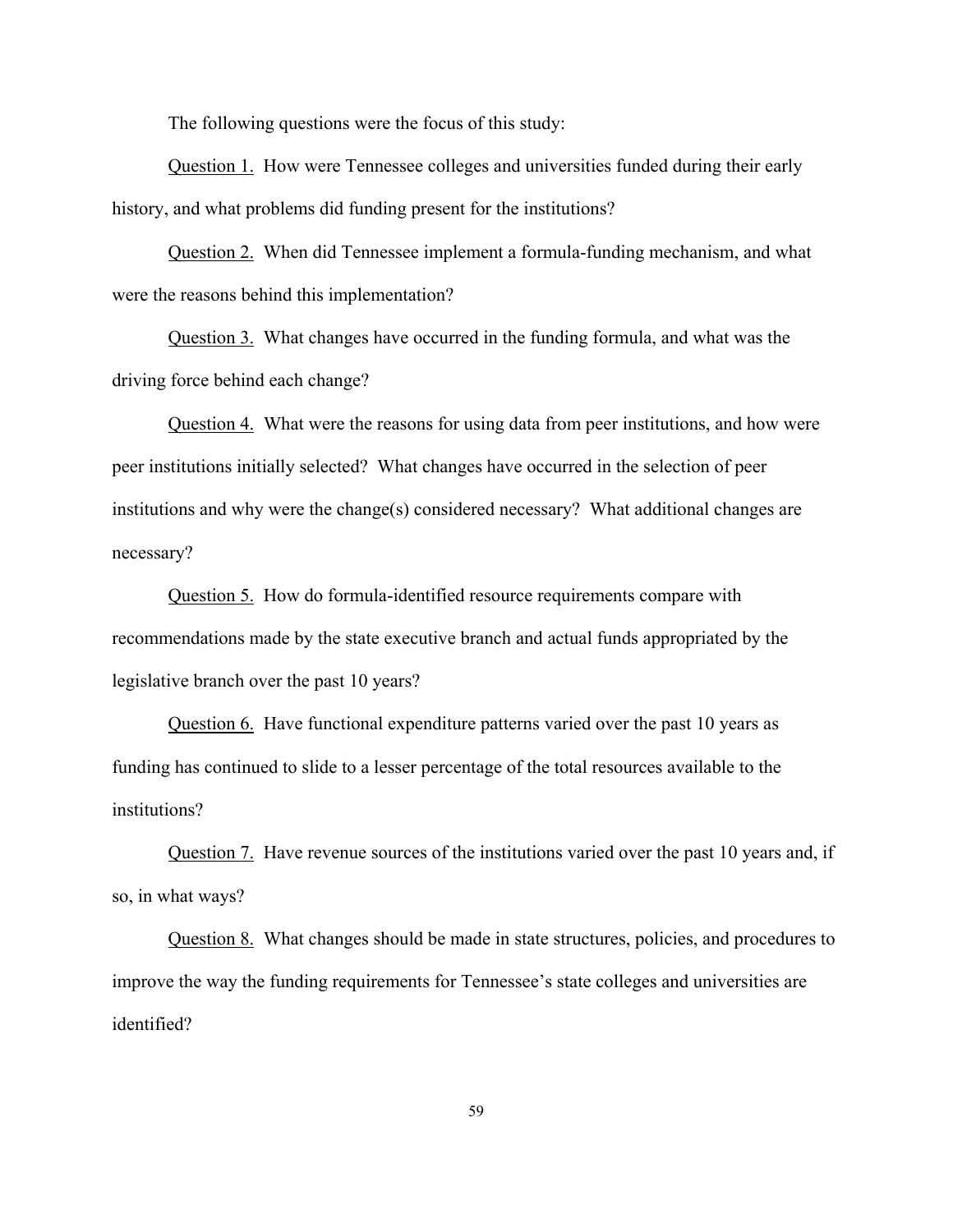Questions 5 through 7 required analyzing quantitative data from annual financial reports and budget-related documents. Question 5 was answered by performing a comparison of the budget request for public colleges and universities submitted by the THEC to the Governor, the amount of funding recommended in the Governor's budget, and the actual appropriation amounts received by the institutions. Transferring functional expenditure categories to percentages and performing a trend analysis on this data answered question 6. Functional expenditure categories of instruction, academic support, research, community and public service, student services, institutional support, and operation and maintenance of plant facilities were calculated as a percentage of the total expenditures for all of these categories. Data for institutions in both systems were included for the past 10 years, beginning in 1992-93. Only unrestricted educational and general expenditures were considered, because, generally, only these expenditures are supported by state appropriations. Question 7 was answered by transferring the revenue categories of tuition and fees, state appropriations, other revenue sources, and auxiliary enterprise revenues to percentages of total revenues and identifying changes in revenue sources over the defined period. Only unrestricted revenue sources were considered.

## Verification

Qualitative research as an alternative research method has led to the development of alternative methods to establish trustworthiness of research conducted using qualitative methods. Four components have been identified as important in establishing trustworthiness: credibility, transferability, dependability, and confirmability (Lincoln & Guba, 1985).

Credibility is concerned with whether the inquirer's analysis and interpretation of the data are believable and can be established using any one of five techniques: prolonged engagement at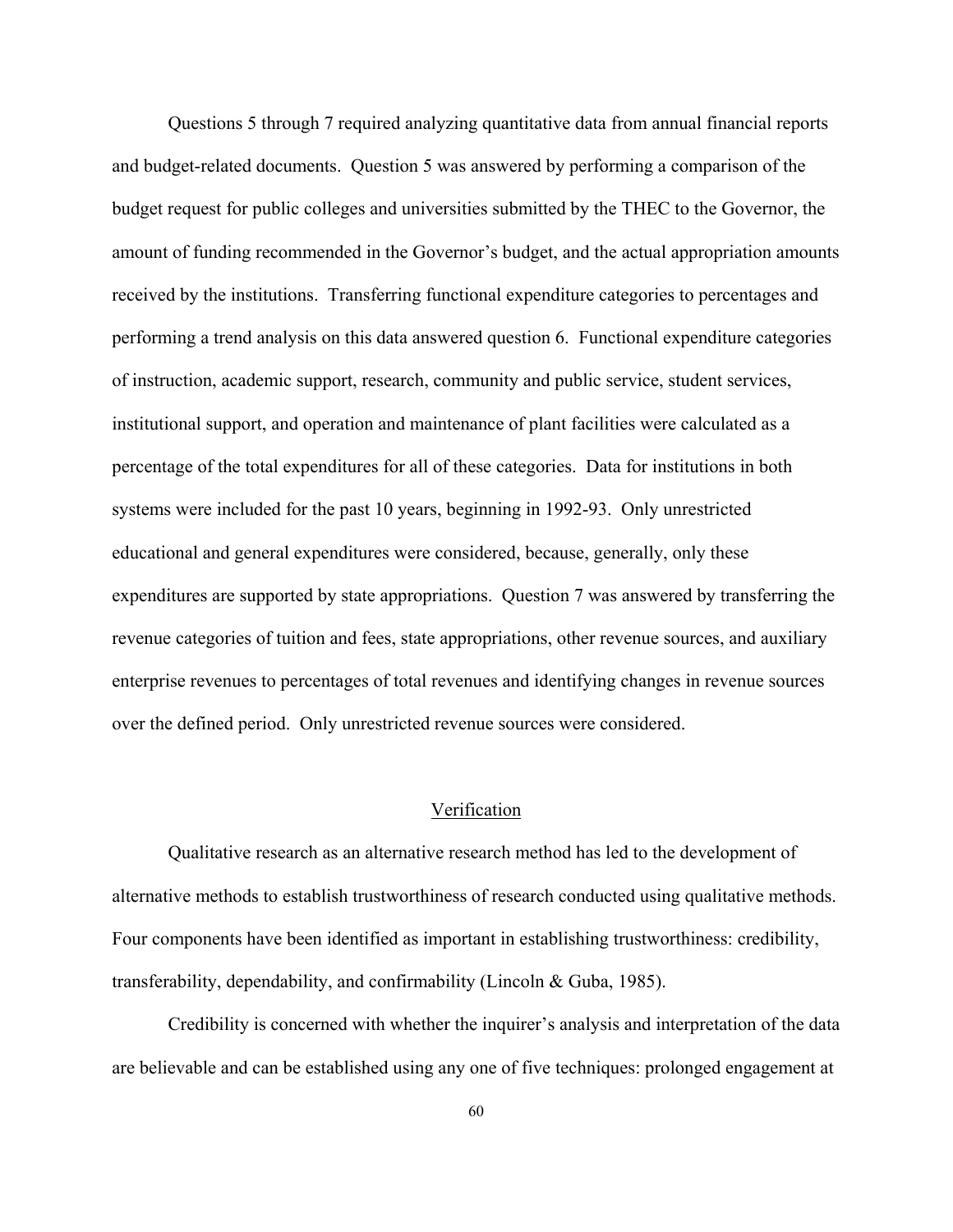the site; persistent observation; peer debriefing; triangulation; referential adequacy materials; and/or negative case analysis (Lincoln & Guba). Peer debriefing was selected to provide for credibility for this research project, although data triangulation also provided credibility through comparison of interview data among the respondents and with documents and records reviewed. Peer debriefing serves multiple purposes, but foremost it serves to keep the inquirer *honest*. The process involves probing for biases of the inquirer, exploring meanings of the data gathered, and clarifying inquirer interpretations of the data. Additional benefits of using a peer debriefer include allowing the inquirer to test insights and to receive advice about important emerging theories as well as providing the opportunity for the inquirer to discharge personal feelings of anxiety and stress that might affect the research (Lincoln & Guba).

Ms. Carole Shaw, Interim Vice President for Academic and Student Affairs at Northeast State Technical Community College, served as peer debriefer for this study. Ms. Shaw has over 18 years of experience in higher education and is responsible for all aspects of instruction, academic support, and student services at Northeast State. She is within the same age range and shares a collegial relationship with me. Notes were maintained of each meeting between me and the debriefer to provide an audit trail and to help me establish why the inquiry emerged as it did.

Transferability is very difficult to establish in a qualitative study, although some degree is possible if enough *thick description* is provided. Lincoln and Guba (1985) stated, "It is…not the naturalist's task to provide an index of transferability; it is his or her responsibility to provide the data base that makes transferability judgements possible on the part of potential appliers" (p. 316). Snowball sampling was used to maximize the range of information that was collected, and thick descriptions have been included in the analysis of the data gathered to facilitate judgments about whether the transfer may be possible. According to Merriam (1988), "Thick description is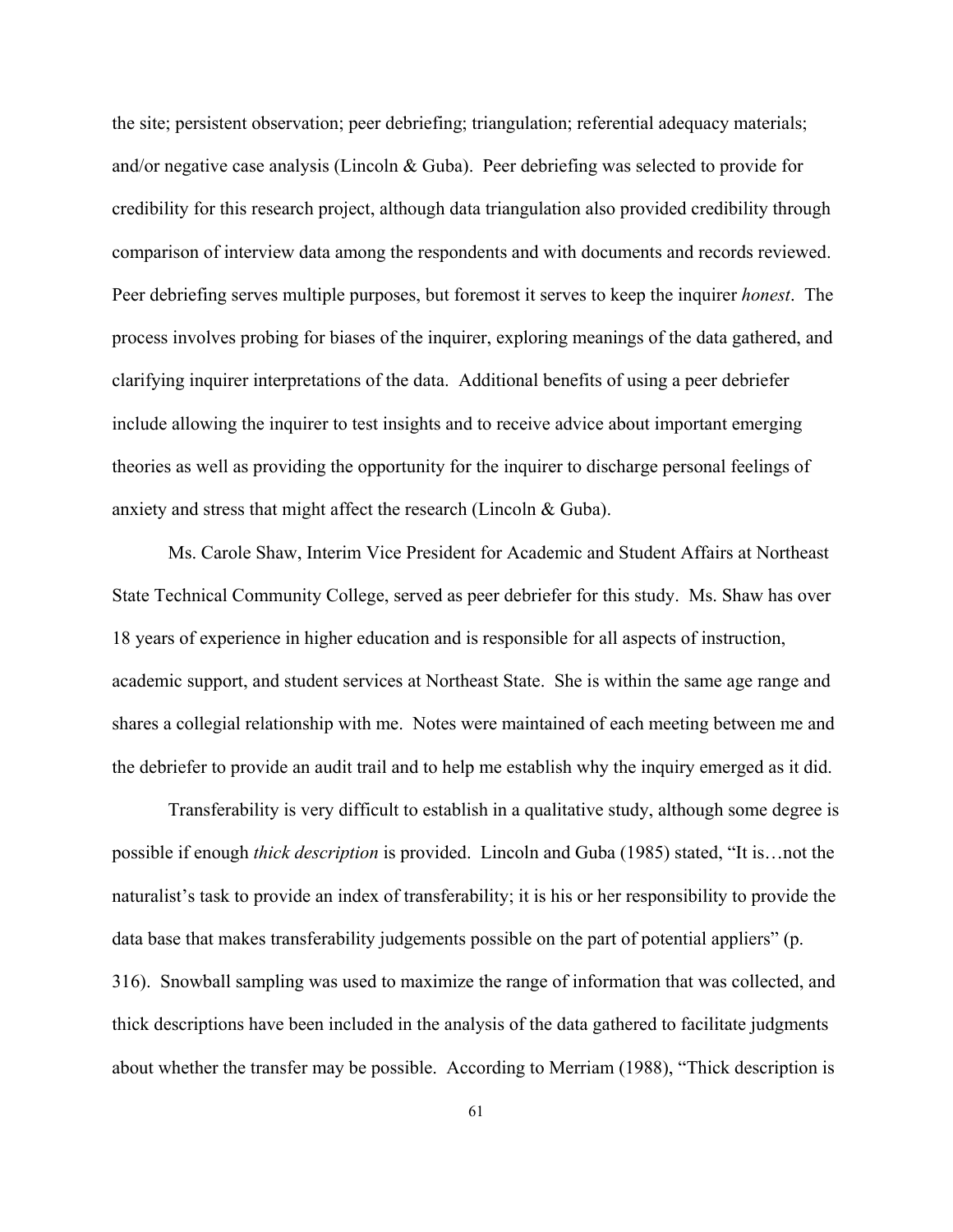a term from anthropology and means the complete, literal description of the incident or entity being investigated" (p. 11).

The method used in this study to establish dependability and confirmability is inquiry audit. The inquiry audit is based metaphorically on the fiscal audit (Lincoln  $& Guba, 1985$ ). This technique involves examining the process for collecting data for adequacy, ensuring transcriptions of data are accurate, and inspecting the data and all the analysis derived from the data for accuracy (Lincoln and Guba, 1985). Dr. David Collins, Vice President for Finance at East Tennessee State University, served as the inquiry auditor for this project. The following information was provided to Dr. Collins for his review: taped interviews and transcriptions, researcher's journal, and notes from the categorization process. Procedures outlined in Appendix B of Lincoln and Guba's *Naturalistic Inquiry* were followed for the auditing process.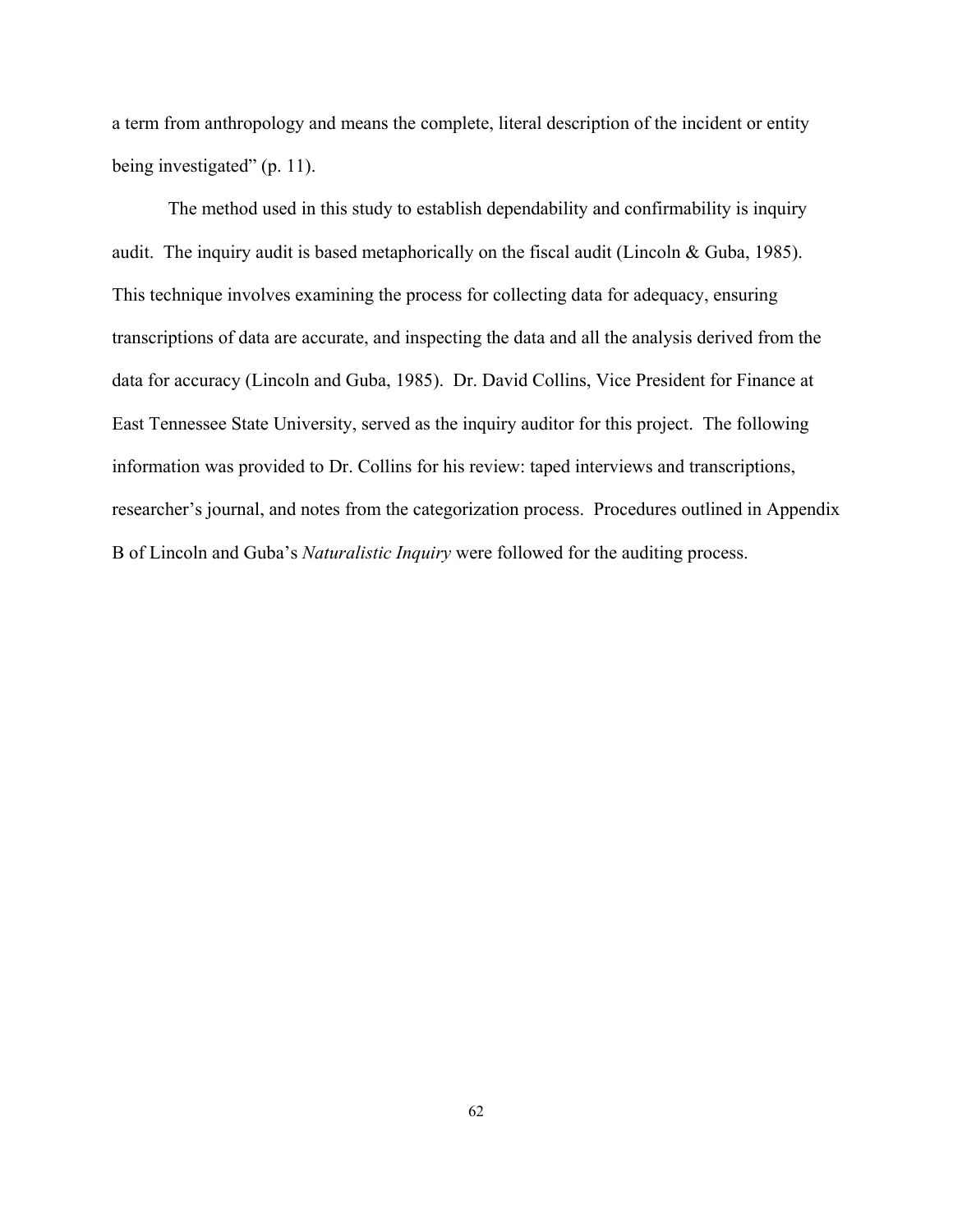## CHAPTER 4

# HISTORICAL REVIEW AND FINANCIAL ANALYSIS OF HIGHER EDUCATIN FUNDING IN TENNESSEE

#### Introduction

This review is concerned with the agencies, activities, people, and political influences that have shaped the history of higher education funding in Tennessee. Although the review covers the history from the early 1800s through the beginning of the 21st century, emphasis is given to the period of the early 1960s through the year 2000. It is the purpose of this study to describe and analyze the efforts that have been made in the State of Tennessee to provide adequate and equitable funding to public higher education institutions created to meet the educational needs of the populace at a level higher than that which can be provided by the elementary and secondary school systems.

The struggle for adequate and equitable funding for the state's two systems of public higher education is still in progress – Tennessee ranks 12th among its peer institutions that are members of the Southern Region Education Board (SREB) when compared by dollars spent per student (SREB Fact Book, 2003). The hope for this study is best expressed by quoting Andrew David Holt ("Andy" Holt) from the Preface of his book, *The Struggle for a State System of Public Schools in Tennessee, 1903-1936:* 

It is hoped that the educational campaigners of the present and future may profit from this account of the activities of the campaigners of earlier days. Some of the techniques employed in earlier struggles, for example, may prove valuable in the struggle of today; and a knowledge of the difficulties encountered and overcome by the friends of education in earlier days will very likely give courage and inspiration to the present friends of education in the state. (xi)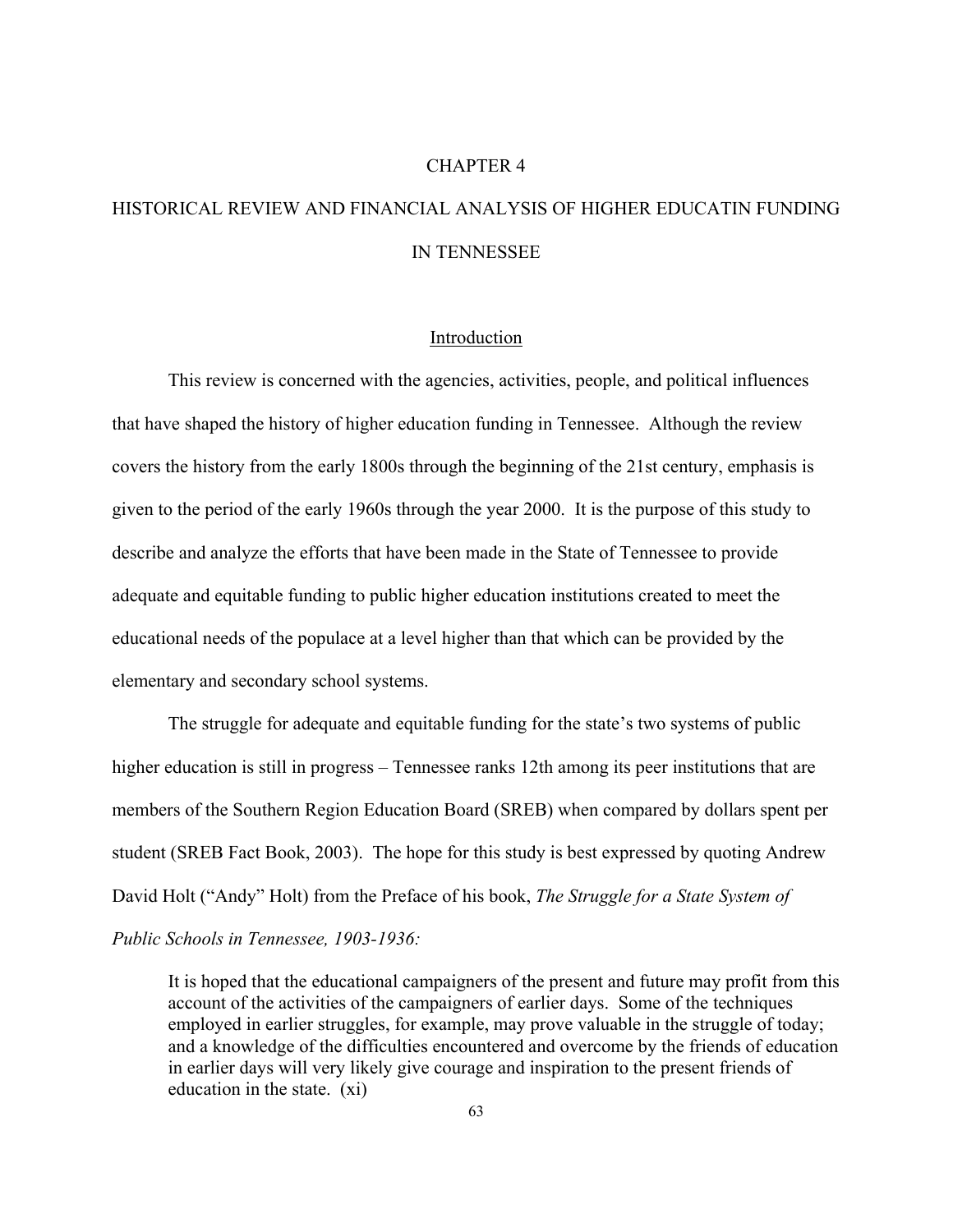#### Support for Higher Education – The Early Years

According to Merriam (1893) early efforts to provide higher education opportunities for the citizens of Tennessee came primarily through private initiatives. Merriam states "Practically all that has been done by the Government for colleges and universities has been done by the United States and not by Tennessee herself (p.17)." In 1806, the United States Congress appropriated 100,000 acres of public land in Tennessee for the establishment of two colleges – one in east Tennessee and one in west Tennessee. East Tennessee College at Knoxville was chartered and combined with Blount College for the purpose of becoming the college in east Tennessee; Cumberland College at Nashville secured the grant for the college in the west (Merriam, 1893). East Tennessee College at Knoxville became the University of Tennessee in 1879 and Cumberland College at Nashville became the University of Nashville in 1826. According to Merriam (1893):

In ceding to the United States the territory which subsequently became the State of Tennessee, North Carolina stipulated that the inhabitants of said territory "should enjoy all the privileges, benefits, and advantages' guaranteed to the inhabitants of the Northwest Territory in the celebrated ordinance of 1787." One of the guaranties was: "Religion, morality, and knowledge being necessary to good government and the happiness of mankind, schools and the means of education shall forever be encouraged." In compliance with these conditions of cession Congress passed an act April 18, 1806, granting certain public lands to the State of Tennessee for educational purposes….100,000 acres for the benefit of two colleges, one-half to each, to be established in East and West Tennessee, respectively. (p. 23)

Problems existed with this land grant. The land grant act left the disposition of the colleges' land in the hands of the Tennessee legislature; however, the act stipulated that Tennessee should locate in one tract the 100,000 acres and the land should not be sold for less than \$2 per acre. The public lands granted by Congress had been settled by white men prior to 1806, and their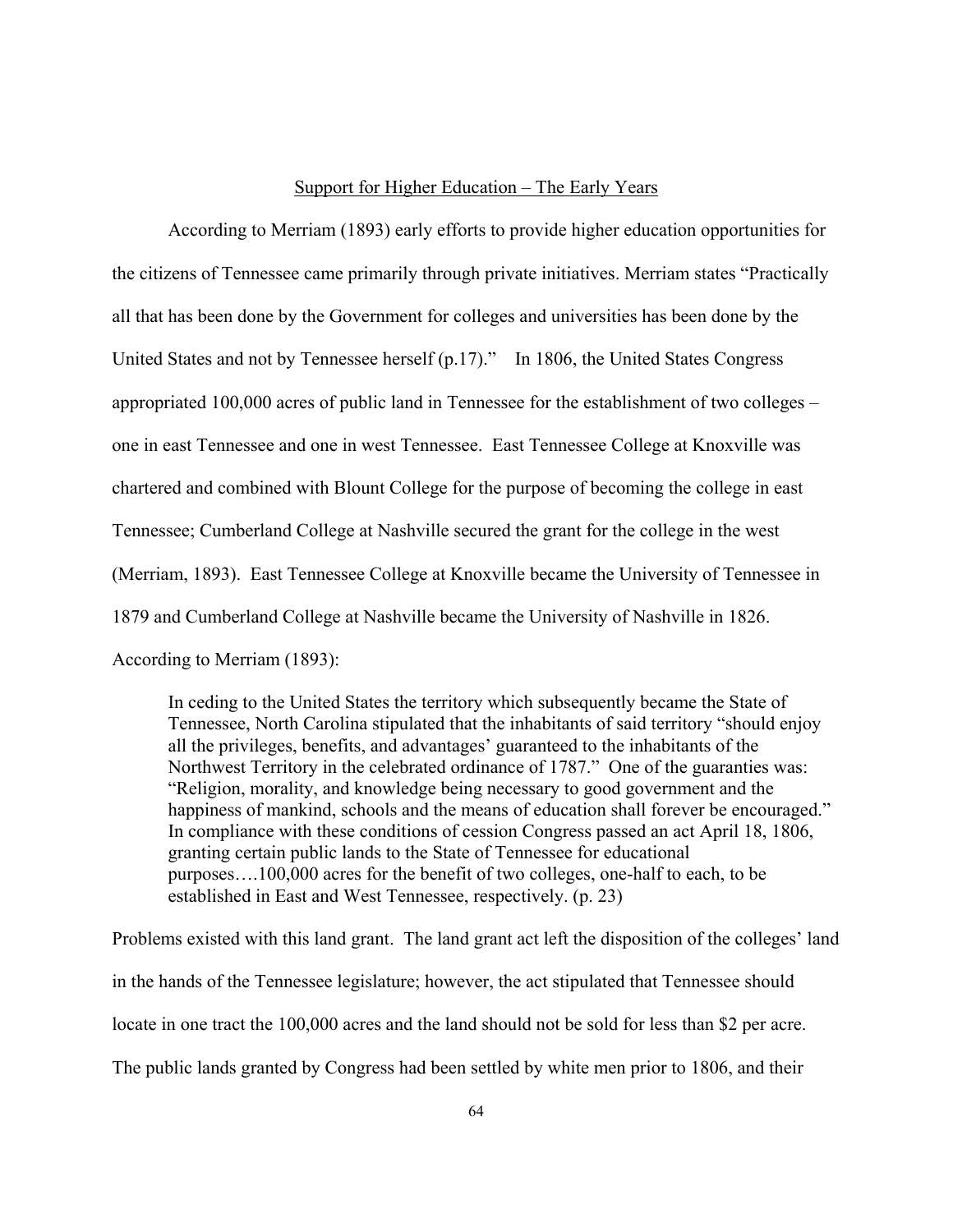rights were confirmed by both North Carolina in its act of cession and by Congress in its 1806

Land Grant act. The 1806 Land Grant provided "that no settler be allowed more than 640 acres

and that not more than \$1 an acre should be paid to the State for the land" (p. 37). Merriam

(1893) noted that

Tennessee could carry out the spirit of the trust only by doing one of three things: charge the occupants \$2 per acre, sell 400,000 acres at \$1 an acre instead of 200,000 acres at \$2 an acre, or wait until the Indian title to still other lands should be extinguished and then appropriate them. But Tennessee did none of these things. (p. 37)

The colleges were many years receiving the benefit of this land grant and then only a

minute portion of the original value was received; the University of Nashville eventually

received \$40,000 but it is not clear how much, if any, the University of Tennessee received.

Merriam (1893) notes that

President Carnes secured from the legislature of 1859-60 a resolution asking the state supreme court to report the facts regarding the land grant of 1806, accompanied by their opinion of the right of the university to further compensation on account of failure to receive the full donation. Nothing seems to have come from this action. President Carnes, in the meantime resigned. (p. 67)

## University of Nashville

Cumberland College was founded as Davidson Academy in 1785 by a legislative bill through the North Carolina legislature (Merriam, 1893). North Carolina "endow[ed] her new creation with 240 acres of land immediately adjoining the town of Nashville to the south" (Merriam, 1893, p. 21). This was 11 years before Tennessee was admitted to the Federal Union in 1796. By the time Davidson Academy became a college, its endowment had been "frittered away or sold for a song" (Merriam, 1893, p.21) – no one having a notion that Nashville would eventually become the capital of the new State of Tennessee. A lack of financial means caused Cumberland College to suspend its operations from 1816 until 1822 when it was resuscitated to become the University of Nashville in 1826 under the leadership of Dr. Philip Lindsley.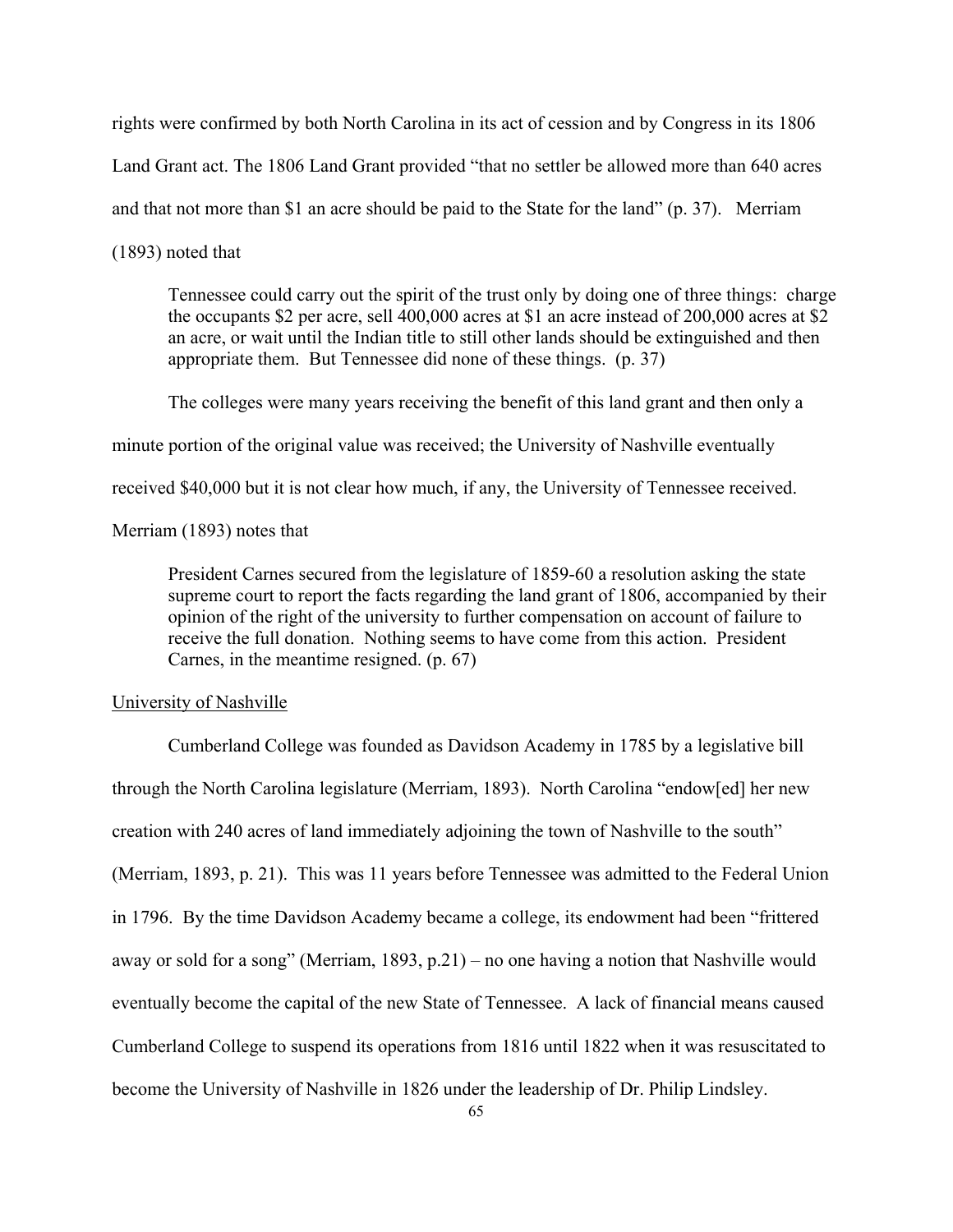Dr. Lindsley came to the University of Nashville having refused the position of president of his alma mater – Princeton University (Merriam, 1893). Dr. Lindsley turned down the presidency of "one of the three greatest institutions of learning in the United States, in order to go to the small college in the Southwest, not known beyond the limits of the State in which it was situated" (Merriam, 1893, p.26) because of an "assurance given that Cumberland College had a foundation of at least \$100,000, the donation of the mother State through the national Congress and guaranteed by the general assembly of the State of Tennessee" (Merriam, 1893, p.

26). However this never came to fruition:

In 1837-38 the general assembly offered to the university in lieu of its congressional land claims a half township of land, or 11,520 acres, in the Ocoee district, which had just been acquired from the Indians. The offer was accepted and the vexations matter was at last settled. Forty thousand dollars were received from the sale of the Ocoee lands in 1839- 40. The money was invested, mostly, in Tennessee bonds and constituted the first productive fund the university ever had. The great check to the expansion of Nashville University was its lack of means. (Merriam, 1893, p. 37)

The lack of means was matched by innovative ways to raise money in support of the university, a banking scheme and a lottery scheme among those. According to Merriam (1893), "The University was continually borrowing money on the security of individual trustees" (p. 39). Private subscriptions, skillful real estate investments, and tuition were the major sources of financial support. Dr. Lindsley proposed, but it was never implemented, a scheme whereby each professor would be completely autonomous in his own school and his salary largely paid by the fees of his school.

Dr. Lindsley's disappointment with the support that the University of Nashville received from the state and the people of Nashville was expressed during his baccalaureate address on October 7, 1829:

I did once flatter myself that the people of Tennessee would rally round this infant seat of science and take a just pride in its growth and prosperity. I did suppose that they would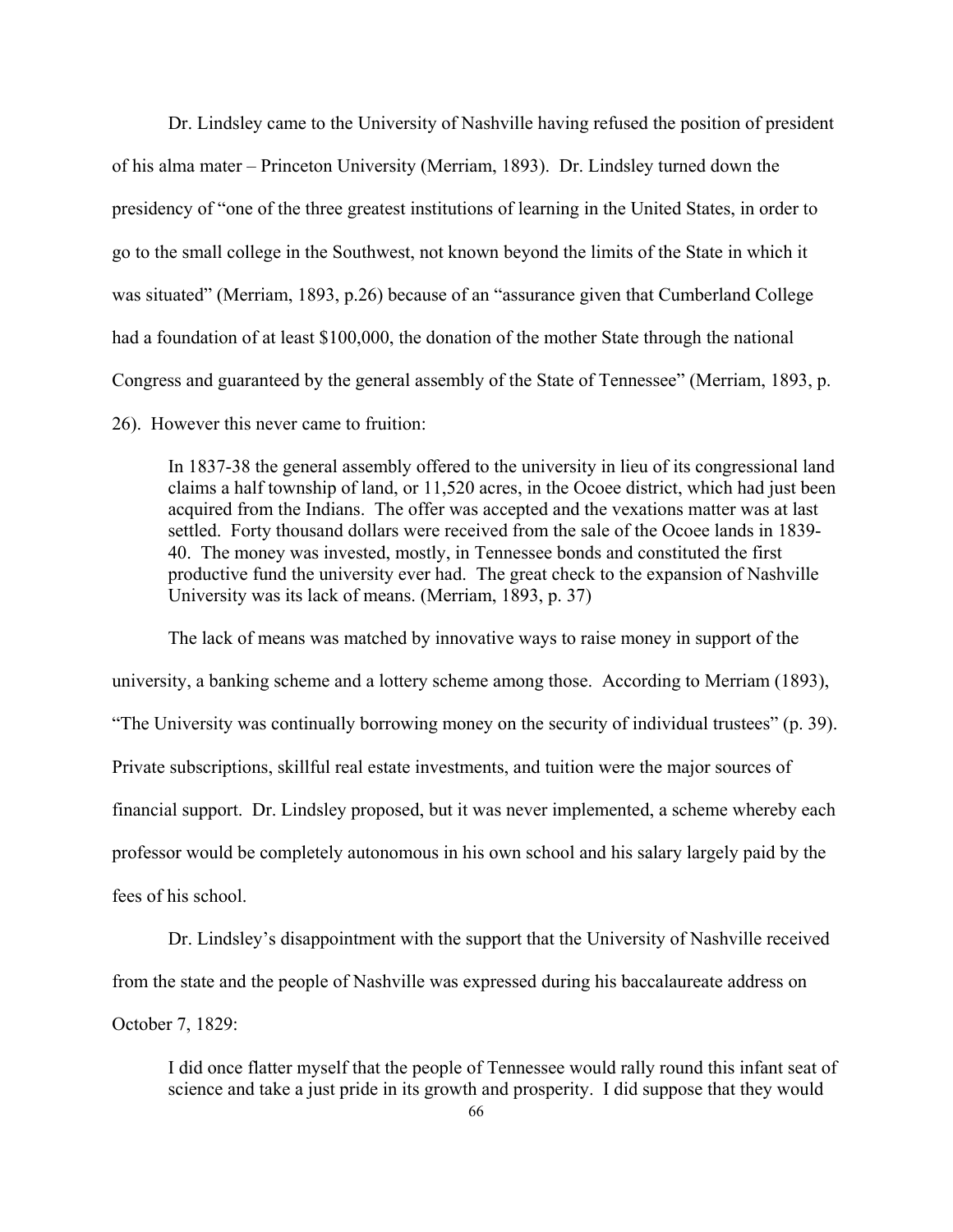cherish an institution of their own, established in their own flourishing metropolis… (Merriam, 1893, p. 27)

Having no hope of receiving state aid or the private support of the citizens, Dr. Lindsley turned

to the alumni of the university – the young men he had trained:

Where, then, is the ground of our hopes and of our encouragement? It is in the growing strength and moral influence of our own enlightened, loyal, and patriotic sons….It is in them, under the propitious smiles and overruling Providence of the Most High, that we place our confidence and garner up our soul's fondest aspirations….We say, or rather let the university proudly say, 'These are our sons. We sent them forth into the world, and by the world's spontaneous verdict upon their training and their bearing will we abide.' (Merriam, 1893, p. 27)

The University of Nashville closed its doors to undergraduate education, other than teacher training, in 1850. In 1903 the university consisted of Peabody College, the Medical College, and the Montgomery Bell Academy (Porter, 1903). Peabody College merged with Vanderbilt University in the summer of 1979 (History, n.d.). The medical college was merged with the University of Tennessee in 1911.

## State Support of Higher Education

It is unfair to say that Tennessee provided no support for higher education in the early history of the state, albeit indirectly. In 1822 Tennessee relinquished her right to tax, for 28 years, thousands of acres of land belonging to the University of North Carolina in return for 60,000 acres of land to become the property of East Tennessee College and Cumberland College (Merriam, 1893). Additionally, in 1883 Tennessee passed a law to exempt from taxation "'all property belonging to any religious, charitable, scientific, literary, or educational institution and actually used for the purposes for which said institution was created'" (Merriam, 1893, p. 17). In 1831 the state made its first appropriation to higher education - \$10,000 annually for two years to the State Normal College (Peabody) - \$2500 was designated for higher and normal education of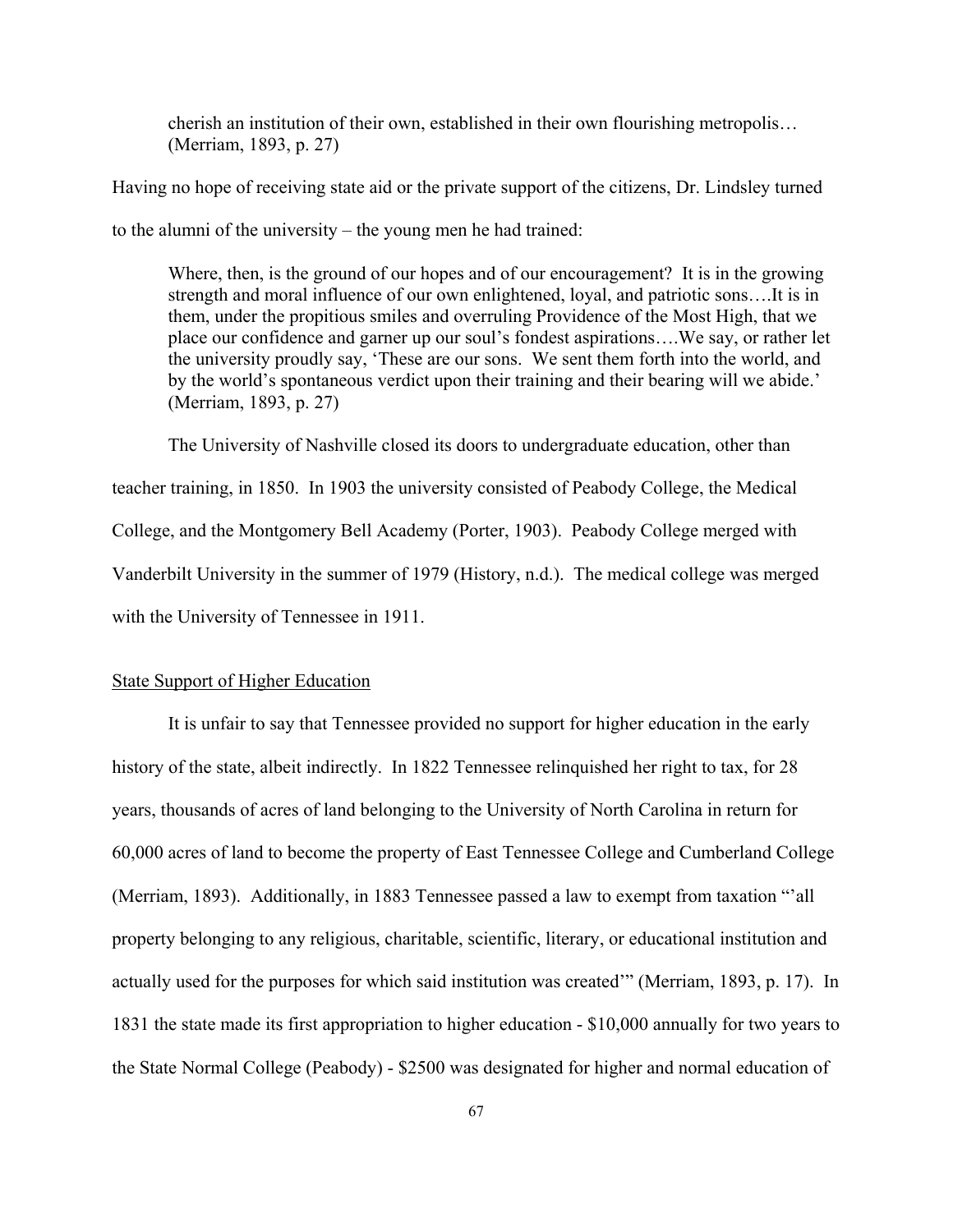children of African descent at a college or normal school of their choice, and \$2500 was designated for scholarships in the normal college.

The first state appropriation for Tennessee's flagship university did not come until 1903. Charles W. Dabney, President of the University of Tennessee reported in 1903 that,

The most important fact in the history of the University during the past year was the appropriation by the General Assembly of \$10,000 for the purchase of land for the University Experiment Station. This is notable, not by reason of the size or object of the appropriation, but for the fact that it is the first direct appropriation made to the institution from the treasury of the State. (p. 320)

In 1905 UT received another \$25,000 to establish schools of technology, and in 1907 the state appropriated \$100,000 to be used for instructional salaries, repairs and maintenance, equipment, transportation of students to the campus, and for the agricultural extension program in Middle Tennessee. Additionally, \$40,000 of the \$100,000 was to be used to construct an agricultural hall (Humphreys, 1957).

In 1909 the legislature of Tennessee wrote into the statutes clear and definite provisions for funding higher education (Pierce & Albright, 1957). The General Education Bill of 1909 provided for education to receive 25% of the state's gross revenues (Humphreys, 1957). The bill also provided for the establishment of three normal schools to train white teachers, one in each of the three grand divisions of the state, and one normal school for colored teachers to be located in Nashville (this became Tennessee Agricultural and Industrial Normal School). Thirteen percent of the state's revenues designated for education were for the establishment and maintenance of the newly created normal schools. Another seven percent was designated for UT giving higher education 20% of the total funds earmarked for education. From this time forward the General Assembly made regular state appropriations (generally increasing amounts) to higher education of Tennessee.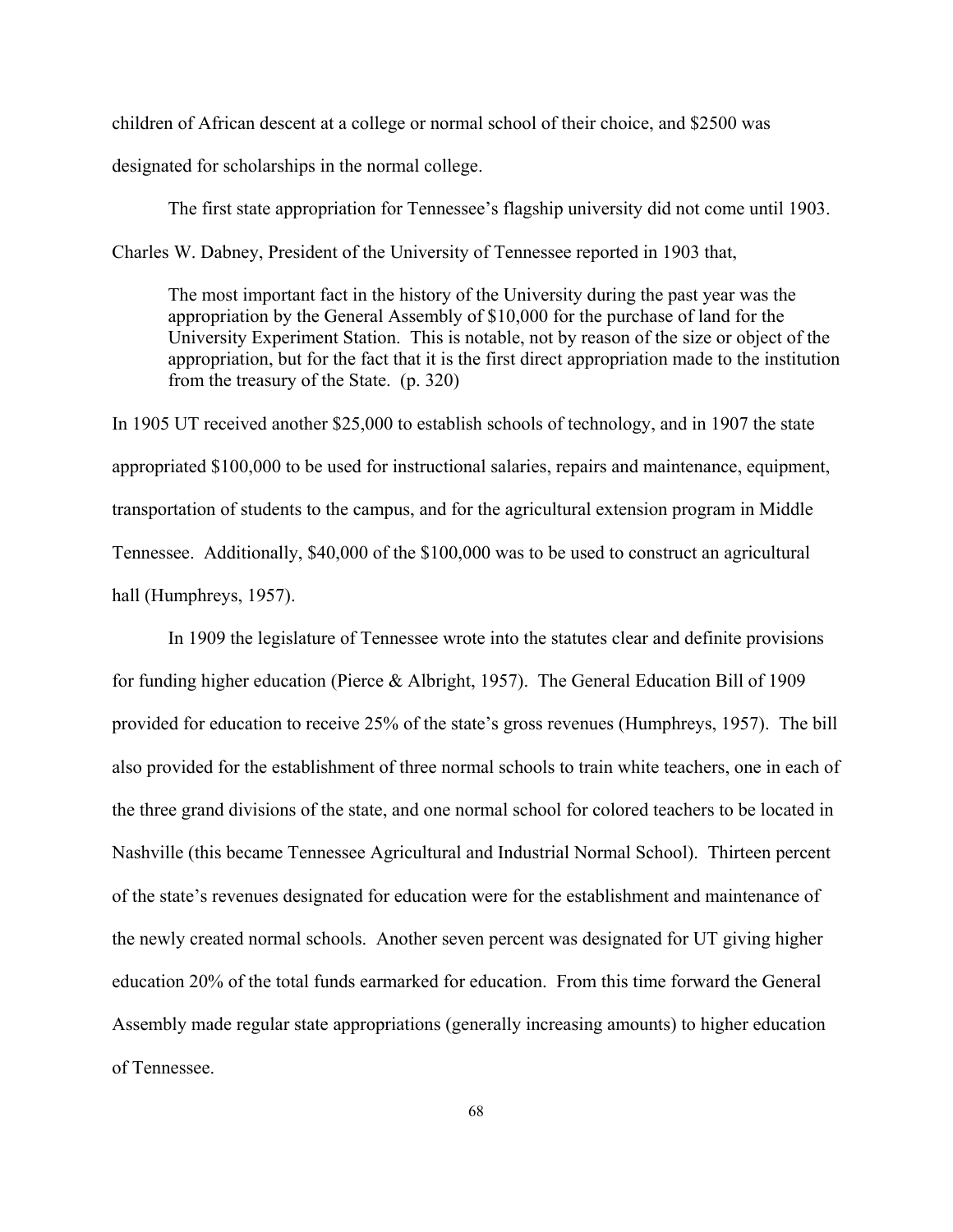# A Growing Industry – State Support in the First Half of the  $20<sup>th</sup>$  Century

In 1959 Hungate wrote "to understand the fiscal practices and trends in higher education today, one must be aware of the forces that have shaped its development" (p.312). This almost sixty-year time span was a period of change and growth and evaluation for higher education nationally and Tennessee was not immune to these changes. Changes in the curriculums of higher education institutions from a classical emphasis to high standards of scholarship in science, the arts, and in the professions were occurring (Hungate). The Morrill Act of 1862 created in each state at least one land-grant college "where the object should be, without excluding other scientific and classical studies, and including military tactics, to teach such branches of learning as are related to agriculture and mechanic arts" (Kandel, 1959). The University of Tennessee was designated as Tennessee's land-grant college in 1869, receiving a financial boost of almost \$400,000 (Brief Historical Sketch of University of Tennessee, 2003).

Fueled by the financial boost of the Morrill Act of 1862, and the continued infusion of state appropriations on a regular basis after 1903, the University of Tennessee developed into a modern university with medical, dental, nursing, social work, and architecture programs. The University was able to add doctoral programs in various fields and to expand its physical facilities. In 1912, the state established Tennessee Agricultural and Industrial College "as the 1890 land grant institution of the state pursuant to federal law" (TCA 49-8-801). Tennessee Agricultural and Industrial College (Tennessee A&I) was established in Nashville for the education of the state's African-American students because the initial arrangements made by the University of Tennessee had not proved to be satisfactory. Meanwhile, the state was developing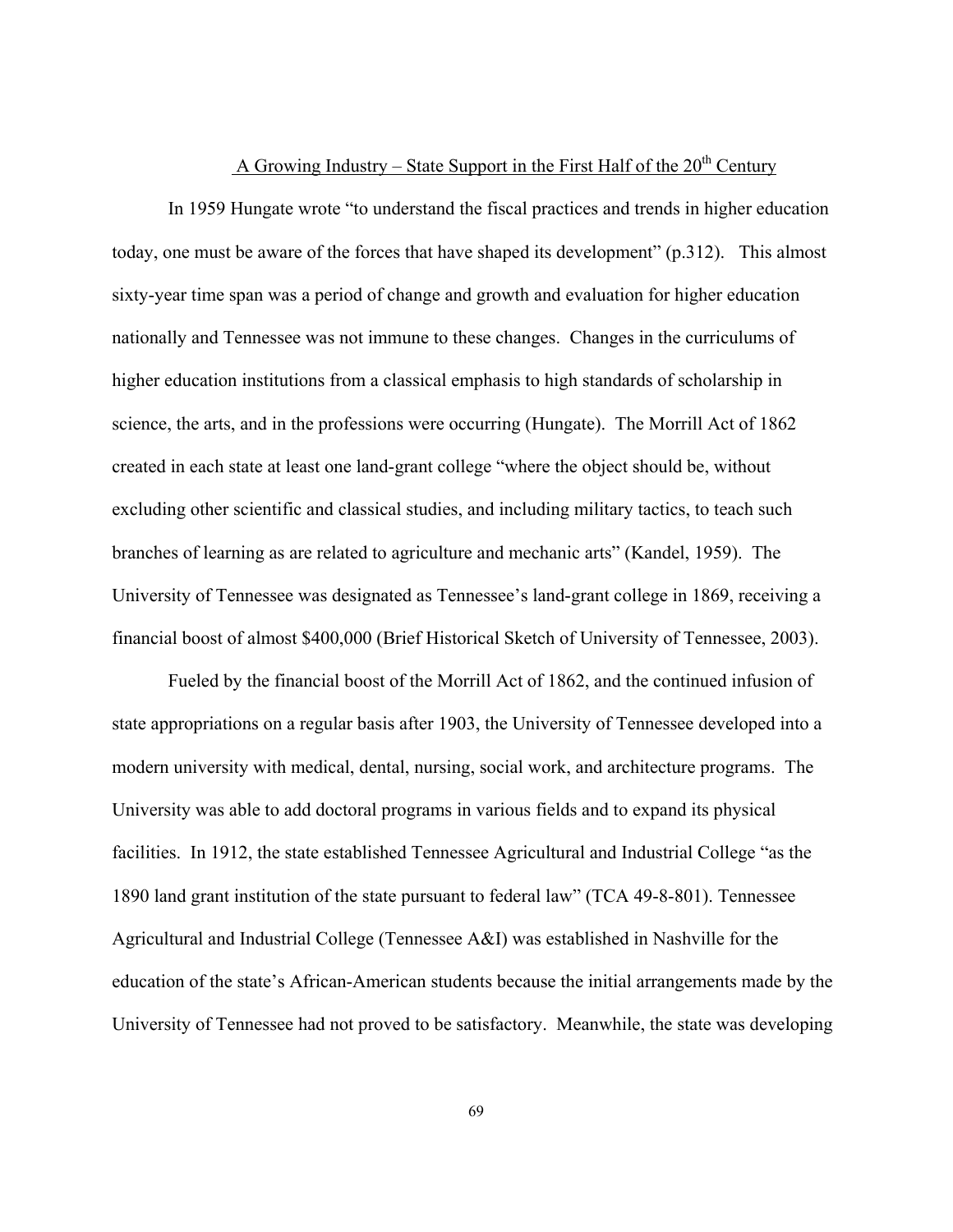other regional colleges – generally normal colleges for the training of teachers that later became regional universities.

By 1930 Tennessee was providing financial support to six colleges in various locations across the state and to the University of Tennessee (Humpheys, 1957). In 1930-31 the state provided \$2,105,000 to the six colleges and UT. However, 1930-31 was the peak for financial support of colleges for over a decade as the state began to feel the effects of the 1929 stock market crash. Tennessee had entered the "Depression Era" with "its finances in a precarious state" (Humphreys, p. 68) and the residents of the state were no better off as evidenced by the passage of a bill by the legislature allowing citizens additional time to pay their state and county taxes without incurring a penalty. The University of Memphis's history reveals that in 1932 "a patient faculty had to wait until September to receive their salaries for February that year" (Bailey, 1987, p. 7). The financial position of the state became so dire that one senator planned to introduce a bill to close most of the public colleges across the state; however, the wisdom of the long-term benefit of these institutions to the state prevailed and the colleges managed to weather the fiscal crisis. Level funding to support operations in the amounts of \$450,000 for UT and \$312,000 to be shared by the six state colleges was provided from 1933-34 until 1937-38 when state funding once again began to increase (Humphreys).

In 1946-47, Tennessee provided \$2,369,339 in support of higher education in the state. The University of Tennessee received 59.3% of this and Tennessee A&I State University received 10.3%; the other five institutions received the balance (Pierce & Albright, 1957). By 1955-56, the state was providing \$12,867,287 in support of higher education; the seven public institutions received all except \$228,414 of the appropriated dollars. This was a whopping 433.4% increase in state appropriated dollars in support of higher education in the nine-year span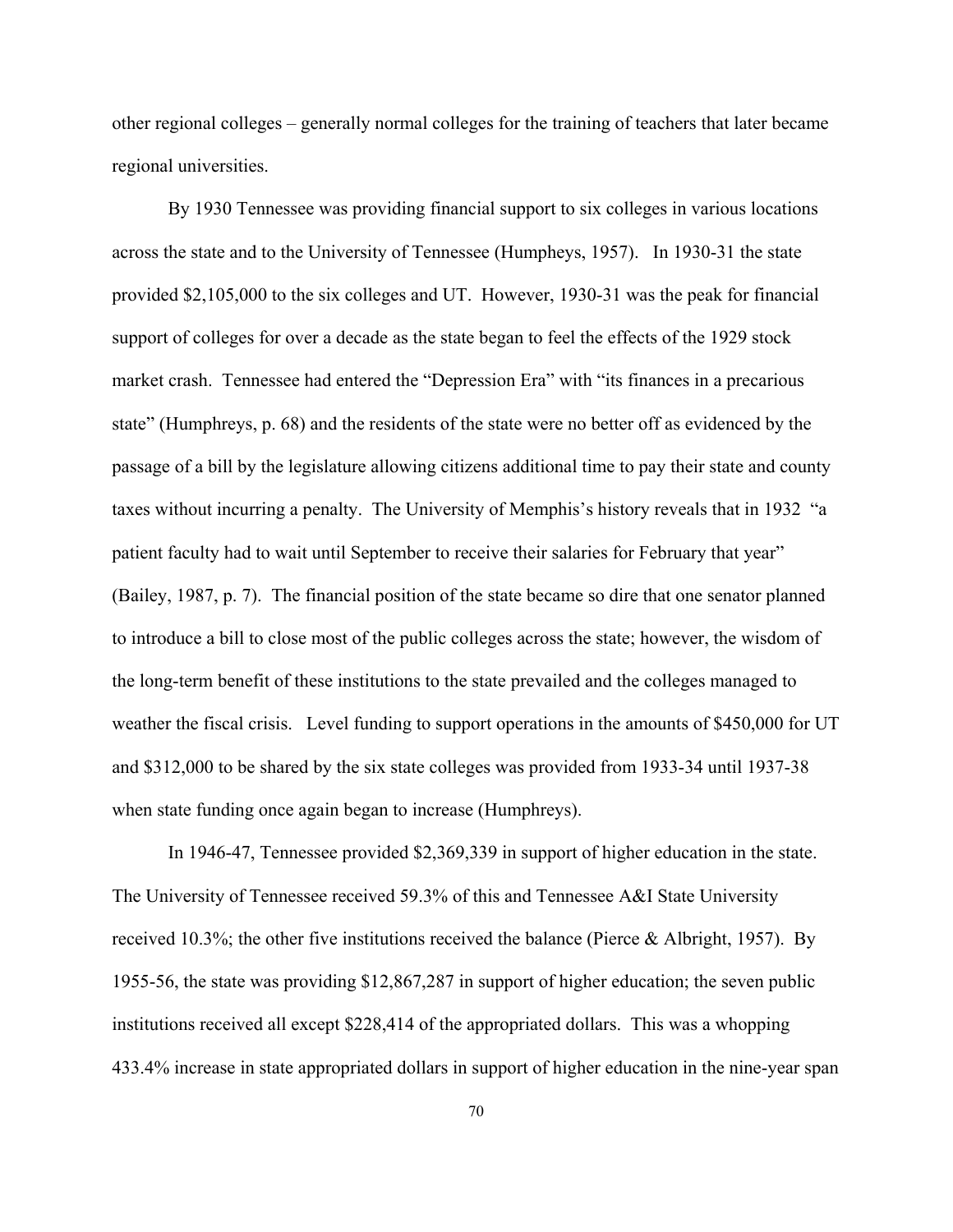since 1946-47. However, the division of the funds shifted; in 1955-56, the University of Tennessee's portion dropped to 57.6%, Tennessee A&I State University's portion increased to 14.5%, and the other five institutions shared the balance of the funds with the distribution ranging from a low of 4.4% to Austin Peay State College to a high of 6.2% to Memphis State College. Even with this large infusion of state funding, state support represented only 47.3% of the total income of the publicly financed institutions in 1955-56. The next highest source of income was student fees, which provided another 16.4% of the institutions' budgets. These two major sources of income varied widely from institution to institution. In 1955-56, Tennessee A&I State University received only 14.8% of its income from student fees but received 83.2% from state funds while Memphis State received 36% of its income from student fees and only 59.7% from state funds.

Other sources of income such as auxiliary enterprise revenues, research grants, federal appropriations, gifts, and endowment income provided the balance of the institutions' needs. Only the University of Tennessee and Tennessee A&I State University had significant endowment income and income from gifts and grants, although Memphis State College reported a small amount of income from these sources in 1955-56. Federal appropriations went only to the two land-grant colleges – the University of Tennessee and Tennessee A&I State University. Federal appropriations provided to Tennessee A&I State University was not significant – only 1.6% of its total revenues for the year. Sales and services of educational departments also provided 3.5% of the total resources for the institutions; the University of Tennessee and Tennessee A&I State University reported the major portion of this income. However, both Austin Peay State College and Tennessee Polytechnic Institute reported some income from this source.

71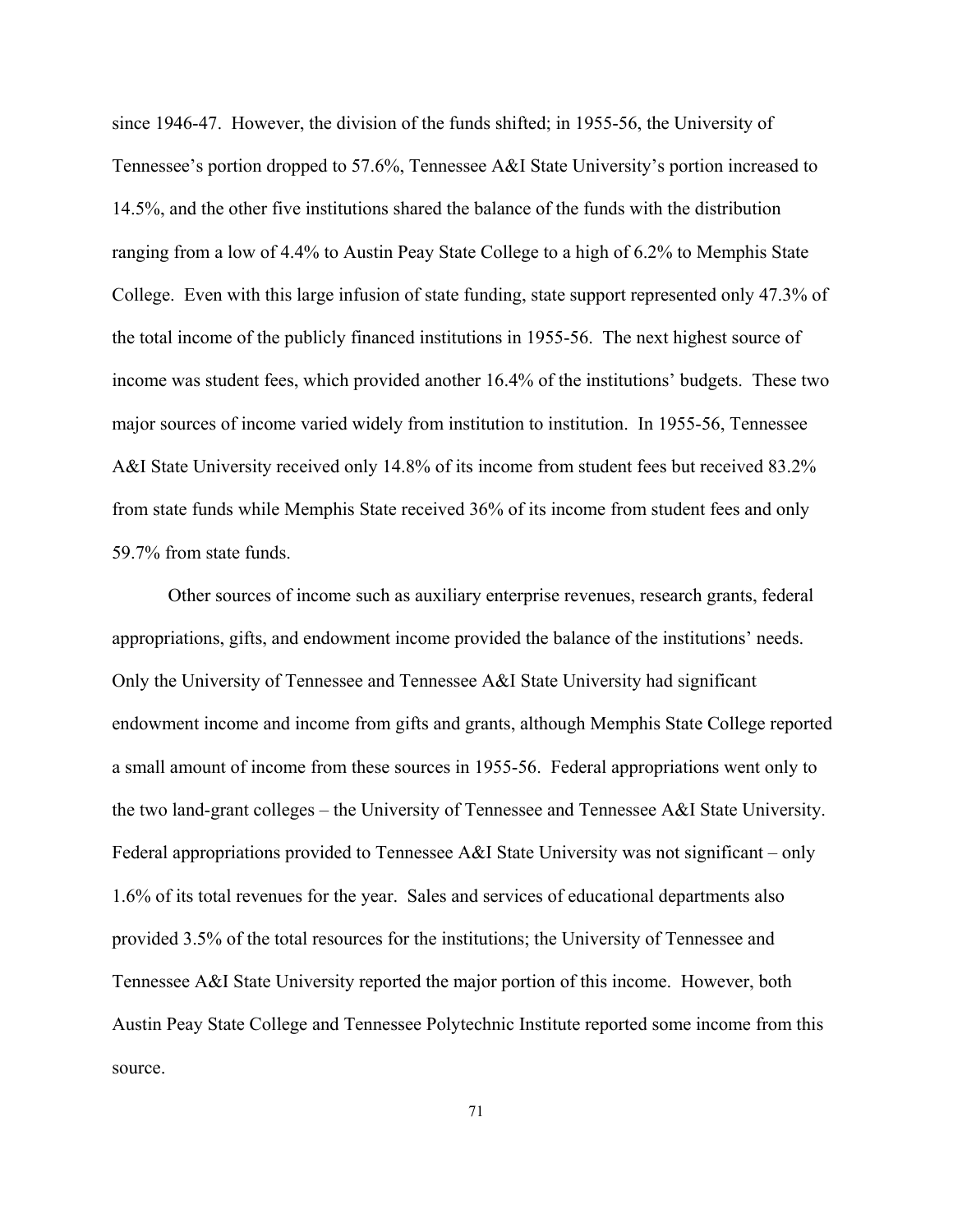The increased state support for Tennessee's public institutions of higher education did not come in isolation within the state. Various studies were commissioned with organizations independent of the state and their recommendations have had far-reaching influence upon the governance and fiscal structure of public higher education in Tennessee. In addition to a study commissioned by Tennessee College Association in 1924, studies were conducted in 1934, 1946, and 1957 pursuant to 1933 Public Acts, 1945 Public Acts, and 1955 Public Acts (Rhoda, 1985). To establish a framework for Tennessee's funding history both the 1924 and the 1957 studies are examined for this review.

# 1924 Bureau of Education Survey

According to U.S. Bureau of Education statistics, Tennessee had ranked fairly well compared to it neighbors in the number of its citizens seeking a higher education at the turn of the century (United States Bureau of Education, 1926). However, in 1920-21 updated statistics showed that Tennessee now ranked  $49<sup>th</sup>$  - at the bottom of the list in proportion of residents taking advantage of higher education. This was a tremendous concern to the Tennessee College Association and they contacted the Bureau of Education to do a study to determine the cause for this alarming situation.

In 1924, the Tennessee College Association commissioned the U.S. Bureau of Education to make a study of higher education in Tennessee. The purpose of the study was to determine why such a low proportion of Tennessee's population were seeking higher education and what could be done to ensure a greater percentage of the population sought higher learning. The study uncovered a number of reasons for this alarming condition including the fact that the state had established well-defined standards for higher education in the early 1900s that had not existed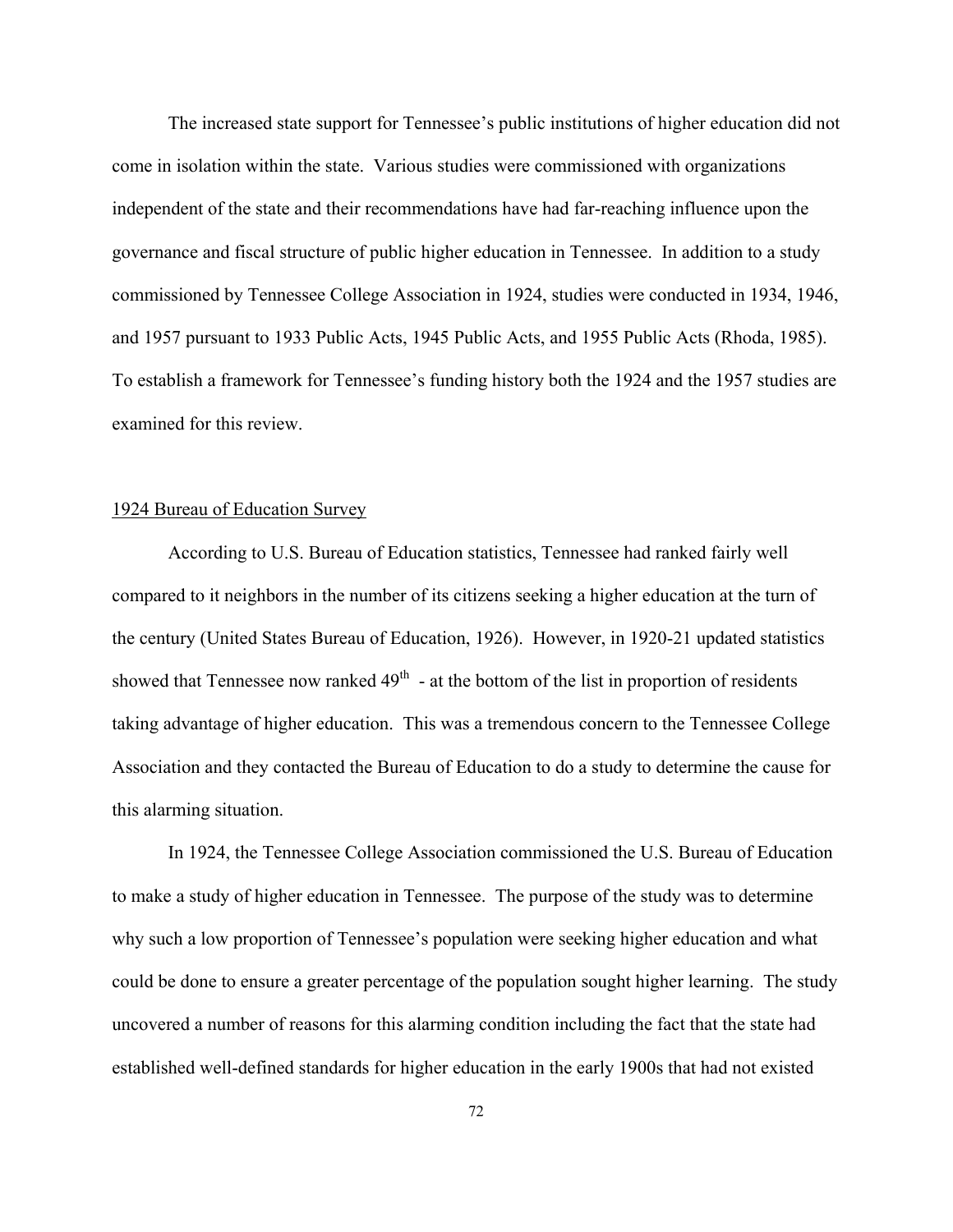prior to the turn of the century, thereby eliminating some instruction activities defined earlier as higher education. However, the report showed the primary contributor to the problems was the proliferation of small colleges within the state. In 1890, the Bureau listed 40 colleges and universities in Tennessee. Fourteen had been added, 12 had closed, 16 had become secondary schools, and others had consolidated since that time. The report stated that Tennessee was "strewn with the wrecks of many institutions of higher education" (United States Bureau of Education, 1926, p. 31). These small institutions were not economical, nor were they able to provide the well-rounded curriculum demanded by the students who now attend college. "In the long run the public must carry the burden, and it is undesirable from every point of view to impose on the public – the students and the donors – an inferior and uneconomical institution" (United States Bureau of Education, p. 39).

The report noted that the social and economic conditions of Tennessee certainly could support a quality higher education for its citizens and the state should do so if it did not want "to rely upon other States to train its future leadership" (United States Bureau of Education, 1926, p. 22). The study cautioned,

Unless Tennessee supplies the genius for future expansion, one of two conditions is likely to prevail: either progress will not occur at the rate which the resources warrant or the genius which will promote the expansion will come from the citizenry of other States, and Tennessee will pay tribute to other States. (United States Bureau of Education, p. 22)

Turning to the resources of the colleges and universities, the report showed that Tennessee, when compared to its border states, ranks fairly well in the amount of income available to its institutions. However,

…a relatively low percentage of the income of the higher education institutions in Tennessee is derived from the State and the cities – that is, from public taxation. On the other hand, in Tennessee a much higher percentage of income for maintenance comes from private benefactions than is general throughout the country. This latter fact should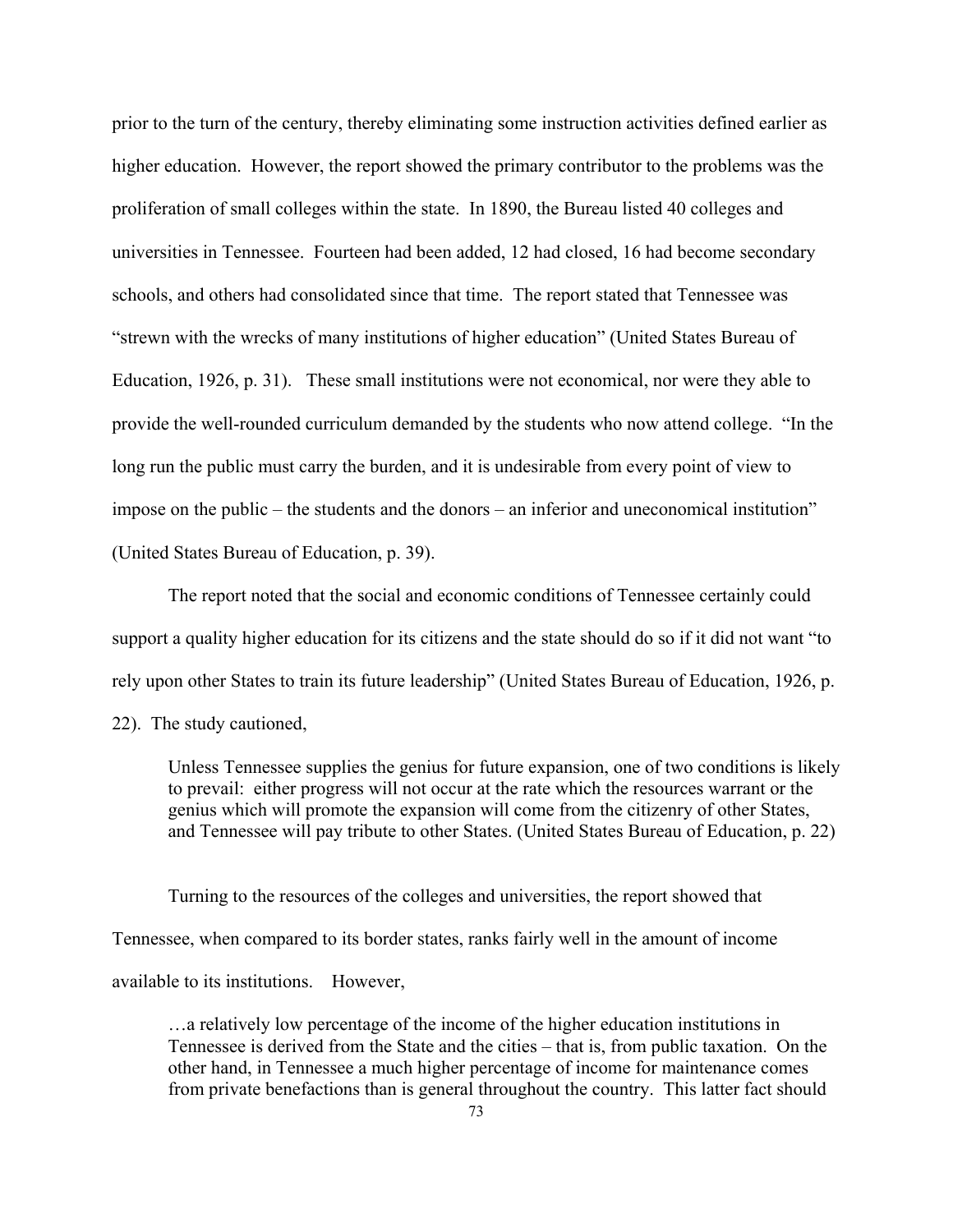be given some attention, for it implies the constant expenditure of funds which are raised through great effort. (United States Bureau of Education, 1926, p. 71)

#### 1957 Pierce-Albright Study

In 1955 the Legislative Council recommended to the General Assembly that a long-range study of the complete educational systems of Tennessee be conducted. The General Assembly approved this request and a study was undertaken for both the elementary and secondary schools and higher education. The Pierce-Albright study was comprehensive, covering all aspects of education in Tennessee; however, only the higher education portion of the study and generally the financial resources analysis will be analyzed for this funding review. The Pierce-Albright study had two main objectives: "(a) to point up possible improvement in current programs of higher education in Tennessee with present resources, and (b) to provide a design for intelligent planning to meet future needs" (Pierce & Albright, 1957, p. xiii).

Fifteen recommendations were included in the Pierce-Albright (1957) study concerning public financing of higher education and the level at which funding was necessary to achieve state objectives. Seven of those recommendations are of direct interest to this study:

- 1. There should be further coordination of all institutional budgetary requests and budget operations.
- 2. A priority classification system should be adopted for developing budgetary requests.
- 3. The State of Tennessee should adopt an objective guide for the allocation of funds to the respective institutions.
- 4. A standardized accounting system should be developed for all institutions so that budgets may be based on comparable data and so that continuous studies of the total financial program of higher education may be made.
- 5. The policy of not depending heavily upon student fees as a source of income should be continued.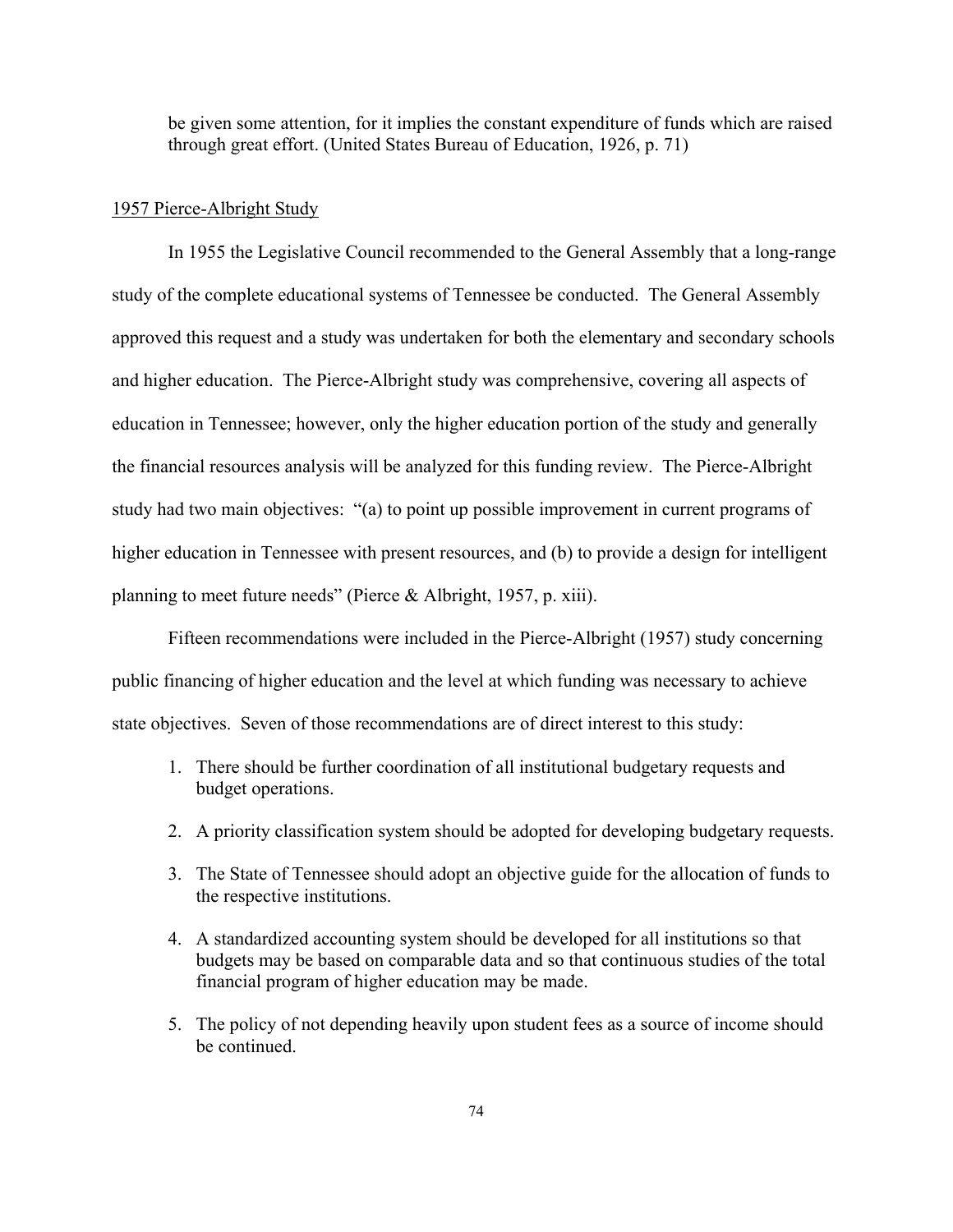- 6. The general economy of Tennessee and the State's financial structure for the support of public higher education should be studied extensively in an effort to provide public institutions of higher learning with an immediate increase in appropriations and with appropriations of increasing amounts throughout the period of anticipated demands.
- 7. Salaries paid instructional staff members in the institutions should be substantially increased in the near future. (pp. 37-45)

#### Development of a Formula for Funding Higher Education

As stated earlier, the Pierce-Albright (1957) study recommended "the State of Tennessee should adopt an objective guide for the allocation of funds to the respective institutions" (p. 39). Additionally, the study observed that, "There is no coordination of the dual system of higher education in the State except that which may take place on a voluntary basis" (p. 11). This observation led to a recommendation that the General Assembly create a Commission on Higher Education. The new Commission on Higher Education should have duties related to coordination to include "the study of financial needs, budget reviews and coordination" (p. 48). The Pierce-Albright study contributed to Tennessee's decision to move toward an objective method for funding higher education. Additionally, a national move toward using formulas in education funding and political influences of the time each contributed momentum to Tennessee's move toward formula funding for the operations of its public higher education institutions (Folger, personal communication, August 21, 2003).

# Political Aspects of Funding Leading to a Formula

Tennessee is unique with its dual system of higher education, but it has always been unique in that sense. Prior to the creation of the State Board of Regents (SBR) in 1972 to provide governance for all of the state universities except the University of Tennessee, those state universities were under the governance of the State Board of Education (SBE) while UT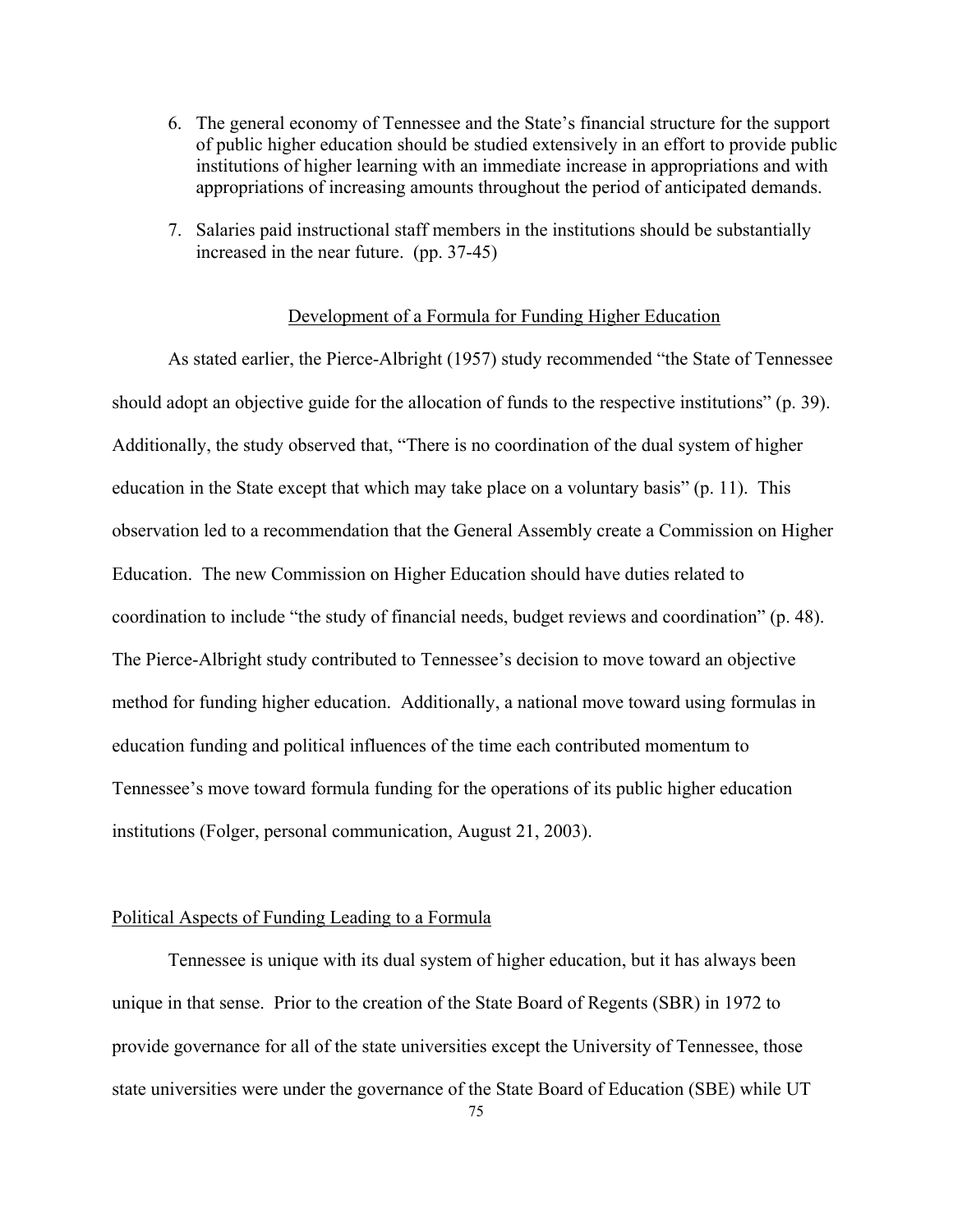had its own Board of Trustees. This contributed to the political aspects of governance and, therefore, funding decisions of the state that occurred in the 1960s. The University of Tennessee had its own Board of Trustees but the responsibility for securing funding from the state was the responsibility of the president of UT as it was for the individual presidents of the six other regional universities. Competition for funding was intense – between the UT and regional institutions, and also among the regional universities, and to a large extent between the higher education institutions and the other agencies of state government. Individuals active in state government at that time – Dr. Joe Johnson, Dr. Roy Nicks, Mr. Gerald Adams, and Dr. Hal Ramer – speak of that time with more merriment today than probably existed at the time. Others, for example Dr. Wade Powers, came in just before the THEC was created and funding was moving to a more objective approach. Dr. John Folger, the first executive director of THEC, was the person selected by the THEC board members to provide leadership for the development of the first higher education funding formula for Tennessee. These individuals caught the tailwinds of the earlier operating style and they certainly could relate the political environment of the time.

Nicks' first job with state government was working in Finance and Administration (F&A) starting in 1959. He was chief of the budget division and later deputy commissioner of F&A. Nicks related that

In that role we had lots of negotiations and discussions with the higher education leadership. In those days that was the UT system and the other colleges and universities at that time were still under the SBE. Most of those negotiations went directly with the presidents of those institutions not with the SBE. Interesting times and the negotiations were often very heated! I remember that many times people didn't even meet in the same room; they met in separate rooms for the discussions. I remember that presidents sometimes even called each other names because they didn't like what the other one was getting. It was interesting discussions in those days! (Nicks, personal communication, September 2, 2003).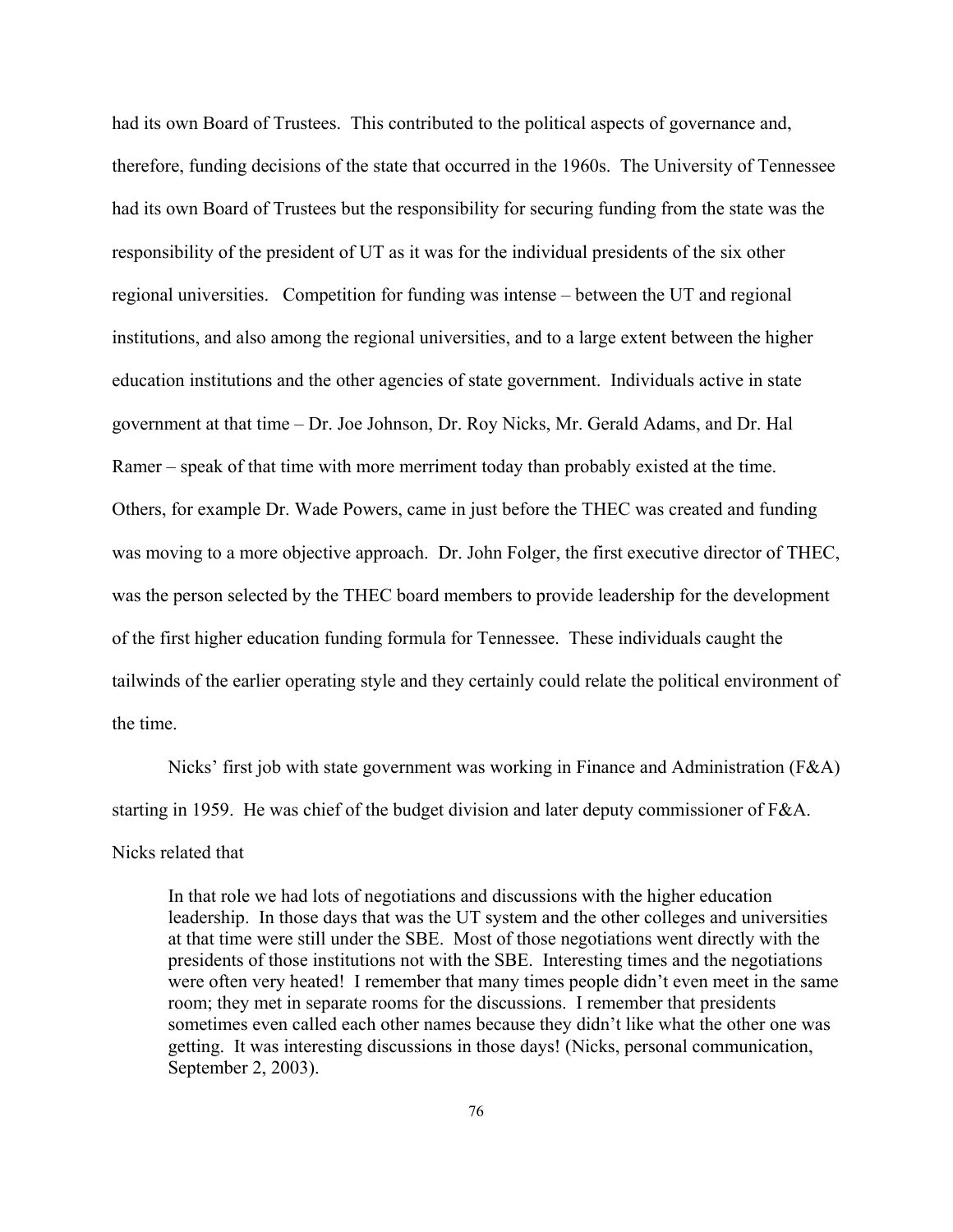Gerald Adams started with Finance and Administration (F&A) in 1962 when the state

still had a biennial budget process and F&A was the main agency dealing with higher education.

Mr. Adams spoke of direct meetings with the two systems. "So it was a kind of interesting

negotiating process!" was Adams' comment (personal communication, September 12, 2003). As

he described the process he said,

At some point the Commission of Finance would meet with the university presidents and the Commissioner of Education. In those days that was J. Howard Warf. Usually they would be meeting in the Commissioner's, at that time Commissioner Matthew's, office. And, he would pretty much tell them that well, this is what is going to be recommended and get their reaction to it. Sometimes that reaction could be quite colorful! (personal communication, September 12, 2003)

Ramer joined the SBE in 1963 as assistant state commissioner for higher education

under Commissioner Howard Warf. Ramer related the following description of the funding

process:

We use to have biennial sessions of the legislators so we had to work on a two-year budget. The Governor pretty well decided what was going to be the appropriation for each system – the UT system and the … SBE system [for higher education]. We did not have, in the early years, the formula. It was pretty much what each President could convince the legislature to appropriate, although in the case of what was in the board of education system, the regional universities, the SBE did have some say-so on budget matters and reviewed appropriation requests (personal communication, August 20, 2003).

Powers, who spent time at several of the institutions, Nashville State Technical Institute,

Volunteer State Community College, and Motlow Community College and ended his career as

President of Northeast State Technical Community College, shared his perspective from the

community college standpoint:

…back when I first started into higher education, every institution did their own lobbying. And, some of the presidents, quite frankly, were a lot more successful than others and they got more money. Dr. Derryberry at Tennessee Tech was a really fine lobbyer [*sic*] because they got lots of good money. Of course, the UT system has always been kind of, well what should I say, hog at the trough (personal communication, August 22, 2003).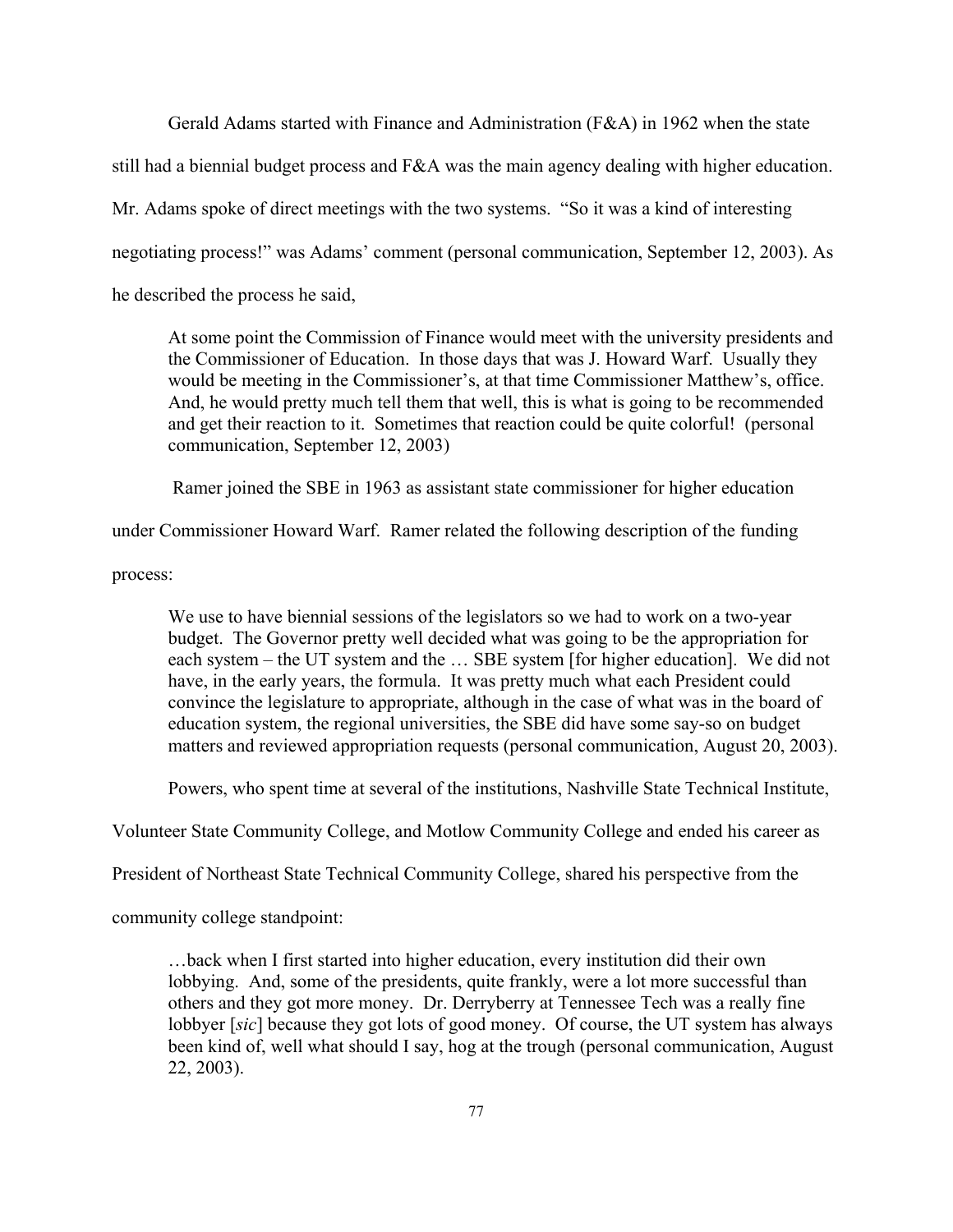Contributing to the colorful negotiating process was the lack of an objective way for the

state to identify the needs of the institutions and/or distribute the funding that was available.

When questioned about whether the presidents had any kind of objective way of requesting their

funding, Nicks responded that

Basically, it was just what each president thought they needed to run their institution and to grow and develop their institution. The UT system was a little more sophisticated in their approach than the other colleges and universities because of the other six universities that later came under the TBR did their own thing basically. They saw their needs from their viewpoint and not necessarily from the statewide point of view. (personal communication, September 2, 2003)

Adams provided the most complete description of the budget process at that time:

There was a formula as such – it dealt more incrementally….What we would do is we would take the enrollment figures, the early enrollment figures from September, and some how or other try to run that through. We had sort of… a rudimentary formula that we used within F&A. And, we run the figures to see what it generated. [T]o be honest about it if it generated more demand than we had resources available, you would go back and you would massage the formula. Here again, the formula in those days wasn't anything like what you have today…And, you would derive at a set of figures and then the Commissioner would review that and see how it fit within the total resources. I am sure he would have discussions with the Governor….When I came to work [it was] Governor Clement, and then Governor Ellington. (personal communication, September 12, 2003)

G. Adams stated that when he came to work at  $F&A$ , Dr. Joe Johnson was the chief of

budget and was the one that effectively put the budget together for higher education. A review

of Dr. Edward Boling's (1961) dissertation revealed that the 82nd General Assembly of

Tennessee "expressed confidence in the study by deriving 1961-63 college appropriation

amounts from application of base formulas" (p. ii). Johnson confirmed that they did in fact use

Boling's formula "to get some feel of it but realizing that until somebody outside like the

commission could come in and do all of that work we really wouldn't have [a formula]"

(personal communication, October 22, 2003). Johnson stated that the formula they used was not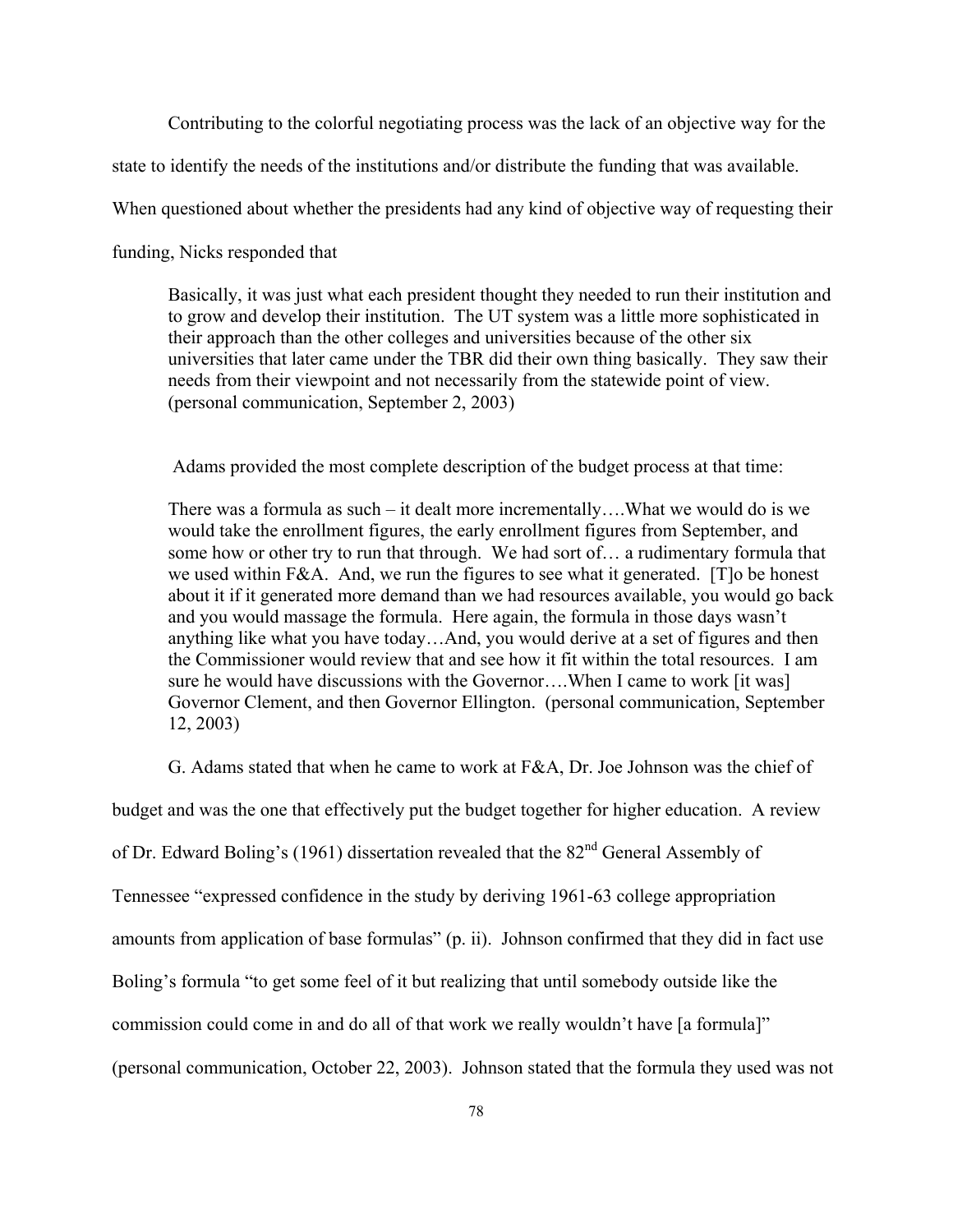complex or complicated and it had no way to address issues related to the medical, dentistry, pharmacy, and law schools. They were still in a sense taking the prior year and adjusting it for enrollment growth, salary raises, and any improvements proposed by the institutions' presidents if these were agreed upon. However, there was no sophisticated way of determining whether a proposed program at one school was more important than a proposed program at another school other than what "Joe Johnson or Joe Johnson's successors would apply to that sitting in an F&A office on the first floor of the capital" (Johnson, personal communication, October 22, 2003). Johnson stated that they were "talking with the presidents and seeking to get them relatively happy and relatively quiet so we wouldn't be hearing from them through their legislators about the process of doing the budget" (personal communication, October 22, 2003). Johnson offered the following explanation for the creation of THEC:

That was the [budget] process - very informal, very unsophisticated, and totally nonformula. Ed Boling and I both arrived at the conclusion that this is really stupid – this is not the way to run a railroad. And that prompted Ed, who was getting his doctorate at Peabody at the time, of saying let's see if we can come up with some way of getting at [this]....And coming out of that was the nexus of the notion that there should be somebody that is sophisticated, somebody that has got some sense, somebody that would be the higher education commission. When Governor Ellington came in for his second term, Quill Cope, who was president of MTSU, Ed Boling, who was vice president at UT and I went to see Governor Ellington and said, Buford, you know we got to have some way – there is no arbitration – Joe is the arbitrator or the Commissioner of  $F\&A$  is the arbitrator and those people don't really know, they don't have time to know, anything about higher education and we [feel] there ought to be a higher education commission that [will] review programmatic issues and develop a formula, review capital outlay requests and that sort of thing and develop some sophistication basis. (personal communication, October 22, 2003).

Creation of the THEC. Public Acts of 1967, chapter 179, section 1, created the Tennessee Higher Education Commission (TCA 49-7-201). Dr. Ed Boling and Dr. Quill Cope drafted Public Chapter 179, at the request of Governor Ellington, to "achieve coordination and unity in the program of public education" (Rhoda, 1985, p.59, quoting TCA 49-7-201). Both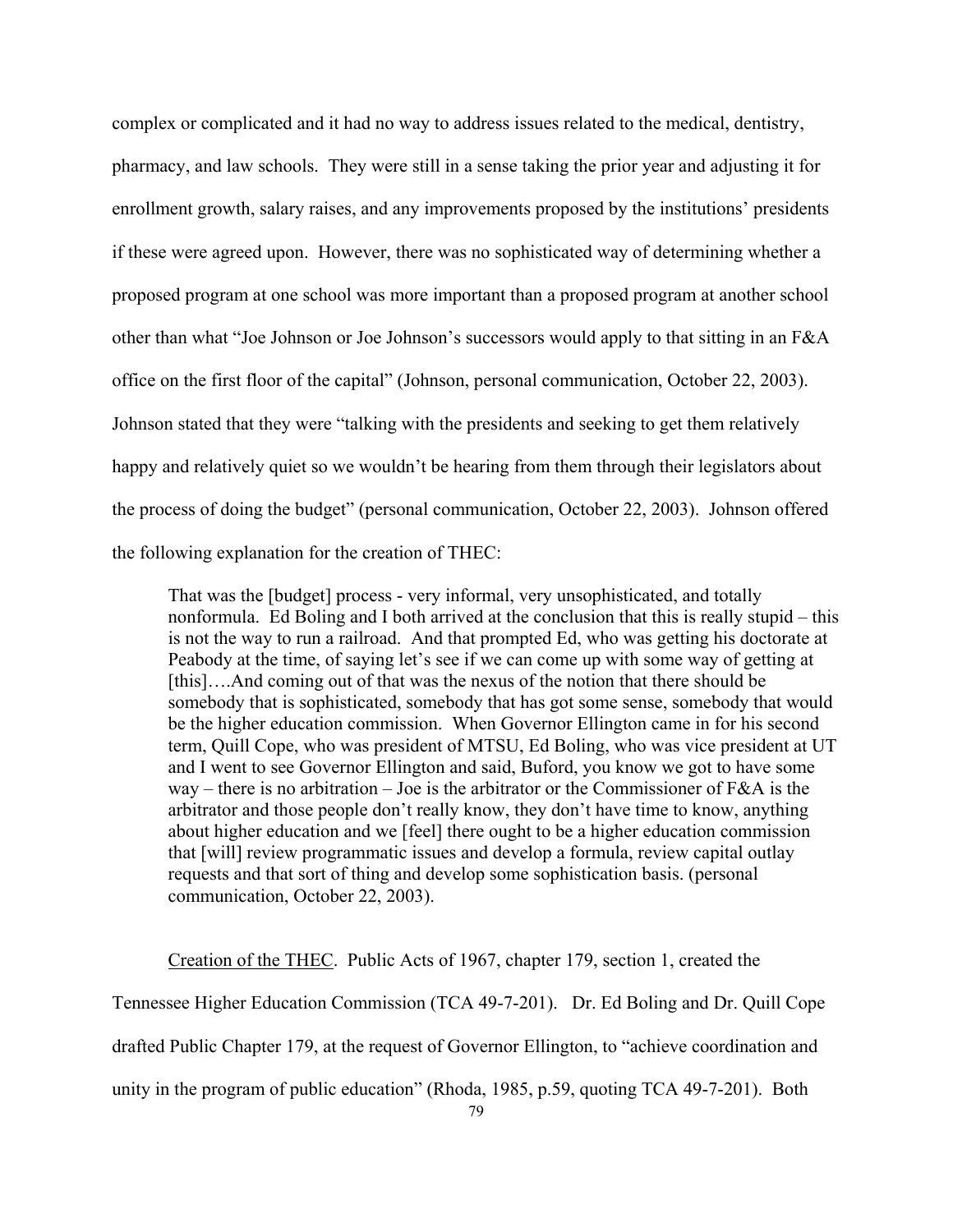Boling and Cope were leaders within their respective systems of higher education; Boling was assistant to the President of UT at that time, and Cope was President of MTSU (Wood, n.d). THEC was charged with coordination of the state's higher education activities and specifically charged with developing policies and formulae or guidelines for the "fair and equitable distribution and use" of public funds in higher education.

# Folger stated

Formation of THEC was political – created under Governor Ellington. Andy Holt, UT President, felt that the regional universities were growing into copies of UT, which the state didn't need and couldn't afford. Commissioner Warf had become very influential with the legislature, and the State was underway with a new Community College program, which Commissioner Warf was locating in ways that consolidated his influence with key legislators. Regional colleges had become universities, at least in name, and were pushing for doctoral (graduate) programs. Andy Holt was afraid there would not be enough money to support all of this. He supported the creation of THEC for this reason. Regional presidents thought that UT president Andy Holt was able to get too large a portion of the funding, and some of them (Memphis State, MTSU, Tennessee State) also thought a higher education commission might help them….The need for a more objective way of judging institutional requests for money was being recognized by the Commissioner of Finance and Administration. When Ed Boling was Commissioner of F&A, he wrote his dissertation at Peabody on ways of making more objective funding decisions. The same group of Democrats had been in charge of the state for 15 years (Governor Clement and Governor Ellington, Clement, and Ellington). Governors were more influential with the legislature then, and generally set the agenda for state action. (personal communication, August 21, 2003)

#### Adams stated there were

…limited negotiations with both groups because you had a little bit of leeway; we might set an upper limit and say we can go this high but no higher. And then, of course, each of them would have an opportunity…to meet directly with the Governor. And typically they would; I am sure that Dr. Holt and Dr. Boling would meet with the Governor and then Commissioner Warf would also meet with the Governor. This is sort of how we approached funding of higher education prior to the creation of THEC. Now that put an awful lot of pressure on the Commissioner of Finance….I remember that it became pretty obvious that there needed to be an organization that could spend time looking at the needs of higher education. (personal communication, September 12, 2003)

However, the political environment of Tennessee was not the only reason THEC was

created. Dr. Brenda Albright commented,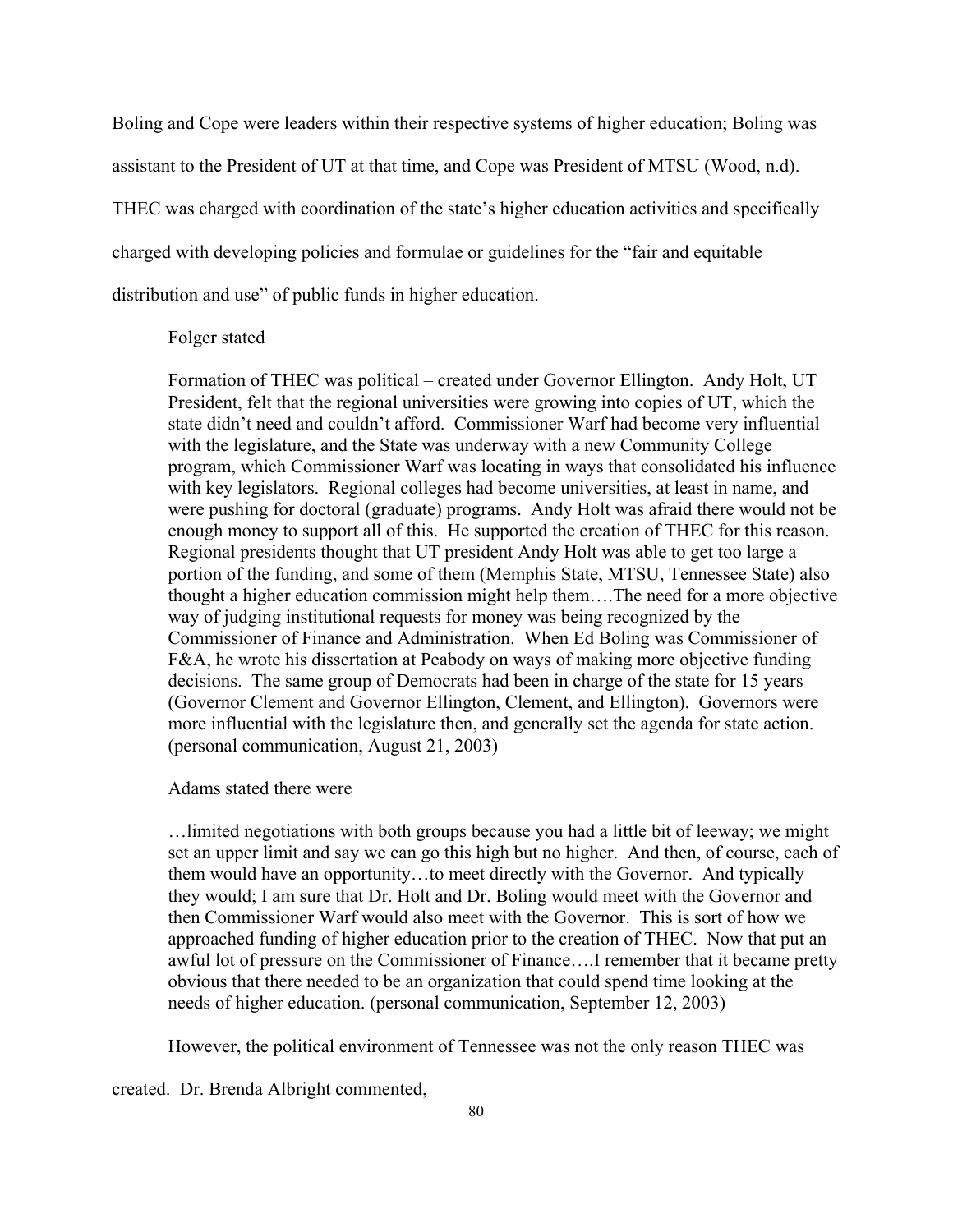Yes, it was an exciting time when you look at the growth of higher education…. and at that time in the '60s there were a number of coordinating boards similar to the THEC that were created around the country. And many of them had similar charges in terms to develop funding strategies. I think part of that had to do with the growth in higher education at that time, in terms of both institutions and students, with the baby boomers – I am a baby boomer – …working through the system. (personal communication, September 2, 2003).

Creation of the Tennessee Board of Regents. Public Acts of 1972, chapter 838,

established the State University and Community College System of Tennessee. The six regional universities and the nine existing community colleges were placed under the governance of the State Board of Regents (SBR) immediately upon its creation. The SBE's support of the bill to create the SBR hinged upon the community colleges being placed under the same board as the regional universities (Rhoda, 1985). The regional universities presidents' support was assured by their strong allegiance to Commissioner Warf and their uncertainty concerning his successor's ability to secure funding for the universities. Cecil C. Humphreys, president of Memphis State University, was selected as the first chancellor of the newly created SBR.

Dr. Gene Smith acknowledged that even after the THEC was created everybody was still lobbying the legislature especially the regional universities and the legislators were getting very frustrated and supported the creation of the SBR for that reason (personal communication, September 26, 2003). The University of Memphis had a concern over the placement of the community colleges and who would govern these new institutions. The administration at UM received wind of Andy Holt's push with Governor Clement to have the community colleges placed under the governance of UT. Although UM wanted to have their own board, Dr. Humphreys, who was president of UM at that time, was not sure that UM could fight UT alone because of UT's statewide representation through their county agents. Dr. Humphreys was a close friend of Governor Clement and with the assistance of Howard Warf was able to convince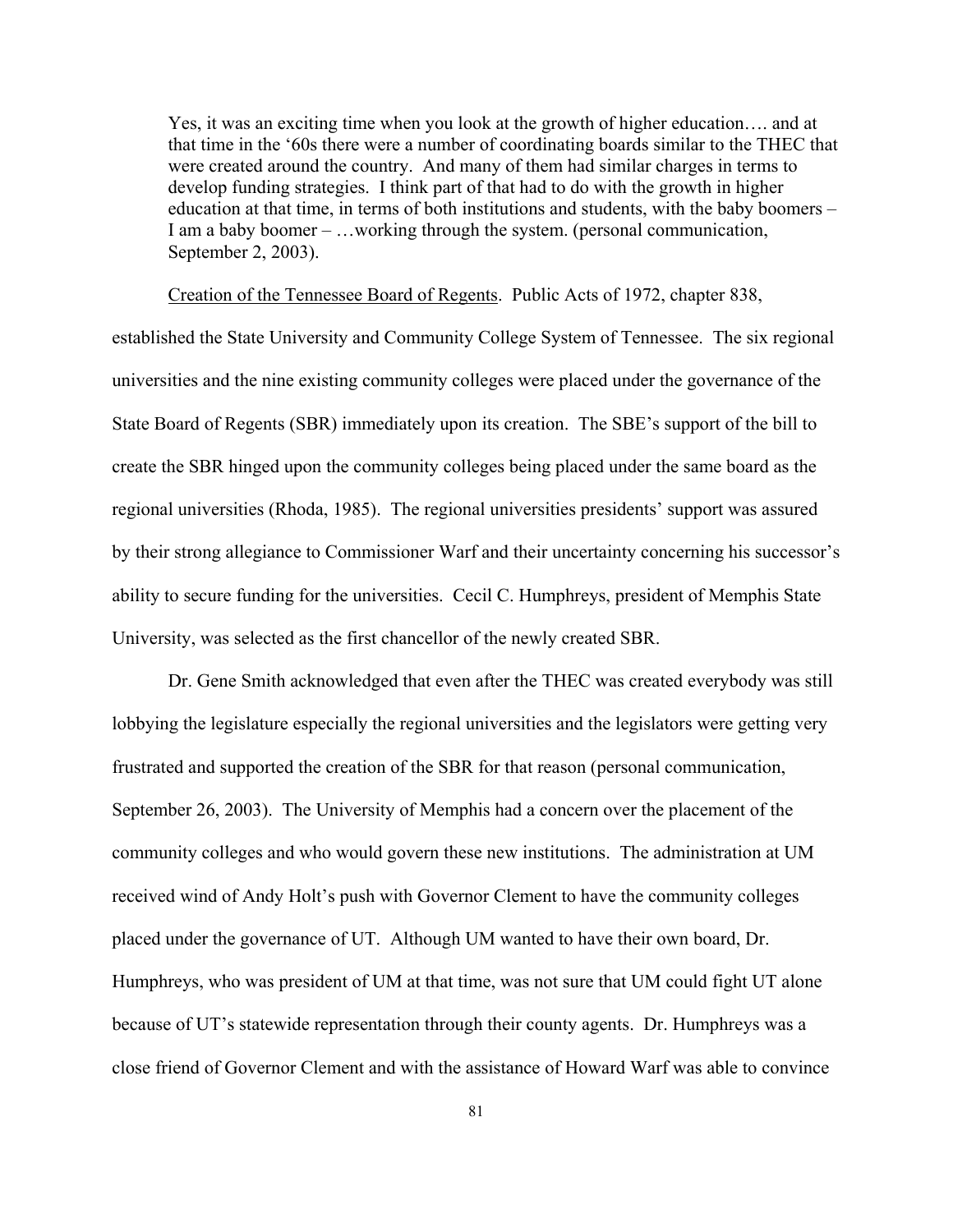Clement to place the community colleges under the SBR with the regional universities (Smith, personal communication, September 26, 2003). Governance of the four technical institutes and the 26 area vocational-technical schools was transferred to the SBR in 1983 further expanding the SBR's political base (Rhoda, 1985).

# Influence of Individuals

In order to appreciate the complex, and often competing, agendas underlying higher education funding in the 1960s and early 1970s, an examination of the significant players is necessary. Discussions and review of documents repeatedly uncovered the names of J. Howard Warf, Andy Holt, John Bragg, John Folger, and Brenda Albright. Powerful personalities like Warf, Holt, and Bragg moved the state forward while Folger and Albright quietly executed activities necessary to instigate change.

Commissioner J. Howard Warf. Howard Warf was Commissioner of Education throughout the 1960s. Warf spent his life involved in education in some manner or other (Tennessee Department of Education, n.d.). Warf was "undoubtedly the strongest political figure to come to the post of Commissioner of Education since Harned" (Tennessee Department of Education, p. 26). Warf acknowledged that this caused him "substantial opposition in both professional and political circles" (Tennessee Department of Education, p. 26); however, it was also adamantly stated that his "administration will be judged one of the stronger ones as the history of the [Department of Education] is further written" (Tennessee Department of Education, p. 26). This brief biography is borne-out by the comments made about him in 2003! Folger stated, "Andy Holt was very good at getting funds from the legislators, but Howard Warf was better – look at the funding record from 1962 to 1967!" (personal communication, August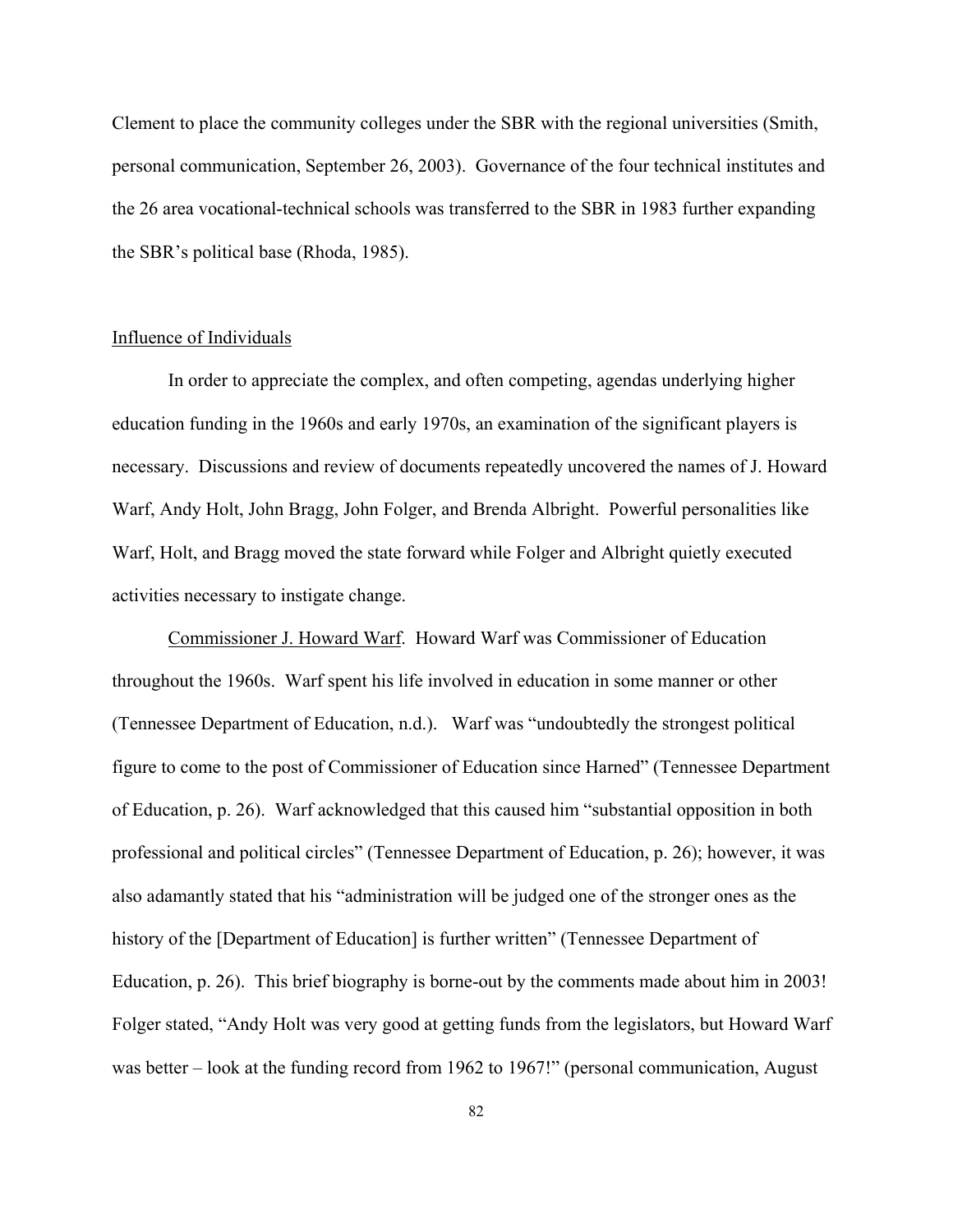21, 2003). When he spoke of other persons within the Department of Education, Folger commented that, "Mr. Warf ran the SBE – it didn't really matter who else was in these various positions because Mr. Warf made the decisions. He was a very good politician" (personal communication, August 21, 2003). Folger shared a story of a time when Governor Ellington really challenged Warf over a bill to abolish the THEC:

So this bill to kill THEC was moving right along and a couple of my commission members went to see Ellington and said, Look, you set us up and you wanted us to try to make the growth of higher education more orderly and try to see that the money was distributed more evenly or more fairly. Are you going to let this bill do away with the Commission? Ellington called Warf in and told him that he had to see that the bill died because he [Mr. Warf] had been the one behind it. And, just to show you Mr. Warf's influence, about two hours later after Warf had met with the Governor, the prior sponsor of the bill, who was from upper east Tennessee- I'm not sure whether it was Johnson City or Kingsport, or anyway, he came to my office to explain to me why he was withdrawing the bill. And, of course, that really impressed me because it showed the remarkable control that Mr. Warf had with the legislators. (personal communication, August 21, 2003)

Not only did Mr. Warf's powerful personality control his department staff and the

legislators but he also exerted tremendous influence on the regional university presidents as well.

Adams spoke of a budget meeting between Commissioner Matthews, Warf, and the presidents of

the regional institutions:

And, well I will say this but I might want to take it out later – I do recall on one occasion the regional university presidents were quite agitated over, I don't know whether it was the distribution between them and UT or just the distribution period, more than likely the latter, and I was still in the room….Commissioner Warf was in there and to quote, he was saying, 'Now, Boys, let me tell you how it is.' And that settled the issue! (personal communication, September 12, 2003)

Dr. Andrew David Holt. Everybody called him "Andy." This was not a mark of

disrespect but it "reflected perfectly the ease with which people came to know him, the

familiarity they felt in his presence, the avuncular figure he cut with students and younger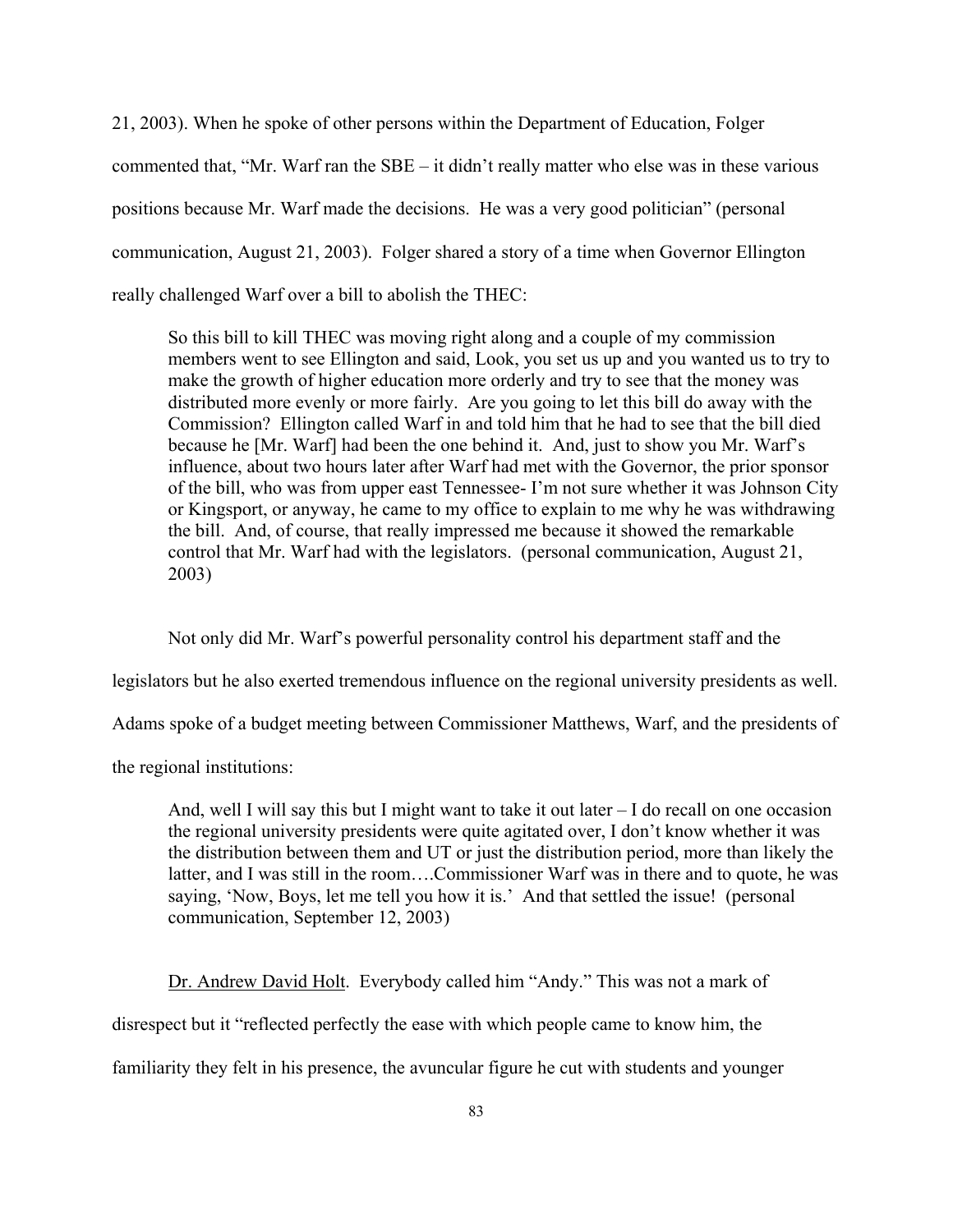colleagues" (Andrew D. Holt, n.d.). Holt, like Warf, spent his entire life in education – as a teacher, coach, administrator, politician, and author. Holt ended his career in the position of President of UT where he had served from 1959 until 1970. The competition for funding between Holt and the presidents of the regional universities is legendary. Dr. Arliss Roaden, the third executive director of THEC, shared this historical folklore:

The belief was that Andy Holt, President of UT, was such an effective person – a speaker, an artist of persuasion – he was able to get all of the money and run. And, the other institutions got what was left. There may be some truth to that – I am not sure. Andy Holt was a remarkable man. (personal communication, August 21, 2003)

Apparently there was truth to this. UT's web site provides the following description of

Holt's tenure as president of that institution:

Holt's presidency was marked by a burst of energy unsurpassed in the University's history. Student enrollment tripled; faculty and staff doubled. Eight new buildings were added on the Knoxville campus; the west side of the campus was developed, doubling the size of the University's physical plant and tripling its value. State appropriations rose over 400 percent, and so did the University's budget. The Martin campus, which had achieved degree-granting status, added graduate programs; the Space Institute was established; the University of Chattanooga, privately owned, became part of the new UT System, created in 1968….He enticed and cajoled and pleaded and conned the state's legislature, and many private citizens, into believing that the University required and deserved their financial support. (Andrew D. Holt, Retrieved September 9, 2003).

 State Representative John Bragg. John Bragg was a Tennessee legislator for 28 years and Chair of the House Ways and Means Committee for 20 of those years. Bragg said he had two things he wanted to accomplish when he went to the legislature, "One was I wanted the legislature to be independent, I wanted that, and I wanted sound politics out of the legislative political examples (personal communication, September 3, 2003)." Apparently Bragg accomplished his objectives; in 1994, *Governing* magazine selected Tennessee as the bestmanaged of all 50 states due in part to the fiscal policies and regulations pushed by Bragg during his terms in the legislature (Middle Tennessee State University, May 8, 1999).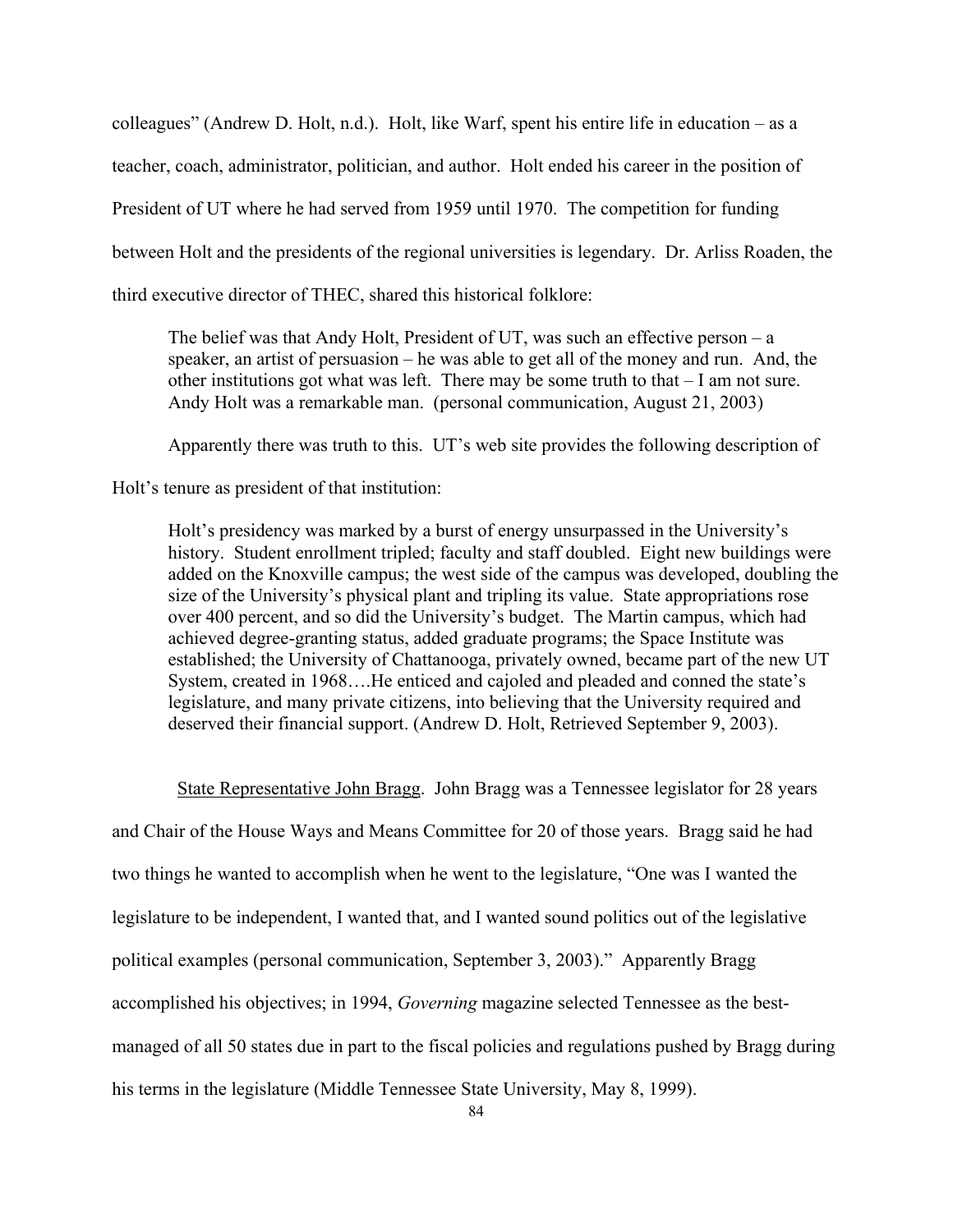Bragg received MTSU's first-ever President's Award at the university's spring commencement ceremony on May 8, 1999. The following are excerpts from the remarks made at that ceremony:

He played a major role in legislation supporting the Better Schools program….Because of his diligent oversight more than 80 endowed chairs have been created at state universities through the Chairs of Excellence program. MTSU's vice president for Development and University Relations remarked that, "Through his work in the State Legislature, he was able to foster a better understanding of the importance of education throughout the State of Tennessee. Not only MTSU, but also other public universities are beneficiaries of his good work." (Middle Tennessee State University, May 8, 1999)

Bragg was known among his colleagues in the Legislature and among other state officials

as an intelligent man, a man with integrity, and a fair man. State Representative Mary Ann

Echkles remarked at the Commencement ceremony, "He has always been trusted as fair." Bragg

was a "key legislator" for higher education and "always had time for you and an ear for you

(Roaden, personal communication, August 21, 2003)." And he was instrumental in achieving

acceptance among the legislators of the first funding formula:

One reason it was pretty well accepted was that I involved a committee of legislators and the person most influential in that was John Bragg…Bragg believed this was a good formula…There were four or five legislators, including John Bragg who did understand the details and the rationale. For most legislators, if Bragg said it was fair and it was right, they accepted it on faith. (Folger, personal communication, August 21, 2003)

Bragg's influence on higher education did not stop with supporting formula funding.

Bragg was concerned that "everybody should be treated fairly and the same" (Bragg, personal

communication, September 3, 2003), and he was also concerned with quality. In addition to

supporting the Chairs of Excellence concept, Bragg developed a list of 15 benchmarks that

institutions had to report on to the legislators every year. Bragg recalled,

What I did was I had 15 benchmarks that they were supposed to give us what happened on each of those 15 benchmarks. Almost like a year by year by year they would tell us which ones [were doing what]. They called them the 'Braggmarks!' ... And, they didn't like it cause they had to figure out every year what they had done. But, in so doing, they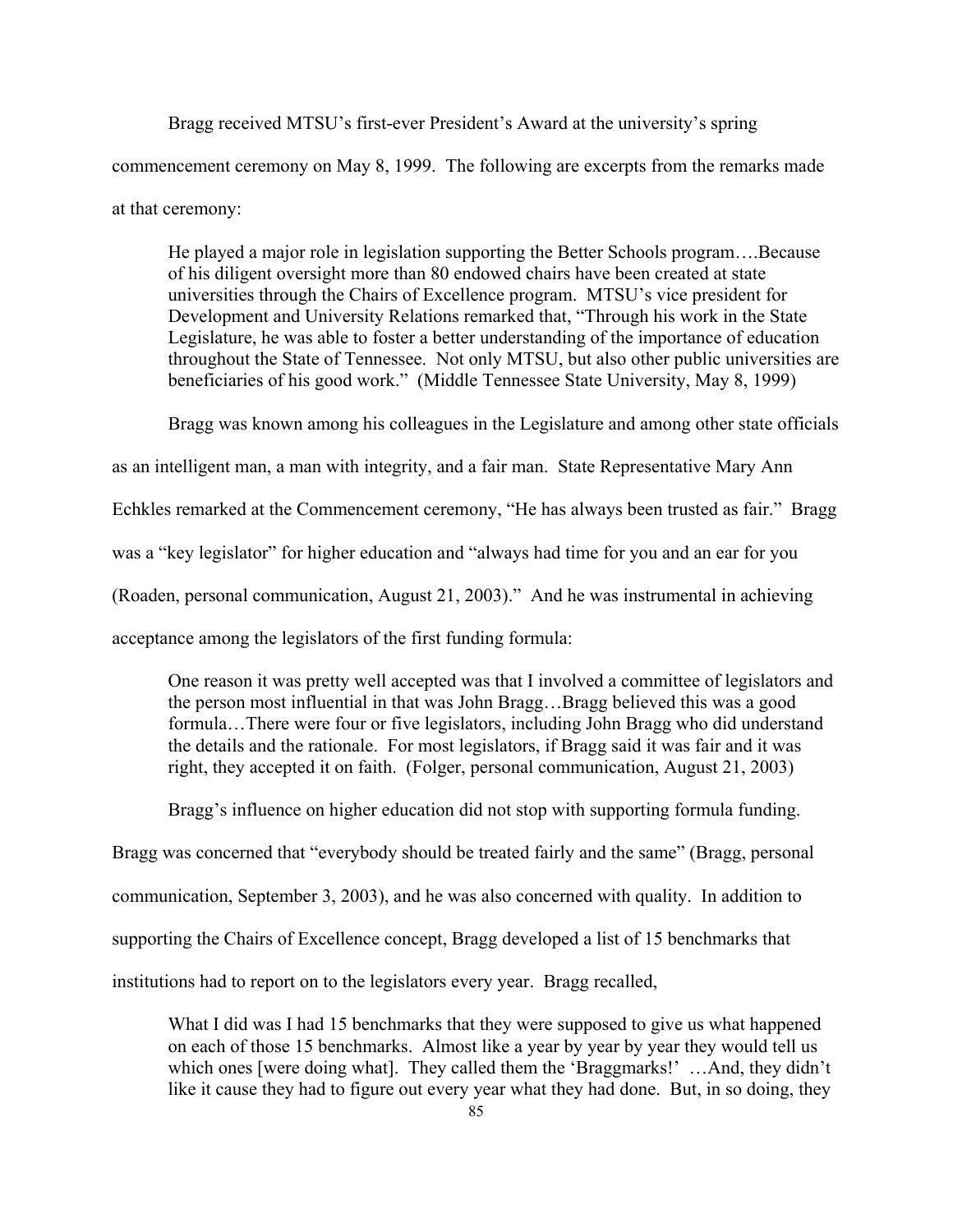found out why they called it 'Braggmarks,' because they had done well! I don't know if they still do them or not. These were things that they had to [report] and they went across the whole board – community colleges and all of them. I wish I had the voice to tell you about them but that is how they came about. But some of the education people got to calling them 'Braggmarks' and legislators got to calling them 'Braggmarks.' (personal communication, September 3, 2003)

Dr. John Folger. The law creating THEC passed in May 1967 and Folger came to Tennessee in February 1968 as the first Executive Director of the new commission. Before coming to THEC, Folger was the graduate dean at Florida State University and had been with the SREB. Folger had "participated in a number of state studies of higher education with different states including Tennessee and had worked with some of the people who were developing models for funding public schools, as well as higher education" (Folger, personal communication, August 21, 2003). So Folger was already one step ahead on what the legislature had charged THEC to do – develop a method of reviewing and recommending appropriations for higher education to the governor and legislature. Folger stayed with the THEC until June of 1975. A standardized reporting and budgeting model, a cost study model, and a funding formula were developed during his tenure. Smith spoke of the respect and admiration that the institutions' representatives on the first formula committee had for John Folger (personal communication, September 26, 2003). Smith stated that Folger "really provided tremendous leadership, he really pulled that together…John was the one who kept it on board in my opinion" (personal communication, September 26, 2003).

Dr. Brenda Albright. Albright started working for THEC right after she graduated from college with a baccalaureate degree. Albright was one of the first persons hired by Folger when he came in as Executive Director of the Commission. Her initial responsibilities "involved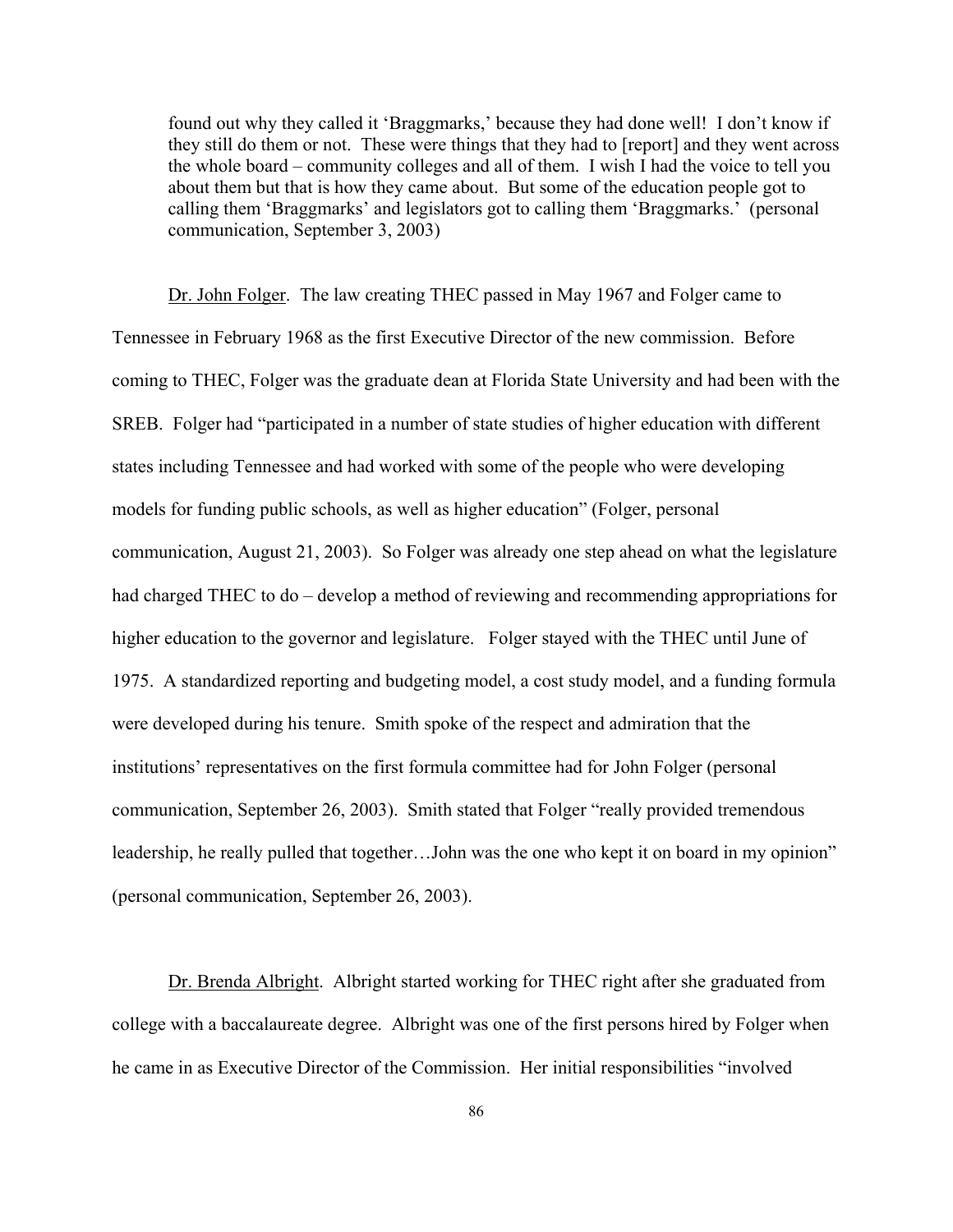developing information systems, which guided the development of the funding formula" (Albright, personal communication, September 2, 2003). Albright was involved in the funding work from the beginning and then involved in developing the funding policies. She was with the Commission through the 1970s and 1980s leaving the Commission in 1994. Albright worked with the first three executive directors of THEC – Folger, Brown, and Roaden. She was deputy director of the THEC when she left. When questioned about the move to using peer institution data in the formula, Dr. Wayne Brown commented that, "The person who knows the details of this very well is Brenda Albright. Brenda is a class act. Brenda's brain is the one to mine about [the formula] (personal communication, August 22, 2003)." Nicks had a similar opinion of Albright:

Brenda [Albright] is the most knowledgeable person on the formula, or formula funding; I will put it that way, nationwide. She knows it backward and forward. You will learn more from her than you will ever learn, well other than John Folger, from the rest of us. (personal communication, September 2, 2003)

#### Designing the Formula

There was a lot of pressure for THEC to move forward with developing a funding

formula – it was a new agency with a clear legislative mandate (Albright, personal

communication, September 2, 2003). Albright remembered,

Initial discussions focused on how do you go about or what should be the policies for such a formula. And, a core in the Tennessee formula at that time was to provide similar support for similar programs. And, as you would communicate that to the public or to the political leaders the basic idea was that freshman level English at Columbia State Community College ought to be funded at the same level as freshman English at Middle Tennessee or UT-Knoxville. So that was basically sort of the underlying philosophy. (personal communication, September 2, 2003)

# Gerald Adams stated,

Now my memory may be faulty but the thing I remember the most was, on the positive side, trying to develop equity, and on the practical side, how to live within that budget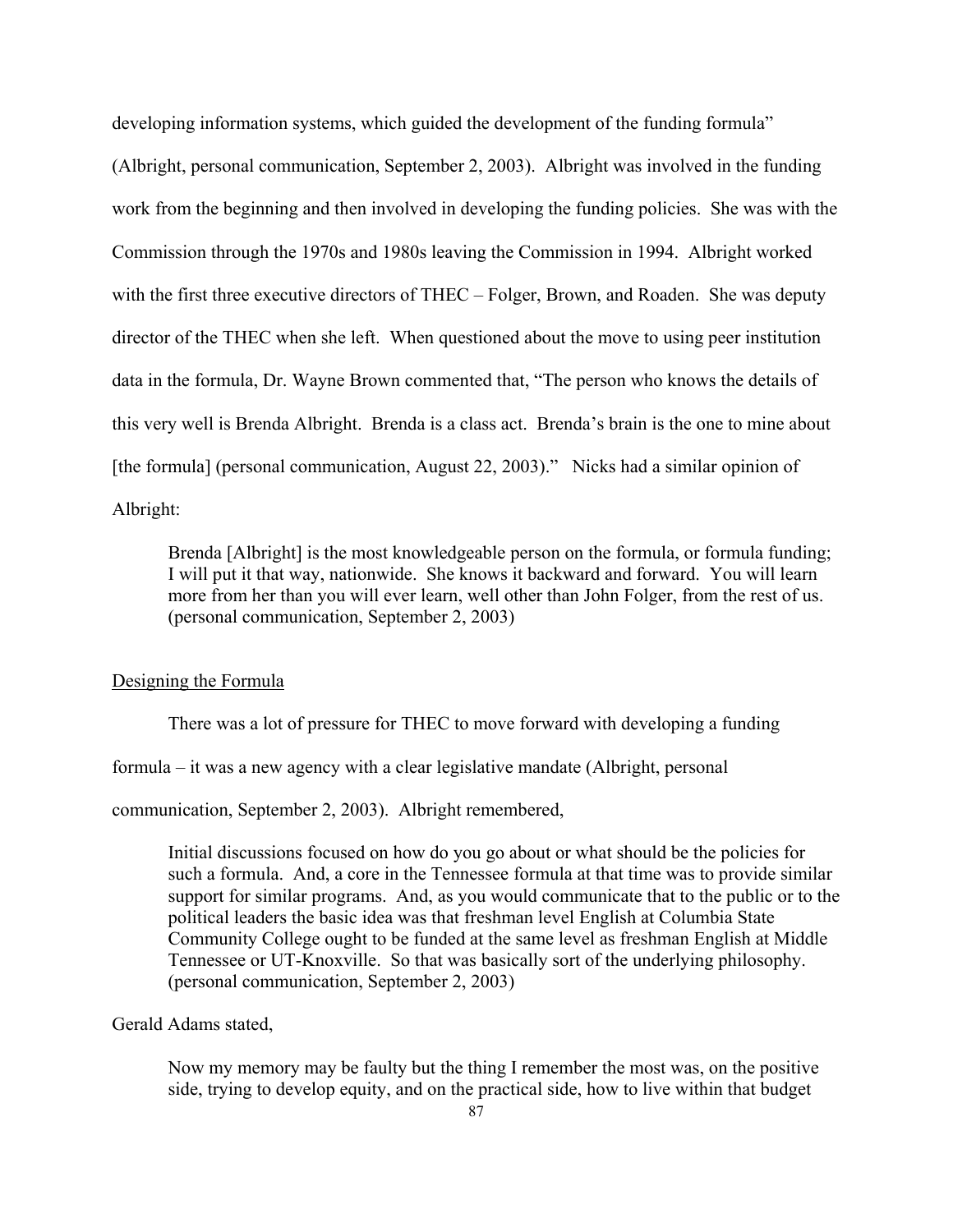process with these two higher education organizations battling you and/or each other! So equity was a very, very significant issue that, you know, the two systems may not be satisfied with the total dollar amount but where they would feel that at least they had a fair shot at what was distributed and had an ability to influence what would be discussed. (personal communication, September 12, 2003)

Two major challenges required immediate resolution: (a) there were no uniform guidelines for budgeting and financial reporting and (b) no consistent cost data were available to determine the amount each institution spent on their various programs.

 The institutions and both governing boards recognized the need for uniform guidelines for budgeting and reporting (THEC minutes, March 31, 1970). Additionally, the legislative action that created THEC included among its duties, "the commission, in cooperation with the commissioner of finance and administration and the comptroller of the treasury, shall establish uniform standards of accounting, records, and statistical reporting systems…." (TCA 49-7-201). The Public Act required that these be "accepted national standards," and that the institutions adhere to these standards in their submission of data and requests for appropriations. The THEC staff worked in cooperation with the Comptroller of the Treasury and the Department of Finance and Administration to develop a manual to "achieve comparable financial reporting, consistent from year to year, for all public higher education institutions in Tennessee" (THEC minutes, Attachment #1, March 30, 1970). The manual was based on the accounting, budgeting, and year-end financial reporting formats recommended by the American Council on Education. Mr. Morris Bass, former Director of Accounting at Memphis State University (now University of Memphis), provided technical expertise for the project. Upon the recommendation of the THEC staff, the Commission board members adopted the manual at their March 31, 1970, meeting and this became the format that all public institutions used to submit budgets and financial reports to the Commission.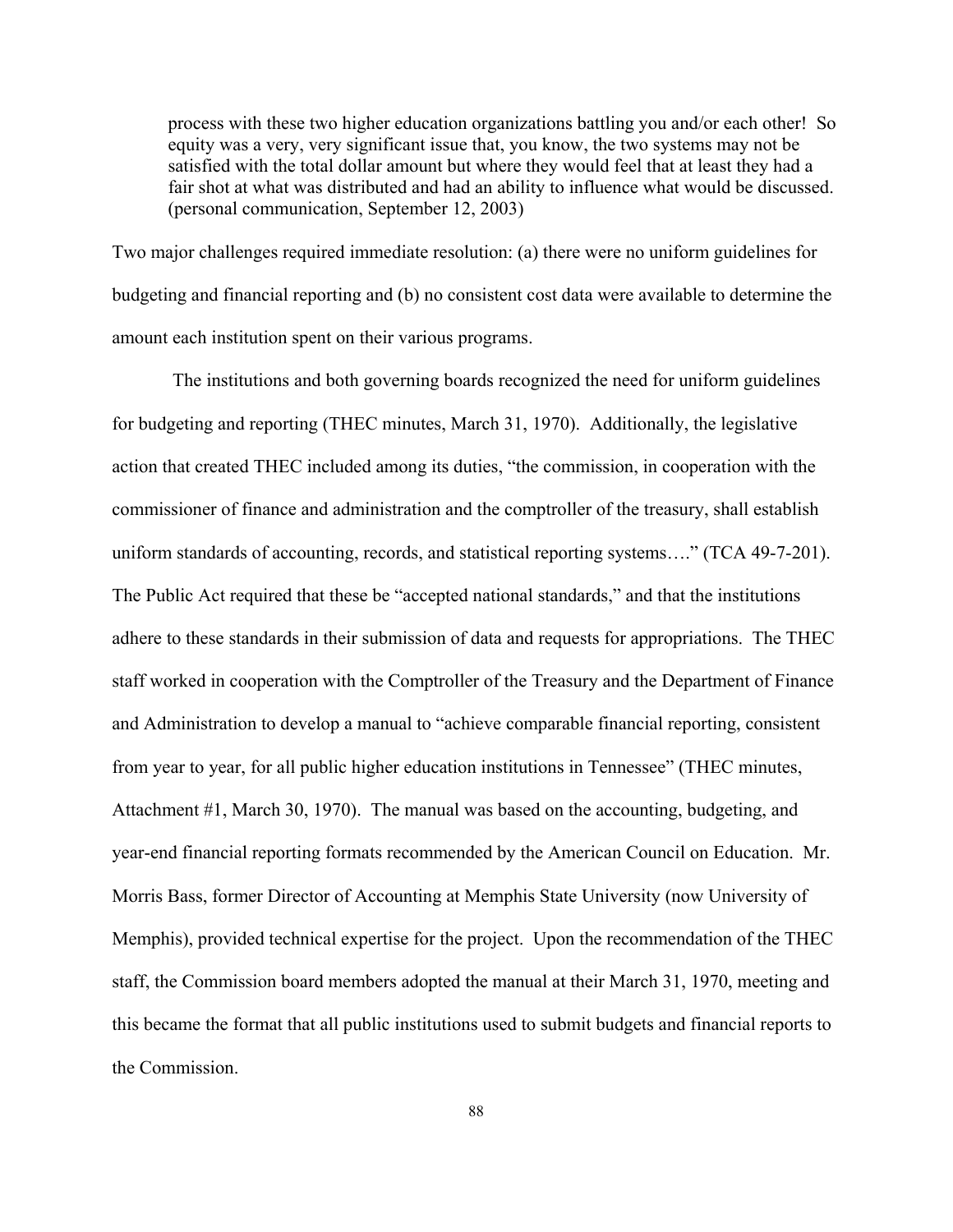In September 1969 THEC began a cost study as a basis for developing a fair and equitable method for the distribution of state funds. Albright remembered that, "initial work before the first formula was implemented involved collecting all those cost data. So, Tennessee developed one of the first cost study systems in the country that collected information on each course" (personal communication, September 2, 2003). The objective of the cost study was to determine the expenditure patterns for each institution. "The long-range goal of the study was to develop data which could be used as a basis for the development of a formula for the distribution of state funds to all public colleges and universities" (THEC Minutes, October 10, 1970, Attachment #1). The data were gathered by course level, i.e., freshman, sophomore, graduate, within each academic area. Academic areas were defined using the U.S. Office of Education HEGIS Taxonomy. Minutes of the THEC meeting on September 19, 1970, show that average salary cost for administrative, instructional, and clerical staff were collected along with costs for supplies and other expenses for instruction and departmental research, maintenance and operation of the physical plant, libraries, general administration, general expense, and student services. Formulas developed by Texas, Arkansas, and Ohio were used to compare the calculated average costs of all Tennessee institutions and adjustments were made where costs appeared to be out-of-line. The minutes reflect that the institutions were provided an opportunity to make comments and suggestions during the entire cost study process.

# Applying the Formula

It is unclear when exactly the first formula developed by THEC was used for requesting funding for higher education. When asked to comment about when the first formula was developed, Folger stated,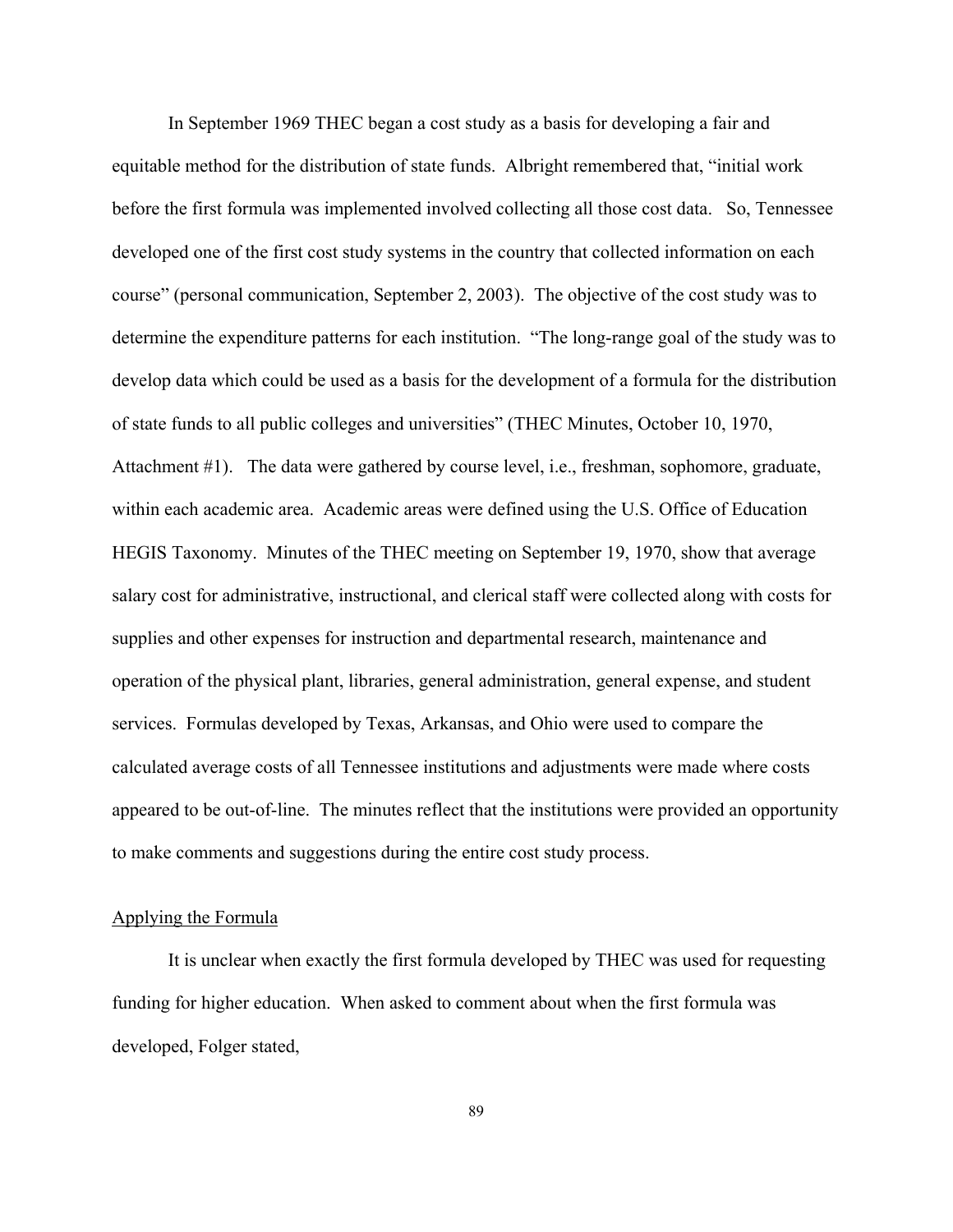I remember the first year we put the formula out and it called for an increase of almost 20% and the Commission recommended to the Governor a state increase of almost 20%. Buford Ellington didn't like that because he wasn't going to be accused of underfunding education. He was for education, and everybody knew we didn't have money like that. (personal communication, August 21, 2003)

The minutes of a special committee meeting of the THEC on October 10, 1970, reflect that John Folger gave a brief history of the development of the operating formula. Folger related that two years prior a formula was developed that had led to recommendations for an increase in appropriations that were beyond what the state resources could support. The minutes reflect that a simpler formula, which had been used in earlier years, was used to develop the 1969-70 and 1970-71 budgets. Higher education's appropriations for 1968-69 were \$74 million and THEC's 1969-70 recommendation to the Governor was \$92.5 million. The Governor requested \$83 million from the General Assembly and a final total of \$86 million was appropriated. In 1970- 71, the Governor recommended \$95 million and \$98.5 million was appropriated. The minutes reflect that Folger estimated a "bare bones" budget for 1971-72 to be \$111 million, including a 5% adjustment for inflation plus an amount to begin the new community colleges. An appropriation of \$126-128 million would be required for an improvement budget – one that would raise Tennessee up to the Southeastern states' average. This would require a major tax increase to fund.

The THEC staff conducted a cost study using 1969-70 actual costs incurred at the institutions. The data from this cost study were used to develop higher education's funding request for the 1971-72 budget year.

A description of the formula for operating budgets for Tennessee public higher education was attached to the minutes of the meeting:

The area of Instruction and Departmental Research alone comprises 55-60% of an institution's unrestricted educational and general expenditures; therefore, our efforts were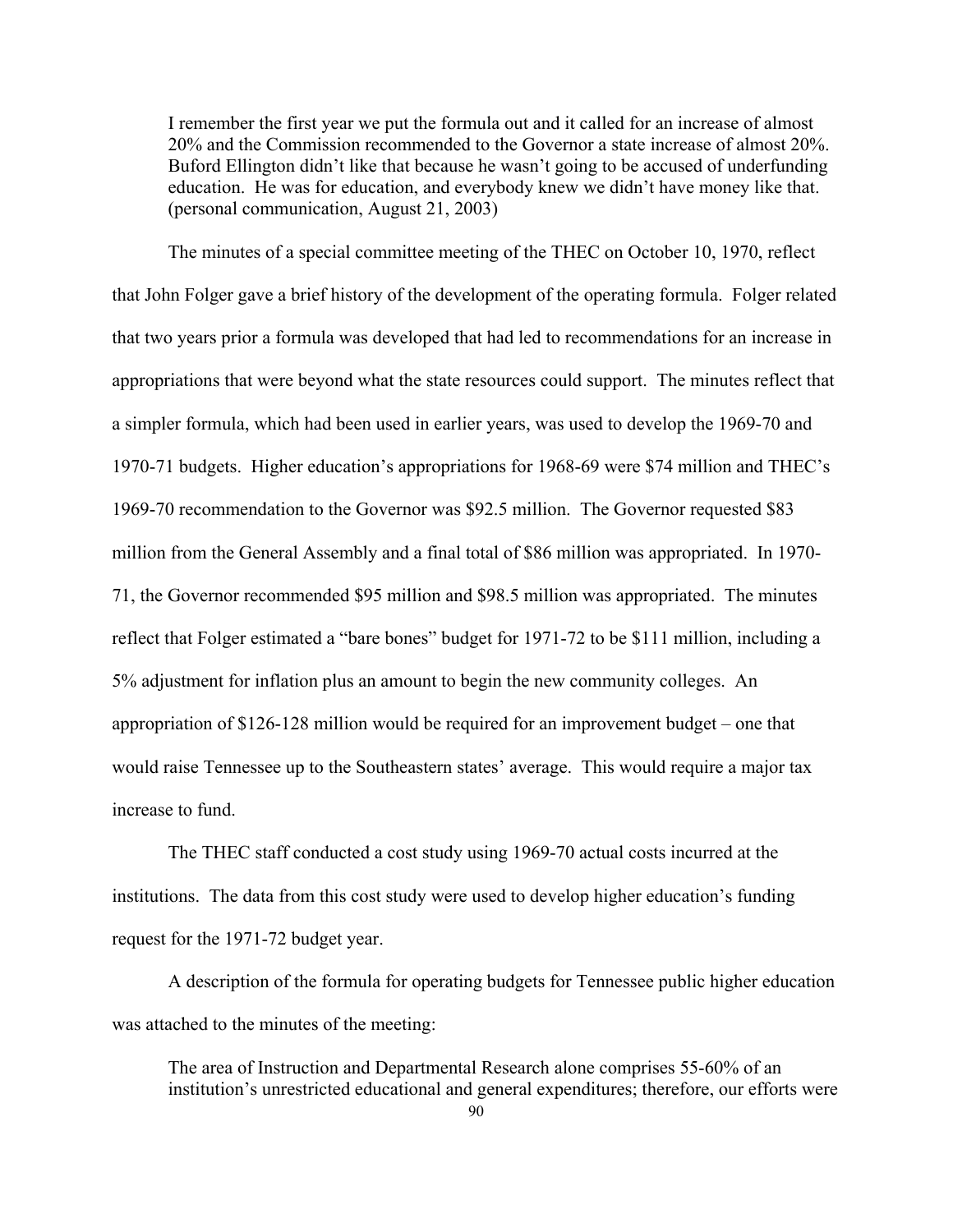concentrated in developing the formula in this area. Basis for the formula in this area came from the Fall 1969 Instructional Costs Study in which we accumulated cost per student credit hour for each institution using standardized academic areas (33) and course levels (7) for the following areas of instructional expenditures: (a) Faculty Salaries, (b) Clerical and Supporting Salaries, (c) Supplies and Other Expenses, and (d) Equipment. Actual expenditures were also collected for Libraries, Maintenance and Operation of Physical Plant, General Administration, General Institutional Expenses, and Student Services. A formula was developed for each of these expenditure areas. (THEC Minutes, October 10, 1970)

Assumptions and areas for considerations for the 1971-72 budget, using this formula,

were also presented in the attachment to the minutes:

- 1. All institutions are to be funded at the same level for similar programs.
- 2. The income side of the formula remained unbalanced because of the differences in tuition structures of the TBR schools and UT institutions.
- 3. An increase of 10.4% was added to the 1969-70 expenditure-level to develop a formula for a continuation budget. New programs were to be budgeted separately and evaluated on the basis of institutions' projections of excess costs for the new programs over five years.
- 4. Library expenditures were calculated for each student credit hour by level, i.e, lower level – freshman and sophomore; upper level – junior and senior; master's level; doctoral level; law; remedial education; and continuing education.
- 5. Library deficiencies were determined and targeted for elimination over ten years.
- 6. The formula base for Maintenance and Operations of Plant was calculated by using a per-square-feet cost for educational and general space.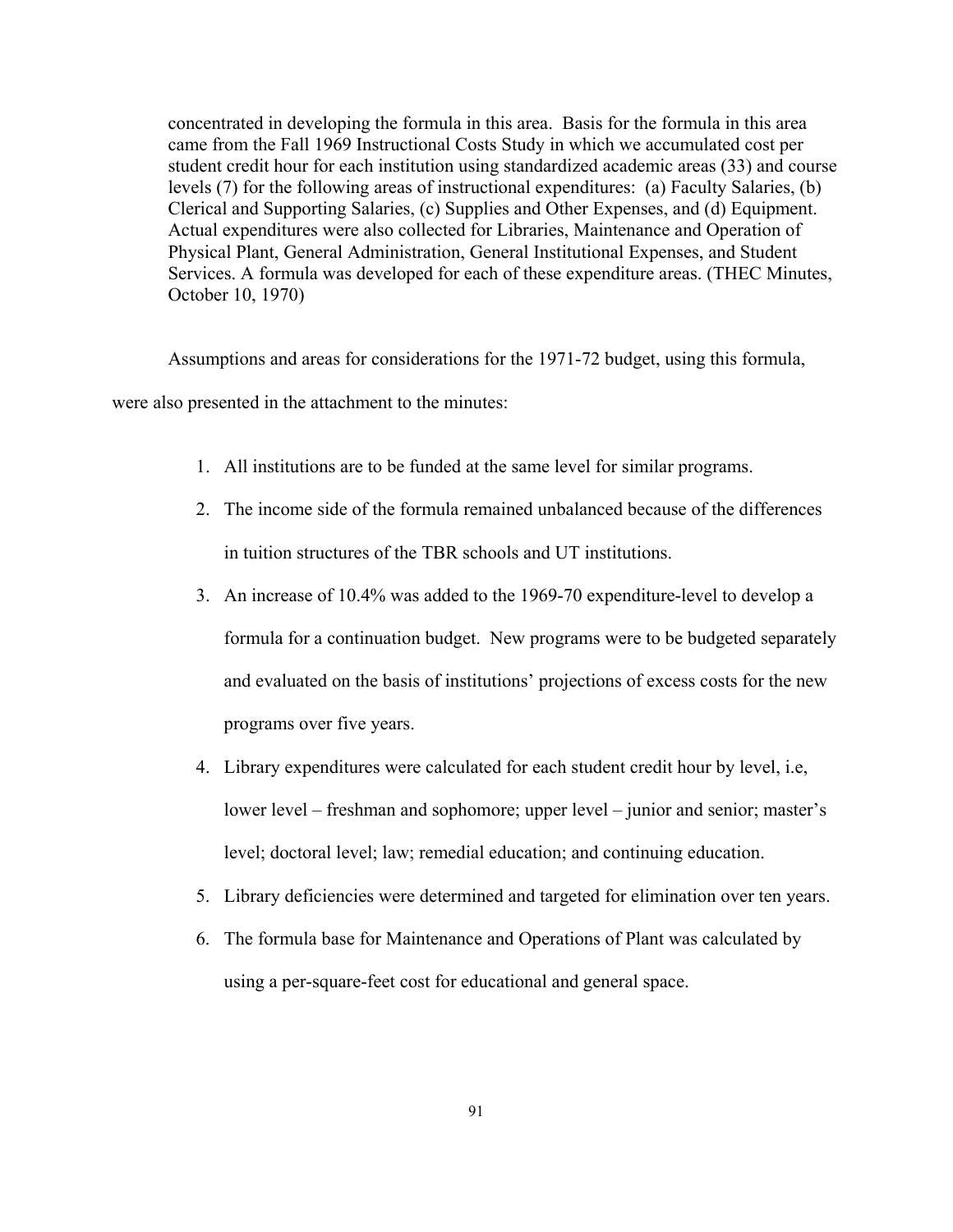- 7. General administration, general institutional, and student services were combined and budgeted at \$221 for the first 3,000 headcount students, \$199 for the next 3,500 headcount students, and \$188 for all headcount students above 6,500.
- 8. Organized educational activities, i.e., athletics, were considered non-formula and were funded at no more than \$150,000 in institutions where they are not selfsupporting. This did not include UT-Knoxville or Memphis State.
- 9. Other non-formula costs included budgeted research, extension and public service, staff benefits, sponsored research, and other sponsored programs.
- 10. Provisions were added to the budget for student aid in relation to the percentage of an institution's student body from low-income families (\$5,000 or less). For the 1970-71 budget, \$70 per low-income student was provided.

 Dr. Jerry Rust reported that most of the institutions agreed that the formula was good and especially the expenditure part of it; however, several commission members expressed concern about some components of the formula. Dr. Walter Armstrong inquired if it would not be impossible to make an across-the-board rate per student credit hour given that UT-Knoxville's cost per student is less than any other institution. The cheaper cost at UT-Knoxville was due to large class sections and the use of many graduate teaching assistants, something that was not available to many of the other institutions, especially the community colleges. The formula, however, was designed to determine "what the cost of a program should be," and it was assumed that this would "cause other schools to analyze their programs to determine why some are more expensive and others cheaper" (THEC Minutes, October 10, 1970). Folger stated that the "average gives UT more money at the lower division level than it does to the community colleges" and "as a result, the community colleges are forced to reconsider starting new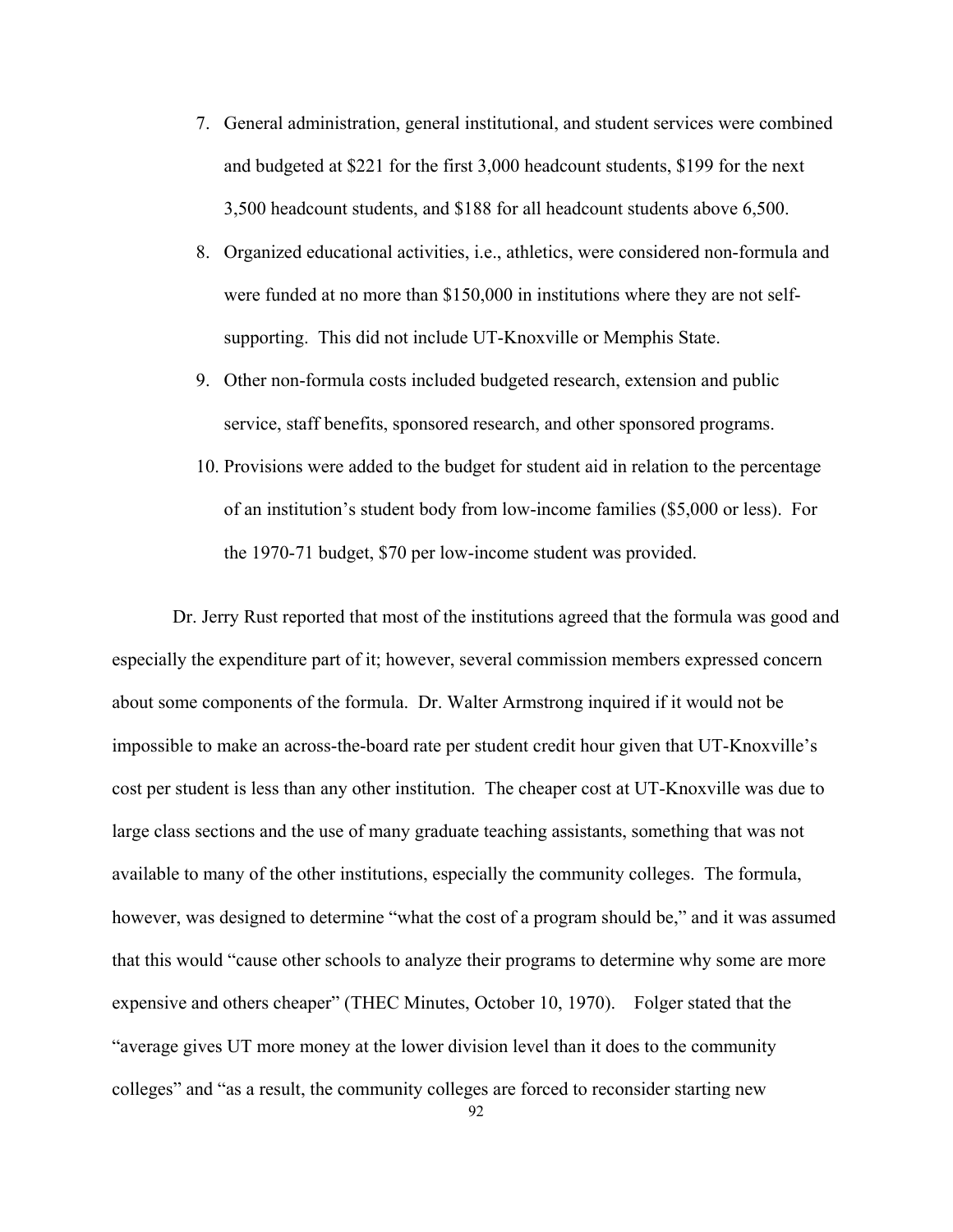expensive programs" (THEC Minutes, October 10, 1970). Additionally, Folger acknowledged, "where differences in programs are justifiable, adjustments can be made in the formula" (THEC Minutes, October 10, 1970). Interestingly, these same concerns were the basis for much negotiation and modification to the formula during most of the 1970s and well into the 1980s.

#### Institutions' Response

The institutions' reactions were mainly positive to the new formula for determining higher education's needs and distributing the state funds on a more equitable basis. Ramer comments that he did not recall any opposition to the formula:

There may have been nit-picking about the elements of the formula but the concept of a formula overall was, as I recall, pretty well accepted….it was a equitable system of distribution of state funds. So this was a real good step forward. (personal communication, August 20, 2003)

Powers did not recall opposition, but he did recall some resistance and some distrust. According to Powers, "It was new and we didn't know whether we could trust it or not (personal communication, August 22, 2003). Powers stated, "It may not be true, …but I suspect that some of those that had been real successful still continued to do their lobbying even after THEC came up with a so-called formula" (personal communication, August 22, 2003). Johnson confirmed that negotiations with legislators did continue after the formula was developed (personal communication, October 22, 2003). Johnson stated, "You can't cut that off but…one of the things we tried to get legislators to understand is that there has got to be equity in this process; there has got to be acknowledgement of programmatic differences" (personal communication, October 22, 2003).

Folger agreed "there was not much resistance to having a formula" (personal communication, August 21, 2003). However, he noted, "There was concern that the formula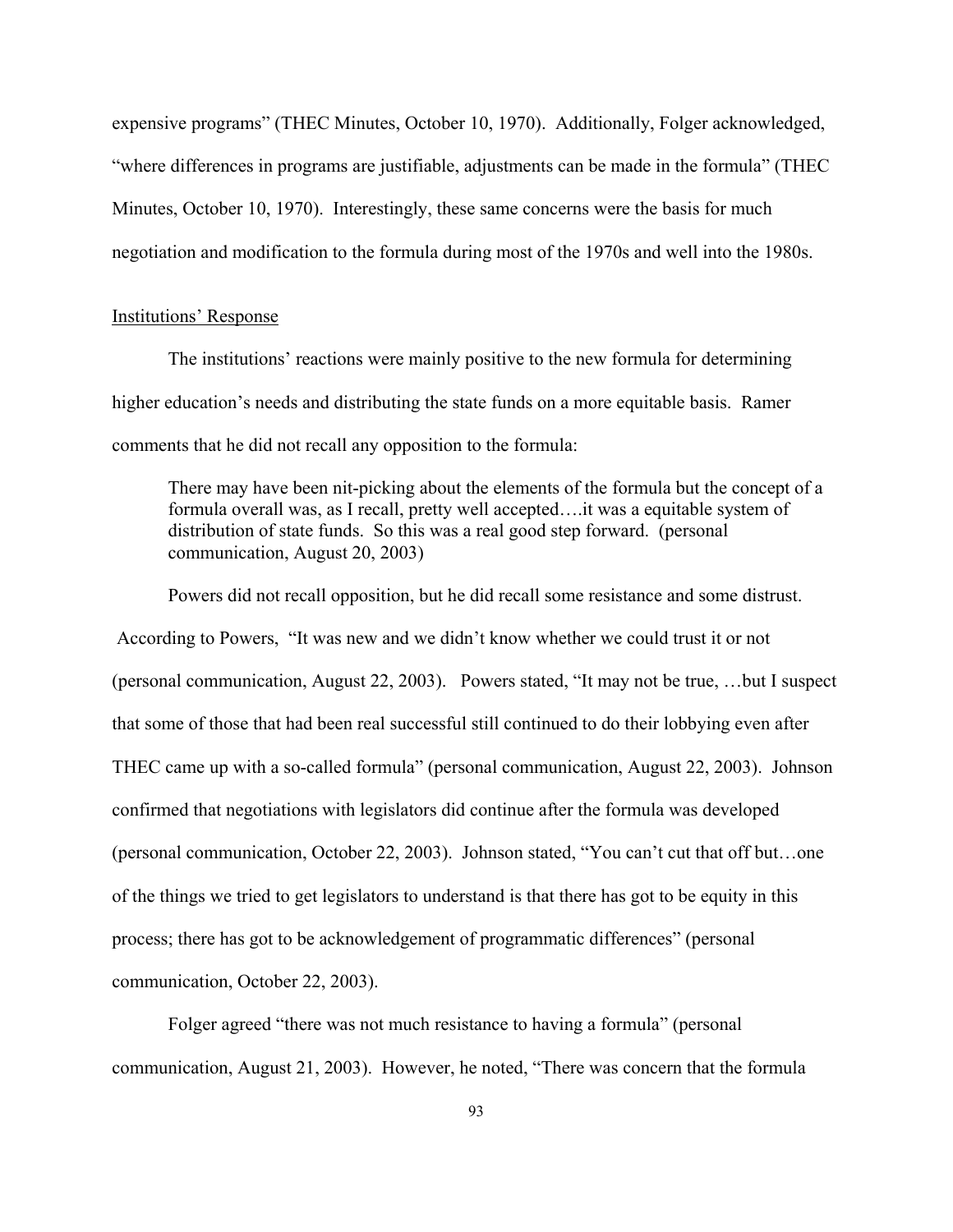didn't do for *my* institution what it should, and it was doing too much for somebody else (personal communication, August 21, 2003)." Institutions that were particularly concerned were the community colleges because they were growing rapidly and felt the new formula did not put enough funding into new programs. However, Folger commented that, "Generally, people felt it was better than the old political logroll where you had to have more political influence to get [funding]" (personal communication, August 21, 2003). The formula considered the factors that most people thought funding should be based on – enrollment, programs, and the needs of the institutions.

# Government's Involvement – Executive Branch

Could the new formula be funded? Was it livable? What would be the long-term impact? These were the questions that most concerned the Governor's administrative staff (G. Adams, personal communication, September 12, 2003). After the creation of THEC, the Department of Finance and Administration's involvement in higher education funding became less and less except, according to Adams, "when it came to the final development of the request from higher education and what the Governor would recommend. Then I would be involved – fit the pieces and parts together and stay within the availability" (personal communication, September 12, 2003). However, initially, Adams remembers being a sounding board,

The initiative was with them [THEC staff]...that is what they were hired for and they were the experts in higher education. They had the background and they came up with the various parts of it, and like I say, we reacted to it. Probably from my perspective, my reaction would be more of…well is it affordable? Is it a standard that can be fit within the current funding resources and what kind of future demand would it make?…once you go with the formula and it's…public it is more of a process to adjust the formula or revise it than it was before, where it was strictly in-house. (personal communication, September 12, 2003)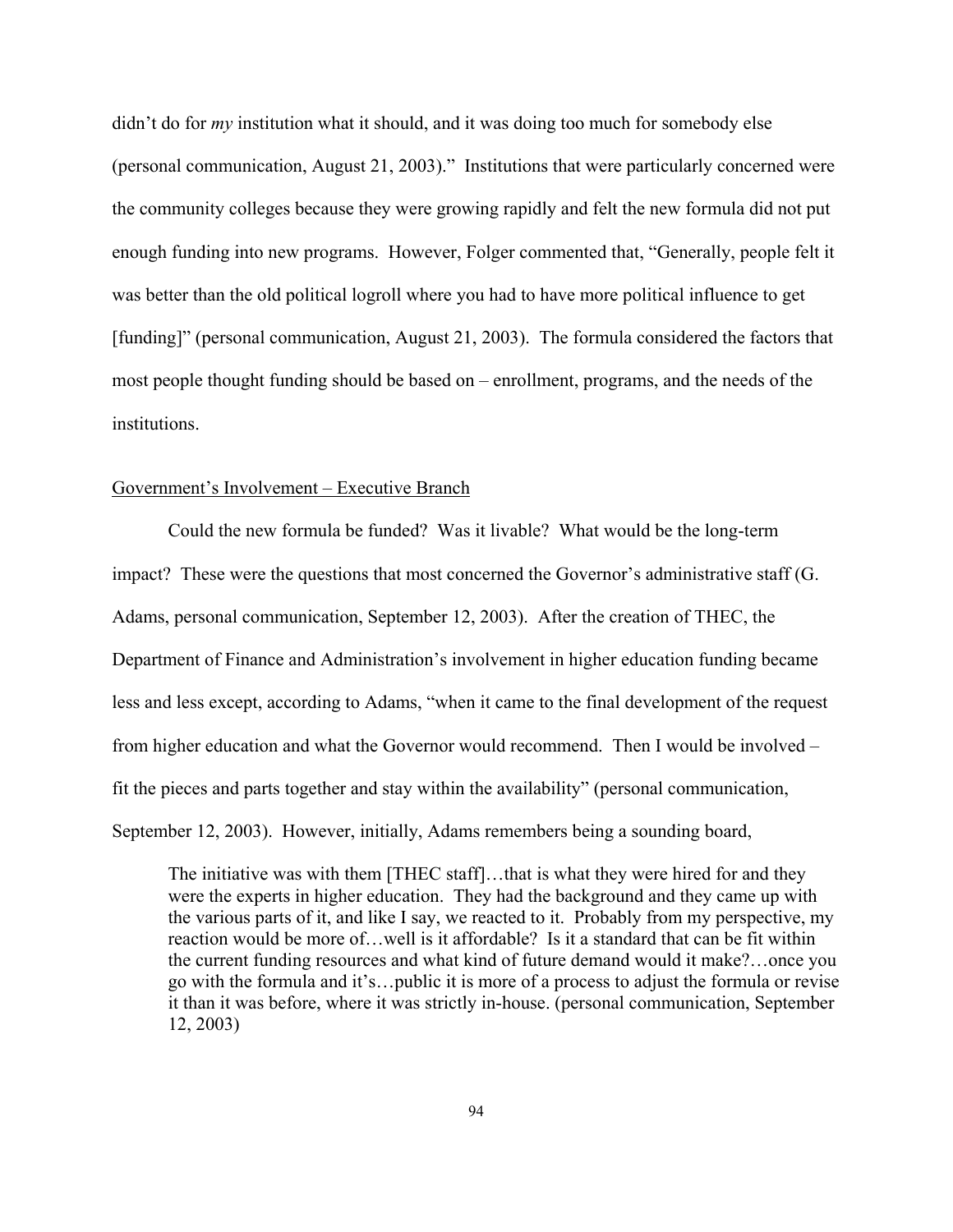# The Formula Concept

From the beginning, the formula focused on allocating equal support for all institutions conducting the same type of program. The formula has evolved to include recognition of institutional differences. The formula applies only to expenditures and revenues related to unrestricted educational and general  $(E \& G)$  monies, and it does not represent the specific budgets of the institutions. Institutions and their governing boards retained the responsibility of management of actual appropriations.

## 1979-84 Master Plan Formula Goals

The 1979-84 Master Plan for higher education identified three major issues related to finance: (a) despite significant increases in state appropriations, Tennessee's per capita appropriation remained  $42<sup>nd</sup>$  in the nation and the lowest of the SREB states; (b) Tennessee faculty salaries were among the lowest in the SREB states; and (c) although there are advantages to using historical costs and student enrollments in a funding formula, this approach should be reassessed in light of the changing character of higher education over the planning period. Recommendations included increasing state funding to at least the SREB regional measures over five years and upgrading faculty salaries to at least the average of the SREB faculty salary levels. Seven recommendations were identified for the formula and were adopted as THEC's policy to guide formula development:

- 1. The formula should adequately but reasonably reflect the funding needs of public higher education institutions.
- 2. The formula must provide equitable distribution of available resources.
- 3. Institutions should retain maximum management flexibility in the use of funds and should not be penalized for efficient use of resources.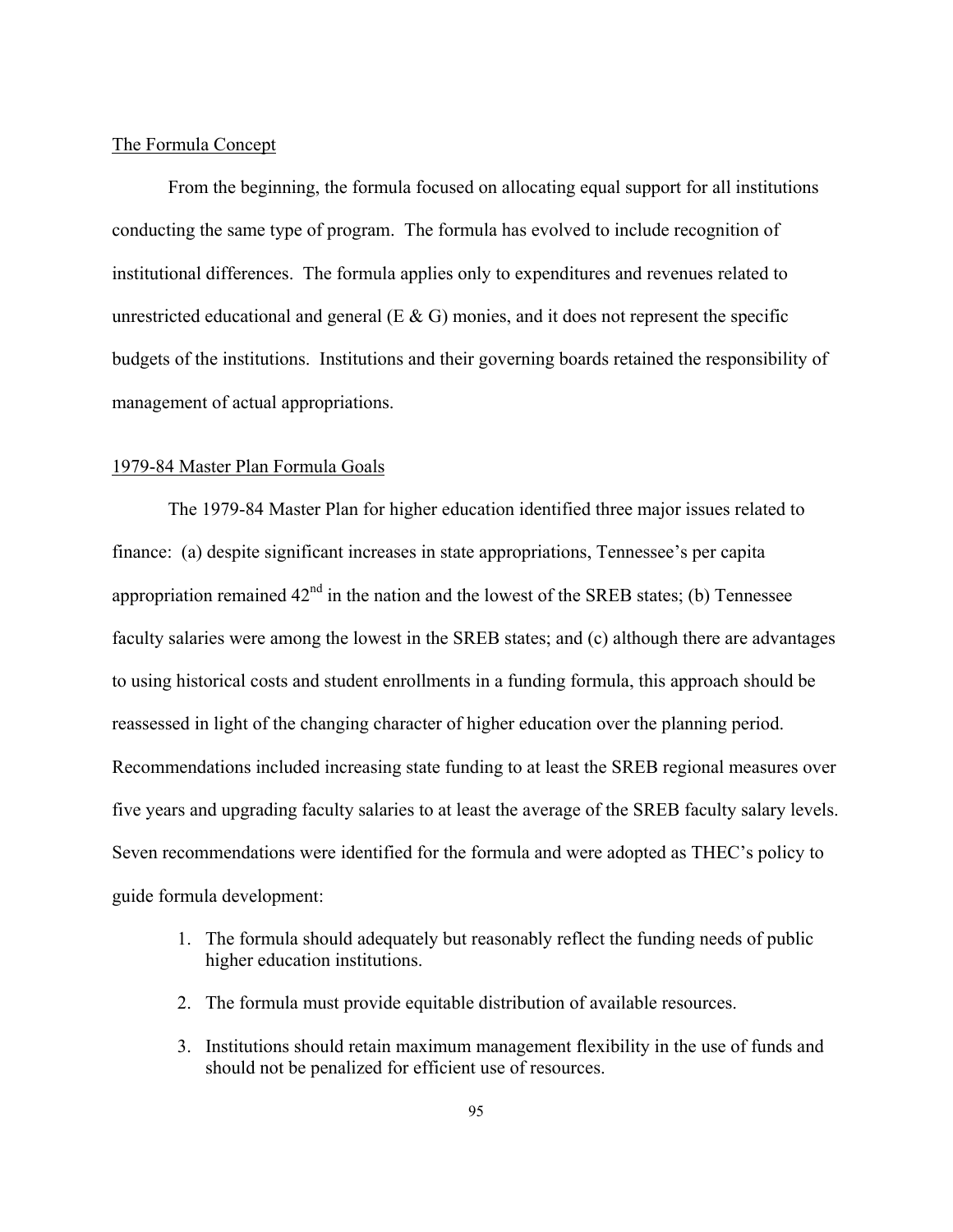- 4. The formula should provide recognition of differences in institutional role and mission.
- 5. The formula should be compatible with statewide goals such as access, desegregation, quality, and evaluation of performance.
- 6. The formula should be as simple as possible given the complex nature of the institutions to be funded.
- 7. The formula should be based upon reliable information and data systems that assure comparability among institutions. (THEC, 1982).

This policy remained the bedrock for adjustments to the funding formula throughout the 1980s and 1990s and continues to provide guidance for formula adjustments. The Tennessee Comptroller of the Treasury's program evaluation of THEC in 1985 reported that

Auditors compared the fiscal year 1984-85 appropriations formula to the seven goals set forth in statues and the 1979-84 Master Plan and concluded that, for the most part, the Tennessee Higher Education Commission has developed and applied its appropriations formula in such a way that it achieves those goals. (p.13)

# Modifications to the Formula

 Looking back over the history of the formula, three major revisions to the basic operating funds formula occurred in 1980-81, 1985-86, and 1994-95 budget years: (a) initiation of performance funding and implementation of an enrollment range to improve quality occurred with the 1980-81 formula; (b) national peer institutions data and faculty/student ratios replaced the cost study data in budget year 1985-86; and (c) salaries of SREB institutions replaced national peer groups and student/faculty ratios were increased to reflect greater efficiency and use of technology in instruction in budget year 1994-95; phase two in 1995-96 refined the SREB peers to 10 specific peers for each institution or group of institutions. These major modifications were for the most part linked to efforts to provide for quality improvements and to encourage institutions to focus on their mission (Albright, personal communication, September 2, 2003).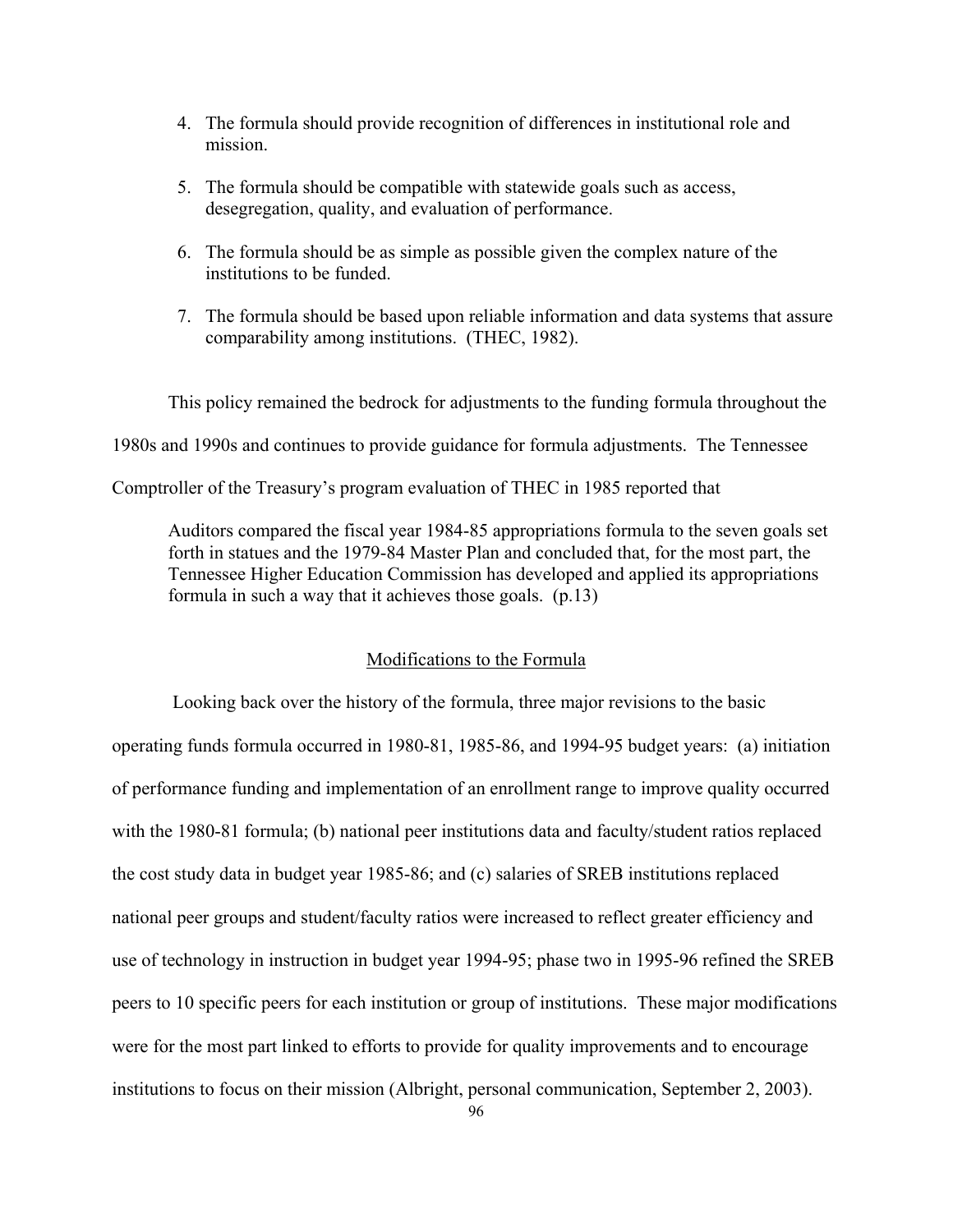The original formula was almost entirely enrollment driven; institutions had no incentive to raise admissions standards – why should they if they were going to face financial loss as a result?

Speaking from a more global standpoint, Albright pointed out, "The primary reason to change a funding formula is to try to emphasize what the state policies are or to be sure the formula is aligned with the state policy" (personal communication, September 2, 2003). However, Albright acknowledged that the process for year-to-year changes was necessary for institutions to have an opportunity to make recommendations about components of the formula that needed adjusting. THEC initiated a formula review committee or advisory committee of six or eight people each year. Albright explained the process:

…This is our formula, let's go through it and talk about what needs to be changed and the parts we like of it…. Jim Vaden served on that task force for a number of years from the Board of Regents system. Typically there would be a person from the community colleges and a person from one of the universities. Gene Smith, who used to be vice president of University of Memphis, served for a number of years. And, also with the UT system you would have Joe Johnson who was president of the UT system, as well as someone from their campus…Eli Fly who was vice president for business and finance would be on those committees. So it would be a fairly small committee that would be involved in that particular process. Every institution was contacted and given an opportunity to make suggestions, to let them know that the process was starting, make suggestions for changes and all of those were reviewed carefully by the task force. In addition, each year each institution had an opportunity to meet with us one-on-one to review the funding formula and its effect on the individual colleges. So, that was the process and the process was very important. (personal communication, September 2, 2003)

A review of internal documents and minutes of the Tennessee Higher Education Commission meetings confirm that this process was used through the early 1990s. However, after the 1994 revision to the peer institutions, and with the departure of Albright, the process is not as well documented. Internal documents reveal that the one-on-one budget hearings with the institutional representatives did continue up through the budget cycle for 2004-2005. The program evaluation of THEC conducted by the Division of State Audit, reported, "The formula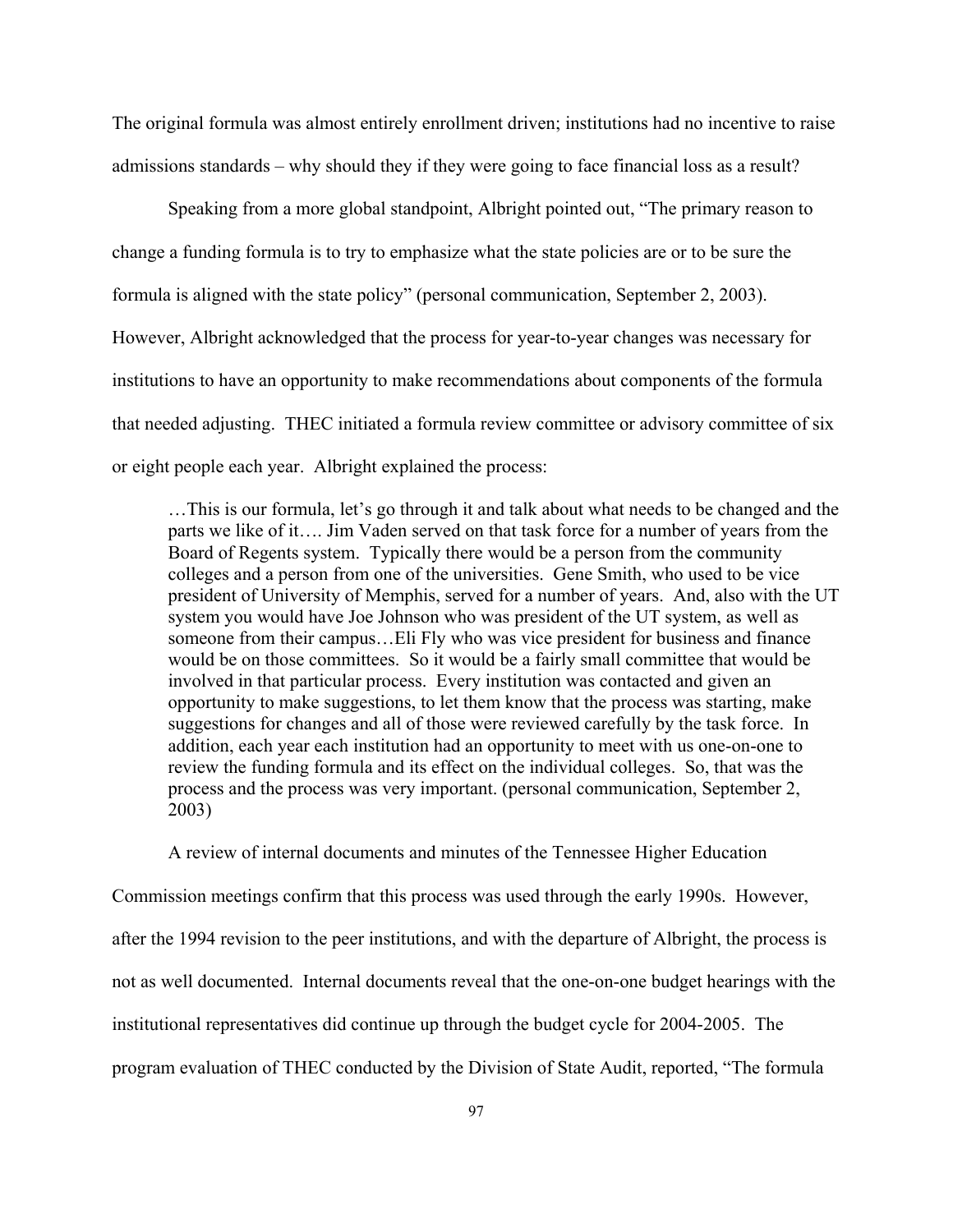has been revised substantially since its initial development in 1970 and continues to be evaluated by a formula revision committee composed of commission staff and representatives from the institutions and governing boards" (State of Tennessee, 1985, p. 15).

# Modifications – The Expenditure Side

In the early years of the formula, regular *tweaking* of the components was a necessary part of the process. Concerns raised by Commission members at the October 10, 1970, meeting soon became the concerns of the institutions as the formula was implemented. Folger spoke of the modifications in terms of "people [being] able to make the case that some particular factor or other wasn't included or wasn't properly weighted in the funding recommendations (personal communication, August 21, 2003). Folger contributed the majority of the early modifications to the approach used by THEC:

A lot of the changes were because we adopted the Texas approach, where you define all of the different program areas and you set up different costs for each program area. You build your cost recommendations on the average cost across the various institutions because you find there are widely different amounts spent on freshman English, for example. Some people said the average funding hurt institutions that were trying to do a better job. Some people said the formula funds were too low to provide a quality program in for example Nursing. Others would say it gave too much to nursing and not enough to history, for example. So you got a lot of push to abandon the formula approach. Those modifications were generally made based on people's persuading us that a change was justified….So you had complaints about the details of the formula and almost no serious complaints about the idea of a formula. (personal communication, August 21, 2003)

In addition to recognizing the various inequities and modifying the formula to address these, modifications occurred to address the concerns of state officials that the formula generated an amount of money that they could not afford (Fly, personal communication, October 22, 2003).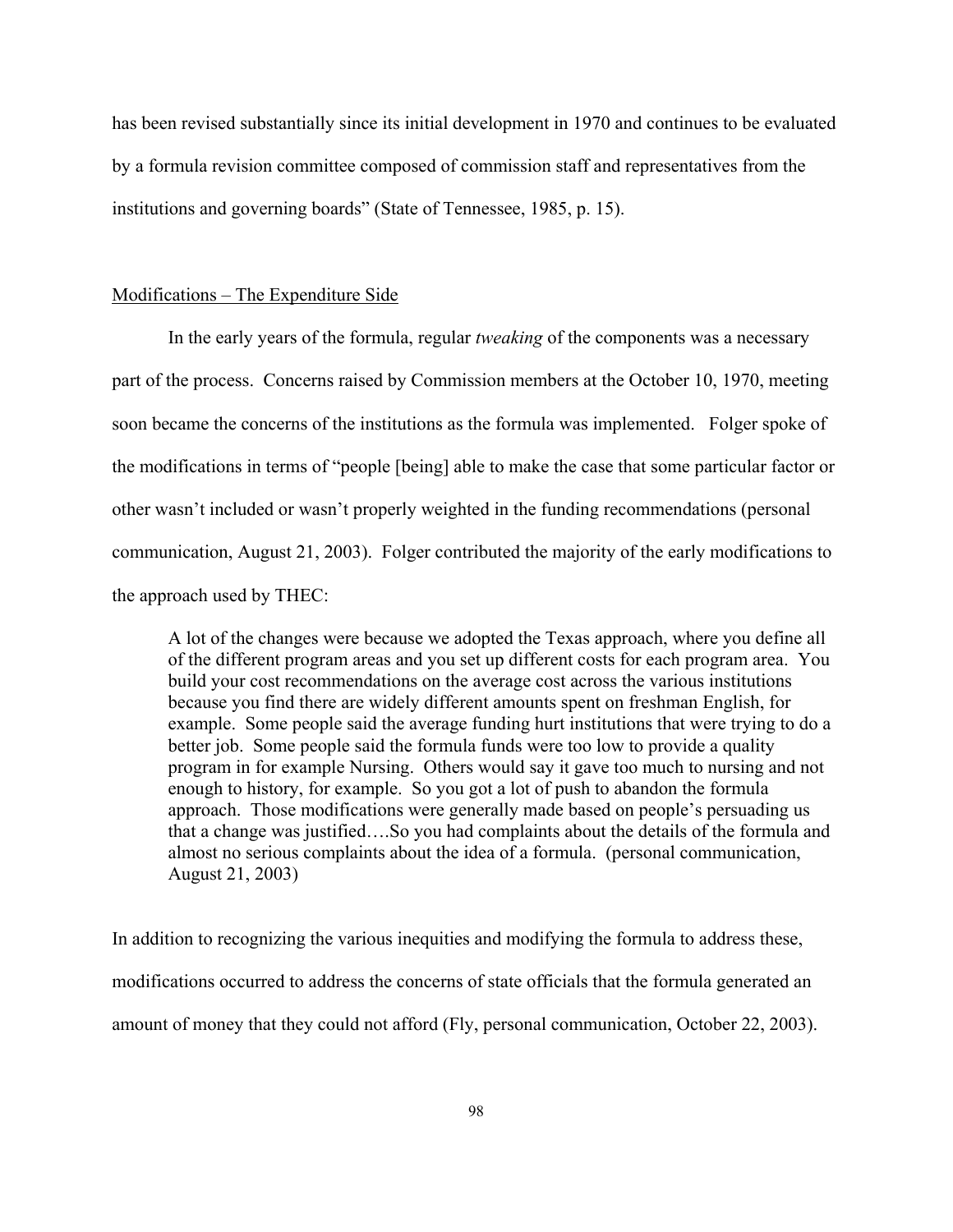Raymond Pipkin, former Associate Vice President for Business and Finance at the University of Memphis, prepared a listing of the changes that had occurred to the formula from its inception up through 1996 (Pipkin, personal communication, July 30, 2003). The majority of the changes identified by Pipkin were taken from the minutes of Tennessee Higher Education Commission meetings.

 Pipkin documented 48 changes that had occurred to the instruction component: 11 were changes to cost data; four changes occurred to the classification of credit hours; three were changes to the student/faculty ratio; 10 changes addressed enrollment ranges; three changes involved graduate teaching assistants; eight changes occurred to the average faculty salaries; one change occurred to address term fluctuation factors; three changes occurred to the equipment, clerical support, and supplies category; and five changes occurred to the summer and special term factors.

The instructional component of the formula represents the greatest dollars generated by the formula; therefore, revisions to this component generally significantly affected formula dollars – both dollars requested and the distribution of those dollars among the institutions. As discussed earlier, major revisions occurred in the budget year 1985-86, when the peer concept was initiated, and again in budget years 1994-94 and 1995-96, when new SREB peers were adopted. Revisions to incorporate peer institutions data are discussed in detail under "Incorporating Peer Institutions into the Formula." The fiscal impact of the modification to the enrollment range factor that occurred with the 1980-81 budget was of a magnitude that requires it be discussed in detail also (see p. 103). Other, less significant, changes included adding a component for continuing education units in fiscal year 1976 and moving from HEGIS categories to Classification of Institutional Programs (CIP) categories in fiscal year 1996. The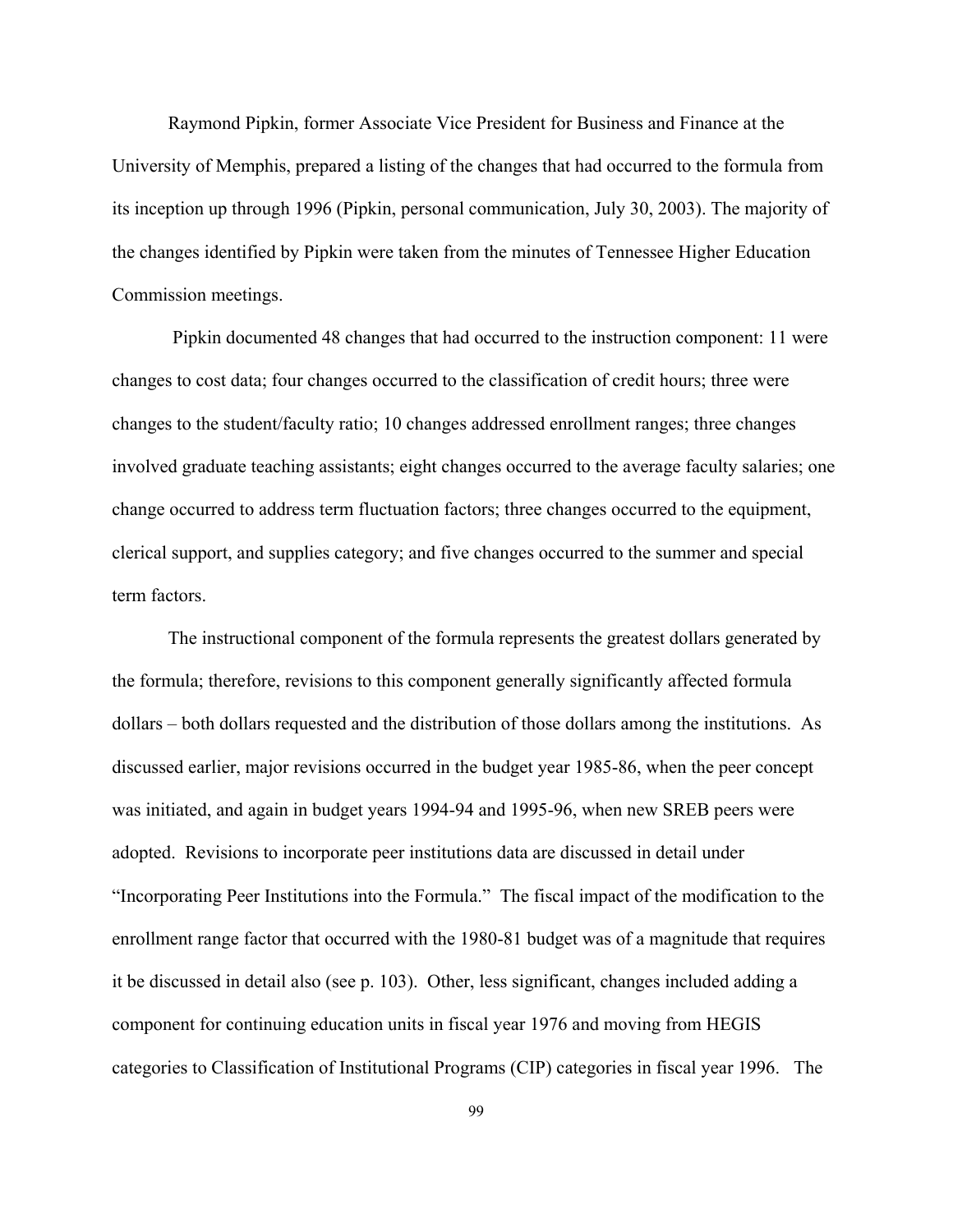change to CIP categories was for administrative convenience and had no fiscal impact on the formula (THEC, August 12, 1994, p. 3).

 It was not until the 1985-86 budget year that the issue of graduate assistants and their impact on the dollars generated by the formula was addressed. With the change to using peer comparison data rather than cost study data to drive the instructional component of the formula, the number of faculty positions generated by the formula was adjusted to account for the number of graduate assistants who teach, and a separate, lower salary level was assigned for graduate assistants. A factor that paralleled the graduate level student credit hour production was assigned to the universities: 12% for UTK, 8% for UM, and 5% for all other universities. This was changed in 1992 to remove APSU, TSU, UTC, and UTM. UTK remained at 12%, MSU remained at 8% and ETSU, MTSU, and TTU continued to have a 5% adjustment for graduate assistants who teach.

 Pipkin's chronology identified 18 changes that had occurred to the academic support component, 12 of which related to the library and six to other academic support factors. The major changes involving peer institutions comparisons were projected into the calculation for library expenditures in 1987-88 and again in 1995-96. Other adjustments were aimed primarily at reducing the deficiency in library volumes identified during the initial formula development, although some bouncing back and forth of costs related to academic deans and computer services between instruction and academic support did occur.

The student services component had nine changes. The most significant change occurred in the 1974-75 budget year when the student services costs were separated from the general administration and general institutional component and became a separate component of the formula. Remedial education was included in the student services component at this time;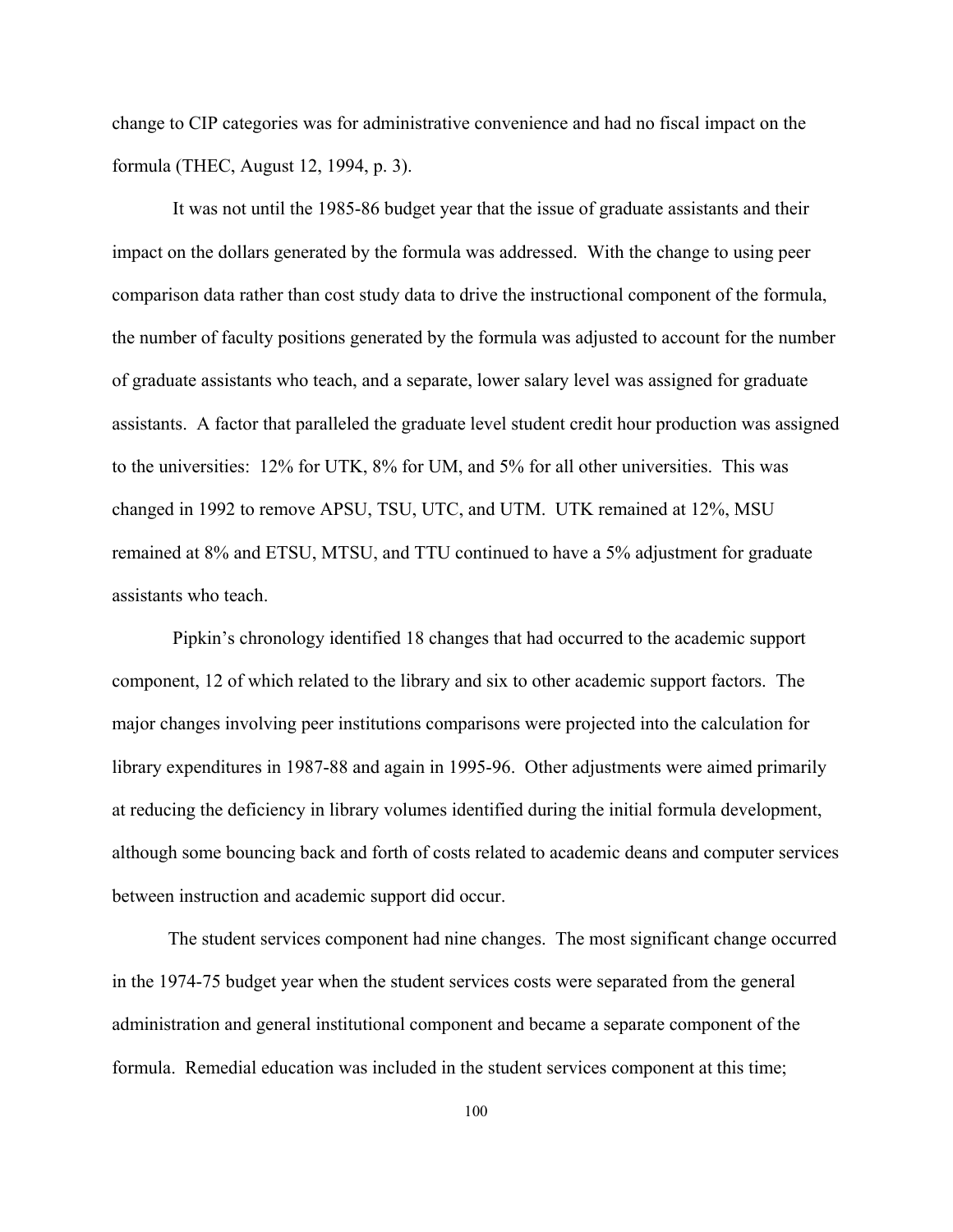however, a new category for developmental studies was added for community colleges and TSU in the1979-80 budget year. In the 1985-86 budget year the formula was revised to approve "remediation," and students requiring remedial and developmental (R&D) assistance were divided into two groups: two-year institutions received funding for both groups; however, the universities (except UTK, MSU, and TTU) received funding for only Group 1.

Funding for R&D was eliminated as a separate category in the 1994-95 budget year and funding was provided at the same rate as degree credit programs. This change was effected as a part of the major formula revision that occurred in the 1994-94 budget year and, interestingly, created as much of a stir among the presidents, especially the presidents of the two-year institutions, as did the proposed adjustment to student fees (Memorandums from College Presidents to THEC, various dates in July and August 1993). The TBR had approved a cost containment plan for R&D programs in March 1993 and felt their plan should be allowed to work before there were any changes in this area (Rhoda memorandum to TBR Board Members, August 20, 1993; Roaden memorandum to Formula Funding Task Force, August 27, 1993). Although the Commission members approved this formula modification, the minutes reflect that one member expressed concern that "we would end up with a two-tier system of education and he was reluctant to deter a student from going to a four-year institution because he or she could not get adequate attention in remedial education" (Minutes to Called Meeting of the THEC, September 10, 1993).

Intercollegiate athletics was moved to student services in the 1975-76 budget year but eliminated from this category in the 1983-84 budget year. Intercollegiate athletics are no longer a part of the formula; however, costs incurred continue to be accumulated in the student services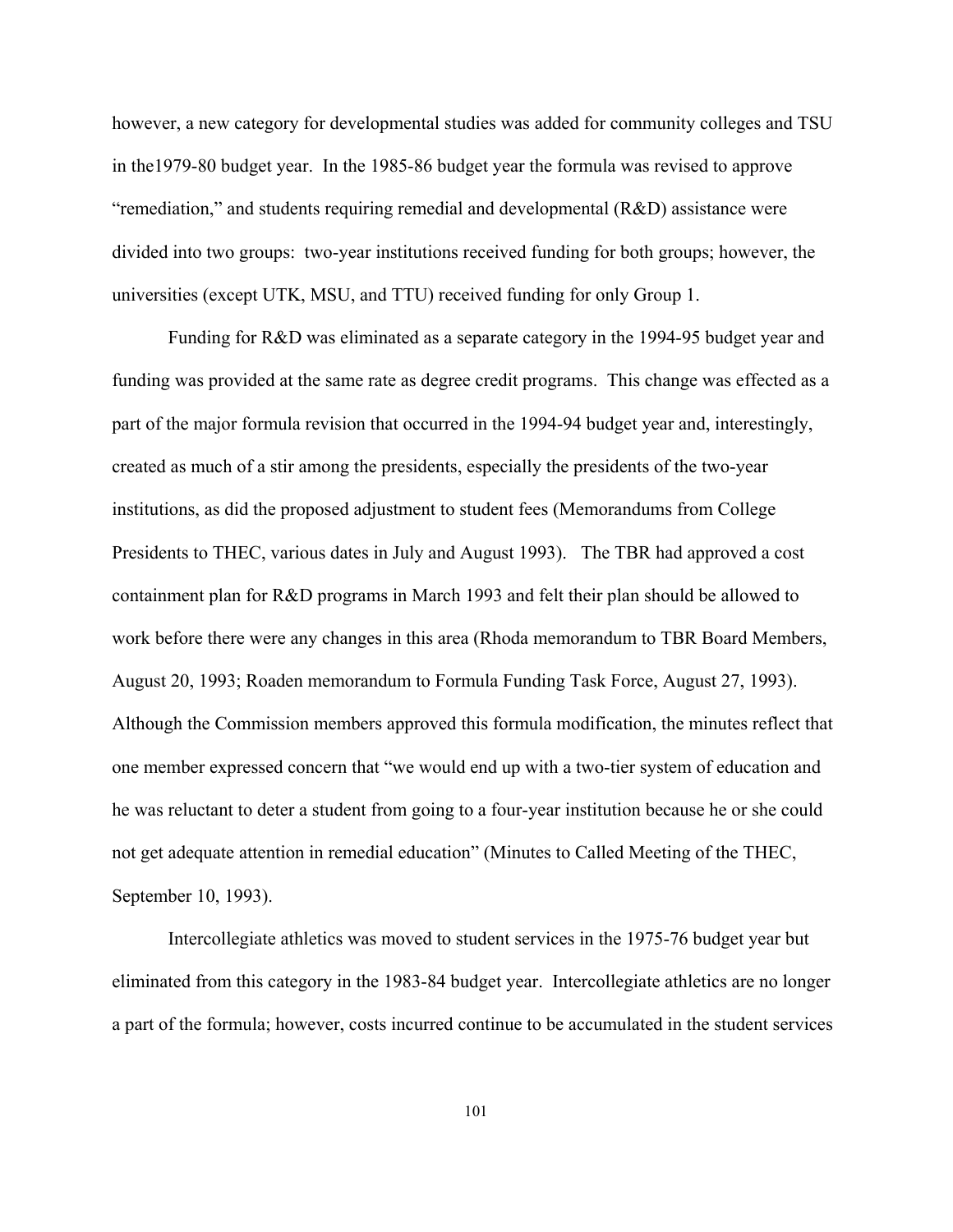functional area for funding and reporting purposes (Simmons, personal communication, October 9, 2003).

Seventeen changes occurred to the formula for maintenance and operations (M&O) of physical plant. The majority of the changes were related to utilities; however, an intensity factor was added in budget year 1980-81 to accommodate the year-round usage of educational and general space and to recognize the additional maintenance required for aging facilities. In the 1977-78 budget year utilities were separated from other M&O costs and funded on an actual usage basis. In fiscal year 1982 an adjustment was made to encourage and recognize energy conservation measures implemented by the campuses; the formula was modified to continue funding 50% of the energy savings achieved from projects funded from operating funds. Additionally, institutions were encouraged to "*mothball* facilities which are underutilized until such a time as they are truly needed" (THEC, 1982-83, p. 8). The modification provided that the square footage would continue to be funded, and these dollars plus any utilities savings would be available for use in other programs. In fiscal year 1989 the Commission implemented a prior approval policy for rental space costing in excess of \$10,000 annually if funding for such space would be requested through the appropriations formula.

Research, public service, and institutional support had a similar number of changes. Starting in budget year 1976, dollars were provided to recognize the research missions of the universities. These funds were shared by the universities on a pro-rata basis and the dollars were increased in the 1977-78 and 1979-80 budget years. In the 1981 budget year, the public service missions of the institutions were encouraged with rates set at \$50,000 for two-year institutions with up to 2,500 FTE and \$75,000 for two-year institutions above 2,500 FTE. The regional universities were provided funding at 0.5% of E&G expenditures; UM was set at 2% of E&G. In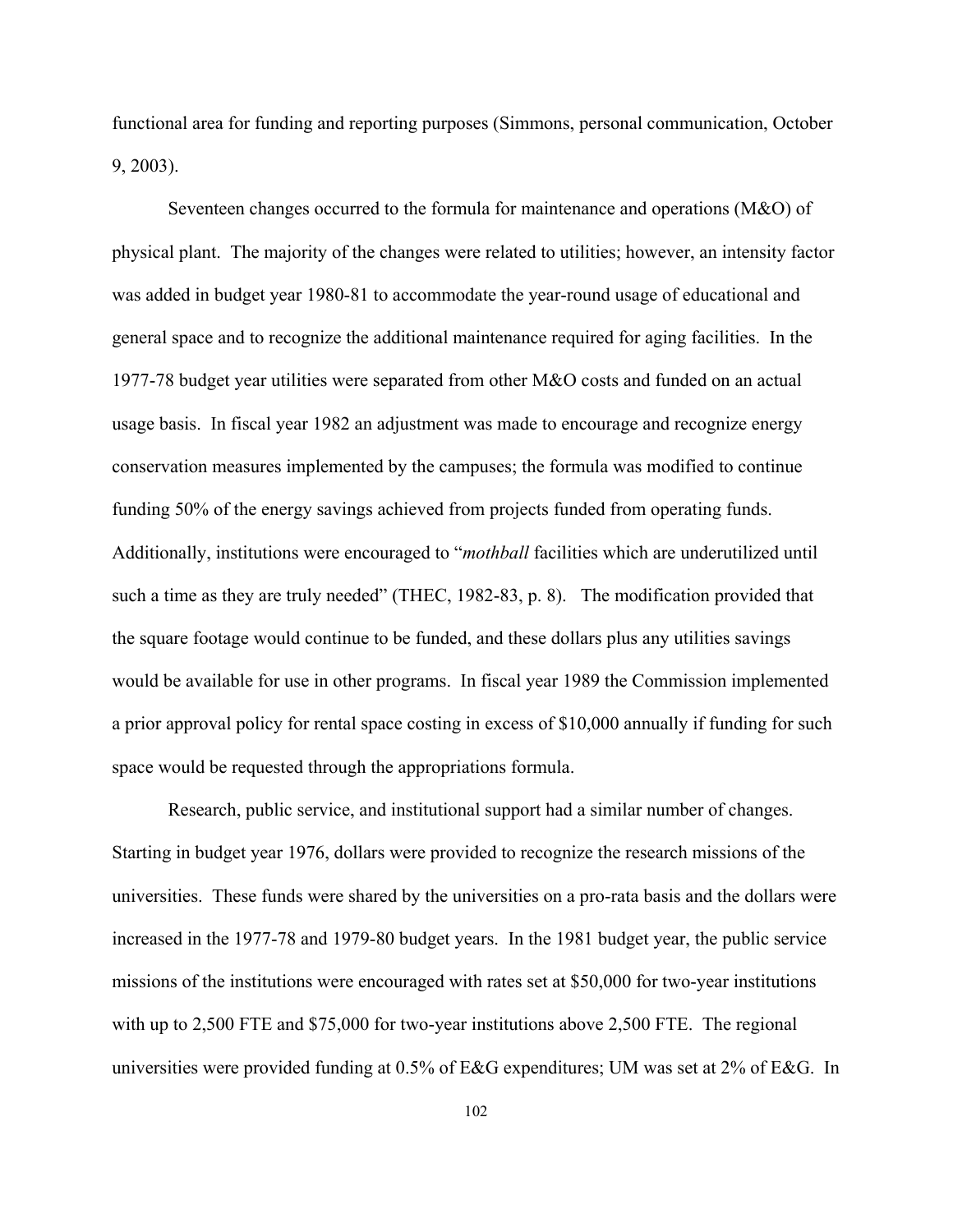fiscal year 1984, this was changed to allow all institutions to receive \$35,000 plus a percentage of E&G expenditures: 3% for UM, 0.25% for UTK, and 1% for all other institutions. In fiscal year 1984 the formula was modified to include a base rate plus a percentage of total expenditures for institutional support recognizing the fixed plus marginal cost components of this function. A component to address campus security was added to institutional support in fiscal year 1992.

Non-formula components such as staff benefits, student aid, and special allocations have been addressed over the years. A funding component to address desegregation was added for the fiscal year 1978 budget. An equipment supplement was added in fiscal year 1981 to recognize "the erosion of operating budgets as a result of declines in real dollar support and inflation" (THEC, 1982-83, p. 10). The supplement was 2% of each institution's equipment investment as shown on their financial reports for FY1980-81.

#### Revenue Deductions

Since its inception, the Tennessee formula has identified 100% of funds required for operations and then reduced that amount by other revenue sources to arrive at the state support needed to fully fund the formula. The major revenue deduction component of the formula, maintenance fees, has been adjusted regularly – 1972, 1974, 1976, 1978, 1979, 1981, 1982, 1984, 1986, 1988 (3 modifications), and 1995. Modifications range from using a revenue averaging method to using actual revenue collections to using a percentage defined as a percentage of the total identified need with the state providing a stated percentage and the remaining percentage to be collected in fees. In 1994 the ratio of student fees to appropriations was 40% for universities, 35% for two-year institutions, and 15% for medicine, dentistry, veterinary medicine and Area Vocational Technical Schools.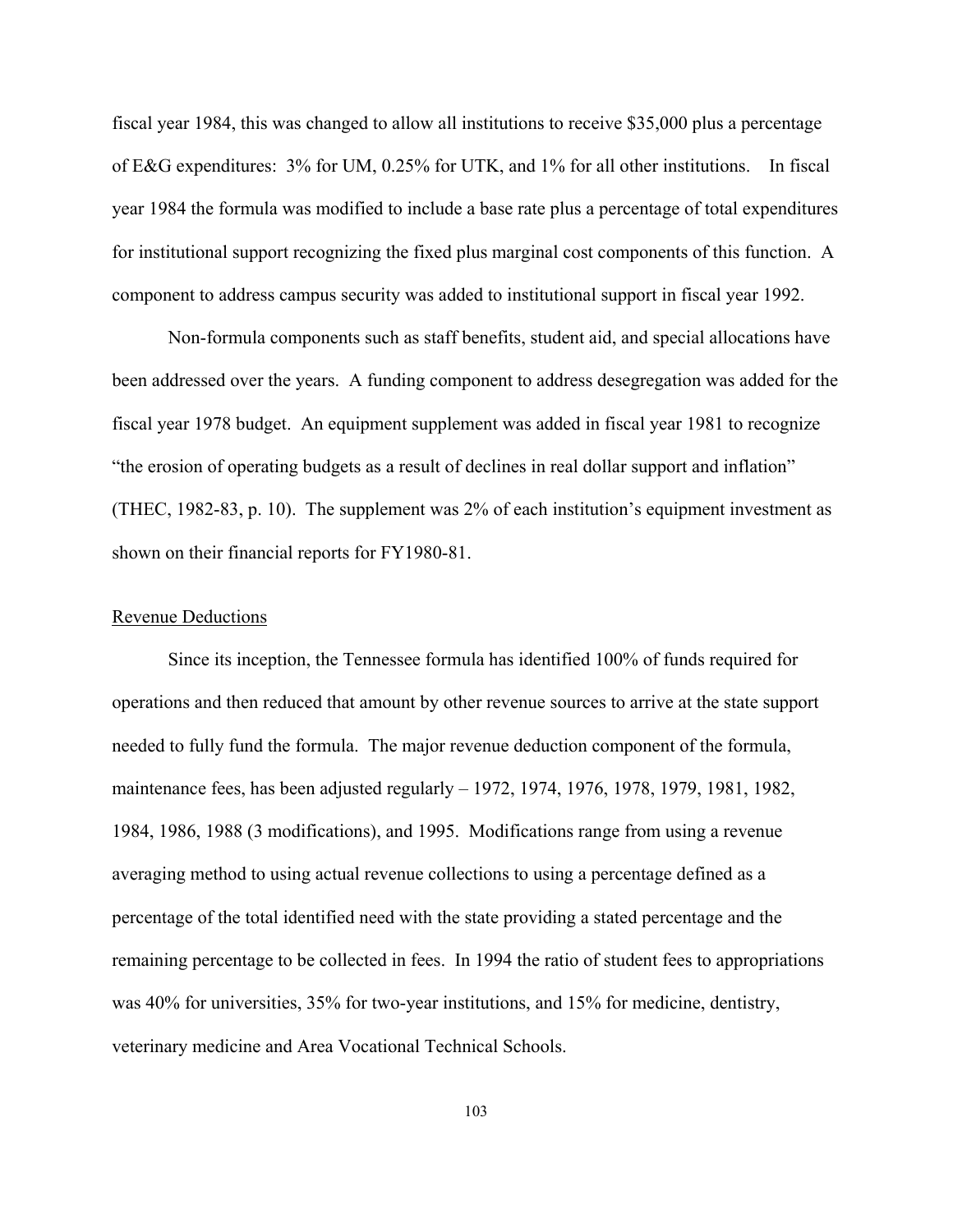#### Major Modifications – FY1980-81

In its 1979-84 master plan, THEC committed to re-evaluating the formula prior to the 1979-80 appropriation cycle (THEC, 1979). This did not happen until the 1980-81 appropriation cycle, perhaps due to the extensive modifications that were being proposed and the necessity of involving numerous persons in the revision process. A memorandum from Wayne Brown to the Commission members dated May 12, 1978, stated, "The THEC staff…recommends that a comprehensive review of the formula be undertaken…with a view toward major revisions of the existing formula allocation methods for FY1980-81." The Commission members approved the staff's proposal at their May 22, 1978, meeting (Memorandum from Brown to the Formula Evaluation Committee Members, June 13, 1978). Alternative funding approaches were to be considered (Memorandum from Albright to Formula Evaluation Committee members, November 15, 1978).

Beginning in FY1980-81, THEC introduced several major new factors into the funding formula. The formula emphasis moved from funding enrollments to funding quality. Modifications included:

- 1. Recognition of Marginal Costs.
- 2. Adjustments for Southern Region Averages.
- 3. Equipment Replacement Allowance.
- 4. Recognition of Instructional Evaluation.
- 5. Intensity and Age Factors for Maintenance and Operation of Physical Plants.
- 6. Enrollment Range Adjustment in Certain Cases of Planned Reduced Enrollment to Improve Quality. (THEC, 1982)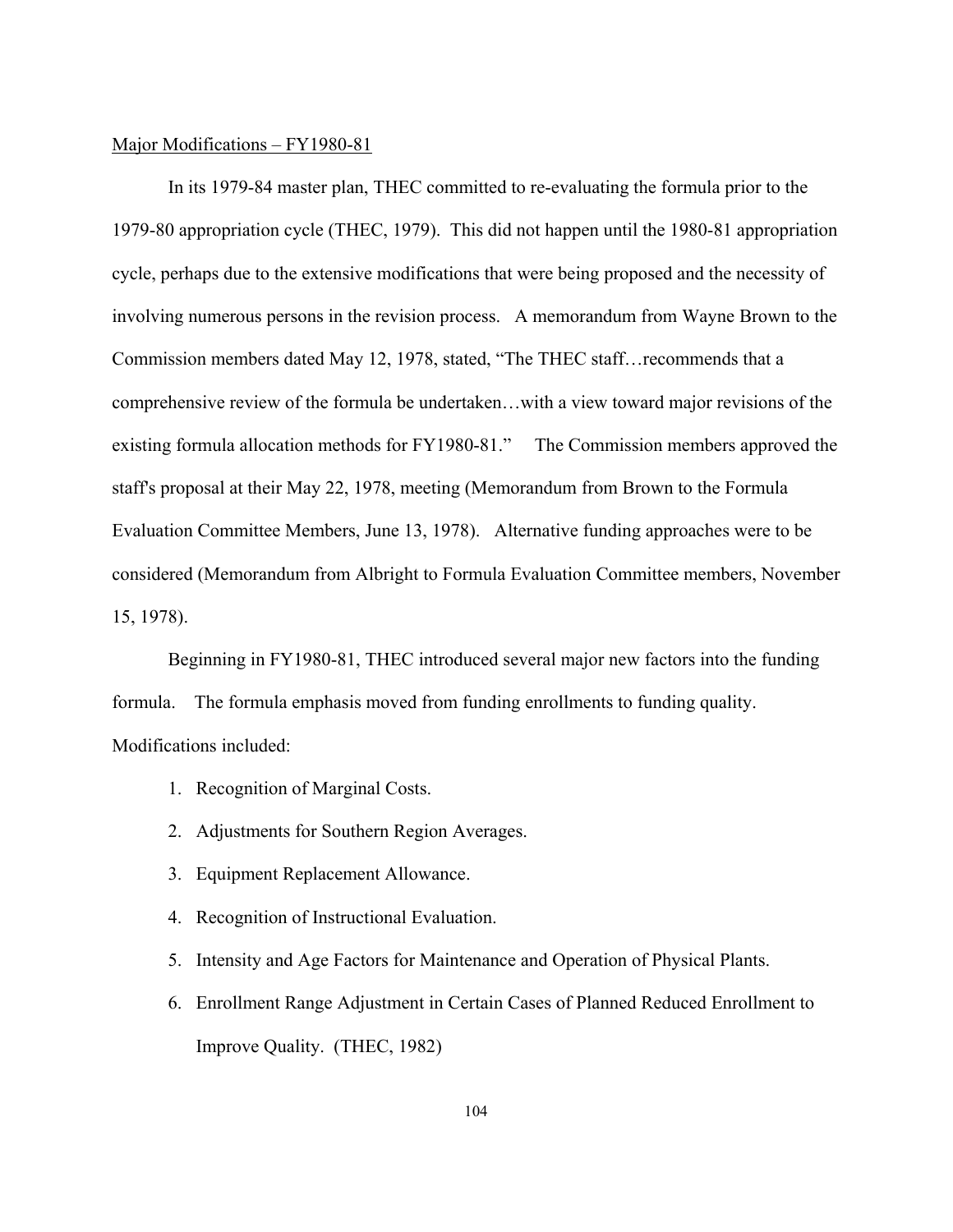Three of the six modifications were so intertwined as to appear almost as one:

recognition of marginal costs, adjustments for southern region averages, and the enrollment range adjustment. The equipment replacement allowance and the intensity and age factors added to M&O of physical plant are discussed above under minor formula modifications. Instructional evaluation, commonly referred to as *performance funding*, was an innovative move for Tennessee, and for the nation. Because of the tremendous impact of performance funding nationally, Tennessee's initiative is discussed separately on page 122.

# Marginal Costs, SREB Adjustment, and Enrollment Range Adjustment to Promote Quality

Enrollments in the initial formula were established on projected student credit hours (SCH), and an enrollment reserve account was established for those institutions outside of their projected enrollments. Institutions that exceeded their projected enrollment would receive additional funding and institutions that did not meet their projected enrollment would pay funds into the reserve. Enrollment growth, especially within the community colleges, significantly exceeded the projected enrollment ranges very early. The October 25, 1974, THEC minutes reflected that

the enrollment reserve was set up two years ago…This fall about \$366,000 will be paid in by institutions not meeting their projections. An amount of \$200,000 is already in the reserve…Eight institutions exceeded their projections, therefore requiring an additional \$2,024,000 to be paid out. (THEC minutes, October 25, 1974)

Funding enrollments on projected or actual presented two problems: (a) enrollment growth became the paramount goal since institutions gained or lost funds for each individual student, and (b) the marginal cost of adding one additional student was not recognized. A national trend of declining enrollments at universities, and a decline in real dollar support from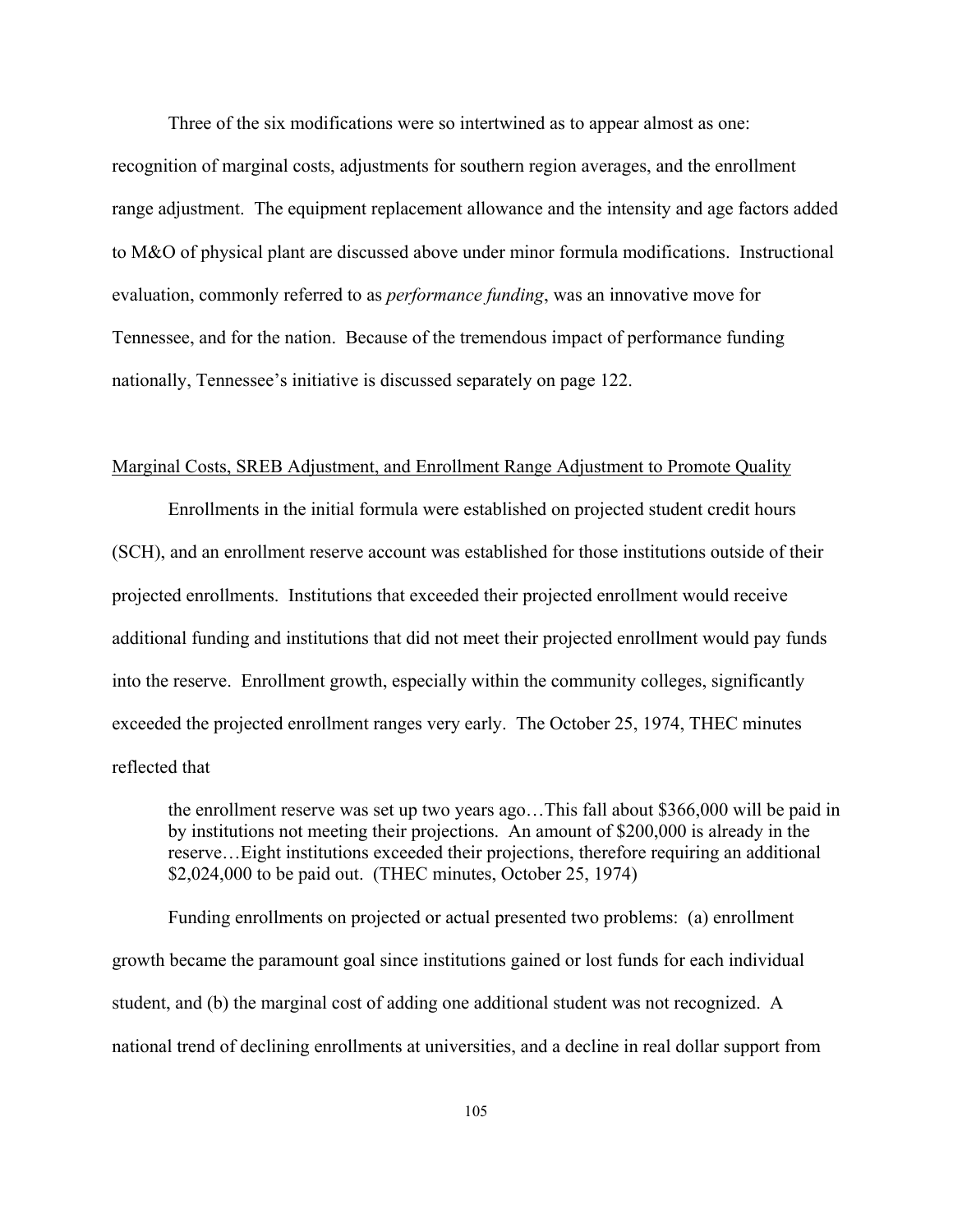state funding, led THEC members to review and modify the per-student funding method used in the early 1970s. John Folger stated,

About the time I was leaving the THEC, some of the people in higher education were saying, you've got an enrollment driven formula and you're increasing the appropriations based on increasing enrollment; but, the reality is that you are funding these at the average per-student cost but the actual cost here is marginal cost because you may be able to add more students to classes that you already have. So it gives you some possible money that you can use for improvements as long as you are growing. But, it looked like enrollments were going to level off in the mid-1970s, and sure enough enrollments leveled off. So the next funding change that was being pushed was the idea that we should provide funding for improvement and bonuses for doing better. (Interview with Folger)

Minutes of the Tennessee Higher Education Commission meeting on November 29,

1976, reported that the members adopted a motion "that the Commission have the intention of adopting a two-year average annual enrollment growth for projecting appropriations recommendations…" A *cushion* policy was adopted at the same time to address those situations when lower appropriations might result in the current year than was recommended the previous year. The cushion was an amount equal to one-half the difference between the actual appropriation for the current year and the basic formula calculation for the next year.

Beginning with the 1980-81 formula, THEC incorporated into the formula enrollment ranges that recognized margin costs (THEC, FY1982-83). THEC acknowledged that, "the new factor with the greatest single fiscal impact on the formula is that of recognizing marginal costs through enrollment ranges (THEC, 1982)." Actual enrollments over the prior three years were used to establish the initial enrollment range for each institution. No additional funding would be provided nor would a reduction in funding occur unless an institution's actual enrollment fell outside of its enrollment range, and then only if the institution was below its range for two consecutive years. Upward adjustments, for enrollment increases, would be made by adjusting the institution's enrollment base and establishing a new range (Brown memo, September 24,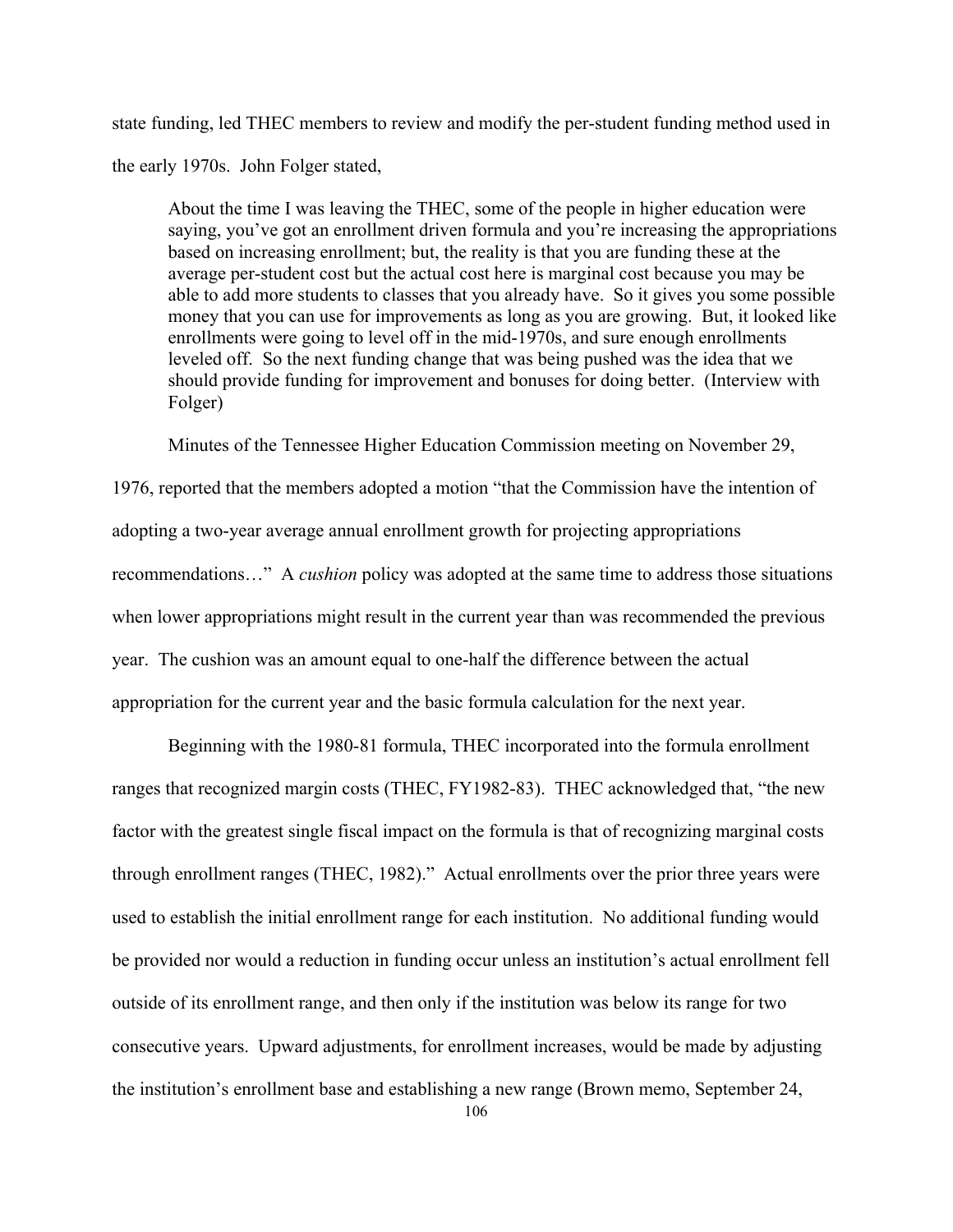1979). The enrollment range was the base enrollment plus-or-minus 2% or 75 FTE students, whichever was greater. The objective was to discourage "extraordinary recruiting efforts on the part of institutions because a few additional students [would] have no impact upon their appropriations (THEC, 1982)."

Furthermore, THEC included in the 1980-81 formula a modification, applicable to subsequent years, so that enrollment growth would not be recognized unless state funding or other revenue sources were sufficient to support the growth and maintain quality. Institutions that were below SREB averages on support measures were encouraged to negotiate an adjustment to their enrollment range that would allow for planned reduction of enrollment to improve quality. Related to this was the SREB adjustment to achieve SREB funding levels at the universities over a five-year period. The 1982-83 appropriations recommendation included an adjustment equal to one-third of the funding deficit identified by THEC for FY1980-81. A review of THEC formula brochures for FY1983-84 and FY1984-85 verified that this funding adjustment continued until the peer institution model was implemented in FY1985-86.

Changes of this magnitude affected different institutions in different ways but were especially detrimental to the two-year institutions. A memorandum from Dr. Wayne Brown, who was executive director of THEC at that time, to all of the institutional presidents and the chancellors of the two systems addressed concerns that had been expressed on the proposed formula adjustments (Brown memo dated September 24, 1979). Brown's response addressed two areas that appeared to generate the greatest concerns – marginal costs and enrollment range adjustments.

Relative to the marginal cost and enrollment range adjustments, THEC was not favorable toward adjusting the proposed 75 FTE margin for smaller institutions, nor were they inclined to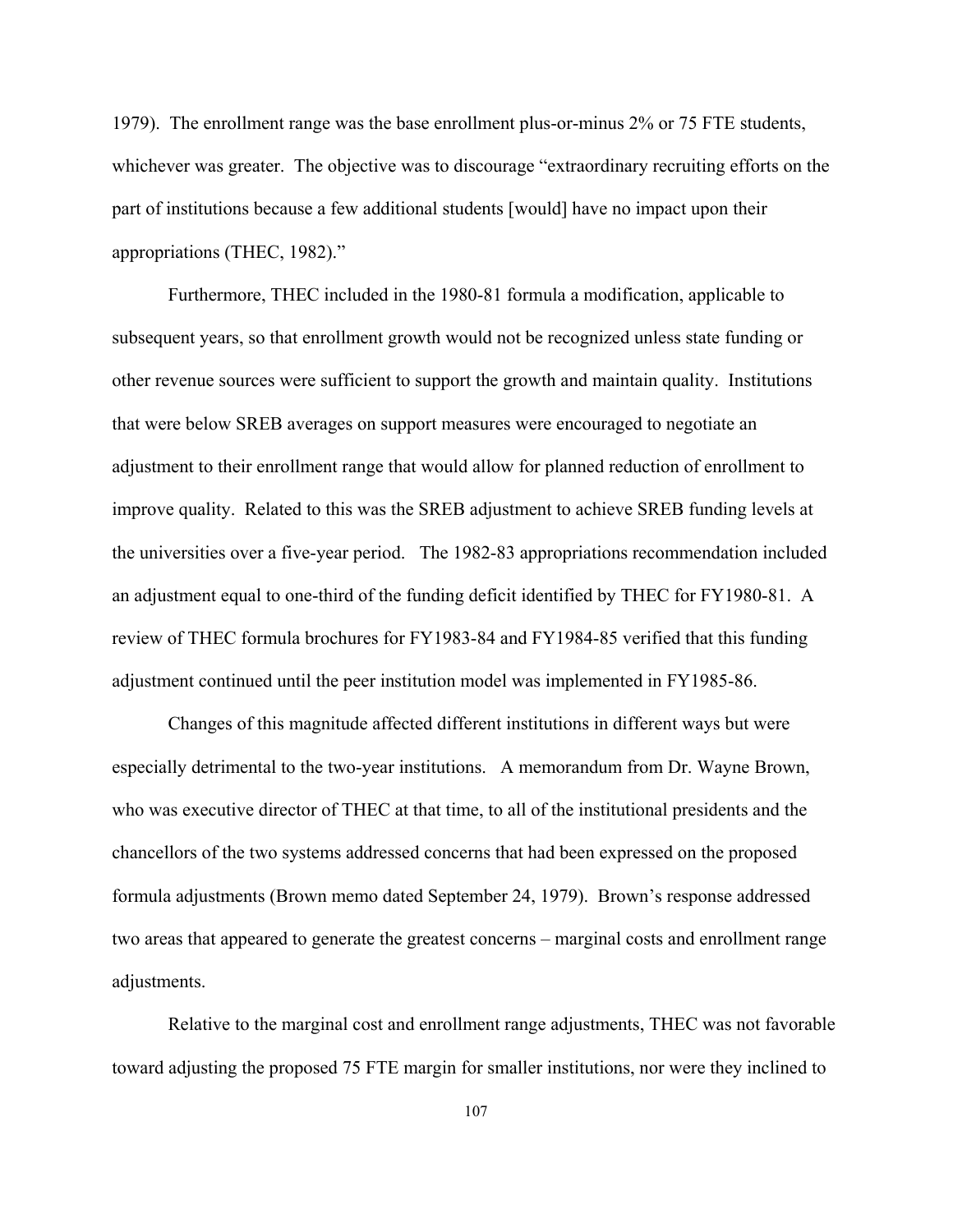adjust the enrollment range on an annual rather than a two-year basis. THEC stated that a range of the greater of plus-or-minus 2% or 75 FTE students provided sufficient protection to the small institutions for stability of funding when minor fluctuations in the number of students occurred. THEC agreed to review the annual verses two-year adjustment for future years. Additionally, THEC did not support an exception for new programs that impacted enrollments, stating it would not be fair to the other institutions if enrollment exceptions were allowed for new programs.

The institutions' concerns and dissatisfactions were expressed once again when THEC came under the scrutiny of the state legislature in 1984 (State of Tennessee, 1985). In August 1984 the Division of State Audit surveyed 23 institutions (all institutions under formula funding at that time) for the legislature's program evaluation of THEC and 22 of those institutions responded. The report presented to the legislature in 1985 showed that while 65% of the institutions agreed the formula was "generally fair and equitable," (p. 15) two areas of concern were expressed by a significant portion of the institutions; enrollment range and base methodology was one of those areas. The evaluation reported that 45% of the institutions indicated that the enrollment range and base methodology hindered the formula's equity; a combination of the range and the two-year grace period allowed, for any given year, some institutions to receive funding for students they did not have while others were not funded for students they had enrolled.

Additionally, the report expressed concern that the Commission's policy of not recognizing enrollment growth for funding unless it believed there was adequate funding to support quality contributed to funding inequities. This was particularly true for the two-year institutions whose mission specified an open admissions policy. The report's major conclusions included a concern that, "Such deficiencies, if present, could result in inadequate appropriations

108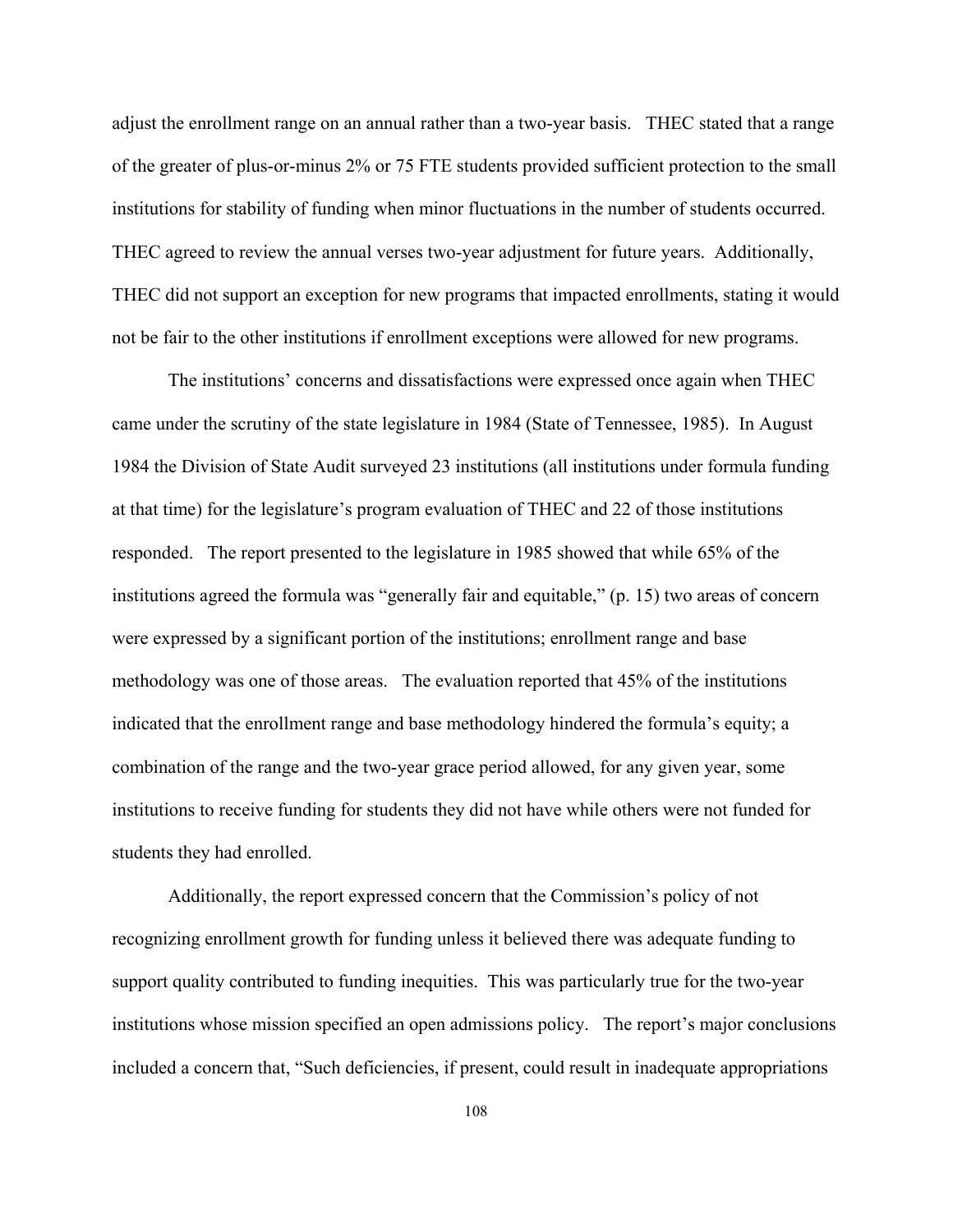for certain institutions and, thus, hinder their ability to provide a quality education for students"  $(p. 1)$ .

The auditors reported that THEC had acknowledged in its formula brochure for 1984-85 that "several factors including job skills training needs, population growth and redistribution, and enrollment reductions at universities indicated an acute need to adjust upward the enrollment ranges and bases for some two-year institutions" (1984-85). Nine two-year institutions received upward adjustments of their enrollment ranges in 1984-85 (State of Tennessee, 1985, p. 15).

A review of the FY1984-85 budgetary enrollment bases and enrollment ranges prepared by THEC revealed that all 14 community colleges had actual fall 1982 enrollments in excess of the FY1984-85 budgetary enrollment base, and nine exceeded the high end of their enrollment range for 1984-85 (THEC Academic Formula Requests for FY1984-85 – Phase II Instructions, Table 2, August 29, 1983). Five of the universities had actual fall 1982 enrollments that exceeded their FY1984-85 budgetary enrollment base. None of the universities' actual fall 1982 enrollments exceeded the high end of their FY1984-85 enrollment range. A THEC internal document, *Enrollment Projections for Formula Funding Purposes, FY1982-83 and Beyond*, indicated that UTK, TSU, and APSU had negotiated enrollment declines to improve quality. These institutions had actual fall 1982 enrollments that were near the low end of their FY1984- 85 enrollment range; UTK exceeded their low end by 376 FTE, APSU exceeded their low end by 141 FTE, and TSU exceeded their low end by 3 FTE. Minutes of the Tennessee Higher Education Commission meeting on November 7, 1984, reported that the funding bases of those institutions that were over their current base were adjusted to the nearest 25 above their actual fall enrollment.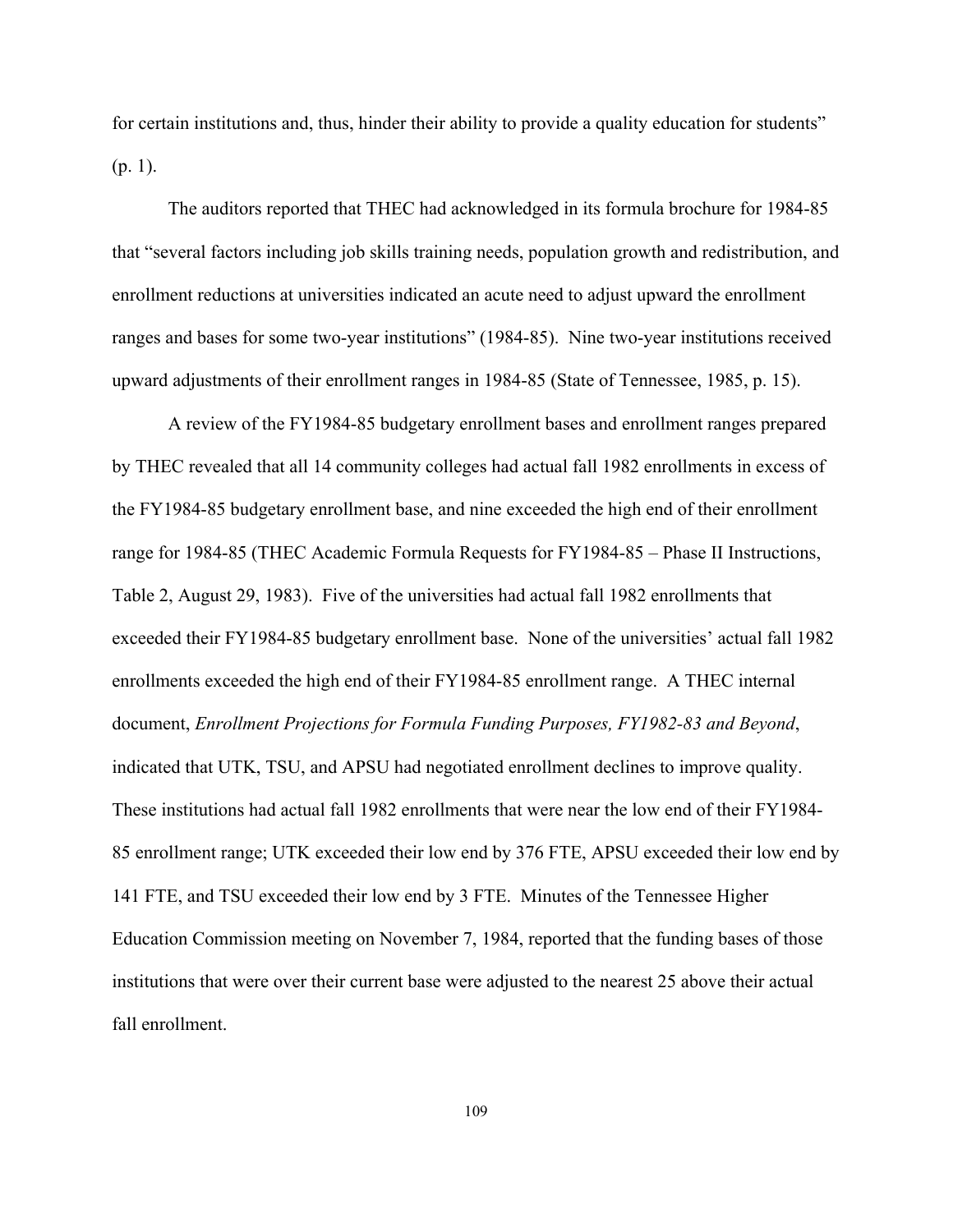# Incorporating Peer Institutions into the Formula

Two of the three major modifications to the funding formula involved peer institutions.

According to Albright, there were several reasons for the initial change to peer institutions in

1985, but two reasons were primary:

The first formula was simply based upon the costs within Tennessee and when you do that, and you are working with a poor state, what you are doing is you are funding what is rather than addressing what the needs are...by looking at peer institutions, you can see what competitors of Tennessee institutions are spending. So, that was one reason to look at peer institutions. The second reason to look at peer institutions was to emphasize mission, because Middle Tennessee is different from Tennessee Tech, which is different from UT-Knoxville. So [it was] just a thrust that Tennessee would be stronger, have a stronger higher education system, if there was emphasis on mission. (personal communication, September 2, 2003)

# Folger stated,

A *major flaw* in the formula was identified in that you are basing these formula rates on cost studies and you are using the average costs, how can you ever improve yourself if you are just using the average. So, you need to have an improvement goal…You see, we started off just funding the average cost per credit hour, and as I found out, that is made up of a lot of factors such as class size and average salaries. But the reality is that you pay people and salary is a major portion of your total budget; and, therefore, if we are going to attract and retain good faculty, we need to be paying at a rate which meets market. Market is defined in part by those peers. (personal communication, August 21, 2003)

When asked about the reason for moving to peer group comparisons, Roaden stated,

I think that was a good and positive move that Tennessee made…The formula was looking at actually what it takes to educate a student in a particular discipline at a particular level and we set a cost figure for that and simply multiplied it out times the number of students that fit into each of those categories. The question arose, well, however is this accomplishing the fact that every institution has some uniqueness – they are very different. That is a term we used often when I was at Tennessee Tech – we always thought we were different. (personal communication, August 21, 2003)

Brown was Executive Director of THEC at the time the peer group concept was

implemented and he also remembers the change as an effort to improve quality.

It occurred to me that if we had kept only funding through the cost study we were grinding ourselves down in terms of the total appropriated dollar per student in Tennessee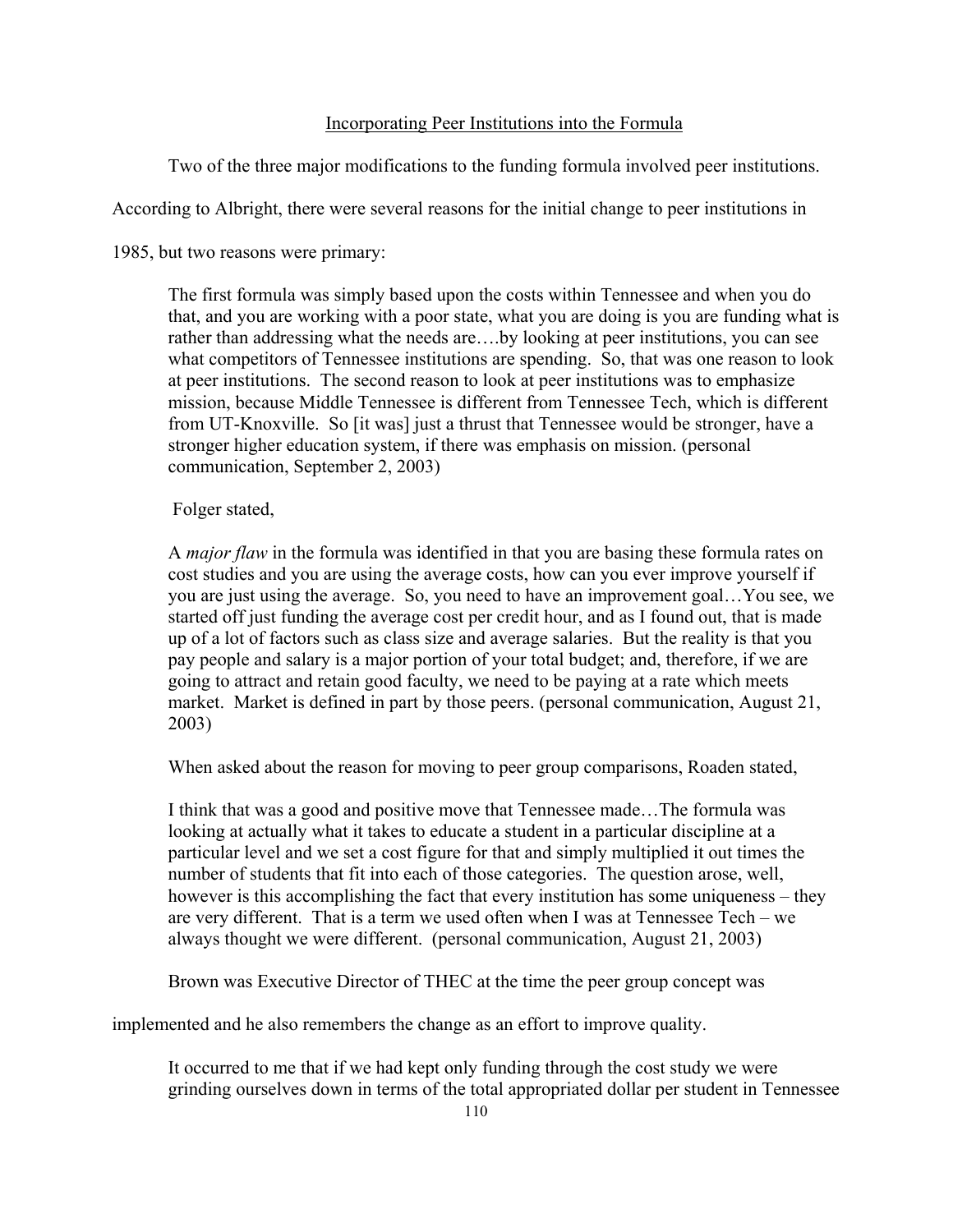compared to the Carolinas or Florida. Yes, it was internally consistent and it was internally fair, but we were only comparing ourselves with ourselves so we weren't growing when some other states during that period of time were making tremendous investments….We were not gaining ground on these gross measures of higher education such as dollars per student compared to other states and so we had to do something. And so we were trying first to keep the fairness across the state that is inherent in the cost studies but then we would use maybe… but I am saying that it was, in effect, trying to elevate the total dollar but still be fair and recognize that certain disciplines cost more than others and undergraduate tended to cost less than graduate, and that kind of stuff. (personal communication, August 22, 2003)

 Although the move to peer group comparisons primarily served to address issues of quality and mission, it indirectly removed from the formula the factors that were creating inequitable distributions between the two-year schools and the universities. The SREB adjustment applicable to universities and the funding freeze on enrollment growth were both removed with the implementation of the 1985-86 modified formula (Albright memorandum to Formula Evaluation Committee, August 2, 1984). The impact of graduate assistants was also removed (see discussion on page 98).

Powers commented,

I think part of that peer institutions begin to develop when some of the campuses begin to look at how they were calculating how much does it cost to teach English at your institution and it varied so much from place to place. For instance, it cost more to teach English at a community college than it does at a university because freshman English at a university is taught by teaching assistants usually. At the community college, you might have a full professor that is teaching. (personal communication, August 22, 2003)

Fly commented,

Well, the way the formula was put together it was a death spiral. We were using our own information and eventually you would be just down to nothing because you are using previous data and each year that the formula was not fully funded it lowered the asking price….it was introspective – was introspective and internal in the state and there was a need to go to some kind of external comparison. (personal communication, October 22, 2003).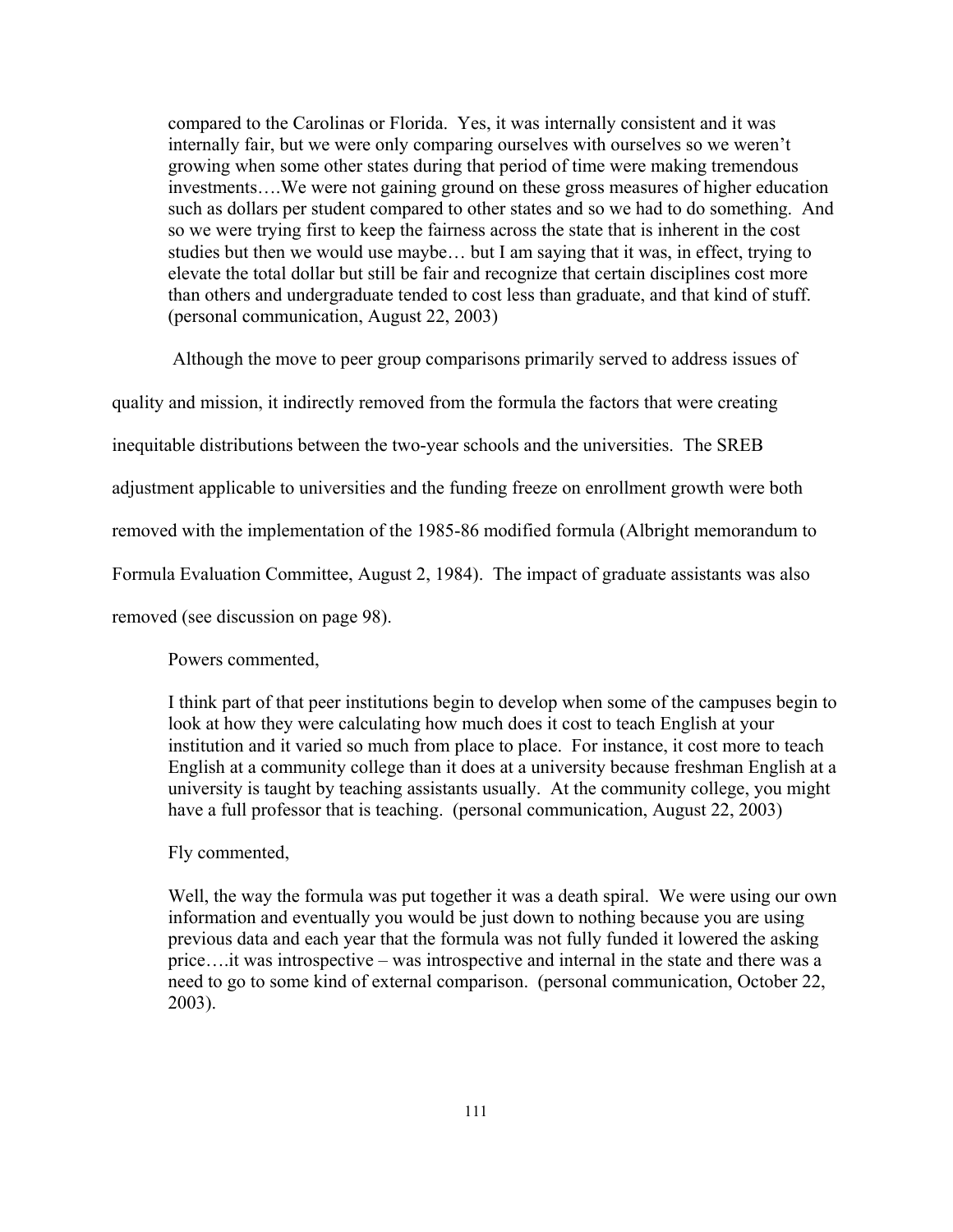## National Peer Groups – 1985-86 Major Modification

THEC's formula brochure for 1985-86 described the instruction and academic support component as follows:

The formula approach for instruction recommends funds based upon faculty salaries and student/faculty ratios at comparable institutions…Ten "peer" institutions were selected for Tennessee by institutional groups based upon institution size, program mix, and other factors. Average faculty salaries are computed for the peer institutions using HEGIS salary data…The funding calculation divides the projected student credit hour production by student/staff ratios to determine the number of instructional personnel required, and this number is then multiplied by the average salary factor of peer institutions.

This appears to be a simple enough methodology; however, arriving at this position was not without challenges. The process started early in 1983 when a Long Range Academic Formula Advisory Committee was formed (Brown memorandum to THEC Members, July 24, 1984). The makeup of the committee consisted of staff from THEC, governing boards, and institutions. The committee's charge was to focus "on fundamental changes which would result in a more readily understood formula and one which is more sensitive to funding goals (vs. historical costs) and qualitative considerations" (Brown memorandum to THEC Members, July 24, 1984).

In 1983 the Office of Institutional Research at UTK developed a statistical methodology for identifying peer institutions for UTK. Seventy-one universities were compared to UTK on several variables. Due to the size of the population, the variables were grouped into four factors: size, program diversity, quality, and the external or state environment supporting higher education. The UTK model had a national focus and appeared to provide a jumping-off place for the committee; however, the peer selection process went through several refinements before the final peer groups were agreed upon (Albright memorandums to committee members, July 3,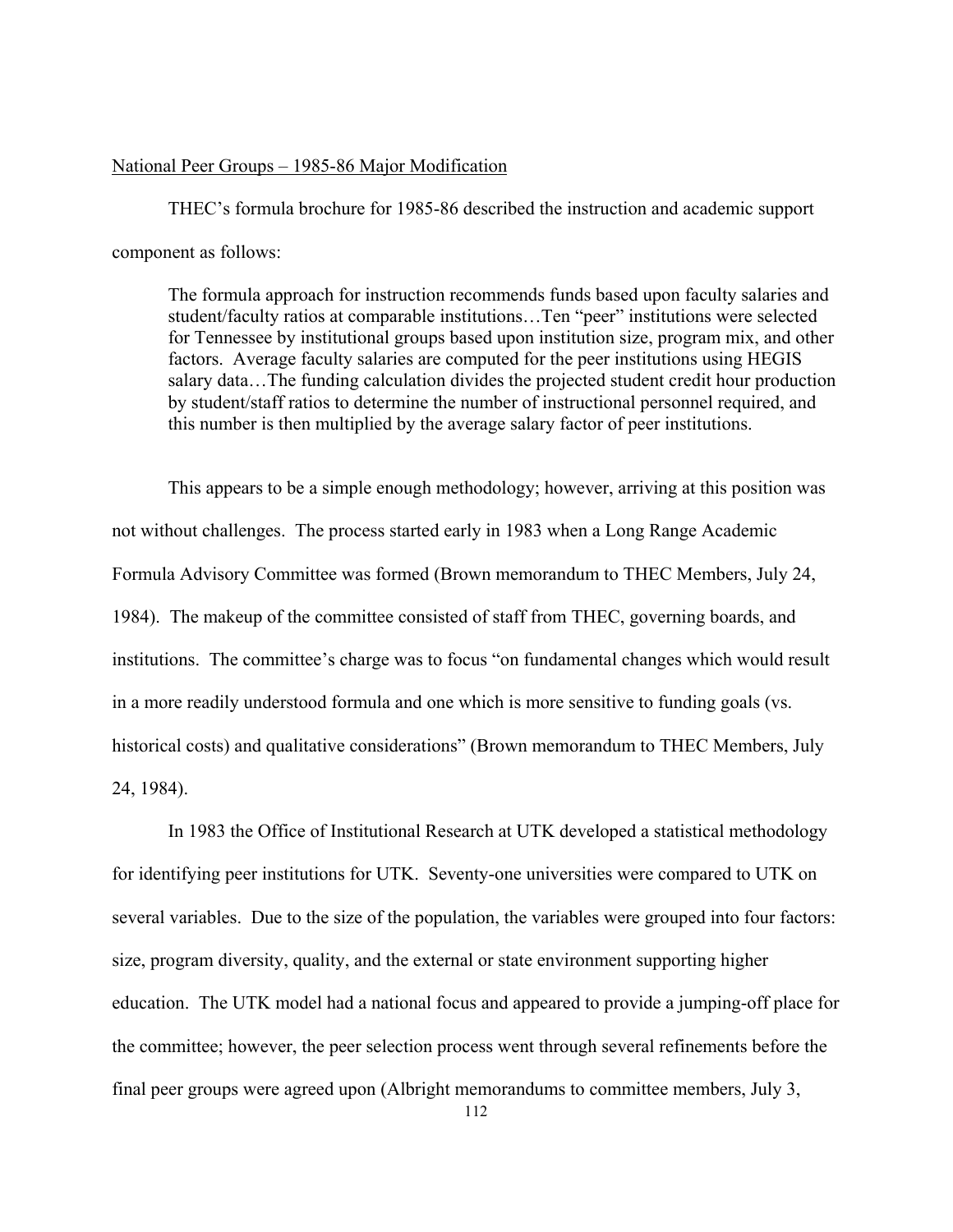1984, July 23, 1984, August 2, 1984). Ultimately, the criteria for selecting peer institutions for each of the Tennessee institutions (or groups of institutions) were based primarily on percentage of degrees in various areas although enrollments, tuition and fee charges, and state and local appropriations, and for universities, admission scores for entering freshman, were also considered (Albright memorandum to members of the Long Range Academic Formula Advisory Committee, July 23, 1984). Emphasis was given to degrees awarded in engineering, business, and education. The rationale for emphasizing engineering and business was higher salaries nationally; education was included because of the significant percentage of degrees in education awarded by Tennessee institutions.

In July 1984 a preliminary listing of peer institutions was provided to the executive officers of both systems and they were requested to coordinate a review with their individual institutions (Brown memorandum to Boling and Nicks, July 24, 1984). Each system was to pare the list of 15 possible peers to 10. A regional emphasis was to be maintained with no more than two institutions from any one state. Institutions located in Alaska, California, Hawaii, New York, and Texas had been excluded from all lists, although Brown emphasized the lists were still representative of both wealthy and relatively poor states. Both systems were requested to include both wealthy and relatively poor states on their lists of 10. The peer listings for two-year institutions were provided both by size (small, medium, and large) and as a single listing although the THEC staff felt there was no justification for different salaries based strictly on institutional size. All regional universities, including TTU and UTC and UTM, were grouped together and provided one listing of possible peers. UTK and UM were provided separate listings of possible peers from which to select.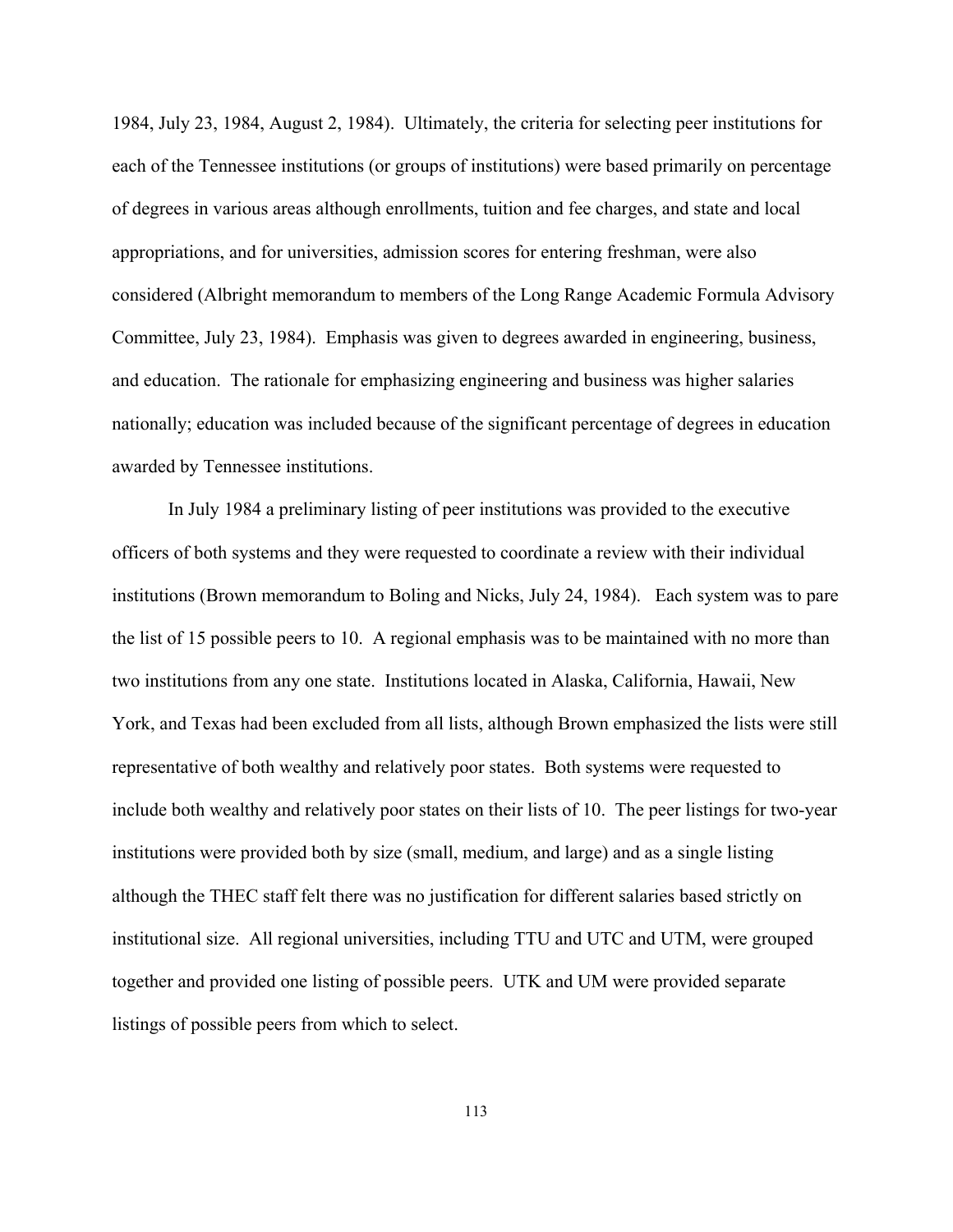The ultimate outcome of the first peer selection process was a unique group of 10 peers for UTK and a unique group of 10 for UM; the two-year institutions shared a group of 10 regardless of the institution's size; and the regional universities as well as UTC and UTM shared a group of 10 peers. Each group of 10 included some national peers. A salary supplement for TTU was provided in recognition of their high percentage of engineering faculty. A similar supplement was provided for UM's law school.

This first group of peers remained in place for almost 10 years. However, as state resources to support higher education declined, those responsible for the allocation of resources began to question the appropriateness of national peers. Albright recalled,

There were some concerns expressed that the formula was generating too much dollars and we shouldn't be including institutions that were aspirational, too aspirational…It was suggested that we go back to the southern region, but actually it didn't make much difference going back, financially going back….it was a perception that the peers were inappropriate, as I recall. (personal communication, September 2, 2002)

Folger's recollection was similar to Albright's:

The big tension has always been that the formula generates more money than Tennessee will have available. The formula criteria are seen as too costly by those who have to fund them – all those esoteric things those professors do that make the formula request more than we are going to have available! (personal communication, August 21, 2003)

Adams provided insight into the legislative concerns with the introduction of peer institutions:

I think I remember Mr. Bragg being supportive of it, and I think Senator Dunavant from Shelby County, who was very interested in Memphis State, was generally supportive of it as well. It was later that it became an issue with funding and where the legislative reaction, where it was negative [was] if Tennessee was trying to compare with institutions that we really weren't comparable to – were they realistic comparisons?…But basically in the legislature it still came down to are all of the institutions being treated equitably. (personal communication, September 12, 2003)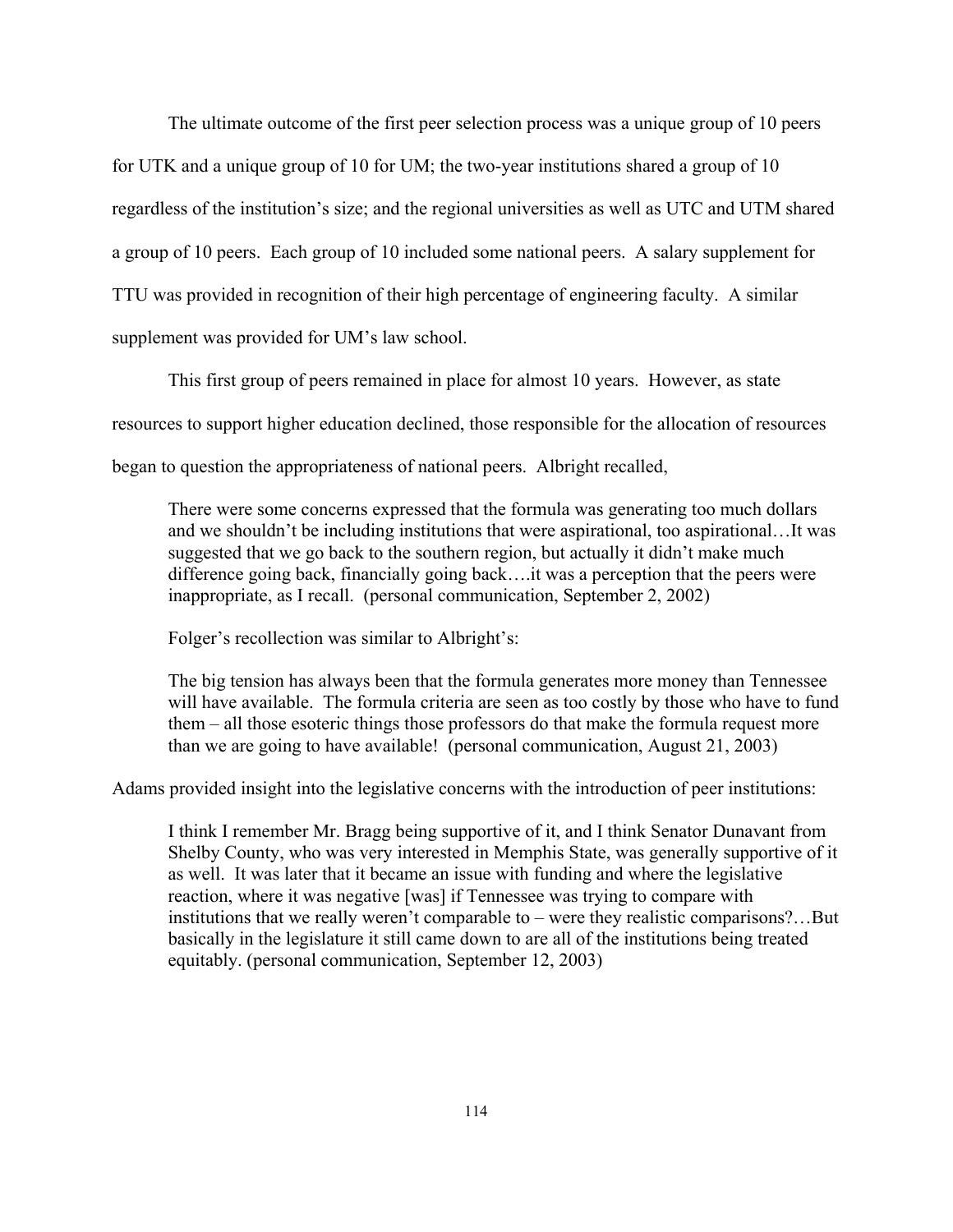## 1994-95 Formula Modifications and Move to SREB Peers

The move to SREB Peer Groups in 1994-95 was a part of the major formula revision resulting from a legislative mandate for the THEC to "undertake a detailed review and analysis of the funding formula (Senate Bill 2820; House Bill 2760, Amendment)." The mandate specified that all significant factors in the formula should be reviewed and alternative approaches considered for each one. Monthly progress reports were to be provided to the chairmen of the house and senate education committees and to the full committees or subcommittees if so directed. The formula revision actually crossed two years with modifications made to the formula in FY1994-95 and FY1995-96. The process began with a special task force consisting of representatives of the three governing boards: THEC, TBR, and UT system. Two public hearings were held on July 12, 1993 and July 29, 1993; a special session was held on August 5, 1993, with presidents and chancellors and area school directors; a special session with members of the General Assembly was held on August 11, 1993; and, other one-on-one sessions took place between Commission members and members of the General Assembly and the Administration (Roaden memorandum to Formula Funding Task Force, August 27, 1993). Five recommendations for modifying the formula for FY1994-95 were proposed by the special task force and approved by the Commission members at a special called meeting on September 10, 1993:

- 1. Increase student/faculty ratios for each discipline and level, except health sciences, by 5% to reflect greater use of technology in instruction (academic and area vocational school formulas). Estimated Dollar Effect: (\$15 million)
- 2. Change the fee ratio for Tennessee residents to 40% of appropriations for universities, 35% for two-year institutions, and 15% for medicine, dentistry, veterinary medicine, and area vocational technical schools. Estimated Dollar Effect: \$30 million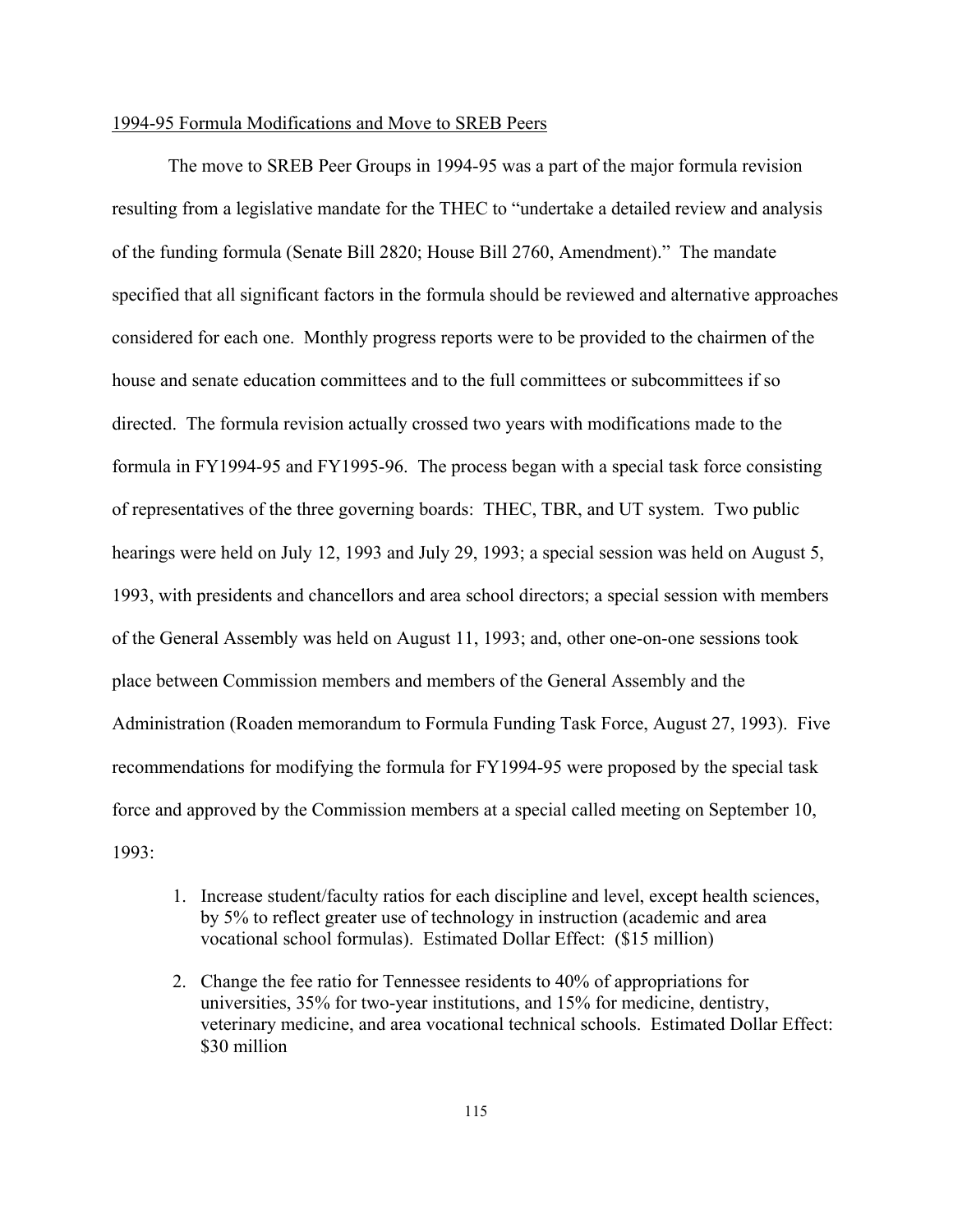- 3. Increase out-of-state fees to the same level as other southern states. The larger increases would be phased in over a five-year period. Estimated Dollar Effect: (\$3.5 million)
- 4. Use Carnegie Classification categories, SREB region only, for faculty salaries. Use a combined category for APSU, ETSU, MTSU, TSU, TTU, UT Chattanooga and UT Martin. For two-year institutions, use SREB categories. Estimated Dollar Effect: (\$2 million)
- 5. Fund remedial and developmental education programs at the same rate as degree credit programs. Estimated Dollar Effect: (\$4 million)

Combined items 1 and 4 have the greatest impact upon the dollars generated by the formula. Student credit hours (FTEs) divided by the student/faculty ratios produces the number of faculty required by discipline and level, and the total number of faculty required multiplied by the average faculty salaries produces 73% of the regular term instructional needs. The instruction component of the formula is approximately 60% to 62% of the total formulaidentified needs of each institution. Items 2 and 3 have the greatest impact on how much state appropriations are required for 100% funding of the formula. Both of these items are revenue deduction items. Item 5 impacts the FTEs of institutions and, therefore, impacts the calculation of faculty required. Taken as a whole, the effect of the five modifications upon institutional funding was significant, but the greatest impact occurred in the formula-identified needs for instruction. Although all five items concerned the presidents of the institutions, the regional university presidents were especially upset about using Carnegie Classification categories, SREB region only, for faculty salaries. The universities' concerns centered on their missions and the lack of recognition of the individual missions inherent in the proposed peer group change. ETSU was possibly the most vocal about the change:

We do not think the peer classification for East Tennessee State University is appropriate. We request that ETSU be placed in a peer group with institutions that have the significant health science mission…East Tennessee State University's mission has been approved by the Tennessee Board of Regents and the Tennessee Higher Education Commission. This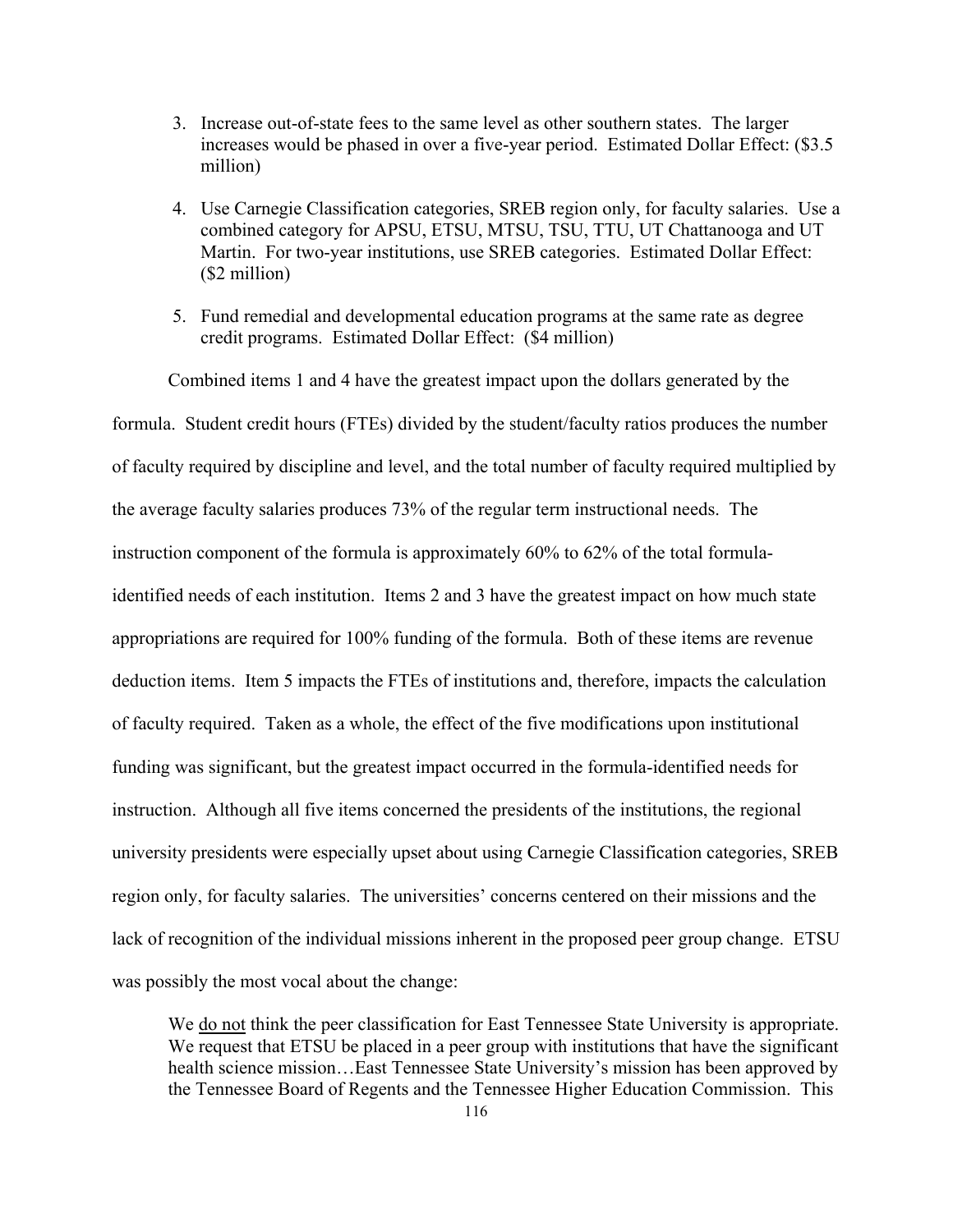mission includes the heavy health science emphasis, and for these programs to be successful, better funding is necessary. (Nicks memorandum to Roaden, July 8, 1993)

APSU's president questioned the move to regional peers in view of the fact that faculty

recruitment was national in scope, especially recruitment of minority faculty to meet the

Stipulation of Settlement criteria (Page letter to Chair Simpkins, Enclosure, August 9, 1993).

The two-year institutions' presidents were not, for the most part, as concerned about the

peer group changes since THEC's preliminary calculations indicated their average faculty

salaries would increase. However, one community college president expressed,

The principal benefit of using national peer groups is that egregiously high or low institutions can be omitted; that can hardly be done – for political and other reasons – if the smaller SREB base is used. (Consacro memorandum to Roaden, August 3, 1993)

Another community college president was concerned about the long-term impact,

although the community colleges would benefit in the current year. She wrote:

We want to aspire to have the best faculty and programs in the nation, not just in the SREB region. If at some point in the future, the SREB average falls significantly below the national average, we could have difficulty attracting and retaining outstanding faculty members. (Hoppe memorandum to Roaden, July 9, 1993)

The TBR iterated the concerns of its institutions' presidents and suggested,

To address mission distinctiveness, the majority of current peers could be retained if each institution were permitted to substitute within the current ten peers an appropriate number of other institutions reflecting its specific mission distinctiveness. This would permit institutions to identify peer institutions with programming emphasis that are similar in type and cost. (Rhoda memoranda to TBR Board Members, August 20, 1993)

Fly confirmed that UT also had concerns about moving to SREB schools only:

First off my feeling was that it should be around the country rather than just SREB. Although SREB is not a bad comparison, particularly at that time when the SREB was funded about as well as any region of the country that you could get a measurement on….The big ten at that time were not funding per student to any extent better than the major schools in the SREB. (personal communication, October 22, 2003)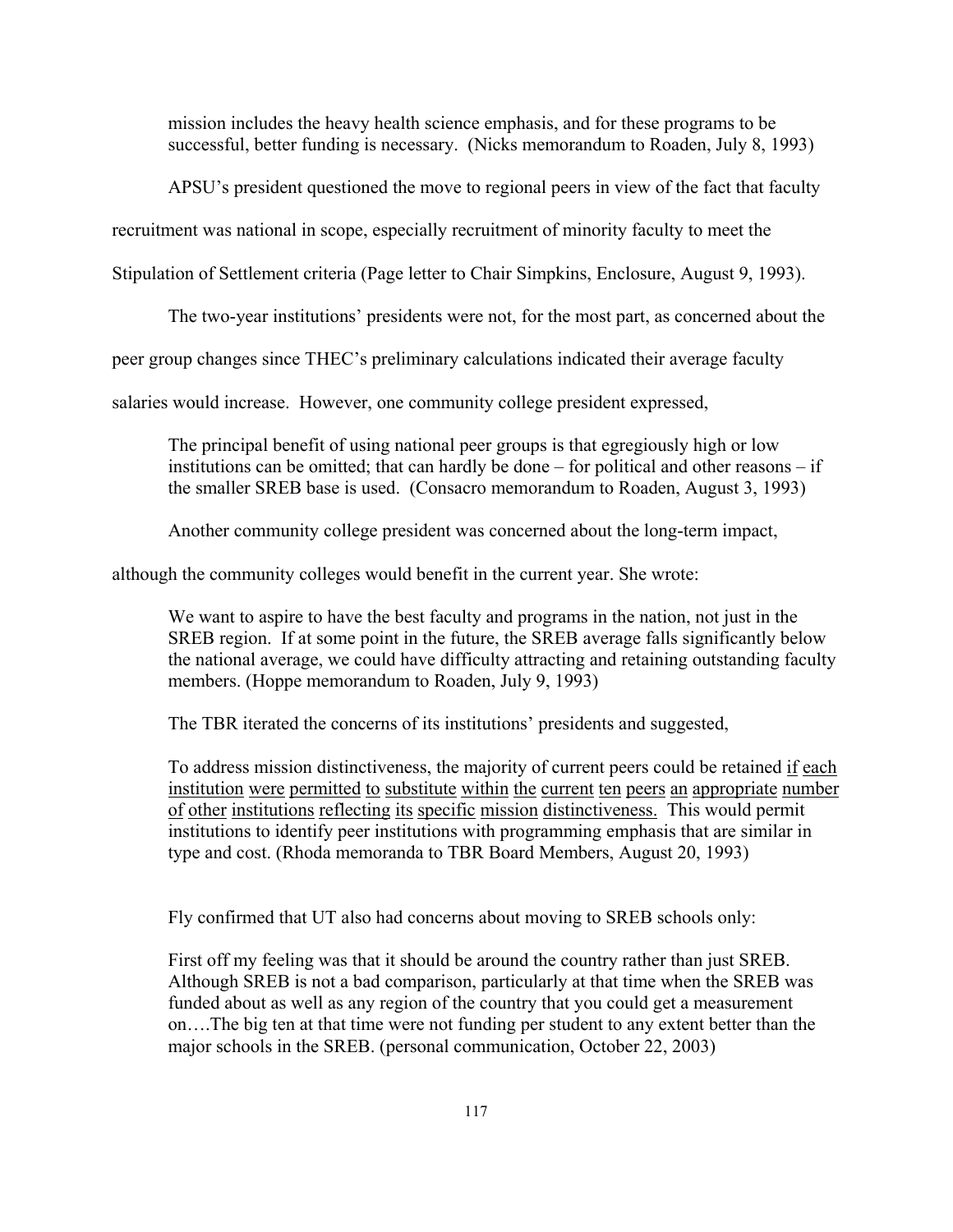Roaden recognized the institutions' concerns relative to peer groups at the special called meeting of the Commission on September 10, 1993, and recommended that further review of the peer groups should be "top of the list of items to be addressed right away" (Minutes, p. 3). Roaden acknowledged that, "The Commission has urged diversity and unique missions, and these matters should be included in the selection of peer institutions where comparisons are made" (Minutes, p. 3). In the meanwhile, Steve Adams, State Treasurer, communicated to THEC Chairman Simpkins that given the time constraint the recommendations may be the best effort possible; however, he expressed:

I do not anticipate that the recommended changes will answer those who are dissatisfied with the formula and the budget process. It is my opinion that more has to be done...I think everyone involved is very much interested in adequately funding higher education. But if there is no confidence in the yard stick [sic] used to determine what constitutes equitable and adequate funding, there will continually be problems. (personal communication, July 6, 1993)

A second formula study group was formed in 1994 to review and make additional recommendations for modification of the formula. This was a high-power group in that it represented most of the concerned constituencies: Commission staff, UT staff, TBR staff, Comptroller's staff, Treasurer's staff, and F&A staff. The selection of new peer groups for all of public higher education was the most significant change that came from this study. The legislature had not been pleased with comparing Tennessee schools to national peers and the schools were upset about the 1994 modification to the SREB region as a whole. Nicks remembered,

The legislature, as I remember, had some problems with the national peers, thinking that we should match up with southeastern or southern schools. Truth is, southern schools probably are better funded than the national ones so it was probably a good move to move to the basis of the southern peers! (personal communication, September 2, 2003).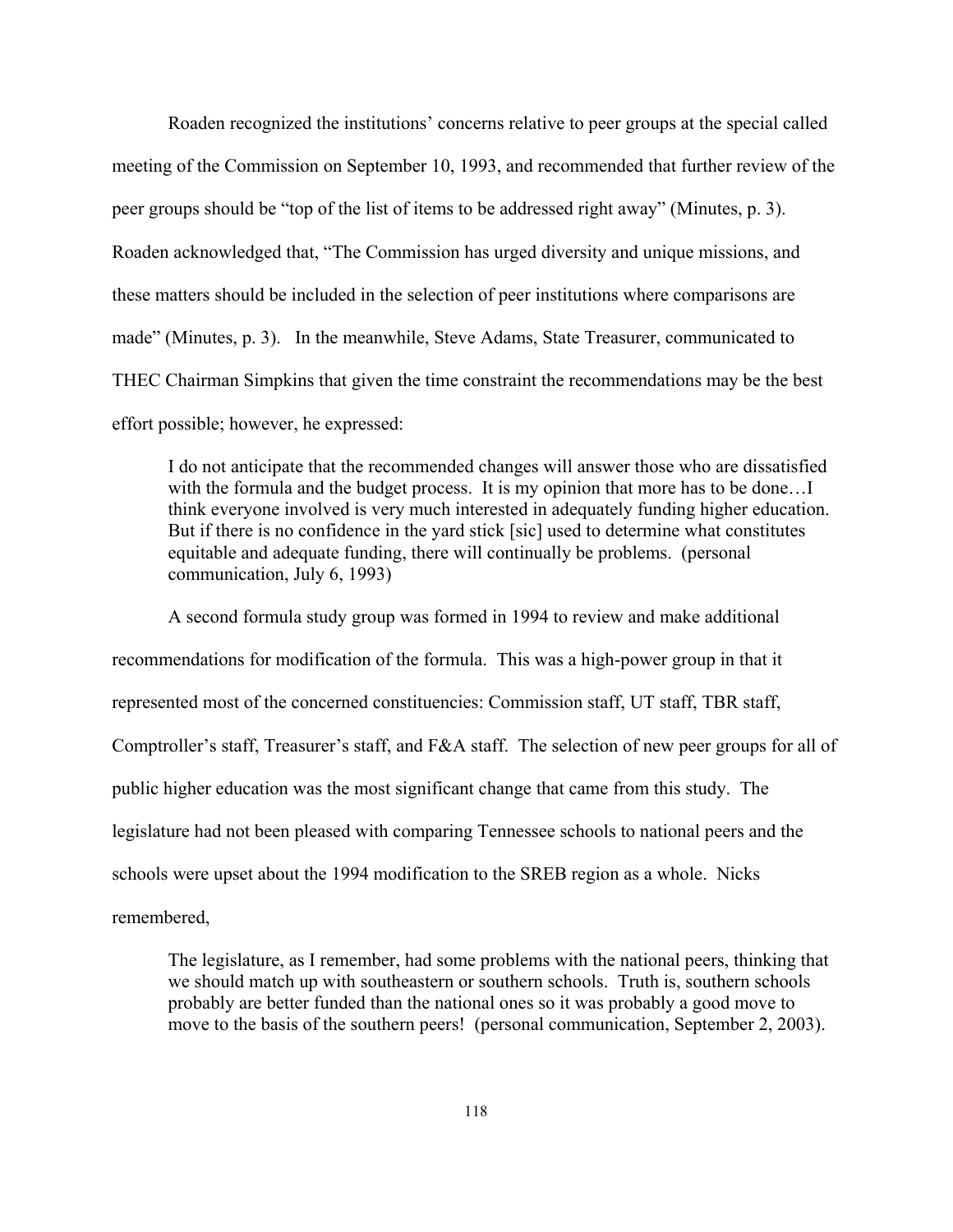Higley agreed with Nicks' assessment of the situation involving the peers:

I believe [there was] some focus of attention on the issue of Tennessee being a part of the southeast and many of the peers of the institutions being from other dispersed parts of the country – the northeast and the west in particular being parts of the country that have significantly different economic conditions – higher salaries, higher land prices, etc….people from both the legislature and administration at the time had made some comments about that to Dr. Roaden who took it to the Commission possibly, so there was a conscious decision made to select peers from the SREB. (personal communication, July 30, 2003)

Higley commented that he was not sure that restricting the peer institutions to SREB schools was really necessary but since it was at least a perception issue that became the first filter used in the selection of the new peer groups.

As it turned out, the fiscal impact of this proposed change in peer groups was \$23,995,349, or a 3.84% increase in appropriations request over the FY1994-95 request. The proposal included a 4% salary adjustment and an update to library funding rates to reflect the new peer groups.

The Process of Selecting Peer Institutions. The process used by the study group attempted to address the campus presidents' and chancellors desire for a discrete number of peers and a more precise method of selecting the peers. A computer-assisted model was used for the selection of peer institutions. Thirty institutional characteristics were used to compare SREB institutions to the universities in Tennessee, and 24 characteristics were used to compare the twoyear institutions. The level of degrees offered, number of programs at the different levels, and SREB and Carnegie Classification of the universities dictated the difference in number of elements used. The initial criteria for selection of potential peers for Tennessee universities were public, state-controlled, four-year institutions in the SREB region and potential peers for the twoyear institutions were public, state-controlled two-year (or less) institutions in the SREB region.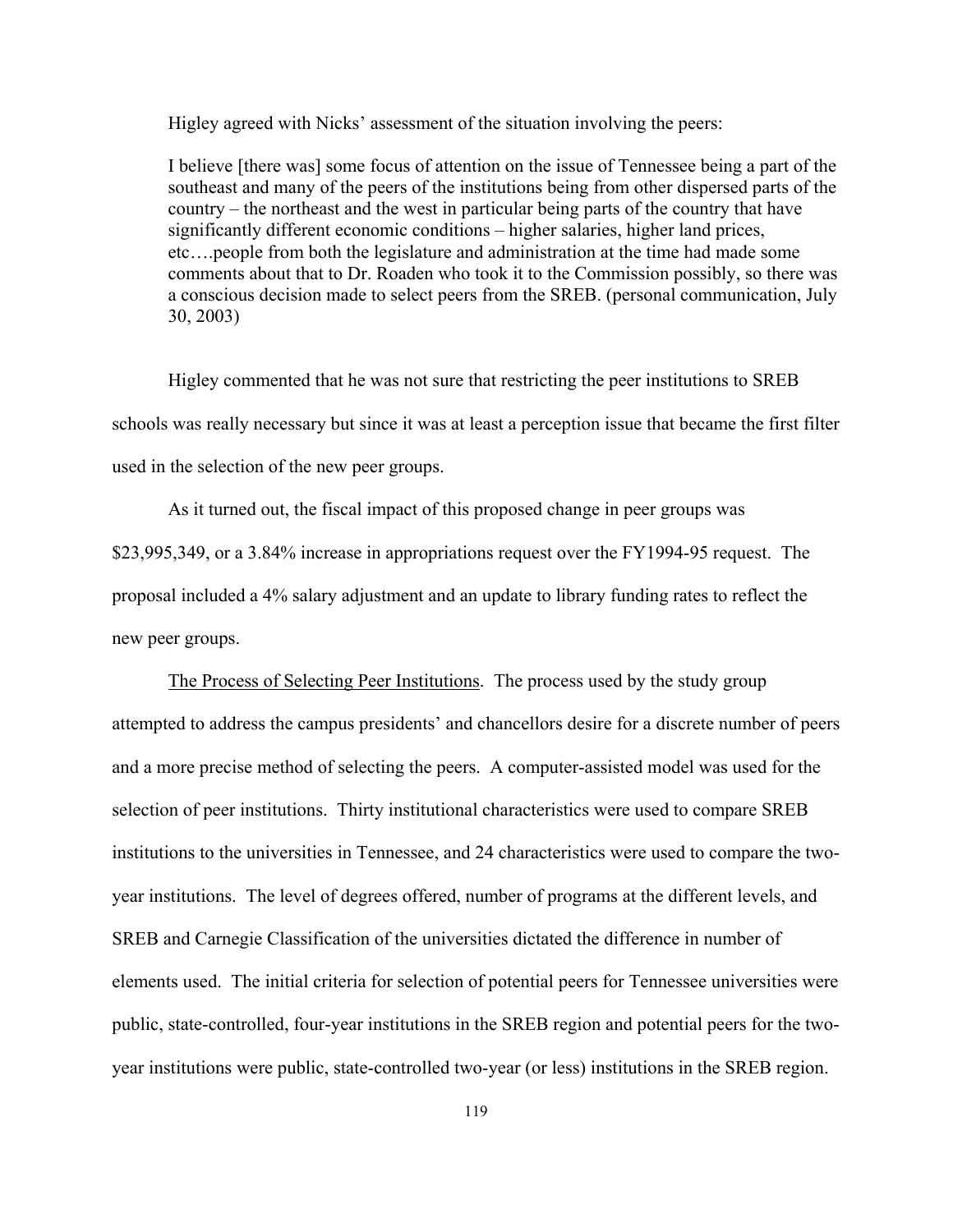Lists of potential peers were produced for each of the universities in Tennessee, and each regional university was requested to select three unique peers from their list. A core group of seven was then selected based on the number of matches with the most Tennessee regional universities without duplicating an institution already chosen as a unique peer and without duplicating a state among the core peers. This group of 10 peers for the regional universities (APSU, ETSU, MTSU, TSU, TTU, UTC, and UTM) consisting of seven common peers and three institution-specific peers replaced the set of 10 common peers that had been used since the introduction of peers into the formula. A unique set of 10 peers for UM and a unique set of 10 for UTK were selected from their individual lists. UM and UTK were limited to no more than two peers from any single state and only one state duplication. A list of potential peers was identified for each of the 14 community colleges and technical institutes, and a common set of 10 peers was selected on the basis of the highest scores with a limit of one peer institution from a state.

Of all the modifications to the formula, the introduction of peer group comparisons has possibly remained the most controversial. Controversy stems not from the use of peer groups, but from attempting to match peers to such a diverse group of institutions with a vast array of missions. Nicks was chancellor of TBR when the peer group comparison was first introduced. Nicks commented,

You try to identify institutions that have characteristics of institution *A* in Tennessee or institution *B* in Tennessee. And, it is really difficult to do. I wouldn't say that the peer experience has been a failure but it really does not match up very well with institutions in Tennessee, and I don't know that you can. Institutions are so varied across the country, and we say in Tennessee that we want each institution to have a mission and a role that is unique. So, institution *A* in Tennessee should not be like institution *B* in Tennessee. We want them to do different things and do those things well. So it is hard to select peers. (personal communication, September 2, 2003)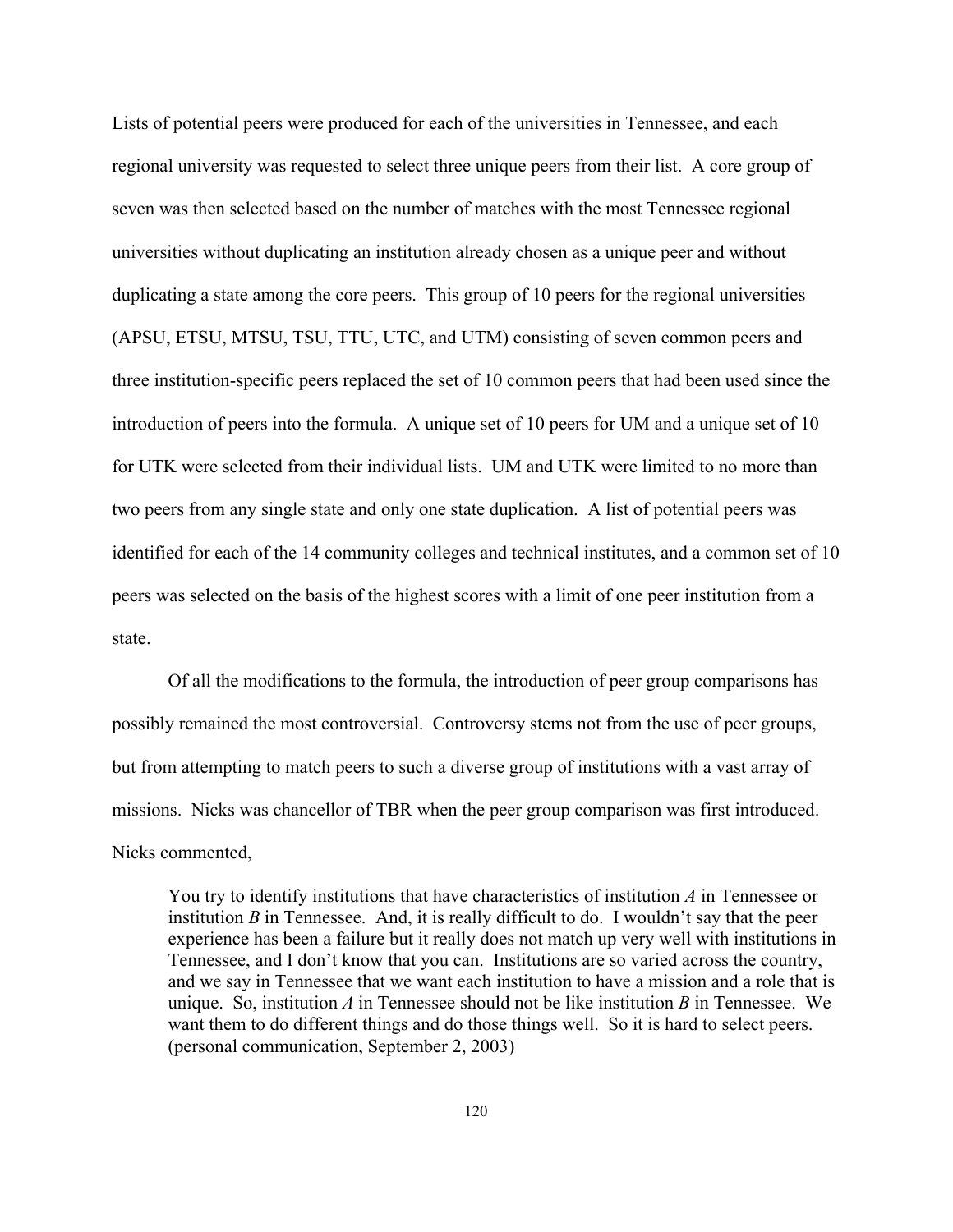Fly was the primary representative for selecting peers for the UT system:

There were more than ten Carnegie institutions in the SREB and it was a matter of trying to weed out which ones you would select and which ones you would leave out. And then when you started looking at the other Carnegie classifications the institutions were picking the ones with the highest funding as peers….without any regard to program offerings, similarity of missions, and those kinds of issues. So I guess we all fell into that to some extent. And I was concerned about Martin and Chattanooga's peers, particularly Martin since Martin is the only school, or is now but maybe at that time Austin Peay did not have a doctoral program. (personal communication, October 22, 2003)

According to Higley, the final elements used in the computer model were a compromise

reached by the representatives from THEC, TBR and UT. Higley described the process as

follows:

By excluding some elements that the model was looking at and including other elements that people agreed were important the elements were finally agreed on that should be in the model and then the model was refined by everyone involved until it got to the point of really running the list to actually select from….we had a person at THEC at the end that run the model….an institutional researcher run the model, who was not part of the deliberations and the decision making process except giving us the data that came out of the model. (personal communication, July 30, 2003)

Considering the financial impact that an institution's peer group has on the dollars

generated by the formula, driving both the average faculty salaries used for instruction and the

average dollars needed for library holdings, it is not surprising this remains a controversial issue.

Folger stated,

There have been a lot of elaborate procedures about how do you pick out peers and it doesn't take a rocket scientist to figure out which ones you would like to have as peers. So you say, I would like to have Michigan and Wisconsin, Minnesota, and the University of North Carolina because they pay pretty good at those schools. Add the University of Virginia because they pay pretty well at UVA too. And, it turns out they pay pretty well at the University of Maryland. But we know that our people on average pay better than the University of Mississippi and Arkansas pay, so we are not keen on having them as peers….but the basic idea is setting goals for improvement of the system. (personal communication, August 21, 2003)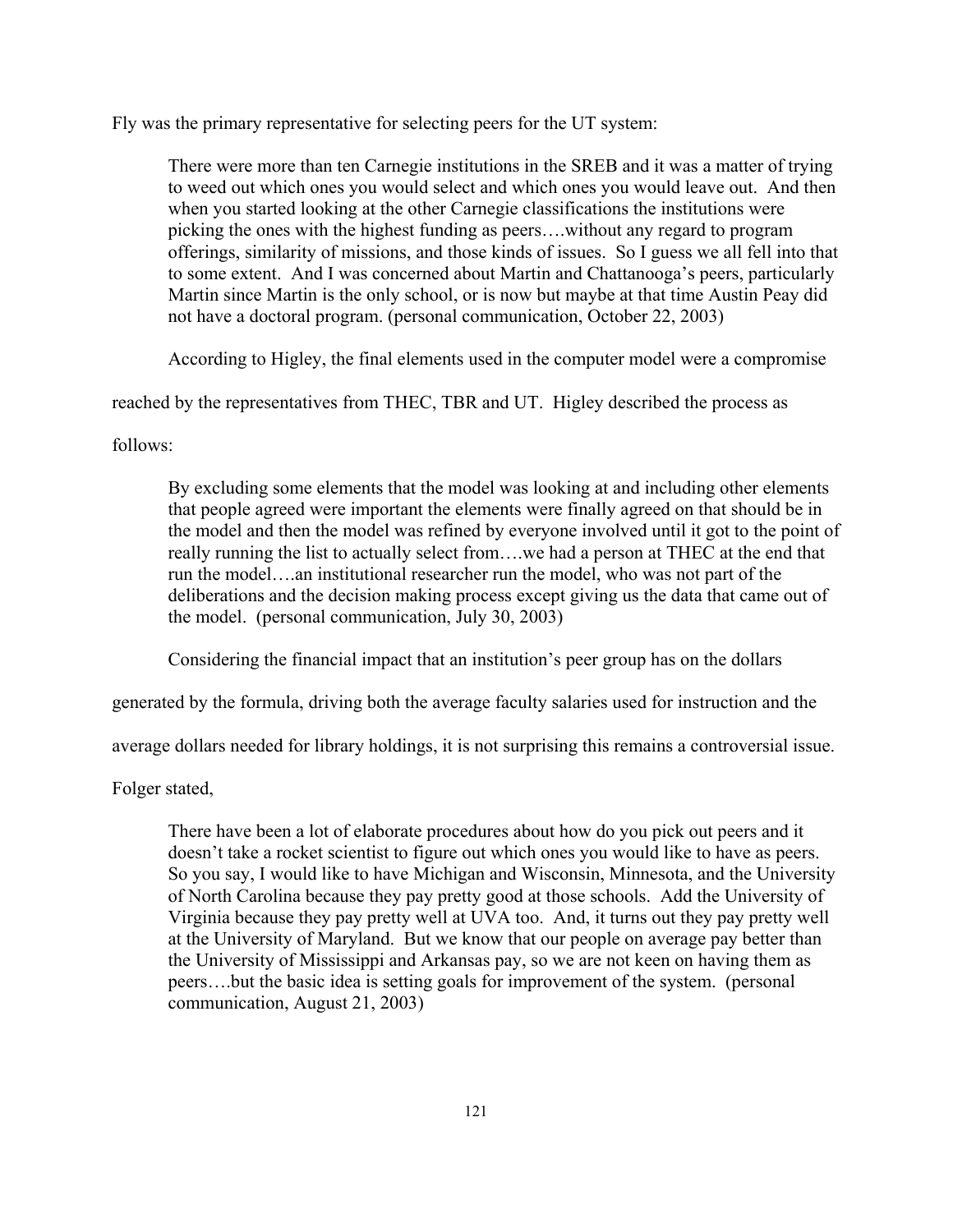Dr. Robert Adams, Vice Chancellor for Business and Finance for TBR, provided additional insight into the peer selection process and the ultimate decisions that were made to accommodate the peer match controversy:

The politics of how they were selected ultimately came into play. I don't think they were necessarily just taken line by line on ranking, they were looking at, OK, what does that particular institution generate, and there were some dissatisfied institutions. TTU, to this day, thinks they got the short end of the stick on peers. They think they weren't good comparisons for them. If I understand correctly, the final decision, and from what I heard, [there was] almost a shouting match down at THEC in the waning hours of selecting peers. Everybody was told this is it; you are going to have to live with it. But, to help TTU…a \$1 million addition to the formula [was added] in recognition of the fact they are an engineering school…ETSU gets a supplement because of the things they do as an institution in support of the medical school. (personal communication, July 30, 2003)

Higley confirmed that the resulting groups of peers are the ones used now with the exception of minor changes resulting from colleges in the initial group "losing their accreditation or going out of existence" (personal communication, July 30, 2003). Fly feels that incorporating peer institutions into the formula and using the various taxonomies for student credit hours adequately addresses mission on the instruction component of the formula but it does not address the research mission of the institutions, which is really "a matter of vision and outcome achievements and those kinds of things" (personal communication, October 22, 2003).

## Funding Quality – the Golden '80s

The 1980s were a time of de-emphasizing enrollments and emphasizing quality nationally (see discussion on page 27), and this was true for Tennessee as well. Roaden, whose appointment as executive director of THEC coincided with Governor Alexander's second term as Governor, described this time with tremendous enthusiasm: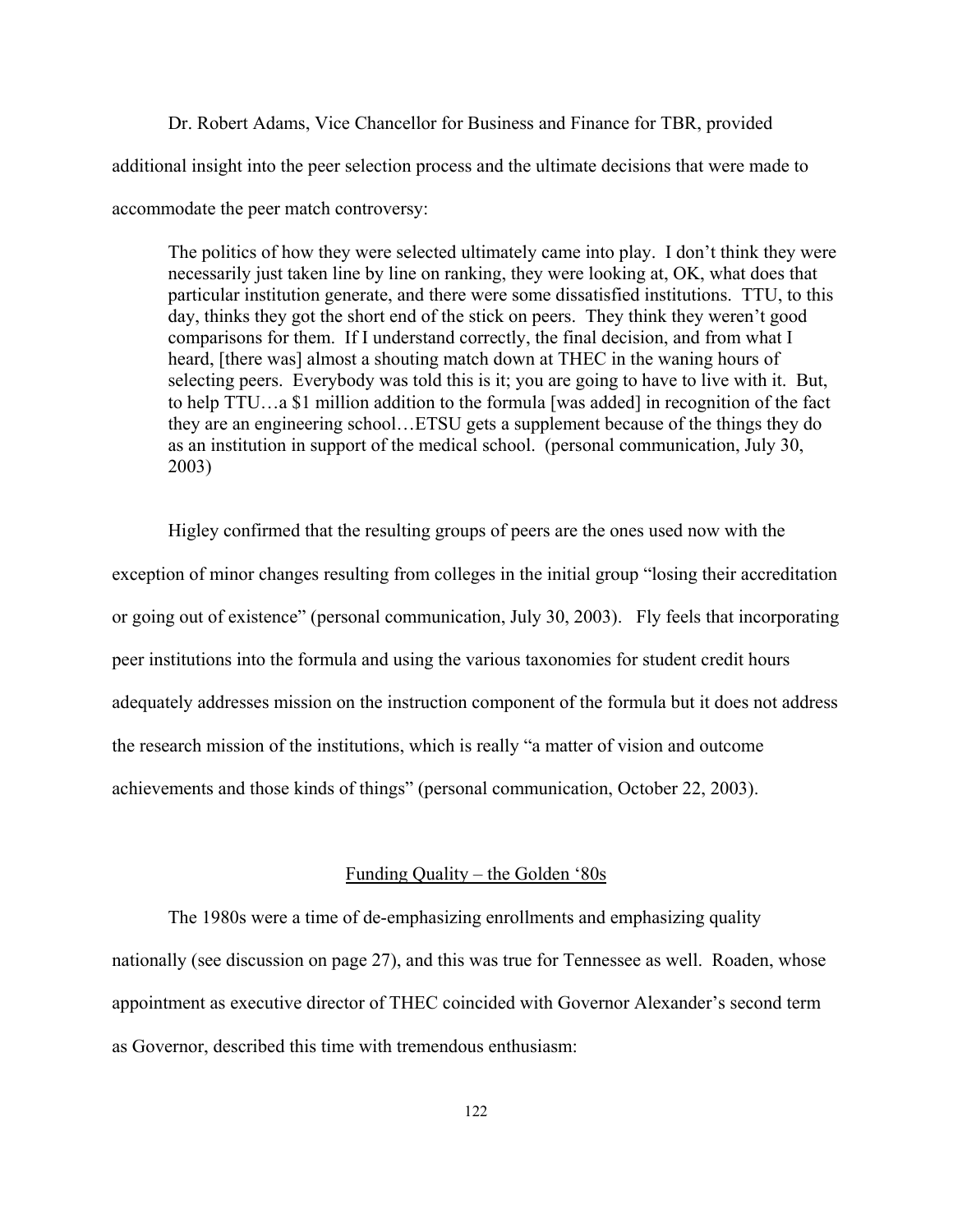Governor Alexander…wanted to do something for all of education and he wanted to do something for higher education. He asked me what might be done and I told him that he might want to be the first Governor who could claim that the formula, the basic formula for funding higher education in Tennessee, was fully funded. Also, the legislature, at that time, was talking about some special programs that might be started. The Governor was enthralled with the notion of Centers of Excellence and I liked that notion, too. Some of the legislators, John Bragg, in particular, who was head of the finance committee for the house, thought that we ought to have distinguished professors – that we ought to establish chairs. So they, the Governor and legislative leaders talked about that and they came out with the best compromise that you could imagine – they decided to do both. So, in one year the formula was fully funded, Chairs of Excellence was fully funded, Centers of Excellence were established….At least for a period of time, Tennessee higher education was looked upon by higher education experts around the country as being a model, and we were doing some remarkable things. (personal communication, August 21, 2003)

Other factors, including a strong economy and a sales tax increase, contributed to the

additional funding provided to higher education during the 1980s. Albright commented that,

During that time there was a sales tax that was enacted, and that sales tax was dedicated for K-12 and higher education. So Tennessee had additional resources coming into the state and the decision was made by political leadership, which would be both the Governor and the legislators, to go forth with a program, a very progressive program, to put resources into higher education. They said when they enacted the legislation that they intended to do that, and they did that. It was tied to the tax increase. And, at that time the economy was very strong in Tennessee as well, so you had both of those factors. (personal communication, September 2, 2003)

THEC's biennial report for 1986-88 reported that since 1984, Tennessee had provided

\$100 million to the Centers of Excellence at the universities, \$6 million to the Centers of Emphasis at the community colleges, \$43 million to endow Chairs of Excellence at the universities, \$3 million for an Academic Scholarship endowment, \$15 million for state-of-the-art equipment and other improvements at the area vocational schools, and \$20 million for instructional and research equipment. Combining these initiatives with four years of fully funding the formula, Tennessee ranked in the middle nationally on the measure of per capita appropriation by 1989-90. And, Tennessee ranked "above the average in terms of state appropriations per student for supporting universities and two-year colleges" (p. 43) within the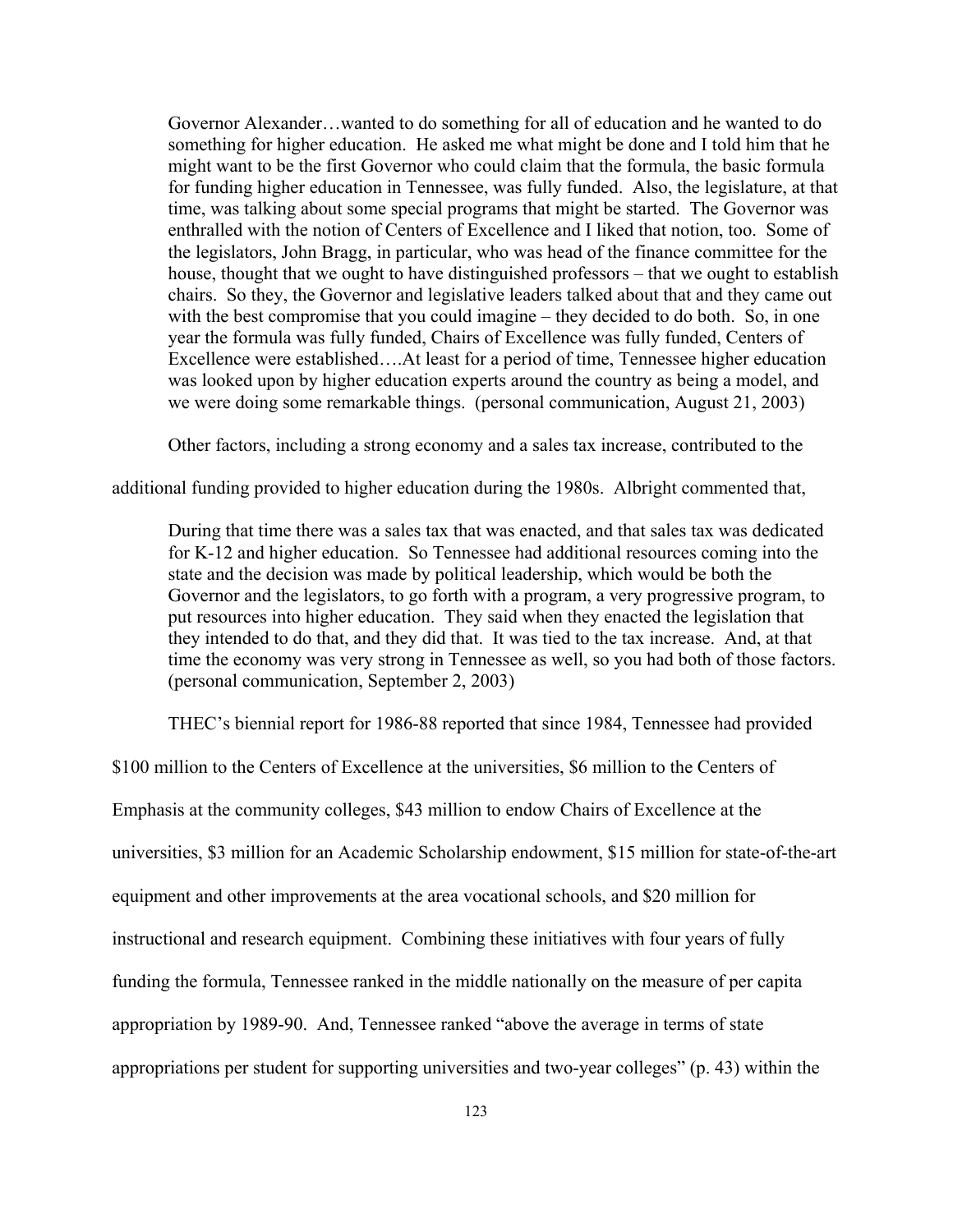SREB states. Tennessee ranked  $19<sup>th</sup>$  on appropriations per \$1,000 personal income nationally exceeding the national average by \$0.41 per \$1,000 personal income in 1989-90.

# Full-Formula Funding

Seldom in the history of the formula has it been fully funded, but this did occur for the first time in FY1986-87 (THEC, 1986-88). Obtaining full funding of the formula was not an easy task. Adams recalled,

Under Governor Alexander, his second term, one of his accomplishments was, and one he intended to do and was able to do much faster than I thought he would, he fully funded the formula….I remember when we arrived at our preliminary figures that we got a good way toward fully funding it, and I remember the THEC staff, particularly Brenda [Albright] still being optimistic about fully funding the formula. I personally did not see how the Governor was going to be able to do it, and so I remember not being encouraging to her…. At one of the meetings that we went to, he [Governor Alexander] saw a way to fully fund it and did. (personal communication, September 12, 2003)

Full funding of the formula continued for three more years, fiscal years 1987-88, 1988-89, and

1989-90 (THEC, 1986-88).

# Performance Funding

"Tennessee's performance funding program was the first statewide program in the nation to provide incentives to colleges and universities for improving the quality of academic performance" (THEC, 1986-88, p. 3). Both Roaden and Ramer, who were presidents at the time of the campuses' selected for the performance funding pilot projects, felt this was a great move that Tennessee had made. Roaden stated:

That was a real plus, in my opinion, for the State of Tennessee. I think that did more than anything else to put Tennessee on the map because no other state, at the time, had been doing that….That caused states all over the country to say – what's happening in Tennessee? What is Tennessee doing? We had people – researchers – from all over the country constantly studying to see what Tennessee was doing. Other states began performance funding but had very grave difficulty doing it. I think we did it before everybody thought it could be done. We were busy at work doing what other states said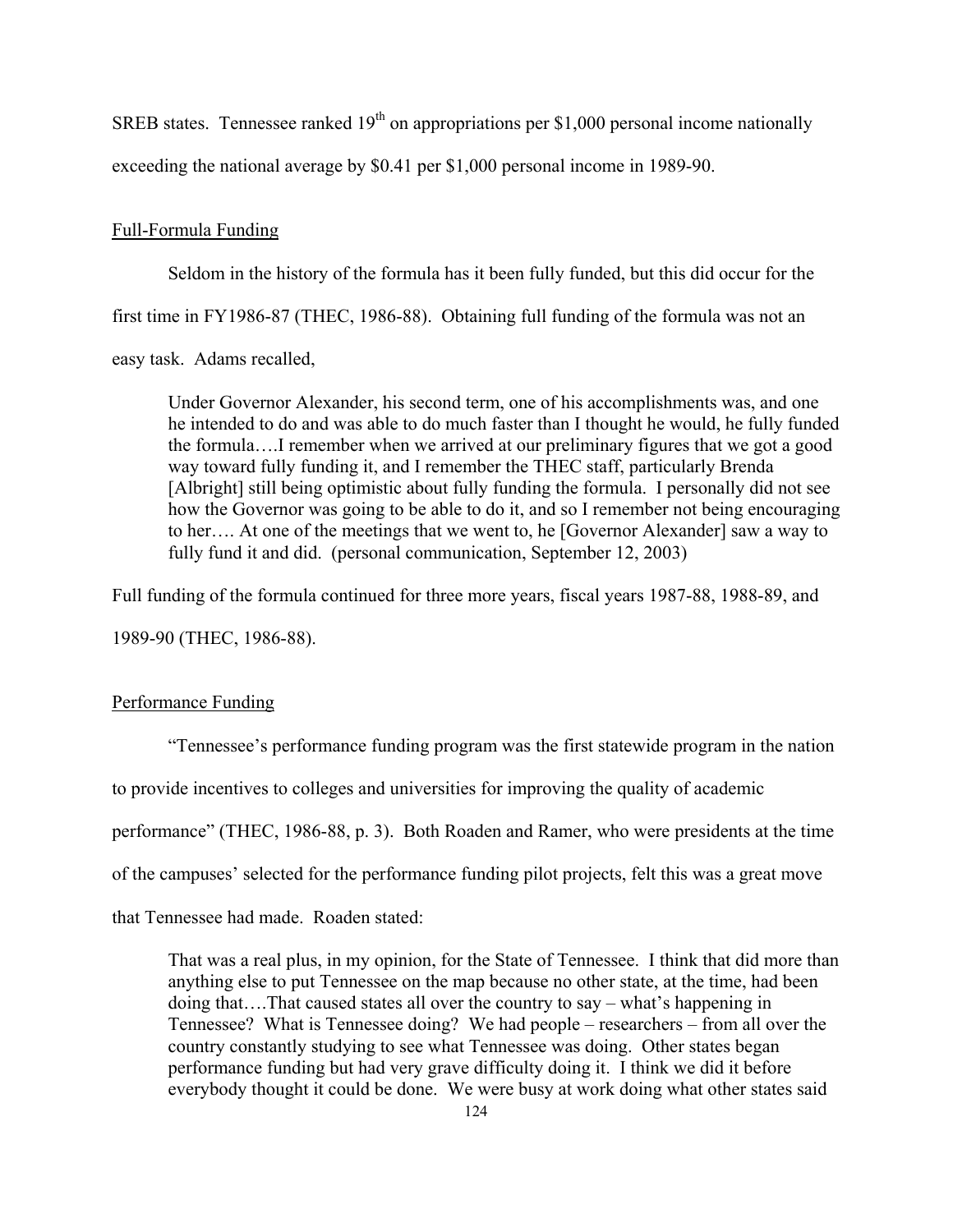couldn't be done – you couldn't evaluate quality of performance. (personal communication, August 21, 2003)

Ramer stated,

I remember it as a very innovative and unique concept. We were all a little skeptical of it originally, but it seemed to be a way to reward academic success and academic responsibility, I might say. It seemed to be a way to give extra incentives to colleges…to do a creditable job with their academic programs and productivity and efficiency and innovation. I think it was a good move. But we were a little skeptical of it originally, but of course, it became pretty popular and competitive. (personal communication, August 20, 2003)

The birth of a performance-funding concept occurred in 1974 (Bogue, 1980). The W.K.

Kellogg Foundation, the Ford Foundation, and an anonymous Foundation provided funding,

\$250,000, \$64,400, and \$75,000 respectively, to support the research and development of the

project. Planning occurred between 1974 and 1976; and, in 1976, 11 public colleges and

universities were selected to participate in campus-based pilot projects. The eight universities

selected to participate were:

- 1. Austin Peay State University
- 2. Memphis State University (University of Memphis)
- 3. Tennessee Technological University
- 4. University of Tennessee Center for the Health Sciences
- 5. University of Tennessee at Chattanooga
- 6. University of Tennessee at Knoxville
- 7. University of Tennessee at Martin
- 8. University of Tennessee at Nashville

Three community colleges were also selected:

- 1. Columbia State Community College
- 2. Shelby State Community College
- 3. Volunteer State Community College

External funding in the amount of \$343,500 was provided to support the pilot projects (Bogue,

1980).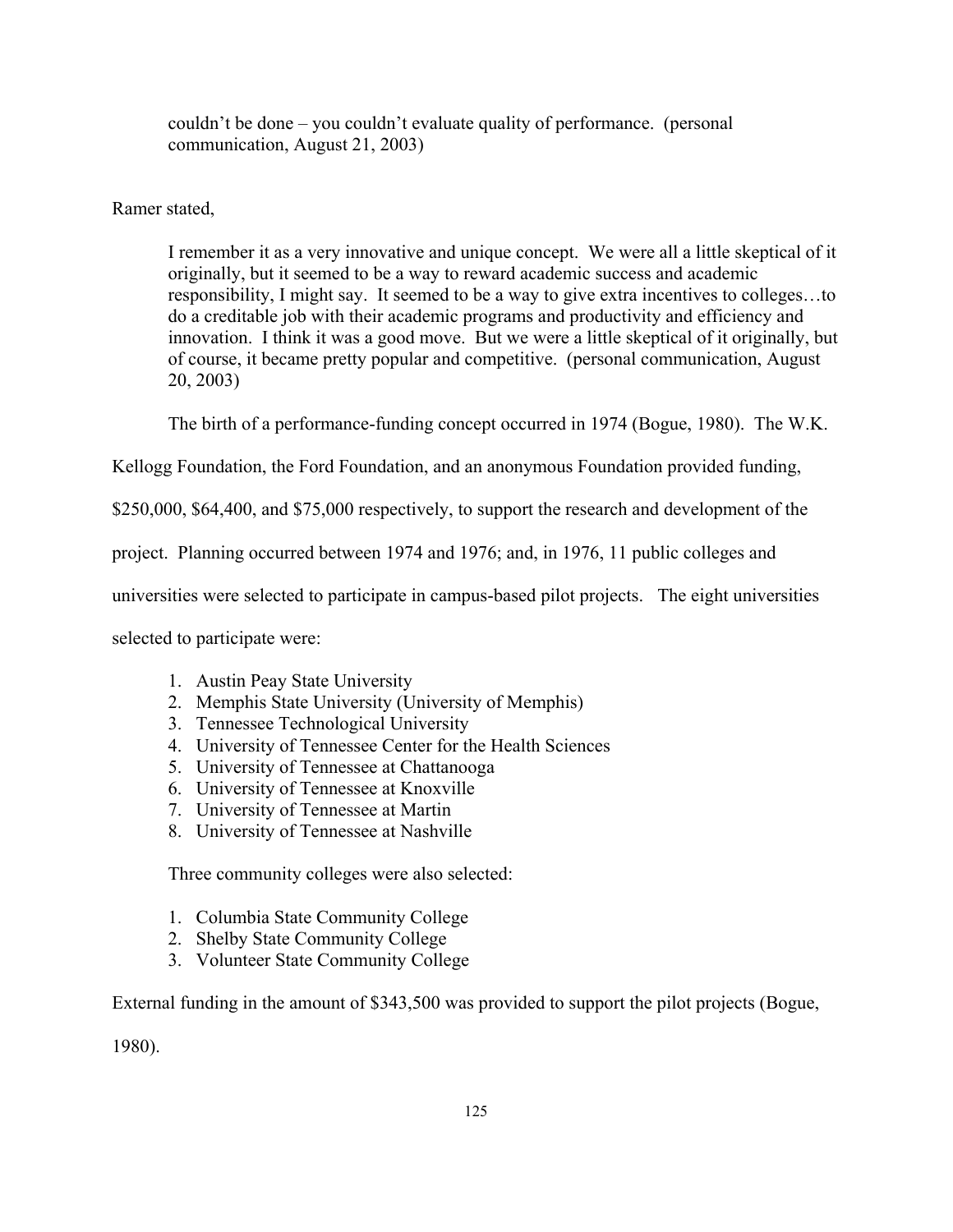The next logical step was to involve all of the public institutions and provide funding through the formula. The Formula Evaluation Committee's agenda for their June 13, 1978, meeting included performance funding as an item for discussion (Albright memo to the Formula Evaluation Committee, June 13, 1978). Attached to the agenda was a proposed approach whereby institutions would submit proposal for funding in this category; however, not all institutions would receive funding. The proposals would be evaluated on several criteria including:

- 1. The extent the proposal showed promise of addressing statewide goals in the instructional area.
- 2. The extent the proposal emphasized institutional mission and supported uniqueness of the institution.
- 3. The extent the proposal had long-range benefits.
- 4. The extent that institutional faculty and staff would be involved in the project.
- 5. The extent to which the project had the potential to impact educational policy or practices in the institution.

Minutes of the August 28, 1978, Tennessee Higher Education Commission reported that THEC staff proposed adding some instructional evaluation funding to the formula effective with FY1979-80 and the Commission members approved this. However, this concept did not receive favorable consideration by the executive administration (Bogue, 1980). The executive branch was transitioning from democratic to republican, and there was not enough time to brief the new administration on the background of the project. THEC decided to approach funding for 1979- 80 from a more limited angle that did not require the executive officers' approval and announced their intention to include performance funding in the more comprehensive review of the formula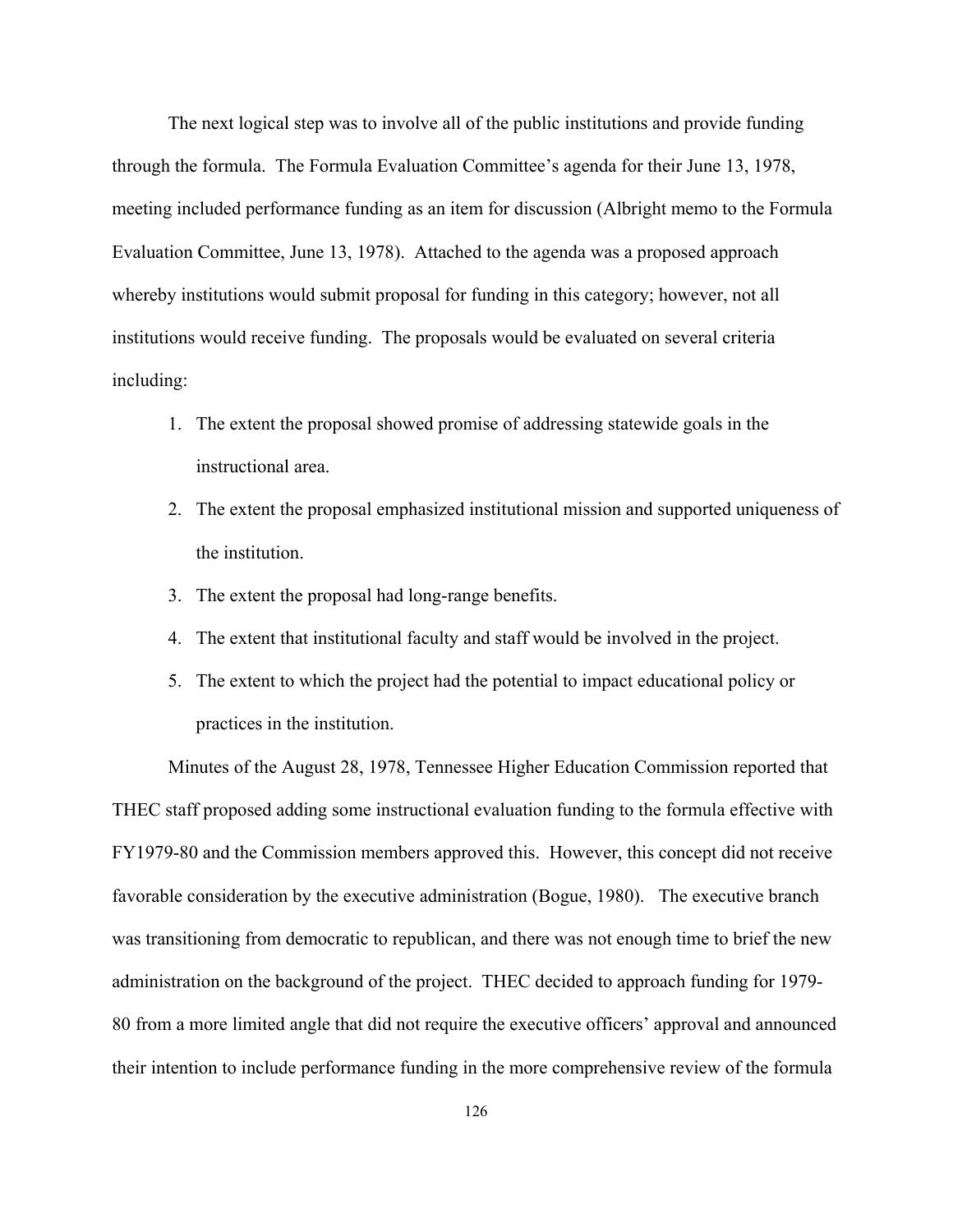scheduled for the following year (Bogue). THEC's instructions to the campuses for submitting their 1979-80 appropriations request included the following:

On August 28, 1978, the Commission approved a Performance Funding policy for implementation in the 1979-80 appropriations cycle. This policy provides an opportunity for each institution to request an appropriation for performance funding. The policy involves a multi-year plan with annual funding recommendations and performance expectations. (Bogue, p. 48)

A lump sum amount that each institution could receive was listed, and the institutions

were instructed to indicate by a letter from the campus president/chancellor their desire to

participate and their agreement to the performance outcomes specified. For the 1979-80 year the

campuses had to produce by June 30, 1980, "a profile of performance goals and objectives for

each academic program offered by the institution" (p. 48). A total of \$802,000 had been

designated for instruction evaluation.

From the beginning, performance funding was intended as an add-on to the academic unit

formula, and institutions could select whether or not to participate. Roaden stated,

That first year many were very reluctant to participate and one institution, only one, did not – one community college elected not to participate. It was our policy that this not become a matter of public hurrah – we are the best – we got the highest score of any institution. The HEC never publicized how the institutions did, but you can believe the institutions did – they publicized it. They said, we're number 1! We scored highest. Of course, the press jumped on that and they came to the HEC and those are open records….Well the first release always came from the campuses that did well. So, you can believe that the second year there weren't any laggards – everybody jumped on it too because they saw they could be terribly embarrassed in their communities if they didn't participate….So this created a real furor for them to do a good job. (personal communication, August 21, 2003)

THEC included a component to address instructional evaluation in the major formula revisions effective with the 1980-81 budget year. The 1980-81 formula included provisions for an additional 2% to be earned by the institutions upon evaluation on five instructional variables and one optional variable. The 1982-83 formula included a provision for up to 2% of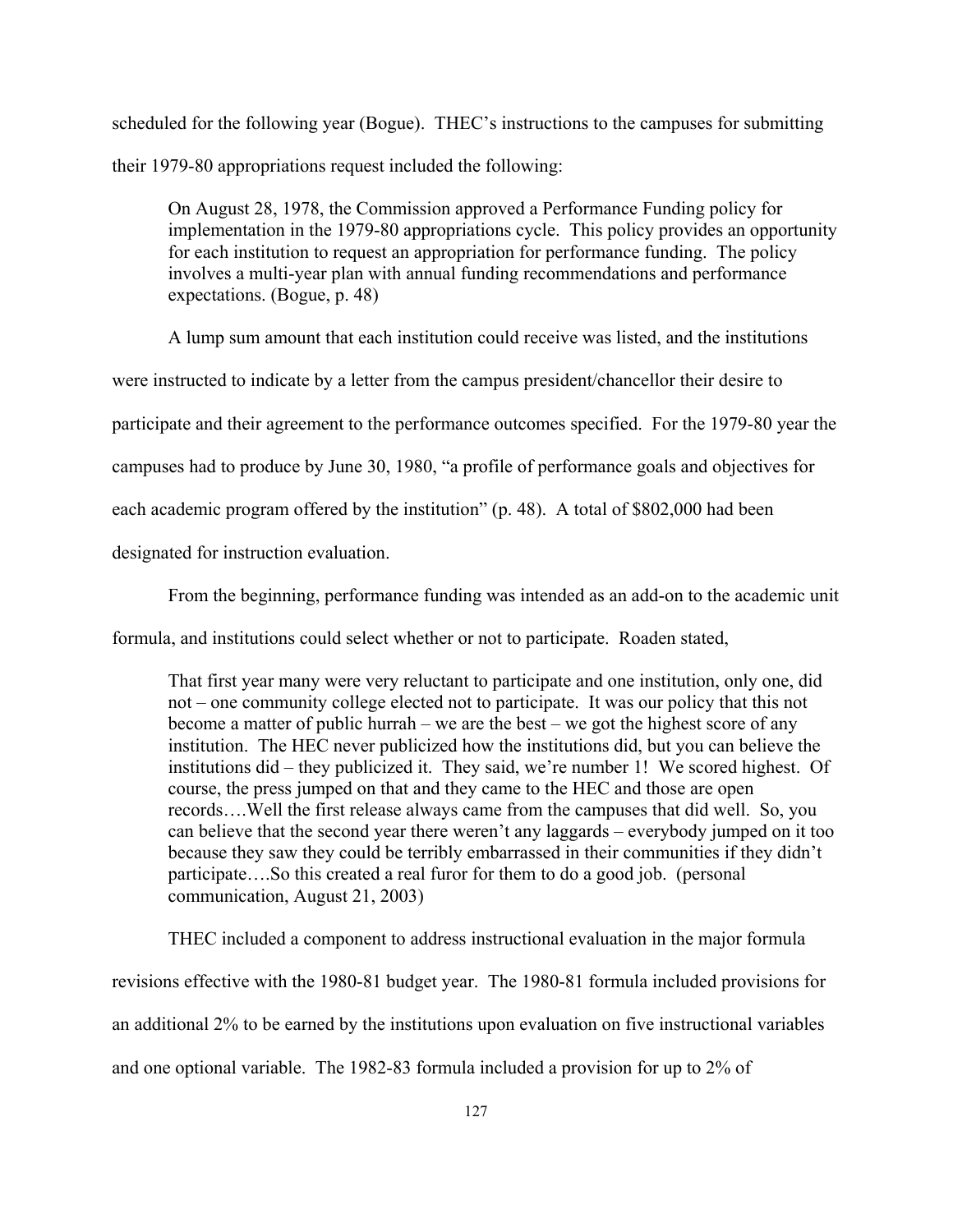appropriations (\$4 million statewide) for institutions that demonstrated instructional evaluation activities (THEC, 1982-83). The 1984-85 formula increased the funding that institutions could earn to 5% and \$12.1 million statewide. In FY1988-89, this component of the formula was officially labeled *performance funding,* and the amount remained at 5%; however, no statewide maximum was stated. Since that time, evaluation criteria have been reviewed and updated at five-year intervals. Performance funding in Tennessee has "evolved over five major cycles including a pilot phase and four five-year cycles" (Noland & Davis, 2000). Performance funding is now in the fifth five-year cycle. The amount that each institution can earn is currently 5.45% of their appropriations request.

## Chairs of Excellence

As discussed earlier, Chairs of Excellence was the brainchild of John Bragg, a prominent

Tennessee legislator. This is how Bragg remembers the creation of the chairs:

I was worried about Lamar wanting to have centers of excellence because it would cost, every year, money. I said to Lamar, there is going to be a whole lot of prejudices and biases because in the first place you may not be able to fund them every year, and second thing is that UT will probably get all of the centers anyway. I said, well, let's put in chairs of excellence. We will put in money and we will let the universities come up with funding for half the cost and let the state put in half the cost which would give us half million each, and that would give us a million dollars for these chairs….I remember going up and telling Lamar that I was going to transfer the money [budget proposal] for the centers over to the chairs because we wouldn't have to worry about funding much….Well, anyway, Lamar said, I'm all committed to do something about putting [in] the centers. And, I said, well I hate to tell you but I wouldn't go along with the centers unless you do the chairs. He called Hubert McCullen who was with  $F \& A$  and said, can you find Bragg \$10 million to create these chairs he is talking about? Hubert came back the next morning and said we can take care of that, John. So that is how we got the chairs….After I got the chairs, I got sold on them, I didn't mind Lamar getting his centers. (personal communication, September 3, 2003)

The Chairs of Excellence endowment fund was officially created by Public Acts 1985,

chapter 119, section 1 (TCA 49-7-501). The fund was to operate as an irrevocable trust fund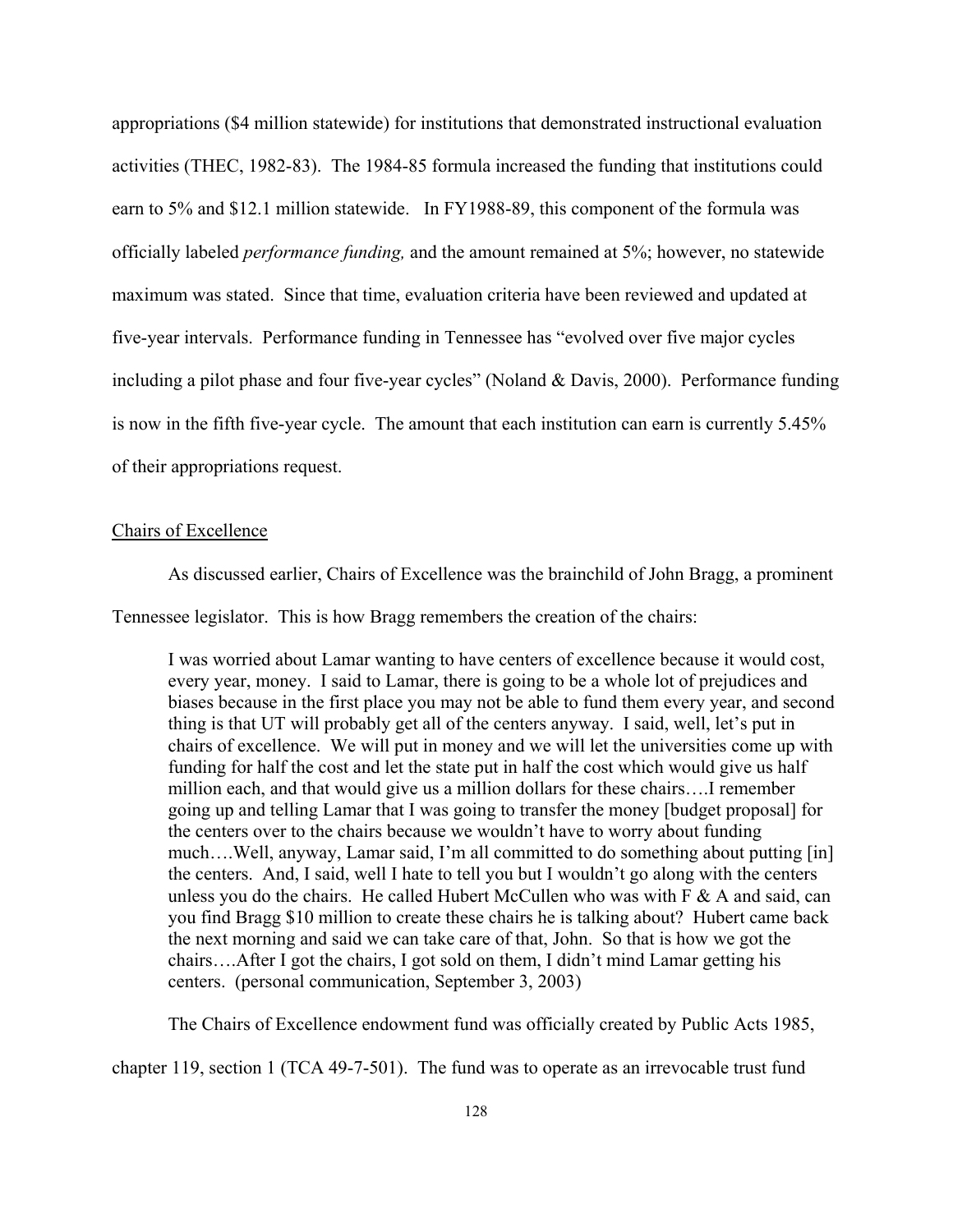within the state treasury and was to be administered by the state treasurer. The corpus of the trust could not be expended for any purpose, and the income was to be expended for the sole purpose of funding the Chairs of Excellence program.

Institutions eligible to participate in the Chairs of Excellence program were limited to Tennessee's four-year public universities that grant baccalaureate degrees and the UT Space Institute (TCA 49-7-502). Each eligible institution was to receive at least one chair of excellence, and professors hired under the program were to be persons of regional and, preferably, national eminence. The state appropriations were to be matched equally by the institutions with at least one-half of the match coming from private sources. Proposals for chairs were to be submitted to each institution's governing board with THEC playing an advisory role in the approval of the proposals. No funds were to be expended for a chair until the joint legislative oversight committee had reviewed the proposed chair. After a chair was filled, the governing board was required to report to the joint legislative oversight committee the general background, experience and qualifications of the appointee. Annual reporting to the joint legislative oversight committee on the general status of the chairs of excellence, the impact of the chairs on the institutions and their programs was required. THEC's biennial report for 1986-88 showed that seventy-eight chairs of excellence were established between 1984 and 1990.

## Centers of Excellence and Centers of Emphasis

129 The concept of Centers of Excellence for the universities was initiated and funded in 1984-85. Centers of Emphasis for the community colleges followed in 1986-87. The intent of both programs was to focus on and enhance outstanding academic programs; however, the Centers of Emphasis also included a provision for the community colleges to develop superior programs in public service (THEC, 1986-88). Between 1984 and 1990, 27 centers of excellence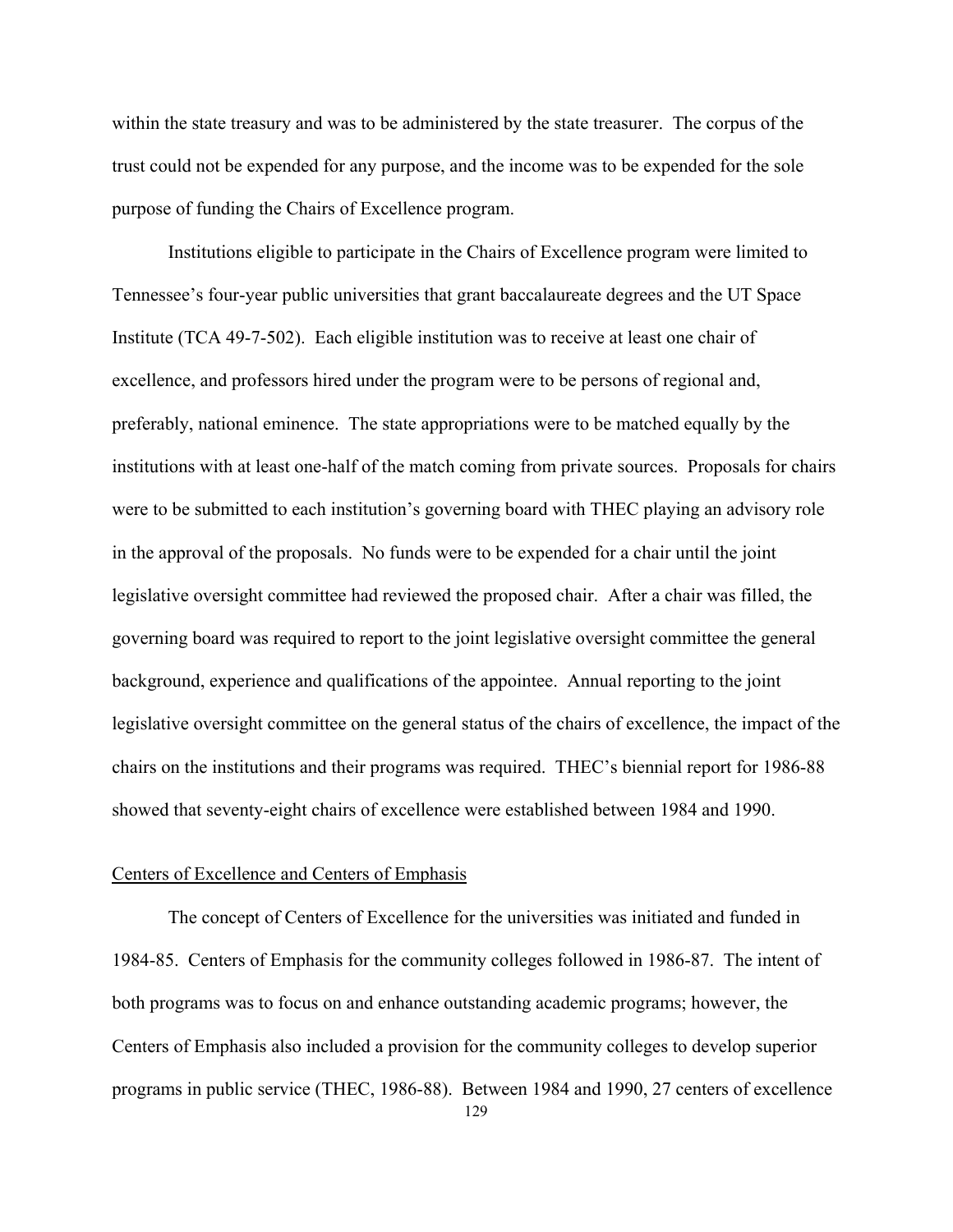and 14 centers of emphasis had been established. Cumulative state appropriations to support the centers of excellence were \$99.7 million, and another \$5.6 million had been provided to support the centers of emphasis.

Ramer spoke about the centers:

The centers of excellence in universities and centers of emphasis in the two-year institutions have been an important factor in providing, particularly in the community colleges, to reach out to various aspects of public service. Volunteer State, of course, has the emergency medical and paramedic programs, and that has a big impact. We are furnishing the ambulance people of middle Tennessee with training in emergency medical, and I am sure each institution has something of similar value. (personal communication, August 20, 2003)

# Financial Analyses – 1990s and Beyond

Financial support for higher education in Tennessee began to decline with the 1990s, and by 1991-92 had slid to a low of \$4,250 per student appropriation (Governor's Council on Higher Education, 1999). Tennessee's spending for higher education exceeded the national average in 1984-85 and climbed to an all-time high in 1986-87 where it stayed until 1989-90. Graphically, national spending showed a slightly steep climb from 1982-83 until 1985-86 when it leveled somewhat and then continued upward at a more moderate pace. Tennessee spending, however, climbed steeply throughout the early 1980s, peaked during 1986-87, remained relatively level until 1989-90, and again declined below the national average in 1990-91. By 1991-92 Tennessee was spending considerably less on higher education than was the case nationally, and although Tennessee's spending increased, it was still below the national average in 1994-95, and continues to remain below the national average. Another disturbing trend that occurred in the 1990s was the decline in higher education's appropriations as a percentage of the state budget. Higher education received approximately 16% of the state budget during fiscal years 1989, 1990, and 1991. Higher education received only 14.5% of the state budget in FY1992. Although fiscal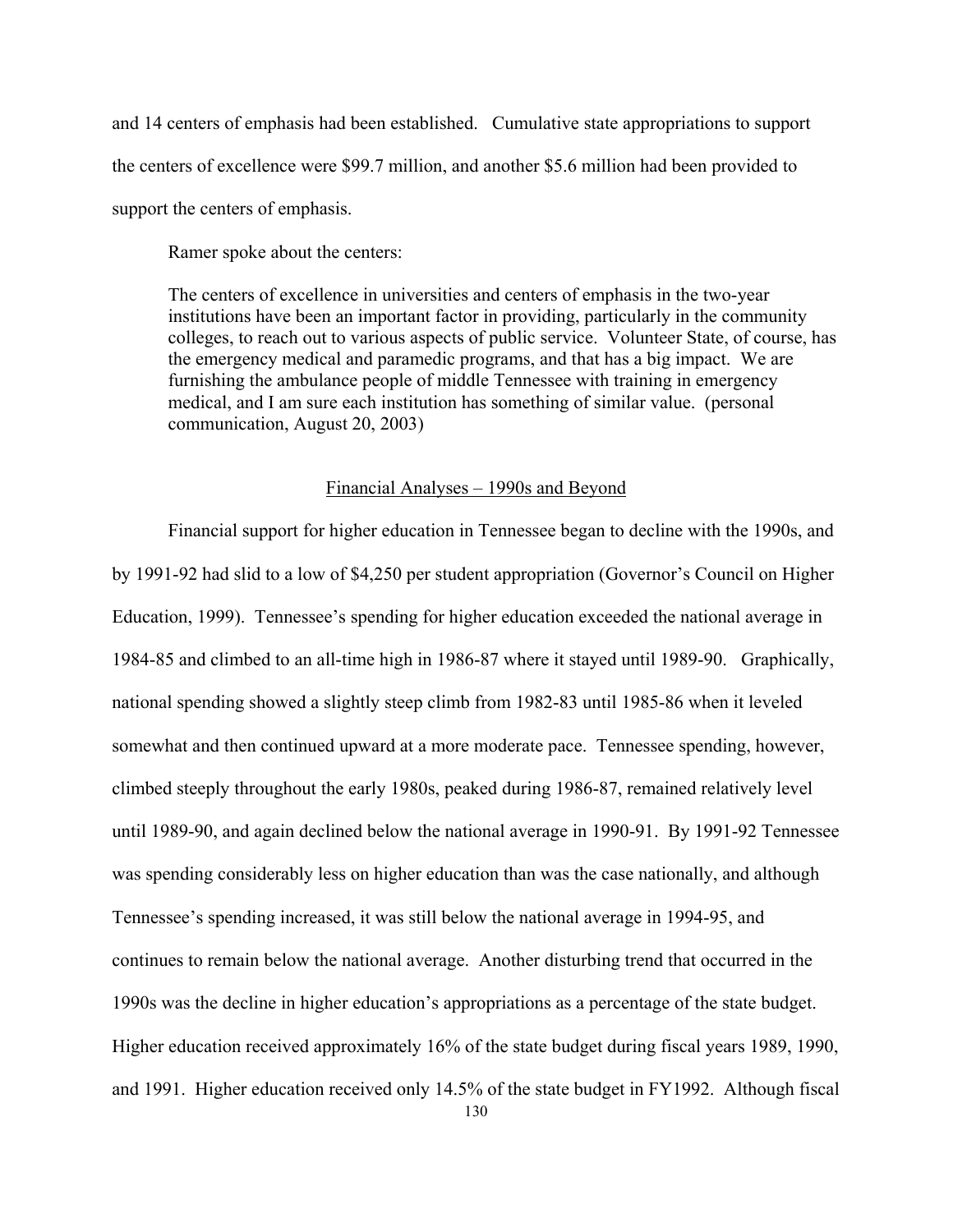years 1993, 1994, and 1995 improved somewhat, they still remained well below 16% and had dropped to approximately 13.5% by 1999. With the 2003-04 budget, higher education received only 10.6% of the state's generated appropriation of funds (Adams, personal communication, July 30, 2003). The decline in state support to higher education is shown in Table 3, which compares the state's actual appropriations to the THEC's recommendations for fiscal years 1986- 87 through 2001-02.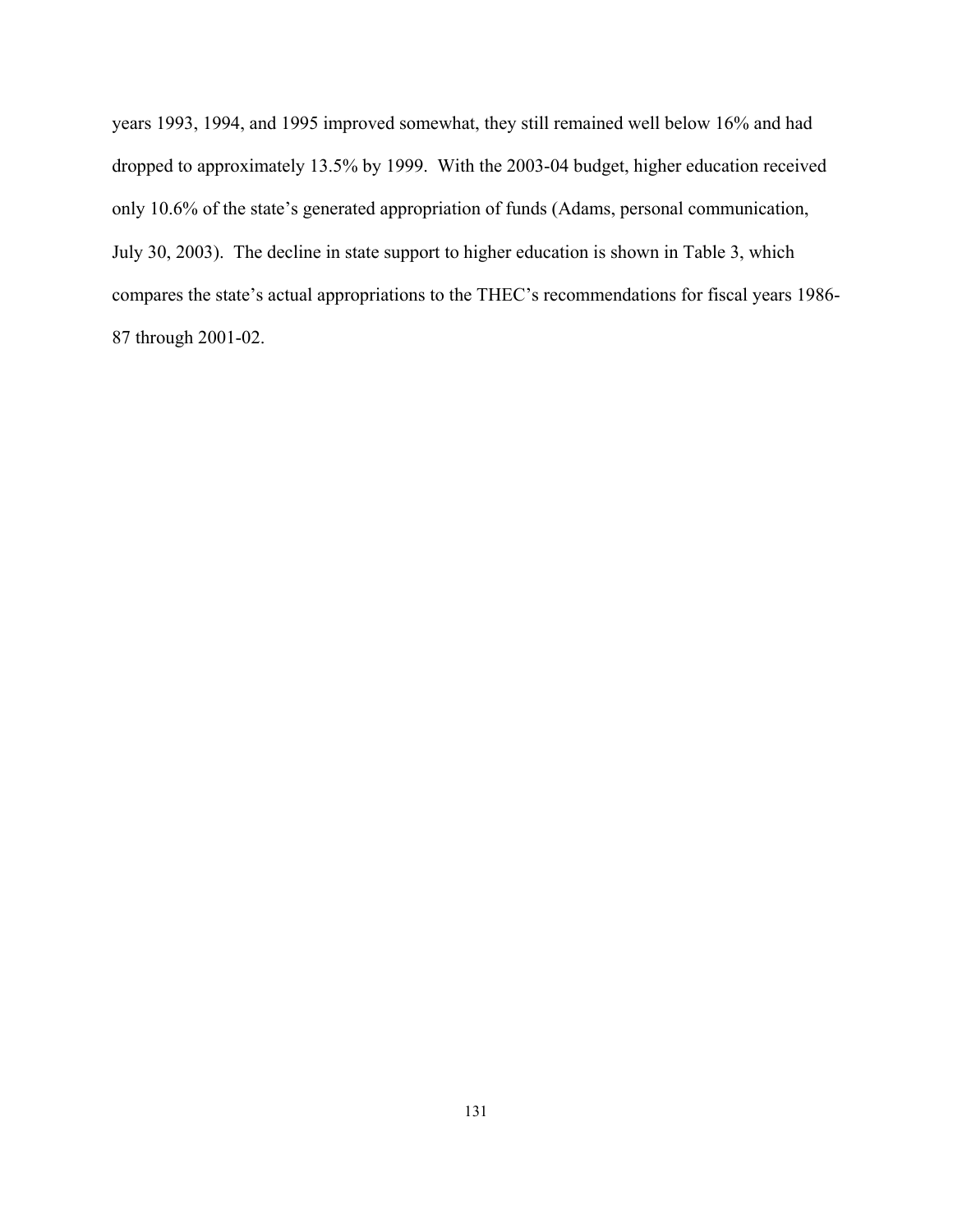|           |                                                        | THEC Recommendation as a Percentage of Actual State Appropriation |            |
|-----------|--------------------------------------------------------|-------------------------------------------------------------------|------------|
|           | <b>THEC</b>                                            | Actual                                                            |            |
| Year      | Recommendation                                         | Appropriation                                                     | Percentage |
| 1986-87   | 424,132,000                                            | 430,438,500                                                       | 101.5      |
| 1987-88   | 454,400,000                                            | 450,751,000                                                       | 99.2       |
| 1988-89   | 481,569,000                                            | 474,802,047                                                       | 98.6       |
| 1989-90   | 507,236,000                                            | 492,572,600                                                       | 97.1       |
| 1990-91   | 547,703,000                                            | 498,830,000                                                       | 91.1       |
| 1991-92   | 589, 355, 700                                          | 482,198,400                                                       | 81.8       |
| 1992-93   | 593,737,000                                            | 539,501,900                                                       | 90.9       |
| 1993-94   | 617,474,000                                            | 590,055,900                                                       | 95.6       |
| 1994-95   | 650,591,600                                            | 617,235,000                                                       | 94.9       |
| 1995-96   | 700,060,400                                            | 653,520,600                                                       | 93.4       |
| 1996-97   | 686,921,200                                            | 661,600,200                                                       | 96.3       |
| 1997-98   | 732,656,930                                            | 657,698,400                                                       | 89.8       |
| 1998-99   | 747,662,900                                            | 680,637,000                                                       | 91.0       |
| 1999-2000 | 806,709,000                                            | 741,756,600                                                       | 91.9*      |
| 2001-01   | 883,098,600                                            | 767,894,000                                                       | 87.0       |
| 2001-02   | 900,611,600                                            | 795,034,550                                                       | 88.3       |
|           | *Includes Tennessee Technology Centers for first time. |                                                                   |            |

Information provided by the Tennessee Higher Education Commission.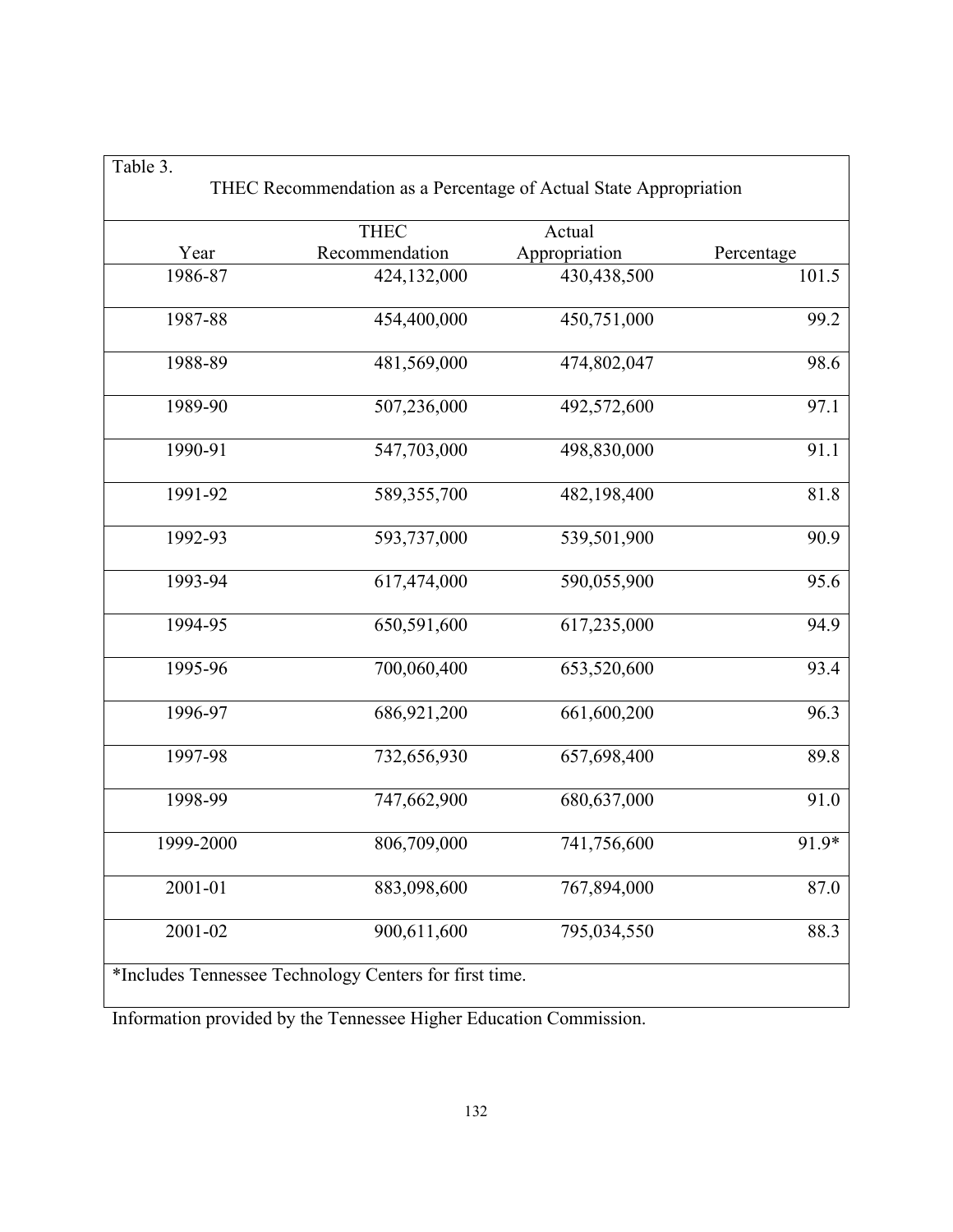An analysis of the state appropriations received by TBR institutions shows that from 1992-93 through 2001-02 actual state appropriations have increased in dollars each year during the ten-year period studied. However, the percentage of THEC formula recommended dollars to actual dollars appropriated have averaged only 92.7% with a low of 88.6% in 1992-93 and a high of 102.6% in 1994-95. Said another way, the higher education formula has been funded at approximately 92.7% over the 10 years studied. Actual state appropriated dollars exceeded the THEC formula recommendation in 1994-95 by \$11million; however, in all other years the actual appropriations have fallen short of the recommended amount by an average of approximately \$43 million. The 1994-95 year was exceptional in that the state provided two across-the-board salary increases: one in July and one in January, \$9.4 million and \$9.6 million, respectively. Table 4 provides a year-by-year analysis of the recommended funding compared to actual funding.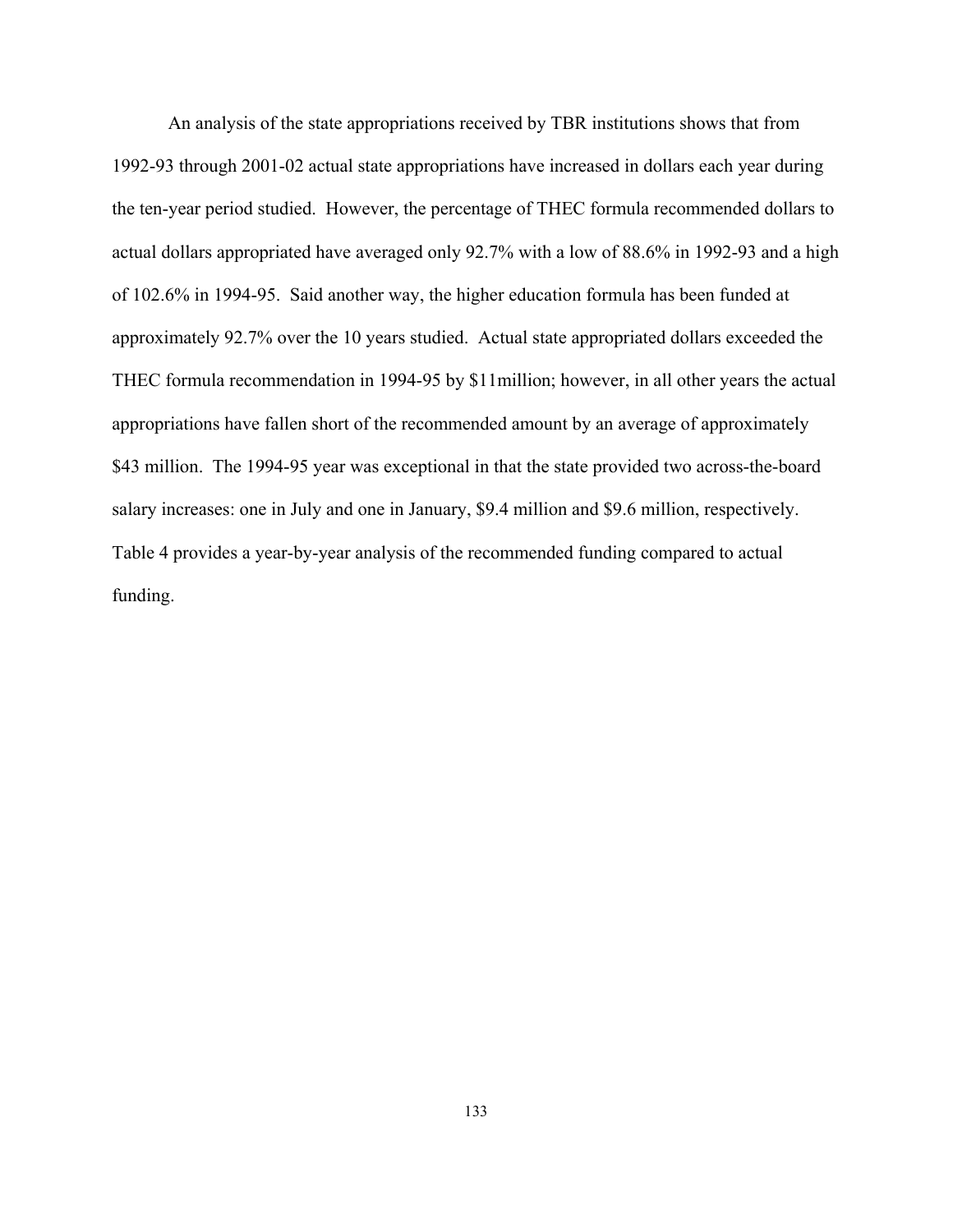| able |  |
|------|--|
|------|--|

|           | THEC Recommendations for TBR Compared to Actual State Appropriations for TBR |                     |                |                |  |  |  |
|-----------|------------------------------------------------------------------------------|---------------------|----------------|----------------|--|--|--|
|           | <b>THEC</b>                                                                  | <b>Actual State</b> | THEC/Actual    | Percentage     |  |  |  |
|           | Recommendations                                                              | Appropriations      | Difference     | Recommended to |  |  |  |
| Year      | For TBR                                                                      | For TBR             | For TBR        | Actual         |  |  |  |
| 1992-93   | \$407,257,049                                                                | \$361,840,500       | \$45,416,549   | 88.85          |  |  |  |
| 1993-94   | 426,001,969                                                                  | 394,748,800         | 31,253,169     | 92.66          |  |  |  |
| 1994-95   | 433,269,655                                                                  | 444,444,800         | (11, 175, 145) | 102.58         |  |  |  |
| 1995-96   | 475,794,628                                                                  | 448,998,900         | 26,795,728     | 94.37          |  |  |  |
| 1996-97   | 475,625,429                                                                  | 465,494,600         | 10,130,829     | 97.87          |  |  |  |
| 1997-98   | 508,119,100                                                                  | 452,953,600         | 55,165,500     | 89.14          |  |  |  |
| 1998-99   | 520,729,098                                                                  | 483,731,200         | 36,997,898     | 92.89          |  |  |  |
| 1999-2000 | 536,538,101                                                                  | 495,017,800         | 41,520,301     | 92.26          |  |  |  |
| 2000-2001 | 572,903,300                                                                  | 508,292,500         | 64,610,800     | 88.72          |  |  |  |
| 2001-2002 | 594,919,900                                                                  | 522,131,800         | 72,788,100     | 87.77          |  |  |  |

Information provided by Tennessee Board of Regents, Department of Finance and Administration.

THEC's recommended appropriations have exceeded the governors' budget recommendations by an average of \$50 million over the 10 year period from fiscal year 1993 through fiscal year 2002. Fiscal year 1992-93 was the bleakest when the governor's recommendation fell \$80.5 million below the amount THEC had recommended for the TBR schools. Just as disturbing is the fact that the governors' recommendations provided for only an average of 90% of the TBR institutions' needs as generated by the formula. Table 5 provides a comparison by fiscal year of the THEC recommendations to the governors' recommendations.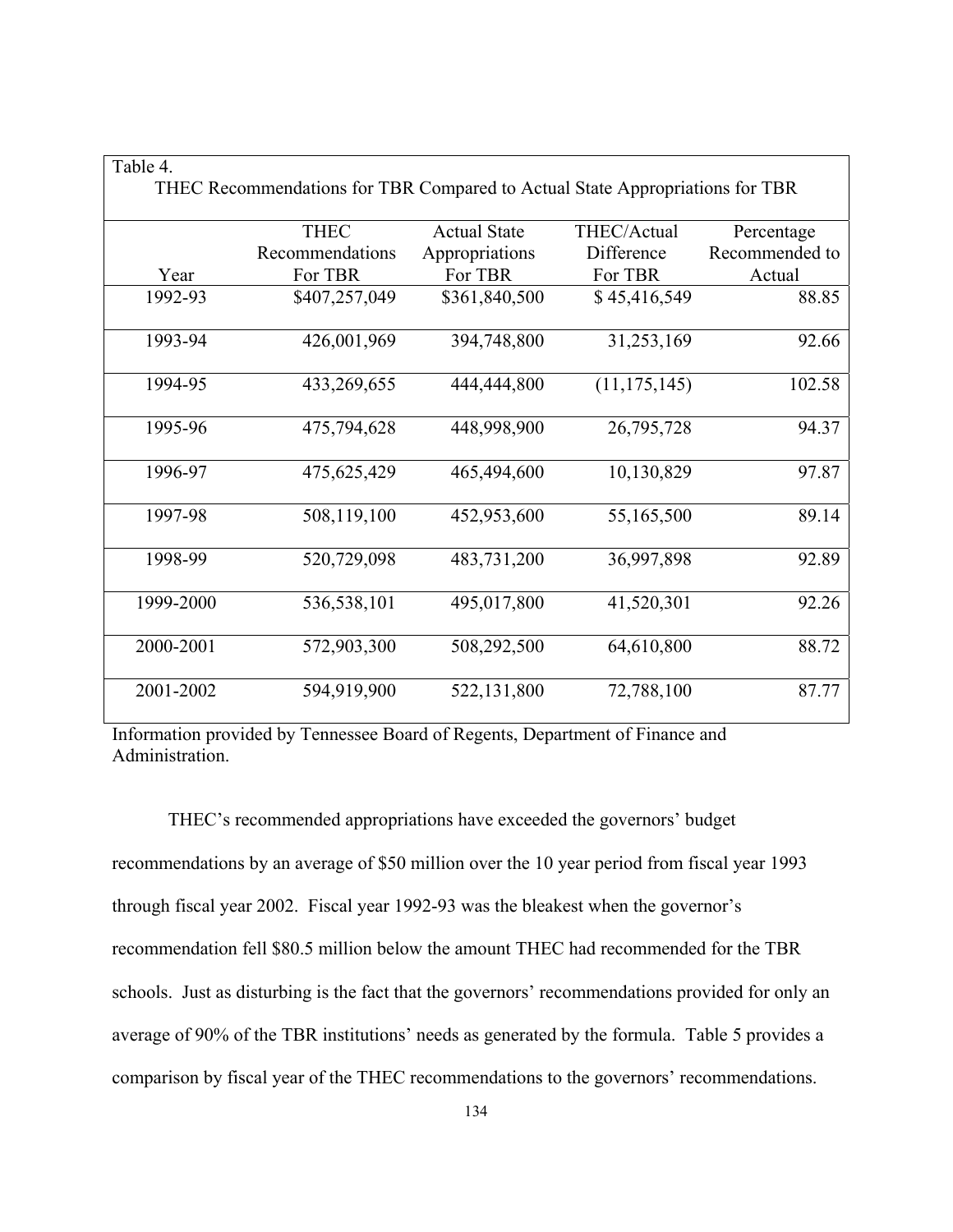| Table 5.  |                                                                             |                 |               |               |
|-----------|-----------------------------------------------------------------------------|-----------------|---------------|---------------|
|           | THEC Recommendations for TBR Compared to Governors' Recommendations for TBR |                 |               |               |
|           | <b>THEC</b>                                                                 | Governors'      | THEC/Governor | Percentage    |
| Year      | Recommendations                                                             | Recommendations | Difference    | THEC/Governor |
|           | For TBR                                                                     | For TBR         | For TBR       | For TBR       |
| 1992-93   | \$407,257,049                                                               | \$326,722,400   | \$80,534,649  | 80.23         |
|           |                                                                             |                 |               |               |
| 1993-94   | 426,001,969                                                                 | 370,974,500     | 55,027,469    | 87.08         |
|           |                                                                             |                 |               |               |
| 1994-95   | 433,269,655                                                                 | 411,776,700     | 21,492,955    | 95.04         |
|           |                                                                             |                 |               |               |
| 1995-96   | 475,794,628                                                                 | 447,104,500     | 28,690,128    | 93.97         |
|           |                                                                             |                 |               |               |
| 1996-97   | 475,625,429                                                                 | 448,798,900     | 26,826,529    | 94.36         |
|           |                                                                             |                 |               |               |
| 1997-98   | 508,119,100                                                                 | 445,159,900     | 62,959,200    | 87.61         |
|           |                                                                             |                 |               |               |
| 1998-99   | 520,729,098                                                                 | 473,380,000     | 47,349,098    | 90.91         |
|           |                                                                             |                 |               |               |
| 1999-2000 | 536,538,101                                                                 | 493,452,600     | 43,085,501    | 91.97         |
|           |                                                                             |                 |               |               |
| 2000-2001 | 572,903,300                                                                 | 515,463,400     | 57,439,900    | 89.97         |
|           |                                                                             |                 |               |               |
| 2001-2002 | 594,919,900                                                                 | 528,121,600     | 66,798,300    | 88.77         |
|           |                                                                             |                 |               |               |

Information provided by Tennessee Board of Regents, Department of Finance and Administration.

A comparison of the governors' recommendation to the actual appropriations shows that the actual appropriations have exceeded the governors' requests in all but two years. The largest amount, \$35 million in FY1992-93, was supported by a sales tax increase distributed after the governor's budget request had been submitted. Fiscal years 1994, 1995, 1998, 1999, and 2000 all included improvement funds that had been added by the legislature after the governors' budgets had been submitted. Three of those years also included one-time appropriations bill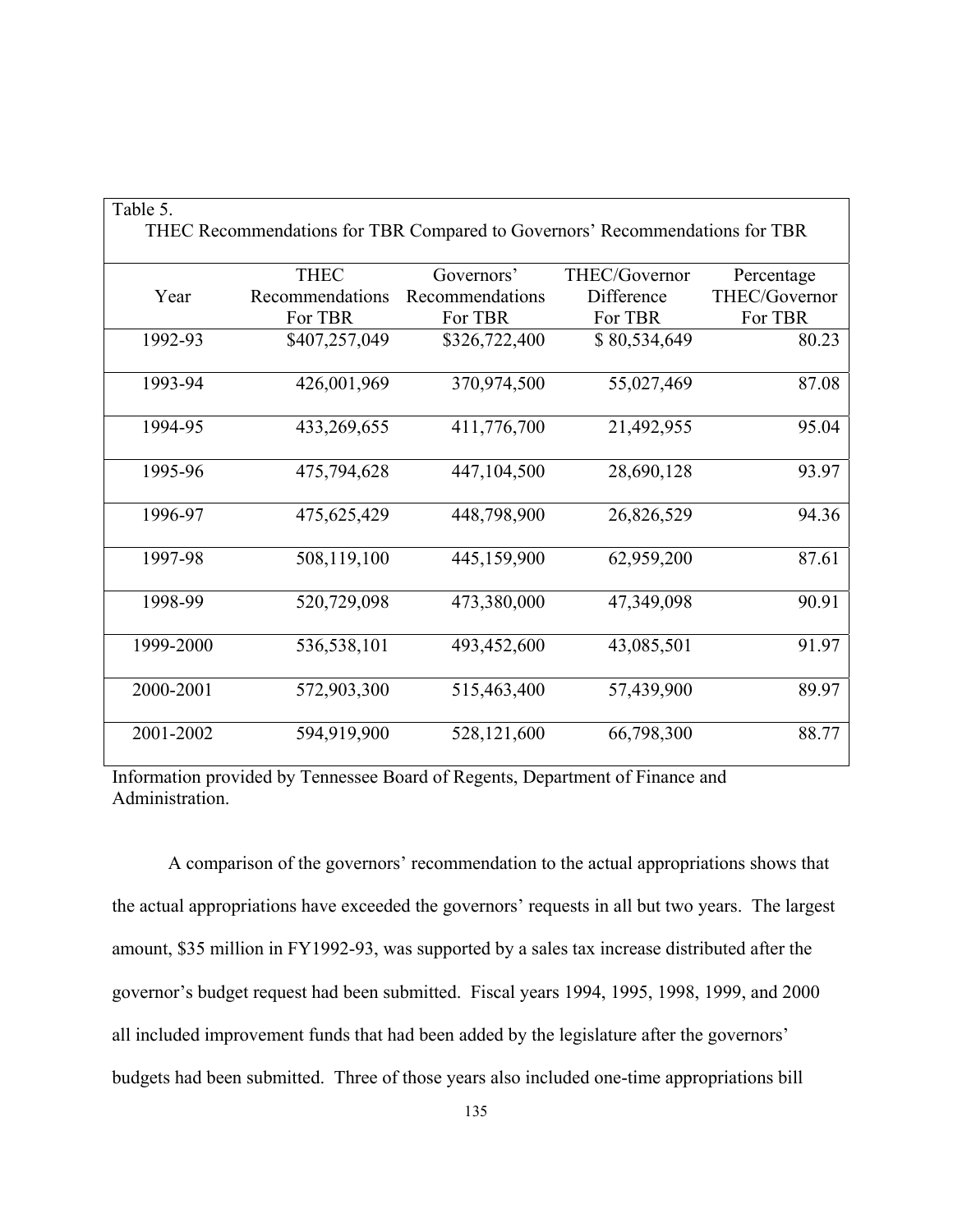amendments for specified TBR institutions. Fiscal years 1993, 1994, 1995, 1997, and 1999 included across-the-board salary increases that were provided to all state employees including higher education employees. Salary improvement funding was also provided in fiscal years 2001 and 2002. Funding for faculty salary increases were provided in fiscal year 2000. However, a 1% reduction for administrative efficiencies also occurred that year. Both fiscal years 2001 and 2002 had legislative reductions of \$21.5 million and \$22.2 million, respectively. A 1% set aside provision reduced the amount appropriated in fiscal year 2002 by \$5.8 million. Table 6 provides data for individual years.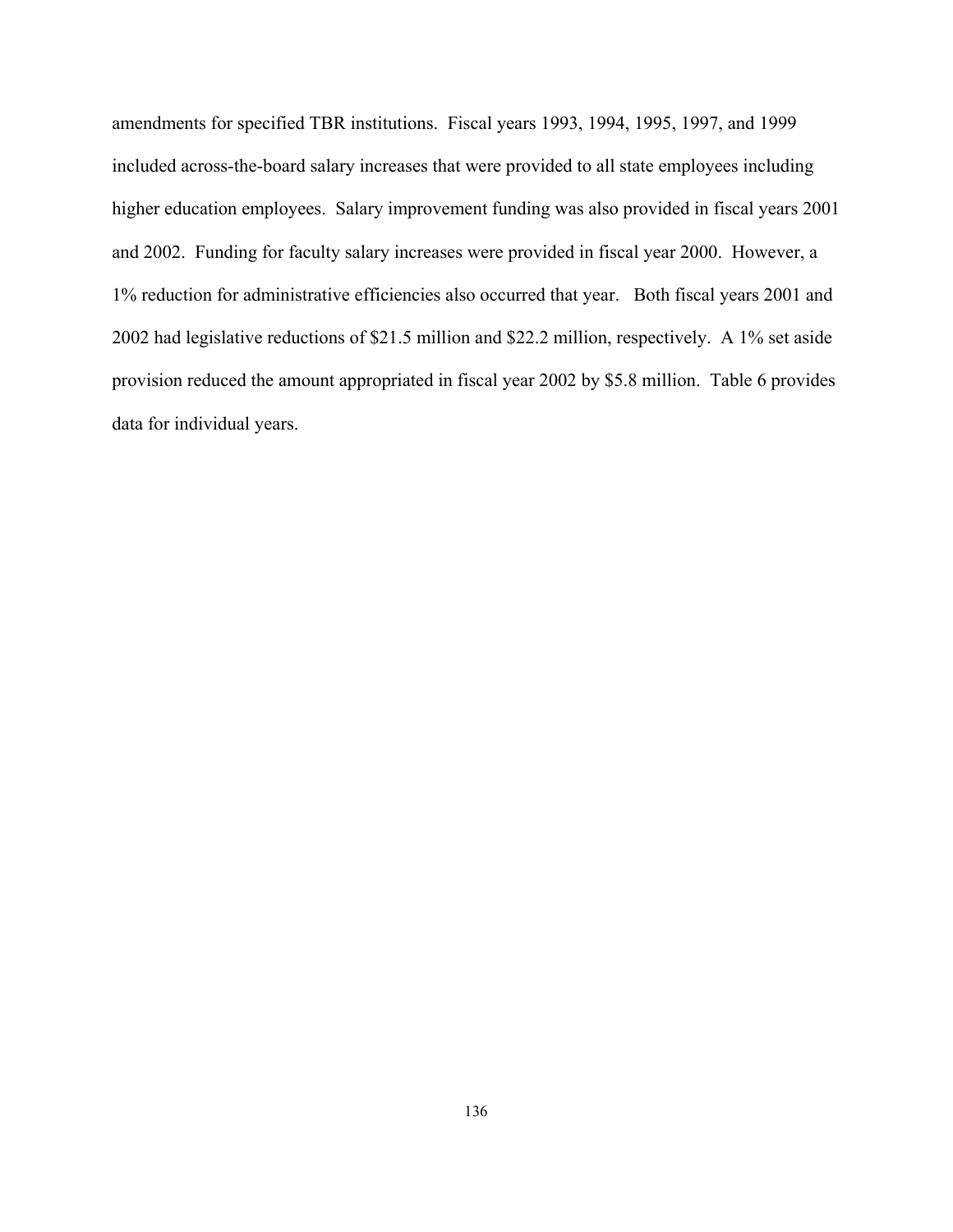| `able 6 |
|---------|
|         |

|           | Actual State Appropriations for TBR Compared to Governors' Recommendations for TBR |                 |                 |
|-----------|------------------------------------------------------------------------------------|-----------------|-----------------|
|           | <b>Actual State</b>                                                                | Governors'      | Difference      |
| Year      | Appropriations                                                                     | Recommendations | Actual/Governor |
|           | For TBR                                                                            | For TBR         |                 |
| 1992-93   | \$361,840,500                                                                      | \$326,722,400   | \$35,118,100    |
| 1993-94   | 394,748,800                                                                        | 370,974,500     | 23,774,300      |
| 1994-95   | 444,444,800                                                                        | 411,776,700     | 32,668,100      |
| 1995-96   | 448,998,900                                                                        | 447,104,500     | 1,894,400       |
| 1996-97   | 465,494,600                                                                        | 448,798,900     | 16,695,700      |
| 1997-98   | 452,953,600                                                                        | 445,159,900     | 7,793,700       |
| 1998-99   | 483,731,200                                                                        | 473,380,000     | 10,351,200      |
| 1999-2000 | 495,017,800                                                                        | 493,452,600     | 1,565,200       |
| 2000-2001 | 508,292,500                                                                        | 515,463,400     | (7,170,900)     |
| 2001-2002 | 522,131,800                                                                        | 528,121,600     | (5,989,800)     |

Information provided by Tennessee Board of Regents, Department of Finance and Administration.

Similar to the TBR institutions, UT institutions also received state appropriated dollars in increasing amounts each year during the ten-year period studied except in FY1997 when their actual state appropriations decreased by \$4.6 million compared to the prior year. UT received its highest percentage of formula recommended funding in FY1995, which was 98.33%. The lowest percentage of funding occurred in FY2002, which was 84.45% of the formula generated amount. A combination of the 5% across-the-board mid-year impoundment and the initial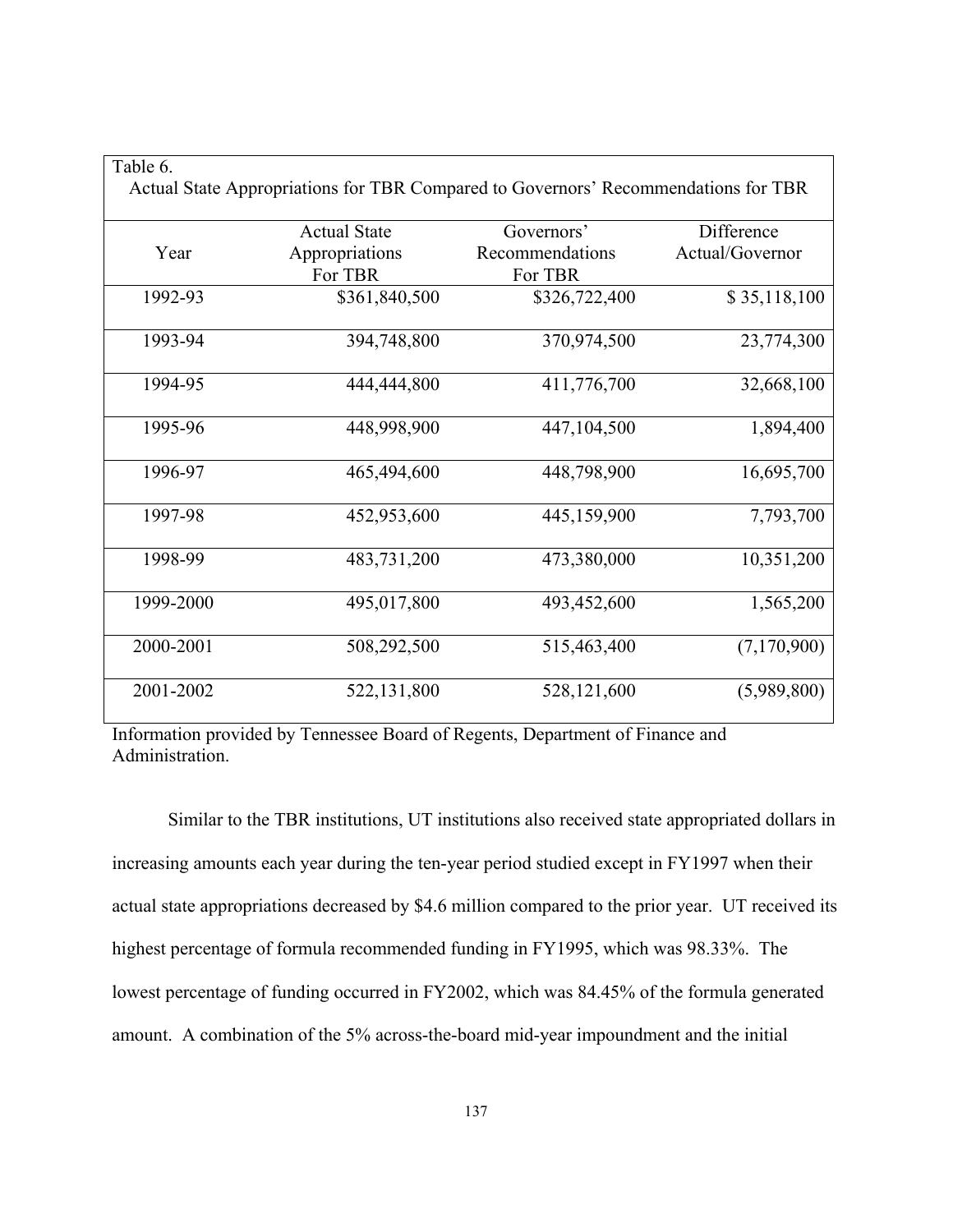distribution of improvement funding based primarily on enrollment growth contributed to UT's

greater reduction in state funding. Davis noted that,

UT receives a significant part of its state appropriations to support non-formula units. Given the state's current bent toward funding enrollment growth, this means many UT units are adversely impacted. If you don't have students, you don't benefit when new funding is provided. However, you share equally when reductions are occurring. (personal communication, October 17, 2003)

## Fly noted,

What has happened in many states is that the flagship institution has suffered by the formula funding mechanism particularly when the flagship institution doesn't grow – doesn't decide to grow. Growth in this state is a questionable way [to fund] – certainly it is no way to get the quality because you are funding so little of new students. (personal communication, October 22, 2003)

The UT academic units received an average of 91.8% of the formula recommended

funding compared to TBR's 92.7% over the same time period. However, the UT actual state appropriations shown on Table 7 are beginning appropriated dollars excluding certain legislative salary increases and other legislative adjustments made to actual appropriations outside of the formula. These adjustments were included in the TBR appropriations shown on Table 4. As an example of the difference created by the parameters used, UT's actual appropriations for fiscal year 1995 would have been 104.03% of the THEC recommendation as compared to TBR's 102.58% actual over THEC's recommendation had these adjustments been considered. Due to the different parameters used to calculate the data, a comparison between the two systems is not appropriate. The UT personnel noted "due to the time difference between the THEC recommendation and the appropriation of state funds by the legislature, it is sometimes difficult to determine the comparable funded initiatives included in both, especially in the earlier years" (Paxton, personal communication, October 22, 2003).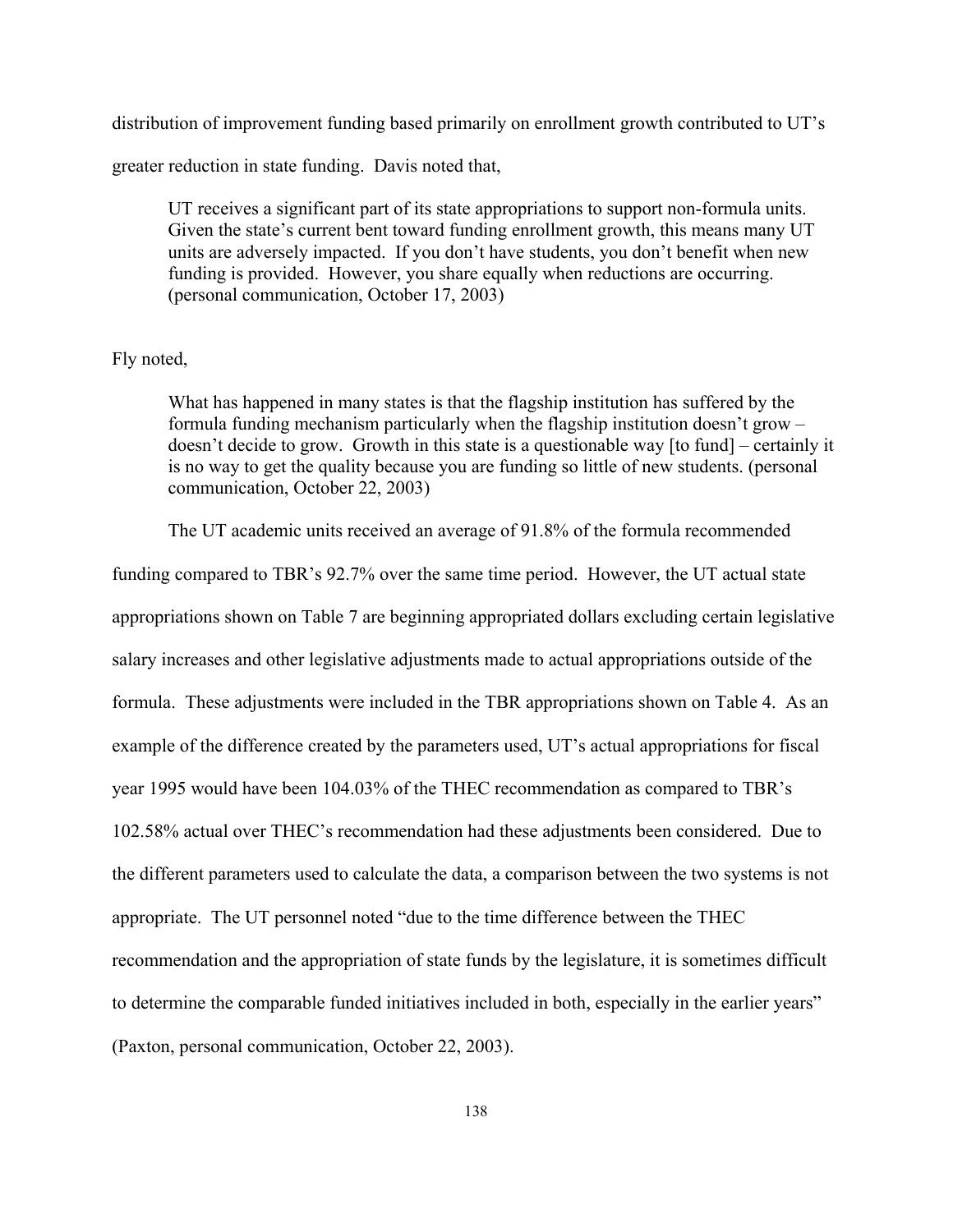| Table 7.  |                                                                            |                     |              |                |
|-----------|----------------------------------------------------------------------------|---------------------|--------------|----------------|
|           | THEC Recommendations for UT Compared to Actual State Appropriations for UT |                     |              |                |
|           | <b>THEC</b>                                                                | <b>Actual State</b> | THEC/Actual  | Percentage     |
|           | Recommendations                                                            | Appropriations      | Difference   | Recommended to |
| Year      | For UT                                                                     | For UT              | For UT       | Actual         |
| 1992-93   | \$188,116,000                                                              | \$167,850,600       | \$20,265,400 | 89.22          |
| 1993-94   | 191,472,000                                                                | 182,597,800         | 8,874,200    | 95.36          |
| 1994-95   | 192,086,000                                                                | 188,893,200         | 3,192,800    | 98.33          |
| 1995-96   | 214,484,400                                                                | 203,400,300         | 11,084,100   | 94.83          |
| 1996-97   | 211,295,500                                                                | 198,826,700         | 12,468,800   | 94.09          |
| 1997-98   | 224,537,800                                                                | 204,893,000         | 19,644,800   | 91.25          |
| 1998-99   | 226,926,800                                                                | 205,279,900         | 21,646,900   | 90.46          |
| 1999-2000 | 230, 211, 100                                                              | 211,677,300         | 18,533,800   | 91.94          |
| 2000-2001 | 247,660.400                                                                | 217,433,400         | 30,227,000   | 87.79          |
| 2001-2002 | 259,549,000                                                                | 219, 191, 300       | 40,357,700   | 84.45          |

Information provided by University of Tennessee, Office of the Vice President for Budget.

The governors' recommendations for UT academic unit funding has ranged from a low of 89.25% in FY1998 to a high of 97.18% in FY1995. The governors' recommendations for the UT academic units averaged 92.42% over the 10-year period studied. In dollars the governors' recommendation has averaged \$16.9 million less than the amount generated by the THEC formula. Table 8 provides a year-by-year comparison of the formula generated funding requirements compared to the governors' recommendations.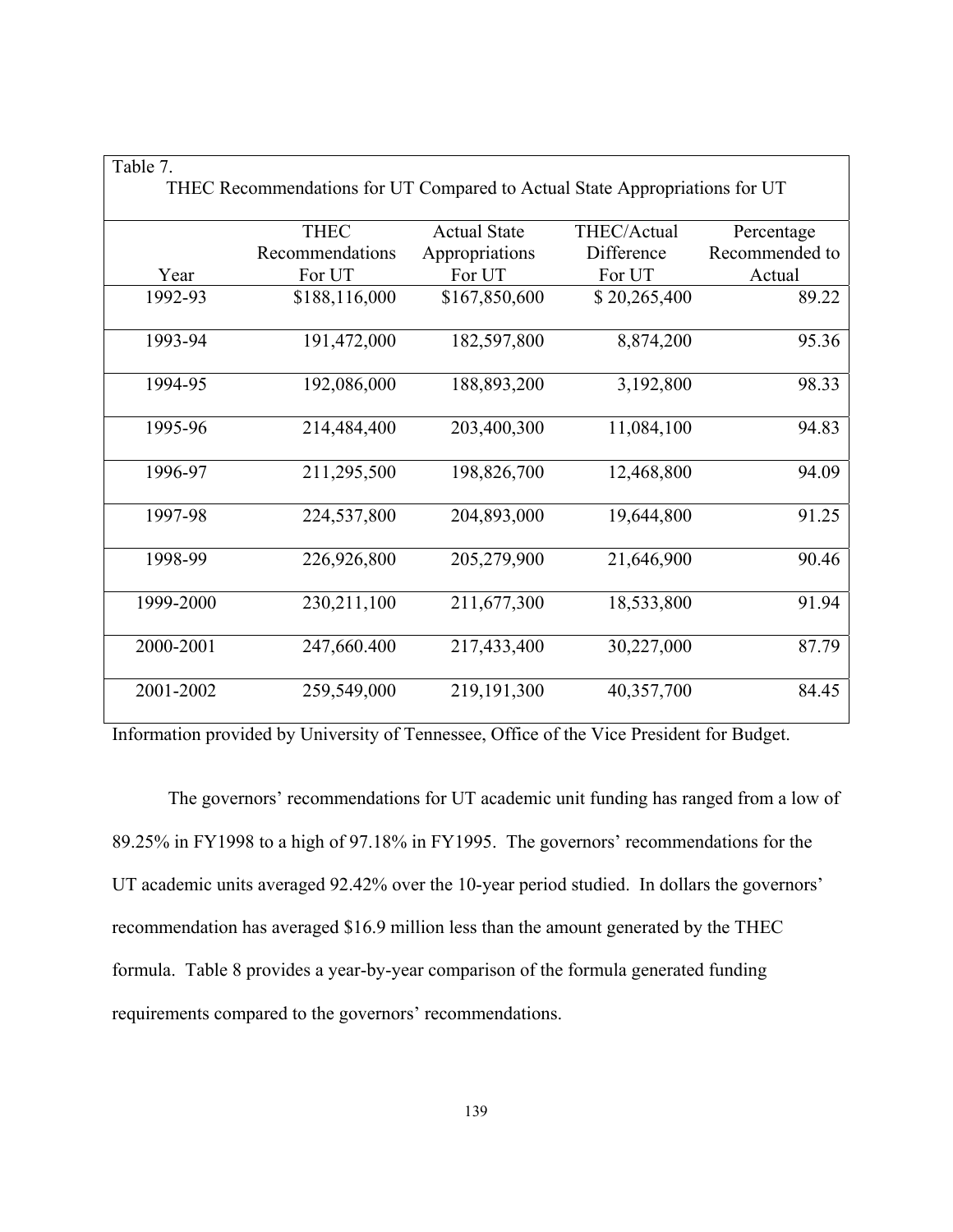| Table 8.  |                                                                           |                 |               |               |
|-----------|---------------------------------------------------------------------------|-----------------|---------------|---------------|
|           | THEC Recommendations for UT Compared to Governors' Recommendations for UT |                 |               |               |
|           | <b>THEC</b>                                                               | Governors'      | THEC/Governor | Percentage    |
| Year      | Recommendations                                                           | Recommendations | Difference    | THEC/Governor |
|           | For UT                                                                    | For UT          | For UT        | For UT        |
| 1992-93   | \$188,116,000                                                             | \$170,077,800   | \$18,038,200  | 90.41         |
| 1993-94   | 191,472,000                                                               | 178,916,500     | 12,555,500    | 93.44         |
| 1994-95   | 192,086,000                                                               | 186,678,400     | 5,407,600     | 97.18         |
| 1995-96   | 214,484,400                                                               | 203,381,100     | 11,103,300    | 94.82         |
| 1996-97   | 211,295,500                                                               | 204,531,700     | 6,763,800     | 96.79         |
| 1997-98   | 224,537,800                                                               | 200,401,000     | 24,136,800    | 89.25         |
| 1998-99   | 226,926,800                                                               | 207,257,000     | 19,669,800    | 91.33         |
| 1999-2000 | 230,211,100                                                               | 211,652,300     | 18,558,800    | 91.93         |
| 2000-2001 | 247,660,400                                                               | 221,607,700     | 26,052,700    | 89.48         |
| 2001-2002 | 259,549,000                                                               | 232,433,500     | 27,115,500    | 89.55         |

 $\overline{\phantom{a}}$ 

Information provided by University of Tennessee, Office of the Vice President for Budget.

UT's actual state appropriations have exceeded the governors' recommendations by significant dollar amounts in only three of the 10 years studied. Fiscal year 2002 was particularly difficult for UT in that the actual appropriations were \$13.2 million below the Governor's recommendation that was already \$27.1 million below the amount recommended by THEC. Table 9 provides additional details.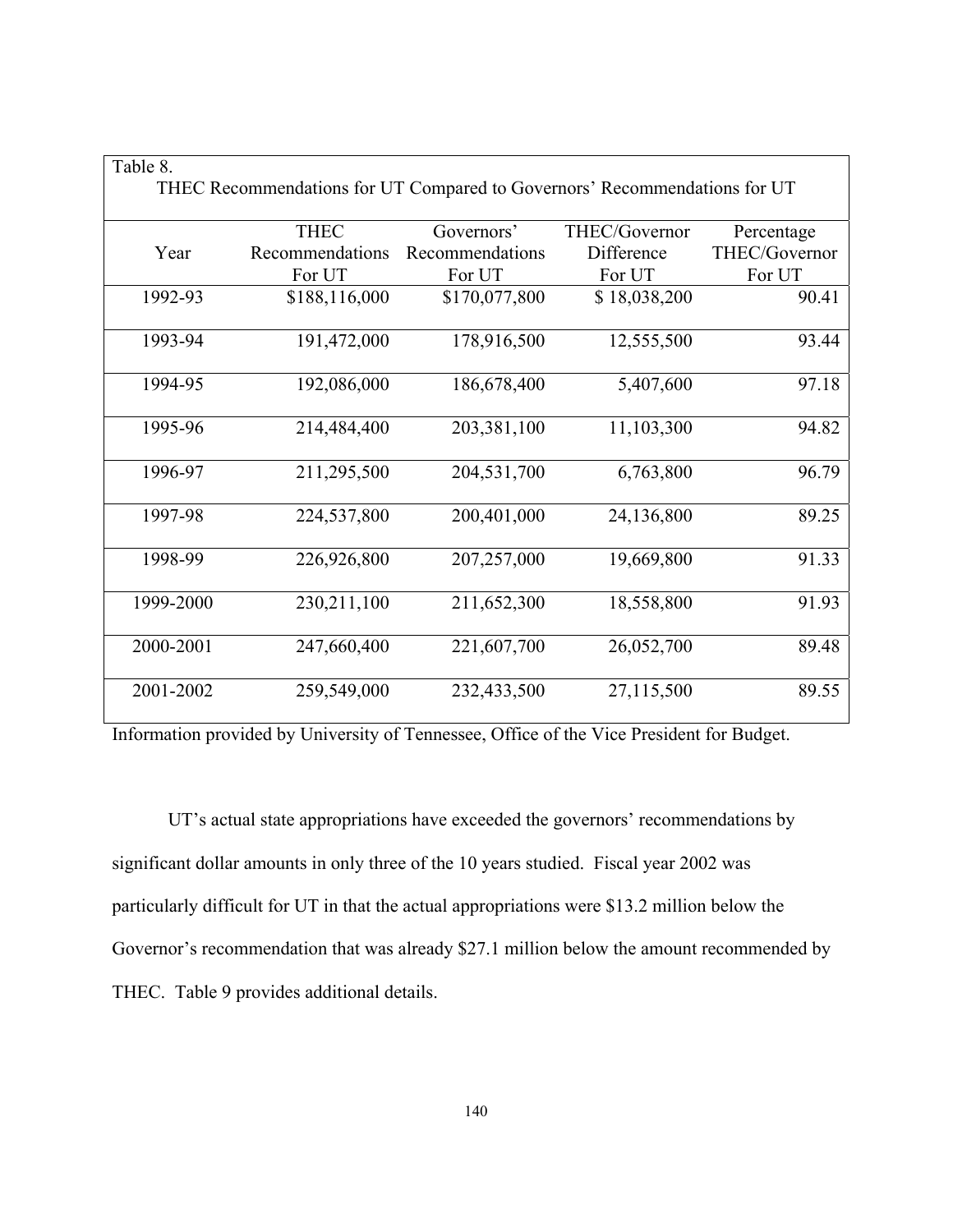| $1$ avevent $\lambda$ . | Actual State Appropriations for UT Compared to Governors' Recommendations for UT |                 |                 |
|-------------------------|----------------------------------------------------------------------------------|-----------------|-----------------|
|                         | <b>Actual State</b>                                                              | Governors'      | Difference      |
| Year                    | Appropriations                                                                   | Recommendations | Actual/Governor |
|                         | For UT                                                                           | For UT          | For UT          |
| 1992-93                 | \$167,850,600                                                                    | \$170,077,800   | (2,227,200)     |
| 1993-94                 | 182,597,800                                                                      | 178,916,500     | 3,682,300       |
| 1994-95                 | 188,893,200                                                                      | 186,678,400     | 2,214,800       |
| 1995-96                 | 203,400,300                                                                      | 203,381,100     | 19,200          |
| 1996-97                 | 198,826,700                                                                      | 204,531,700     | (5,705,000)     |
| 1997-98                 | 204,893,000                                                                      | 200,401,000     | 4,492,000       |
| 1998-99                 | 205,279,900                                                                      | 207,257,000     | (1,977,100)     |
| 1999-2000               | 211,677,300                                                                      | 211,652,300     | 25,000          |
| 2000-2001               | 217,433,400                                                                      | 221,607,700     | (4,174,300)     |
| 2001-2002               | 219, 191, 300                                                                    | 232,433,500     | (13,242,200)    |

⅂

Table 9

Information provided by University of Tennessee, Office of the Vice President for Budget

Table 10 shows an expenditure trend over 10 years for all TBR schools combined. Resources expended for instruction have steadily declined as a percentage of the total current fund unrestricted expenditures. However, expenditures have steadily increased in the research functional area over the same time period. Except for fiscal year 1995-96, expenditures in the student services functional areas have also continuously increased over the 10-year time period. Small variations have occurred in the expenditure patterns for public service, institutional support, operation and maintenance of plant, and scholarship and fellowship functional areas.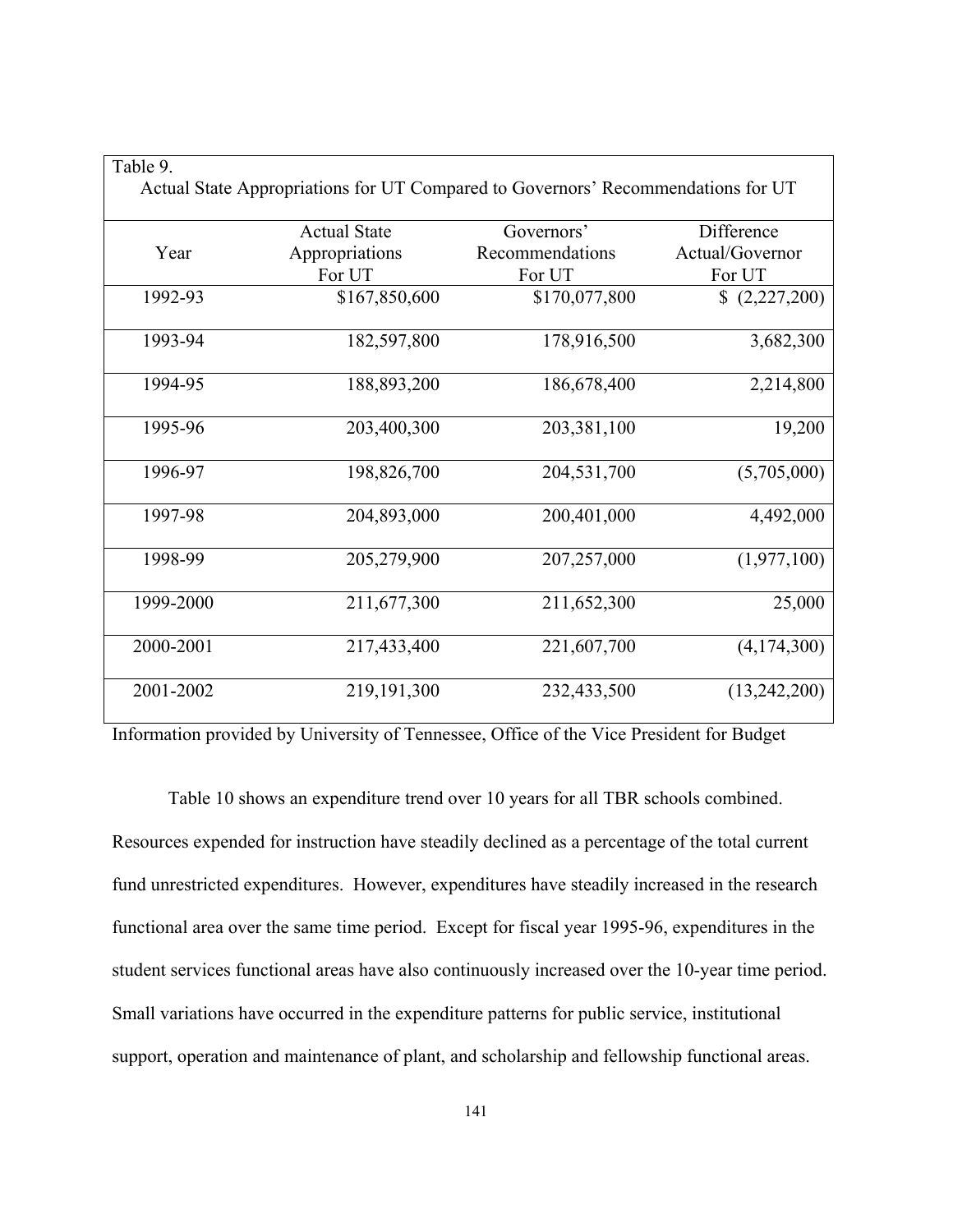| Table 10. |             |                                                                |         |                             |         |         |       |       |       |
|-----------|-------------|----------------------------------------------------------------|---------|-----------------------------|---------|---------|-------|-------|-------|
|           |             | Functional Areas as a Percentage of Total Expenditures for TBR |         |                             |         |         |       |       |       |
|           |             |                                                                |         |                             |         |         |       |       |       |
|           |             |                                                                |         | <b>TBR Functional Areas</b> |         |         |       |       |       |
| Fiscal    |             |                                                                | Public  | Acad                        | Student | Insti   | 0&M   | Sch/  |       |
| Year      | Instruction | Research                                                       | Service | Support                     | Servs   | Support | Plant | Fship | Total |
| 1993      | 56.4        | 1.1                                                            | 1.5     | 8.6                         | 10.4    | 10.9    | 9.5   | 1.8   | 100   |
|           |             |                                                                |         |                             |         |         |       |       |       |
| 1994      | 55.6        | 1.1                                                            | 1.6     | 8.9                         | 10.5    | 11.1    | 9.4   | 1.9   | 100   |
|           |             |                                                                |         |                             |         |         |       |       |       |
| 1995      | 55.3        | 1.2                                                            | 1.5     | 9.1                         | 10.3    | 11.6    | 9.2   | 1.9   | 100   |
|           |             |                                                                |         |                             |         |         |       |       |       |
| 1996      | 54.9        | 1.2                                                            | 1.6     | 9.2                         | 9.5     | 12.0    | 9.5   | 2.2   | 100   |
|           |             |                                                                |         |                             |         |         |       |       |       |
| 1997      | 54.3        | 1.5                                                            | 1.6     | 8.7                         | 10.6    | 11.7    | 9.4   | 2.2   | 100   |
|           |             |                                                                |         |                             |         |         |       |       |       |
| 1998      | 54.3        | 1.6                                                            | 1.4     | 8.7                         | 10.8    | 11.5    | 9.5   | 2.4   | 100   |
|           |             |                                                                |         |                             |         |         |       |       |       |
| 1999      | 53.4        | 1.5                                                            | 1.4     | 8.2                         | 12.1    | 11.5    | 9.5   | 2.3   | 100   |
|           |             |                                                                |         |                             |         |         |       |       |       |
|           |             |                                                                |         |                             |         |         |       |       |       |
| 2000      | 52.9        | 1.7                                                            | 1.5     | 8.2                         | 12.4    | 11.6    | 9.5   | 2.4   | 100   |
|           |             |                                                                |         |                             |         |         |       |       |       |
| 2001      | 52.7        | 1.7                                                            | 1.5     | 8.1                         | 12.5    | 11.6    | 9.9   | 2.2   | 100   |
|           |             |                                                                |         |                             |         |         |       |       |       |
| 2002      | 52.7        | 1.7                                                            | 1.4     | 8.5                         | 12.9    | 11.5    | 9.5   | 2.0   | 100   |
|           |             |                                                                |         |                             |         |         |       |       |       |

Information taken from Tennessee Board of Regents annual reports except FY 2002 data, which was provided by Tennessee Board of Regents, Department of Finance and Administration.

Table 11 reveals that expenditures for instructional related activities have declined slightly at UT system schools since 1993; however, research and student services functions have remained fairly constant over the same time period. Institutional scholarships and fellowships have increased slightly more than 1% in 10 years. There is no discernable trend in the expenditure patterns for institutional support and operation and maintenance of plant, although some variation has occurred over the years. Decreases of approximately 1% have occurred in both the public service and the academic support functions in FY2002. A large portion of this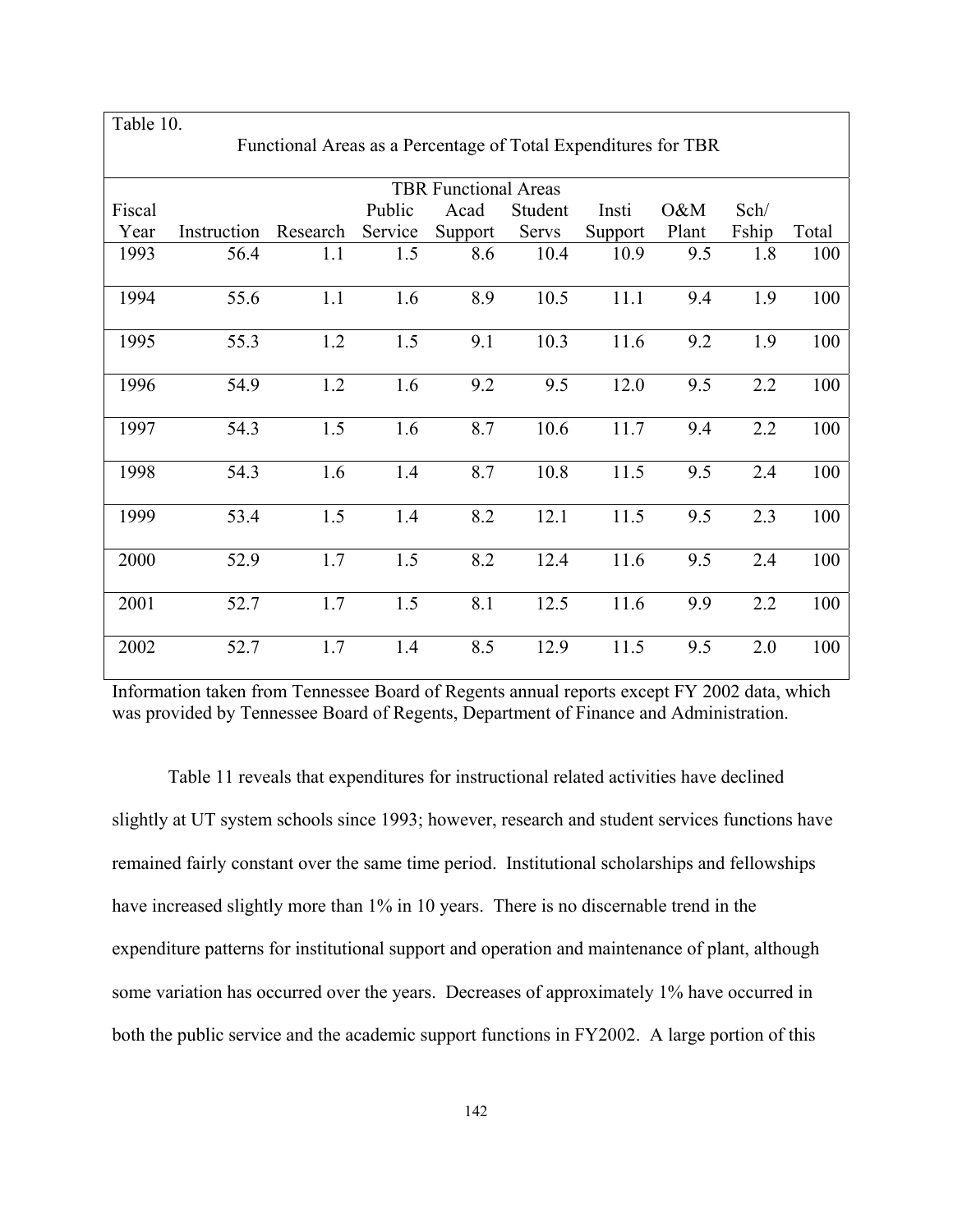change is due to the new financial statement standards required by GASB Statement 35 and incorporated into UT's reporting in FY2002.

| Table 11. |                            |                                                               |         |         |         |         |       |       |       |
|-----------|----------------------------|---------------------------------------------------------------|---------|---------|---------|---------|-------|-------|-------|
|           |                            | Functional Areas as a Percentage of Total Expenditures for UT |         |         |         |         |       |       |       |
|           | <b>UT Functional Areas</b> |                                                               |         |         |         |         |       |       |       |
| Fiscal    |                            |                                                               | Public  | Acad    | Student | Insti   | O&M   | Sch/  |       |
| Year      | Instruction                | Research                                                      | Service | Support | Servs   | Support | Plant | Fship | Total |
| 1993      | 47.1                       | 6.6                                                           | 8.5     | 11.6    | 6.2     | 8.8     | 8.5   | 2.7   | 100   |
| 1994      | 47.0                       | 6.4                                                           | 8.6     | 11.2    | 6.1     | 9.1     | 8.8   | 2.9   | 100   |
| 1995      | 47.1                       | 6.4                                                           | 8.6     | 11.5    | 6.3     | 9.1     | 8.4   | 2.8   | 100   |
| 1996      | 46.2                       | 6.5                                                           | 8.1     | 11.4    | 6.3     | 10.2    | 8.4   | 2.9   | 100   |
| 1997      | 45.4                       | 6.7                                                           | 8.5     | 11.7    | 6.4     | 9.8     | 8.3   | 3.3   | 100   |
| 1998      | 45.7                       | 6.4                                                           | 7.9     | 11.7    | 6.9     | 9.5     | 8.5   | 3.4   | 100   |
| 1999      | 44.8                       | 6.8                                                           | 8.1     | 11.9    | 7.0     | 9.6     | 8.3   | 3.5   | 100   |
| 2000      | 46.0                       | 6.5                                                           | 7.5     | 11.7    | 6.6     | 9.4     | 8.5   | 3.9   | 100   |
| 2001      | 46.5                       | 6.7                                                           | 7.6     | 11.4    | 6.4     | 8.2     | 9.3   | 3.8   | 100   |
| 2002      | 46.4                       | 7.1                                                           | 6.4     | 10.5    | 6.4     | 9.8     | 9.3   | 4.2   | 100   |

Information taken from University of Tennessee annual reports except FY 2002, which was taken from University of Tennessee website.

TBR revenue patterns for the same time period as the expenditures and appropriation analysis is provided in Table 12. State appropriations have declined as a percentage of total revenues, and the tuition and fee revenues have increased over the 10-year period starting in fiscal year 1993. This inverse relationship is expected since these two revenue categories provide the majority of support for the TBR institutions. Unrestricted grants and contracts,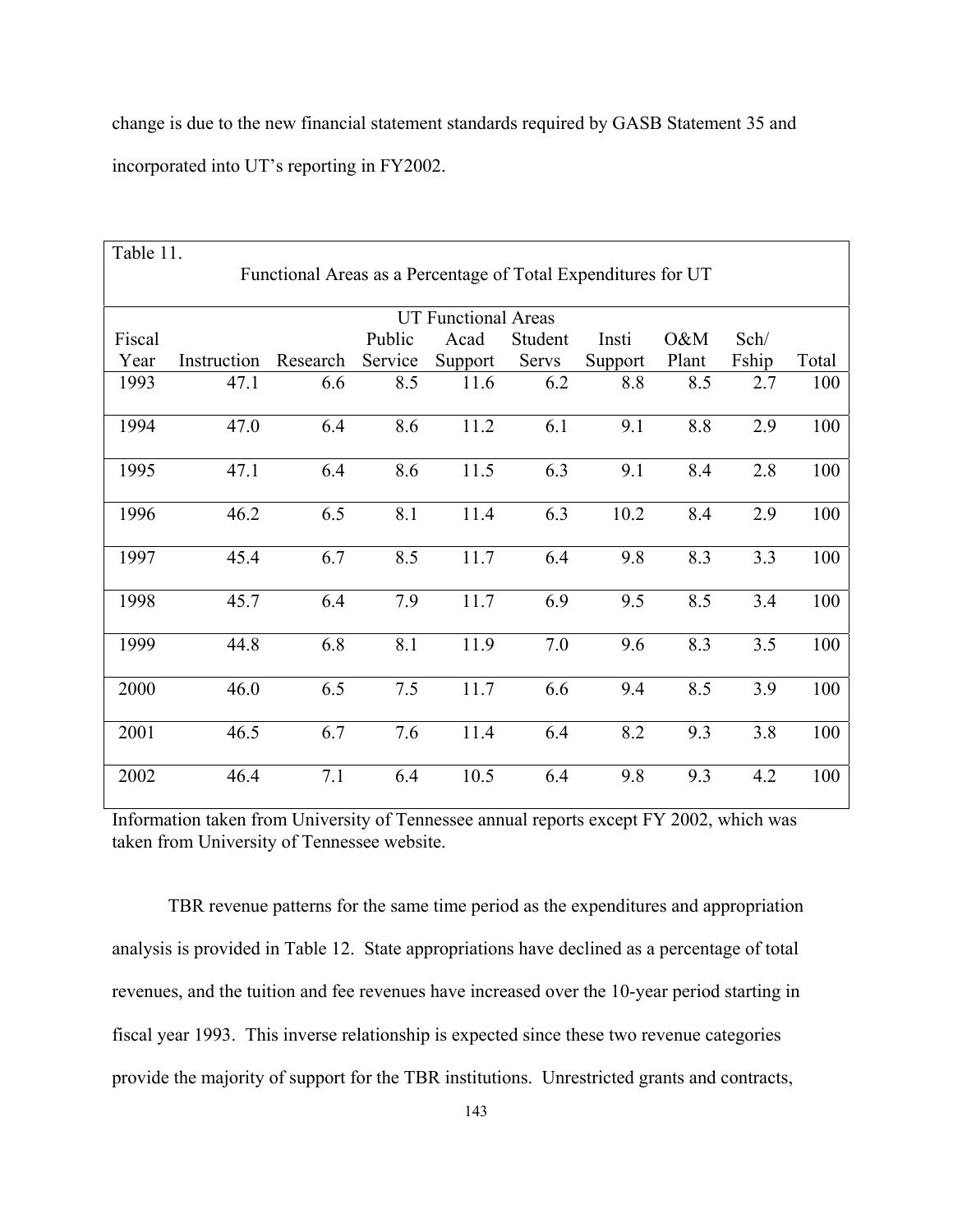investment income, and other miscellaneous items are classified as other revenues. This category has also increased over the 10-year period as a percentage of the total revenues. Auxiliary enterprise revenues include revenues primarily from bookstore, foodservices, and dormitories. Revenue from these sources have declined possibly due to a number of students electing to live off-campus, therefore reducing revenue received from both dormitories and foodservices.

| Table 12.                        |                                                                 |           |       |            |       |  |  |  |  |
|----------------------------------|-----------------------------------------------------------------|-----------|-------|------------|-------|--|--|--|--|
|                                  | 10-Year Analysis of Unrestricted Revenues by Percentage for TBR |           |       |            |       |  |  |  |  |
| <b>TBR Unrestricted Revenues</b> |                                                                 |           |       |            |       |  |  |  |  |
| Fiscal                           | <b>State</b>                                                    | Tuition & |       | Auxiliary  |       |  |  |  |  |
| Year                             | Appropriations                                                  | Fees      | Other | Enterprise | Total |  |  |  |  |
| 1993                             | 58.6                                                            | 25.5      | 6.2   | 9.7        | 100   |  |  |  |  |
| 1994                             | 59.3                                                            | 25.0      | 6.4   | 9.3        | 100   |  |  |  |  |
| 1995                             | 60.2                                                            | 24.5      | 6.5   | 8.8        | 100   |  |  |  |  |
| 1996                             | 59.3                                                            | 24.9      | 7.0   | 8.8        | 100   |  |  |  |  |
| 1997                             | 58.3                                                            | 25.6      | 7.3   | 8.9        | 100   |  |  |  |  |
| 1998                             | 56.2                                                            | 27.4      | 7.4   | 9.0        | 100   |  |  |  |  |
| 1999                             | 55.4                                                            | 29.9      | 7.3   | 7.4        | 100   |  |  |  |  |
| 2000                             | 54.3                                                            | 30.6      | 7.8   | 7.4        | 100   |  |  |  |  |
| 2001                             | 53.1                                                            | 31.5      | 8.2   | 7.2        | 100   |  |  |  |  |
| 2002                             | 50.9                                                            | 34.7      | 7.5   | 7.0        | 100   |  |  |  |  |

Information taken from Tennessee Board of Regents annual reports except FY 2002, which was provided by Tennessee Board of Regents, Department of Finance and Administration.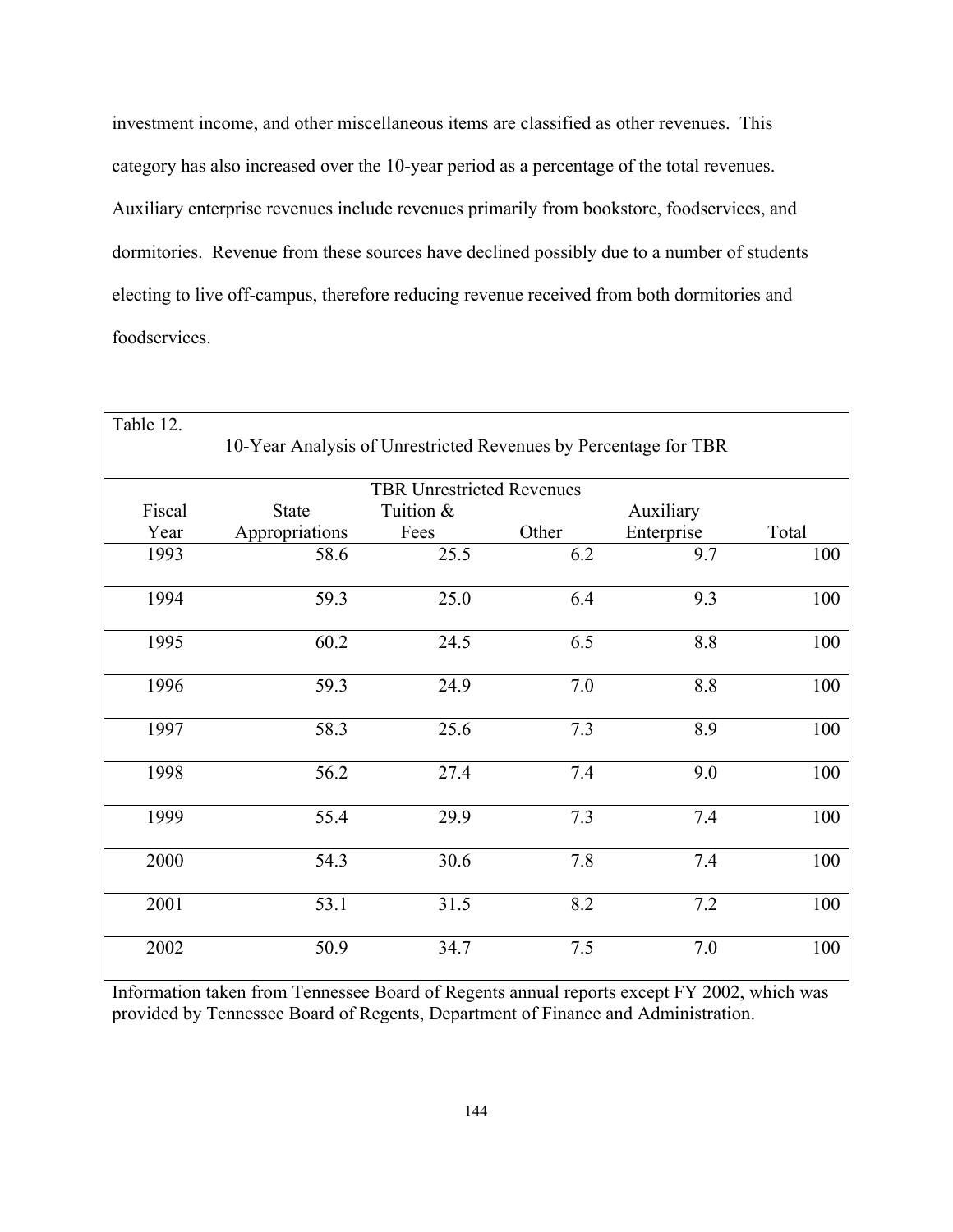The University of Tennessee likewise has experienced a decline in the percentage of total revenues provided from state appropriations and an increase in the percentage provided by student tuition and fees. In 1993, state appropriations made up 52.1% of UT's unrestricted revenues, while tuition and fees provided only 18.6%. By 2002 state appropriations had dropped to 45.1% and tuition and fees had grown to 24.1% of total unrestricted revenues. Revenues classified as *other* have grown from 13.8% in 1993 to 16.5% in 2002. Included in this category are federal appropriations, local appropriations, grants and contracts, private gifts, endowment and investment income, sales and services of educational activities, and miscellaneous revenues. Grants and contracts, consisting of federal, state, local, and private grants, have provided the largest amount of resources classified as *other*. Consistent with its mission, UT also receives significant resources from sales and services of educational activities. As a land-grant institution, UT receives some federal appropriations; and, unlike the TBR institutions, some local appropriations are provided to UT each year. Auxiliary enterprise revenues include student housing, bookstore, foodservices, parking services, and the men's athletic department at the UTK campus. Table 13 provides additional details of the percentage distribution over ten years starting in fiscal year 1993.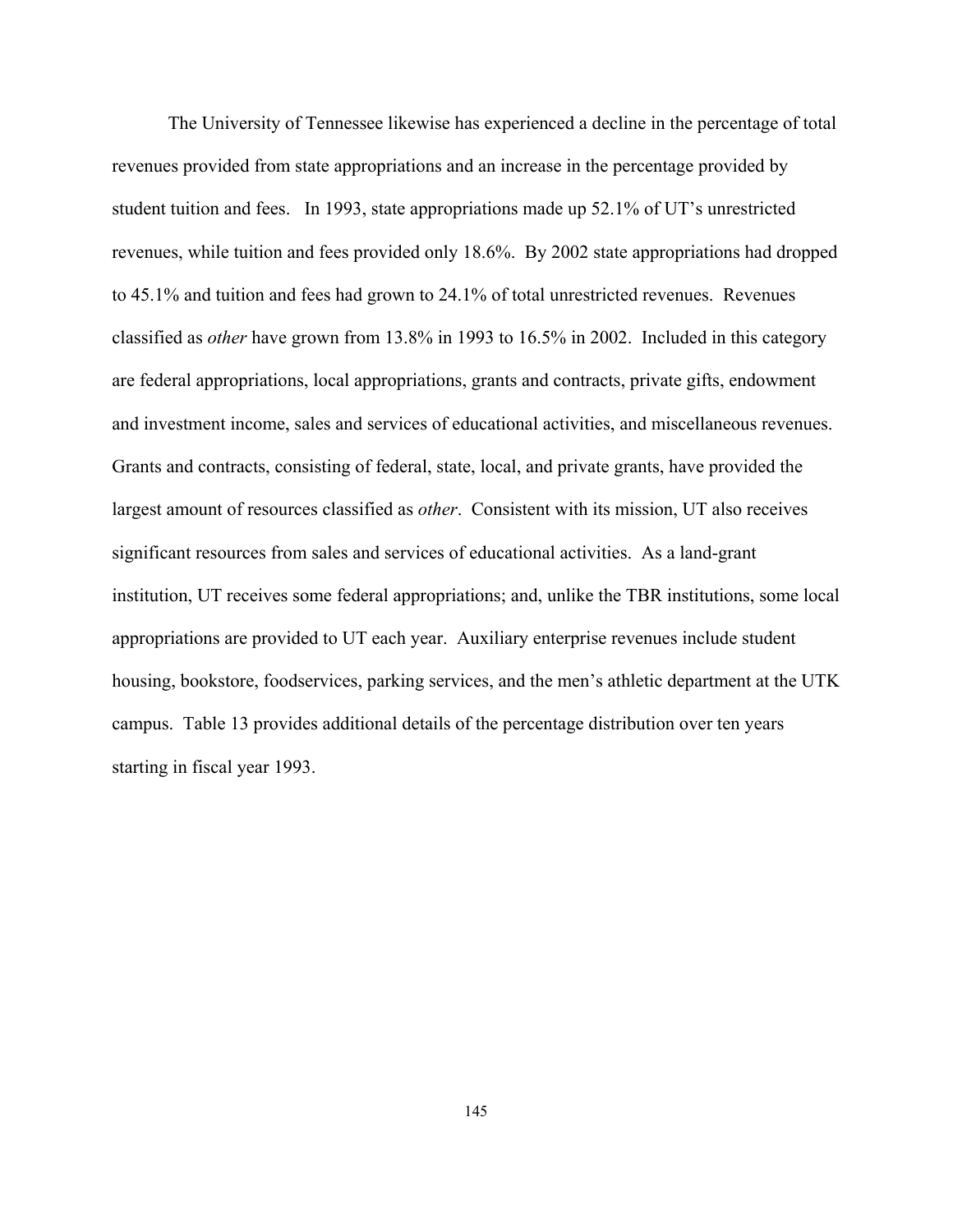| Table 13.                       |                                                                |           |       |            |       |  |  |  |  |
|---------------------------------|----------------------------------------------------------------|-----------|-------|------------|-------|--|--|--|--|
|                                 | 10-Year Analysis of Unrestricted Revenues by Percentage for UT |           |       |            |       |  |  |  |  |
| <b>UT Unrestricted Revenues</b> |                                                                |           |       |            |       |  |  |  |  |
| Fiscal                          | <b>State</b>                                                   | Tuition & |       | Auxiliary  |       |  |  |  |  |
| Year                            | Appropriations                                                 | Fees      | Other | Enterprise | Total |  |  |  |  |
| 1993                            | 52.1                                                           | 18.6      | 13.8  | 15.5       | 100   |  |  |  |  |
| 1994                            | 51.8                                                           | 18.4      | 14.1  | 15.7       | 100   |  |  |  |  |
| 1995                            | 52.3                                                           | 17.7      | 14.5  | 15.5       | 100   |  |  |  |  |
| 1996                            | 52.6                                                           | 17.9      | 13.4  | 16.0       | 100   |  |  |  |  |
| 1997                            | 51.4                                                           | 18.8      | 13.3  | 16.5       | 100   |  |  |  |  |
| 1998                            | 50.3                                                           | 20.8      | 13.6  | 15.3       | 100   |  |  |  |  |
| 1999                            | 49.9                                                           | 21.0      | 13.6  | 15.5       | 100   |  |  |  |  |
| 2000                            | 46.6                                                           | 22.3      | 16.2  | 15.0       | 100   |  |  |  |  |
| 2001                            | 46.6                                                           | 22.3      | 17.0  | 14.2       | 100   |  |  |  |  |
| 2002                            | 45.1                                                           | 24.1      | 16.5  | 14.3       | 100   |  |  |  |  |

Information taken from University of Tennessee annual reports except FY 2002, which was taken from University of Tennessee website.

The contention of TBR's leadership is that higher education institutions should not expect

an improvement in funding anytime in the near future. R. Adams explained,

Not very many years ago, higher education had about 18% of the state generated appropriation of funds, now I am not talking about the total budget of the state which includes all the federal money, but not many years ago we had about 18%, and [with] the current 2003-04 budget, higher education in Tennessee has about 10.6%. So, the priorities and obligations of the state have moved into things like TennCare - health programs, mental health programs. K-12 has been more of an emphasis obviously, and corrections. So, those things have been a priority and, in most cases, our state doesn't react until we get hauled into federal court. So, the courts have dictated a lot of state policy. Higher education doesn't really have legal status for demanding more funding.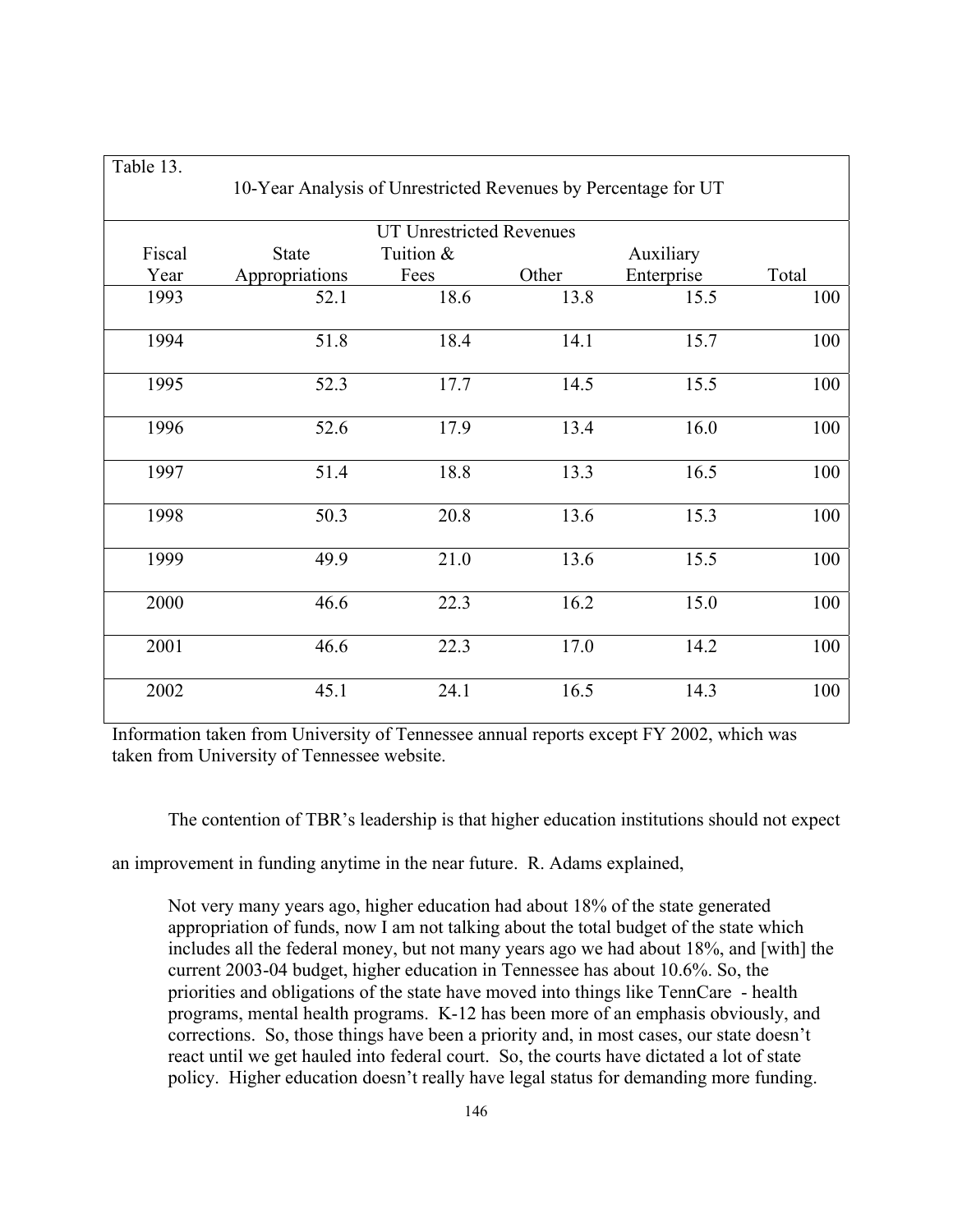We are going to have to continue to try to convince policymakers and state populace that higher education is an important investment. It is not just a cost; it is an investment. (personal communication, July 30, 2003).

Davis at UT also noted that the difference in funding of formula and non-formula units is

an issue given the limited state funding available to higher education:

The difference between UT and TBR organizational structure also contributes to the funding disparity. Much of our research and service programs are statewide and not campus specific thus the creation of these stand-alone units as non-formula units (Ag Extension, Ag Experiment Stations, Institute for Public Service, MTAS, CTAS, and other units with students). In comparison, the research and service functions are part of each TBR campus. Thus when funds are distributed these functions can benefit, if the campus so desires. This is not the case in the UT system. (personal communication, October 17, 2003)

### Looking to the Future

#### Changing State Structures to Improve Funding

When discussing changes to state structures to improve funding or to improve how higher education uses its funds, any number of thoughts and ideas emerged but most can be lumped into three broad categories: state revenue structure; higher education governance structure; and leadership, image, and trust. However, as several of the interviewees pointed out – it is easy to talk in the abstract or as if you were starting from scratch; however, whatever is going to be done must take into consideration the political environment, or as one person said, the politics of it.

State Revenue Structure. The basic improvement in funding for colleges and universities will come if we have tax reform. This was the overwhelming sentiment expressed by the majority of the persons interviewed for this study. Folger stated,

We need a graduated income tax, and we need to have less reliance on sales tax. We are overall a low tax state in Tennessee. If you look at all the state and local taxes paid by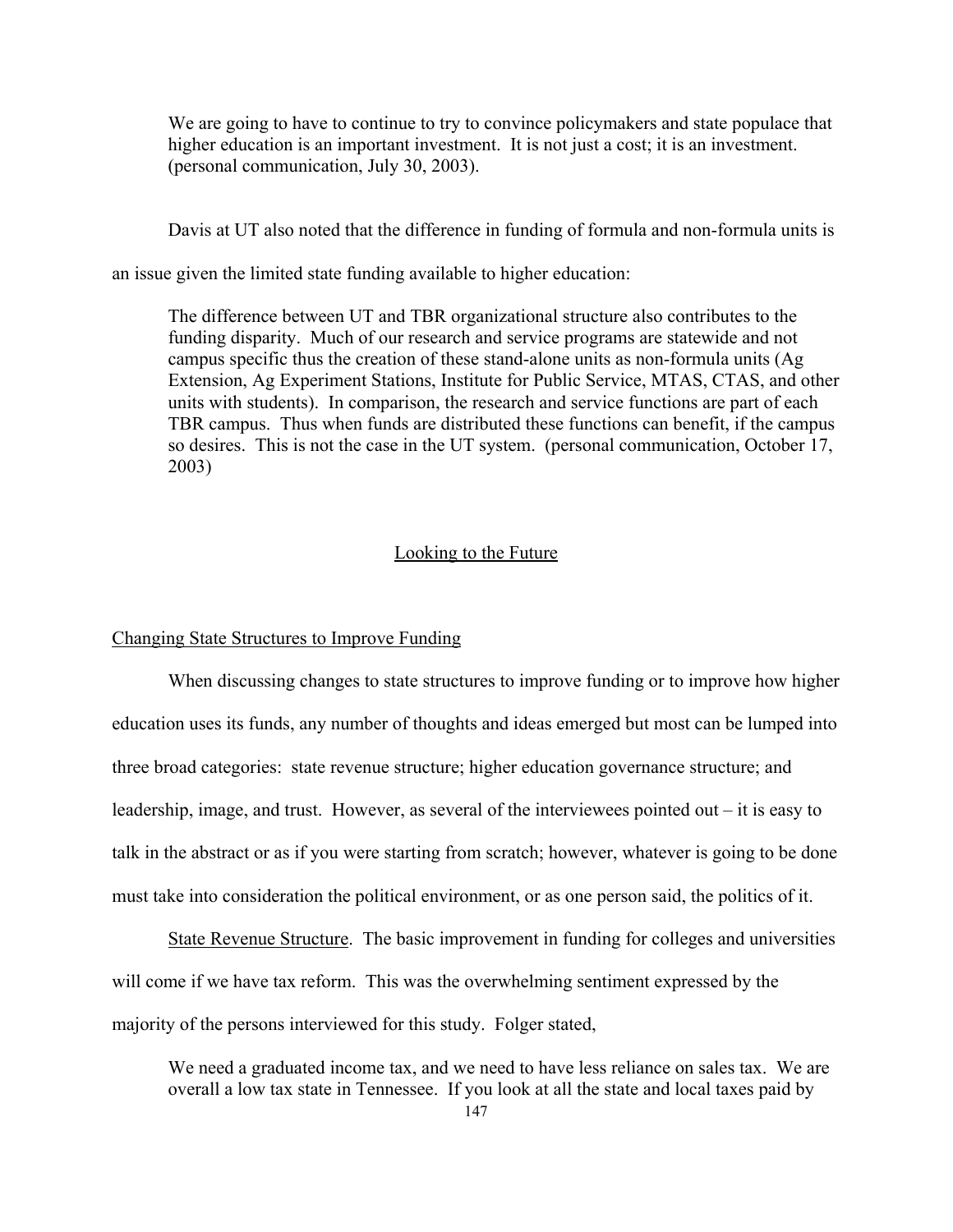the citizens of Tennessee, we are in the bottom three or four states on a per person basis. Until you get that change in the way we raise money so that the tax structure is more responsive to economic growth, you are going to have less public money. Higher education will get more adequate state funding when the state has more money. (personal communication, August 21, 2003)

Bragg spent his legislative career attempting to achieve tax reform. He led the push for the 1985 tax structure study and was very disappointed that he was not able to obtain the support necessary to move an income tax bill forward (personal communication, September 3, 2003). Others have also attempted to garner support to reform Tennessee's tax structure to no avail. R. Adams commented, "Given the attitude of the population of Tennessee, the taxpayers do not want anything in the way of new taxes and the state can only do what it can do on the revenue base it has (personal communication, July 30, 2003). R. Adams acknowledged that a dramatic policy change within state government would be necessary to improve funding to higher education.

Johnson also stated that "the tax structure has got to be changed in some fashion because we have too much of a roller coaster effect" (personal communication, October 22, 2003).

Higher Education Governance Structure. Tennessee has had several studies suggesting changes to the higher education governance structure (Rhoda, 1985). Folger contends while the question of why we have two boards and a coordinating board in Tennessee is of great interest and concern to the people in higher education, the average student (or citizen) doesn't know or care. From the resource acquisition standpoint, Folger stated:

It is easy to talk about what the theory of higher education governance is but it is important to recognize that although you look at various structures around the country….The correlation to see whether any of these are more effective in getting money have generally shown little or nothing as to the form of governance and the amount of money. There is a very high relation in the per capita income in the state (median income) and the overall support for higher education in the state. And, there is a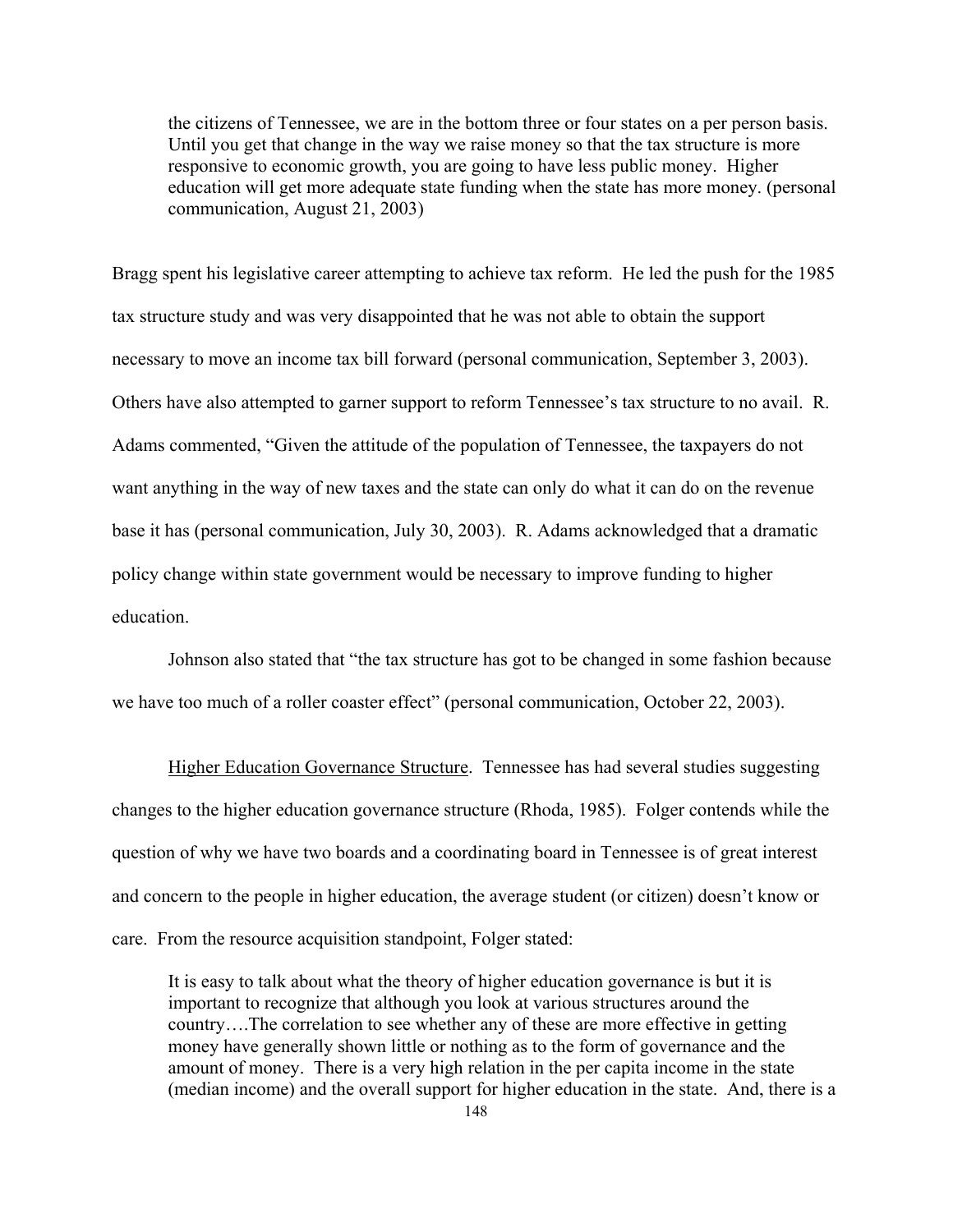very positive correlation between the level of revenue per family or per person that is collected in the state and the expenditures. (personal communication, August 21, 2003)

Nicks stated that across the country the organization of higher education varies from state to state and whatever works for the state is what is good (personal communication, September 2, 2003). If he were redesigning Tennessee from scratch, he would probably place all of the universities under one board and the community colleges under a separate board. Nicks spoke of how difficult it was during his tenure as chancellor of TBR to get things done in an "appropriate and easy manner" with UT under one board and UM under a separate board. However, Nicks contends the political feasibility of doing this is negligible and the savings would be only a small percentage in the scheme of a billion plus dollars currently spent on higher education. Johnson's views paralleled those of Nicks and he commented on the Governor's Council on Excellence in Higher Education report to make his point:

There was a drive behind that by one or two people…that wanted to use that as a reorganization scheme. Both Charles Smith and I opposed that, feeling that if that is all you came out of there with you were going to end up having a political minefield…. Anyway, as Roy and I were saying an organization has nothing to do with academic quality. UVA and UNC-Chapel Hill and the University of Georgia are superb schools. They each have a totally different governance structure. You can't argue that structure [is quality]. (personal communication, October 22, 2003)

Johnson also bases his concerns on his early experiences in F&A:

Every once in a while there is a [suggestion], well let's do away with the higher education commission and let's go back to ... let [ting] F&A be the coordinating board. This is a disaster! That is what we had before in the '60s – won't work. It was strictly ad hoc... (personal communication, October 22, 2003)

If Folger could disregard the politics of the state, he would create a governance structure

for Tennessee that would move the governance closer to where the work is being done. Folger

stated,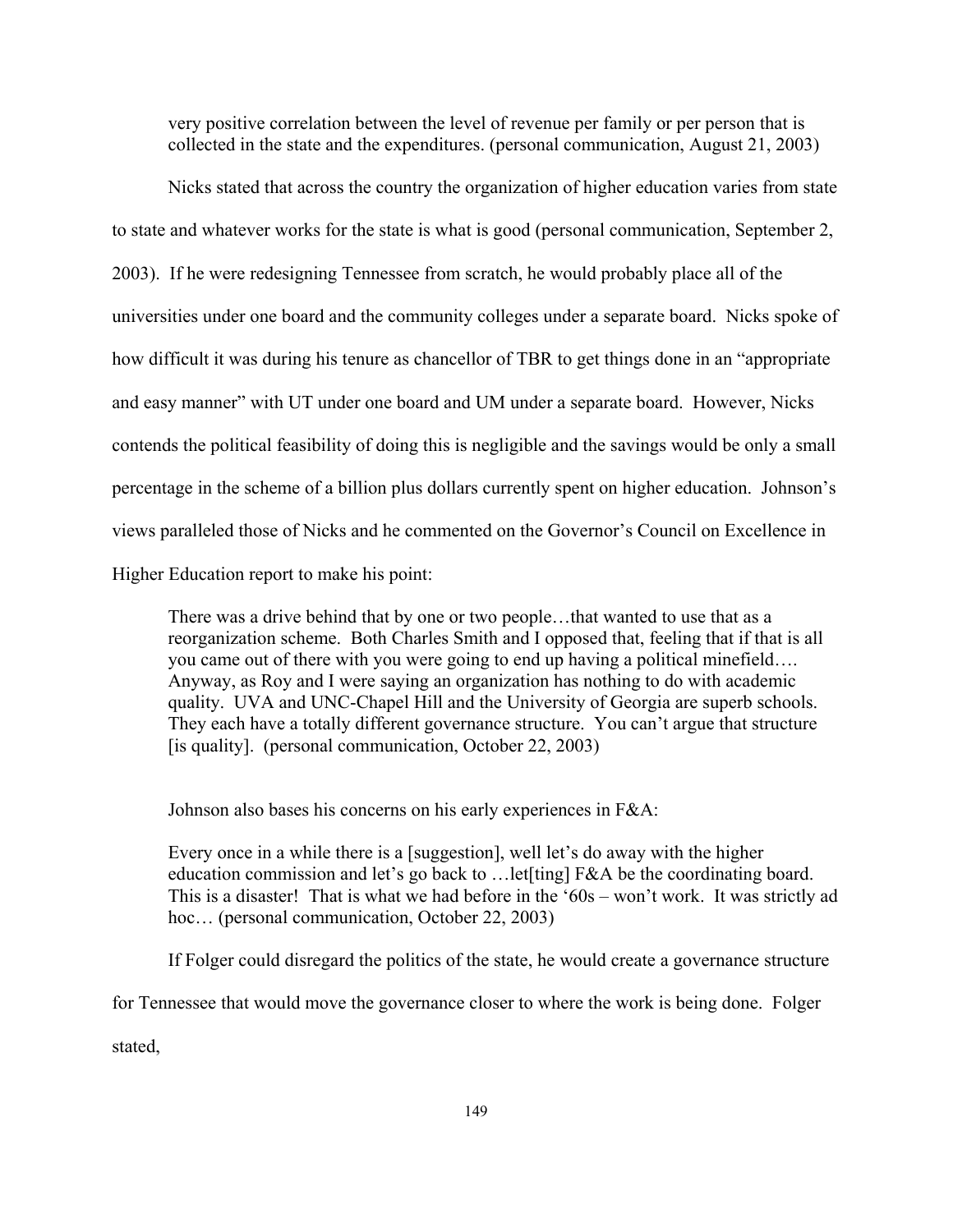I would have a campus governing board that was responsible for selecting the president and I would have the governing board appointed partly by the alumni, partly by local area leadership, and partly by the Governor because they are funded by public money. I would have some assurance that a recent graduate would have to be appointed to the board. I would not have a student member – by the time the student member figures out what is going on, they are off [the board]. I would have assurance that you had at least one or two young people on the board. Then I would have a statewide board that dealt with statewide policies and issues and didn't run the institution. And, it would deal with issues of how do you allocate dollars and what are the long-range plans – what does the state need to be doing to meet its obligations to grow and prosper to be a better place to live in and higher education is a very important part of all of that. (personal communication, August 21, 2003)

Leadership, Image, and Trust. Albright, Manning, Folger, Nicks, and Roaden all

expressed that for higher education to become once again a priority in Tennessee, it must have

the support of the Governor and the legislators. Albright stated,

It is a bit of a dilemma for Tennessee because the state resources are, obviously there are many state programs and more needs than there are resources, and the question is will Tennessee decide to place a priority on higher education for the public good or not place a priority on higher education.. And, that is a decision that will ultimately be made by the governor or the legislature but it also involves citizen input and it involves higher education input. There is a need for leadership at all levels to communicate what higher education is doing and how it is serving the state. (personal communication, September 2, 2003).

Albright and Nicks both expressed that it is necessary for higher education to have a very

strong advocacy from very strong lay board members. Albright shared the following about the

exceptional funding that occurred in the 1980s:

The lay members of the THEC in the mid-80s, and from the time it first started, were extraordinarily strong leaders throughout the state. And, they were very strong advocates and at the time the legislation was enacted in the '80s, I remember going with some of those Commission members to the legislature and they were meeting with the Governor and they were people who were listened to and had a lot of credibility. And, they very strongly believed that Tennessee would be stronger and Tennessee's well-being would be served by putting resources into higher education. They were not shy about saying that and they said it to the right people. People respected what they had to say. So having a strong THEC, and other boards as well, was an important factor in obtaining full formula funding in Tennessee. (personal communication, September 2, 2003)

Nicks shared the following from the perspective of the governing boards: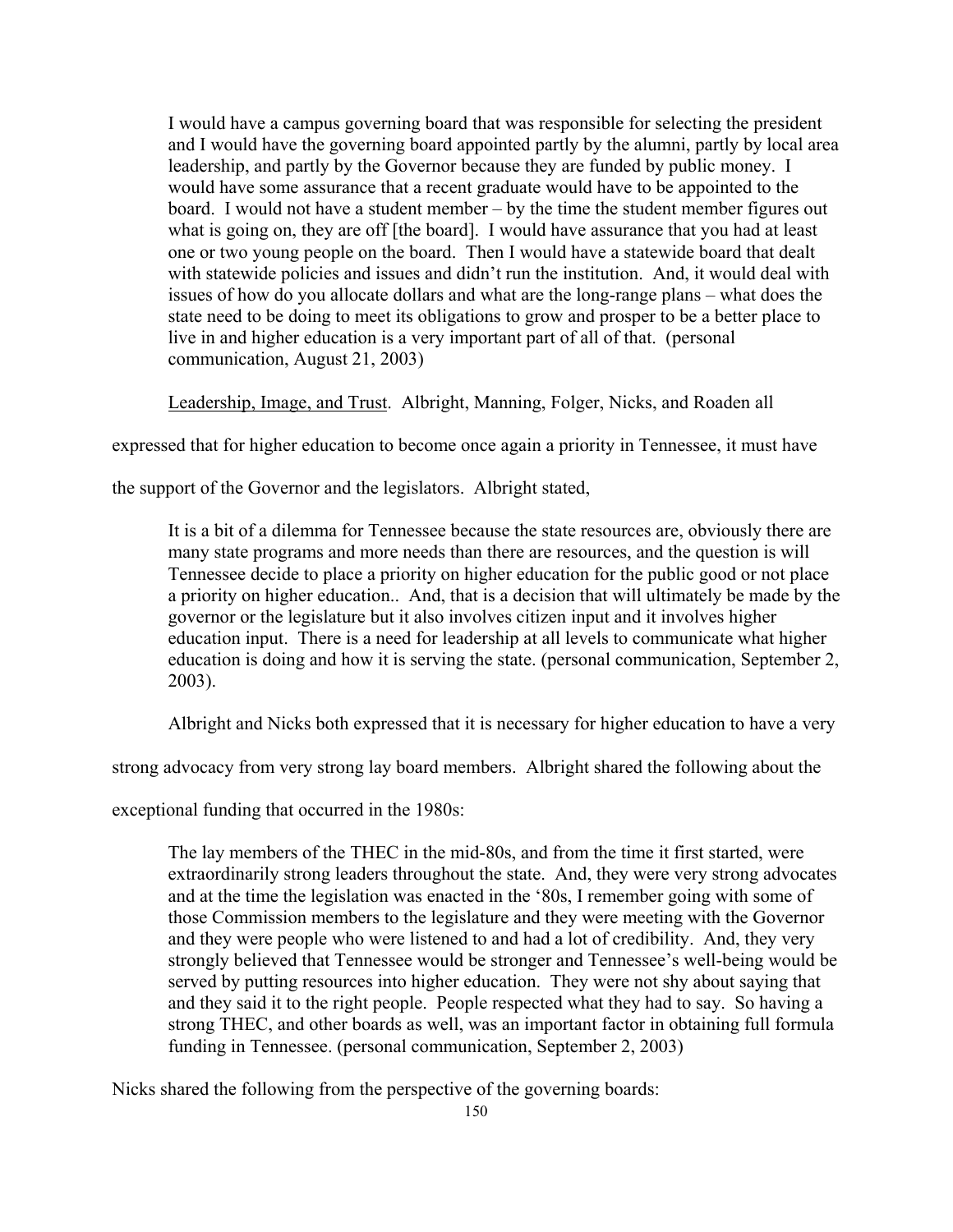[Full funding] was because the governor took the lead and I don't know if anybody has told you how that came about but I was at the Board of Regents and we talked with UT and decided that if we were going to make any moves forward we had to get a small group of people from each board to work with the Governor and we had some people on both boards who were close to Lamar Alexander. We got the group together and I don't remember now whether it was six or five, but it was a small group that started meeting with him and started telling him that he needed to be a higher education governor and really make some improvements. And, from our board it was David White. We had numerous meetings with the Governor and that group and he did it. He just stepped out and he said you design these programs and the THEC with UT and us, come up with the centers and full formula funding and he recommended it and we got it. The governor in this state is still very powerful if he will take a lead role and that is what happened there, and it was done with the urging of representatives from THEC, UT Board, and TBR – about six people. (personal communication, September 2, 2003)

Johnson confirmed the cooperation that Nicks spoke of and took it one step further sharing that

he and Jack Fishman, Chair of the TBR, had used a similar cooperative effort to convince

Governor Sunquist to support the 1999 Governor's Council on Excellence in Higher Education

study (personal communication, October 22, 2003).

Bragg expressed concern, not about the leadership of the board members, but about the

executive leadership of the three boards and the possible reaction that the legislators will have to

the current spending scandal in higher education.

I am worried to death that the legislature will do some knee-jerk legislation that will affect all of higher education. I am just scared to death that they will all get… take this Shumaker thing and just push it by higher education. And, they are going to use the excuse that we had all the money in the world and higher education doesn't need any more money…Well that is what bothers me. I remember when we created THEC and it was to save the colleges' presidents all having to come to Nashville and lobby for their pot of money. So we had great hope of that happening and I think it did happen on the start. But I am not so happy now.... I think our higher education leaders have not done enough to let the public know what is involved here….If any one thing, the whole structure, I am afraid, has gotten to where they don't feel like they can do anything anymore – they just have to take what is left over. Take what they give. I know that it is tough… One thing about it, presidents or the top people don't need to always be in the office, they need to be out, they need to be out; they need to be somewhere doing something to enhance their programs and their institutions. (personal communication, September 3, 2003)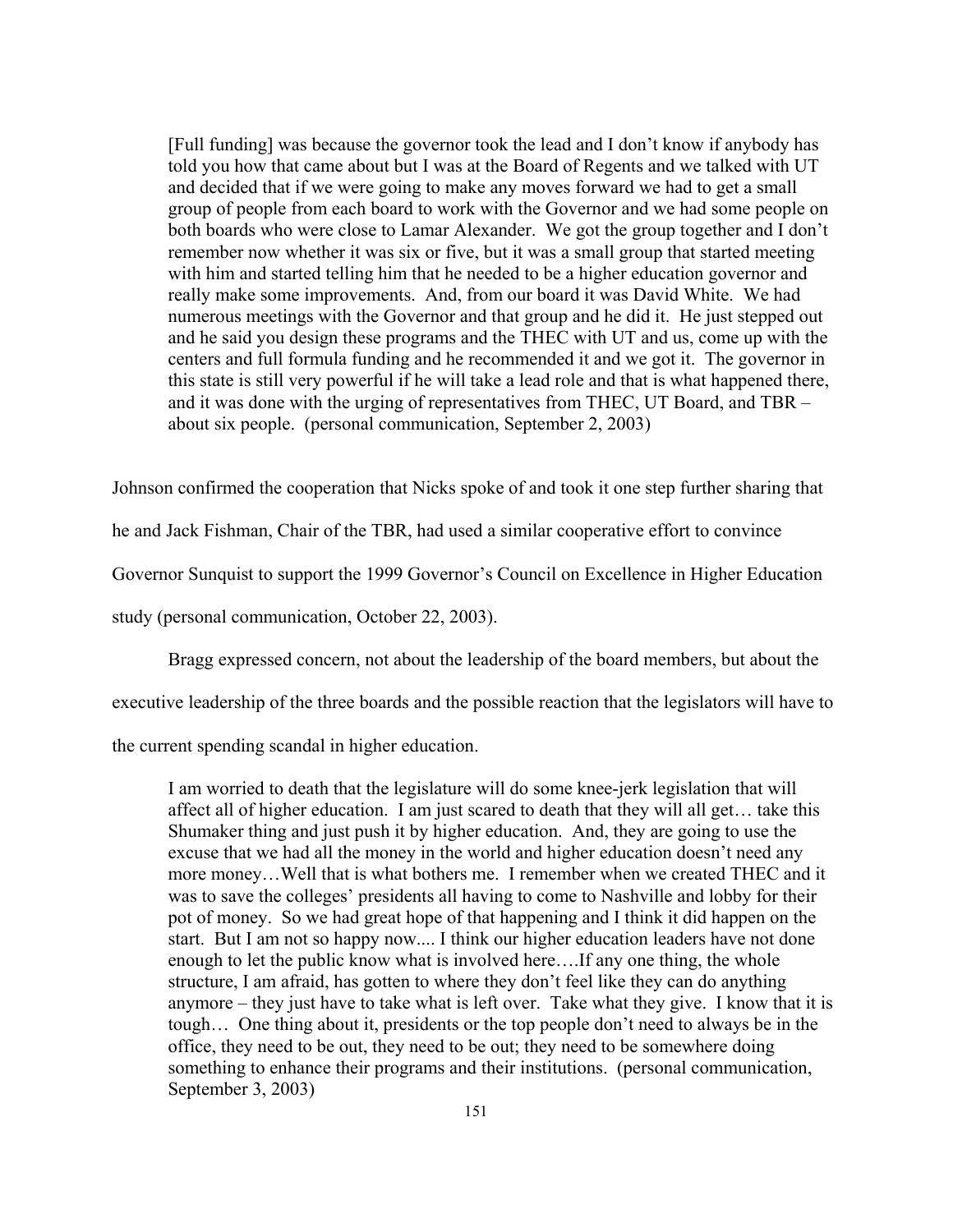Roaden contended that Tennessee higher education will need to develop a different mindset from what it has today and begin to talk about what it is that we are doing really well, those things that we are proud of and that we are doing better than anyone else in the country (personal communication, August 21, 2003). Roaden shared the following from his days as executive director of THEC:

Everybody tends to rally around what is good and what is high profile. During the decade that I was executive director of the HEC, when I would present the budget to the legislators, the proposed budget, I always took a great deal of my time saying to them, 'one question you ought to ask me is how well did you do with what we appropriated last year?' And I would spend time going through, showing areas where Tennessee is better than any state in the union and the things that we were accomplishing that no other state was accomplishing. Then I would go into the proposed budget for the next year. (personal communication, August 21, 2003)

Using MTSU as an example of an institution that is operating effectively with resources significantly below the needs projected by the formula, Manning contends that tying peer institutions' dollars to the formula is difficult to defend considering the enormous range of resources available at similar institutions (personal communication, September 3, 2003). According to Manning, the wide range of dollars spent per student frequently equates to the variety of interests that an institution attempts to satisfy rather than the quality of education that is offered. As this relates to the current formula, Manning contends that the argument to fully fund the formula is "worn out, nobody cares about it….we survived even though they haven't funded it for 15 years almost...then who is going to believe you when you say the house is burning down, you know it's not" (Interview, September 3, 2003). We must move forward with something that the legislators and the citizens of Tennessee can relate to and identify with and develop a formula around that concept.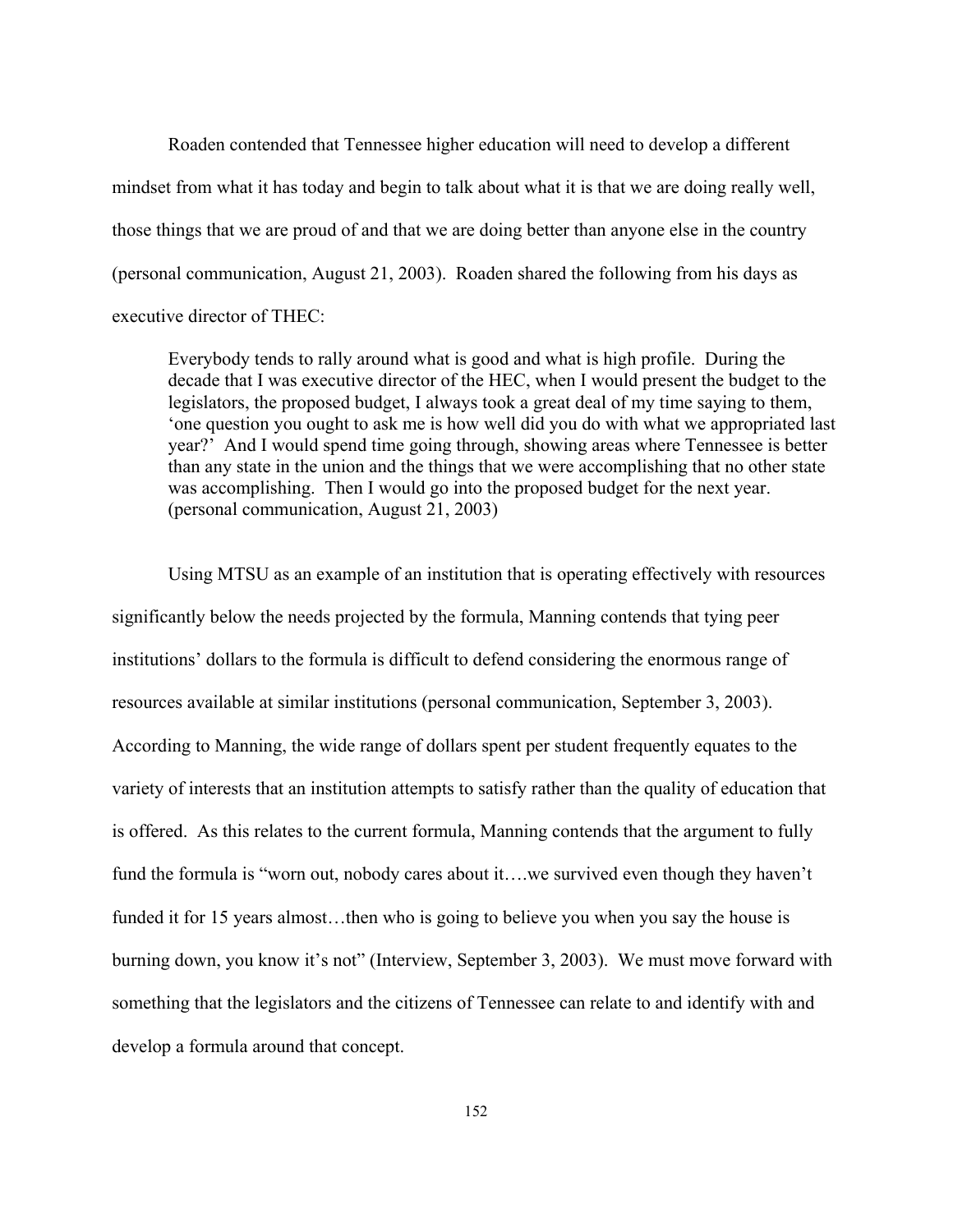# Changes to Policies and Procedures

The overriding concerns expressed in the area of policies and procedures are related to accountability and performance incentives, economic development, tuition policies and other income sources, and revisions to the funding formula. The higher education scholarship program to be supported by the new state lottery is a big concern.

Does the Formula Still Work? At its most basic level a formula has two roles: one is

resource acquisition and the other is resource distribution (Manning, personal communication,

September 3, 2003). According to Manning, Tennessee's formula no longer does either of these:

Ours worked really great up [through] about the '80s in both categories. And then the problem in the late '90s was it was only the distribution mechanism, it didn't have anything to do with how much money you got. And, then at the end, the last couple of years, where we have only gotten salary increases…well, even the distribution part of it wasn't being used. So it has gotten to the point where there is so much difference between what it projects and what we have that no one wants to pay any attention to it because it is more than they can afford. (personal communication, September 3, 2003)

When asked whether Tennessee's formula is a good formula or whether the state should

consider scrapping the formula concept, Manning responded,

Technically it is probably a fine formula….You need a formula because you need to have a bigger argument once and then not have to argue about the way the money is distributed every year from ground zero….It has gotten too complicated; there are, what, less than five people in the state that know exactly what it does…what happens if you twist this nut just a little bit….And the confidence level in it is gone and that has to do with how complicated it is, or perceived to be at least, and the fact that we can't afford [it], both of those things together. (personal communication, September 3, 2003)

At the meeting of THEC's formula review committee held on December 17, 2002,

discussions centered on the credibility of the current formula. Several factors have contributed

to the decline in the formula's credibility: (a) the description is simple but the calculations are

complex; (b) it does not address where higher education is going in the long-term; (c) the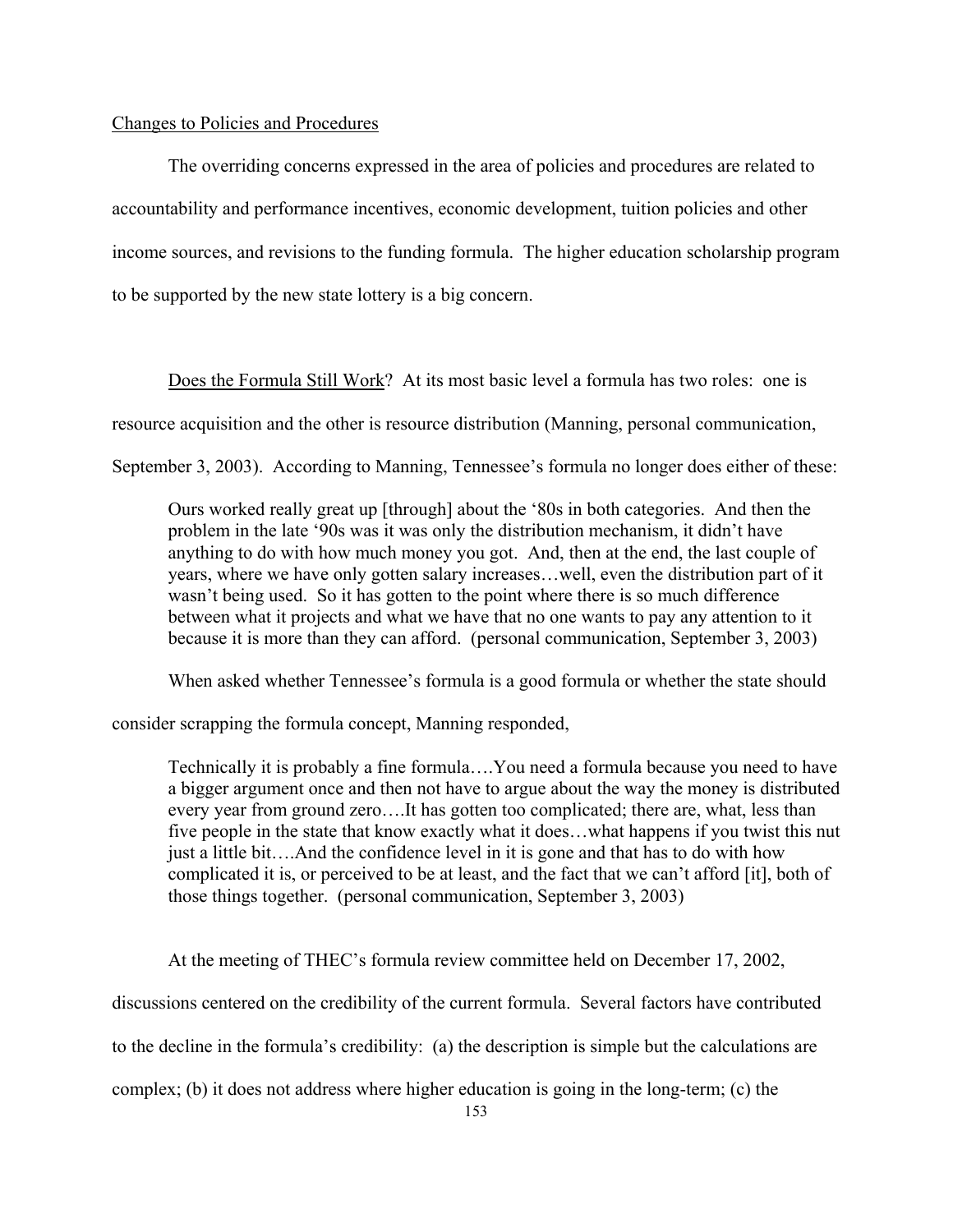formula is presented as an exact science and it is not; (d) the ratio of state appropriations to student fees has been violated; (e) it does not mirror public policy; (f) institutional budgets do not follow the formula calculations. One state official present at the meeting noted that there is no trust factor relative to the formula with the state officials who do understand the formula. The most frequent questions are why, if the formula is funded at 90%, do the institutions get *D*s and *F*s on the national report card, and why are there 400 teaching sites in the state. Suggestions for addressing the concerns of the legislators included: (a) higher education officials should acknowledge whether the data from peer groups incorporated into the formula are actual or aspirational; (b) legislators would be more comfortable with the formula if higher education showed the difference between budget and actual expenditures and explained why the differences occurred; (c) higher education should include all fees in the formula since the revenues and expenditures related to these eventually end up in the reports provided to the legislature. A new formula may not be needed; however, for the attitude of the legislators to change, the formula must be defined by what higher education intends to do – what higher education's primary objectives are and how the formula will accomplish those must be reconciled. Members of the committee recognized that peer groups are what the institutions' presidents complain about most, and nothing undermines the credibility of the formula as much as a president saying to their legislator that the formula is not fair to *my* institution that is also *your* institution. Furthermore, there are also components in the formula that have nothing to do with basic institutional needs, i.e., performance funding and desegregation funding. Additionally, across-the-board salary increases provided by the legislature are outside of the formula initially but are included later in the total state appropriation dollars used for comparison reports which skews the reporting and, therefore, the understanding of the formula.

154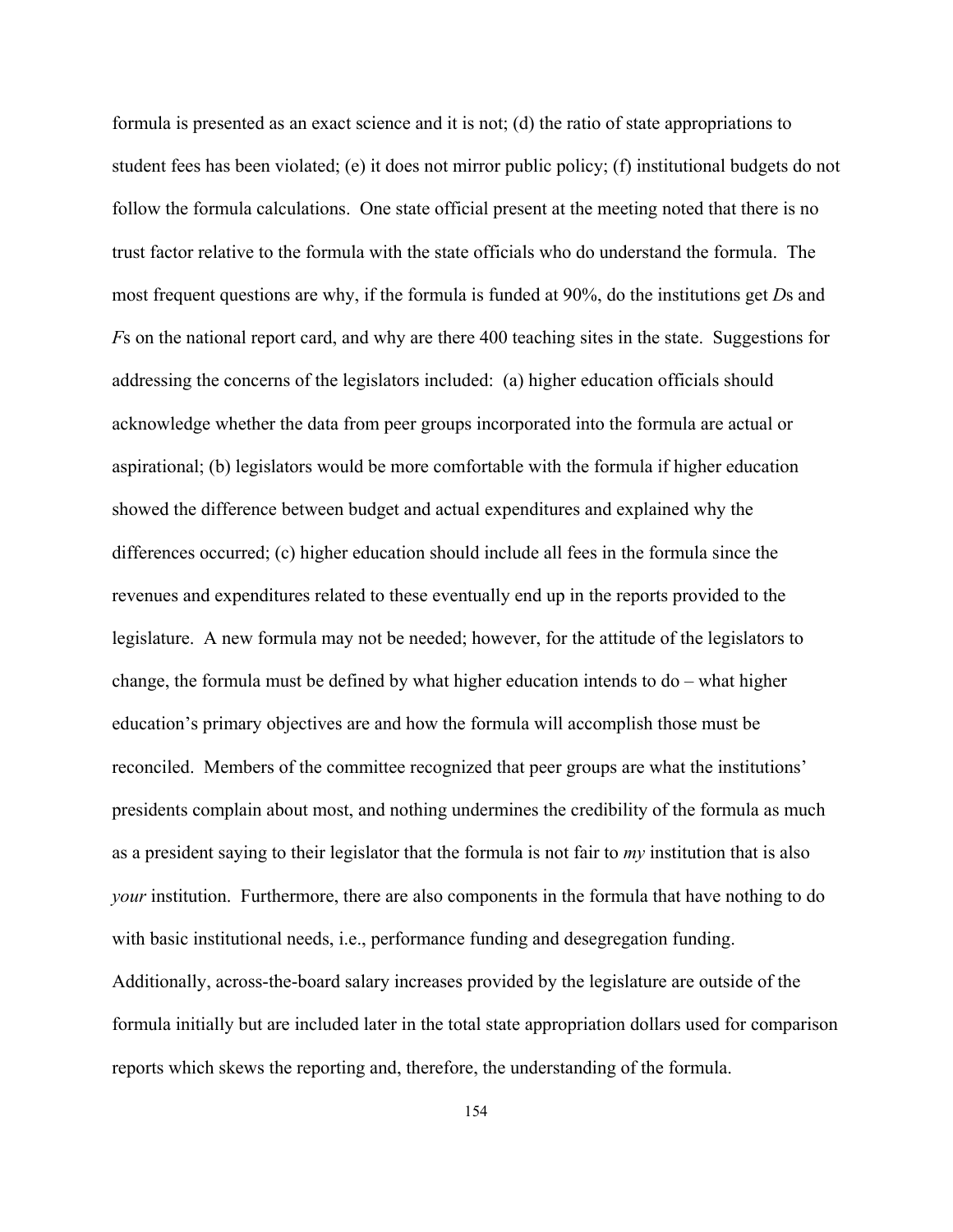Accountability and Performance Incentives. An element of accountability that does not often come up in discussions about performance incentives but frequently appears when needs are discussed is cost efficiencies. How well are Tennessee higher education institutions doing with the funding that they receive? Manning responded,

Look at all of the goods things that are coming out, and we are worried about retention and, hopefully, our numbers will make them look better over time and we are doing all that at 15%, or whatever it is, less than the average of our peers…we are in the bottom percentage and we are doing a damn good job of managing it. That is what I hope [the cost study will do], it will provide some good external validation that things are not way out of line and their help [suggestions for cost containment] in all of this isn't really going to be constructive. (personal communication, September 3, 2003)

Nicks approached accountability and cost effectiveness from a slightly different angle:

We…need institutions to hone their missions; not try to do everything for everybody but really work on the things that they do well and put their money there. And, the programs that are weak or not productive, they need to get rid of them. And, can't just keep saying I want you to do everything - if you're in west Tennessee I want you to do everything that Knoxville is doing over in east Tennessee. That is just not possible. Have to be really mission oriented and strong and that is not an easy job. (personal communication, September 2, 2003)

Johnson's comments supported the views of both Manning and Nicks:

I am going to editorialize for a moment. I get sick and tried of always hearing what is wrong with the administration and what's wrong with governance because we have streamlined and we have streamlined and you have seen Stanton cut and you have got people up there [at ETSU] that are doing three jobs when they use to do one and sometimes that is enough. So number one I think we have got to convince people that we are accountable and we have done a pretty good job…. And we really need to do that face-to-face with legislators, the Governor, and leading citizens and corporate leaders and community leaders and at Tri-cities and here and wherever. That is number one. (personal communication, October 22, 2003)

Moving to performance funding, Folger contended that the key to an effective

performance funding program is moving it back to the " people who are really responsible for the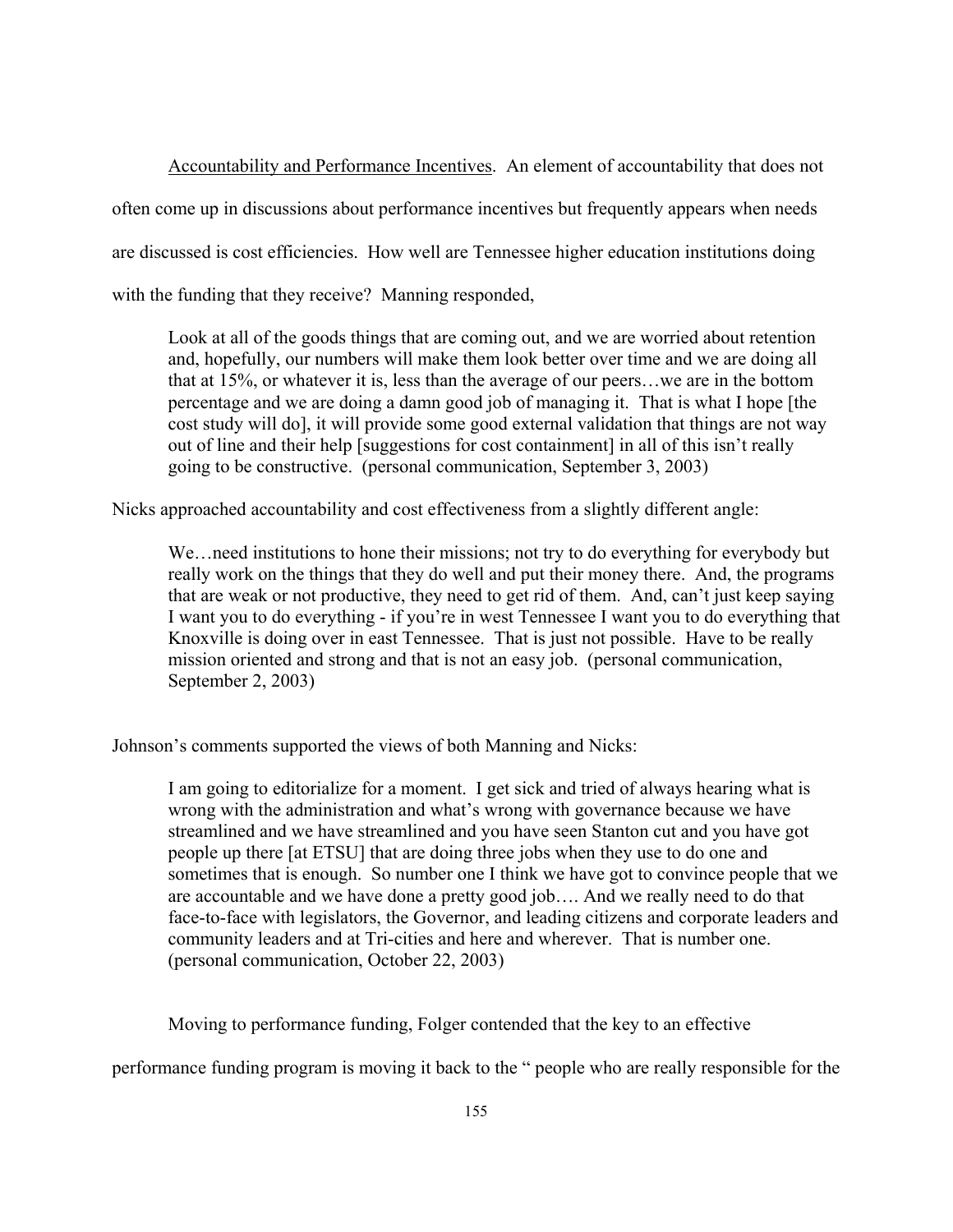learning in higher education and they are the students and teachers" (personal communication, August 21, 2003). According to Folger, "You have a real disconnect between performance funding which goes to the institution and rewards the administrators and almost none of it rewards the faculty or the students. The rewards don't get down to the faculty, and there is no incentive for the students to do better" (personal communication, August 21, 2003)." Manning also has concerns about the effectiveness of the performance funding program:

I think we have done, by and large, what that was set out to do so we might as well stop doing that and move on to something else because now we are dealing with right on the edges…people are worried about whether they are 95% versus 100%, and you are not making a whole lot of change with it. Plus, the measures when they were created, and this is not a criticism of it at all – they really have done a lot of things, but they are really internally oriented – they are oriented toward what people in higher education care about and they aren't oriented toward what people outside of higher education care about. (personal communication, September 3, 2003)

Manning contends that we need to move to standards that are outward oriented such as what percentage of a college's service area actually attends college whether it is a Tennessee public college or somewhere else, and an institution's performance should be measured on what things are being done to encourage citizens to attend college. The focus of our performance standards should be changed about every ten years and a discrete amount of money should be set aside to support these activities. Manning stated that performance funding has become so blended into the operating budgets of campuses that it has become more of a bragging right than anything else.

Economic Development. Postsecondary education is a real key institution to the social and economic future well-being of Tennessee contended most of the interviewees. However, Folger stated that "we do a better job in research and graduate than undergraduate education" (personal communication, August 21, 2003) at our universities, and faculty focus is the problem.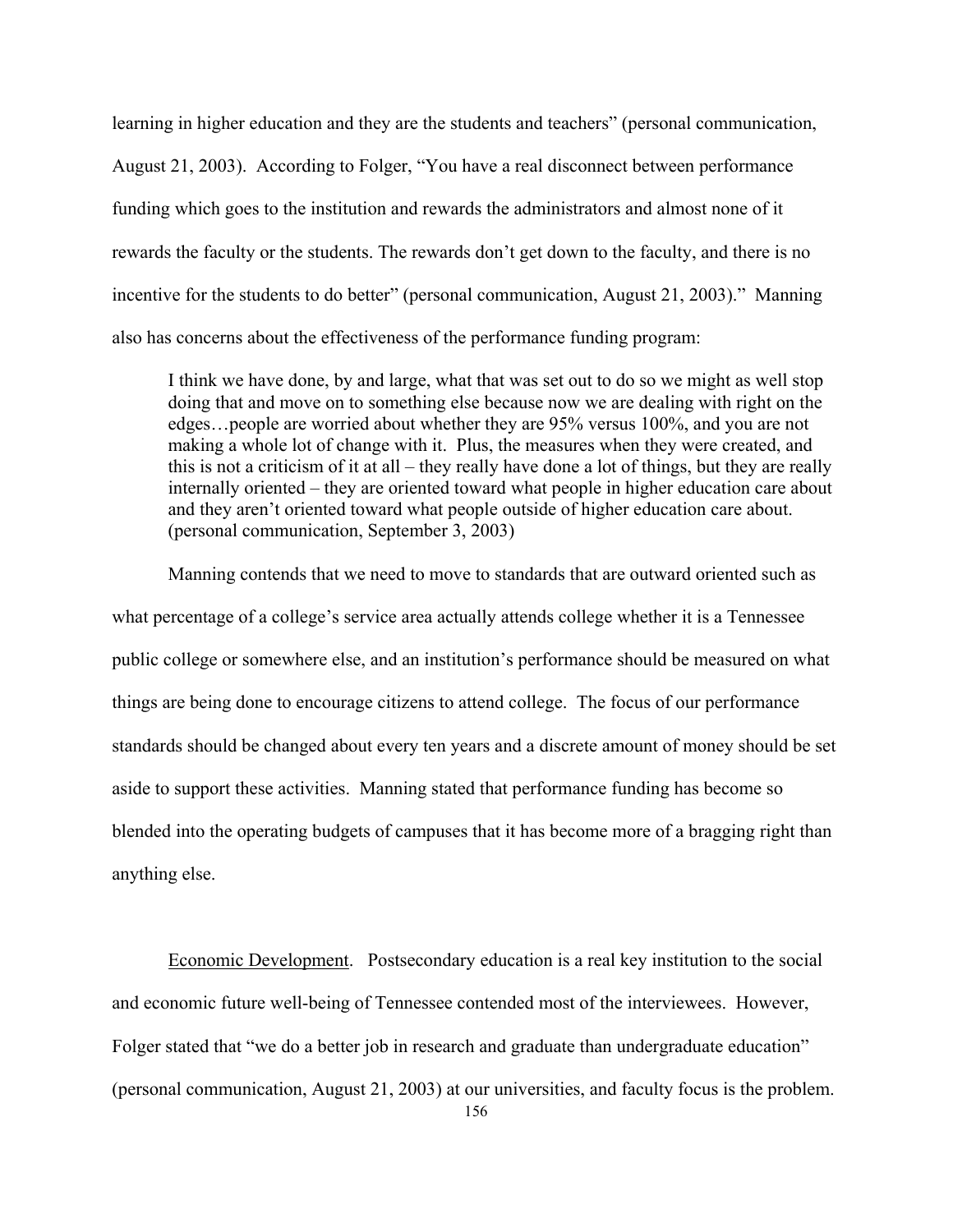Undergraduate education is done better in private colleges and community college because the focus of the faculty is teaching.

Manning contends that if Tennessee higher education is to get any additional support then the formula must reflect what the priority of the state is – economic development. Although higher education is in a position to provide most of the training, the image of higher education as a workforce development tool needs some major work. Manning stated that the Governor has not yet conceptualized how the state colleges "contribute and play into [economic development] with a limited set of resources" (personal communication, September 3, 2003). Johnson also noted that the governor's support is essential for higher education to move up on the state's priority listing. Johnson stated,

We have got to get a Governor who understands the value of higher education. Bredesen may. He is showing some promise of understanding what ETSU and Northeast means to upper east Tennessee and what [UT] campus means to the State of Tennessee or what Middle means or what anybody else means. But he has got to have improvement in the economy….the other thing is when I realize that 80% of the people in Tennessee never go to college, we have got a heck of a battle out there. (personal communication, October 22, 2003)

THEC has begun to develop literature and other data that are more oriented toward the economy and the importance of education to a strong economy. Manning's early concept of an "Educated Tennessee" has begun to generate some interest although "at the grassroots level it is not there yet but there wasn't that much talk about it other than at the policy level [initially]" (Manning, personal communication, September 3, 2003).

A recent editorial in the *Kingsport Times-News* asked and answered the question of why

the state should provide higher education for its citizens:

Because the quality of a state's education is tied directly to its economy. Businesses won't locate or expand where educational systems are deficient, where the workforce is not trained, where government doesn't provide support and encouragement. And it's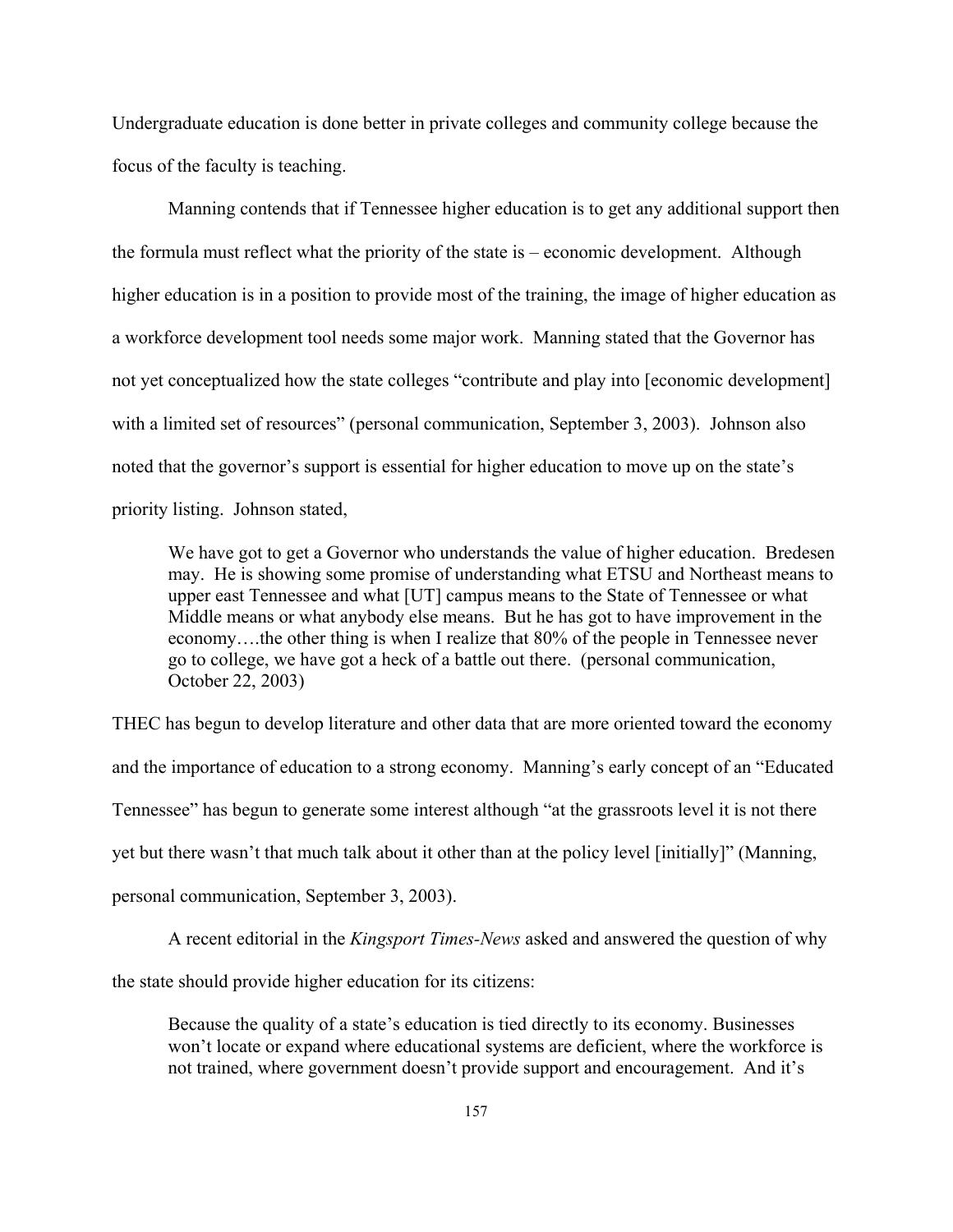important as a social issue because the quality of life erodes where educational institutions languish. (Neglect of higher education, 2003)

#### Johnson expanded on that idea:

We have really got to convince our legislators and our Governor that we really are important. And if you are talking about economic development – economic development with highly skilled people coming out of Northeast and ETSU and UT – without those skilled youngsters and oldsters economic development is not going to happen. It is not going to happen! …you have got to be willing to understand the role of higher education – who are the accountants, who are the nurses, how do we improve K-12, who are the teachers, where did they come from? Let's improve our research and technology – where did the engineers come from, who are the physics', who are the chemists? Better health care – where did the doctors and nurses come from? They came out of higher education, they are not *hatched* somewhere! And we have got to get people to understand that and then make an investment in us. (personal communication, October 22, 2003)

Tuition Policies and Other Income Sources. Both Manning and R. Adams discussed increasing the tuition rates at the universities and routing more of the state appropriations into the community colleges as an alternative tuition policy (personal communications, September 3, 2003 and July 30, 2003). This would partially address access by allowing students to elect to go to the less expensive community colleges while maintaining support for both types of institutions. Nicks disagreed with this approach contending that cost alone should not be a student's deciding factor especially because our legislators consider community colleges and universities to be of equal value and are strongly pushing seamless transfer between the two types of institutions (personal communication, September 2, 2003). He would be more inclined to raise tuition rates at the junior and senior levels only. Manning and R. Adams also commented that it is possible that new state funding, should there be any, would be routed into clearing up the backlog of capital maintenance projects at the various campuses and increasing tuition rates to address operating costs (personal communications, September 3, 2003 and July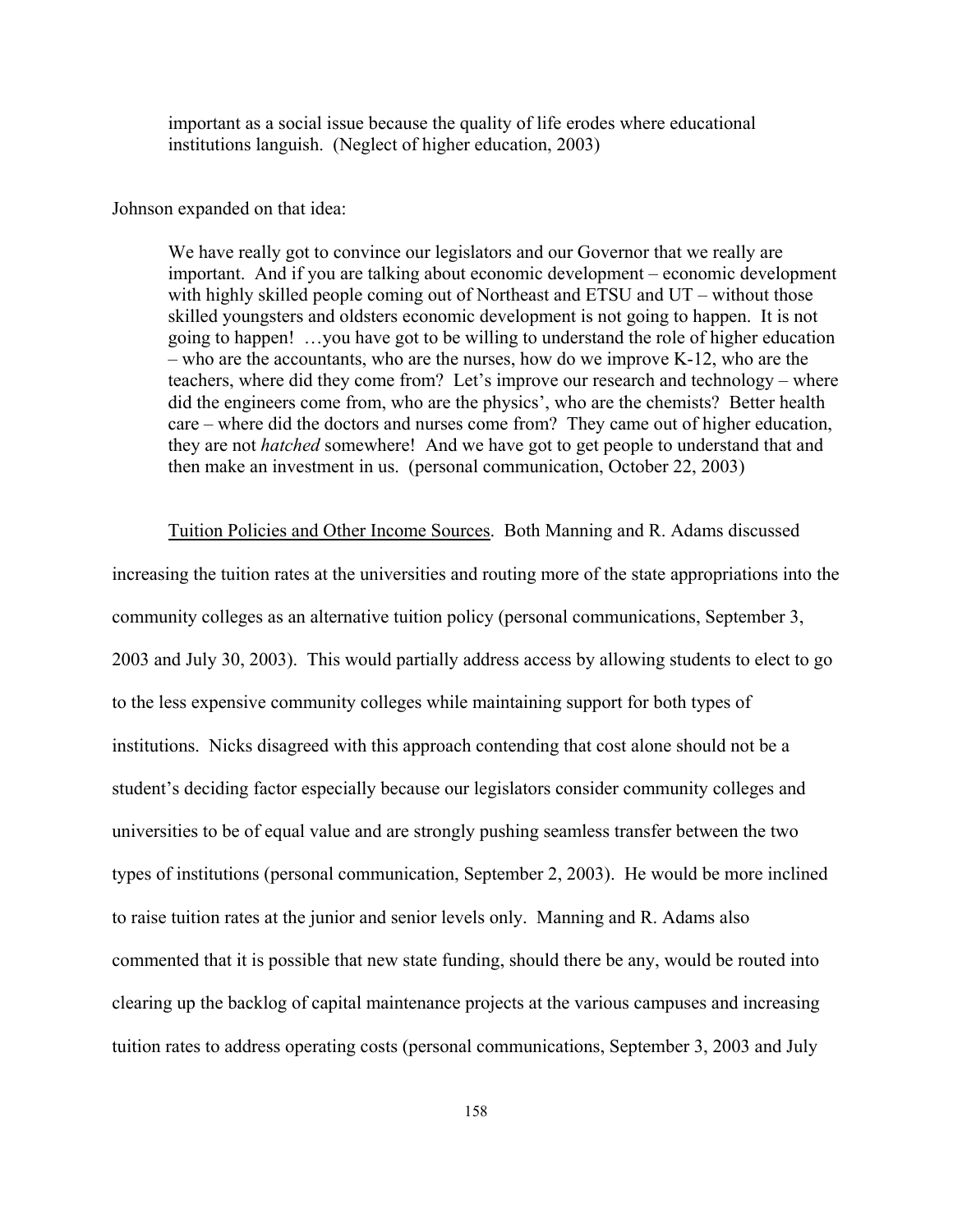30, 2003). R. Adams expressed that he thought it unfair to ask students to support the cost of

maintaining campus buildings (personal communication, July 30, 2003).

Johnson expressed concern that improved funding for higher education cannot come from students nor can it come from raising private dollars. Johnson stated,

You can't tell us to do better and better and better and cut us 5% and 9% and 5% and say streamline and be more accountable, get your administration straight….we have been doing that for 20 years, Governor McWherter preached it, Governor Alexander preached it, Governor Sunquist preached it and now Governor Bredesen preaches it, *I understand it. We have heard the message.* So I think we have accountability and the importance of higher education to economic development, cultural, intellectual, and racial well-being and then you have got to put some money into it, you *can not* do it, and we shouldn't do it, on the backs of students. And we can raise private dollars but you can't raise enough private dollars to offset a shortcoming in state money. A billion dollar endowment will generate \$50 million a year. And UT's total – we've got an endowment of \$750 million and our total budget is \$1.4 billion and if we [have] endowments producing \$35 million a year, we are going to solve our problems with private gifts? No. I have been a fundraiser all of my life. (personal communication, October 22, 2003)

After adjusting for inflation, Tennessee's median annual tuition and fees rose 41.2% between 1997 and 2002 compared to a 27.9% increase in the SREB states (SREB Fact Book, 2003).

Lottery. Folger contends, "what you wind up with in any of these lottery based scholarships is the working class is supporting the lottery and the beneficiaries of it are the sons and daughters of the upper-middle class" (personal communication, August 21, 2003). This will not result in a greater number of people attending college but might result in more students who were going to college out-of-state staying in the state. Based on her observations of what has happened in other states, Albright is concerned that the universities will have a large influx of students due to the higher scholarship award provided when a student attends a university and very little additional funds to support activities necessary to serve those students (personal communication, September 2, 2003). An additional concern is that Tennessee will get tuition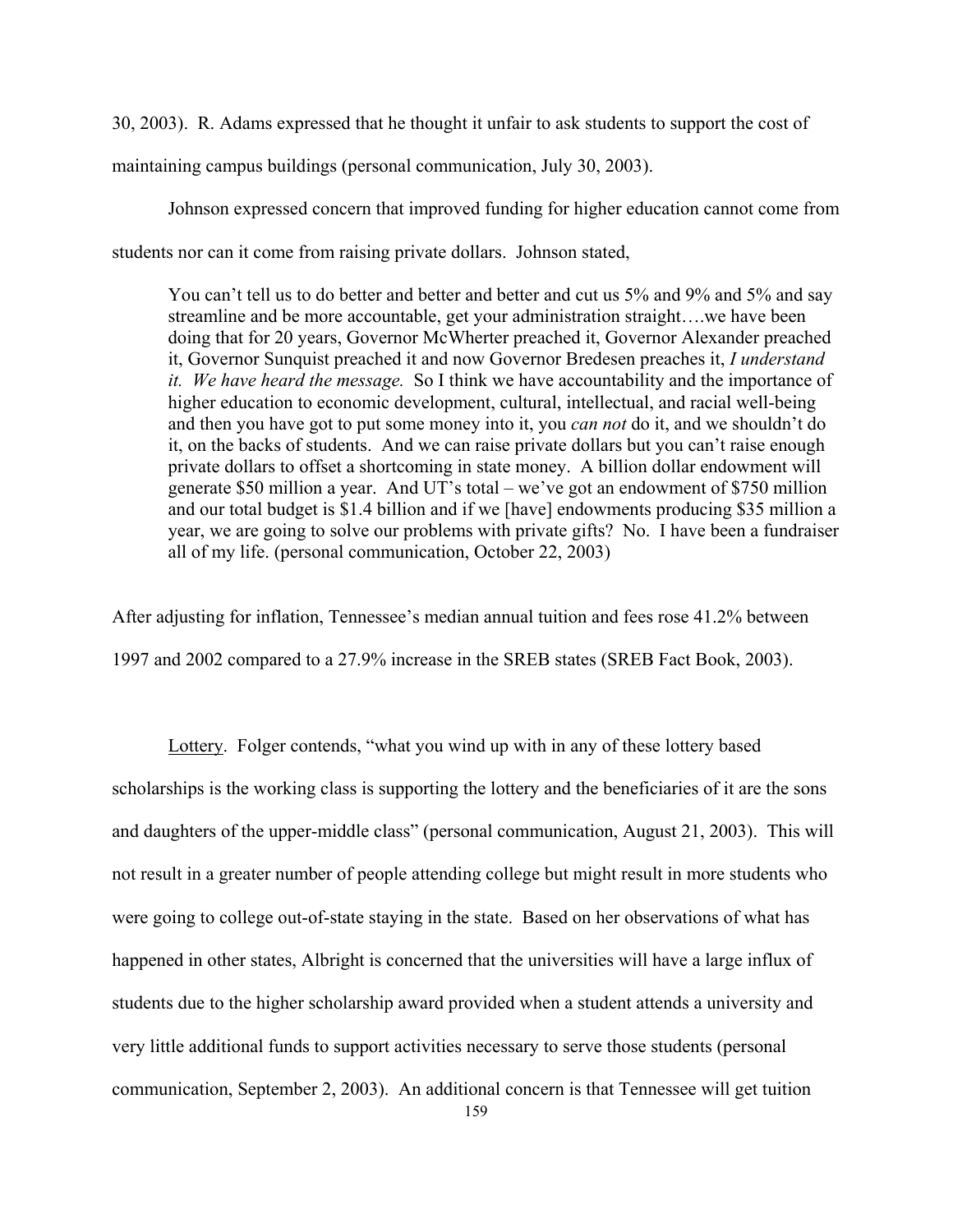and fee control from the state because if fees go up then the lottery scholarships must go up to offset the fee increase. Other interviewees expressed concerns similar to Folger and Albright.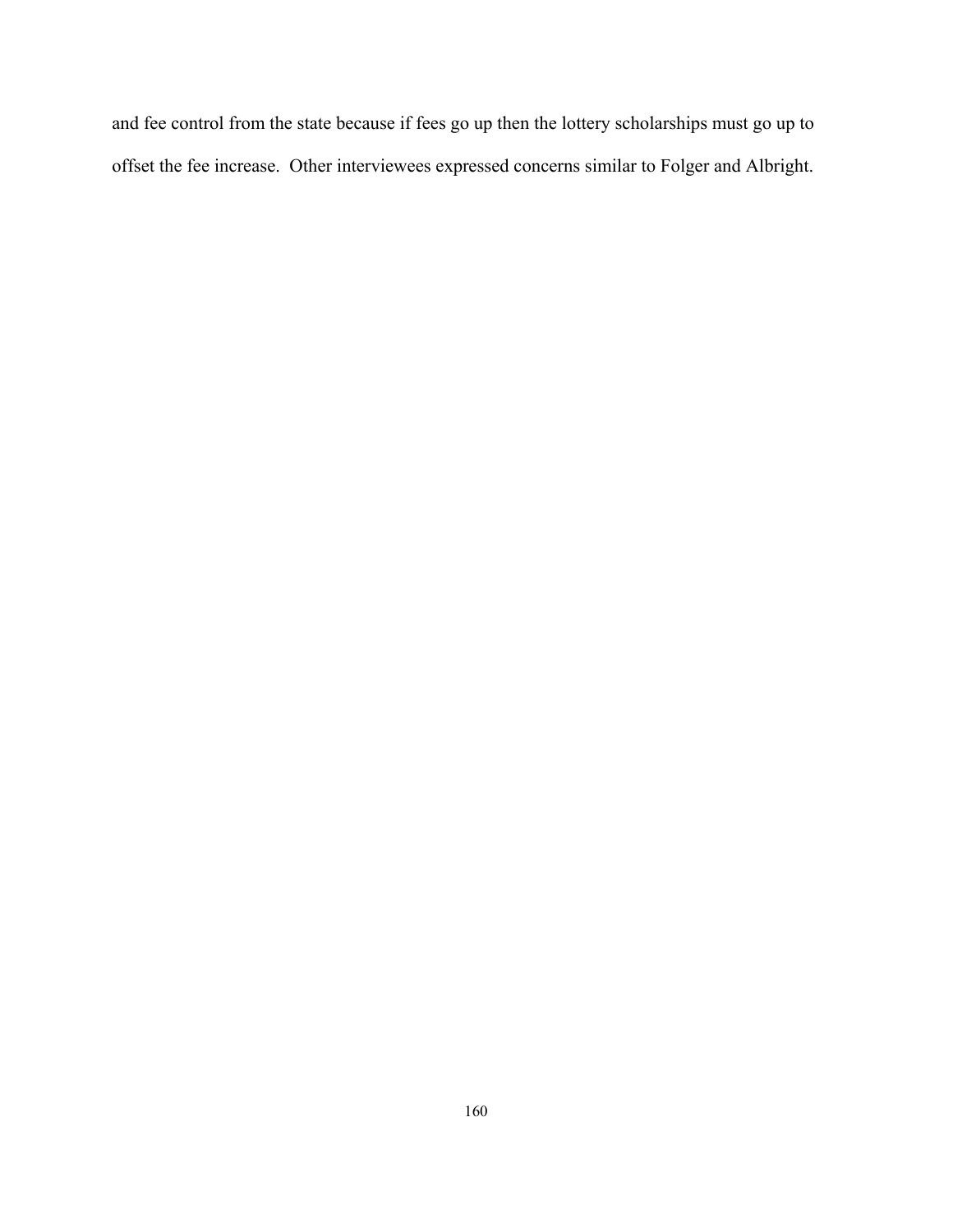#### CHAPTER 5

## ANALYSES, CONCLUSIONS, AND RECOMMENDATIONS

The purpose of this chapter is to provide analyses, conclusions, and recommendations based upon the study. Analyses are presented first followed by conclusions drawn from the study. Recommendations are presented last and include recommendations for further studies.

#### Analyses

## Early History and Problems Presented by Funding

Tennessee was slow to provide public support for its higher education institutions. The early colleges in Tennessee were privately funded, and most were small and uneconomical to operate. Low enrollments and low faculty salaries plagued the institutions. Many of them teetered between being high schools and being colleges as they were forced by financial need to accept students that were underprepared for college work. The University of Nashville was forced to close its doors in 1852 primarily due to a lack of support, both from the state and the citizens of Tennessee. It was not until the turn of the century that the University of Tennessee began to receive regular appropriations from the state, and the state invested funds into a system of normal schools. By the early 1920s Tennessee was significantly below the rest of the nation in the proportion of its citizens attending college due in large part to the lack of financial commitment to higher education. The 1924 study commissioned by the Tennessee College Association warned that the state could certainly support quality higher education, and if its leadership chose not to provide the necessary support one of two things would happen: progress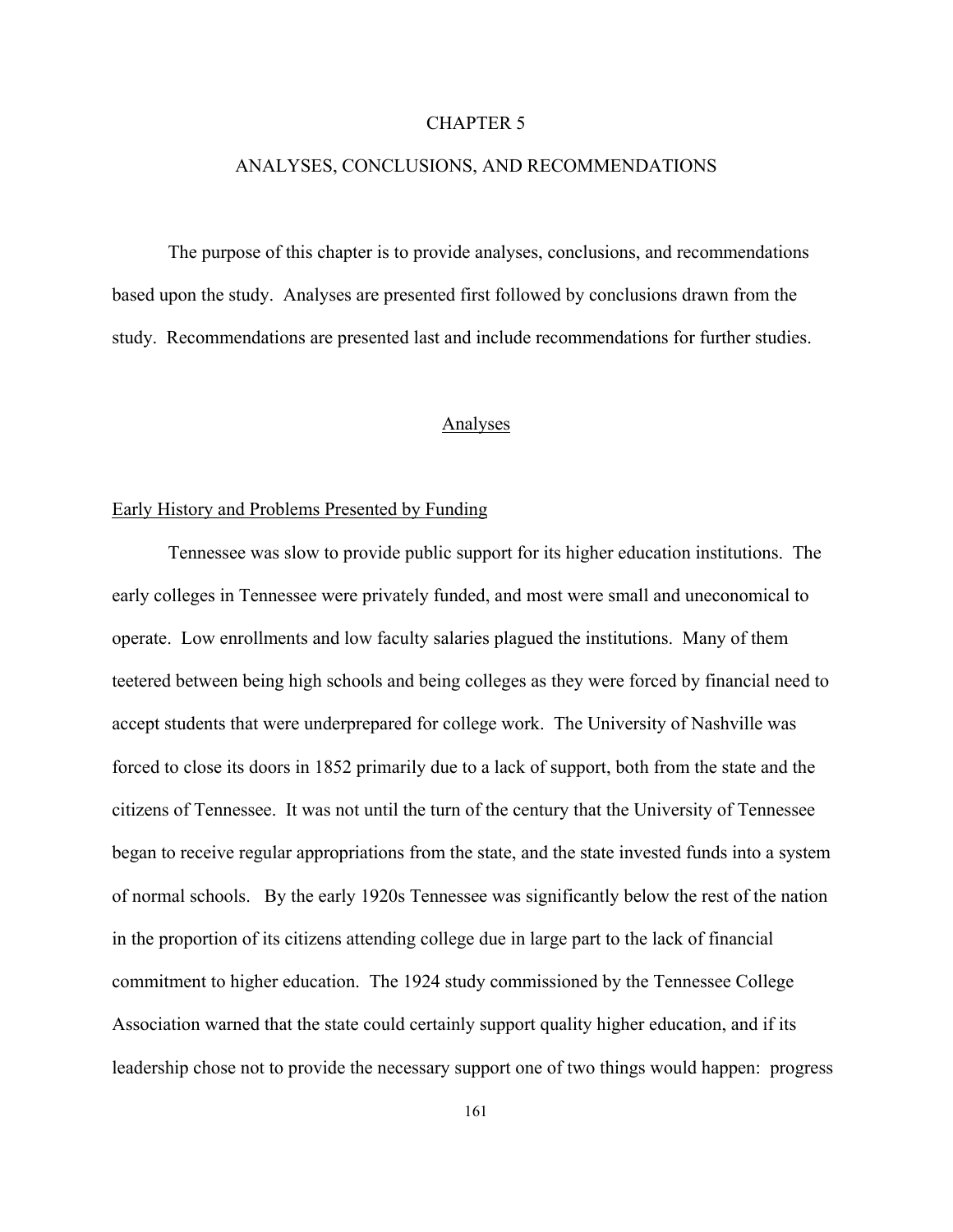would not occur in the state or outside entities would provide the necessary support and Tennessee would "pay tribute" to other states.

#### Formula Funding

Tennessee moved to formula funding primarily for two reasons: a formula provided an objective means of identifying institutions' needs and state officials wanted to remove themselves from the political haggling so prevalent in the funding structure. Funding higher education using an objective formula was not a novel idea, in fact, a move in this direction had already occurred in many states (see discussion on page 18). Tennessee's first attempt at formula funding occurred in 1961 when Dr. Ed Boling, who was a part of the budget staff in the Department of F&A, wrote his doctoral dissertation on objective methods for funding higher education and received permission from the General Assembly to apply a base budget formula to the appropriations request for the state's regional universities. Development of a formula for "fair and equitable" funding for higher education was one of the mandated duties of the THEC created by the General Assembly in 1967.

The establishment of THEC provided a layer of insulation between the political leaders of the state and the presidents of the colleges and universities. Prior to the creation of THEC and the development of formula funding, intense competition for funding existed between the higher education institutions, and each president applied tremendous pressure on their local legislators to obtain increasing state support for their local college or university. No one was looking out for statewide interests. The creation of THEC and a discussion of the political atmosphere of the state relative to higher education funding prior to the creation of THEC are discussed in Chapter 4.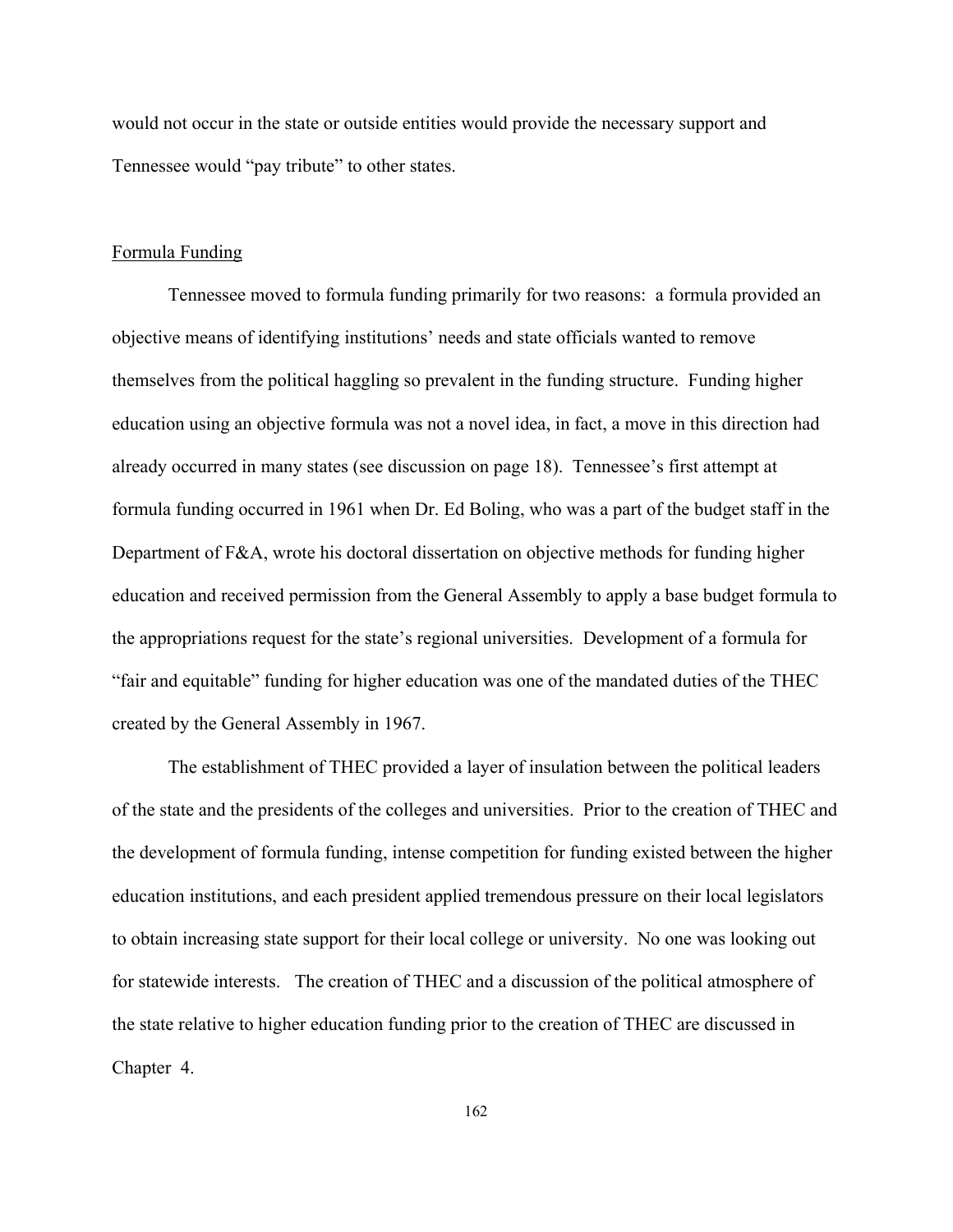### Changes to the Formula and the Introduction of Peer Institutions

Developing the formula was a learning experience for both Tennessee's higher education institutions and their governing and coordinating boards. Modifications to address "fair and equitable" distribution of funding were necessary especially during the early years of using the formula (see discussion on pages 85-92). Other changes such as the addition of a component to address desegregation where driven by state policy. The addition of performance funding, Chairs of Excellence program, and the Centers of Excellence and Centers of Emphasis programs were efforts to move away from strictly enrollment driven funding toward funding to promote quality. As discussed in Chapter 4, Tennessee's movement toward funding quality paralleled what was happening nationally at that time. Introducing enrollment ranges to address marginal versus fixed costs also paralleled national trends to move away from strictly enrollment driven formulas. The introduction of peer institution comparisons in 1980 accomplished two objectives: (a) by emphasizing institutions' missions, this move addressed some of the equity problems inherent in using cost data as a basis for calculating needs of the individual institutions, especially for the small institutions, and (b) by looking outward at the resources provided to higher education in other states, Tennessee could identify the level of financial commitment necessary to move the state forward rather than just funding the status quo.

Peer group comparisons were first introduced into the formula in 1985-86 and the peer groups were selected from across the 50 states. The initial introduction included four peer groups and each group included some national peers. A major modification to peer groups occurred in 1994-95 when the peer groups were expanded and only SREB institutions were included in the groups. Effective with the 1994-95 revision, all of the regional universities,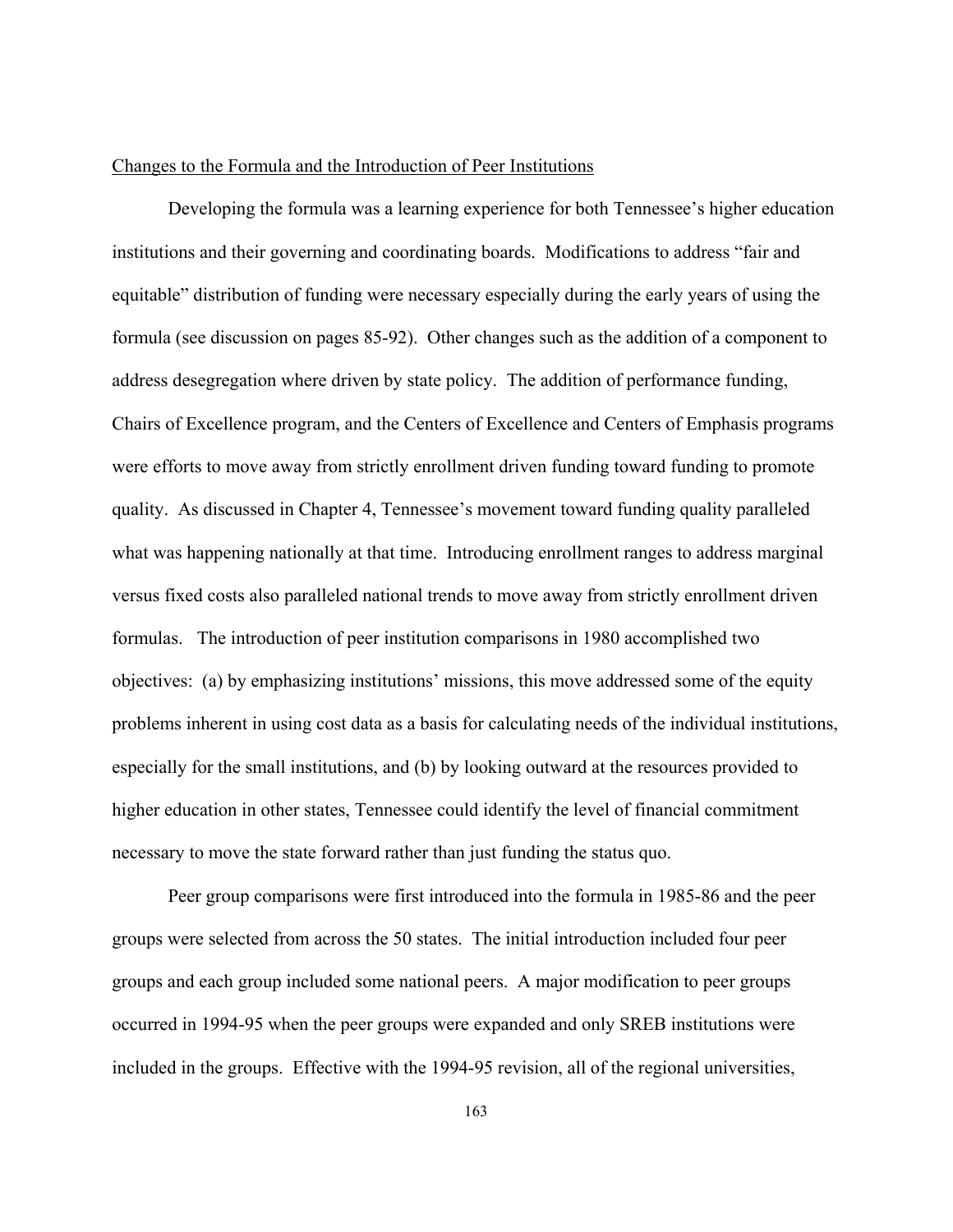UTC, and UTM shared a core group of seven peers and then selected three unique peers for each institution; the community colleges shared a core group of ten peers, and UTK and UM each had their own unique group of 10 peers. The 1994-95 revision was undertaken, by and large, because of legislative concerns that the national peer groups were too aspirational. As it turned out, the peer data averages actually increased with the move to SREB institutions only.

 It is the consensus of most persons involved with the formula that peer groups are the most controversial issue relative to the formula. The regional universities' presidents have been especially unhappy with the peer group selections contending that the core group of seven does not represent the uniqueness of each institution's mission. Community college presidents have been less concerned with sharing a group of ten peers primarily because the 1994-95 revision increased the average faculty salary dollars used in the formula for community colleges. It has been 10 years since the last modification to peer groups, and the persons involved with the formula agree that it is time to revisit this issue. Alignment with the institutions' missions and the inclusion of some aspirational peers are likely modifications.

## Financial Analyses

The percentage of formula-identified resource requirements actually funded by state appropriations steadily declined throughout the 1990s and was at 88.3% in 2001-02. Recommendations made by the executive branch have consistently been lower than the formulaidentified requirements. Actual funds appropriated during the same time period exceeded the executive branch recommendations in all except the last two years analyzed. Across-the-board salary increases, increases for state provided employee fringe benefits, and one-time appropriations to support specific projects have significantly influenced this comparison. Should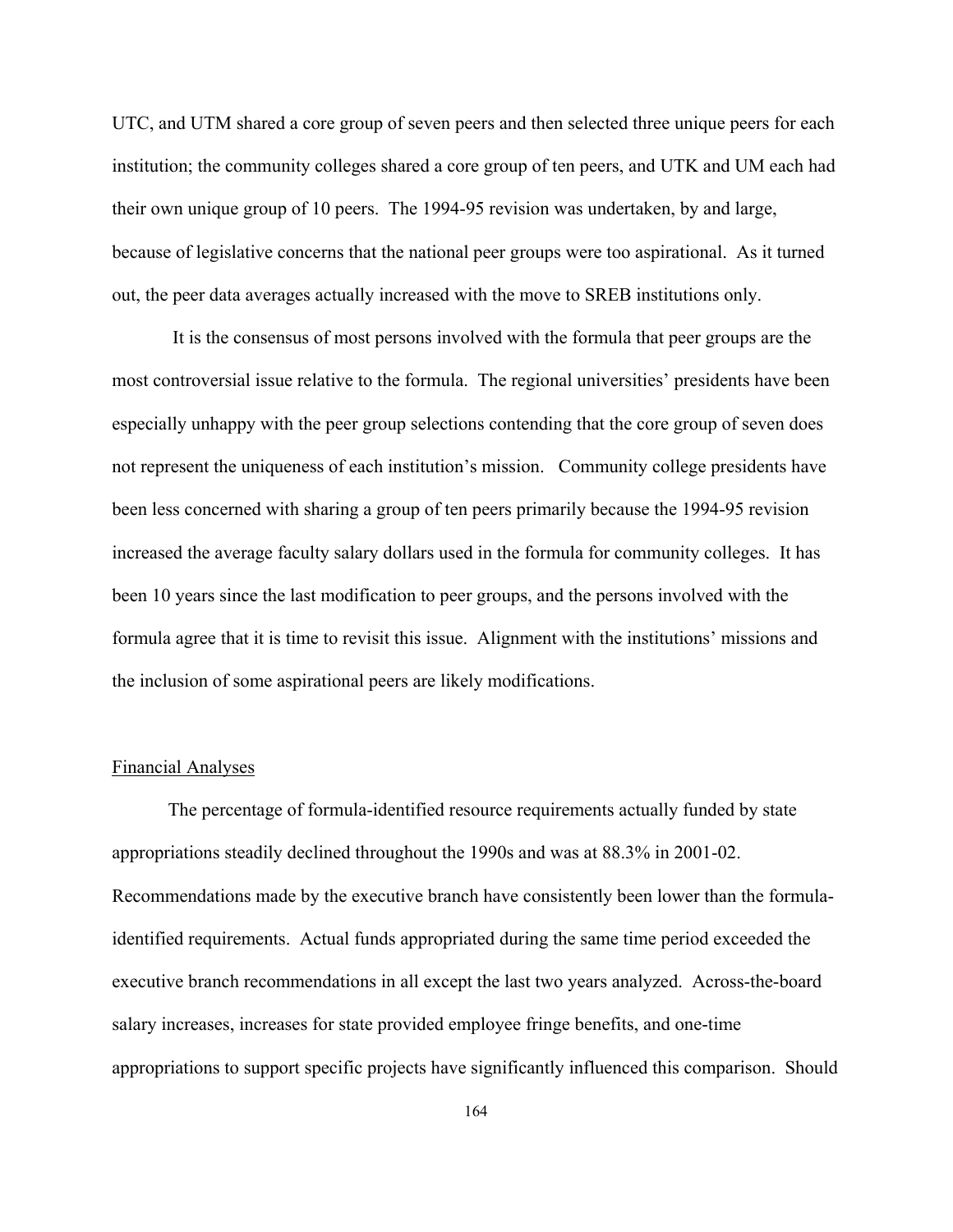one choose to define institutions as state-supported when the state provides more than 50% of the schools' revenue and as state-assisted when revenue from state appropriations drops below 50%, then most, if not all, Tennessee schools are well on their way to being state-assisted schools.

Analysis of the two systems' expenditure patterns indicates that no significant shift of resources from one function to another has occurred even in light of the declining state support. A small decline in expenditures for instruction is evident; however, more disturbing is the steady decease occurring from year-to-year and the fact that even a small percentage change equates to significant dollars. A shift of costs from the state to other sources was evident from the revenue analysis. The percentage of revenues from student tuition and fees at TBR institutions has increased approximately 10% over the 10-year period. Student tuition and fees increased 5.5% at UT and other revenue sources increased approximately 3% during the same period.

## Changes to Structure, Policies, and Procedures

Numerous thoughts and ideas emerged relative to changes to structure, policies, and procedures to improve the way funding requirements are identified; however, most can be lumped into a few broad categories. Thoughts on structure primarily centered on changes to the state's revenue structure; the governance structure of higher education; and the importance of leadership, image, and trust. Thoughts on policies and procedures were more detailed and included revisions to the formula, modifications to accountability and performance incentives, incorporating higher education's economic development role into the state's agenda, and revisions to the tuition policies to tackle the shift from state support to greater costs borne by students.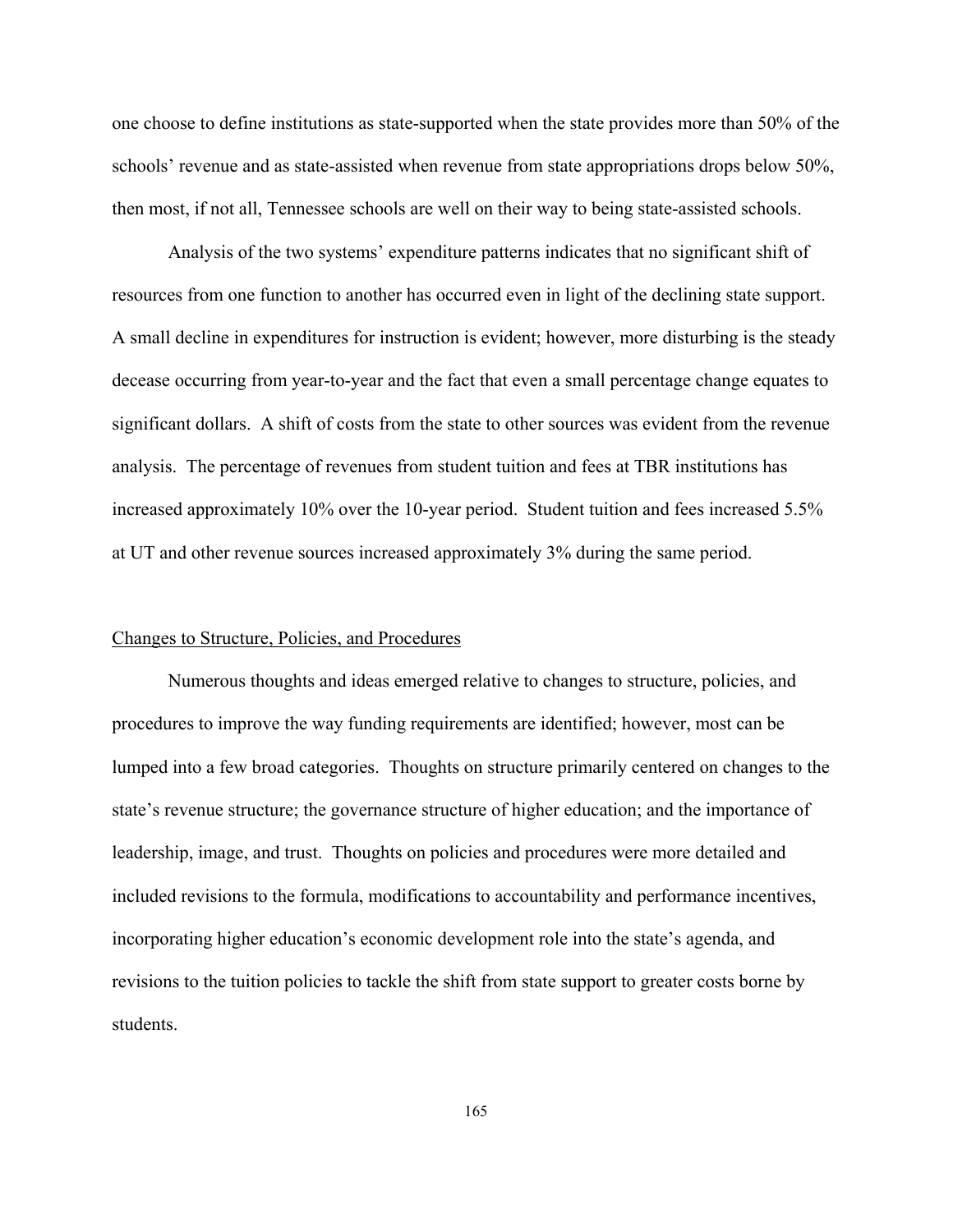A major overhaul of the state's tax structure is necessary to stop the erosion of state support of higher education and to increase funding long-term. However, the current political environment of the state does not favor such a radical change, and higher education must look for other ways to address their funding issues. A change in the governance structure of higher education would not make a tremendous difference to the financial resources but could improve the coordination between the various institutions and improve the image of higher education with the legislature. Strong leadership from the lay board members and the executive management of the boards and institutions is necessary for higher education to become once again a priority within the state. Higher education officials' negative mindset must be reversed.

Dismal funding prospects make it essential for higher education to address operational issues. Revisions to the formula should be undertaken to bring it up-to-date as a tool to predict financial needs and to align the formula calculations with the missions and objectives of the various institutions. Full and fair disclosure of financial data is necessary to reestablish credibility in the numbers produced by the formula. Accountability and performance incentives must be aligned with state goals and publicized to the state leadership and the citizens of the state in an understandable manner. Higher education leadership must ensure that the state's leaders view higher education as a vehicle for economic development within the state. To a limited degree, tuition policies can be used to steer resources to allow a greater number of citizens access to higher education. However, major improvements in access and quality in Tennessee's higher education institutions will not occur without a strong financial commitment from the state. Student fees and private fundraising cannot be a substitute for state support. The impact of the new lottery scholarship program is a grave concern considering that no additional state resources are likely to be available to support the increased number of students. Additionally, considering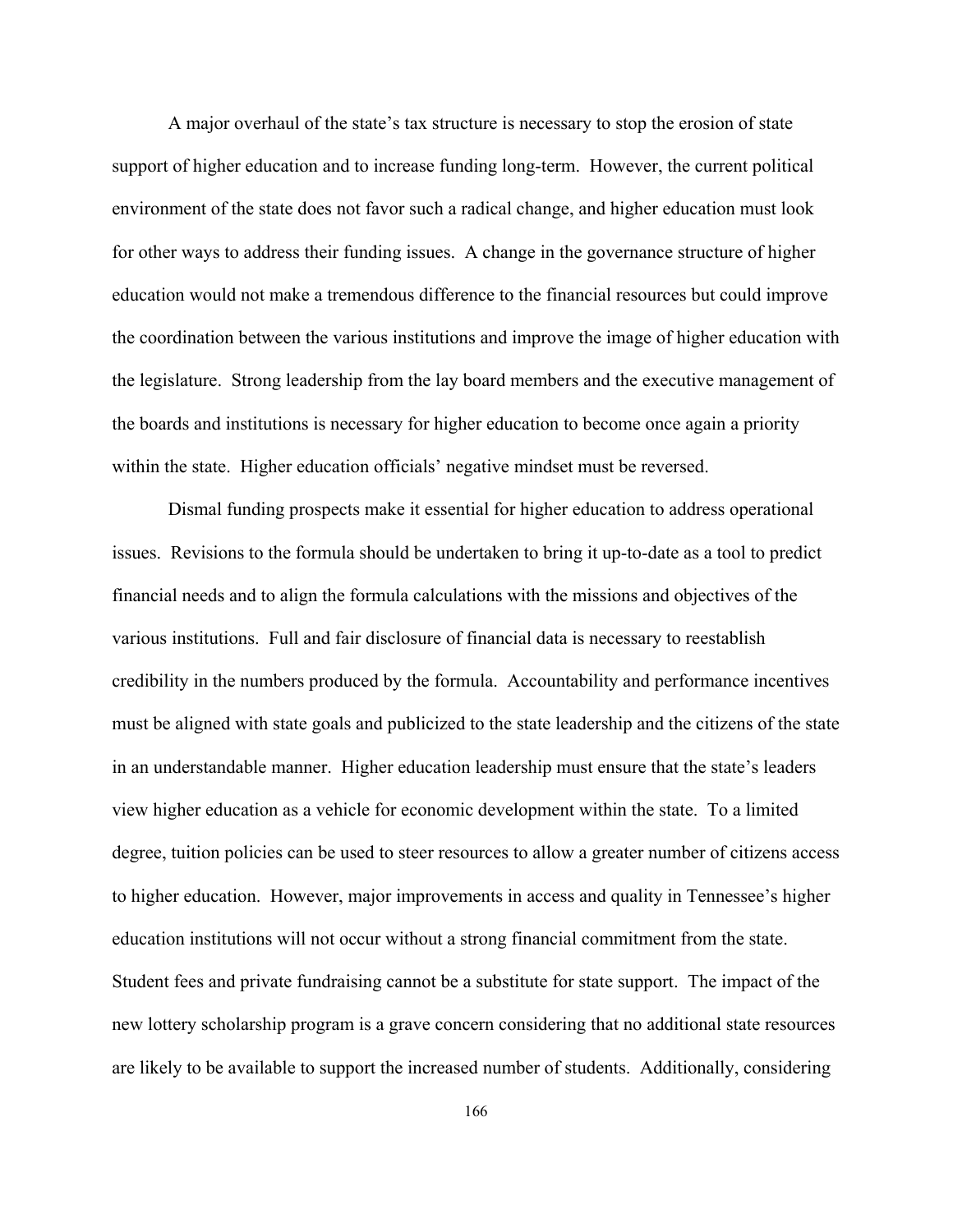the direct relationship between the lottery scholarships and tuition charges, pressure may be brought on higher education to limit tuition and fee increases to keep them in line with funds available for lottery scholarships.

# Conclusions

Tennessee's journey to develop and support a system of higher education is analogous of Dorothy's trip down the yellow brick road. New ideas picked up along the way have required adjustments and accommodations, and obstacles have had to be overcome. Despite the creation of THEC – the Wizard of Oz – politics have remained a part of higher education funding. In fact, the two are so intertwined that it is impossible to discuss one without discussing the other as is evidenced by this study. Historical data indicate the three major revisions to the formula were driven by a lack of state resources to support needed funding for higher education and continuing political involvement in higher education. Each revision was preceded or succeeded by actions on the part of the legislature.

Following the 1980-81 formula revision and preceding the 1985-86 revision, a program evaluation on the THEC was conducted by the Comptroller of the Treasury at the request of the legislature. The first major conclusion in this report focused on the funding formula and its impact upon the individual institutions (see discussion on page 97). The purpose of the review, as stated in the Comptroller of the Treasury's letter transmitting the report to the General Assembly, was to aid the Joint Government Operations Committee in its determination of whether the THEC should be continued, abolished, or restructured. In 1982 a comprehensive study of education, including higher education, was mandated by the General Assembly (Senate Joint Resolution No. 56). Recommendations made by the task force relative to using peer comparison data in the formula were incorporated into the 1985-86 formula revisions. The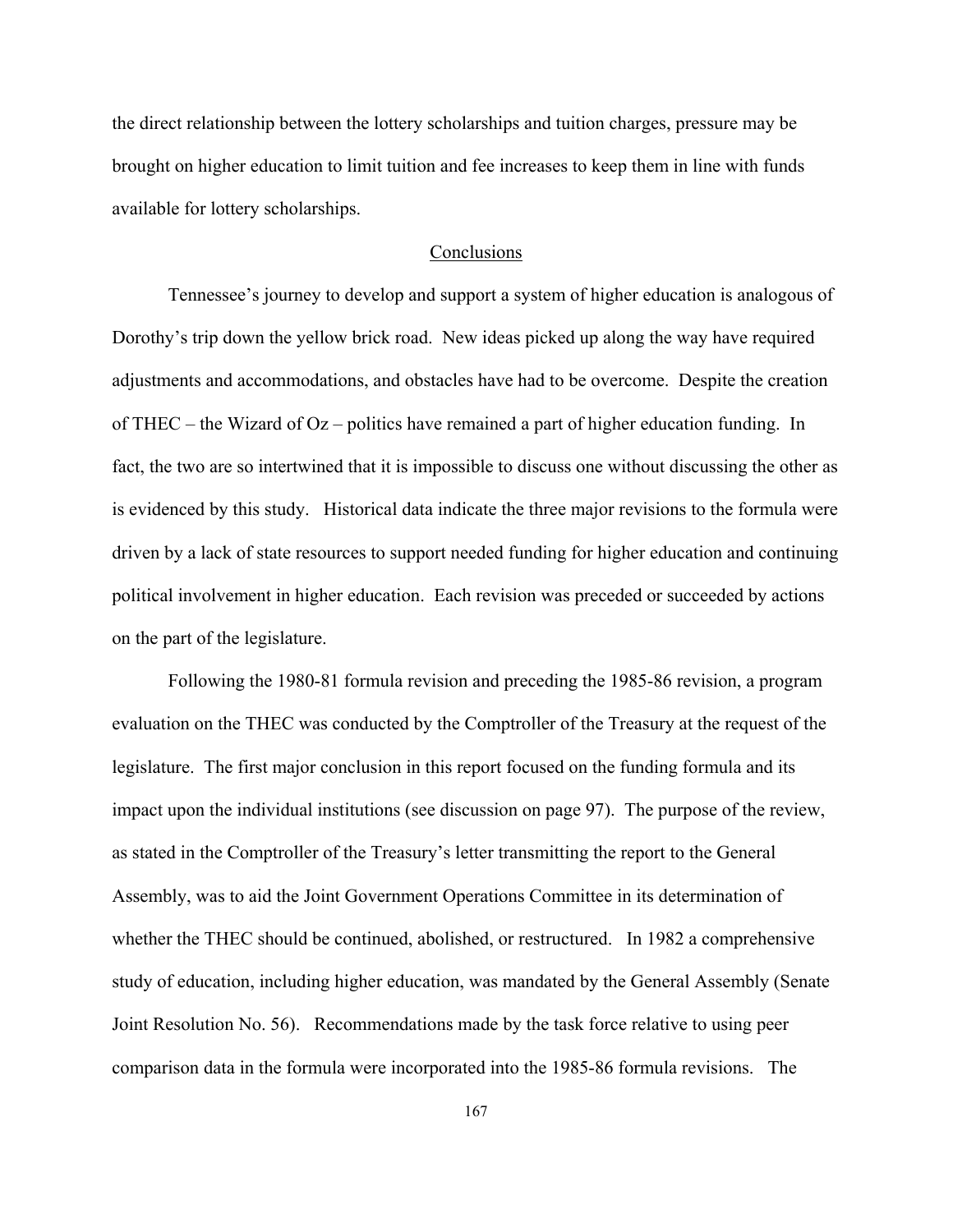1994-95 and 1995-96 formula revisions were driven by another legislative mandate – Senate Bill 2820; House Bill 2760, Amendment. In addition to requiring a "detailed review and analysis of the funding formula," THEC was required to regularly update the education committee of the legislature on its progress toward a revised formula.

Despite the numerous studies and reports, starting with Merriam's 1893 *Higher Education in Tennessee,* identifying poor state support, low faculty salaries, and under-prepared students as continuing problems for Tennessee's higher education institutions, 106 years later the 1999 study conducted by the Governor's Council on Education identified the same conditions as problems for higher education. However, Tennessee has had peaks where progress was made – a 433.4% increase in state support occurred over a nine-year period from 1947 to 1956; and, during the latter part of the 1980s, Tennessee ranked in the middle nationally on measures related to per capita appropriations. Tennessee's ranking among SREB schools during that time exceeded the average.

Tennessee's regressive tax structure has contributed to the state's funding problems overall, and especially to poor funding for higher education as the largest discretionary item in the state's budget. Possibly the one aspect of state government that has been studied more often and modified less effectively than higher education is the state's tax structure. In addition to the studies of state economic conditions included in each higher education study, numerous studies directed specifically at the state's tax structure have been conducted. The interim report of the Special Joint Legislative Task Force on State and Local Tax Structure to the 93<sup>rd</sup> General Assembly showed that 24 different selected studies on state taxes were undertaken between 1915 and 1983 (Reynolds, 1984).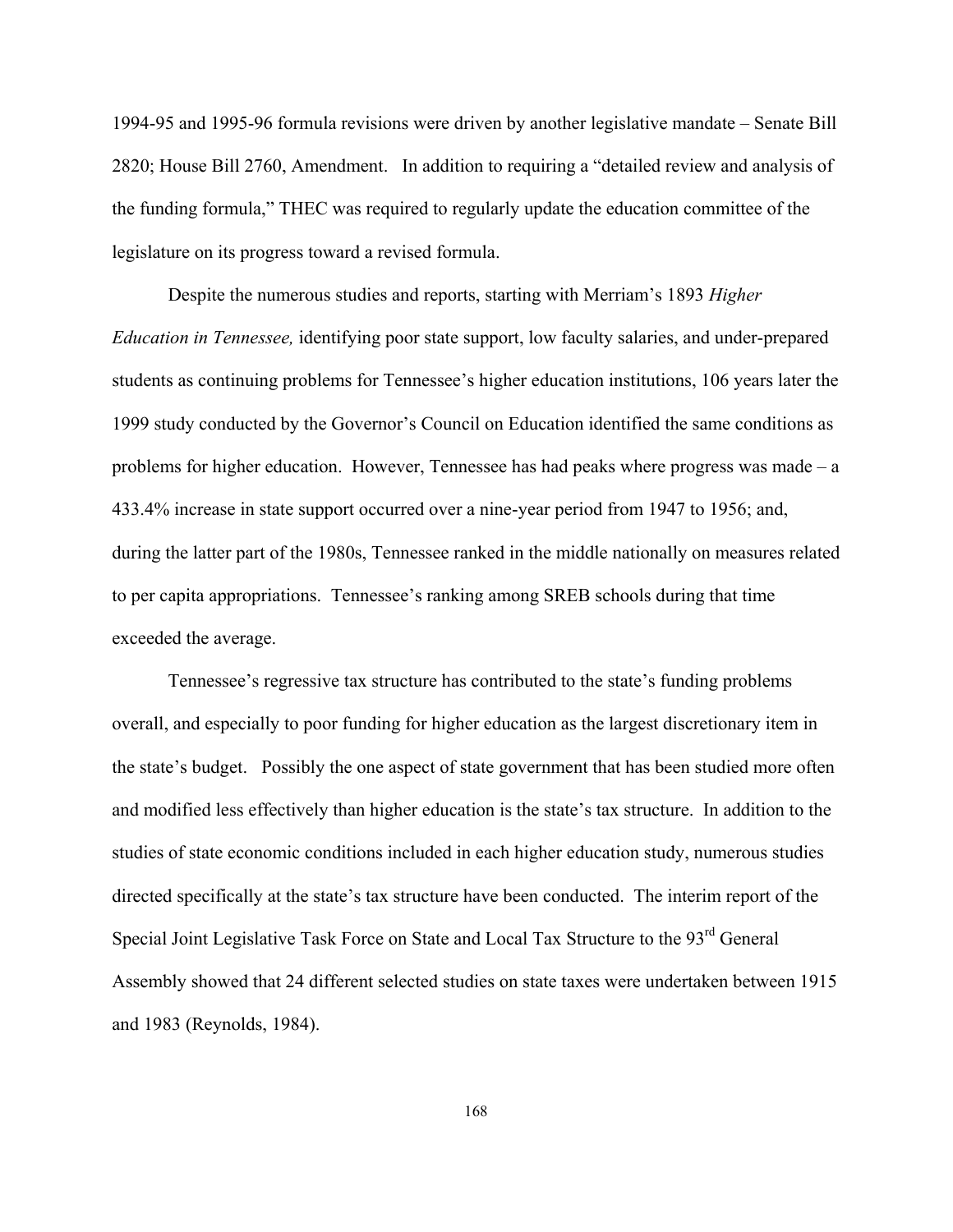The state's major source of revenue in 1982 was general sales taxes and remains so

today. The 1982 report stated,

The elasticity of a state's tax structure is a function of the elasticity of each of the separate tax sources and the relative importance of each in a state's overall revenue system. Tennessee's tax structure is inelastic since most of its major taxes have low elasticity. To the extent that the demand for governmental services tends to keep pace with increases in personal income, an inelastic revenue system will continually impose pressure on a state's budget – demand for services will grow faster than revenues to support services. This has been true in Tennessee. (Reynolds, 1984, p. 23)

This is true in Tennessee, and higher education funding has borne the brunt of it as funding has continued to decline as a proportion of the total state budget. The reader is directed to the financial analysis section of this study for further discussion. Higher education is no longer a priority in Tennessee and can expect little new funding without an overhaul of the current tax structure. Each new infusion of funding into higher education has been preceded by an increase in the sales tax rate and the latest sales tax increase enacted with the 2003 budget year brought a similar increase to funding for higher education. However, the revenue projections generated from the sales tax increase proved unrealistic and a mid-year 5% impoundment on higher education's appropriations was necessary. This was followed by a 9% base budget reduction across-the-board for all state agencies including higher education. Higher education has been requested to provide proposals for another 5% reduction in funding for the 2004-2005 fiscal year.

The funding formula has moved Tennessee higher education institutions closer to "equitable and fair" funding among the institutions since its application in the early 1970s. However, it has not performed miracles – it has not solved the problem of insufficient funding. Darling, England, Land, and Lopers-Sweetman noted in 1989 the tendency of states to expect funding formulas to offset in some way the effect of underfunding (see page 46 for further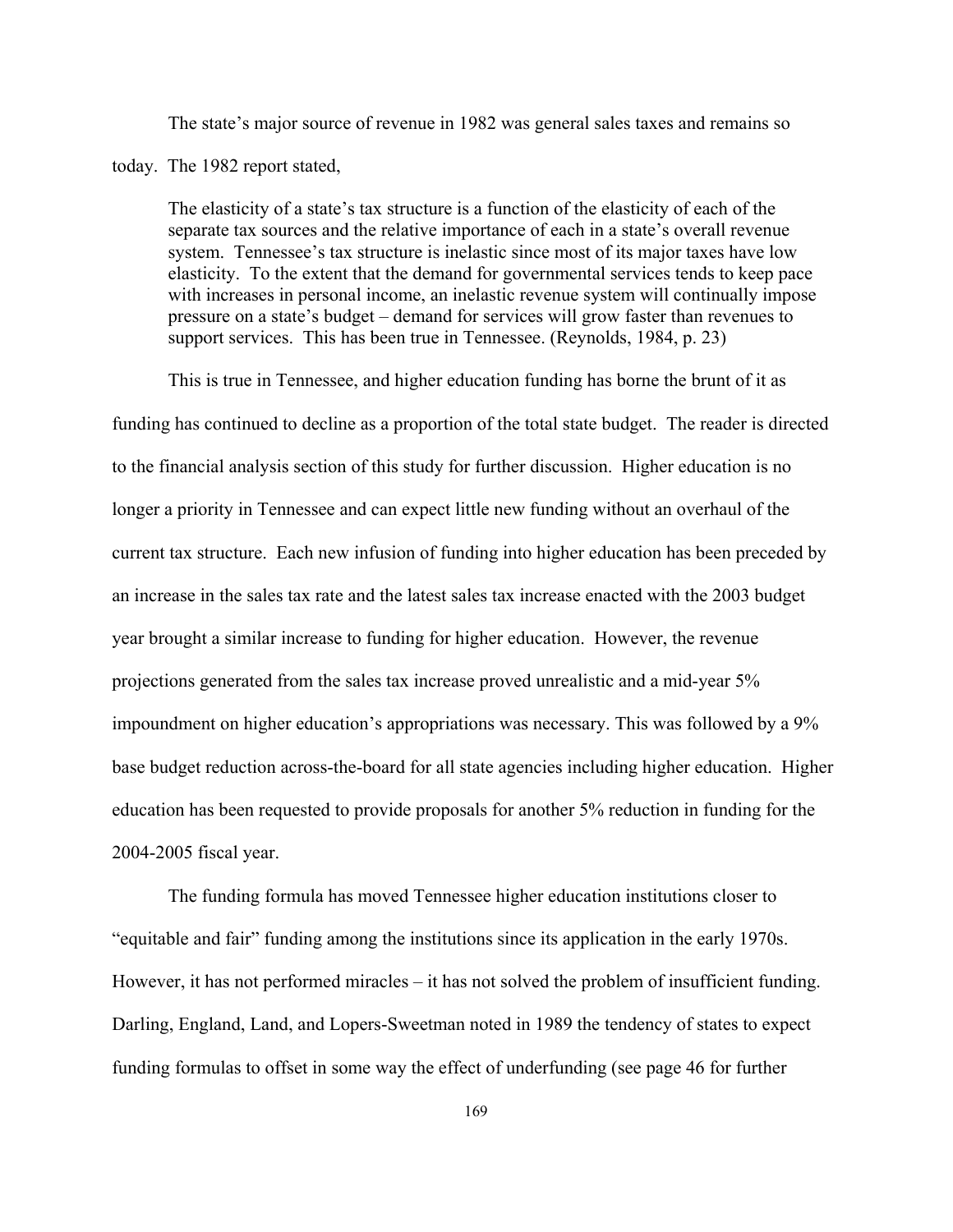discussion) and Tennessee, like other states, appears to expect that it will. Both the 1982 and 1994 studies were motivated by revenue squeezes experienced by the state. Furthermore, the progress made toward equitable funding will soon erode should the policy of applying decreases across-the-board continue. In the comprehensive study undertaken in 1982, the task force noted the unfairness of across-the-board budget adjustments to individual institutions. Enrollment growth or decline, and/or the abilities of larger institutions to absorb the cutbacks as opposed to smaller ones are not taken into consideration when across-the-board decreases are imposed.

Educating students is the mission of higher education and students equate to enrollments. As McKeown and Layzell (1994) stated there is no perfect formula (see page 13); however, any formula used to fund higher education must address enrollments. A well-trained workforce is of paramount concern to the citizens of any state, and, therefore, to state officials, and colleges and universities provide a ready means for the training but that equates to increased enrollments and increased funding to support the enrollments. As one member of the 2002 formula review committee stated, considering a formula that does not include enrollments is as "dumb as dirt." Quality education is the expectation of all of higher educations' constituents: students, parents, taxpayers, state officials, employers, and all higher education officials. Therefore, any formula used to fund higher education must have a way to address quality in educational activities.

Tennessee's formula contains most of the elements that have been brought forward in the literature over the years as indications of a *good* formula, and it addresses several of the disadvantages of formula funding as discussed in Chapter 2 of this study. It recognizes enrollment changes but it also contains enrollment ranges to recognize marginal costs and discourage extraordinary recruitment of students. The enrollment range element also provides for stability of funding during periods of declining enrollments allowing institutions two funding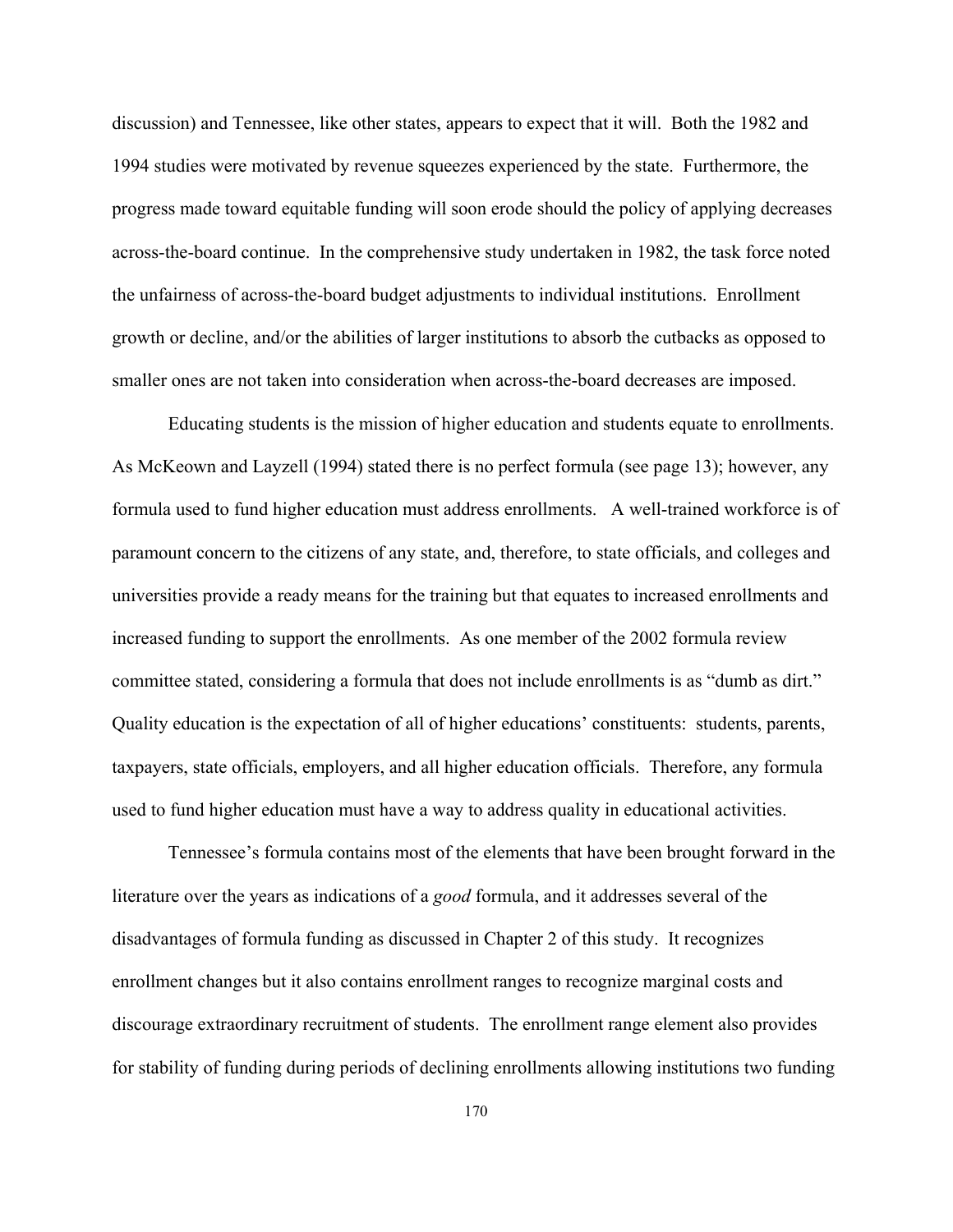cycles to align their operations with the reduced enrollments. The formula provides for fixed and variable costs for functions other than instruction, such as libraries, student services, and institutional support. The operation and maintenance of physical plant component provides for recognition of aging facilities, utility costs, and costs associated with rental space. Research and public service activities are supported but should be adjusted to better reflect the state's intended mission for individual institutions. A component exists for replacement of instructional equipment that could perhaps use some tweaking to better align equipment replacement cost with institutional missions, i.e., technology intensive missions require larger equipment outlays as do science and engineering missions. Income from auxiliary activities should be made available to support athletics and this activity removed from state funding. The use of peer institutions, a provision for performance funding, funds designated for Centers of Excellence and Centers of Emphasis programs address quality issues relative to funding. Using peer group comparisons also assures that the formula base for instruction and library support remains current.

Higher education institutions in Tennessee are complex and so are their finances. Reading and understanding the budget and financial reports of higher education institutions is a difficult task for someone familiar with the Tennessee reporting format and an almost impossible task for laypersons. The line between formula and non-formula units are blurred and legislative amendments outside the formula skew comparisons. Hold-harmless provisions for institutions with declining enrollments decrease the credibility of the formula as a predictor of need. Deciphering data that have been combined for simplification is a time-intensive and frustrating process. Reports reflect varying data depending on the focus of the particular report and all are accurate within the parameters selected for compiling the data. However, this variation from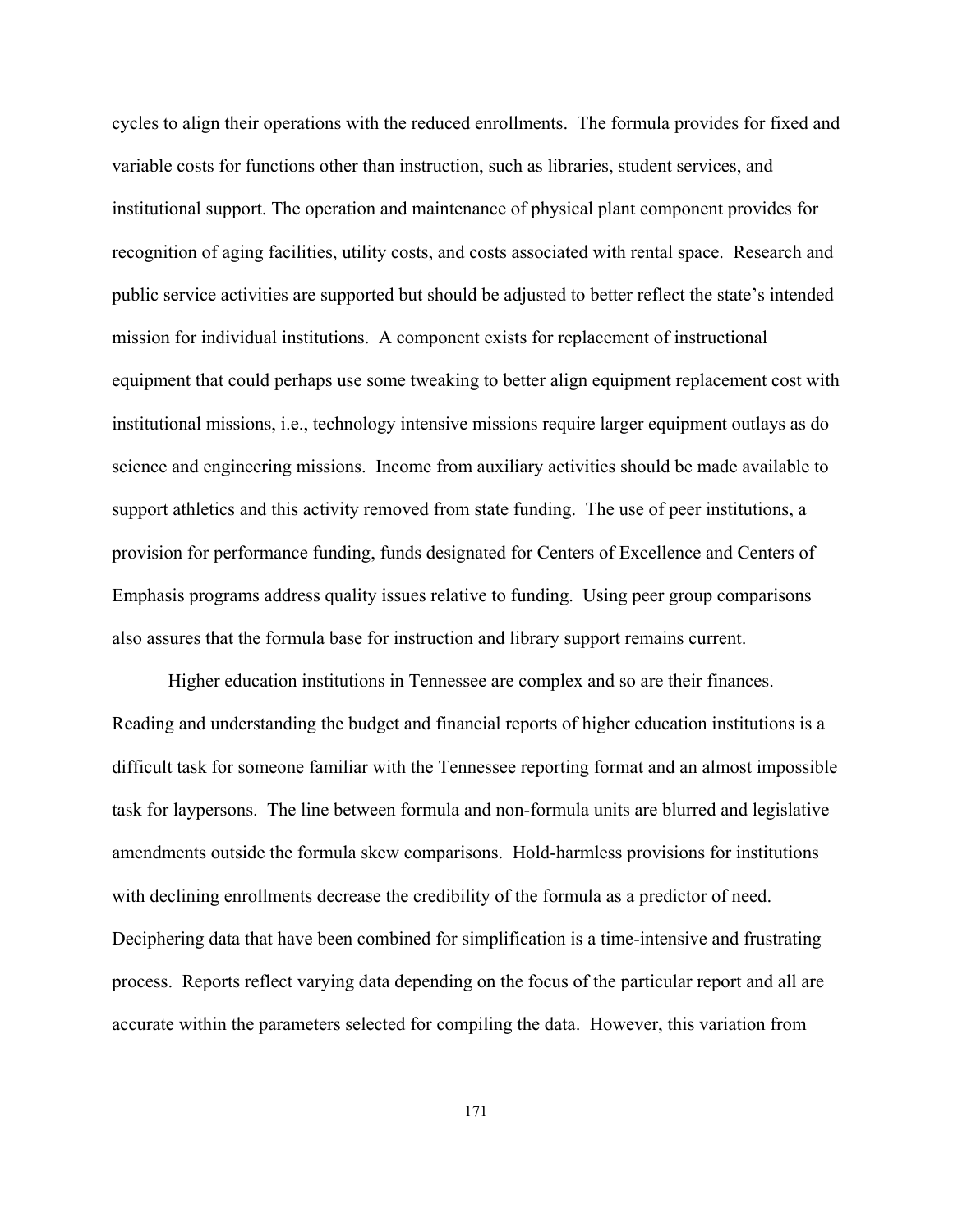report to report contributes to misunderstandings and a sense that numbers are being manipulated which leads to an environment of distrust.

## Recommendations

#### Recommendations for Increased Financial Commitment

Higher education must become a priority in Tennessee and increased state funding must support this priority. Both teaching and research functions of the institutions must be sufficiently supported to allow the institutions to attract and retain top-quality faculty and researchers. *The SREB Fact Book on Higher Education 2003* showed average faculty salaries in Tennessee dipped to 87.9% of the United States average at four-year colleges and the faculty salaries at two-year colleges dipped to 80.6% of the national average. Adequate support to insure access to higher learning for all citizens that desire to improve their quality of life is essential.

In 1924, 1957, 1982, and 1999 poor state support and low faculty salaries were cited as problems for Tennessee's higher education system. Each of these studies also emphasized the impact this lack of support has upon the economic development of the state and, therefore, the quality of life of the citizens of the state. If Tennessee is to compete nationally and internationally, it can no longer afford to ignore the role of higher education in the economic development of the state. The easy road is to demand more accountability and more efficiency from the higher education officials and to point fingers at the institutions when they fall short of the rest of the nation in terms of rankings in number of citizens obtaining a minimum of a bachelor's degree or when they are not ranked among the top research and doctoral schools. The more difficult road is to assess and modify the tax structure of the state to provide revenues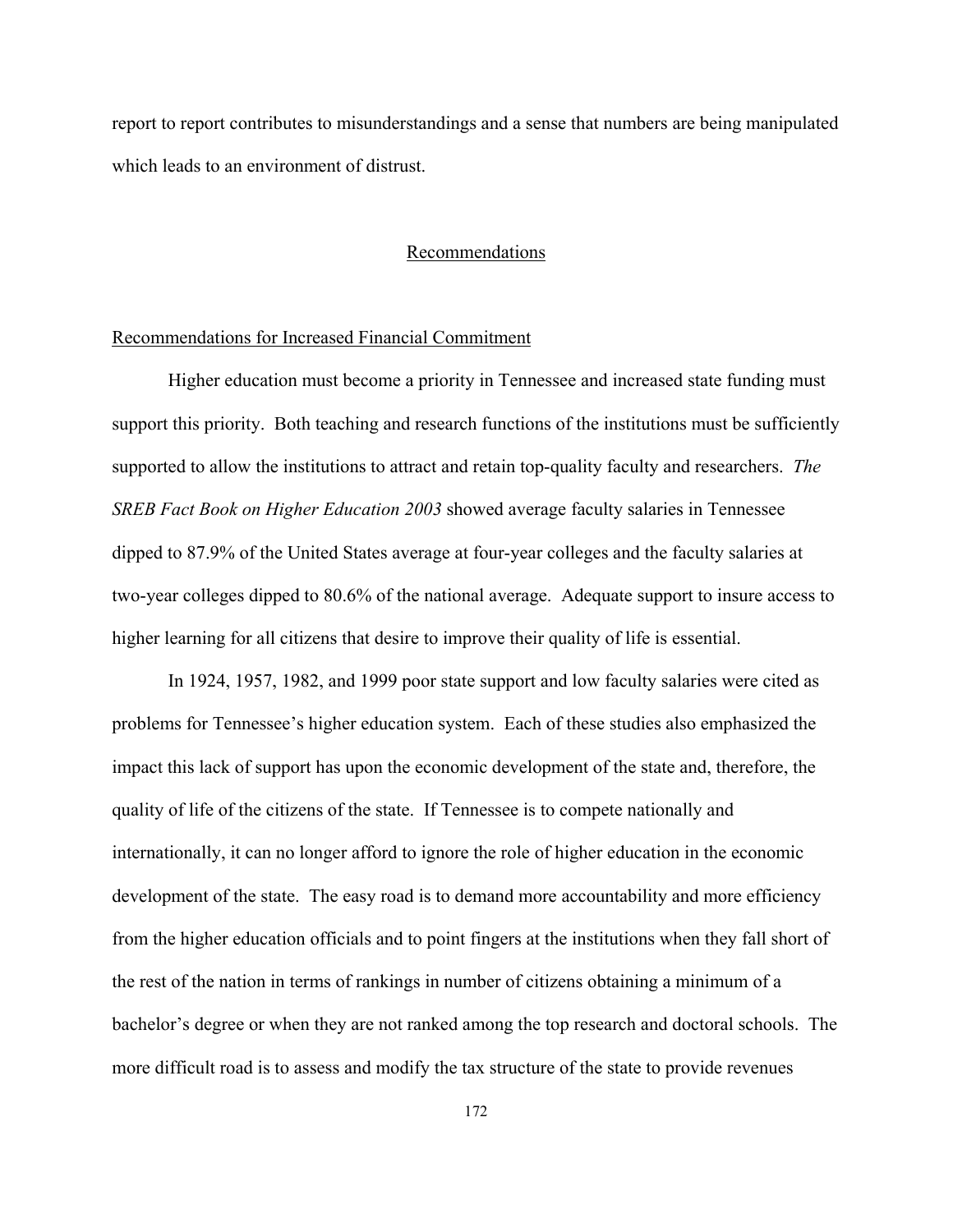sufficient to properly support its higher education institutions. Tennessee state officials must elect to address the revenue problems of the state or face the fact that the state will always have mediocrity in its higher education system and the economic development of the state will always lag behind other states and other nations.

### Recommendations for Changes to Policies and Procedures

Tennessee higher education officials must clearly define missions for each institution that mirror state policy and statewide interests and expectations. Peer group selections should align closely with the defined missions. Building aspirations into the peer group selection is a worthwhile goal; however, there must be assurance that all parties are aware of, and agree to, the parameters within which peer groups will be defined.

Tennessee state officials must make a firm commitment to funding levels over a longterm period to promote long-range planning. Negotiated tuition/state appropriation ratios must reflect what the state is willing and able to provide in terms of support for higher education and state officials must honor their commitment. Tiered tuition rates for undergraduate students – one rate for freshmen and sophomores and a higher rate for juniors and seniors – should be considered to remove college costs from the college selection equation for students. The new lottery scholarships should mirror any revisions to the tuition policy.

Rates used in non-instruction areas of the formula must be reviewed regularly to ensure they accurately reflect the costs associated with providing those services. Insufficient funding in any areas of the formula impacts the instruction function, albeit indirectly. This could be accomplished by evaluating these areas in terms of costs incurred by local service organizations or by using peer data in areas other than instruction and library support.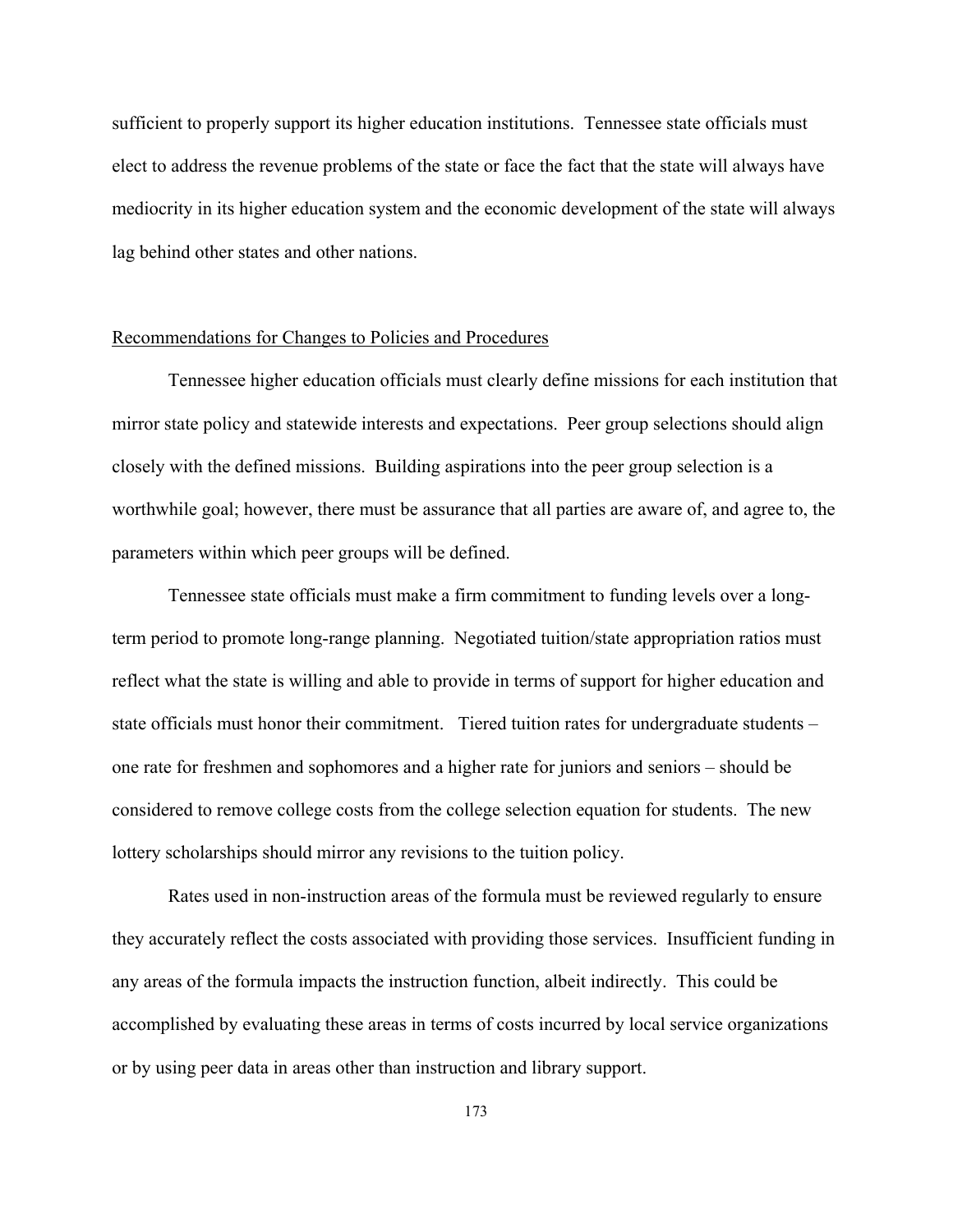Data reported by higher education must be clarified. Baseline data should be developed that all reports either originate from or reconcile to in order to establish credibility of reporting. Variations must be fully explained and assumptions fully disclosed to avoid misunderstandings.

### Recommended Changes to Governing Structure

Tennessee must have a coordinating board with power to approve, disapprove, and/or terminate programs that are not within the mission of individual institutions and are not within the long-range plans of the state. The coordinating board should have authority to withhold funding for activities that have not been approved. Lay members of the boards must be influential, committed, and engaged with higher education. Higher education officials must educate the board members, both coordinating and governing boards, about the formula and provide them with literature that explains in detail each component of the formula and how nonformula costs are addressed. Each institution should have a local advisory board that promotes, directs, and supports the local institution and provides guidance for what is best for the local economy. Members of the local board should also be influential, committed, and engaged with higher education; however, recent graduates should also be included on the local board to ensure that student concerns are understood and addressed.

#### Recommended Changes to Quality Incentives

Stringent standards for evaluating retention and graduation rates should be incorporated into performance evaluations. Performance funding has traditionally focused on instructional quality, which directly impacts student graduation and retention rates; however, student support activities such as counseling, career guidance, tutoring, and financial assistance have an equally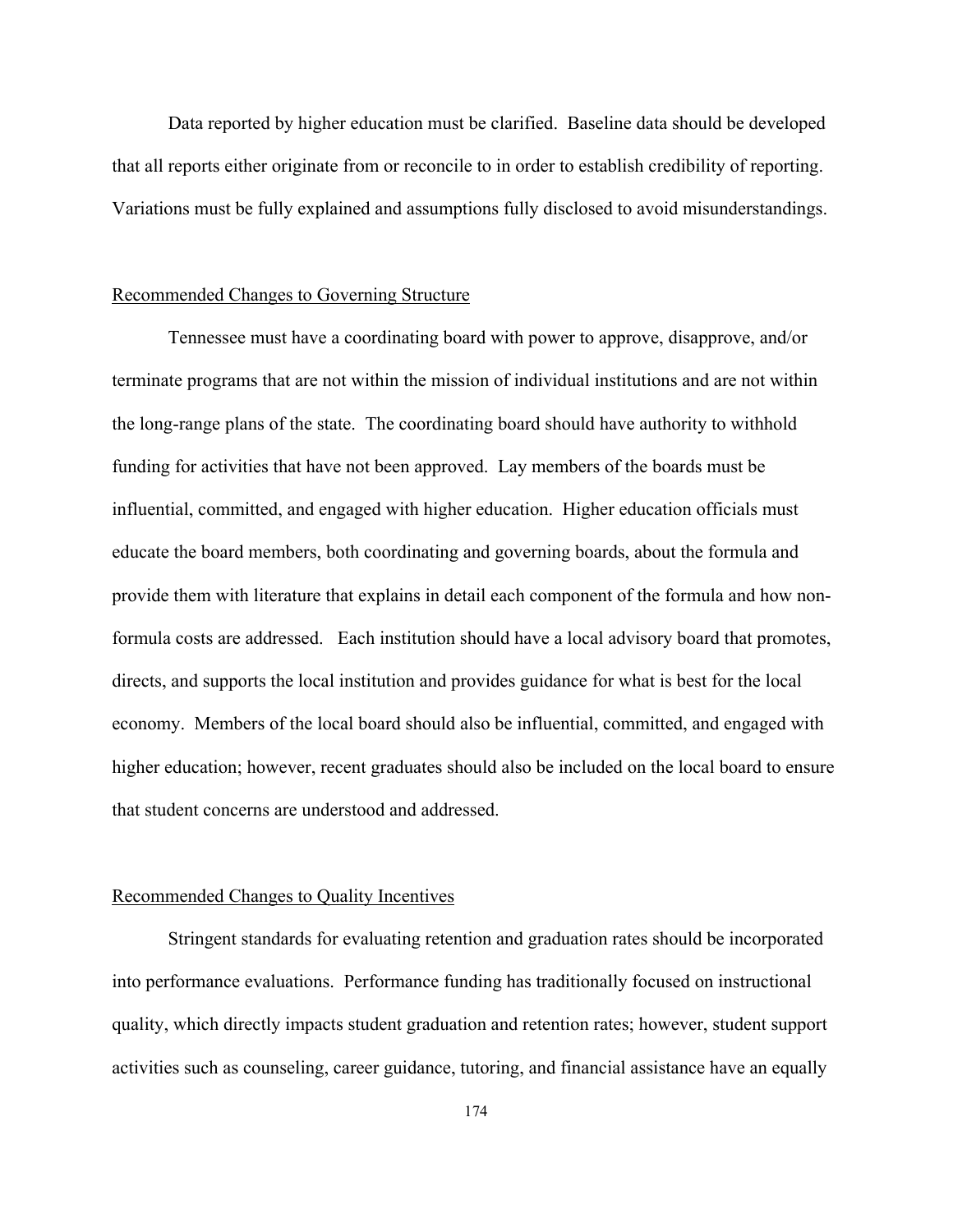tremendous impact on student success. Funding for performance outside of the formula should be earmarked to support increased student services costs associated with these activities.

Performance funding cannot continue to be an administrative reward; incentives must be built into the program to involve faculty and students. Establishing evaluation standards at the department level and providing additional operating and professional development funding to departments that show outstanding results could accomplish this. Funds provided to support performance funding should not be included in the base funding of the institutions where it becomes just another source of funding to support operations.

Funding for quality initiatives should be used more effectively. For example, place the Centers of Excellence, Centers of Emphasis, and Chairs of Excellence programs on a five-year review cycle and modify, reallocate, and expand as indicated by the evaluation results.

## Recommendations for Further Study

This study reviewed higher education funding from the perspective of university and community college presidents, administration staffs of the boards, and state officials. No attempt was made to incorporate the perspective of lay board members into the study. Additional study to incorporate this important faction would expand the usefulness of the study.

A limited financial analysis is provided in this study targeted primarily toward trends in resource acquisition and functional expenditures relative to current operations of those units defined as academic formula units. Non-formula units, capital outlay expenditures, and activities supported by restricted resources were not addressed. However, given the complex nature of higher education institutions and the numerous activities undertaken by these organizations, a simple trend analysis falls short of explaining the intra-relationship of various revenue and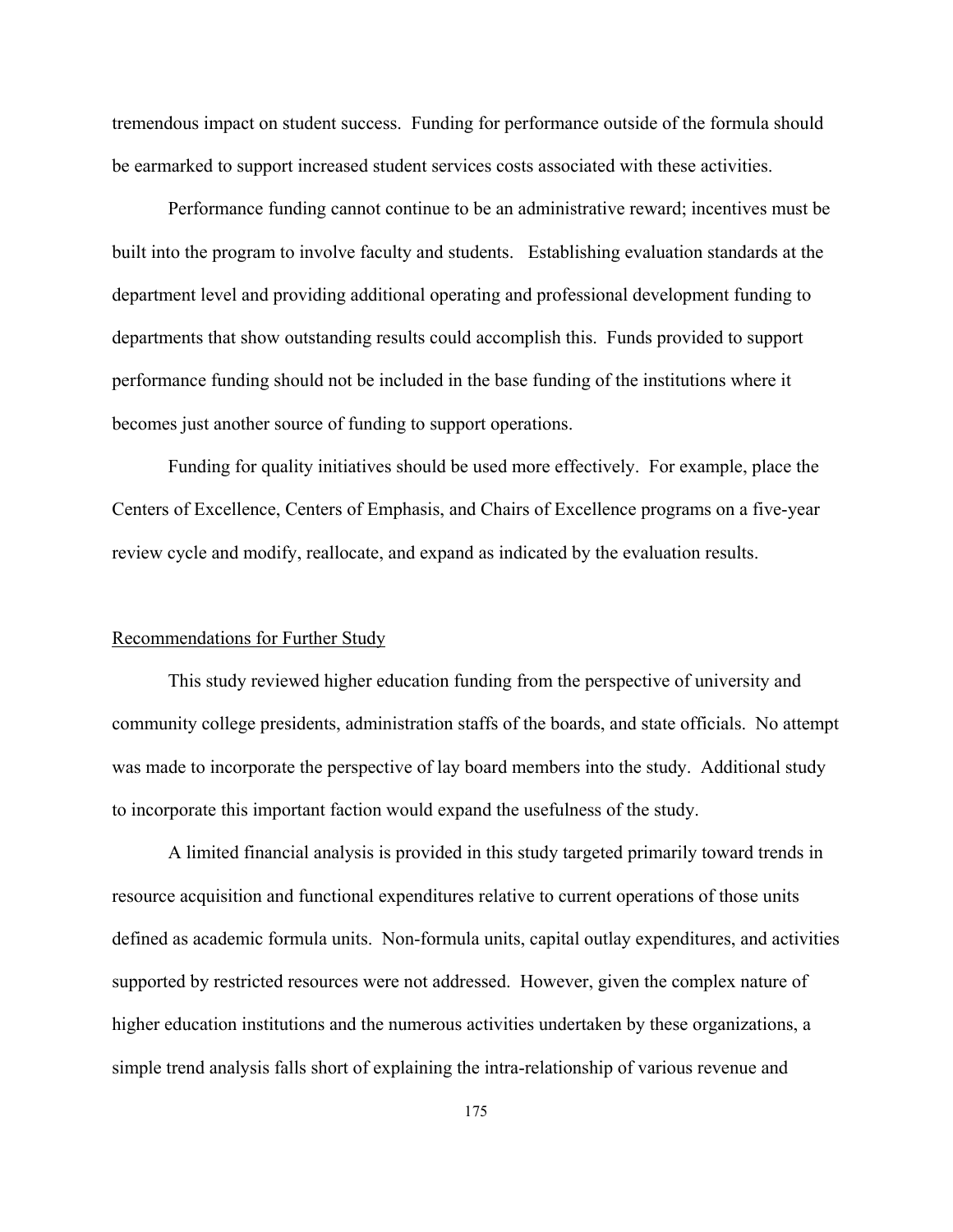expenditure transactions that take place at any given institution or for any given year of operation. No attempts to link revenues and expenditures to institutional missions were made although an institution's mission should drive its financial activities. An in-depth study of all financial activities and their relationship to resource acquisition is recommended.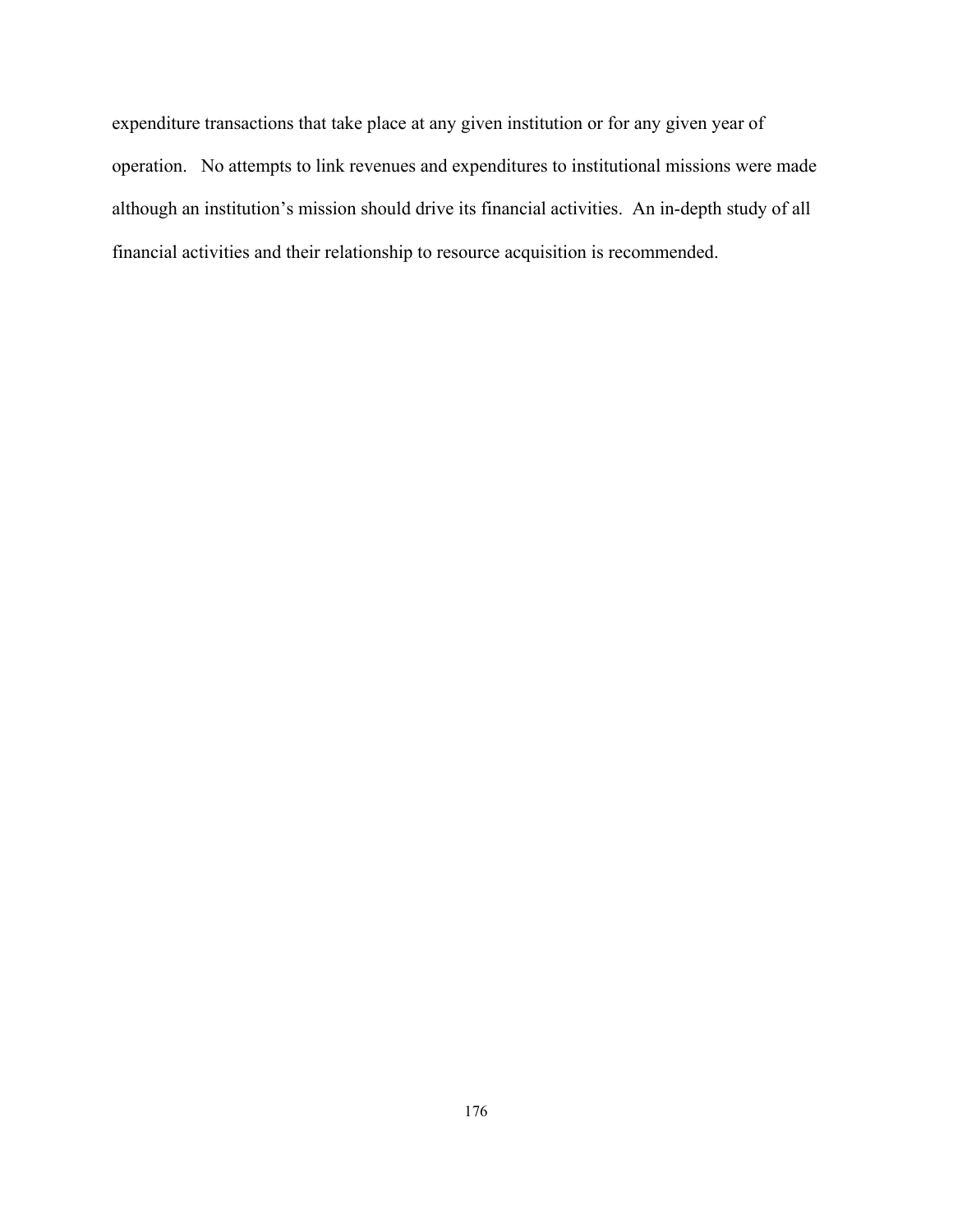#### REFERENCES

- Andrew D. Holt. (n.d.). Retrieved September 9, 2003, from University of Tennessee Web site: http://web.utk.edu/~mklein/holt.htm.
- Agor, W. H. (1975). *Financing the next decade of higher education in Michigan: A staff report projecting state enrollment, cost, and revenue trends to 1980 and 1985.* Lansing: Michigan State Department of Education, 1975. (ERIC Document Reproduction Service No. ED134106).
- Bailey, H. (Ed.). (1987, Winter). A look back [Seventy-fifth anniversary issue]. *Memphis State Magazine*. 6(1).
- Bogue, E. G. (1980). *Allocation of state funds on a performance criterion: The report of –The performance funding project – 1980.* Nashville: Tennessee Higher Education Commission.
- Boling, E. J. (1961). *Methods of objectifying the allocation of tax funds to Tennessee state colleges.* (Doctoral dissertation, George Peabody College for Teachers, 1961).
- Brief Historical Sketch of the University of Tennessee. (n.d.) Retrieved September 9, 2003, from University of Tennessee Web site: http://web.utk.edu/~mklein/brfhist.html
- Burke, J. C. (1998). Performance funding: Present status and future prospects. In J. C. Burke & A. M. Serban (Eds.), *Performance funding for higher education: Fad or trend*? (pp.5- 13). San Francisco: Jossey-Bass.
- Burke, J.C., & Minassians, H. (2003). *Performance reporting: "Real" accountability or accountability "lite." Seventh annual survey 2003.* Albany, NY: State University of New York, The Nelson A. Rockefeller Institute of Government, Higher Education Program.
- Burke, J.C., Rosen, J., Minassians, H., & Lessard, T. (2000). *Performance funding and budgeting: An emerging merger? The fourth annual survey (2000).* Albany, NY: State University of New York, The Nelson A. Rockefeller Institute of Government, Higher Education Program.
- Caruthers, J. K., & Marks, J. L. (1988). *State funding formulas for higher education in the SREB states.* Atlanta, GA: Southern Regional Education Board. (ERIC Document Reproduction Service No. ED 305008
- Caruthers, J. K., & Marks, J. L. (1994). *Funding methods for public higher education in the SREB states.* Atlanta, GA: Southern Regional Education Board. (ERIC Document Reproduction Service No. ED 369367).
- Collins, D. D. (1996). *Funding in higher education in Tennessee: A qualitative study of the perceptions of state legislators and higher education leaders*. Unpublished doctoral dissertation, East Tennessee State University, Johnson City, TN.
- Cross, K. P., Valley, J., & Associates (1974). *Planning non-traditional programs: An analysis of issues for post-secondary education.* San Francisco: Jossey-Bass.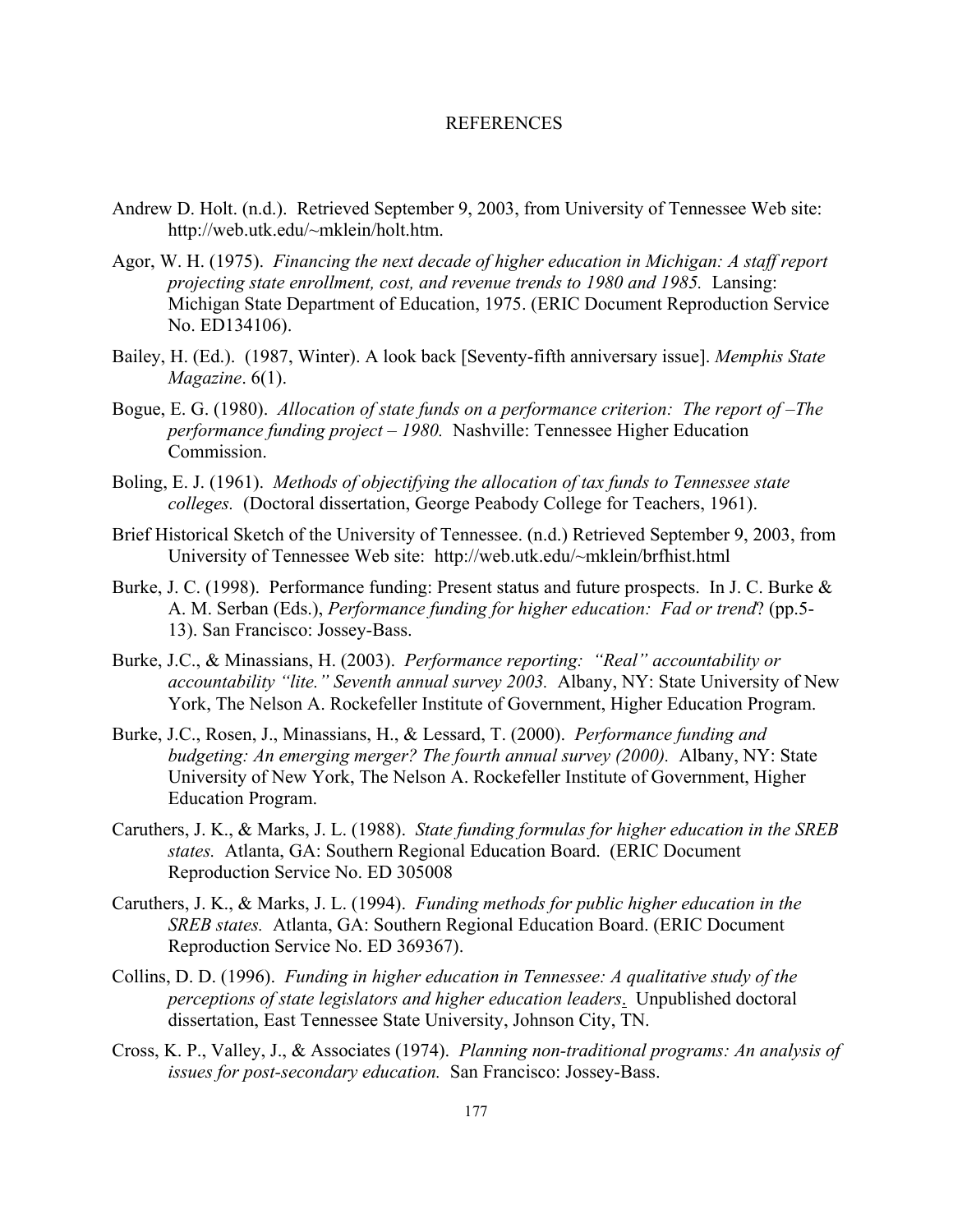- Dabney, C.W. (1903). Reports from state institutions: University of Tennessee. In Seymour A. Mynders, *Annual report of the State Superintendent of Pubic Instruction for Tennessee for the scholastic year ending June 30, 1903.* Nashville: Foster & Webb Printers and Stationers.
- Darling, A. L., England, M. D., Lang, D. W., & Lopers-Sweetman, R. (1989). Autonomy and control: a university funding formula as an instrument of public policy. *Higher Education, 18,* 559-83.
- Ewell, P. T. (1985). *The legislative role in improving postsecondary education.* Boulder, CO: National Center for Higher Education Management Systems. (ERIC Document Reproduction Service No. ED282510).
- Gaither, G. H. (1995). Some observations while looking ahead. In G. H. Gaither (Ed.), *Assessing performance in an age of accountability: Case studies*. (pp.97-101). San Francisco: Jossey-Bass.
- Gall, M. D., Borg, W. R., & Gall, J. P. (1996). *Educational research: An introduction*. White Plains, NY: Longman.
- Glesne, C., & Peshkin, A. (1992). *Becoming qualitative researchers: An introduction*. White Plains, NY: Longman.
- Governor's Council on Higher Education. (1999). *Investing in people: Tennessee's commitment to 21st century higher education excellence, A report of the Governor's Council on excellence in higher education.* Nashville: THEC (Publication Authorization Number 332133).
- Gross, F. M. (1982). *Formula budgeting for higher education: State practices in 1979-80.*  Boulder, CO: National Center for Higher Education Management Service.
- Gumport, P., & Jennings, J. D. (1999, November). The landscape (financing higher education). *Change, 32,* 61. Retrieved September 28, 2002, from InfoTrac OneFile.
- Hashway, R. M., & Cain, K. S. (1992, December). *Formulas for funding public higher education. Anthological excerpts from the literature.* Grambling, LA: Grambling State University, December 1992, (ERIC Document Reproduction Service No. ED 355845).
- History. (n.d.) Retrieved October 11, 2002, from Peabody College at Vanderbilt University Web site: http://www.vanderbilt.edu/peabodycollege/aboutpeabody/history.htm
- Holt, A. D. (1938). *The struggle for a state system of public schools in Tennessee, 1903-1936.*  New York: Columbia University Bureau of Publications.
- Hungate, T. L. (1959). The finance of higher education in the U.S.A. In G. Z.S. Bereday & J. A. Lauwerys (Eds.), *Higher education: The yearbook of education 1959.* Yonkers-on-Hudson, NY: World.
- Humphreys, C. C. (1957). *State financial support to higher education in Tennessee from 1930 to 1952.* Unpublished doctoral dissertation, New York University, New York.
- Jones, P. D. (1984). Innovations in state level formulas: Established and emerging trends. In R. A. Wilson (Ed.), *Innovating and Adapting: New Financing Strategies for Colleges and*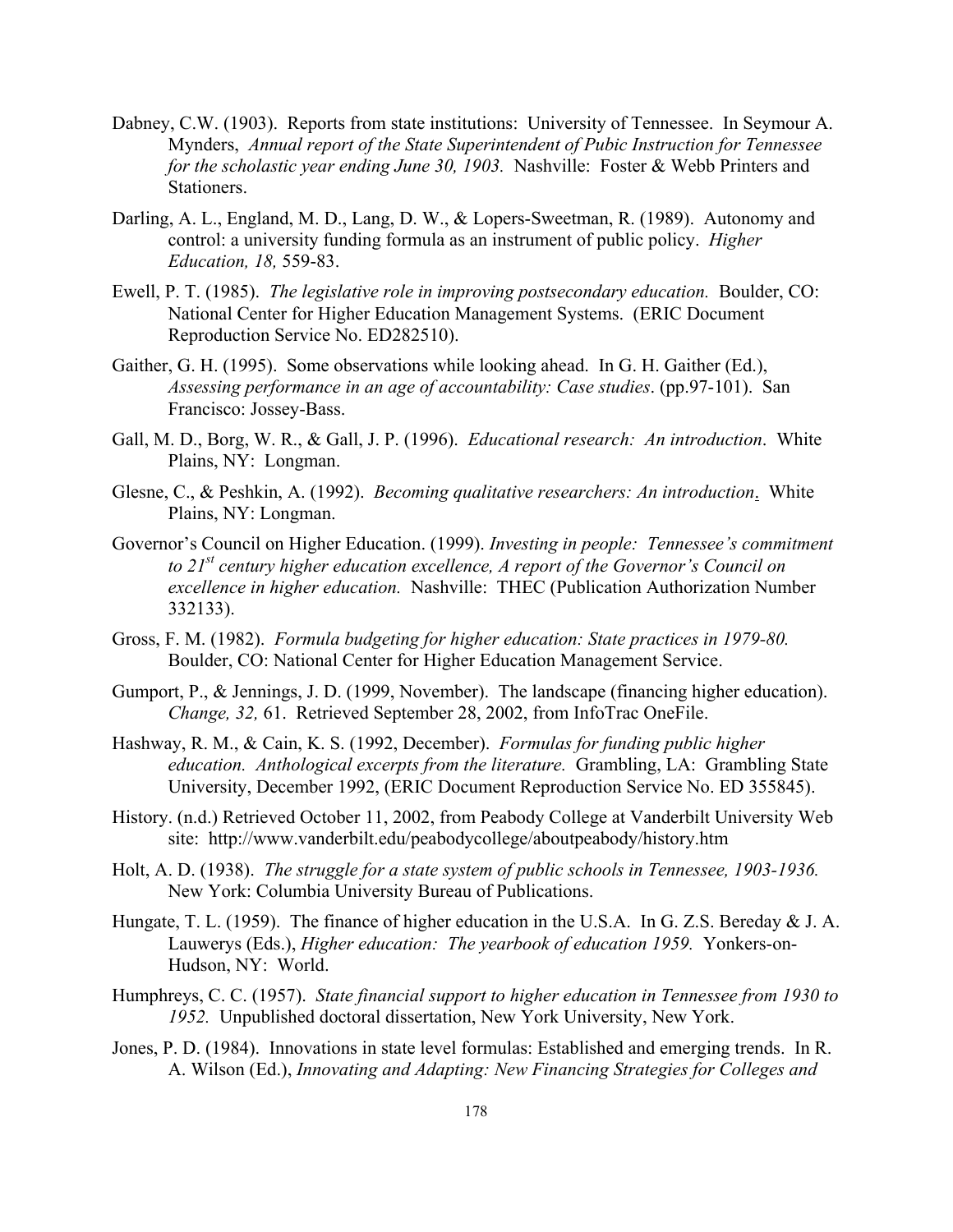*Universities.* Tucson: University of Arizona, Center for the Study of Higher Education, 1-7.

- Kendel, L. (1959). The historical background to higher education in the United States. In G. Z. F. Bereday & J. A. Lauwerys (Eds.), *Higher education: The year book of education 1959*  (pp. 108-121). Yonkers-on-Hudson, NY: World.
- Lamb, J. A. (1986). An analysis of the structure of 1985 state budget formulas for public higher education with a comparison of 1973, 1979, and 1985 data. (Doctoral dissertation, University of Tennessee, 1986). *Dissertation Abstracts International,* 47, no.03A, 802.
- Lassiter, R. L. (1983). *Funding and budgeting formulas and the availability and allocation of resources to public universities.* Paper presented at the fifty-third annual conference of the Southern Economic Association, Washington, D.C., November 20, 1993, (ERIC Document Reproduction Service No. ED 255126)
- Layzell, D. T., & Caruthers, J. K (1995). *Performance funding at the state level: Trends and prospects.* Paper present at the twentieth annual meeting of the Association for the Study of Higher Education, Orlando, FL, November 2-5, 1995. (ERIC Document Reproduction Service No. ED 391406).
- Lincoln, Y., & Guba, E.G. (1985). *Naturalistic inquiry*. Beverly Hills, CA: Sage.
- Marcus, L. (1994-95, Winter). A new way for states to fund higher education. *Planning for higher education, 23,* 11-15.
- Marshall, C., & Rossman, G. B. (1995). *Designing qualitative research* (2<sup>nd</sup>. ed.). Thousand Oaks, CA: Sage.
- McClintock, D. L. (1980). *Formula budgeting: An approach to facilities funding.* Washington, DC: Association of Physical Plant Administrators of Universities and Colleges.
- McKeown, M. P. (1989). State funding formulas for public institutions of higher education. *Journal of Education Finance, 15,* 101-102.
- McKeown, M. P., & Layzell, D. T. (1994). State funding formulas for higher education: Trends and Issues*. Journal of Education Finance, 19*, 319-46.
- McKeown, M. P. (1996). *State funding formulas for public four-year institutions.* Denver, CO: State Higher Education Executive Officers Association, 1996. (ERIC Document Reproduction Service No. ED 394404).
- Meeth, L. R. (1975). *Government funding policies and nontraditional programs.* Washington, D.C.: George Washington University, Institute for Educational Leadership, 1975. (ERIC Document Reproduction Service No. ED 112728).
- Merriam, L. S. (1893). *Higher education in Tennessee (*No. 16). In H. B. Adams (Ed.) *Contributions to American educational history.* Washington, DC: Government Printing Office.
- Merriam, S. B. (1988). *Case study research in education: A qualitative approach*. San Francisco: Jossey-Bass.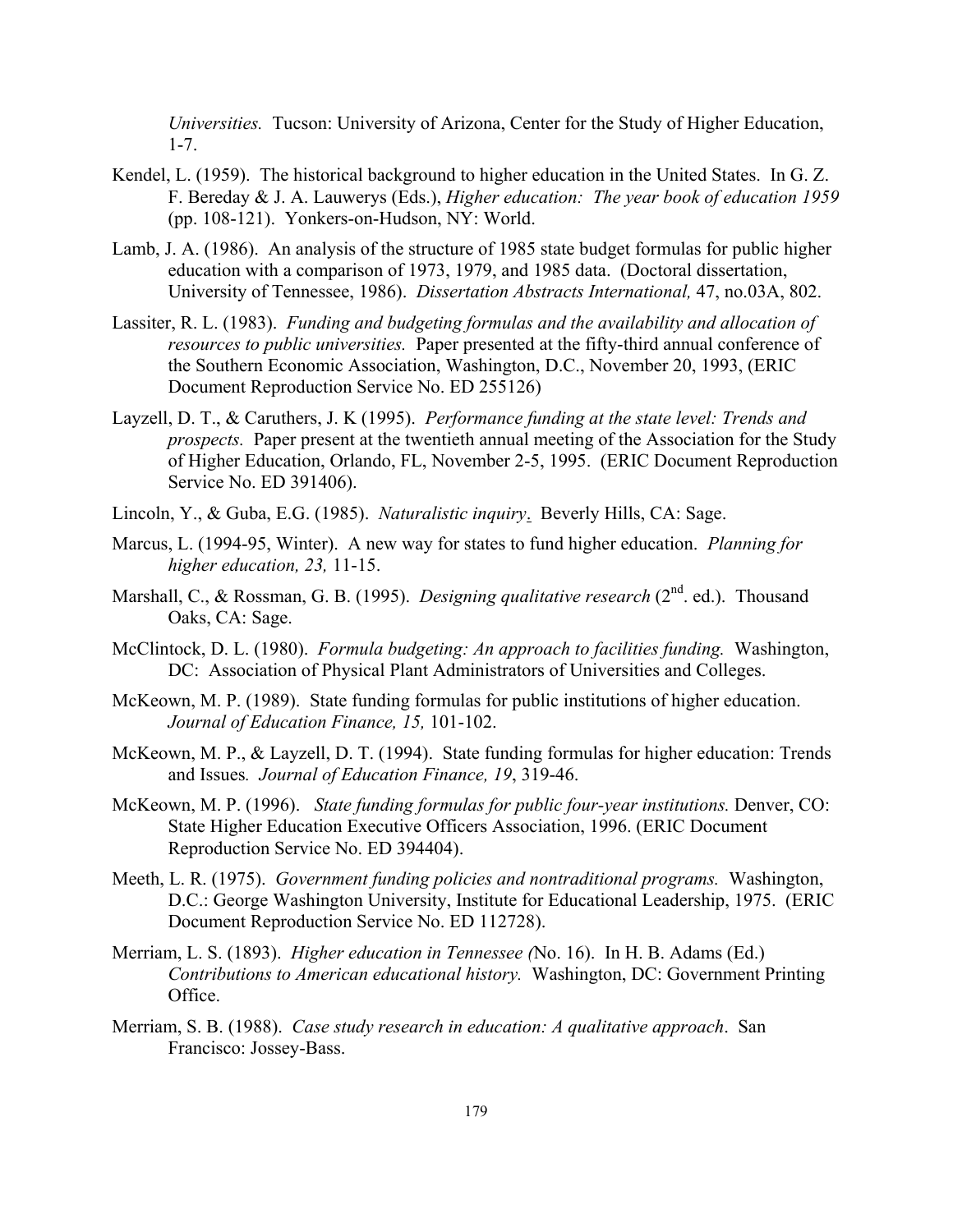- Middle Tennessee State University. (1999, May 8). *Remarks at the spring Commencement ceremony.* Typewritten.
- Neal, J. E. (1995). Overview of policy and practice: Differences and similarities in developing higher education accountability. In G. H. Gaither (Ed.), *Assessing performance in an age of accountability: Case studies*. (pp. 5-10). San Francisco: Jossey-Bass.
- Neel, C. W. (2001). In E. R. Detch, C. Hardin, & W. Bradley, *Measuring performance in higher education* (Memorandum, Authorization No. 307280). Nashville, TN: Comptroller of the Treasury, Office of Research.
- Neglect of higher education hurting Tennessee economy. (2003, September 29). *Kingsport Times News,* p. 8A.
- Noe, R. C. (1986, Winter). Formula funding in higher education: A review. *Journal of Education Finance, 11,* 363-376.
- Noland, B.E., & Davis, H. D. (2000, December). *Research brief: An evaluation of campus perceptions of performance funding in Tennessee.* Paper presented at the annual meeting of the Southern Association of Colleges and Schools, Atlanta, GA.
- Patton, M. Q. (1990). *Qualitative evaluation and research methods* (2<sup>nd</sup> ed.). Newbury Park, CA: Sage.
- Patton, C. V., & Sawicki, D. S. (1993). *Basic methods of policy analysis and planning* ( $2^{nd}$  ed.). Englewood Cliffs, NJ: Prentice Hall.
- Pell grants buy less than they did in the1970s. (1998, Nov. 27). *The Chronicle of Higher Education,* A32.
- Pierce, T. M., & A.D. Albright. (1957). *Public education in Tennessee: A report to the Education Survey Subcommittee of the Tennessee Legislative Council Committee*. Nashville: George Peabody College for Teachers, Division of Surveys and Field Services.
- Pierce, T.M., & A. D. Albright (1957). *Public education in Tennessee: Digest of a report to the Education Survey Subcommittee of the Tennessee Legislative Council.* Nashville: George Peabody College for Teachers, Division of Surveys and Field Services.
- Porter, J. D. (1903). Reports from state institutions: Peabody College for Teachers. In Seymour A. Mynders, *Annual report of the State Superintendent of Public Instruction for Tennessee for the scholastic year ending June 30, 1903* (pp. 287-296). Nashville, TN: Foster & Webb Printers and Stationers.
- A Report of the Governor's Council on Excellence in Higher Education (1999). *Investing in people: Tennessee's commitment to 21<sup>st</sup> century higher education excellence* (Publication Authorization No. 332133). Nashville, TN: Tennessee Higher Education Commission.
- Reynolds, W. J. (1984, January). *Interim report Special Joint Legislative Task Force on state and local tax structure to the Ninety-Third General Assembly.* Nashville: Comptroller of the Treasury (1988 Reprint).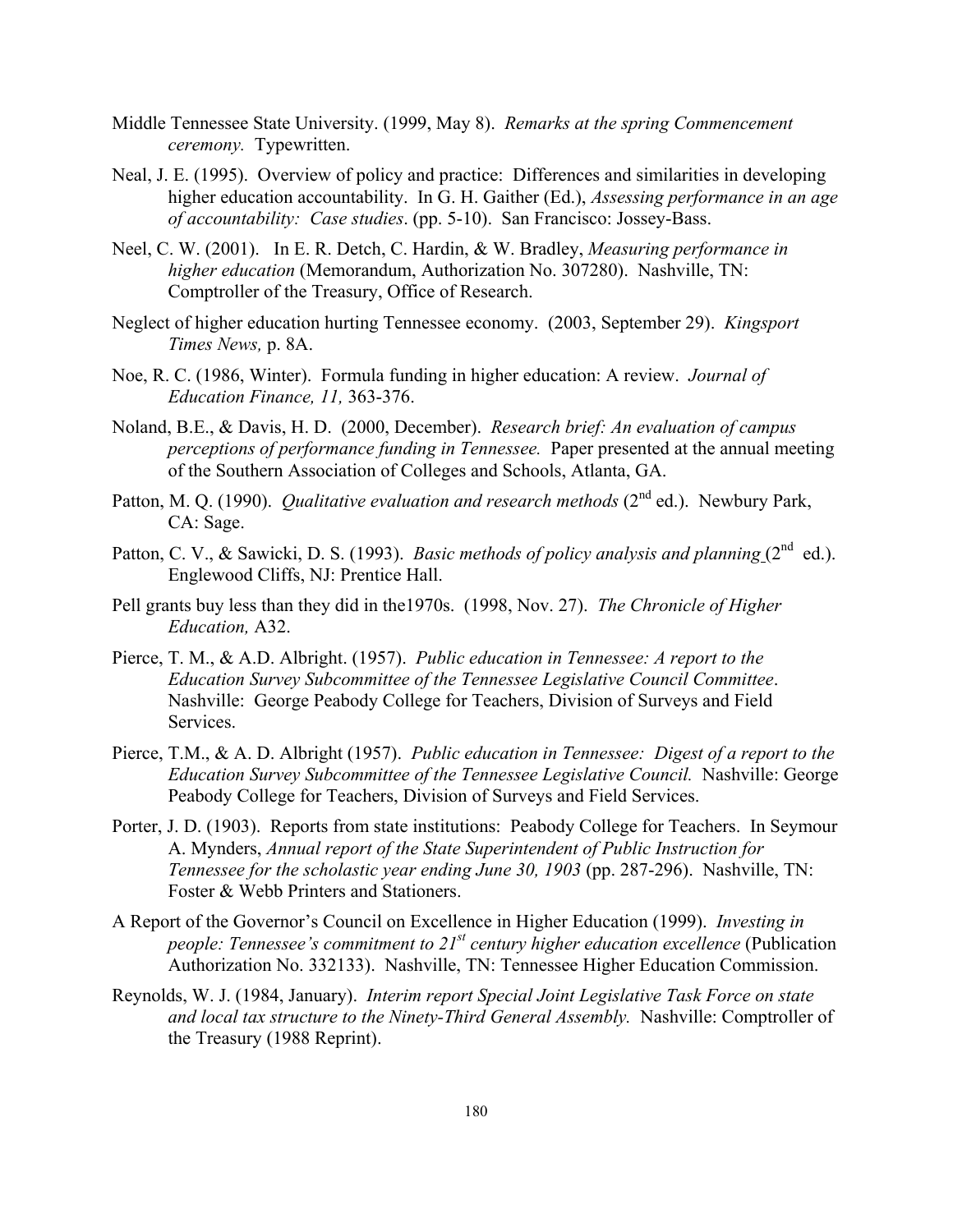- Rhoda, R.G. (1985). *A study of transition in the governance structure of Tennessee higher education.* (Doctoral dissertation, George Peabody College for Teachers of Vanderbilt University, Nashville, TN,1985).
- Ruppert, S. S. (1995). Roots and realities of state-level performance indicator systems. In G. H. Gaither (Ed.), *Assessing performance in an age of accountability: Case studies*. (pp. 11- 23). San Francisco: Jossey-Bass.
- Schmidt, P. (2002, Jan. 18). State spending on higher education grows by smallest rate in 5 years [Electronic version]. *The Chronicle of Higher Education,* 48. Retrieved January 14, 2002, from http://chronicle.com/weekly/v48/i19/19a02001.htm.
- Selingo, J. (2003, Feb.28). The disappearing state in public higher education [Electronic version]. *The Chronicle of Higher Education, 49.* Retrieved April 9, 2003, from http://chronicle.com/weekly/v49/i25/25a02201.htm.
- State of Tennessee, Comptroller of the Treasury, Department of Audit, Division of State Audit. (1985). *Program Evaluation on the Tennessee Higher Education Commission October 1985.* (Available from State of Tennessee, Comptroller of the Treasury, State Capital, Nashville, TN 37219-2501)
- SREB Fact Book (2003, June). *SREB Tennessee Featured Facts*. Retrieved October 20, 2003, from http://www.sreb.org/main/EdData/2003FactBook/Tennessee.doc
- Tennessee Comprehensive Education Study Task Force. (1982, December). *Tennessee comprehensive education study, 1981-82: A task force review of public education.* (Available from Tennessee Higher Education Commission, Suite 1900, Parkway Towers, 404 James Robertson parkway, Nashville, TN 37219-5380)
- Tennessee Higher Education Commission, Creation; purpose. Tennessee Code Annotated 49-7- 201.
- Tennessee Higher Education Commission, Powers and duties, Tennessee Code Annotated 49-7- 202.
- Tennessee Department of Education. (n.d.). *Tennessee State Department of Education 1900 to 1968: J.H. Warf/Commissioner of Education.* Nashville: Author.
- Tennessee Higher Education Commission. (1979). *Higher education in Tennessee: A statewide master plan 1979-84, Volume 1, Background issues and recommendations: The 1978 biennial report of the Tennessee Higher Education Commission.* (Available from Tennessee Higher Education Commission, Suite 1900, Parkway Towers, 404 James Robertson parkway, Nashville, TN 37219-5380)
- Tennessee Higher Education Commission. (1982-83). *Appropriations formula, academic formula units for FY 1982-83.* (Available from Tennessee Higher Education Commission, Suite 1900, Parkway Towers, 404 James Robertson parkway, Nashville, TN 37219-5380)
- Tennessee Higher Education Commission. (1983-84). *Appropriations formula, academic formula units for FY 1983-84.* (Available from Tennessee Higher Education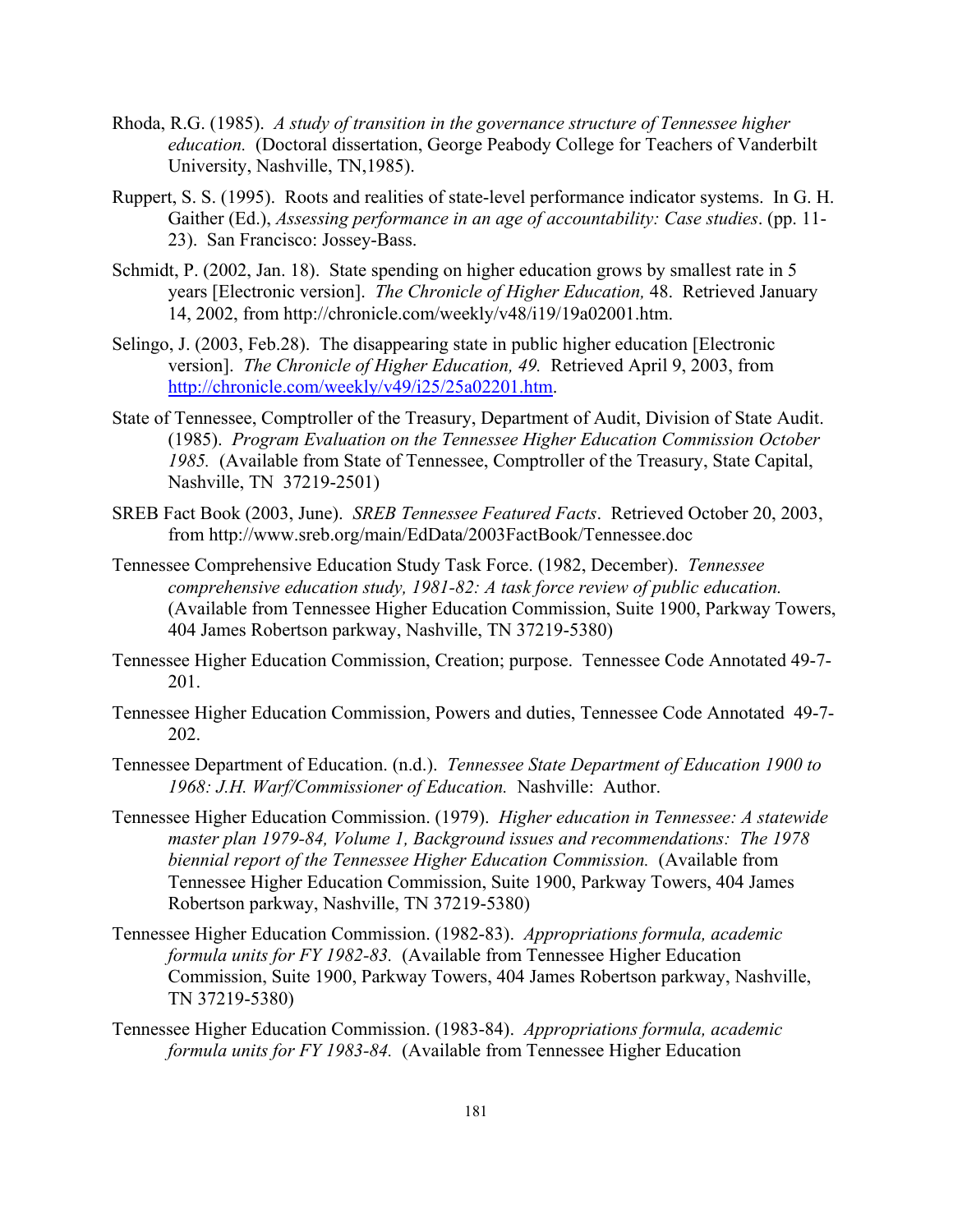Commission, Suite 1900, Parkway Towers, 404 James Robertson parkway, Nashville, TN 37219-5380)

- Tennessee Higher Education Commission. (1984-85). *Appropriations formula, academic formula units for FY 1984-85.* (Available from Tennessee Higher Education Commission, Suite 1900, Parkway Towers, 404 James Robertson parkway, Nashville, TN 37219-5380)
- Tennessee Higher Education Commission. (1985-86). *Appropriations formula, academic formula units for FY 1985-86).* (Available from Tennessee Higher Education Commission, Suite 1900, Parkway Towers, 404 James Robertson parkway, Nashville, TN 37219-5380).
- Tennessee Higher Education Commission. (1986-88.) *What is our future: Biennial report, 1986- 88.* (Available from Tennessee Higher Education Commission, Suite 1900, Parkway Towers, 404 James Robertson parkway, Nashville, TN 37219-5380)
- Tennessee Higher Education Commission. (1988-89). *Appropriations formula, academic formula units for FY 1988-89.* (Available from Tennessee Higher Education Commission, Suite 1900, Parkway Towers, 404 James Robertson parkway, Nashville, TN 37219-5380)
- Tennessee Higher Education Commission (August 12, 1994). *Report of the formula study group.* (Available from Tennessee Higher Education Commission, Suite 1900, Parkway Towers, 404 James Robertson parkway, Nashville, TN 37219-5380)
- United States Bureau of Education. (1926). *A survey of higher education in Tennessee 1924.* Nashville: Tennessee College Association.
- Wood, Y. (n.d.). *The importance and impact of three significant political decisions upon higher education in Tennessee.* (Tennessee Higher Education Commission Publication No. CB50-YW184). Nashville: Tennessee Higher Education Commission.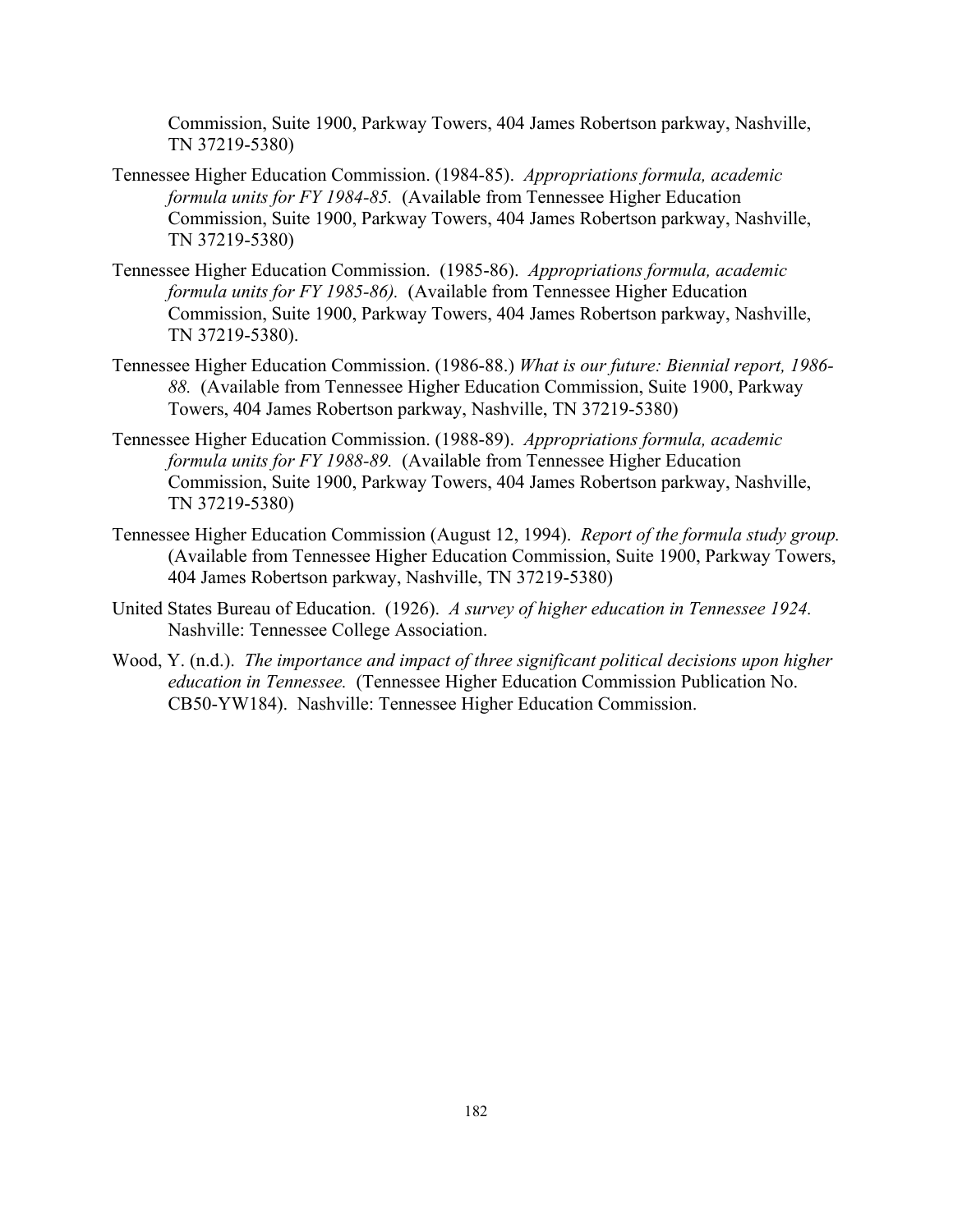## APPENDICES

### APPENDIX A

# PRELIMINARY INTERVIEW GUIDE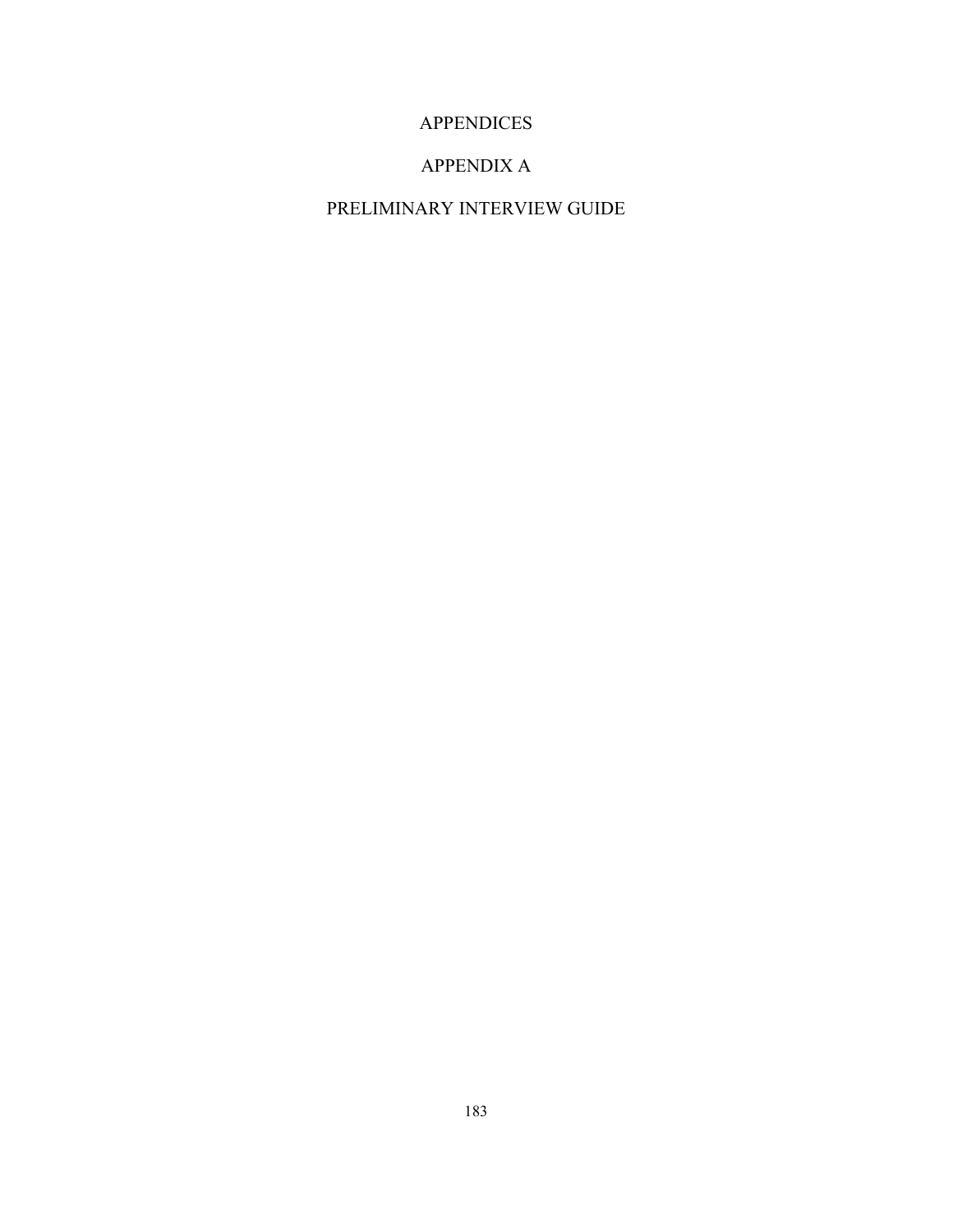#### PRELIMINARY INTERVIEW GUIDE

- 1. Tell me about your role in regard to higher education funding in Tennessee.
- 2. What was it like before the funding formula was developed to identify the resource needs for the colleges and universities in Tennessee?
- 3. Can you tell me why Tennessee decided to use a formula approach for funding colleges and universities?
- 4. What was it like during the transition to a funding formula? Was there resistance to the change?
- 5. Can you tell me why modifications have been made to the funding formula?
- 6. What purpose(s) were "peer institutions" expected to serve?
- 7. Can you tell me how and by whom "peer institutions" are selected?
- 8. Tell me about your role in regard to performance funding.
- 9. In your opinion, what changes should be made in state structures, policies and procedures to improve funding in Tennessee colleges and universities?
- 10. Since you are so knowledgeable about the funding process, what questions should I have asked that I did not?
- 11. Are there other individuals that you feel would be beneficial for me to interview to obtain further information on the history of higher education funding in Tennessee?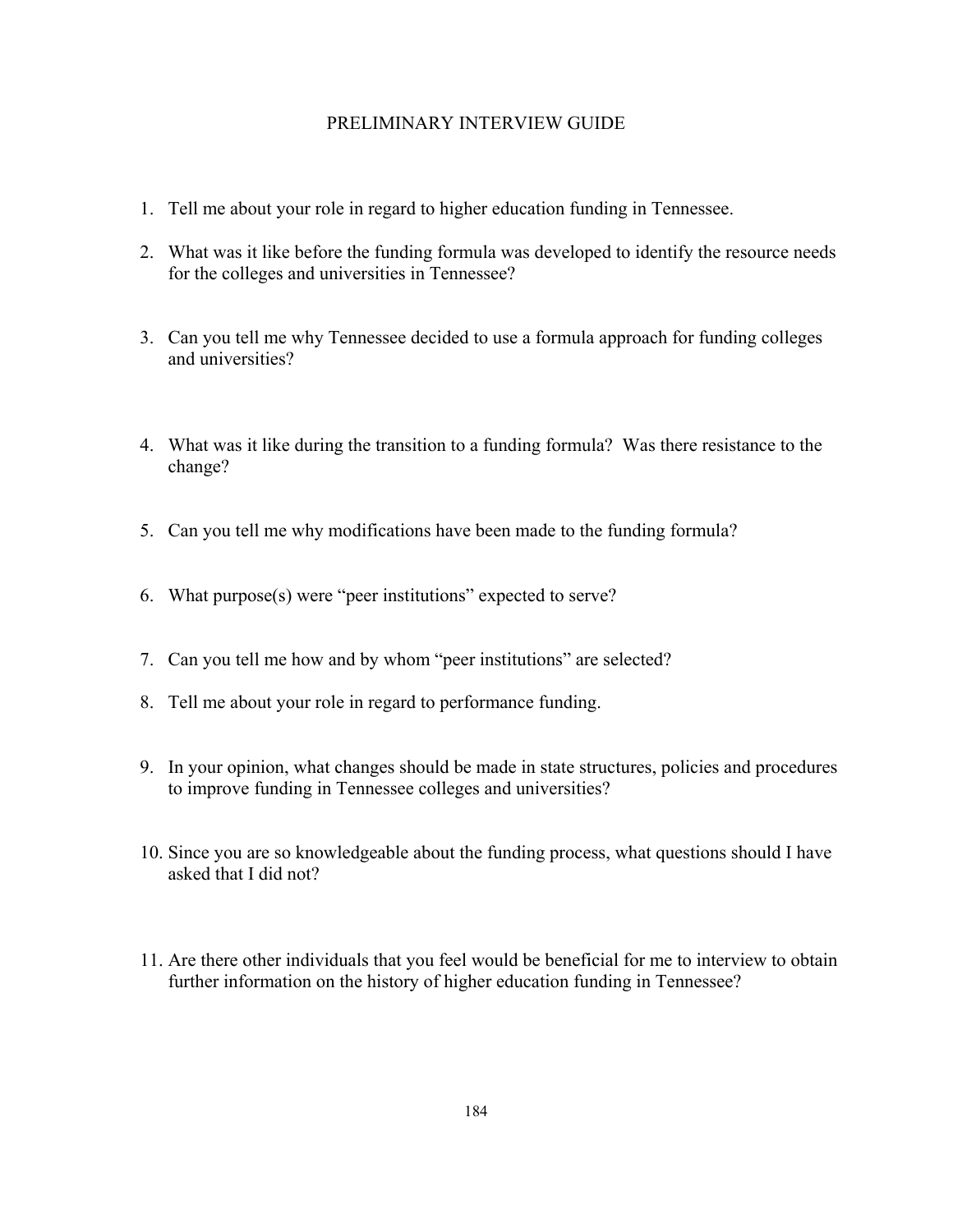#### APPENDIX B

#### Notification of Informed Consent

Principal Investigator: Claire Stinson

Title of Project: A Historical Review and Financial Analysis of Higher Education Funding in Tennessee

This Informed Consent will explain about being a research subject in an experiment. It is important that you read this material carefully and then decide if you wish to be a volunteer.

PURPOSE: The purpose of this study is to gather information on the funding history of higher education in Tennessee from experts in this field. This information will be useful in the identification of successes and failures in past methods used to fund higher education.

DURATION: Your participation in this project is expected to require one to three hours for the initial interview. Follow-up questions and your review of the translated interview notes are expected to require an additional one to three hours.

PROCEDURES: You will be asked to participate in a face-to-face interview with the investigator. You will be asked to respond to general questions on the subject and to provide additional information and insights that the investigator may not have considered. All interviews will be tape recorded and transcribed by the investigator. You will have an opportunity to review the transcription of your interview and to change responses or add to your response.

POSSIBLE RISKS /DISCOMFORTS: The population for this study is very limited; therefore, participants may be identified and confidentiality could not be maintained. The names of participants interviewed for the study will be included in the appendix to the research document.

POSSIBLE BENEFITS and/or COMPENSATION: A historical review of Tennessee higher education funding can be informative in designing a new or improved method of higher education funding. No direct benefit to you is expected. You will not be compensated for participating in this research project. An executive summary of the completed study will be provided to you should you desire to receive that information.

CONTACT FOR QUESTIONS: If you have any questions, problems, or research-related medical problems at any time you may call Claire Stinson at (423) 239-5870, or Dr. Terry Tollefson at (423) 439-7657. You may call the Chairman of the Institutional Review Board at (423) 439-6134 for any questions you may have about your rights as a research subject.

CONFIDENTIALITY: I understand that the population for this study is limited and because of this, participants may be identified and confidentiality could not be maintained. The results of this study may be published and/or presented at meetings; however, I will only be quoted by name if I give my permission to be quoted directly. I will be provided an opportunity to review the transcription of my interview and to change or add to my responses to ensure accuracy of the transcription, and I will be provided an opportunity to edit out any remarks that I am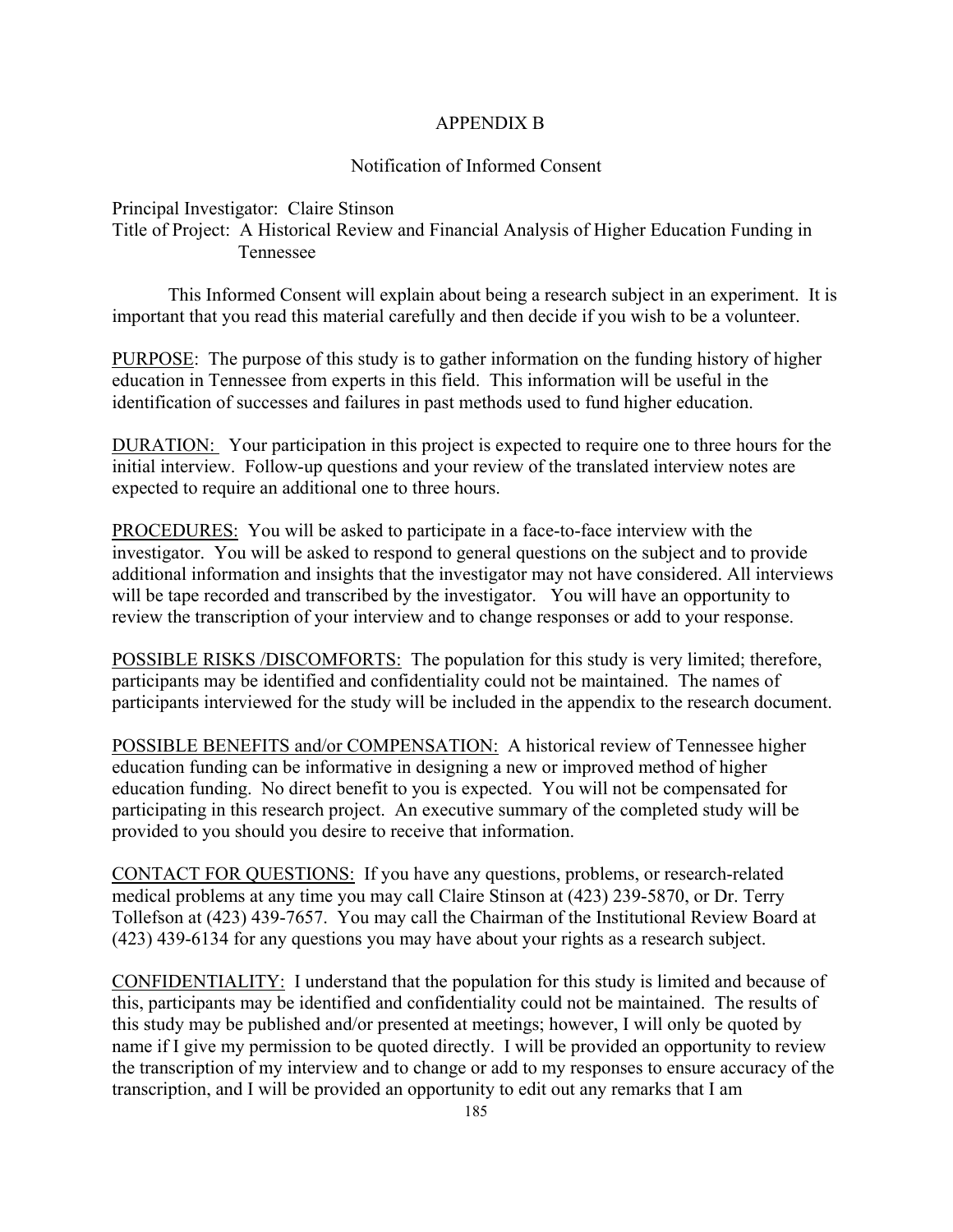uncomfortable with having included in the research results. A copy of the records from this study will be stored in the Investigator's home at 100 Winterbrook Drive, Kingsport, Tennessee, for at least 10 years after the end of this research. The Secretary of the Department of Health and Human Services, the East Tennessee State University Institutional Review Board, and research related personnel from the ETSU Department of Educational Leadership and Policy Analysis have access to the study records.

VOLUNTARY PARTICIPATION: The nature, demands, risks, and benefits of the project have been explained to me as well as are known and available. I understand what my participation involves. Furthermore, I understand that I am free to ask questions and withdraw from the project at any time, without penalty. I have read, or have had read to me, and fully understand the consent form. I sign it freely and voluntarily. A signed copy has been given to me.

- I give my permission to be quoted by name in the completed study.
- $\Box$  I do not give my permission to be quoted by name in the completed study.

SIGNATURE OF VOLUNTEER DATE

SIGNATURE OF INVESTIGATOR DATE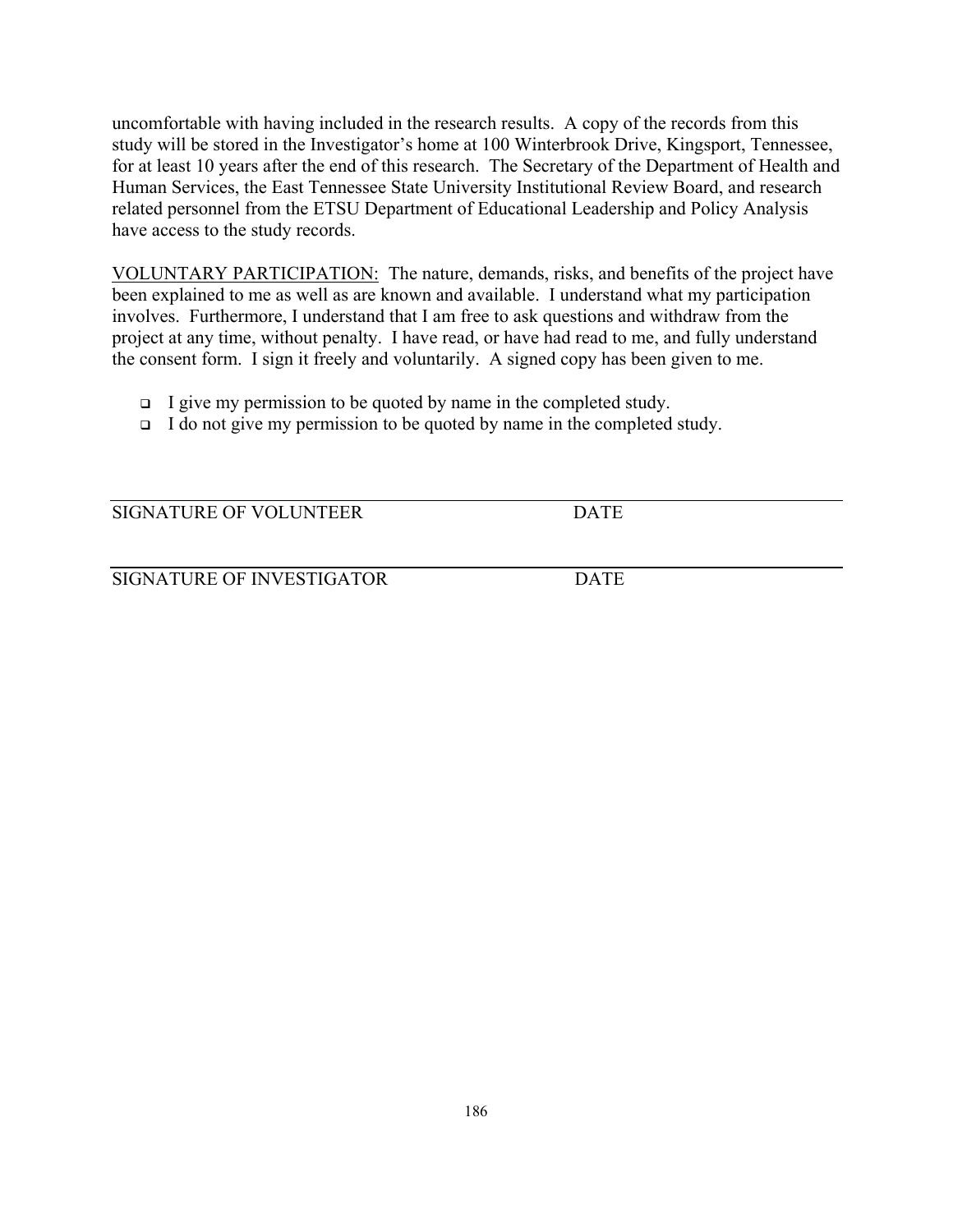### APPENDIX C

### **CHRONOLOGY**

| <b>YEAR</b> |             | <b>EVENT</b>                                                                                               |
|-------------|-------------|------------------------------------------------------------------------------------------------------------|
| 1785        |             | Davidson Academy founded                                                                                   |
| 1794        | <b>UTK</b>  | Blount College was established at Knoxville                                                                |
| 1796        |             | Tennessee was admitted as a state of the Federal Union                                                     |
| 1803        |             | Davidson Academy became Davidson College                                                                   |
| 1806        |             | Davidson College became Cumberland College                                                                 |
| 1807        | <b>UTK</b>  | East Tennessee College chartered and combined with Blount College                                          |
| 1826        |             | Cumberland College became the University of Nashville                                                      |
| 1831        |             | First state appropriation made to higher education                                                         |
| 1850        |             | University of Nashville closed its doors to undergraduate degrees except                                   |
|             |             | for teacher training at the Peabody College                                                                |
| 1869        | <b>UTK</b>  | East Tennessee College at Knoxville designated state's land-grant college<br>under the Morrill Act of 1862 |
| 1879        | <b>UTK</b>  | East Tennessee College at Knoxville became the University of Tennessee                                     |
| 1883        |             | Tennessee exempted land used for educational purposes from taxation                                        |
| 1886        | <b>UTC</b>  | University of Chattanooga was established as a private college                                             |
| 1903        |             | First state appropriation made to the University of Tennessee                                              |
| 1909        |             | <b>General Assembly passed the General Education Bill including</b>                                        |
|             |             | provisions for higher education in statutes                                                                |
| 1911        | <b>ETSU</b> | East Tennessee State Normal School established in Johnson City, TN                                         |
| 1911        | <b>MTSU</b> | Middle Tennessee State Normal School established in Murfreesboro, TN                                       |
| 1911        |             | The UT Center for the Health Sciences was established in Memphis, TN                                       |
| 1912        | <b>TSU</b>  | Tennessee Agricultural and Industrial Normal School established in                                         |
|             |             | Nashville, TN as state's 2 <sup>nd</sup> land-grant college under the Morrill Act of<br>1890               |
| 1912        | <b>UM</b>   | West Tennessee Normal School established in Memphis, TN (became the                                        |
|             |             | University of Memphis)                                                                                     |
| 1915        | <b>TTU</b>  | Tennessee Polytechnic Institute established at Cookeville, TN                                              |
| 1925        | <b>UM</b>   | West Tennessee Normal School became State Teacher's College                                                |
| 1925        | <b>MTSU</b> | Middle Tennessee State Normal School became Middle Tennessee                                               |
|             |             | Teacher's College                                                                                          |
| 1927        | <b>APSU</b> | Austin Peay State University established as a normal school and junior                                     |
|             |             | college in Clarksville, TN                                                                                 |
| 1927        | <b>UTM</b>  | Hall Moody College became UT Junior College (Martin, TN)                                                   |
| 1943        | <b>MTSU</b> | Middle Tennessee Teacher's College became Middle Tennessee State<br>College                                |
| 1951        | <b>UTM</b>  | UT Junior College was granted college status and became UT College at                                      |
|             |             | Martin                                                                                                     |
| 1953        |             | Frank Clement inaugurated governor (D)                                                                     |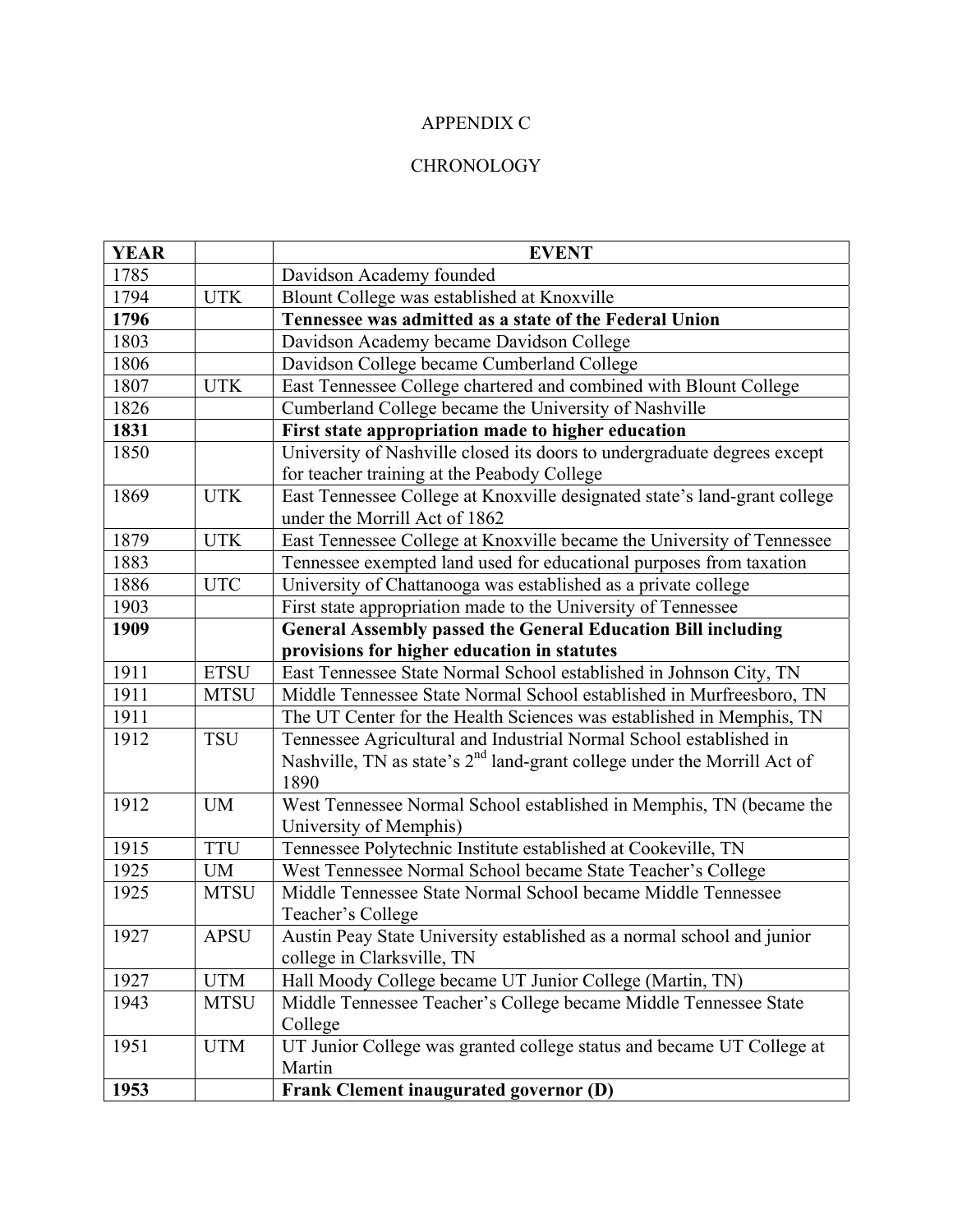| <b>YEAR</b> |              | <b>EVENT</b>                                                              |
|-------------|--------------|---------------------------------------------------------------------------|
| 1957        | <b>UM</b>    | State Teacher's College became Memphis State University                   |
| 1959        |              | <b>Buford Ellington inaugurated governor (D)</b>                          |
| 1963        |              | Frank Clement inaugurated governor (D)                                    |
| 1963        |              | General Assembly authorized technical institutes and vocational-technical |
|             |              | schools                                                                   |
| 1963        | <b>ETSU</b>  | East Tennessee State College received university status                   |
| 1965        | <b>MTSU</b>  | Middle Tennessee State College received university status                 |
| 1965        |              | General Assembly authorized the establishment of the first three          |
|             |              | community colleges, one in each grand division                            |
| 1966        | <b>NSTCC</b> | Tri-Cities Area Vocational-Technical School enrolled its first students   |
| 1966        | COSCC        | Columbia State Community College enrolled its first students              |
| 1967        |              | <b>Buford Ellington inaugurated governor</b>                              |
| 1967        | <b>CLSCC</b> | Cleveland State Community College enrolled its first students             |
| 1967        | <b>JSCC</b>  | Jackson State Community College enrolled its first students               |
| 1967        | <b>SWCC</b>  | State Technical Institute at Memphis enrolled its first students          |
| 1967        | <b>APSU</b>  | Austin Peay State College received university status                      |
| 1967        | <b>UTM</b>   | UT College at Martin became UT at Martin                                  |
| 1967        |              | General Assembly authorized three additional community colleges, one in   |
|             |              | each grand division                                                       |
| 1967        |              | <b>Tennessee Higher Education Commission (THEC) created</b>               |
| 1969        |              | University of Tennessee established a new governing system becoming a     |
|             |              | system                                                                    |
| 1969        | <b>UTC</b>   | University of Chattanooga became the UT at Chattanooga                    |
| 1969        | <b>DSCC</b>  | Dyersburg State Community College enrolled its first students             |
| 1969        | <b>MSCC</b>  | Motlow State Community College enrolled its first students                |
| 1970        | <b>NSCC</b>  | Nashville State Technical Institute enrolled its first students           |
| 1969        |              | General Assembly authorized three additional community colleges, one in   |
|             |              | each grand division                                                       |
| 1970        | <b>WSCC</b>  | Walter State Community College enrolled its first students                |
| 1971        |              | Winfield Dunn inaugurated governor (R)                                    |
| 1971        | <b>VSCC</b>  | Volunteer State Community College enrolled its first students             |
| 1971        | <b>RSCC</b>  | Roane State Community College enrolled its first students                 |
| 1972        | <b>SWCC</b>  | Shelby State Community College enrolled its first students                |
| 1972        |              | <b>State University and Community College System of Tennessee (TBR)</b>   |
|             |              | created                                                                   |
| 1973        | <b>CSTCC</b> | Chattanooga State Technical Community College was established in          |
|             |              | Chattanooga, TN                                                           |
| 1974        | <b>PSTCC</b> | Knoxville Area Vocational-Technical School became State Technical         |
|             |              | Institute at Knoxville                                                    |
| 1974        |              | Performance Funding Project began                                         |
| 1975        |              | <b>Ray Blanton inaugurated governor</b>                                   |
| 1978        | <b>NSTCC</b> | Tri-Cities Area Vocational-Technical School became Tri-Cities State       |
|             |              | <b>Technical Institute</b>                                                |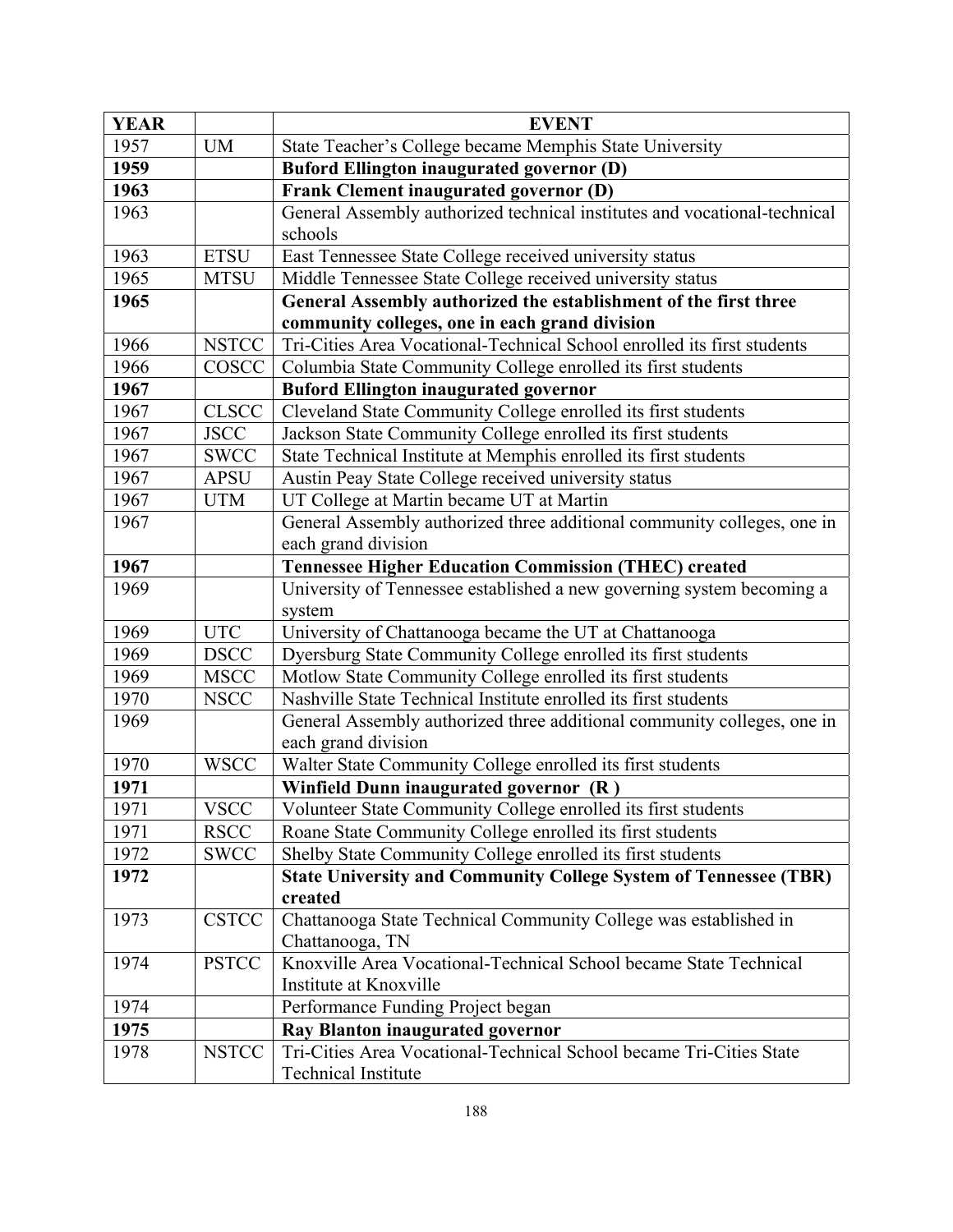| <b>YEAR</b> |            | <b>EVENT</b>                                                            |
|-------------|------------|-------------------------------------------------------------------------|
| 1979        |            | Lamar Alexander inaugurated governor                                    |
| 1979        |            | First performance funding added to formula                              |
| 1979        | <b>TSU</b> | TSU merged with the former UT at Nashville under Federal District Court |
|             |            | order                                                                   |
| 1983        |            | Lamar Alexander's 2 <sup>nd</sup> term                                  |
| 1984        |            | Centers of Excellence created                                           |
| 1984        |            | Chairs of Excellence created                                            |
| 1986        |            | Centers of Emphasis created                                             |
| 1990        | NSTCC      | Tri-Cities State Technical Institute became Northeast State Technical   |
|             |            | <b>Community College</b>                                                |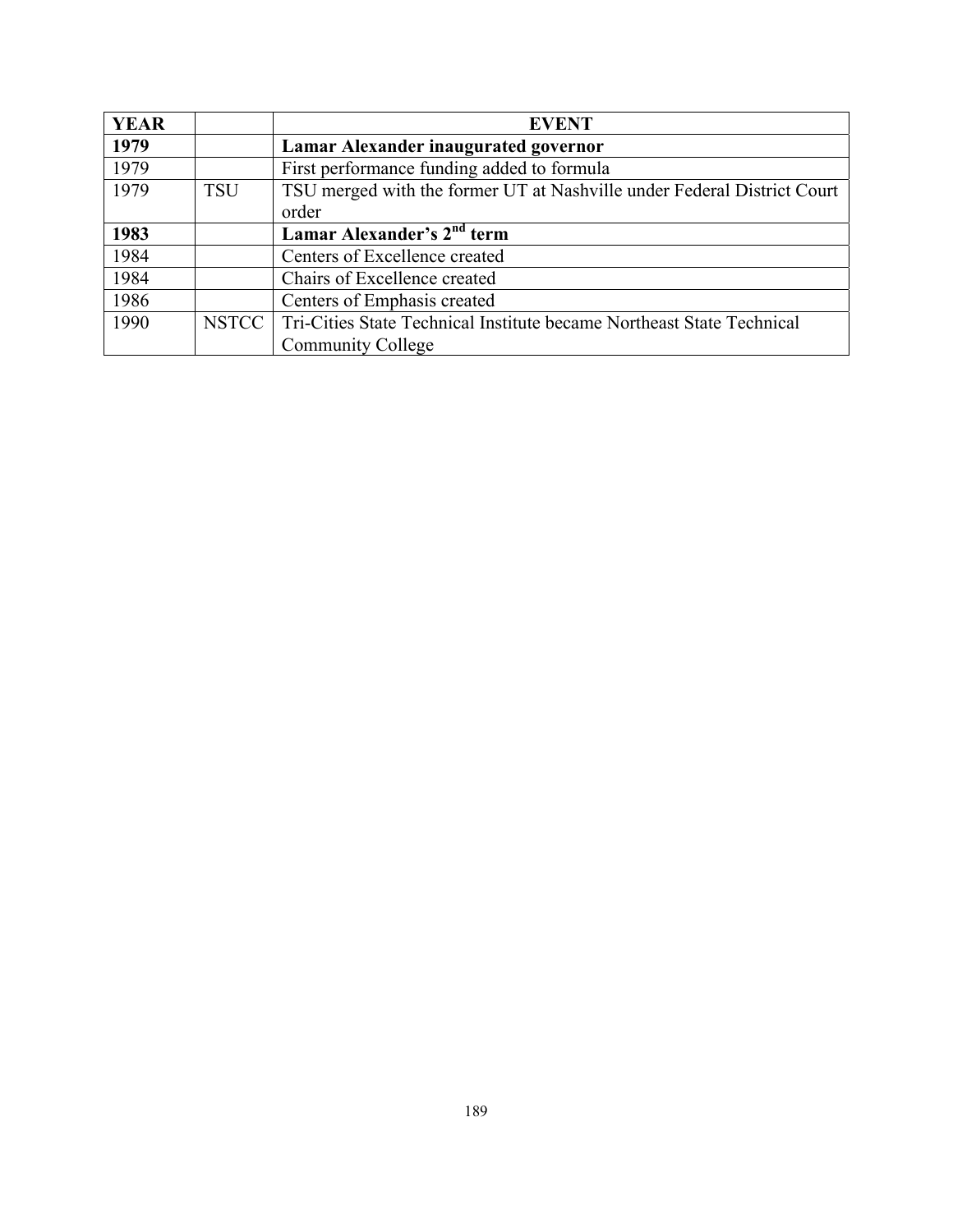# VITA

| Personal Data:  | Date of Birth: November 27, 1955<br>Place of Birth: Richlands, Virginia<br>Marital Status: Single                                                                                                                                                                                                                                                                                                                                                            |
|-----------------|--------------------------------------------------------------------------------------------------------------------------------------------------------------------------------------------------------------------------------------------------------------------------------------------------------------------------------------------------------------------------------------------------------------------------------------------------------------|
| Education:      | Public Schools, Honaker, Virginia<br>Southwest Virginia Community College, Richlands, Virginia<br>Accounting, A.A.S., 1976<br>University of Virginia's College at Wise, Wise, Virginia<br>Business Administration with a concentration in Accounting, B.S., 1991<br>East Tennessee State University, Johnson City, Tennessee<br>Accounting, M. Acc., 1995<br>East Tennessee State University, Johnson City, Tennessee<br>Educational Leadership, Ed.D., 2003 |
| Certifications: | Certified Public Accountant, 1991                                                                                                                                                                                                                                                                                                                                                                                                                            |
| Professional    |                                                                                                                                                                                                                                                                                                                                                                                                                                                              |
| Experience:     | Senior Accountant – Southwest Virginia Community College, Richlands,<br>Virginia, 1976-1989                                                                                                                                                                                                                                                                                                                                                                  |
|                 | Baylor and Backus Certified Public Accountants, Johnson City, Tennessee,<br>1991-1992                                                                                                                                                                                                                                                                                                                                                                        |
|                 | Director of Accounting - Northeast State Community College, Blountville,<br>Tennessee, 1992-1997                                                                                                                                                                                                                                                                                                                                                             |
|                 | Adjunct Faculty - Virginia Intermont College, Bristol, Virginia, 1996-Present<br>Business Manager – Northeast State Community College, Blountville,<br>Tennessee, 1997-2000                                                                                                                                                                                                                                                                                  |
|                 | Vice President for Business Affairs - Northeast State Community College,<br>Blountville, Tennessee, 2000 – Present                                                                                                                                                                                                                                                                                                                                           |
| Professional    |                                                                                                                                                                                                                                                                                                                                                                                                                                                              |
| Presentations:  | Tennessee Board of Regents, Internal Audit Committee, GASB 35 and Cash<br>Flows, Nashville, Tennessee, October 1999                                                                                                                                                                                                                                                                                                                                          |
|                 | Southern Association of College and University Business Officers, Fall<br>Workshop Accounting Track, Memphis, Tennessee, November 1999<br>Southern Association of College and University Business Officers, Basic<br>Institutional Accounting and Cash Flows, Northeast State Community                                                                                                                                                                      |
|                 | College, Kingsport, Tennessee, November 1999<br>Southern Association of College and University Business Officers, Basic<br>Institutional Accounting and Cash Flows, Auburn University, Auburn,                                                                                                                                                                                                                                                               |
|                 | Alabama, February 2000<br>Southern Association of College and University Business Officers, Basic<br>Institutional Accounting and Cash Flows, West Virginia University,<br>Morgantown, West Virginia, May 2000                                                                                                                                                                                                                                               |